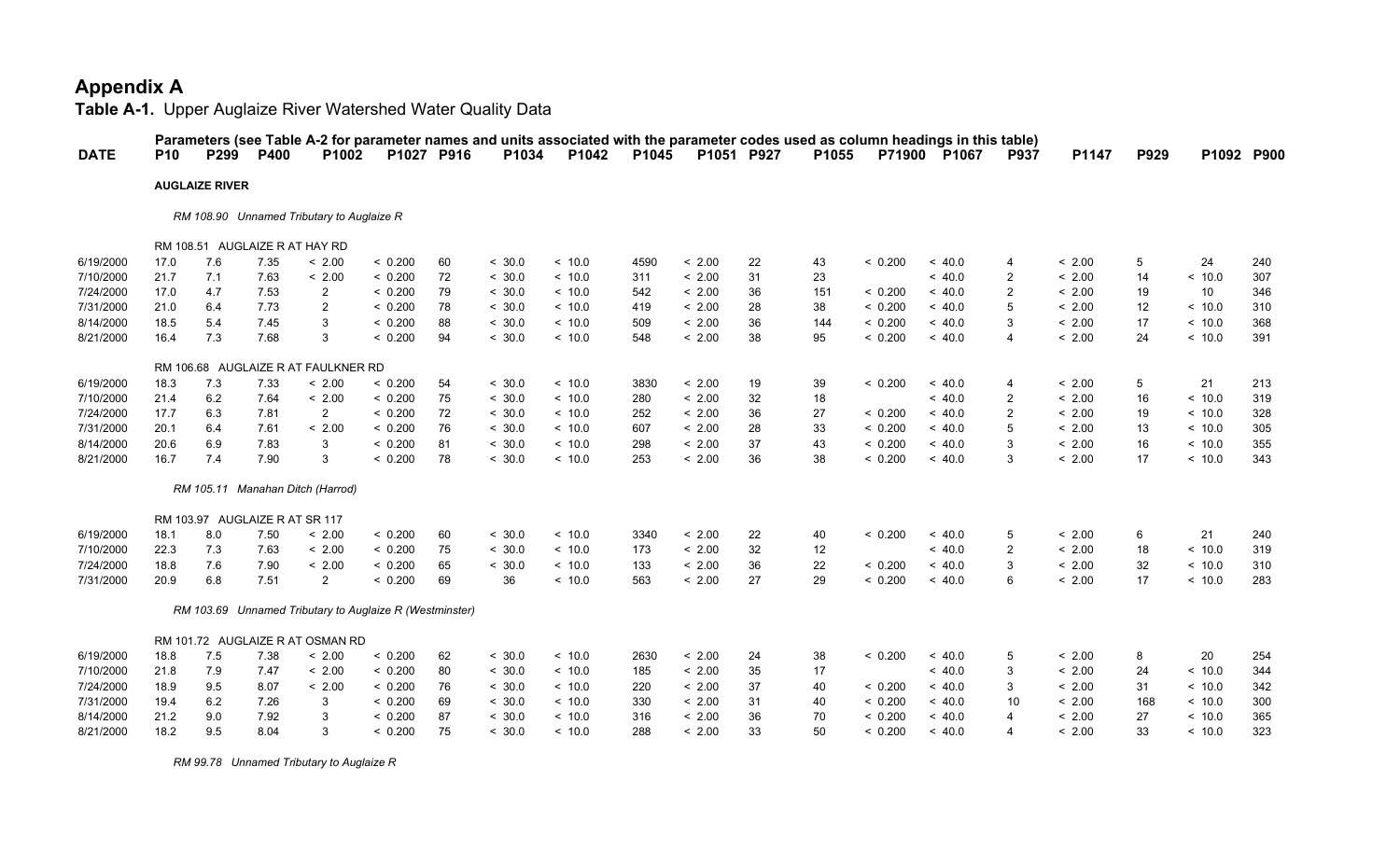|             |            |                                         |      |                                                  |         |            |        |        |       |            |    |       |         | Parameters (see Table A-2 for parameter names and units associated with the parameter codes used as column headings in this table) |                         |        |      |        |            |
|-------------|------------|-----------------------------------------|------|--------------------------------------------------|---------|------------|--------|--------|-------|------------|----|-------|---------|------------------------------------------------------------------------------------------------------------------------------------|-------------------------|--------|------|--------|------------|
| <b>DATE</b> | <b>P10</b> | P299                                    | P400 | P1002                                            |         | P1027 P916 | P1034  | P1042  | P1045 | P1051 P927 |    | P1055 |         | P71900 P1067                                                                                                                       | P937                    | P1147  | P929 |        | P1092 P900 |
|             |            |                                         |      | RM 97.88 AUGLAIZE R AT AMHERST RD                |         |            |        |        |       |            |    |       |         |                                                                                                                                    |                         |        |      |        |            |
| 6/19/2000   | 18.4       | 7.5                                     | 7.23 | < 2.00                                           | < 0.200 | 62         | < 30.0 | 13     | 2650  | < 2.00     | 22 | 44    | < 0.200 | ~<~40.0                                                                                                                            | 5                       | < 2.00 | 7    | 30     | 245        |
| 7/10/2000   | 21.1       | 7.1                                     | 7.37 | < 2.00                                           | < 0.200 | 88         | < 30.0 | < 10.0 | 242   | < 2.00     | 31 | 22    |         | ~< 40.0                                                                                                                            | $\overline{2}$          | < 2.00 | 19   | < 10.0 | 347        |
| 7/24/2000   | 19.2       | 7.6                                     | 7.93 | < 2.00                                           | < 0.200 | 81         | < 30.0 | ~10.0  | 265   | < 2.00     | 36 | 51    | < 0.200 | ~<~40.0                                                                                                                            | $\overline{2}$          | < 2.00 | 23   | ~10.0  | 350        |
| 7/31/2000   | 18.9       | 5.8                                     | 7.09 | 3                                                | < 0.200 | 71         | < 30.0 | ~10.0  | 476   | < 2.00     | 32 | 56    | < 0.200 | ~<~40.0                                                                                                                            | $\overline{7}$          | < 2.00 | 98   | < 10.0 | 309        |
| 8/14/2000   | 20.6       | 6.9                                     | 7.83 | 3                                                | < 0.200 | 90         | < 30.0 | < 10.0 | 335   | < 2.00     | 36 | 83    | < 0.200 | ~< 40.0                                                                                                                            | $\overline{4}$          | < 2.00 | 23   | < 10.0 | 373        |
| 8/21/2000   | 17.7       | 7.7                                     | 7.92 | 3                                                | < 0.200 | 78         | < 30.0 | ~10.0  | 306   | < 2.00     | 34 | 61    | < 0.200 | ~<~40.0                                                                                                                            | $\overline{4}$          | < 2.00 | 34   | ~10.0  | 335        |
|             |            | RM 96.77 Wrestle Ck<br>RM 96.72 Camp Ck |      |                                                  |         |            |        |        |       |            |    |       |         |                                                                                                                                    |                         |        |      |        |            |
|             |            |                                         |      | RM 96.68 AUGLAIZE R AT GREELY CHAPEL RD          |         |            |        |        |       |            |    |       |         |                                                                                                                                    |                         |        |      |        |            |
| 7/10/2000   | 21.4       | 6.8                                     | 7.83 | < 2.00                                           | < 0.200 | 88         | < 30.0 | < 10.0 | 291   | < 2.00     | 34 | 23    |         | ~< 40.0                                                                                                                            | $\overline{c}$          | < 2.00 | 15   | < 10.0 | 360        |
| 7/24/2000   | 17.8       | 7.7                                     | 8.02 | < 2.00                                           | < 0.200 | 82         | < 30.0 | ~10.0  | 304   | < 2.00     | 36 | 40    | < 0.200 | ~<~40.0                                                                                                                            | $\overline{2}$          | < 2.00 | 20   | < 10.0 | 353        |
| 7/31/2000   | 21.4       | 6.0                                     | 7.69 | 3                                                | < 0.200 | 69         | 87     | ~10.0  | 909   | < 2.00     | 30 | 50    | < 0.200 | ~<~40.0                                                                                                                            | $\overline{7}$          | < 2.00 | 79   | 13     | 296        |
| 8/9/2000    | 22.1       | 6.2                                     | 8.42 | 3                                                | < 0.200 | 75         | < 30.0 | ~10.0  | 507   | < 2.00     | 29 | 52    | < 0.200 | ~< 40.0                                                                                                                            | 5                       | < 2.00 | 18   | < 10.0 | 307        |
| 8/14/2000   | 18.8       | 7.0                                     | 7.93 | 3                                                | < 0.200 | 87         | < 30.0 | < 10.0 | 430   | < 2.00     | 35 | 60    |         | ~< 40.0                                                                                                                            | $\overline{4}$          | < 2.00 | 20   | ~10.0  | 361        |
| 8/22/2000   | 17.0       | 8.0                                     | 8.00 | 3                                                | < 0.200 | 79         | < 30.0 | ~10.0  | 401   | < 2.00     | 33 | 50    | < 0.200 | ~<~40.0                                                                                                                            | $\overline{4}$          | < 2.00 | 27   | 12     | 333        |
| 10/18/2000  | 12.8       | 7.3                                     | 7.75 | $\overline{2}$                                   | < 0.200 | 75         | < 30.0 | < 10.0 | 776   | < 2.00     | 28 | 30    |         | ~<~40.0                                                                                                                            | 5                       | < 2.00 | 23   | 11     | 302        |
| 11/15/2000  | 3.8        | 11.6                                    | 8.15 | $\overline{2}$                                   | < 0.200 | 98         | < 30.0 | < 10.0 | 194   | < 2.00     | 33 | 16    |         | ~< 40.0                                                                                                                            | 3                       | < 2.00 | 20   | ~10.0  | 381        |
|             |            | RM 93.68 Virginia Ck                    |      | RM 92.89 Blackhoof Ck (Uniopolis via Huffman Ck) |         |            |        |        |       |            |    |       |         |                                                                                                                                    |                         |        |      |        |            |
|             |            |                                         |      | RM 92.48 AUGLAIZE R AT MUDSOCK RD                |         |            |        |        |       |            |    |       |         |                                                                                                                                    |                         |        |      |        |            |
| 7/10/2000   | 21.4       | 7.2                                     | 8.29 | < 2.00                                           | < 0.200 | 96         | < 30.0 | ~10.0  | 667   | < 2.00     | 34 | 38    |         | ~<~40.0                                                                                                                            | $\overline{2}$          | < 2.00 | 15   | 11     | 380        |
| 7/24/2000   | 18.3       | 7.7                                     | 8.04 | < 2.00                                           | < 0.200 | 89         | < 30.0 | < 10.0 | 305   | < 2.00     | 37 | 45    | < 0.200 | ~< 40.0                                                                                                                            | $\overline{2}$          | < 2.00 | 20   | < 10.0 | 374        |
| 7/31/2000   | 21.6       | 6.5                                     | 7.99 | $\overline{2}$                                   | < 0.200 | 79         | < 30.0 | ~10.0  | 964   | < 2.00     | 34 | 77    | < 0.200 | ~<~40.0                                                                                                                            | 3                       | < 2.00 | 24   | 10     | 337        |
| 8/14/2000   | 19.3       | 6.2                                     | 7.78 | 3                                                | < 0.200 | 87         | < 30.0 | ~10.0  | 685   | < 2.00     | 34 | 67    |         | ~<~40.0                                                                                                                            | 4                       | < 2.00 | 20   | ~10.0  | 357        |
| 8/22/2000   | 17.9       | 7.4                                     | 7.95 | 3                                                | < 0.200 | 82         | < 30.0 | < 10.0 | 533   | < 2.00     | 33 | 53    | < 0.200 | ~< 40.0                                                                                                                            | $\overline{\mathbf{4}}$ | < 2.00 | 31   | < 10.0 | 341        |
|             |            | RM 89.89 Dry Run                        |      |                                                  |         |            |        |        |       |            |    |       |         |                                                                                                                                    |                         |        |      |        |            |
|             |            |                                         |      | RM 87.34 AUGLAIZE R AT DIXIE HWY                 |         |            |        |        |       |            |    |       |         |                                                                                                                                    |                         |        |      |        |            |
| 7/12/2000   | 20.1       | 7.0                                     | 8.02 | < 2.00                                           | < 0.200 | 91         | < 30.0 | ~10.0  | 988   | < 2.00     | 37 | 27    |         | ~<~40.0                                                                                                                            | $\overline{2}$          | < 2.00 | 18   | ~10.0  | 380        |
| 7/25/2000   | 19.5       | 7.3                                     | 7.96 | < 2.00                                           | < 0.200 | 88         | < 30.0 | ~10.0  | 289   | < 2.00     | 38 | 53    | < 0.200 | ~<~40.0                                                                                                                            | 3                       | < 2.00 | 20   | < 10.0 | 376        |
| 8/1/2000    | 21.1       | 6.5                                     | 7.78 | $\overline{2}$                                   | < 0.200 | 74         | 59     | < 10.0 | 1160  | < 2.00     | 32 | 63    | < 0.200 | ~< 40.0                                                                                                                            | 4                       | < 2.00 | 23   | 18     | 316        |
| 8/15/2000   | 21.6       | $5.2\,$                                 | 7.65 | 3                                                | < 0.200 | 81         | < 30.0 | < 10.0 | 598   | < 2.00     | 33 | 77    | < 0.200 | ~< 40.0                                                                                                                            | 5                       | < 2.00 | 23   | < 10.0 | 338        |
| 8/21/2000   | 17.0       | 6.5                                     | 8.00 | 3                                                | < 0.200 | 86         | < 30.0 | ~10.0  | 713   | < 2.00     | 36 | 62    | < 0.200 | ~<~40.0                                                                                                                            | 5                       | < 2.00 | 25   | < 10.0 | 363        |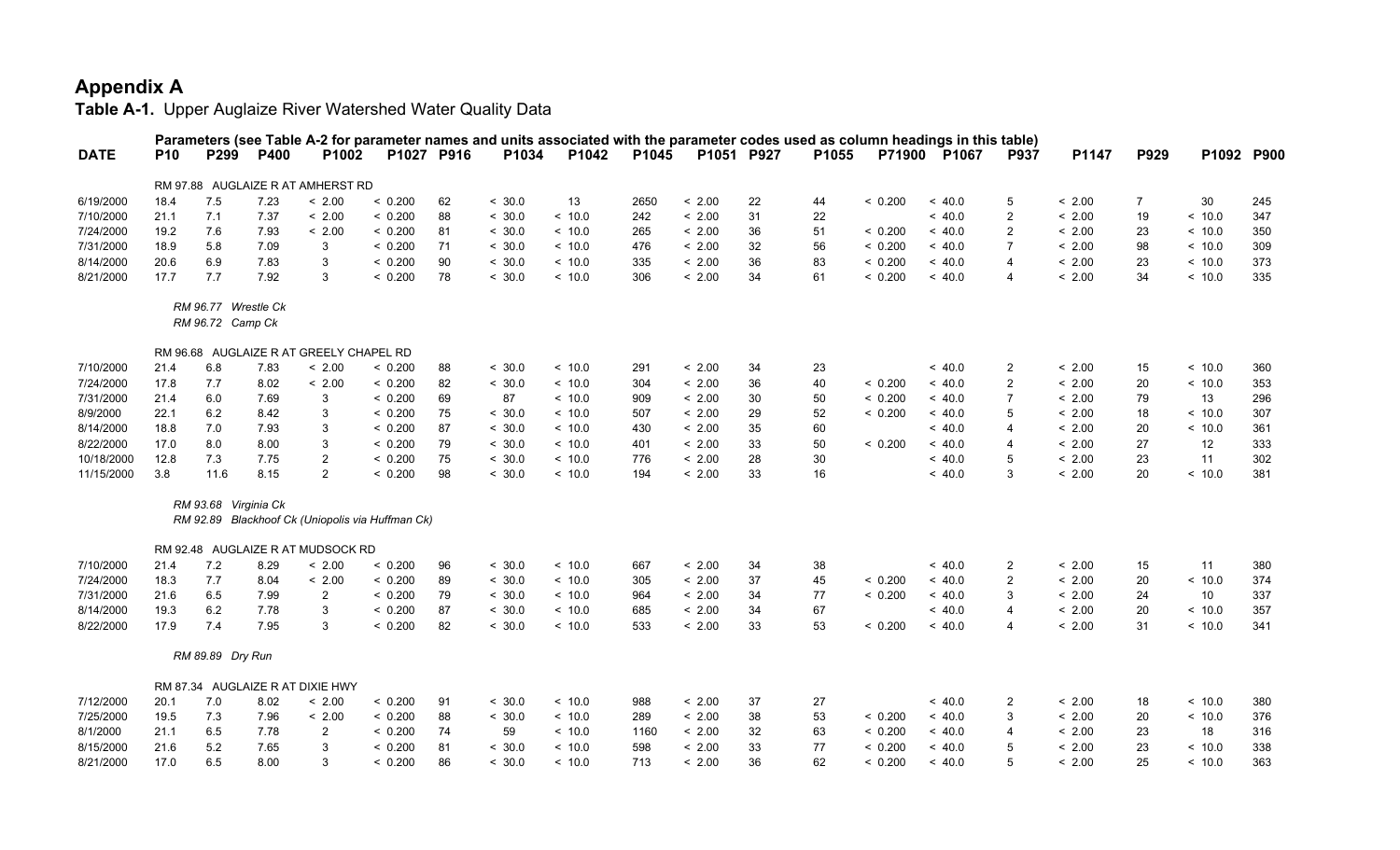|             |            |                               |                          |                                            |            |    |        |         |       |                |            |       |         | Parameters (see Table A-2 for parameter names and units associated with the parameter codes used as column headings in this table) |             |        |      |        |            |
|-------------|------------|-------------------------------|--------------------------|--------------------------------------------|------------|----|--------|---------|-------|----------------|------------|-------|---------|------------------------------------------------------------------------------------------------------------------------------------|-------------|--------|------|--------|------------|
| <b>DATE</b> | <b>P10</b> | P299                          | <b>P400</b>              | P <sub>1002</sub>                          | P1027 P916 |    | P1034  | P1042   | P1045 |                | P1051 P927 | P1055 | P71900  | P1067                                                                                                                              | <b>P937</b> | P1147  | P929 |        | P1092 P900 |
|             |            | RM 86.57 Quaker Run           |                          |                                            |            |    |        |         |       |                |            |       |         |                                                                                                                                    |             |        |      |        |            |
|             |            |                               |                          | RM 85.30 AUGLAIZE R DST HAMILTON ST        |            |    |        |         |       |                |            |       |         |                                                                                                                                    |             |        |      |        |            |
| 7/12/2000   | 22.4       | 7.4                           | 8.01                     | < 2.00                                     | < 0.200    | 96 | < 30.0 | < 10.0  | 712   | < 2.00         | 40         | 41    |         | ~<~40.0                                                                                                                            | 3           | < 2.00 | 39   | ~10.0  | 404        |
| 7/25/2000   | 22.3       | 10.0                          | 7.98                     | < 2.00                                     | < 0.200    | 87 | < 30.0 | < 10.0  | 494   | < 2.00         | 43         | 52    | < 0.200 | < 40.0                                                                                                                             | 3           | < 2.00 | 63   | < 10.0 | 394        |
| 8/1/2000    | 22.6       | 6.4                           | $---$                    | $\overline{2}$                             | < 0.200    | 63 | < 30.0 | < 10.0  | 900   | 3              | 26         | 66    | < 0.200 | < 40.0                                                                                                                             | 3           | < 2.00 | 33   | 14     | 264        |
| 8/15/2000   | 23.7       | 8.4                           | 7.56                     | 3                                          | < 0.200    | 92 | < 30.0 | < 10.0  | 520   | < 2.00         | 39         | 67    | < 0.200 | < 40.0                                                                                                                             | 5           | < 2.00 | 70   | < 10.0 | 390        |
| 8/21/2000   | 20.8       | 7.5                           | 8.01                     | 3                                          | < 0.200    | 86 | < 30.0 | < 10.0  | 1370  | < 2.00         | 37         | 94    | < 0.200 | ~<~40.0                                                                                                                            | 5           | < 2.00 | 63   | < 10.0 | 367        |
|             |            |                               |                          | RM 84.81 WAPAKONETA WWTP MIX ZONE          |            |    |        |         |       |                |            |       |         |                                                                                                                                    |             |        |      |        |            |
| 6/21/2000   |            |                               |                          |                                            |            |    |        |         |       |                |            |       |         |                                                                                                                                    |             |        |      |        |            |
| 7/12/2000   | 22.3       | 8.0                           | 8.01                     | < 2.00                                     | < 0.200    | 84 | < 30.0 | < 10.0  | 410   | < 2.00         | 36         | 20    |         | ~<~40.0                                                                                                                            | 5           | < 2.00 | 101  | ~10.0  | 358        |
| 7/25/2000   | 22.0       | 8.5                           | 7.85                     | < 2.00                                     | < 0.200    | 80 | < 30.0 | < 10.0  | 445   | < 2.00         | 38         | 55    | < 0.200 | ~<~40.0                                                                                                                            | 5           | < 2.00 | 108  | ~10.0  | 356        |
| 8/1/2000    | 22.2       | 7.0                           | $---$                    | < 2.00                                     | < 0.200    | 59 | < 30.0 | ~10.0   | 600   | < 2.00         | 23         | 35    | < 0.200 | ~<~40.0                                                                                                                            | 4           | < 2.00 | 70   | 10     | 242        |
| 8/15/2000   | 23.0       | 7.9                           | 7.27                     | < 2.00                                     | < 0.200    | 58 | < 30.0 | < 10.0  | 1080  | < 2.00         | 23         | 26    | < 0.200 | < 40.0                                                                                                                             | 10          | < 2.00 | 257  | 25     | 240        |
| 8/21/2000   | 20.9       | 7.7                           | 7.83                     | 3                                          | < 0.200    | 80 | < 30.0 | < 10.0  | 610   | < 2.00         | 34         | 54    | < 0.200 | < 40.0                                                                                                                             | 6           | < 2.00 | 96   | < 10.0 | 340        |
|             |            |                               |                          | RM 84.10 AUGLAIZE R ADJ GREENLAWN CEMETERY |            |    |        |         |       |                |            |       |         |                                                                                                                                    |             |        |      |        |            |
| 7/12/2000   | 22.0       | 8.4                           | 8.07                     | < 2.00                                     | < 0.200    | 90 | < 30.0 | ~10.0   | 393   | < 2.00         | 37         | 19    |         | ~<~40.0                                                                                                                            | 3           | < 2.00 | 57   | 13     | 377        |
| 7/25/2000   | 21.1       | 8.3                           | 7.91                     | $\overline{2}$                             | < 0.200    | 78 | < 30.0 | ~10.0   | 237   | < 2.00         | 38         | 41    | < 0.200 | ~<~40.0                                                                                                                            | 5           | < 2.00 | 110  | ~10.0  | 351        |
| 8/1/2000    | 22.5       | 6.5                           | $\hspace{0.05cm} \ldots$ | < 2.00                                     | < 0.200    | 58 | < 30.0 | < 10.0  | 552   | < 2.00         | 24         | 47    | < 0.200 | < 40.0                                                                                                                             | 3           | < 2.00 | 51   | 10     | 244        |
| 8/15/2000   | 22.4       | 6.1                           | 7.33                     | 3                                          | < 0.200    | 82 | < 30.0 | < 10.0  | 492   | < 2.00         | 35         | 54    | < 0.200 | < 40.0                                                                                                                             | 6           | < 2.00 | 125  | < 10.0 | 349        |
| 8/21/2000   | 18.8       | 6.7                           | 7.93                     | 3                                          | < 0.200    | 80 | < 30.0 | < 10.0  | 372   | < 2.00         | 34         | 45    | < 0.200 | ~<~40.0                                                                                                                            | 5           | < 2.00 | 102  | < 10.0 | 340        |
|             |            | RM 83.37 Pusheta Ck           |                          |                                            |            |    |        |         |       |                |            |       |         |                                                                                                                                    |             |        |      |        |            |
|             |            |                               |                          | RM 80.29 AUGLAIZE R AT GLYNWOOD RD         |            |    |        |         |       |                |            |       |         |                                                                                                                                    |             |        |      |        |            |
| 7/11/2000   | 23.1       | 9.2                           | 8.08                     | < 2.00                                     | < 0.200    | 89 | < 30.0 | < 10.0  | 432   | < 2.00         | 34         | 21    |         | < 40.0                                                                                                                             | 3           | < 2.00 | 42   | < 10.0 | 362        |
| 7/27/2000   | 25.9       | 11.7                          | 8.19                     | 3                                          | < 0.200    | 76 | 56     | < 10.0  | 612   | < 2.00         | 37         | 46    |         | < 40.0                                                                                                                             | 5           | < 2.00 | 121  | < 10.0 | 342        |
| 8/2/2000    | 24.0       | 7.0                           | 7.47                     | < 2.00                                     | < 0.200    | 70 | 54     | ~10.0   | 781   | < 2.00         | 27         | 45    |         | ~<~40.0                                                                                                                            | 4           | < 2.00 | 53   | 11     | 286        |
| 8/16/2000   | 25.3       | 10.2                          | 8.21                     | 3                                          | < 0.200    | 80 | < 30.0 | < 10.0  | 393   | $\overline{2}$ | 32         | 44    | < 0.200 | < 40.0                                                                                                                             | 5           | < 2.00 | 103  | 11     | 332        |
| 8/24/2000   | 22.8       | 6.5                           | 7.55                     | 3                                          | < 0.200    | 82 | < 30.0 | < 10.0  | 386   | < 2.00         | 34         | 46    | < 0.200 | ~<~40.0                                                                                                                            | 6           | < 2.00 | 110  | < 10.0 | 345        |
|             |            | RM 75.50 AUGLAIZE R AT SR 197 |                          |                                            |            |    |        |         |       |                |            |       |         |                                                                                                                                    |             |        |      |        |            |
| 6/22/2000   |            |                               |                          |                                            |            |    |        |         |       |                |            |       |         |                                                                                                                                    |             |        |      |        |            |
| 7/11/2000   | 22.3       | 8.3                           | 7.92                     | < 2.00                                     | < 0.200    | 90 | < 30.0 | ~10.0   | 506   | < 2.00         | 37         | 22    |         | ~<~40.0                                                                                                                            | 3           | < 2.00 | 38   | < 10.0 | 377        |
| 7/27/2000   | 24.0       | 15.3                          | 7.88                     | < 2.00                                     | < 0.200    | 65 | 58     | ~<~10.0 | 915   | < 2.00         | 39         | 72    |         | < 40.0                                                                                                                             | 4           | < 2.00 | 105  | 12     | 323        |
| 8/2/2000    | 23.8       | 6.2                           | 7.84                     | $\overline{2}$                             | < 0.200    | 68 | < 30.0 | < 10.0  | 859   | < 2.00         | 28         | 45    |         | < 40.0                                                                                                                             | 4           | < 2.00 | 49   | < 10.0 | 285        |
| 8/16/2000   | 24.3       | 7.8                           | 8.08                     | 3                                          | < 0.200    | 83 | < 30.0 | < 10.0  | 663   | < 2.00         | 35         | 40    | < 0.200 | < 40.0                                                                                                                             | 5           | < 2.00 | 82   | 12     | 351        |
| 8/24/2000   | 22.4       | 7.0                           | 7.70                     | $\mathcal{P}$                              | < 0.200    | 85 | < 30.0 | ~10.0   | 623   | < 2.00         | 38         | 49    | < 0.200 | ~<~40.0                                                                                                                            |             | < 2.00 | 93   | ~10.0  | 369        |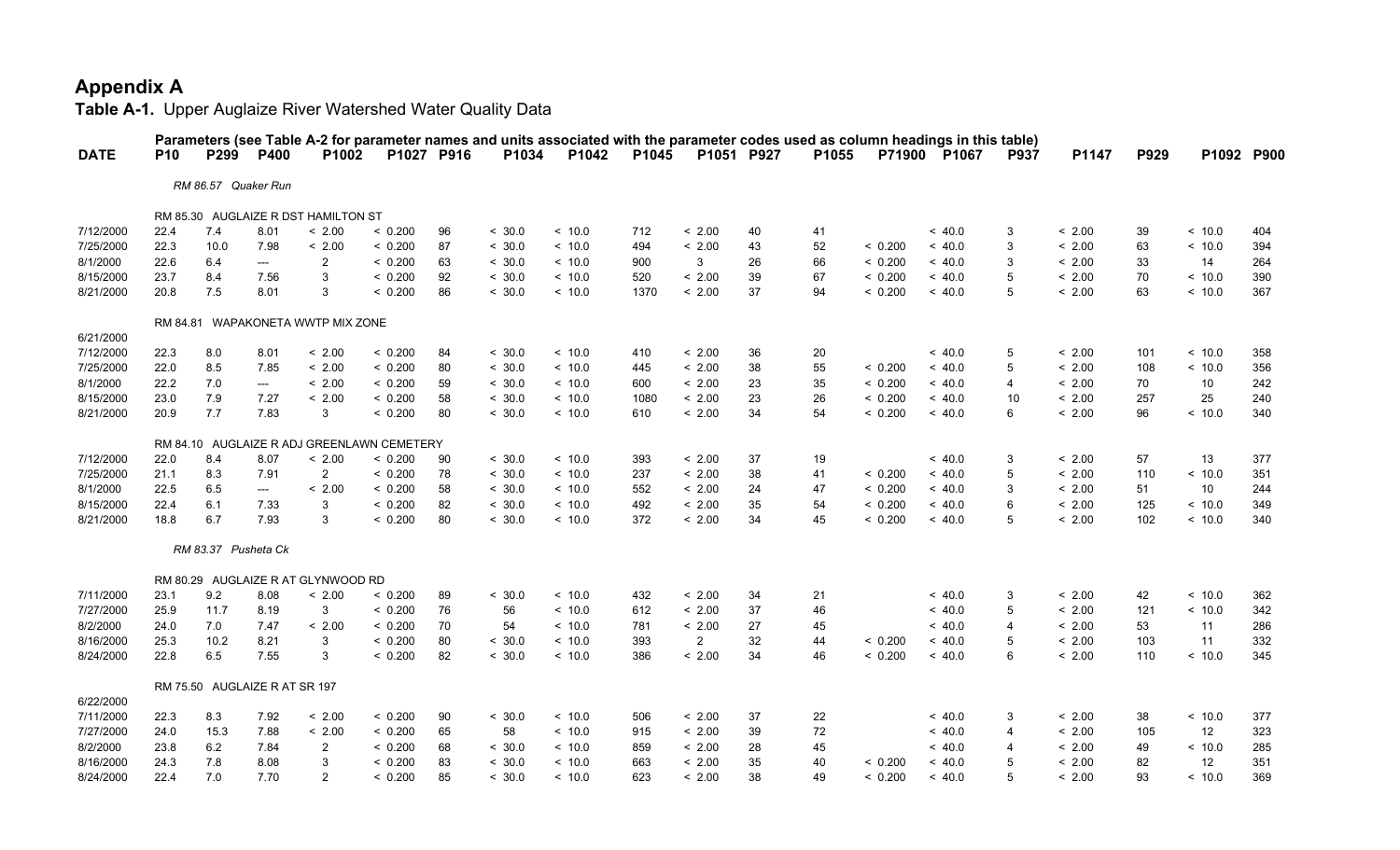|             |            |                                          |      |                                          |            |    |        | Parameters (see Table A-2 for parameter names and units associated with the parameter codes used as column headings in this table) |       |            |    |       |         |              |                |        |                |            |     |
|-------------|------------|------------------------------------------|------|------------------------------------------|------------|----|--------|------------------------------------------------------------------------------------------------------------------------------------|-------|------------|----|-------|---------|--------------|----------------|--------|----------------|------------|-----|
| <b>DATE</b> | <b>P10</b> | P299                                     | P400 | P1002                                    | P1027 P916 |    | P1034  | P1042                                                                                                                              | P1045 | P1051 P927 |    | P1055 |         | P71900 P1067 | P937           | P1147  | P929           | P1092 P900 |     |
|             |            | RM 74.72 AUGLAIZE R AT CR 190            |      |                                          |            |    |        |                                                                                                                                    |       |            |    |       |         |              |                |        |                |            |     |
| 6/22/2000   | 20.9       | 6.7                                      | 7.59 | < 2.00                                   | < 0.200    | 52 | < 30.0 | 10                                                                                                                                 | 7290  | 4          | 18 | 87    | < 0.200 | ~< 40.0      | $\,6\,$        | < 2.00 | 8              | 39         | 204 |
| 7/11/2000   | 22.8       | 6.8                                      | 7.82 | < 2.00                                   | < 0.200    | 92 | < 30.0 | ~10.0                                                                                                                              | 658   | < 2.00     | 36 | 32    |         | ~<~40.0      | 3              | < 2.00 | 42             | 19         | 378 |
| 7/27/2000   | 24.2       | 11.2                                     | 8.58 | < 2.00                                   | < 0.200    | 65 | 58     | ~10.0                                                                                                                              | 986   | < 2.00     | 41 | 72    |         | ~< 40.0      | $\overline{4}$ | < 2.00 | 103            | 11         | 331 |
| 8/2/2000    | 24.3       | 5.9                                      | 7.81 | $\overline{2}$                           | < 0.200    | 71 | 60     | ~10.0                                                                                                                              | 784   | < 2.00     | 29 | 48    |         | ~<~40.0      | $\overline{4}$ | < 2.00 | 52             | 15         | 297 |
| 8/16/2000   | 25.2       | 9.0                                      | 8.23 | 3                                        | < 0.200    | 78 | < 30.0 | ~10.0                                                                                                                              | 423   | < 2.00     | 35 | 32    | < 0.200 | ~<~40.0      | 5              | < 2.00 | 83             | 15         | 339 |
| 8/24/2000   | 22.3       | 7.2                                      | 7.73 | $\overline{2}$                           | < 0.200    | 85 | < 30.0 | ~10.0                                                                                                                              | 597   | < 2.00     | 38 | 43    | < 0.200 | ~< 40.0      | 5              | < 2.00 | 93             | < 10.0     | 369 |
|             |            | RM 72.08 Twomile Ck<br>RM 71.63 Sims Run |      |                                          |            |    |        |                                                                                                                                    |       |            |    |       |         |              |                |        |                |            |     |
|             |            |                                          |      | RM 71.08 AUGLAIZE R AT PLACE RD          |            |    |        |                                                                                                                                    |       |            |    |       |         |              |                |        |                |            |     |
| 6/22/2000   | 21.2       | 7.0                                      | 7.56 | $\overline{2}$                           | < 0.200    | 51 | < 30.0 | 11                                                                                                                                 | 8120  | 5          | 18 | 103   | < 0.200 | ~< 40.0      | 6              | < 2.00 | $\overline{7}$ | 45         | 201 |
| 7/11/2000   | 22.5       | 7.7                                      | 7.83 | < 2.00                                   | < 0.200    | 91 | < 30.0 | ~10.0                                                                                                                              | 592   | < 2.00     | 34 | 28    |         | ~<~40.0      | 3              | < 2.00 | 34             | < 10.0     | 367 |
| 7/27/2000   | 25.1       | 7.3                                      | 8.03 | 2                                        | < 0.200    | 61 | 53     | ~<~10.0                                                                                                                            | 1030  | < 2.00     | 40 | 131   |         | ~<~40.0      | 4              | < 2.00 | 88             | 12         | 317 |
| 8/2/2000    | 23.5       | 6.5                                      | 7.78 | $\overline{2}$                           | < 0.200    | 74 | < 30.0 | < 10.0                                                                                                                             | 906   | < 2.00     | 31 | 63    |         | ~< 40.0      | $\overline{4}$ | < 2.00 | 61             | < 10.0     | 312 |
| 8/9/2000    | 23.3       | 6.3                                      | 8.47 | $\overline{2}$                           | < 0.200    | 82 | < 30.0 | ~10.0                                                                                                                              | 1110  | < 2.00     | 35 | 72    | < 0.200 | ~<~40.0      | 6              | < 2.00 | 89             | ~10.0      | 349 |
| 8/16/2000   | 21.8       | 7.0                                      | 8.13 | 3                                        | < 0.200    | 78 | < 30.0 | < 10.0                                                                                                                             | 473   | < 2.00     | 34 | 45    | < 0.200 | ~< 40.0      | 5              | < 2.00 | 75             | 14         | 335 |
| 8/24/2000   | 22.7       | 6.5                                      | 7.74 | 3                                        | < 0.200    | 89 | < 30.0 | ~10.0                                                                                                                              | 618   | < 2.00     | 41 | 51    | < 0.200 | ~<~40.0      | 6              | < 2.00 | 103            | ~10.0      | 391 |
|             |            | RM 67.78 Buck Run                        |      |                                          |            |    |        |                                                                                                                                    |       |            |    |       |         |              |                |        |                |            |     |
|             |            |                                          |      | RM 66.84 AUGLAIZE R AT CONANT RD         |            |    |        |                                                                                                                                    |       |            |    |       |         |              |                |        |                |            |     |
| 6/22/2000   | 21.3       | 7.1                                      | 7.59 | 3                                        | < 0.200    | 51 | < 30.0 | 12                                                                                                                                 | 9330  | 5          | 17 | 124   | < 0.200 | ~< 40.0      | $\overline{7}$ | < 2.00 | $\overline{7}$ | 52         | 197 |
| 7/11/2000   | 22.5       | 7.6                                      | 7.89 | < 2.00                                   | < 0.200    | 91 | < 30.0 | ~10.0                                                                                                                              | 675   | < 2.00     | 34 | 30    |         | ~<~40.0      | 3              | < 2.00 | 34             | ~10.0      | 367 |
| 7/27/2000   | 23.6       | 6.0                                      | 7.90 | 2                                        | < 0.200    | 60 | 55     | ~10.0                                                                                                                              | 1400  | < 2.00     | 40 | 204   |         | ~<~40.0      | 4              | < 2.00 | 98             | < 10.0     | 314 |
| 8/2/2000    | 23.2       | 6.5                                      | 7.92 | 3                                        | < 0.200    | 88 | < 30.0 | < 10.0                                                                                                                             | 1230  | < 2.00     | 38 | 92    |         | ~< 40.0      | 5              | < 2.00 | 92             | < 10.0     | 376 |
| 8/16/2000   | 23.4       | 7.1                                      | 8.07 | 3                                        | < 0.200    | 73 | < 30.0 | ~10.0                                                                                                                              | 395   | < 2.00     | 34 | 54    | < 0.200 | ~<~40.0      | 5              | < 2.00 | 77             | 11         | 322 |
| 8/24/2000   | 22.3       | 6.0                                      | 7.77 | $\overline{2}$                           | < 0.200    | 83 | < 30.0 | < 10.0                                                                                                                             | 994   | < 2.00     | 38 | 82    | < 0.200 | ~<~40.0      | 6              | < 2.00 | 102            | < 10.0     | 364 |
|             |            |                                          |      | RM 63.54 Unnamed Tributary to Auglaize R |            |    |        |                                                                                                                                    |       |            |    |       |         |              |                |        |                |            |     |
|             |            |                                          |      | RM 62.84 AUGLAIZE R AT SHAFFER RD        |            |    |        |                                                                                                                                    |       |            |    |       |         |              |                |        |                |            |     |
| 7/11/2000   | 24.1       | 7.2                                      | 8.26 | < 2.00                                   | < 0.200    | 91 | < 30.0 | ~10.0                                                                                                                              | 1160  | < 2.00     | 34 | 50    |         | ~<~40.0      | 4              | < 2.00 | 31             | < 10.0     | 367 |
| 7/25/2000   | 23.1       | 6.4                                      | 7.95 | $\overline{2}$                           | < 0.200    | 59 | < 30.0 | < 10.0                                                                                                                             | 1090  | < 2.00     | 38 | 178   | < 0.200 | ~< 40.0      | 4              | < 2.00 | 62             | < 10.0     | 304 |
| 8/1/2000    | 20.8       | 6.6                                      | 7.82 | 3                                        | < 0.200    | 64 | < 30.0 | ~10.0                                                                                                                              | 1170  | < 2.00     | 39 | 142   | < 0.200 | ~<~40.0      | 5              | < 2.00 | 81             | ~10.0      | 320 |
| 8/9/2000    | 24.0       | 5.8                                      | 9.33 | 3                                        | < 0.200    | 80 | < 30.0 | ~10.0                                                                                                                              | 1150  | < 2.00     | 34 | 93    | < 0.200 | ~<~40.0      | 5              | < 2.00 | 65             | < 10.0     | 340 |
| 8/15/2000   | 25.5       | 9.8                                      | 8.37 | 3                                        | < 0.200    | 69 | < 30.0 | < 10.0                                                                                                                             | 1220  | < 2.00     | 36 | 101   | < 0.200 | ~< 40.0      | 5              | < 2.00 | 86             | < 10.0     | 320 |
| 8/22/2000   | 19.4       | 6.8                                      | 8.02 | 3                                        | < 0.200    | 87 | < 30.0 | ~10.0                                                                                                                              | 1160  | < 2.00     | 38 | 95    | < 0.200 | ~<~40.0      | 6              | < 2.00 | 95             | 10         | 374 |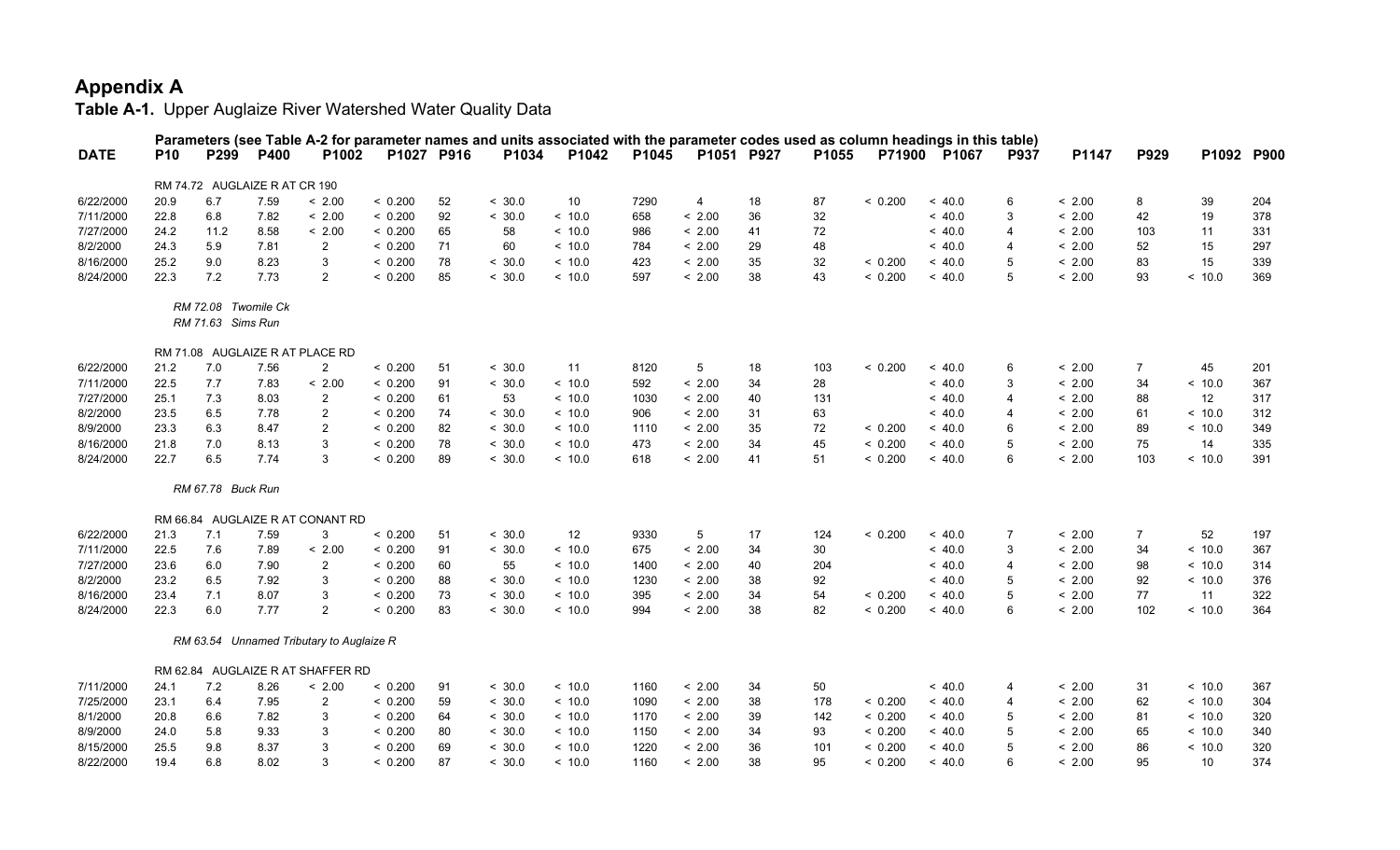|             |            |                                |      |                                       |            |    |        | Parameters (see Table A-2 for parameter names and units associated with the parameter codes used as column headings in this table) |       |                |    |       |         |         |                |        |      |        |            |
|-------------|------------|--------------------------------|------|---------------------------------------|------------|----|--------|------------------------------------------------------------------------------------------------------------------------------------|-------|----------------|----|-------|---------|---------|----------------|--------|------|--------|------------|
| <b>DATE</b> | <b>P10</b> | P299                           | P400 | P1002                                 | P1027 P916 |    | P1034  | P1042                                                                                                                              | P1045 | P1051 P927     |    | P1055 | P71900  | P1067   | <b>P937</b>    | P1147  | P929 |        | P1092 P900 |
|             |            |                                |      | RM 62.31 Sixmile Ck (Spencerville)    |            |    |        |                                                                                                                                    |       |                |    |       |         |         |                |        |      |        |            |
|             |            |                                |      | RM 60.40 AUGLAIZE R AT ZION CHURCH RD |            |    |        |                                                                                                                                    |       |                |    |       |         |         |                |        |      |        |            |
| 7/11/2000   | 23.4       | 7.1                            | 7.95 | < 2.00                                | < 0.200    | 92 | < 30.0 | < 10.0                                                                                                                             | 823   | < 2.00         | 33 | 41    |         | < 40.0  | $\overline{4}$ | < 2.00 | 34   | < 10.0 | 366        |
| 7/25/2000   | 22.1       | 7.1                            | 7.89 | $\overline{2}$                        | < 0.200    | 61 | < 30.0 | < 10.0                                                                                                                             | 1000  | < 2.00         | 38 | 151   | < 0.200 | ~<~40.0 | $\overline{4}$ | < 2.00 | 62   | 10     | 309        |
| 8/1/2000    | 22.6       | 6.1                            | 7.66 | 3                                     | < 0.200    | 69 | < 30.0 | ~<~10.0                                                                                                                            | 1660  | < 2.00         | 40 | 138   | < 0.200 | < 40.0  | 5              | < 2.00 | 81   | 10     | 337        |
| 8/15/2000   | 23.6       | 8.2                            | 8.25 | 3                                     | < 0.200    | 76 | < 30.0 | ~<~10.0                                                                                                                            | 1180  | < 2.00         | 37 | 92    | < 0.200 | < 40.0  | 6              | < 2.00 | 92   | < 10.0 | 342        |
| 8/22/2000   | 18.9       | 6.9                            | 7.89 | 3                                     | < 0.200    | 86 | < 30.0 | ~<~10.0                                                                                                                            | 1360  | < 2.00         | 38 | 93    | < 0.200 | ~<~40.0 | 5              | < 2.00 | 87   | < 10.0 | 371        |
|             |            |                                |      |                                       |            |    |        |                                                                                                                                    |       |                |    |       |         |         |                |        |      |        |            |
|             |            |                                |      | RM 58.20 AUGLAIZE R AT PIQUAD RD      |            |    |        |                                                                                                                                    |       |                |    |       |         |         |                |        |      |        |            |
| 6/26/2000   | 22.8       | 6.8                            | 7.59 | $\overline{2}$                        | < 0.200    | 73 | < 30.0 | ~<~10.0                                                                                                                            | 4470  | 3              | 23 | 88    | < 0.200 | ~<~40.0 | 5              | < 2.00 | 17   | 27     | 277        |
| 7/11/2000   | 24.4       | 8.1                            | 8.44 | 3                                     | < 0.200    | 89 | < 30.0 | ~<~10.0                                                                                                                            | 958   | < 2.00         | 33 | 42    |         | < 40.0  | $\overline{4}$ | < 2.00 | 36   | < 10.0 | 358        |
| 7/25/2000   | 22.2       | 8.2                            | 8.21 | < 2.00                                | < 0.200    | 63 | < 30.0 | < 10.0                                                                                                                             | 770   | < 2.00         | 38 | 138   | < 0.200 | ~< 40.0 | $\overline{4}$ | < 2.00 | 59   | < 10.0 | 314        |
| 8/1/2000    | 23.1       | 6.6                            | 7.48 | 3                                     | < 0.200    | 70 | < 30.0 | ~<~10.0                                                                                                                            | 1150  | < 2.00         | 40 | 135   | < 0.200 | < 40.0  | 5              | < 2.00 | 80   | 10     | 340        |
| 8/9/2000    | 23.6       | 5.5                            | 9.06 | 3                                     | < 0.200    | 80 | < 30.0 | ~<~10.0                                                                                                                            | 1140  | < 2.00         | 34 | 91    | < 0.200 | < 40.0  | 5              | < 2.00 | 61   | < 10.0 | 340        |
| 8/15/2000   | 24.6       | 10.8                           | 8.48 | < 2.00                                | < 0.200    | 73 | < 30.0 | < 10.0                                                                                                                             | 1030  | < 2.00         | 34 | 88    | < 0.200 | < 40.0  | 5              | < 2.00 | 85   | < 10.0 | 322        |
| 8/22/2000   | 19.8       | 7.7                            | 8.12 | 3                                     | < 0.200    | 87 | < 30.0 | ~<~10.0                                                                                                                            | 1100  | < 2.00         | 38 | 84    | < 0.200 | < 40.0  | 5              | < 2.00 | 85   | 12     | 374        |
| 10/18/2000  | 13.4       | 7.2                            | 7.72 | 3                                     | < 0.200    | 78 | < 30.0 | < 10.0                                                                                                                             | 571   | < 2.00         | 31 | 78    |         | < 40.0  | 6              | < 2.00 | 49   | 13     | 322        |
| 11/15/2000  | 5.4        | 11.9                           | 8.22 | $\mathfrak{p}$                        | < 0.200    | 85 | < 30.0 | ~<~10.0                                                                                                                            | 361   | < 2.00         | 35 | 24    |         | ~<~40.0 | 6              | < 2.00 | 46   | < 10.0 | 356        |
|             |            | RM 55.51 Pigeon Run            |      |                                       |            |    |        |                                                                                                                                    |       |                |    |       |         |         |                |        |      |        |            |
|             |            |                                |      | RM 52.68 AUGLAIZE R AT LINCOLN HWY    |            |    |        |                                                                                                                                    |       |                |    |       |         |         |                |        |      |        |            |
| 6/26/2000   | 23.4       | 7.0                            | 7.56 | < 2.00                                | < 0.200    | 64 | < 30.0 | ~<~10.0                                                                                                                            | 5180  | 5              | 20 | 93    | < 0.200 | < 40.0  | 5              | < 2.00 | 12   | 30     | 242        |
| 7/11/2000   | 24.8       | 9.1                            | 8.29 | < 2.00                                | < 0.200    | 88 | < 30.0 | ~<~10.0                                                                                                                            | 537   | < 2.00         | 31 | 23    |         | < 40.0  | $\overline{4}$ | < 2.00 | 27   | < 10.0 | 347        |
| 7/25/2000   | 23.1       | 9.0                            | 8.20 | $\overline{2}$                        | < 0.200    | 65 | < 30.0 | ~<~10.0                                                                                                                            | 298   | < 2.00         | 38 | 84    | < 0.200 | < 40.0  | $\overline{4}$ | < 2.00 | 65   | < 10.0 | 319        |
| 8/1/2000    | 23.0       | 8.9                            | 7.55 | 3                                     | < 0.200    | 66 | < 30.0 | ~<~10.0                                                                                                                            | 586   | < 2.00         | 37 | 98    | < 0.200 | ~<~40.0 | $\overline{4}$ | < 2.00 | 70   | < 10.0 | 317        |
| 8/9/2000    | 23.6       | 6.2                            | 8.19 | 3                                     | < 0.200    | 76 | < 30.0 | ~<~10.0                                                                                                                            | 577   | < 2.00         | 33 | 56    | < 0.200 | < 40.0  | 5              | < 2.00 | 66   | < 10.0 | 326        |
| 8/15/2000   | 25.2       | 10.1                           | 8.44 | < 2.00                                | < 0.200    | 71 | < 30.0 | ~<~10.0                                                                                                                            | 410   | < 2.00         | 32 | 52    | < 0.200 | < 40.0  | 5              | < 2.00 | 81   | < 10.0 | 309        |
| 8/22/2000   | 20.7       | 8.7                            | 8.29 | 3                                     | < 0.200    | 80 | < 30.0 | ~<~10.0                                                                                                                            | 600   | < 2.00         | 39 | 56    | < 0.200 | ~<~40.0 | 5              | < 2.00 | 91   | 14     | 360        |
|             |            | RM 47.02 Jennings Ck (Delphos) |      |                                       |            |    |        |                                                                                                                                    |       |                |    |       |         |         |                |        |      |        |            |
|             |            |                                |      |                                       |            |    |        |                                                                                                                                    |       |                |    |       |         |         |                |        |      |        |            |
|             |            | RM 46.10 AUGLAIZE R ADJ SR 189 |      |                                       |            |    |        |                                                                                                                                    |       |                |    |       |         |         |                |        |      |        |            |
| 6/28/2000   | 20.3       | 7.5                            | 7.64 | < 2.00                                | < 0.200    | 82 | < 30.0 | < 10.0                                                                                                                             | 3700  | $\overline{2}$ | 26 | 75    | < 0.200 | < 40.0  | $\overline{4}$ | < 2.00 | 17   | 21     | 312        |
| 7/13/2000   | 22.6       | 7.5                            | 8.16 | $\overline{2}$                        | < 0.200    | 90 | < 30.0 | < 10.0                                                                                                                             | 1040  | < 2.00         | 32 | 44    |         | ~< 40.0 | 5              | < 2.00 | 35   | 13     | 356        |
| 7/26/2000   | 22.9       | 7.5                            | 8.05 | $\overline{2}$                        | < 0.200    | 72 | < 30.0 | ~<~10.0                                                                                                                            | 1040  | < 2.00         | 40 | 99    | < 0.200 | < 40.0  | $\overline{7}$ | < 2.00 | 75   | 10     | 344        |
| 8/3/2000    | 21.9       | 4.7                            | 7.73 | 4                                     | < 0.200    | 67 | < 30.0 | ~<~10.0                                                                                                                            | 955   | < 2.00         | 31 | 101   | < 0.200 | ~<~40.0 | 7              | < 2.00 | 59   | 10     | 295        |
| 8/17/2000   | 21.5       | 7.0                            | 8.19 | 3                                     | < 0.200    | 82 | < 30.0 | ~10.0                                                                                                                              | 1290  | < 2.00         | 38 | 107   | < 0.200 | < 40.0  | 8              | < 2.00 | 87   | < 10.0 | 361        |
| 8/24/2000   | 22.4       | 5.4                            | 7.71 | 3                                     | < 0.200    | 79 | < 30.0 | < 10.0                                                                                                                             | 2260  | < 2.00         | 39 | 113   | < 0.200 | < 40.0  | 8              | < 2.00 | 97   | 14     | 358        |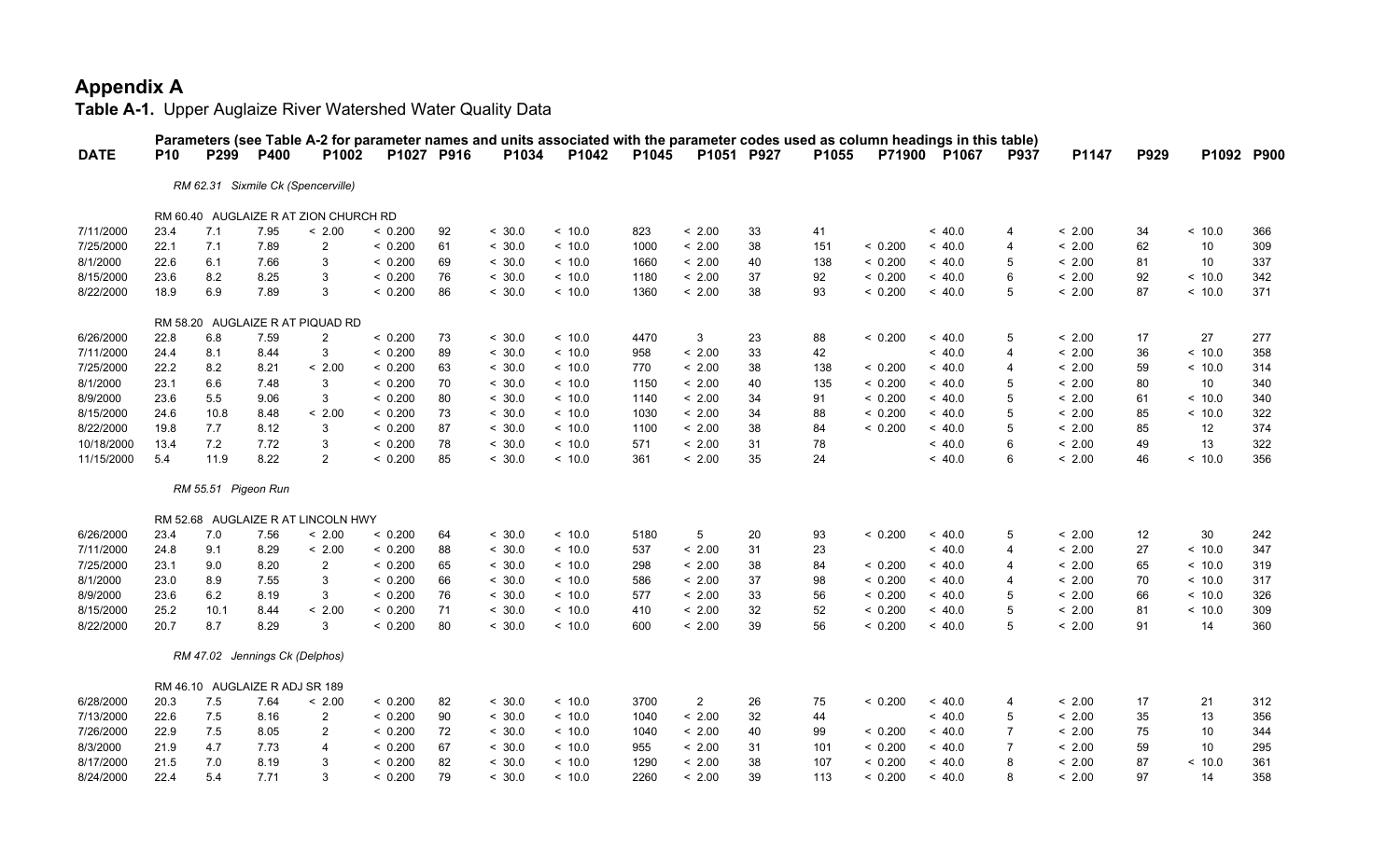**Table A-1.** Upper Auglaize River Watershed Water Quality Data

|             |            |                  |                               |                                          |         |            |        |         |       |                |    |       |               | Parameters (see Table A-2 for parameter names and units associated with the parameter codes used as column headings in this table) |                |        |             |            |     |
|-------------|------------|------------------|-------------------------------|------------------------------------------|---------|------------|--------|---------|-------|----------------|----|-------|---------------|------------------------------------------------------------------------------------------------------------------------------------|----------------|--------|-------------|------------|-----|
| <b>DATE</b> | <b>P10</b> | P299             | <b>P400</b>                   | P <sub>1002</sub>                        |         | P1027 P916 | P1034  | P1042   | P1045 | P1051 P927     |    | P1055 | <b>P71900</b> | <b>P1067</b>                                                                                                                       | <b>P937</b>    | P1147  | <b>P929</b> | P1092 P900 |     |
|             |            | RM 44.90 Big Run |                               |                                          |         |            |        |         |       |                |    |       |               |                                                                                                                                    |                |        |             |            |     |
|             |            |                  | RM 39.57 AUGLAIZE R AT SR 224 |                                          |         |            |        |         |       |                |    |       |               |                                                                                                                                    |                |        |             |            |     |
| 7/13/2000   | 22.2       | 7.4              | 8.08                          | < 2.00                                   | < 0.200 | 86         | < 30.0 | ~<~10.0 | 1270  | < 2.00         | 30 | 44    |               | ~< 40.0                                                                                                                            | $\overline{4}$ | < 2.00 | 30          | < 10.0     | 338 |
| 7/26/2000   | 22.9       | 7.0              | 8.21                          | < 2.00                                   | < 0.200 | 67         | < 30.0 | ~<~10.0 | 534   | < 2.00         | 39 | 137   | < 0.200       | ~<~40.0                                                                                                                            | 6              | < 2.00 | 68          | 10         | 328 |
| 8/3/2000    | 22.7       | 6.0              | 8.08                          | 3                                        | < 0.200 | 80         | < 30.0 | ~<~10.0 | 898   | < 2.00         | 40 | 104   | < 0.200       | ~<~40.0                                                                                                                            | 7              | < 2.00 | 74          | ~10.0      | 364 |
| 8/9/2000    | 23.8       | 5.8              | 7.65                          | 3                                        | < 0.200 | 76         | < 30.0 | < 10.0  | 1500  | < 2.00         | 33 | 102   | < 0.200       | ~< 40.0                                                                                                                            | 5              | < 2.00 | 69          | 12         | 326 |
| 8/17/2000   | 21.8       | 5.7              | 8.19                          | 4                                        | < 0.200 | 78         | < 30.0 | ~<~10.0 | 1380  | < 2.00         | 38 | 122   | < 0.200       | ~<~40.0                                                                                                                            | 8              | < 2.00 | 84          | 14         | 351 |
| 8/24/2000   | 22.2       | 5.3              | 8.34                          | 3                                        | < 0.200 | 73         | < 30.0 | ~<~10.0 | 1700  | < 2.00         | 37 | 131   | < 0.200       | ~<~40.0                                                                                                                            | 7              | < 2.00 | 87          | 10         | 335 |
| 10/18/2000  | 14.2       | 8.1              | 7.91                          | $\overline{2}$                           | < 0.200 | 82         | < 30.0 | ~<~10.0 | 431   | < 2.00         | 33 | 28    |               | ~<~40.0                                                                                                                            | 9              | < 2.00 | 65          | 17         | 341 |
| 11/15/2000  | 4.8        | 12.2             | 8.33                          | 3                                        | < 0.200 | 104        | < 30.0 | ~<~10.0 | 152   | < 2.00         | 39 | 13    |               | ~<~40.0                                                                                                                            | 8              | < 2.00 | 90          | < 10.0     | 420 |
|             |            |                  | RM 33.93 AUGLAIZE R AT CR M   |                                          |         |            |        |         |       |                |    |       |               |                                                                                                                                    |                |        |             |            |     |
| 6/28/2000   | 21.4       | 7.5              | 7.71                          | < 2.00                                   | < 0.200 | 80         | < 30.0 | ~<~10.0 | 3020  | $\overline{2}$ | 25 | 64    | < 0.200       | ~<~40.0                                                                                                                            | $\overline{4}$ | < 2.00 | 16          | 18         | 303 |
| 7/13/2000   | 23.1       | 8.0              | 8.17                          | 2                                        | < 0.200 | 87         | < 30.0 | ~<~10.0 | 1570  | < 2.00         | 28 | 51    |               | ~<~40.0                                                                                                                            | 4              | < 2.00 | 29          | 25         | 332 |
| 7/26/2000   | 22.2       | 7.4              | 7.97                          | $\overline{2}$                           | < 0.200 | 69         | < 30.0 | ~<~10.0 | 817   | < 2.00         | 38 | 173   | < 0.200       | ~<~40.0                                                                                                                            | 5              | < 2.00 | 59          | ~10.0      | 329 |
| 8/3/2000    | 21.0       | 6.7              | 7.57                          | 3                                        | < 0.200 | 78         | 32     | ~<~10.0 | 1670  | < 2.00         | 40 | 151   | < 0.200       | ~<~40.0                                                                                                                            | $\overline{7}$ | < 2.00 | 82          | < 10.0     | 359 |
| 8/17/2000   | 21.5       | 5.9              | 8.12                          | 4                                        | < 0.200 | 79         | < 30.0 | ~<~10.0 | 1610  | < 2.00         | 36 | 122   | < 0.200       | ~<~40.0                                                                                                                            | $\overline{7}$ | < 2.00 | 76          | 22         | 346 |
| 8/24/2000   | 22.5       | 6.9              | 8.10                          | 3                                        | < 0.200 | 70         | < 30.0 | < 10.0  | 1940  | < 2.00         | 39 | 162   | < 0.200       | ~< 40.0                                                                                                                            | 10             | < 2.00 | 102         | 14         | 335 |
|             |            |                  | RM 33.26 Ottawa River         |                                          |         |            |        |         |       |                |    |       |               |                                                                                                                                    |                |        |             |            |     |
|             |            |                  |                               | RM 30.53 Unnamed Tributary to Auglaize R |         |            |        |         |       |                |    |       |               |                                                                                                                                    |                |        |             |            |     |
|             |            |                  | RM 28.50 AUGLAIZE R AT SR 114 |                                          |         |            |        |         |       |                |    |       |               |                                                                                                                                    |                |        |             |            |     |
| 7/13/2000   | 23.9       | 10.9             | 8.62                          | 3                                        | < 0.200 | 87         | < 30.0 | ~<~10.0 | 961   | < 2.00         | 31 | 42    |               | ~<~40.0                                                                                                                            | 5              | < 2.00 | 56          | ~10.0      | 345 |
| 7/26/2000   | 21.4       | 8.8              | 8.21                          | 3                                        | < 0.200 | 90         | < 30.0 | < 10.0  | 964   | < 2.00         | 36 | 88    | < 0.200       | ~<~40.0                                                                                                                            | 7              | < 4.00 | 102         | 10         | 373 |
| 8/3/2000    | 20.4       | 5.7              | 6.68                          | 3                                        | < 0.200 | 70         | < 30.0 | ~<~10.0 | 1570  | < 2.00         | 29 | 111   | < 0.200       | ~<~40.0                                                                                                                            | 7              | < 2.00 | 80          | 14         | 294 |
| 8/9/2000    | 23.7       | 6.3              | 7.94                          | 3                                        | < 0.200 | 78         | < 30.0 | ~<~10.0 | 1860  | < 2.00         | 27 | 101   | < 0.200       | ~<~40.0                                                                                                                            | 6              | < 2.00 | 61          | ~<~10.0    | 306 |
| 8/17/2000   | 22.3       | 7.1              | 8.43                          | 4                                        | < 0.200 | 88         | < 30.0 | ~<~10.0 | 1660  | $\overline{2}$ | 34 | 114   | < 0.200       | ~< 40.0                                                                                                                            | 8              | < 2.00 | 108         | 19         | 360 |
| 8/24/2000   | 23.6       | 9.0              | 8.56                          | 3                                        | < 0.200 | 75         | < 30.0 | ~10.0   | 1560  | < 2.00         | 31 | 105   | < 0.200       | ~<~40.0                                                                                                                            | 8              | < 2.00 | 91          | < 10.0     | 315 |

 *RM 28.00 Lapp Ditch (Cloverdale)*

 *RM 26.20 Blanchard River*

 *RM 25.51 Unnamed Tributary to Auglaize R (Dupont)*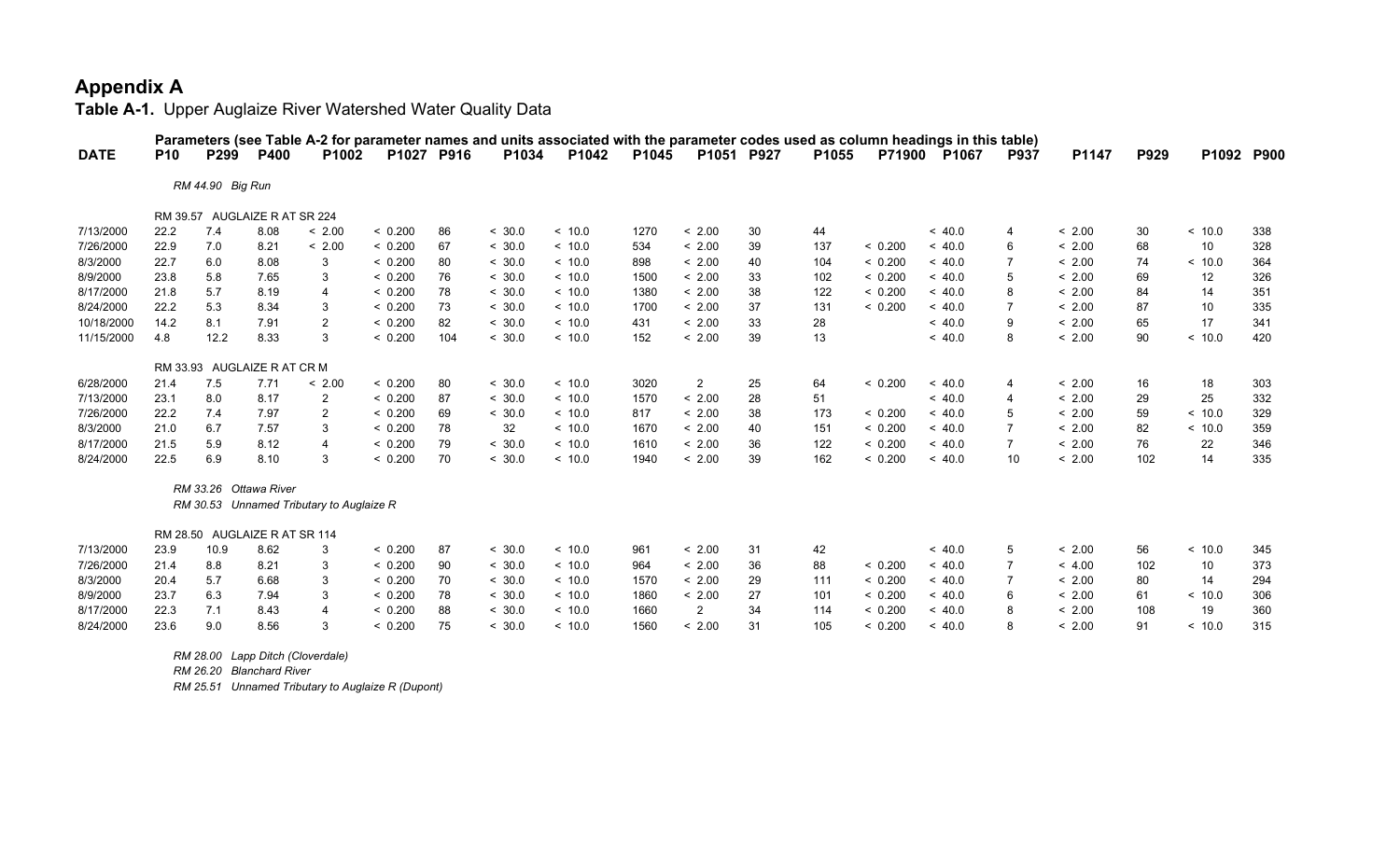|             |            |                      |                                  |                                                      |            |    |        | Parameters (see Table A-2 for parameter names and units associated with the parameter codes used as column headings in this table) |       |                 |    |       |         |         |                         |        |      |            |     |
|-------------|------------|----------------------|----------------------------------|------------------------------------------------------|------------|----|--------|------------------------------------------------------------------------------------------------------------------------------------|-------|-----------------|----|-------|---------|---------|-------------------------|--------|------|------------|-----|
| <b>DATE</b> | <b>P10</b> | P299                 | P400                             | P1002                                                | P1027 P916 |    | P1034  | P1042                                                                                                                              | P1045 | P1051 P927      |    | P1055 | P71900  | P1067   | <b>P937</b>             | P1147  | P929 | P1092 P900 |     |
|             |            |                      | RM 19.30 AUGLAIZE R AT SR 613    |                                                      |            |    |        |                                                                                                                                    |       |                 |    |       |         |         |                         |        |      |            |     |
| 7/13/2000   | 25.9       | 11.2                 | 8.59                             | $\overline{2}$                                       | < 0.200    | 85 | < 30.0 | < 10.0                                                                                                                             | 899   | < 2.00          | 26 | 33    |         | ~< 40.0 | 4                       | < 2.00 | 29   | 19         | 319 |
| 7/26/2000   | 23.1       | 12.1                 | 7.86                             | 2                                                    | < 0.200    | 81 | < 30.0 | ~<~10.0                                                                                                                            | 973   | < 2.00          | 33 | 82    | < 0.200 | ~<~40.0 | 5                       | < 2.00 | 44   | ~<~10.0    | 338 |
| 8/3/2000    | 18.2       | 6.0                  | 5.79                             | $\overline{2}$                                       | < 0.200    | 68 | < 30.0 | ~<~10.0                                                                                                                            | 3000  | 3               | 22 | 85    | < 0.200 | ~< 40.0 | 7                       | < 2.00 | 37   | 19         | 260 |
| 8/9/2000    | 22.7       | 6.3                  | 7.92                             | 3                                                    | < 0.200    | 72 | < 30.0 | ~<~10.0                                                                                                                            | 5650  | $5\phantom{.0}$ | 23 | 128   | < 0.200 | ~< 40.0 | 6                       | < 2.00 | 23   | 23         | 274 |
| 8/24/2000   | 25.0       | 14.5                 | 8.64                             | $\overline{2}$                                       | < 0.200    | 79 | < 30.0 | < 10.0                                                                                                                             | 1270  | < 2.00          | 32 | 77    | < 0.200 | ~<~40.0 | 8                       | < 2.00 | 85   | < 10.0     | 329 |
| 10/18/2000  | 14.0       | 7.0                  | 7.80                             | 3                                                    | < 0.200    | 88 | < 30.0 | ~<~10.0                                                                                                                            | 1420  | < 2.00          | 32 | 59    |         | ~<~40.0 | 8                       | < 2.00 | 84   | 21         | 352 |
| 11/15/2000  | 6.5        | 10.6                 | 8.12                             | 3                                                    | < 0.200    | 92 | < 30.0 | ~<~10.0                                                                                                                            | 438   | < 2.00          | 37 | 28    |         | ~< 40.0 | $\overline{7}$          | < 2.00 | 58   | < 10.0     | 382 |
|             |            |                      | RM 18.77 Prairie Ck (Oakdale)    |                                                      |            |    |        |                                                                                                                                    |       |                 |    |       |         |         |                         |        |      |            |     |
|             |            |                      | AUGLAIZE R TRIB I (108.90)       |                                                      |            |    |        |                                                                                                                                    |       |                 |    |       |         |         |                         |        |      |            |     |
|             |            |                      |                                  | RM 0.28 AUGLAIZE R TRIB I (108.90) AT FAULKNER RD    |            |    |        |                                                                                                                                    |       |                 |    |       |         |         |                         |        |      |            |     |
| 6/19/2000   | 16.9       | 8.1                  | 7.46                             | < 2.00                                               | < 0.200    | 61 | < 30.0 | ~<~10.0                                                                                                                            | 4440  | $\overline{2}$  | 22 | 44    | < 0.200 | ~<~40.0 | $\overline{4}$          | < 2.00 | 6    | 27         | 243 |
| 7/10/2000   | 21.8       | 7.1                  | 7.77                             | < 2.00                                               | < 0.200    | 68 | < 30.0 | < 10.0                                                                                                                             | 181   | < 2.00          | 32 | 10    |         | ~< 40.0 | $\overline{2}$          | < 2.00 | 15   | 28         | 302 |
| 7/24/2000   | 17.6       | 4.6                  | 7.71                             | < 2.00                                               | < 0.200    | 57 | < 30.0 | ~<~10.0                                                                                                                            | 440   | < 2.00          | 33 | 65    | < 0.200 | ~< 40.0 | $\overline{2}$          | < 2.00 | 24   | 13         | 278 |
| 7/31/2000   | 20.9       | 6.9                  | 7.83                             | < 2.00                                               | < 0.200    | 76 | < 30.0 | ~<~10.0                                                                                                                            | 324   | < 2.00          | 27 | 15    | < 0.200 | ~<~40.0 | 5                       | < 2.00 | 11   | ~10.0      | 301 |
| 8/14/2000   | 18.2       | 3.7                  | 7.51                             | 3                                                    | < 0.200    | 74 | < 30.0 | ~10.0                                                                                                                              | 362   | < 2.00          | 35 | 93    | < 0.200 | ~<~40.0 | 3                       | < 2.00 | 20   | < 10.0     | 329 |
| 8/21/2000   | 15.0       | 5.0                  | 7.74                             | 3                                                    | < 0.200    | 82 | < 30.0 | 10                                                                                                                                 | 350   | < 2.00          | 36 | 66    | < 0.200 | ~< 40.0 | $\overline{4}$          | < 2.00 | 25   | 13         | 353 |
|             |            | <b>MANAHAN DITCH</b> |                                  |                                                      |            |    |        |                                                                                                                                    |       |                 |    |       |         |         |                         |        |      |            |     |
|             |            |                      |                                  | RM 1.75 MANAHAN DITCH AT PHILLIPS RD                 |            |    |        |                                                                                                                                    |       |                 |    |       |         |         |                         |        |      |            |     |
| 6/19/2000   | 18.6       | 7.8                  | 7.30                             | < 2.00                                               | < 0.200    | 60 | < 30.0 | < 10.0                                                                                                                             | 1340  | < 2.00          | 19 | 22    | < 0.200 | ~< 40.0 | 5                       | < 2.00 | 11   | 12         | 228 |
| 7/10/2000   | 23.2       | 7.1                  | 7.71                             | 3                                                    | < 0.200    | 73 | < 30.0 | ~<~10.0                                                                                                                            | 152   | < 2.00          | 29 | 21    |         | ~<~40.0 | 3                       | < 2.00 | 45   | ~<~10.0    | 302 |
| 7/24/2000   | 17.2       | 6.9                  | 7.54                             | 5                                                    | < 0.200    | 71 | < 30.0 | ~<~10.0                                                                                                                            | 698   | < 2.00          | 37 | 148   | < 0.200 | ~<~40.0 | $\overline{\mathbf{4}}$ | < 2.00 | 77   | ~10.0      | 330 |
| 7/31/2000   | 21.9       | 6.0                  | 6.51                             | 5                                                    | < 0.200    | 87 | 96     | ~<~10.0                                                                                                                            | 870   | < 2.00          | 32 | 61    | < 0.200 | ~< 40.0 | 6                       | < 2.00 | 59   | 14         | 349 |
| 8/14/2000   | 20.7       | 6.7                  | 7.64                             | 5                                                    | < 0.200    | 88 | < 30.0 | < 10.0                                                                                                                             | 228   | < 2.00          | 37 | 93    | < 0.200 | ~< 40.0 | 5                       | < 2.00 | 79   | < 10.0     | 372 |
| 8/21/2000   | 16.5       | 7.5                  | 7.80                             | 4                                                    | < 0.200    | 82 | < 30.0 | ~<~10.0                                                                                                                            | 160   | < 2.00          | 35 | 36    | < 0.200 | ~< 40.0 | 6                       | < 2.00 | 87   | < 10.0     | 349 |
|             |            |                      | <b>MANAHAN DITCH TRIB (2.91)</b> |                                                      |            |    |        |                                                                                                                                    |       |                 |    |       |         |         |                         |        |      |            |     |
|             |            |                      |                                  | RM 0.45 MANAHAN DITCH TRIB (2.91) DST HARROD LAGOONS |            |    |        |                                                                                                                                    |       |                 |    |       |         |         |                         |        |      |            |     |
| 6/19/2000   | 20.0       | 6.7                  | 7.75                             | < 2.00                                               | < 0.200    | 77 | < 30.0 | ~<~10.0                                                                                                                            | 596   | < 2.00          | 28 | 55    | < 0.200 | ~<~40.0 | 9                       | < 2.00 | 128  | 14         | 308 |
| 7/10/2000   | 24.4       | 4.1                  | 8.46                             | 3                                                    | < 0.200    | 71 | < 30.0 | ~<~10.0                                                                                                                            | 1010  | < 2.00          | 31 | 76    |         | ~< 40.0 | $\overline{7}$          | < 2.00 | 152  | 10         | 305 |
| 7/24/2000   | 20.1       | 5.3                  | 9.05                             | 3                                                    | < 0.200    | 65 | < 30.0 | ~<~10.0                                                                                                                            | 186   | < 2.00          | 33 | 35    | < 0.200 | ~< 40.0 | 9                       | < 2.00 | 226  | < 10.0     | 298 |
| 7/31/2000   | 23.8       | 4.7                  | 8.64                             | 3                                                    | < 0.200    | 68 | < 30.0 | ~<~10.0                                                                                                                            | 351   | < 2.00          | 33 | 44    | < 0.200 | ~<~40.0 | 8                       | < 2.00 | 176  | < 10.0     | 306 |
| 8/14/2000   | 22.1       | 3.5                  | 8.70                             | 3                                                    | < 0.200    | 66 | < 30.0 | ~10.0                                                                                                                              | 228   | < 2.00          | 37 | 30    | < 0.200 | ~<~40.0 | 11                      | < 2.00 | 279  | ~10.0      | 317 |
| 8/21/2000   | 20.0       | 3.9                  | 8.55                             | $\mathfrak{p}$                                       | < 0.200    | 80 | < 30.0 | 11                                                                                                                                 | 99    | < 2.00          | 40 | 51    | < 0.200 | ~< 40.0 | 14                      | < 2.00 | 314  | < 10.0     | 364 |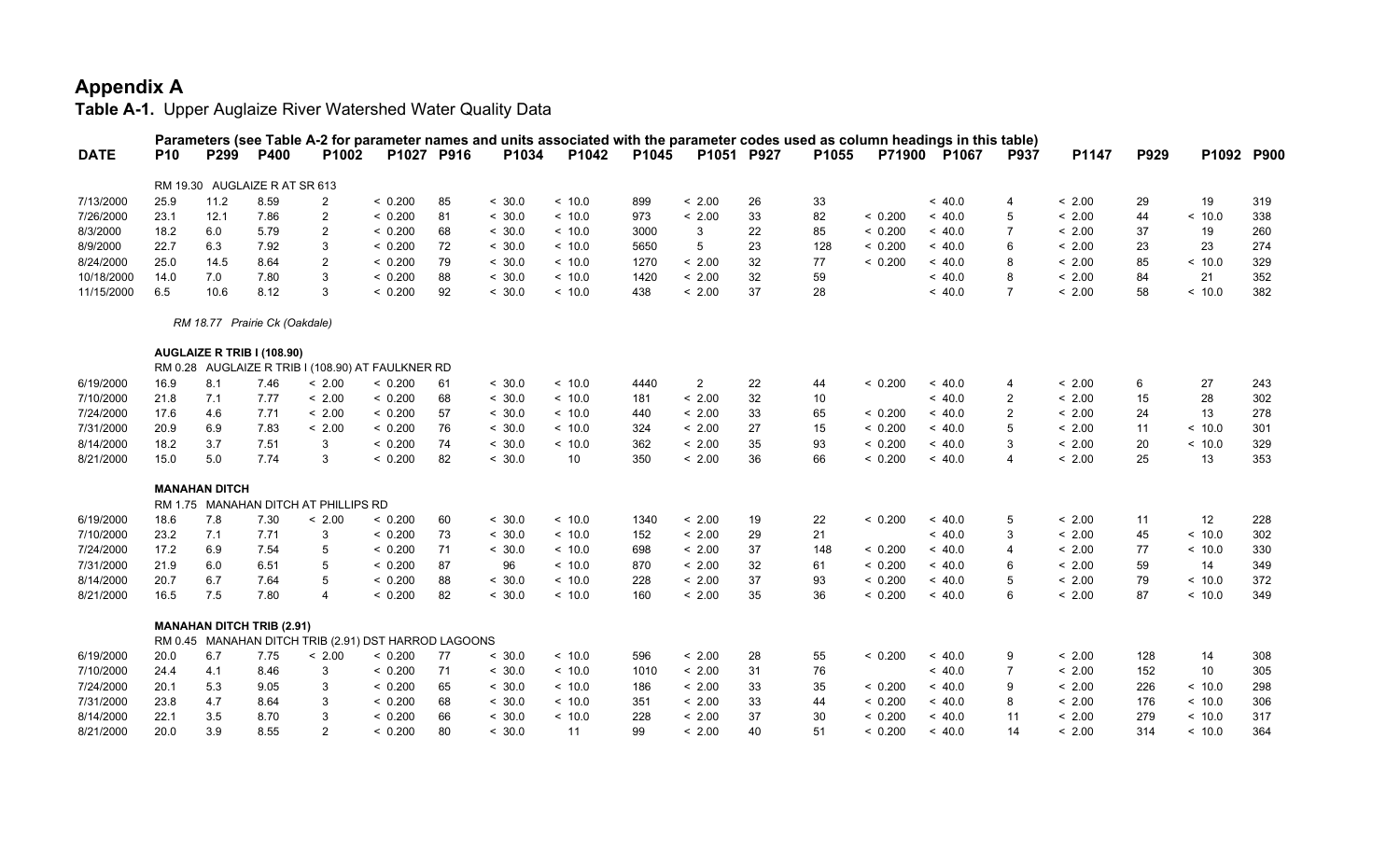|             |                          |                                    |      |                                                  |            |     |        |                   |       |            |    |       |         | Parameters (see Table A-2 for parameter names and units associated with the parameter codes used as column headings in this table) |                |        |                |         |            |
|-------------|--------------------------|------------------------------------|------|--------------------------------------------------|------------|-----|--------|-------------------|-------|------------|----|-------|---------|------------------------------------------------------------------------------------------------------------------------------------|----------------|--------|----------------|---------|------------|
| <b>DATE</b> | <b>P10</b>               | P299                               | P400 | P1002                                            | P1027 P916 |     | P1034  | P1042             | P1045 | P1051 P927 |    | P1055 |         | P71900 P1067                                                                                                                       | P937           | P1147  | P929           |         | P1092 P900 |
|             |                          |                                    |      |                                                  |            |     |        |                   |       |            |    |       |         |                                                                                                                                    |                |        |                |         |            |
|             |                          |                                    |      | AUGLAIZE R TRIB II (103.69) - Westminster Trib   |            |     |        |                   |       |            |    |       |         |                                                                                                                                    |                |        |                |         |            |
|             |                          |                                    |      | RM 0.44 AUGLAIZE R TRIB II (103.69) ADJ CEMETARY |            |     |        |                   |       |            |    |       |         |                                                                                                                                    |                |        |                |         |            |
| 6/19/2000   | 16.7                     | 7.0                                | 7.05 | < 2.00                                           | < 0.200    | 71  | < 30.0 | ~<~10.0           | 1990  | < 2.00     | 21 | 60    | < 0.200 | ~<~40.0                                                                                                                            | $\overline{4}$ | < 2.00 | 33             | 20      | 264        |
| 7/10/2000   | 20.3                     | 4.3                                | 6.93 | < 2.00                                           | < 0.200    | 131 | < 30.0 | ~<~10.0           | 203   | < 2.00     | 41 | 74    |         | ~<~40.0                                                                                                                            | $\overline{4}$ | < 2.00 | 200            | 23      | 496        |
| 7/24/2000   | 16.6                     | 5.6                                | 7.65 | 3                                                | < 0.200    | 155 | < 30.0 | ~<~10.0           | 128   | < 2.00     | 62 | 35    | < 0.200 | ~<~40.0                                                                                                                            | 6              | < 2.00 | 349            | 30      | 642        |
| 7/31/2000   | 19.8                     | 3.3                                | 7.07 | $\overline{4}$                                   | < 0.200    | 87  | 33     | $12 \overline{ }$ | 885   | < 2.00     | 48 | 124   | < 0.200 | ~<~40.0                                                                                                                            | 37             | < 2.00 | 1050           | 23      | 415        |
| 8/14/2000   | 18.3                     | 4.7                                | 7.49 | $\overline{4}$                                   | < 0.200    | 97  | < 30.0 | ~<~10.0           | 299   | < 2.00     | 33 | 67    | < 0.200 | ~<~40.0                                                                                                                            | 7              | < 2.00 | 114            | 24      | 378        |
| 8/21/2000   | 15.5                     | 5.2                                | 7.49 | $\overline{4}$                                   | < 0.200    | 80  | < 30.0 | ~<~10.0           | 505   | < 2.00     | 28 | 102   | < 0.200 | ~< 40.0                                                                                                                            | 6              | < 2.00 | 89             | 25      | 315        |
|             |                          |                                    |      | RM 0.25 AUGLAIZE R TRIB II (103.69) UST SR 117   |            |     |        |                   |       |            |    |       |         |                                                                                                                                    |                |        |                |         |            |
| 6/19/2000   | 17.2                     | 6.9                                | 7.13 | < 2.00                                           | < 0.200    |     | < 30.0 | ~<~10.0           | 2580  | < 2.00     | 22 |       | < 0.200 | ~<~40.0                                                                                                                            | 5              | < 2.00 | 40             |         | 260        |
|             |                          |                                    |      | 3                                                |            | 68  | < 30.0 | ~<~10.0           | 918   | < 2.00     |    | 73    |         | ~<~40.0                                                                                                                            |                |        |                | 17      |            |
| 7/10/2000   | 21.8                     | 8.4                                | 7.20 |                                                  | < 0.200    | 121 |        |                   |       |            | 35 | 112   |         |                                                                                                                                    | $\overline{4}$ | < 2.00 | 198            | 30      | 446        |
| 7/24/2000   | 20.4                     | 2.4                                | 9.25 | $\overline{\mathbf{A}}$                          | < 0.200    | 65  | < 30.0 | ~<~10.0           | 224   | < 2.00     | 26 | 72    | < 0.200 | ~<~40.0                                                                                                                            | 6              | < 2.00 | 398            | 38      | 269        |
| 7/31/2000   | 21.6                     | 3.6                                | 7.35 | 3                                                | < 0.200    | 74  | < 30.0 | ~<~10.0           | 434   | < 2.00     | 27 | 85    | < 0.200 | ~<~40.0                                                                                                                            | 14             | < 2.00 | 243            | ~10.0   | 296        |
| 8/14/2000   | 23.1                     | 1.9                                | 9.59 | $\overline{4}$                                   | < 0.200    | 76  | < 30.0 | ~<~10.0           | 259   | < 2.00     | 22 | 51    | < 0.200 | ~<~40.0                                                                                                                            | 11             | < 2.00 | 510            | < 10.0  | 280        |
| 8/21/2000   | 17.6                     | 6.2                                | 7.74 | 3                                                | < 0.200    | 94  | < 30.0 | ~<~10.0           | 769   | < 2.00     | 30 | 125   | < 0.200 | ~< 40.0                                                                                                                            | $\overline{7}$ | < 2.00 | 158            | 14      | 358        |
|             | RM 0.17                  |                                    |      | AUGLAIZE R TRIB II (103.69) DST MCPHERON RD      |            |     |        |                   |       |            |    |       |         |                                                                                                                                    |                |        |                |         |            |
| 6/19/2000   | 19.9                     | 6.6                                | 7.27 | < 2.00                                           | < 0.200    | 53  | < 30.0 | < 10.0            | 3590  | < 2.00     | 19 | 96    | < 0.200 | ~< 40.0                                                                                                                            | 6              | < 2.00 | 40             | 22      | 210        |
| 7/10/2000   | 20.4                     | 3.9                                | 6.89 | 3                                                | < 0.200    | 136 | < 30.0 | < 10.0            | 845   | < 2.00     | 45 | 253   |         | ~< 40.0                                                                                                                            | 5              | < 2.00 | 309            | 10      | 525        |
| 7/24/2000   | 18.1                     | 0.5                                | 7.53 | $\overline{4}$                                   | < 0.200    | 114 | < 30.0 | 10                | 1090  | < 2.00     | 43 | 225   | < 0.200 | ~< 40.0                                                                                                                            | 8              | < 2.00 | 2200           | 23      | 462        |
| 7/31/2000   | $\hspace{0.05cm} \ldots$ | 0.9                                | ---  | 5                                                | < 0.200    | 92  | < 30.0 | 10                | 773   | < 2.00     | 50 | 146   | < 0.200 | ~< 40.0                                                                                                                            | 38             | < 2.00 | 979            | 20      | 436        |
| 8/14/2000   | 20.2                     | 0.1                                | 8.13 | 3                                                | < 0.200    | 159 | < 30.0 | ~10.0             | 822   | < 2.00     | 62 | 330   | < 0.200 | ~< 40.0                                                                                                                            | 13             | < 2.00 | 639            | 19      | 652        |
| 8/21/2000   | 17.9                     | 2.5                                | 7.35 | < 2.00                                           | < 0.200    | 144 | < 30.0 | 11                | 812   | < 2.00     | 51 | 279   | < 0.200 | ~< 40.0                                                                                                                            | 9              | < 2.00 | 351            | 14      | 570        |
|             |                          |                                    |      |                                                  |            |     |        |                   |       |            |    |       |         |                                                                                                                                    |                |        |                |         |            |
|             |                          | <b>AUGLAIZE R TRIB III (99.78)</b> |      |                                                  |            |     |        |                   |       |            |    |       |         |                                                                                                                                    |                |        |                |         |            |
|             |                          |                                    |      | RM 0.60 AUGLAIZE R TRIB III (99.78) AT OSMAN RD  |            |     |        |                   |       |            |    |       |         |                                                                                                                                    |                |        |                |         |            |
| 6/19/2000   | 20.0                     | 7.5                                | 7.44 | < 2.00                                           | < 0.200    | 60  | < 30.0 | ~<~10.0           | 2540  | < 2.00     | 25 | 46    | < 0.200 | ~<~40.0                                                                                                                            | 5              | < 2.00 | $\overline{7}$ | 18      | 253        |
| 7/10/2000   | 19.9                     | 7.7                                | 7.38 | < 2.00                                           | < 0.200    | 86  | < 30.0 | ~<~10.0           | 393   | < 2.00     | 35 | 48    |         | ~<~40.0                                                                                                                            | $\overline{2}$ | < 2.00 | 13             | ~<~10.0 | 359        |
| 7/24/2000   | 17.2                     | 9.5                                | 8.06 | < 2.00                                           | < 0.200    | 80  | < 30.0 | ~<~10.0           | 297   | < 2.00     | 35 | 56    | < 0.200 | ~<~40.0                                                                                                                            | $\overline{2}$ | < 2.00 | 12             | ~10.0   | 344        |
| 7/31/2000   | 17.5                     | 7.8                                | 7.14 | 3                                                | < 0.200    | 80  | < 30.0 | ~<~10.0           | 371   | < 2.00     | 34 | 62    | < 0.200 | ~<~40.0                                                                                                                            | 3              | < 2.00 | 13             | ~<~10.0 | 340        |
| 8/14/2000   |                          |                                    |      |                                                  |            |     |        |                   |       |            |    |       |         |                                                                                                                                    |                |        |                |         |            |
| 8/21/2000   | 15.4                     | 7.5                                | 7.98 | 2                                                | < 0.200    | 87  | < 30.0 | 10 <sup>°</sup>   | 318   | < 2.00     | 36 | 70    | < 0.200 | ~<~40.0                                                                                                                            | 3              | < 2.00 | 13             | ~<~10.0 | 365        |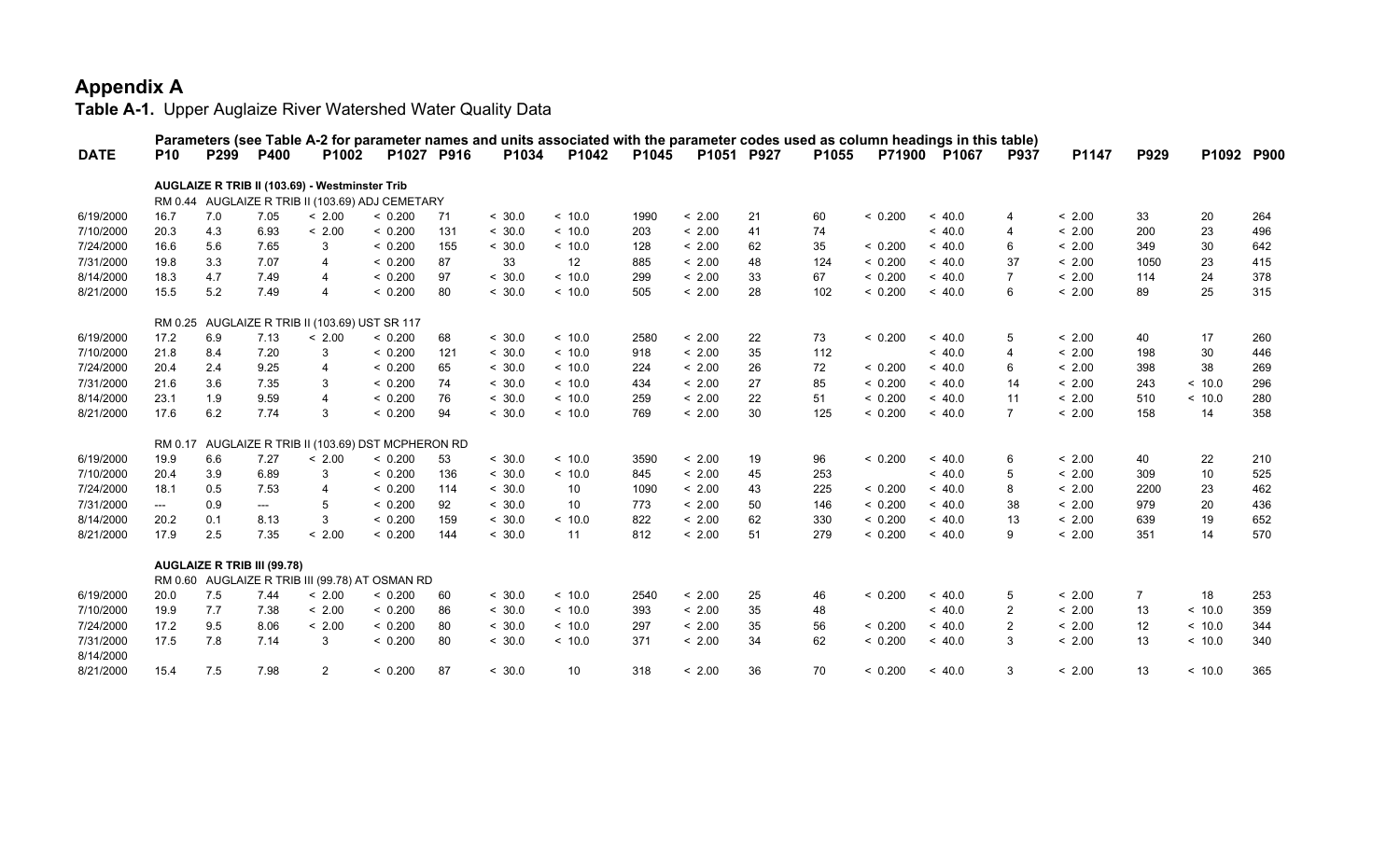|             |                    |                             |      | Parameters (see Table A-2 for parameter names and units associated with the parameter codes used as column headings in this table) |            |     |        |         |       |            |    |       |         |              |                         |        |      |                 |            |
|-------------|--------------------|-----------------------------|------|------------------------------------------------------------------------------------------------------------------------------------|------------|-----|--------|---------|-------|------------|----|-------|---------|--------------|-------------------------|--------|------|-----------------|------------|
| <b>DATE</b> | <b>P10</b>         | P299                        | P400 | P1002                                                                                                                              | P1027 P916 |     | P1034  | P1042   | P1045 | P1051 P927 |    | P1055 |         | P71900 P1067 | <b>P937</b>             | P1147  | P929 |                 | P1092 P900 |
|             | <b>WRESTLE CK</b>  |                             |      |                                                                                                                                    |            |     |        |         |       |            |    |       |         |              |                         |        |      |                 |            |
|             |                    |                             |      | RM 4.69 WRESTLE CK AT GRAHAM RD                                                                                                    |            |     |        |         |       |            |    |       |         |              |                         |        |      |                 |            |
| 6/20/2000   | 17.4               | 9.3                         | 7.88 | < 2.00                                                                                                                             | < 0.200    | 90  | < 30.0 | ~10.0   | 276   | < 2.00     | 32 | 15    | < 0.200 | ~<~40.0      | $\overline{c}$          | < 2.00 | 12   | 10              | 356        |
| 7/10/2000   | 20.2               | 7.4                         | 8.04 | < 2.00                                                                                                                             | < 0.200    | 90  | < 30.0 | ~<~10.0 | 113   | < 2.00     | 34 | 19    |         | < 40.0       | $\overline{2}$          | < 2.00 | 18   | < 10.0          | 365        |
| 7/24/2000   | 16.7               | 6.7                         | 7.91 | $\overline{2}$                                                                                                                     | < 0.200    | 89  | < 30.0 | ~<~10.0 | 140   | < 2.00     | 37 | 71    | < 0.200 | < 40.0       | $\overline{2}$          | < 2.00 | 17   | < 10.0          | 374        |
| 7/31/2000   | 20.1               | 7.4                         | 8.04 | 2                                                                                                                                  | < 0.200    | 75  | < 30.0 | ~<~10.0 | 238   | < 2.00     | 28 | 25    | < 0.200 | ~<~40.0      | $\overline{4}$          | < 2.00 | 22   | ~10.0           | 302        |
| 8/14/2000   | 18.2               | 6.6                         | 7.49 | 3                                                                                                                                  | < 0.200    | 86  | < 30.0 | ~<~10.0 | 226   | < 2.00     | 36 | 94    |         | ~<~40.0      | 3                       | < 2.00 | 18   | ~10.0           | 363        |
| 8/22/2000   | 16.6               | 7.9                         | 8.01 | $\overline{2}$                                                                                                                     | < 0.200    | 82  | < 30.0 | ~<~10.0 | 179   | < 2.00     | 33 | 87    | < 0.200 | < 40.0       | 3                       | < 2.00 | 23   | < 10.0          | 341        |
|             |                    |                             |      | RM 0.34 WRESTLE CK AT RIVER RD                                                                                                     |            |     |        |         |       |            |    |       |         |              |                         |        |      |                 |            |
| 6/20/2000   | 18.6               | 8.9                         | 7.73 | < 2.00                                                                                                                             | < 0.200    | 89  | < 30.0 | < 10.0  | 350   | < 2.00     | 34 | 30    | < 0.200 | < 40.0       | 3                       | < 2.00 | 9    | < 10.0          | 362        |
| 7/10/2000   | 21.4               | 7.3                         | 7.74 | < 2.00                                                                                                                             | < 0.200    | 85  | < 30.0 | < 10.0  | 230   | < 2.00     | 37 | 37    |         | < 40.0       | $\overline{2}$          | < 2.00 | 12   | < 10.0          | 365        |
| 7/24/2000   | 17.2               | 7.1                         | 7.75 | < 2.00                                                                                                                             | < 0.200    | 79  | < 30.0 | ~<~10.0 | 326   | < 2.00     | 38 | 78    | < 0.200 | ~<~40.0      | $\overline{2}$          | < 2.00 | 12   | 27              | 354        |
| 7/31/2000   | 21.2               | 7.2                         | 7.94 | < 2.00                                                                                                                             | < 0.200    | 86  | < 30.0 | ~<~10.0 | 197   | < 2.00     | 36 | 55    | < 0.200 | < 40.0       | 3                       | < 2.00 | 12   | 12              | 363        |
| 8/14/2000   | 18.4               | 6.1                         | 7.59 | $\overline{2}$                                                                                                                     | < 0.200    | 89  | < 30.0 | ~10.0   | 419   | < 2.00     | 39 | 102   |         | < 40.0       | 3                       | < 2.00 | 11   | ~10.0           | 383        |
| 8/22/2000   | 17.0               | 6.8                         | 7.80 | $\overline{2}$                                                                                                                     | < 0.200    | 84  | < 30.0 | ~10.0   | 399   | < 2.00     | 38 | 90    | < 0.200 | ~<~40.0      | 3                       | < 2.00 | 12   | < 10.0          | 366        |
|             | <b>CAMP CK</b>     |                             |      |                                                                                                                                    |            |     |        |         |       |            |    |       |         |              |                         |        |      |                 |            |
|             |                    | RM 2.30 CAMP CK AT YODER RD |      |                                                                                                                                    |            |     |        |         |       |            |    |       |         |              |                         |        |      |                 |            |
| 6/19/2000   | 18.8               | 7.2                         | 7.35 | < 2.00                                                                                                                             | < 0.200    | 77  | < 30.0 | < 10.0  | 1480  | < 2.00     | 20 | 49    | < 0.200 | < 40.0       | 5                       | < 2.00 | 15   | 10              | 275        |
| 7/10/2000   | 19.0               | 5.8                         | 6.99 | < 2.00                                                                                                                             | < 0.200    | 107 | < 30.0 | ~10.0   | 487   | < 2.00     | 29 | 55    |         | < 40.0       | $\overline{4}$          | < 2.00 | 34   | ~10.0           | 387        |
| 7/24/2000   | 19.7               | 8.6                         | 7.93 | < 2.00                                                                                                                             | < 0.200    | 118 | < 30.0 | ~<~10.0 | 327   | < 2.00     | 28 | 99    | < 0.200 | ~<~40.0      | 2                       | < 2.00 | 10   | ~10.0           | 410        |
| 7/31/2000   | 14.9               | 6.9                         | 6.35 | 3                                                                                                                                  | < 0.200    | 106 | 34     | ~<~10.0 | 1150  | < 2.00     | 27 | 180   | < 0.200 | ~<~40.0      | $\overline{4}$          | < 2.00 | 54   | < 10.0          | 376        |
|             |                    |                             |      | RM 0.60 CAMP CK AT AMHERST RD                                                                                                      |            |     |        |         |       |            |    |       |         |              |                         |        |      |                 |            |
| 6/19/2000   | 19.8               | 7.1                         | 7.27 | < 2.00                                                                                                                             | < 0.200    | 88  | < 30.0 | ~<~10.0 | 1330  | < 2.00     | 23 | 66    | < 0.200 | ~<~40.0      | 5                       | < 2.00 | 22   | 15              | 314        |
| 7/10/2000   | 21.3               | 5.7                         | 7.19 | 2                                                                                                                                  | < 0.200    | 118 | < 30.0 | ~<~10.0 | 809   | < 2.00     | 28 | 144   |         | < 40.0       | 3                       | < 2.00 | 21   | 11              | 410        |
| 7/24/2000   | 19.5               | 7.0                         | 7.79 | $\overline{2}$                                                                                                                     | < 0.200    | 121 | < 30.0 | ~<~10.0 | 556   | < 2.00     | 28 | 135   | < 0.200 | ~<~40.0      | 3                       | < 2.00 | 11   | 17              | 417        |
| 7/31/2000   | 18.9               | 5.2                         | 5.92 | $\overline{4}$                                                                                                                     | < 0.200    | 120 | < 30.0 | ~<~10.0 | 528   | < 2.00     | 26 | 239   | < 0.200 | < 40.0       | 3                       | < 2.00 | 14   | < 10.0          | 407        |
| 8/14/2000   | 21.0               | 5.8                         | 7.76 | $\overline{4}$                                                                                                                     | < 0.200    | 120 | < 30.0 | ~<~10.0 | 732   | < 2.00     | 27 | 236   | < 0.200 | < 40.0       | 5                       | < 2.00 | 30   | < 10.0          | 411        |
| 8/21/2000   | 19.2               | 7.7                         | 7.78 | 3                                                                                                                                  | < 0.200    | 84  | < 30.0 | < 10.0  | 1080  | < 2.00     | 22 | 127   | < 0.200 | < 40.0       | $\overline{7}$          | < 2.00 | 55   | 10 <sup>°</sup> | 300        |
|             | <b>VIRGINIA CK</b> |                             |      |                                                                                                                                    |            |     |        |         |       |            |    |       |         |              |                         |        |      |                 |            |
|             |                    |                             |      | RM 1.41 VIRGINIA CK AT BUCKLAND HOLDEN RD                                                                                          |            |     |        |         |       |            |    |       |         |              |                         |        |      |                 |            |
| 6/20/2000   | 19.1               | 10.0                        | 7.89 | < 2.00                                                                                                                             | < 0.200    | 88  | < 30.0 | ~10.0   | 395   | < 2.00     | 36 | 32    | < 0.200 | ~<~40.0      | $\overline{c}$          | < 2.00 | 11   | < 10.0          | 368        |
| 7/10/2000   | 20.9               | 11.9                        | 8.32 | $\overline{2}$                                                                                                                     | < 0.200    | 86  | < 30.0 | < 10.0  | 164   | < 2.00     | 37 | 58    |         | < 40.0       | 3                       | < 2.00 | 21   | < 10.0          | 367        |
| 7/24/2000   | 17.8               | 8.9                         | 7.75 | 4                                                                                                                                  | < 0.200    | 92  | < 30.0 | ~10.0   | 260   | < 2.00     | 41 | 131   | < 0.200 | ~<~40.0      | 3                       | < 2.00 | 24   | ~10.0           | 398        |
| 7/31/2000   | 20.5               | 7.4                         | 7.82 | 5                                                                                                                                  | < 0.200    | 83  | < 30.0 | ~<~10.0 | 273   | < 2.00     | 35 | 75    | < 0.200 | ~<~40.0      | $\overline{4}$          | < 2.00 | 14   | ~10.0           | 351        |
| 8/14/2000   | 17.4               | 7.0                         | 7.40 | $\overline{4}$                                                                                                                     | < 0.200    | 88  | < 30.0 | < 10.0  | 283   | < 2.00     | 35 | 120   |         | < 40.0       | 3                       | < 2.00 | 13   | < 10.0          | 364        |
| 8/22/2000   | 16.2               | 7.5                         | 7.67 | 3                                                                                                                                  | < 0.200    | 83  | < 30.0 | ~10.0   | 224   | < 2.00     | 34 | 90    | < 0.200 | ~<~40.0      | $\overline{\mathbf{4}}$ | < 2.00 | 12   | ~10.0           | 347        |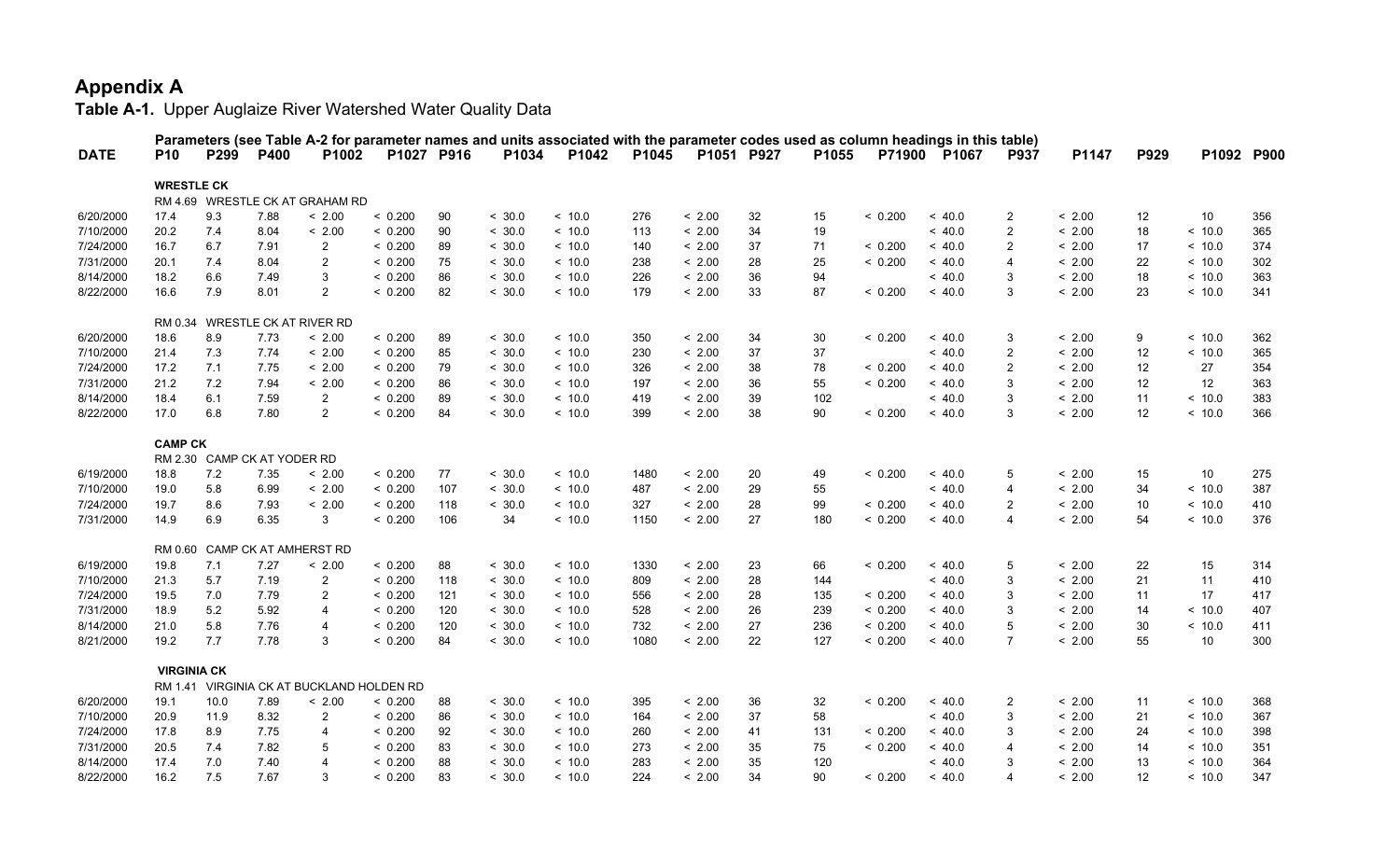|             |                   |                                |      | Parameters (see Table A-2 for parameter names and units associated with the parameter codes used as column headings in this table) |            |     |        |         |       |            |    |        |         |              |                |        |      |            |     |
|-------------|-------------------|--------------------------------|------|------------------------------------------------------------------------------------------------------------------------------------|------------|-----|--------|---------|-------|------------|----|--------|---------|--------------|----------------|--------|------|------------|-----|
| <b>DATE</b> | <b>P10</b>        | P299                           | P400 | P1002                                                                                                                              | P1027 P916 |     | P1034  | P1042   | P1045 | P1051 P927 |    | P1055  |         | P71900 P1067 | <b>P937</b>    | P1147  | P929 | P1092 P900 |     |
|             |                   | <b>BLACKHOOF CK</b>            |      |                                                                                                                                    |            |     |        |         |       |            |    |        |         |              |                |        |      |            |     |
|             |                   |                                |      | RM 3.28 BLACKHOOF CK UST BLANK PIKE RD                                                                                             |            |     |        |         |       |            |    |        |         |              |                |        |      |            |     |
| 6/20/2000   | 16.9              | 9.4                            | 7.68 | < 2.00                                                                                                                             | < 0.200    | 109 | < 30.0 | < 10.0  | 315   | < 2.00     | 40 | 29     | < 0.200 | ~< 40.0      | $\overline{c}$ | < 2.00 | 13   | 16         | 437 |
| 7/10/2000   | 19.0              | 7.1                            | 8.47 | < 2.00                                                                                                                             | < 0.200    | 107 | < 30.0 | ~10.0   | 273   | < 2.00     | 36 | 31     |         | ~<~40.0      | $\overline{2}$ | < 2.00 | 17   | ~<~10.0    | 415 |
| 7/24/2000   | 16.7              | 8.4                            | 7.75 | < 2.00                                                                                                                             | < 0.200    | 98  | < 30.0 | ~<~10.0 | 571   | < 2.00     | 36 | 83     | < 0.200 | ~<~40.0      | $\overline{2}$ | < 2.00 | 13   | ~10.0      | 393 |
| 7/31/2000   | 18.6              | 6.5                            | 7.79 | < 2.00                                                                                                                             | < 0.200    | 102 | 33     | ~<~10.0 | 789   | < 2.00     | 36 | 55     | < 0.200 | ~<~40.0      | 3              | < 2.00 | 18   | ~<~10.0    | 403 |
| 8/14/2000   | 17.7              | 7.7                            | 6.48 | 3                                                                                                                                  | < 0.200    | 102 | < 30.0 | ~<~10.0 | 595   | < 2.00     | 37 | 61     |         | ~<~40.0      | $\overline{2}$ | < 2.00 | 16   | < 10.0     | 407 |
| 8/22/2000   | 16.2              | 7.6                            | 7.79 | $\overline{2}$                                                                                                                     | < 0.200    | 105 | < 30.0 | < 10.0  | 392   | < 2.00     | 37 | 63     | < 0.200 | < 40.0       | 3              | < 2.00 | 13   | < 10.0     | 414 |
|             |                   |                                |      | RM 0.78 BLACKHOOF CK AT HENGSTLER RD                                                                                               |            |     |        |         |       |            |    |        |         |              |                |        |      |            |     |
| 6/20/2000   | 18.9              | 10.6                           | 7.84 | < 2.00                                                                                                                             | < 0.200    | 110 | < 30.0 | ~<~10.0 | 278   | < 2.00     | 41 | 32     | < 0.200 | ~<~40.0      | 2              | < 2.00 | 13   | ~<~10.0    | 444 |
| 7/10/2000   | 20.4              | 10.0                           | 8.51 | < 2.00                                                                                                                             | < 0.200    | 104 | < 30.0 | ~<~10.0 | 222   | < 2.00     | 38 | 23     |         | ~<~40.0      | $\overline{2}$ | < 2.00 | 15   | < 10.0     | 416 |
| 7/24/2000   | 18.4              | 12.0                           | 8.03 | < 2.00                                                                                                                             | < 0.200    | 101 | < 30.0 | ~<~10.0 | 289   | < 2.00     | 38 | 39     | < 0.200 | < 40.0       | $\overline{2}$ | < 2.00 | 15   | < 10.0     | 409 |
| 7/31/2000   | 21.0              | 9.6                            | 8.08 | < 2.00                                                                                                                             | < 0.200    | 106 | 39     | ~<~10.0 | 685   | < 2.00     | 38 | 41     | < 0.200 | ~<~40.0      | 3              | < 2.00 | 16   | ~<~10.0    | 421 |
| 8/14/2000   | 18.7              | 9.6                            | 7.76 | $\overline{2}$                                                                                                                     | < 0.200    | 107 | < 30.0 | ~10.0   | 250   | < 2.00     | 39 | 33     |         | ~< 40.0      | 3              | < 2.00 | 17   | < 10.0     | 428 |
| 8/22/2000   | 17.0              | 9.4                            | 7.96 | < 2.00                                                                                                                             | < 0.200    | 114 | < 30.0 | < 10.0  | 117   | < 2.00     | 40 | 34     | < 0.200 | < 40.0       | 3              | < 2.00 | 20   | < 10.0     | 449 |
|             |                   | RM 0.50 Huffman Ck (Uniopolis) |      |                                                                                                                                    |            |     |        |         |       |            |    |        |         |              |                |        |      |            |     |
|             | <b>HUFFMAN CK</b> |                                |      |                                                                                                                                    |            |     |        |         |       |            |    |        |         |              |                |        |      |            |     |
|             |                   | RM 1.69 HUFFMAN CK AT MILL ST  |      |                                                                                                                                    |            |     |        |         |       |            |    |        |         |              |                |        |      |            |     |
| 6/20/2000   | 19.4              | 11.0                           | 7.81 | < 2.00                                                                                                                             | < 0.200    | 92  | < 30.0 | ~<~10.0 | 171   | < 2.00     | 39 | ~10.0  | < 0.200 | ~<~40.0      | 2              | < 2.00 | 11   | 11         | 390 |
| 7/10/2000   | 20.4              | 7.5                            | 8.89 | < 2.00                                                                                                                             | < 0.200    | 93  | < 30.0 | < 10.0  | 176   | < 2.00     | 35 | 19     |         | < 40.0       | $\overline{2}$ | < 2.00 | 16   | < 10.0     | 376 |
| 7/24/2000   | 20.1              | 7.9                            | 7.34 | 2                                                                                                                                  | < 0.200    | 94  | < 30.0 | ~<~10.0 | 661   | < 2.00     | 43 | 47     | < 0.200 | ~<~40.0      | 3              | < 2.00 | 27   | ~10.0      | 412 |
| 7/31/2000   | 20.1              | 4.6                            | 7.54 | 3                                                                                                                                  | < 0.200    | 99  | < 30.0 | ~<~10.0 | 454   | < 2.00     | 42 | 39     | < 0.200 | ~<~40.0      | $\overline{7}$ | < 2.00 | 35   | < 10.0     | 420 |
| 8/14/2000   | 20.0              | 5.7                            | 7.21 | $\overline{2}$                                                                                                                     | < 0.200    | 103 | < 30.0 | < 10.0  | 499   | < 2.00     | 44 | 61     |         | ~< 40.0      | 4              | < 2.00 | 22   | < 10.0     | 438 |
| 8/22/2000   | 17.0              | 5.4                            | 7.52 | 3                                                                                                                                  | < 0.200    | 108 | < 30.0 | 11      | 465   | < 2.00     | 44 | 58     | < 0.200 | ~<~40.0      | 6              | < 2.00 | 23   | < 10.0     | 451 |
|             |                   |                                |      | RM 1.63 HUFFMAN CK AT UNIOPOLIS - SR 65                                                                                            |            |     |        |         |       |            |    |        |         |              |                |        |      |            |     |
| 6/20/2000   | 19.4              | 10.1                           | 7.85 | < 2.00                                                                                                                             | < 0.200    | 91  | < 30.0 | ~<~10.0 | 153   | < 2.00     | 39 | < 10.0 | < 0.200 | < 40.0       | $\overline{c}$ | < 2.00 | 11   | 10         | 388 |
| 7/10/2000   | 20.2              | 6.7                            | 8.39 | < 2.00                                                                                                                             | < 0.200    | 93  | < 30.0 | < 10.0  | 277   | < 2.00     | 39 | 25     |         | < 40.0       | 3              | < 2.00 | 38   | < 10.0     | 393 |
| 7/24/2000   | 17.8              | 8.7                            | 7.54 | < 2.00                                                                                                                             | < 0.200    | 93  | < 30.0 | ~<~10.0 | 757   | < 2.00     | 43 | 45     | < 0.200 | ~<~40.0      | 3              | < 2.00 | 28   | < 10.0     | 409 |
| 7/31/2000   | 20.2              | 4.5                            | 7.61 | 3                                                                                                                                  | < 0.200    | 98  | 53     | < 10.0  | 953   | < 2.00     | 41 | 51     | < 0.200 | < 40.0       | $\overline{7}$ | < 2.00 | 65   | 12         | 414 |
| 8/14/2000   | 18.5              | 4.3                            | 7.19 | 3                                                                                                                                  | < 0.200    | 100 | < 30.0 | < 10.0  | 934   | < 2.00     | 43 | 99     |         | ~< 40.0      | 5              | < 2.00 | 61   | < 10.0     | 427 |
| 8/22/2000   | 16.9              | 4.5                            | 7.51 | 3                                                                                                                                  | < 0.200    | 104 | < 30.0 | ~<~10.0 | 532   | < 2.00     | 42 | 80     | < 0.200 | ~<~40.0      | $\overline{7}$ | < 2.00 | 60   | ~10.0      | 433 |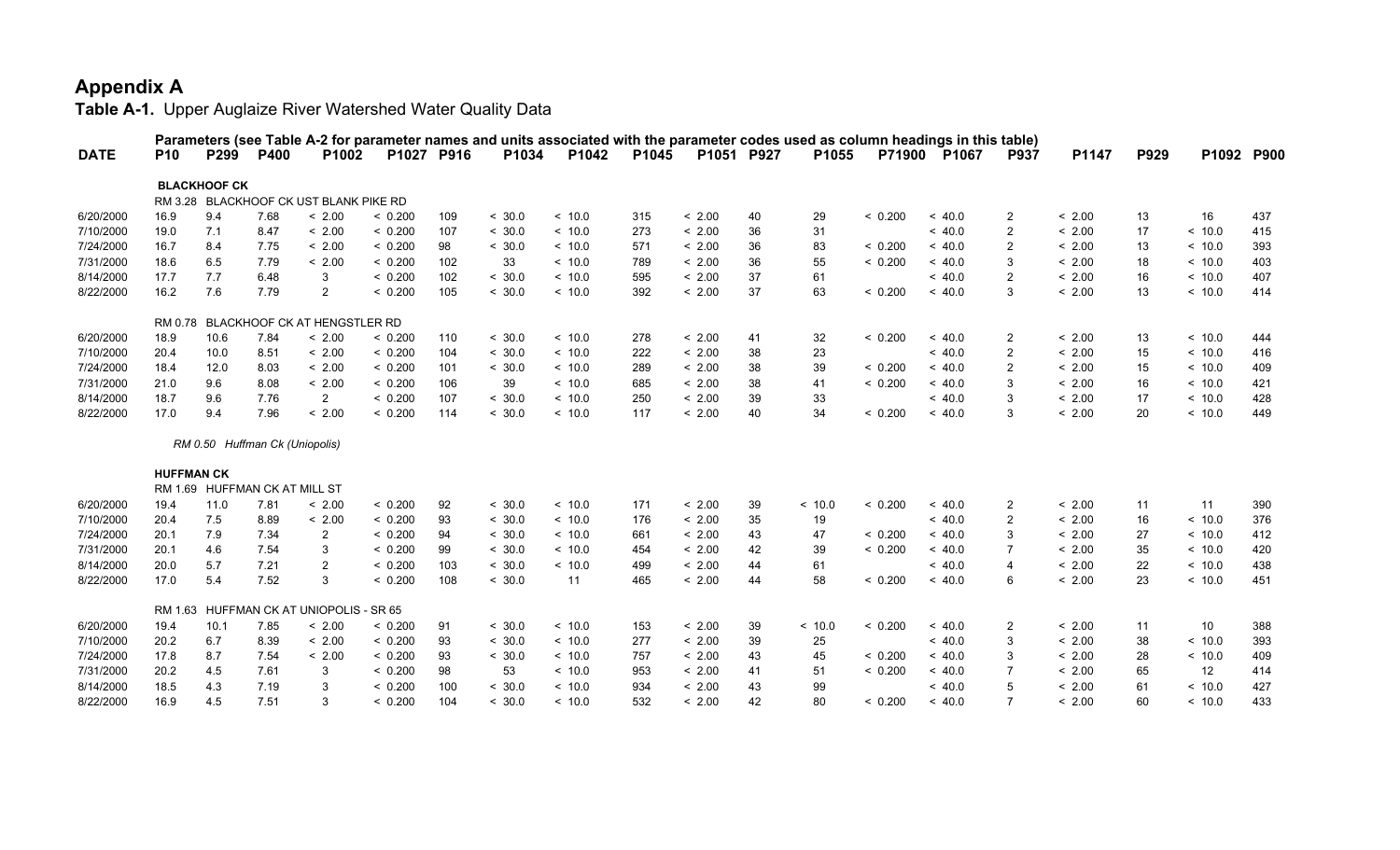|             |                   |                             |                  | Parameters (see Table A-2 for parameter names and units associated with the parameter codes used as column headings in this table) |            |     |        |         |       |                |    |         |         |         |                          |        |        |         |            |
|-------------|-------------------|-----------------------------|------------------|------------------------------------------------------------------------------------------------------------------------------------|------------|-----|--------|---------|-------|----------------|----|---------|---------|---------|--------------------------|--------|--------|---------|------------|
| <b>DATE</b> | <b>P10</b>        | P299                        | P400             | P1002                                                                                                                              | P1027 P916 |     | P1034  | P1042   | P1045 | P1051 P927     |    | P1055   | P71900  | P1067   | <b>P937</b>              | P1147  | P929   |         | P1092 P900 |
|             |                   |                             |                  | RM 0.33 HUFFMAN CK AT TOWNLINE-LIMA RD                                                                                             |            |     |        |         |       |                |    |         |         |         |                          |        |        |         |            |
| 6/20/2000   | 19.0              | 8.8                         | 7.78             | < 2.00                                                                                                                             | < 0.200    | 90  | < 30.0 | ~10.0   | 358   | < 2.00         | 39 | 17      | < 0.200 | ~<~40.0 | 3                        | < 2.00 | 18     | 13      | 385        |
| 7/10/2000   | 20.1              | 7.4                         | 8.50             | < 2.00                                                                                                                             | < 0.200    | 94  | < 30.0 | ~<~10.0 | 220   | < 2.00         | 39 | 18      |         | ~<~40.0 | $\overline{2}$           | < 2.00 | 29     | ~<~10.0 | 395        |
| 7/24/2000   | 17.9              | 11.7                        | 8.02             | < 2.00                                                                                                                             | < 0.200    | 93  | < 30.0 | ~<~10.0 | 222   | < 2.00         | 42 | 20      | < 0.200 | ~<~40.0 | 2                        | < 2.00 | 26     | ~<~10.0 | 405        |
| 7/31/2000   | 20.2              | 6.6                         | 7.88             | 3                                                                                                                                  | < 0.200    | 95  | 49     | ~<~10.0 | 555   | < 2.00         | 41 | 17      | < 0.200 | ~<~40.0 | 6                        | < 2.00 | 50     | < 10.0  | 406        |
| 8/14/2000   | 18.6              | 7.1                         | 7.31             | 3                                                                                                                                  | < 0.200    | 100 | < 30.0 | ~<~10.0 | 212   | < 2.00         | 43 | 27      |         | ~<~40.0 | $\overline{4}$           | < 2.00 | 41     | ~<~10.0 | 427        |
| 8/22/2000   | 16.2              | 5.9                         | 7.71             | 3                                                                                                                                  | < 0.200    | 104 | < 30.0 | ~<~10.0 | 129   | < 2.00         | 44 | 23      | < 0.200 | ~< 40.0 | 5                        | < 2.00 | 45     | < 10.0  | 441        |
|             | <b>DRY RUN</b>    |                             |                  |                                                                                                                                    |            |     |        |         |       |                |    |         |         |         |                          |        |        |         |            |
|             | RM 0.27           |                             | DRY RUN AT SR 67 |                                                                                                                                    |            |     |        |         |       |                |    |         |         |         |                          |        |        |         |            |
| 6/20/2000   | 21.0              | 10.4                        | 7.84             | < 2.00                                                                                                                             | < 0.200    | 90  | < 30.0 | ~<~10.0 | 674   | < 2.00         | 34 | 18      | < 0.200 | ~<~40.0 | $\overline{2}$           | < 2.00 | 9      | 11      | 365        |
| 7/10/2000   | 21.8              | 6.7                         | 9.79             | < 2.00                                                                                                                             | < 0.200    | 76  | < 30.0 | ~<~10.0 | 211   | < 2.00         | 38 | 15      |         | ~<~40.0 | 2                        | < 2.00 | 19     | ~<~10.0 | 346        |
| 7/24/2000   | 17.6              | 6.0                         | 7.60             | 4                                                                                                                                  | < 0.200    | 49  | < 30.0 | ~<~10.0 | 1100  | < 2.00         | 38 | 150     | < 0.200 | ~<~40.0 | 2                        | < 2.00 | 29     | ~<~10.0 | 279        |
| 7/31/2000   | 21.3              | 4.2                         | 7.78             | 5                                                                                                                                  | < 0.200    | 50  | < 30.0 | ~<~10.0 | 534   | < 2.00         | 37 | 181     | < 0.200 | ~<~40.0 | 5                        | < 2.00 | 33     | 10      | 277        |
| 8/14/2000   | 18.5              | 5.6                         | 6.92             | 5                                                                                                                                  | < 0.200    | 84  | < 30.0 | ~<~10.0 | 365   | < 2.00         | 40 | 74      |         | ~<~40.0 | 10                       | < 2.00 | 31     | ~<~10.0 | 374        |
| 8/22/2000   | 17.1              | 6.1                         | 7.59             | 4                                                                                                                                  | < 0.200    | 79  | < 30.0 | ~<~10.0 | 276   | < 2.00         | 38 | 46      | < 0.200 | ~<~40.0 | 8                        | < 2.00 | 40     | < 10.0  | 354        |
|             | <b>QUAKER RUN</b> |                             |                  |                                                                                                                                    |            |     |        |         |       |                |    |         |         |         |                          |        |        |         |            |
|             |                   | RM 0.08 QUAKER RUN AT SR 67 |                  |                                                                                                                                    |            |     |        |         |       |                |    |         |         |         |                          |        |        |         |            |
| 6/21/2000   | 20.4              | 6.5                         | 7.46             | 3                                                                                                                                  | 0.2        | 52  | < 30.0 | ~<~10.0 | 13900 | $\overline{7}$ | 23 | 194     | < 0.200 | ~<~40.0 | 6                        | < 2.00 | 12     | 69      | 224        |
| 7/12/2000   | 19.6              | 7.9                         | 8.01             | < 2.00                                                                                                                             | < 0.200    | 68  | < 30.0 | ~10.0   | 134   | < 2.00         | 37 | < 10.0  |         | ~<~40.0 | 2                        | < 2.00 | 31     | < 10.0  | 322        |
| 7/25/2000   | 18.6              | 8.5                         | 7.95             | $\overline{2}$                                                                                                                     | < 0.200    | 67  | < 30.0 | ~<~10.0 | 151   | < 2.00         | 34 | ~<~10.0 | < 0.200 | ~<~40.0 | 3                        | < 2.00 | 39     | ~<~10.0 | 307        |
| 8/1/2000    | 20.7              | 7.0                         | 7.84             | $\overline{2}$                                                                                                                     | < 0.200    | 70  | < 30.0 | ~<~10.0 | 230   | < 2.00         | 34 | 19      | < 0.200 | ~<~40.0 | 3                        | < 2.00 | 30     | ~<~10.0 | 315        |
| 8/15/2000   | 20.9              | 7.3                         | 7.86             | 3                                                                                                                                  | < 0.200    | 66  | < 30.0 | < 10.0  | 390   | < 2.00         | 35 | 24      | < 0.200 | ~<~40.0 | 3                        | < 2.00 | 38     | < 10.0  | 309        |
| 8/21/2000   | 16.4              | 8.3                         | 7.96             | 3                                                                                                                                  | < 0.200    | 68  | < 30.0 | ~<~10.0 | 402   | < 2.00         | 37 | 23      | < 0.200 | ~<~40.0 | 3                        | < 2.00 | 30     | < 10.0  | 322        |
|             | <b>PUSHETA CK</b> |                             |                  |                                                                                                                                    |            |     |        |         |       |                |    |         |         |         |                          |        |        |         |            |
|             |                   |                             |                  | RM 12.42 PUSHETA CK AT ASHBURN RD                                                                                                  |            |     |        |         |       |                |    |         |         |         |                          |        |        |         |            |
| 6/21/2000   | 19.4              | 3.3                         | 8.19             | < 2.00                                                                                                                             | < 0.200    | 48  | < 30.0 | ~<~10.0 | 9320  | 4              | 15 | 86      | < 0.200 | ~<~40.0 | 5                        | < 2.00 | < 5.00 | 44      | 182        |
| 7/12/2000   | 17.8              | 8.7                         | 7.75             | < 2.00                                                                                                                             | < 0.200    | 109 | < 30.0 | ~<~10.0 | 203   | < 2.00         | 39 | 15      |         | ~<~40.0 | < 2.00                   | < 2.00 | 6      | < 10.0  | 433        |
| 7/25/2000   | 16.9              | 9.0                         | 8.02             | $\overline{2}$                                                                                                                     | < 0.200    | 118 | < 30.0 | < 10.0  | 112   | < 2.00         | 38 | 24      | < 0.200 | ~< 40.0 | < 2.00                   | < 2.00 | 5      | < 10.0  | 451        |
| 8/1/2000    | 21.3              | 7.0                         | $---$            | 3                                                                                                                                  | < 0.200    | 110 | < 30.0 | ~<~10.0 | 140   | < 2.00         | 34 | 40      | < 0.200 | ~<~40.0 | 4                        | < 2.00 | 6      | ~<~10.0 | 415        |
| 8/15/2000   | 19.5              | 6.9                         | 7.71             | 3                                                                                                                                  | < 0.200    | 112 | < 30.0 | < 10.0  | 171   | < 2.00         | 37 | 30      | < 0.200 | ~< 40.0 | 2                        | < 2.00 | 6      | < 10.0  | 432        |
| 8/21/2000   | 16.3              | 7.9                         | 8.57             | $\mathfrak{p}$                                                                                                                     | < 0.200    | 122 | < 30.0 | < 10.0  | 57    | < 2.00         | 38 | 23      | < 0.200 | ~< 40.0 | $\boldsymbol{\varDelta}$ | < 2.00 | 17     | < 10.0  | 461        |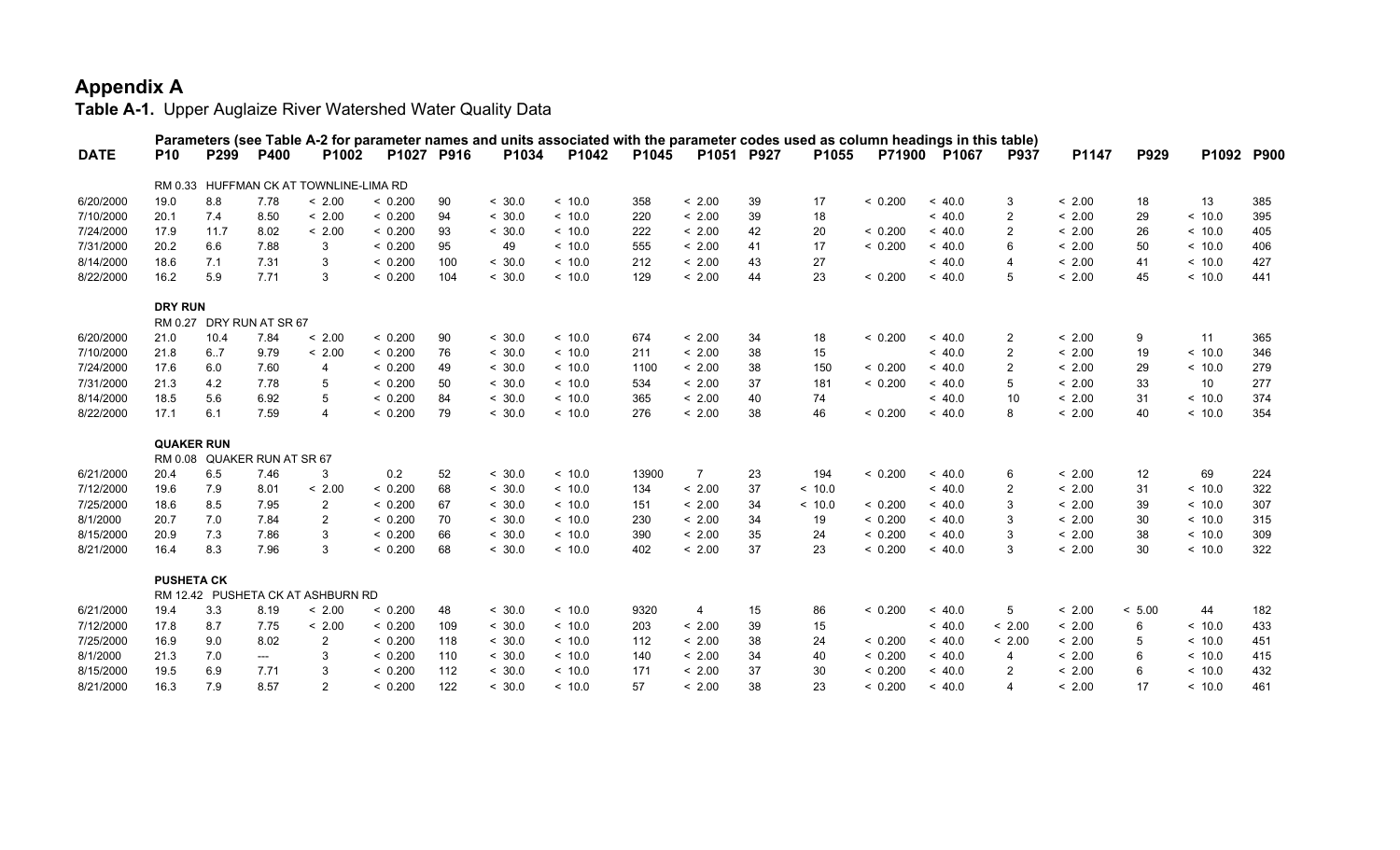|             |            |                |                              |                                         |            |     |        | Parameters (see Table A-2 for parameter names and units associated with the parameter codes used as column headings in this table) |       |                |    |       |         |         |                         |        |        |            |     |
|-------------|------------|----------------|------------------------------|-----------------------------------------|------------|-----|--------|------------------------------------------------------------------------------------------------------------------------------------|-------|----------------|----|-------|---------|---------|-------------------------|--------|--------|------------|-----|
| <b>DATE</b> | <b>P10</b> | P299           | P400                         | P1002                                   | P1027 P916 |     | P1034  | P1042                                                                                                                              | P1045 | P1051 P927     |    | P1055 | P71900  | P1067   | <b>P937</b>             | P1147  | P929   | P1092 P900 |     |
|             |            |                |                              | RM 10.58 PUSHETA CK AT TOWNLINE RD      |            |     |        |                                                                                                                                    |       |                |    |       |         |         |                         |        |        |            |     |
| 6/21/2000   | 19.2       | 4.2            | 8.01                         | < 2.00                                  | < 0.200    | 58  | < 30.0 | ~10.0                                                                                                                              | 9070  | 4              | 18 | 88    | < 0.200 | ~< 40.0 | 4                       | < 2.00 | < 5.00 | 47         | 219 |
| 7/12/2000   | 20.7       | 8.6            | 7.88                         | < 2.00                                  | < 0.200    | 109 | < 30.0 | ~10.0                                                                                                                              | 309   | < 2.00         | 38 | 17    |         | ~<~40.0 | < 2.00                  | < 2.00 | 9      | ~<~10.0    | 429 |
| 7/25/2000   | 19.4       | 9.7            | 8.07                         | 2                                       | < 0.200    | 123 | < 30.0 | ~<~10.0                                                                                                                            | 320   | < 2.00         | 39 | 50    | < 0.200 | ~<~40.0 | $\overline{2}$          | < 2.00 | 8      | < 10.0     | 468 |
| 8/1/2000    | 21.5       | 6.0            | $---$                        | 3                                       | < 0.200    | 91  | < 30.0 | ~10.0                                                                                                                              | 511   | < 2.00         | 29 | 44    | < 0.200 | ~<~40.0 | 5                       | < 2.00 | 16     | ~<~10.0    | 347 |
| 8/15/2000   | 21.3       | 7.6            | 7.68                         | $\overline{\mathbf{4}}$                 | < 0.200    | 115 | < 30.0 | ~10.0                                                                                                                              | 279   | < 2.00         | 38 | 66    | 0.285   | < 40.0  | $\overline{2}$          | < 2.00 | 10     | < 10.0     | 444 |
| 8/21/2000   | 17.8       | 7.1            | 8.05                         | 3                                       | < 0.200    | 125 | < 30.0 | ~10.0                                                                                                                              | 509   | < 2.00         | 40 | 59    | < 0.200 | ~< 40.0 | $\overline{\mathbf{4}}$ | < 2.00 | 11     | 11         | 477 |
|             |            |                |                              | RM 8.58 PUSHETA CK AT FRYBURG SHELBY RD |            |     |        |                                                                                                                                    |       |                |    |       |         |         |                         |        |        |            |     |
| 6/21/2000   | 19.3       | 5.8            | 7.62                         | < 2.00                                  | < 0.200    | 61  | < 30.0 | ~10.0                                                                                                                              | 8180  | 4              | 19 | 85    | < 0.200 | ~<~40.0 | 5                       | < 2.00 | < 5.00 | 42         | 230 |
| 7/12/2000   | 19.3       | 8.4            | 7.87                         | < 2.00                                  | < 0.200    | 104 | < 30.0 | < 10.0                                                                                                                             | 166   | < 2.00         | 38 | 18    |         | ~< 40.0 | $\overline{2}$          | < 2.00 | 10     | < 10.0     | 416 |
| 7/25/2000   | 17.2       | 8.3            | 7.66                         | < 2.00                                  | < 0.200    | 112 | < 30.0 | ~10.0                                                                                                                              | 201   | < 2.00         | 40 | 38    | < 0.200 | ~<~40.0 | $\overline{2}$          | < 2.00 | 9      | ~10.0      | 444 |
| 8/1/2000    | 20.1       | 7.7            | $---$                        | 3                                       | < 0.200    | 95  | < 30.0 | ~10.0                                                                                                                              | 199   | < 2.00         | 32 | 27    | < 0.200 | ~< 40.0 | 5                       | < 2.00 | 13     | < 10.0     | 369 |
| 8/15/2000   | 20.0       | 9.1            | 7.49                         | $\overline{2}$                          | < 0.200    | 112 | < 30.0 | ~10.0                                                                                                                              | 289   | < 2.00         | 41 | 56    | < 0.200 | ~< 40.0 | 3                       | < 2.00 | 12     | < 10.0     | 448 |
| 8/21/2000   | 16.3       | 9.2            | 7.80                         | < 2.00                                  | < 0.200    | 113 | < 30.0 | ~10.0                                                                                                                              | 213   | < 2.00         | 40 | 48    | < 0.200 | ~<~40.0 | $\overline{\mathbf{4}}$ | < 2.00 | 17     | 10         | 447 |
|             |            |                | RM 2.87 Pusheta Ck Tributary |                                         |            |     |        |                                                                                                                                    |       |                |    |       |         |         |                         |        |        |            |     |
|             |            |                |                              | RM 2.85 PUSHETA CK DST HARDIN PIKE      |            |     |        |                                                                                                                                    |       |                |    |       |         |         |                         |        |        |            |     |
| 7/12/2000   | 20.4       | 10.9           | 8.21                         | < 2.00                                  | < 0.200    | 101 | < 30.0 | ~10.0                                                                                                                              | 278   | < 2.00         | 40 | 12    |         | ~<~40.0 | 3                       | < 2.00 | 52     | < 10.0     | 417 |
| 7/25/2000   | 19.8       | 12.9           | 8.21                         | < 2.00                                  | < 0.200    | 137 | < 30.0 | < 10.0                                                                                                                             | 187   | < 2.00         | 40 | 15    | < 0.200 | ~< 40.0 | 5                       | < 2.00 | 129    | < 10.0     | 507 |
| 8/1/2000    | 21.9       | 9.3            | ---                          | $\overline{2}$                          | < 0.200    | 97  | 42     | ~10.0                                                                                                                              | 745   | < 2.00         | 31 | 22    | < 0.200 | ~<~40.0 | 5                       | < 2.00 | 75     | 10         | 370 |
| 8/15/2000   | 21.4       | 10.1           | 7.93                         | $\overline{2}$                          | < 0.200    | 147 | < 30.0 | ~10.0                                                                                                                              | 299   | < 2.00         | 41 | 18    | < 0.200 | ~< 40.0 | 6                       | < 2.00 | 148    | < 10.0     | 536 |
| 8/21/2000   | 16.3       | 10.5           | 8.17                         | < 2.00                                  | < 0.200    | 105 | < 30.0 | ~10.0                                                                                                                              | 291   | < 2.00         | 40 | 20    | < 0.200 | ~<~40.0 | $\overline{\mathbf{4}}$ | < 2.00 | 35     | ~10.0      | 427 |
|             |            | RM 0.53 Owl Ck |                              |                                         |            |     |        |                                                                                                                                    |       |                |    |       |         |         |                         |        |        |            |     |
|             |            |                | RM 0.35 PUSHETA CK AT CR 33A |                                         |            |     |        |                                                                                                                                    |       |                |    |       |         |         |                         |        |        |            |     |
| 6/21/2000   | 20.0       | 6.6            | 7.24                         | 3                                       | 0.3        | 50  | < 30.0 | 12                                                                                                                                 | 17500 | 9              | 19 | 247   | < 0.200 | ~<~40.0 | 8                       | < 2.00 | 6      | 86         | 203 |
| 7/12/2000   | 20.0       | 10.2           | 8.11                         | < 2.00                                  | < 0.200    | 98  | < 30.0 | < 10.0                                                                                                                             | 205   | < 2.00         | 41 | 14    |         | < 40.0  | 3                       | < 2.00 | 36     | < 10.0     | 414 |
| 7/25/2000   | 21.7       | 11.2           | 8.06                         | < 2.00                                  | 0.2        | 88  | < 30.0 | ~10.0                                                                                                                              | 178   | $\overline{2}$ | 41 | 21    | < 0.200 | ~<~40.0 | 3                       | < 2.00 | 36     | < 10.0     | 388 |
| 8/1/2000    | 21.7       | 7.8            | $---$                        | 3                                       | < 0.200    | 81  | < 30.0 | < 10.0                                                                                                                             | 587   | < 2.00         | 28 | 17    | < 0.200 | ~<~40.0 | $\overline{7}$          | < 2.00 | 55     | ~<~10.0    | 318 |
| 8/15/2000   | 21.9       | 10.5           | 7.92                         | < 2.00                                  | < 0.200    | 98  | < 30.0 | < 10.0                                                                                                                             | 165   | < 2.00         | 41 | 12    | < 0.200 | ~< 40.0 | $\overline{4}$          | < 2.00 | 49     | < 10.0     | 414 |
| 8/21/2000   | 17.9       | 11.9           | 8.13                         | $\overline{2}$                          | < 0.200    | 104 | < 30.0 | 11                                                                                                                                 | 260   | < 2.00         | 38 | 16    | < 0.200 | < 40.0  | 5                       | < 2.00 | 62     | ~10.0      | 416 |
| 10/18/2000  | 12.1       | 9.0            | 7.94                         | 3                                       | < 0.200    | 118 | < 30.0 | ~10.0                                                                                                                              | 313   | < 2.00         | 37 | 18    |         | ~< 40.0 | $\overline{7}$          | < 2.00 | 121    | 12         | 447 |
| 11/15/2000  | 4.2        | 13.3           | 8.32                         | 3                                       | < 0.200    | 122 | < 30.0 | ~10.0                                                                                                                              | 234   | < 2.00         | 35 | 11    |         | < 40.0  | 5                       | < 2.00 | 48     | < 10.0     | 449 |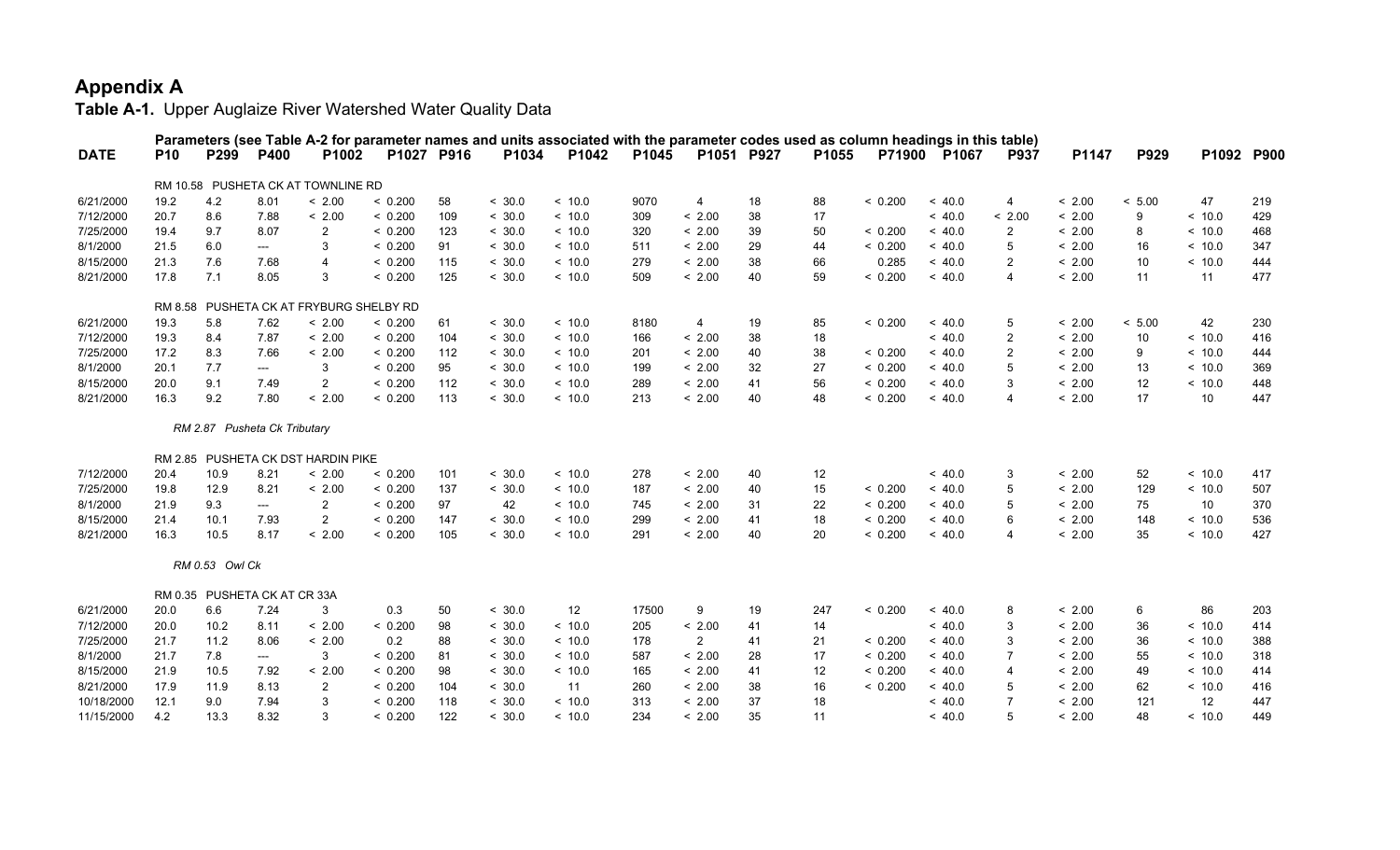**Table A-1.** Upper Auglaize River Watershed Water Quality Data

|             |                   |                               |             | Parameters (see Table A-2 for parameter names and units associated with the parameter codes used as column headings in this table) |            |     |        |        |       |            |    |       |         |              |                |        |      |            |     |
|-------------|-------------------|-------------------------------|-------------|------------------------------------------------------------------------------------------------------------------------------------|------------|-----|--------|--------|-------|------------|----|-------|---------|--------------|----------------|--------|------|------------|-----|
| <b>DATE</b> | <b>P10</b>        | P <sub>299</sub>              | <b>P400</b> | P <sub>1002</sub>                                                                                                                  | P1027 P916 |     | P1034  | P1042  | P1045 | P1051 P927 |    | P1055 |         | P71900 P1067 | P937           | P1147  | P929 | P1092 P900 |     |
|             |                   | <b>PUSHETA CK TRIB (2.87)</b> |             |                                                                                                                                    |            |     |        |        |       |            |    |       |         |              |                |        |      |            |     |
|             |                   |                               |             | RM 0.50 PUSHETA CK TRIB (2.87) AT OWL CREEK RD                                                                                     |            |     |        |        |       |            |    |       |         |              |                |        |      |            |     |
| 6/21/2000   | 20.4              | 6.3                           | 7.25        | < 2.00                                                                                                                             | < 0.200    | 43  | < 30.0 | ~10.0  | 10400 | 5          | 16 | 119   | < 0.200 | ~<~40.0      | 6              | < 2.00 | 5    | 51         | 173 |
| 7/12/2000   | 19.1              | 6.9                           | 7.88        | < 2.00                                                                                                                             | < 0.200    | 95  | < 30.0 | ~10.0  | 146   | < 2.00     | 45 | 39    |         | ~<~40.0      | $\overline{2}$ | < 2.00 | 35   | < 10.0     | 422 |
| 7/25/2000   | 18.1              | 6.2                           | 7.78        | < 2.00                                                                                                                             | < 0.200    | 108 | < 30.0 | ~10.0  | 202   | < 2.00     | 45 | 59    | < 0.200 | ~<~40.0      | 3              | < 2.00 | 32   | < 10.0     | 455 |
| 8/1/2000    | 21.5              | 7.2                           | ---         | 2                                                                                                                                  | < 0.200    | 72  | 81     | ~10.0  | 956   | < 2.00     | 28 | 31    | < 0.200 | ~< 40.0      | 5              | < 2.00 | 18   | < 10.0     | 295 |
| 8/15/2000   | 21.0              | 5.9                           | 7.78        | 3                                                                                                                                  | < 0.200    | 111 | < 30.0 | < 10.0 | 213   | < 2.00     | 44 | 94    | < 0.200 | ~<~40.0      | 4              | < 2.00 | 37   | < 10.0     | 458 |
| 8/21/2000   | 16.2              | 7.8                           | 7.90        | $\overline{2}$                                                                                                                     | < 0.200    | 109 | < 30.0 | ~10.0  | 277   | < 2.00     | 42 | 64    | < 0.200 | ~<~40.0      | 3              | < 2.00 | 27   | 15         | 445 |
|             | <b>OWL CK</b>     |                               |             |                                                                                                                                    |            |     |        |        |       |            |    |       |         |              |                |        |      |            |     |
|             |                   |                               |             | RM 3.03 OWL CK AT OWL CREEK RD                                                                                                     |            |     |        |        |       |            |    |       |         |              |                |        |      |            |     |
| 6/21/2000   | 20.2              | 5.9                           | 7.11        | 3                                                                                                                                  | 0.2        | 39  | < 30.0 | 13     | 18500 | 8          | 16 | 205   | < 0.200 | ~< 40.0      | 8              | < 2.00 | 5    | 87         | 163 |
| 7/12/2000   | 19.3              | 9.0                           | 8.06        | < 2.00                                                                                                                             | < 0.200    | 83  | < 30.0 | ~10.0  | 937   | < 2.00     | 41 | 40    |         | ~<~40.0      | 3              | < 2.00 | 32   | < 10.0     | 376 |
| 7/25/2000   | 17.7              | 9.6                           | 8.30        | $\overline{2}$                                                                                                                     | < 0.200    | 70  | < 30.0 | ~10.0  | 2010  | < 2.00     | 29 | 90    | < 0.200 | ~<~40.0      | 4              | < 2.00 | 13   | ~10.0      | 294 |
| 8/1/2000    | 20.4              | 6.4                           | ---         | $\overline{4}$                                                                                                                     | < 0.200    | 72  | 34     | 10     | 1260  | < 2.00     | 28 | 27    | < 0.200 | ~<~40.0      | 19             | < 2.00 | 25   | 10         | 295 |
| 8/15/2000   | 21.9              | 11.2                          | 7.79        | $\overline{4}$                                                                                                                     | < 0.200    | 84  | < 30.0 | ~10.0  | 1430  | < 2.00     | 37 | 164   | < 0.200 | < 40.0       | 8              | < 2.00 | 79   | < 10.0     | 362 |
| 8/21/2000   | 15.6              | 9.6                           | 8.10        | 3                                                                                                                                  | < 0.200    | 82  | < 30.0 | 11     | 1180  | 3          | 35 | 52    | < 0.200 | < 40.0       | 11             | < 2.00 | 33   | < 10.0     | 349 |
|             |                   | RM 0.40 OWL CK AT KOHLER RD.  |             |                                                                                                                                    |            |     |        |        |       |            |    |       |         |              |                |        |      |            |     |
| 6/21/2000   | 20.6              | 5.9                           | 7.19        | 3                                                                                                                                  | 0.3        | 42  | < 30.0 | 17     | 22300 | 11         | 17 | 304   | < 0.200 | ~<~40.0      | 9              | < 2.00 | 5    | 106        | 175 |
| 7/12/2000   | 19.5              | 8.2                           | 7.76        | < 2.00                                                                                                                             | < 0.200    | 95  | < 30.0 | ~10.0  | 249   | < 2.00     | 47 | 68    |         | ~<~40.0      | 3              | < 2.00 | 25   | ~10.0      | 431 |
| 7/25/2000   | 19.4              | 7.9                           | 7.66        | < 2.00                                                                                                                             | < 0.200    | 94  | < 30.0 | ~10.0  | 219   | < 2.00     | 51 | 89    | < 0.200 | ~<~40.0      | 6              | < 2.00 | 27   | ~10.0      | 445 |
| 8/1/2000    | 21.5              | 6.6                           | ---         | $\overline{4}$                                                                                                                     | < 0.200    | 60  | 66     | ~10.0  | 1630  | < 2.00     | 24 | 26    | < 0.200 | ~<~40.0      | 9              | < 2.00 | 23   | ~10.0      | 249 |
| 8/15/2000   | 21.8              | 8.2                           | 7.27        | $\overline{4}$                                                                                                                     | < 0.200    | 85  | < 30.0 | ~10.0  | 174   | < 2.00     | 46 | 170   | < 0.200 | ~<~40.0      | $\overline{7}$ | < 2.00 | 41   | ~10.0      | 402 |
| 8/21/2000   | 16.5              | 3.4                           | 7.64        | $\overline{4}$                                                                                                                     | < 0.200    | 80  | < 30.0 | < 10.0 | 274   | < 2.00     | 36 | 106   | < 0.200 | < 40.0       | 9              | < 2.00 | 28   | < 10.0     | 348 |
|             | <b>TWOMILE CK</b> |                               |             |                                                                                                                                    |            |     |        |        |       |            |    |       |         |              |                |        |      |            |     |
|             |                   |                               |             | RM 8.10 TWOMILE CK AT HOLDEN RD (CR 190)                                                                                           |            |     |        |        |       |            |    |       |         |              |                |        |      |            |     |
| 6/22/2000   | 20.8              | 8.4                           | 7.83        | < 2.00                                                                                                                             | < 0.200    | 82  | < 30.0 | ~10.0  | 1200  | < 2.00     | 21 | 25    | < 0.200 | ~<~40.0      | 4              | < 2.00 | 18   | 10         | 291 |
| 7/11/2000   | 21.4              | 7.3                           | 7.56        | $\overline{2}$                                                                                                                     | < 0.200    | 79  | < 30.0 | < 10.0 | 617   | < 2.00     | 25 | 28    |         | ~< 40.0      | 3              | < 2.00 | 54   | < 10.0     | 300 |
| 7/27/2000   | 25.3              | 8.8                           | 8.20        | 3                                                                                                                                  | < 0.200    | 84  | 67     | < 10.0 | 1170  | < 2.00     | 32 | 316   |         | ~< 40.0      | 5              | < 2.00 | 178  | < 10.0     | 342 |
| 8/2/2000    | 21.9              | 7.7                           | 7.91        | 5                                                                                                                                  | < 0.200    | 55  | < 30.0 | ~10.0  | 1530  | < 2.00     | 18 | 53    |         | ~<~40.0      | 5              | < 2.00 | 72   | 10         | 211 |
| 8/16/2000   | 22.6              | 6.6                           | 7.85        | 5                                                                                                                                  | < 0.200    | 59  | < 30.0 | ~10.0  | 2550  | < 2.00     | 21 | 408   | < 0.200 | ~<~40.0      |                | < 2.00 | 93   | 14         | 234 |
| 8/24/2000   | 20.9              | 3.8                           | 7.38        | $\Delta$                                                                                                                           | < 0.200    | 62  | < 30.0 | ~10.0  | 1240  | < 2.00     | 24 | 260   | < 0.200 | ~<~40.0      | հ              | < 2.00 | 128  | < 10.0     | 254 |

 *RM 3.05 Oakview Trib (0.5) via unnamed Tributary to Twomile Ck*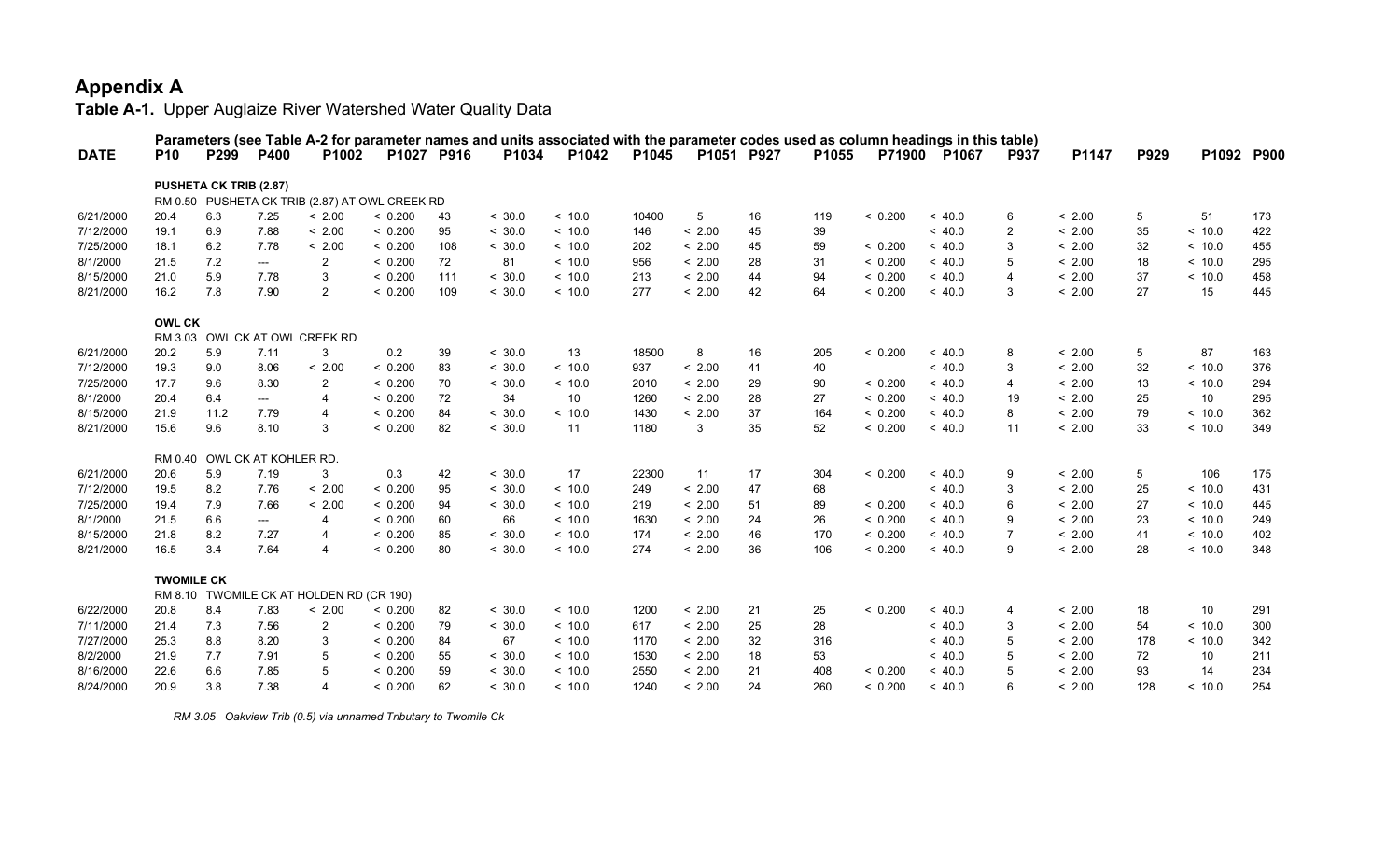|             |                     |      |                              | Parameters (see Table A-2 for parameter names and units associated with the parameter codes used as column headings in this table) |            |     |        |         |       |            |     |        |         |              |                         |        |      |         |            |
|-------------|---------------------|------|------------------------------|------------------------------------------------------------------------------------------------------------------------------------|------------|-----|--------|---------|-------|------------|-----|--------|---------|--------------|-------------------------|--------|------|---------|------------|
| <b>DATE</b> | <b>P10</b>          | P299 | <b>P400</b>                  | P <sub>1002</sub>                                                                                                                  | P1027 P916 |     | P1034  | P1042   | P1045 | P1051 P927 |     | P1055  |         | P71900 P1067 | <b>P937</b>             | P1147  | P929 |         | P1092 P900 |
|             |                     |      |                              | RM 1.20 TWOMILE CK AT BOWSHER RD                                                                                                   |            |     |        |         |       |            |     |        |         |              |                         |        |      |         |            |
| 6/22/2000   | 21.6                | 8.3  | 7.77                         | < 2.00                                                                                                                             | 10.1       | 87  | < 30.0 | ~<~10.0 | 2230  | < 2.00     | 21  | 57     | < 0.200 | ~<~40.0      | $\overline{4}$          | < 2.00 | 17   | 13      | 304        |
| 7/11/2000   | 22.5                | 10.0 | 7.60                         | < 2.00                                                                                                                             | < 0.200    | 94  | < 30.0 | ~<~10.0 | 364   | < 2.00     | 29  | 32     |         | ~<~40.0      | 3                       | < 2.00 | 31   | < 10.0  | 354        |
| 7/27/2000   | 25.4                | 7.5  | 7.85                         | 3                                                                                                                                  | < 0.200    | 101 | 43     | < 10.0  | 1250  | < 2.00     | 35  | 385    |         | ~< 40.0      | 3                       | < 2.00 | 34   | 20      | 396        |
| 8/2/2000    | 25.6                | 9.7  | 8.05                         | 4                                                                                                                                  | < 0.200    | 85  | 30     | ~<~10.0 | 903   | < 2.00     | 31  | 109    |         | ~< 40.0      | 5                       | < 2.00 | 96   | 10      | 340        |
| 8/16/2000   | 23.2                | 6.0  | 7.66                         | 5                                                                                                                                  | < 0.200    | 87  | < 30.0 | ~<~10.0 | 613   | < 2.00     | 32  | 479    | < 0.200 | ~< 40.0      | $\overline{\mathbf{4}}$ | < 2.00 | 48   | 10      | 349        |
| 8/24/2000   | 22.4                | 5.3  | 7.47                         | 5                                                                                                                                  | < 0.200    | 105 | < 30.0 | < 10.0  | 1330  | < 2.00     | 39  | 512    | < 0.200 | ~<~40.0      | 5                       | < 2.00 | 92   | < 10.0  | 423        |
|             |                     |      | RM 0.12 TWOMILE CK AT SR 198 |                                                                                                                                    |            |     |        |         |       |            |     |        |         |              |                         |        |      |         |            |
| 6/22/2000   | 21.1                | 6.4  | 7.62                         | < 2.00                                                                                                                             | < 0.200    | 81  | < 30.0 | ~<~10.0 | 2350  | < 2.00     | 20  | 46     | < 0.200 | ~<~40.0      | $\overline{4}$          | < 2.00 | 14   | 19      | 285        |
| 7/11/2000   | 20.9                | 6.5  | 7.42                         | < 2.00                                                                                                                             | < 0.200    | 100 | < 30.0 | ~<~10.0 | 559   | < 2.00     | 30  | 34     |         | ~<~40.0      | 3                       | < 2.00 | 27   | ~<~10.0 | 373        |
| 7/27/2000   | 21.6                | 7.6  | 7.64                         | < 2.00                                                                                                                             | < 0.200    | 98  | < 30.0 | ~<~10.0 | 370   | < 2.00     | 37  | 83     |         | ~<~40.0      | 3                       | < 2.00 | 40   | ~<~10.0 | 397        |
| 8/2/2000    | 22.7                | 6.1  | 7.64                         | 3                                                                                                                                  | < 0.200    | 67  | < 30.0 | ~<~10.0 | 969   | < 2.00     | 23  | 65     |         | ~<~40.0      | 5                       | < 2.00 | 41   | ~<~10.0 | 262        |
| 8/16/2000   | 21.8                | 6.6  | 7.80                         | 4                                                                                                                                  | < 0.200    | 82  | < 30.0 | ~<~10.0 | 266   | < 2.00     | 32  | 100    | < 0.200 | ~<~40.0      | $\overline{4}$          | < 2.00 | 48   | ~<~10.0 | 336        |
| 8/24/2000   | 20.9                | 6.4  | 7.60                         | 3                                                                                                                                  | < 0.200    | 87  | < 30.0 | ~<~10.0 | 253   | < 2.00     | 36  | 92     | < 0.200 | ~<~40.0      | $\overline{4}$          | < 2.00 | 49   | < 10.0  | 365        |
|             | <b>OAKVIEW TRIB</b> |      |                              |                                                                                                                                    |            |     |        |         |       |            |     |        |         |              |                         |        |      |         |            |
|             |                     |      |                              | RM ??? OAKVIEW TRIB AT BREESE RD                                                                                                   |            |     |        |         |       |            |     |        |         |              |                         |        |      |         |            |
| 6/22/2000   | 19.4                | 2.3  | 7.38                         | 4                                                                                                                                  | < 0.200    | 91  | < 30.0 | ~<~10.0 | 1640  | < 2.00     | 35  | 324    | < 0.200 | ~<~40.0      | 6                       | < 2.00 | 204  | 28      | 371        |
| 7/11/2000   | 20.2                | 1.8  | 7.54                         | 6                                                                                                                                  | < 0.200    | 153 | < 30.0 | ~<~10.0 | 1060  | < 2.00     | 63  | 683    |         | ~<~40.0      | 18                      | < 8.00 | 577  | ~<~10.0 | 641        |
| 7/27/2000   | 19.5                | 1.8  | 7.67                         | 8                                                                                                                                  | < 0.200    | 259 | 58     | ~<~10.0 | 1570  | < 2.00     | 108 | 956    |         | ~<~40.0      | 36                      | < 2.00 | 907  | 10      | 1090       |
| 8/2/2000    | 20.2                | 1.7  | 7.75                         | $\overline{7}$                                                                                                                     | < 0.200    | 217 | 30     | ~<~10.0 | 1050  | < 2.00     | 92  | 798    |         | ~<~40.0      | 16                      | < 2.00 | 772  | ~<~10.0 | 921        |
| 8/16/2000   | 22.1                | 2.2  | 7.94                         | $\overline{7}$                                                                                                                     | < 0.200    | 292 | < 30.0 | 15      | 988   | < 2.00     | 98  | 744    | < 0.200 | ~<~40.0      | 18                      | < 2.00 | 1230 | ~<~10.0 | 1130       |
| 8/24/2000   | 19.8                | 1.4  | 7.64                         | 6                                                                                                                                  | < 0.200    | 251 | < 30.0 | ~<~10.0 | 913   | < 2.00     | 106 | 784    | < 0.200 | ~<~40.0      | 22                      | < 2.00 | 943  | < 10.0  | 1060       |
|             | <b>SIMS RUN</b>     |      |                              |                                                                                                                                    |            |     |        |         |       |            |     |        |         |              |                         |        |      |         |            |
|             |                     |      |                              | RM 4.37 SIMS RUN AT CONANT RD                                                                                                      |            |     |        |         |       |            |     |        |         |              |                         |        |      |         |            |
| 6/22/2000   | 21.3                | 9.0  | 8.02                         | < 2.00                                                                                                                             | < 0.200    | 89  | < 30.0 | < 10.0  | 430   | < 2.00     | 25  | < 10.0 | < 0.200 | ~< 40.0      | $\overline{2}$          | < 2.00 | 17   | < 10.0  | 325        |
| 7/11/2000   | 22.3                | 5.0  | 7.35                         | < 2.00                                                                                                                             | < 0.200    | 73  | < 30.0 | ~<~10.0 | 1830  | < 2.00     | 25  | 99     |         | ~<~40.0      | 3                       | < 2.00 | 51   | 10      | 285        |
| 7/27/2000   | 24.2                | 12.3 | 8.46                         | 5                                                                                                                                  | < 0.200    | 74  | < 30.0 | ~<~10.0 | 2920  | < 2.00     | 28  | 723    |         | ~<~40.0      | 5                       | < 2.00 | 168  | 25      | 300        |
| 8/2/2000    | 24.0                | 12.8 | 8.23                         | 6                                                                                                                                  | < 0.200    | 77  | < 30.0 | ~<~10.0 | 2060  | < 2.00     | 28  | 628    |         | ~< 40.0      | 6                       | < 2.00 | 144  | 12      | 308        |
| 8/16/2000   | 26.3                | 8.1  | 7.87                         | 15                                                                                                                                 | < 0.200    | 78  | < 30.0 | ~<~10.0 | 1710  | < 2.00     | 29  | 1470   | < 0.200 | ~<~40.0      | 6                       | < 2.00 | 175  | 16      | 314        |
| 8/24/2000   | 22.1                | 6.0  | 7.57                         | 13                                                                                                                                 | < 0.200    | 80  | < 30.0 | ~<~10.0 | 1200  | < 2.00     | 32  | 1540   | < 0.200 | ~<~40.0      | 7                       | < 2.00 | 239  | < 10.0  | 332        |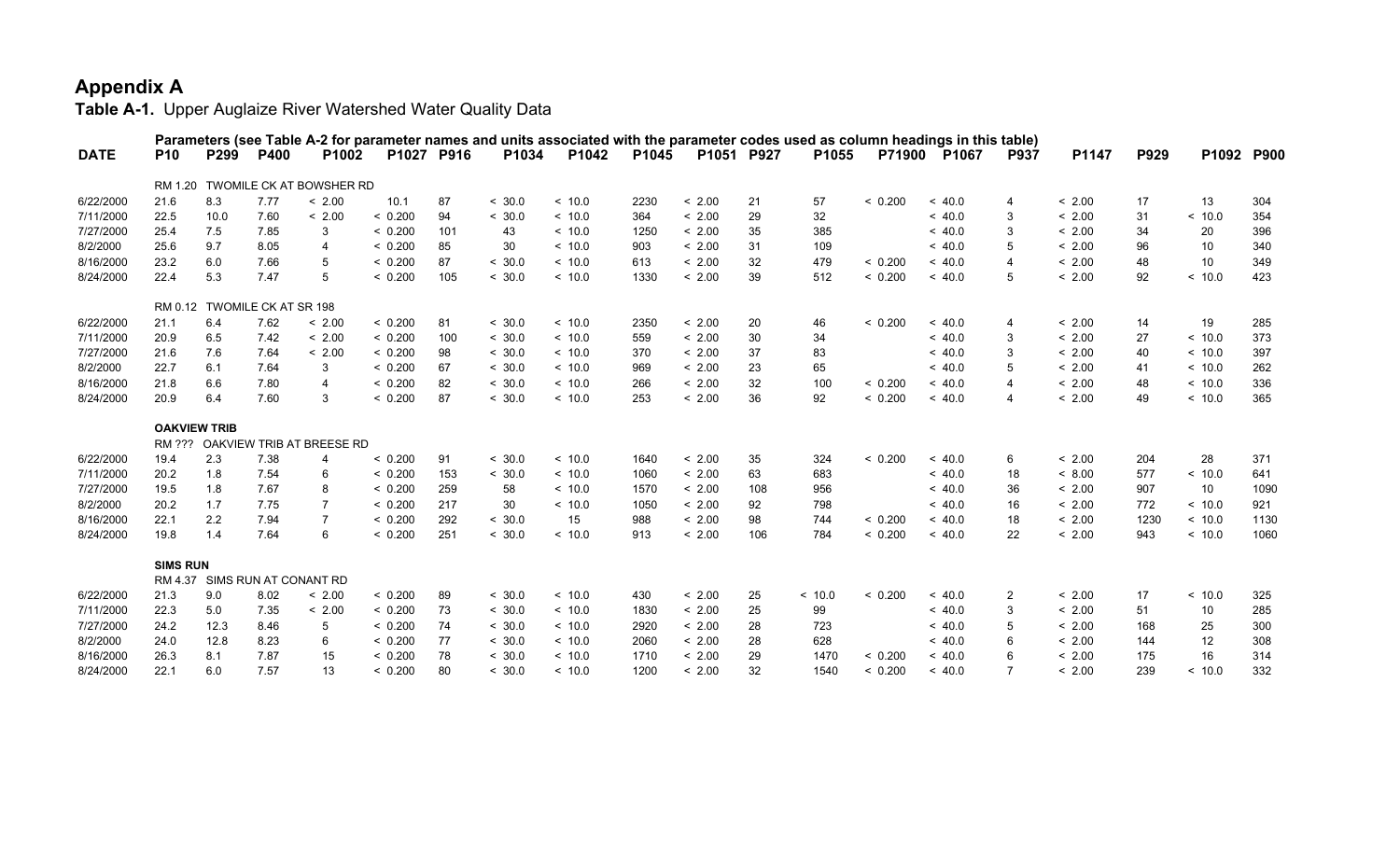|                       |                   |                             |      |                                                      |            |     |        | Parameters (see Table A-2 for parameter names and units associated with the parameter codes used as column headings in this table) |       |                           |            |       |         |         |                |        |      |            |     |
|-----------------------|-------------------|-----------------------------|------|------------------------------------------------------|------------|-----|--------|------------------------------------------------------------------------------------------------------------------------------------|-------|---------------------------|------------|-------|---------|---------|----------------|--------|------|------------|-----|
| <b>DATE</b>           | <b>P10</b>        | P299                        | P400 | P1002                                                | P1027 P916 |     | P1034  | P1042                                                                                                                              | P1045 |                           | P1051 P927 | P1055 | P71900  | P1067   | <b>P937</b>    | P1147  | P929 | P1092 P900 |     |
|                       |                   |                             |      | RM 0.82 SIMS RUN AT NATIONAL RD                      |            |     |        |                                                                                                                                    |       |                           |            |       |         |         |                |        |      |            |     |
| 6/22/2000             | 22.3              | 9.4                         | 7.86 | < 2.00                                               | < 0.200    | 87  | < 30.0 | ~10.0                                                                                                                              | 1160  | < 2.00                    | 24         | 17    | < 0.200 | ~<~40.0 | 3              | < 2.00 | 16   | ~10.0      | 316 |
| 7/11/2000             | 21.5              | 6.6                         | 7.24 | < 2.00                                               | < 0.200    | 86  | < 30.0 | ~10.0                                                                                                                              | 1160  | < 2.00                    | 26         | 40    |         | ~<~40.0 | 3              | < 2.00 | 19   | ~10.0      | 322 |
| 7/27/2000             | 24.3              | 5.6                         | 7.71 | 5                                                    | < 0.200    | 56  | 77     | ~10.0                                                                                                                              | 3870  | $\overline{2}$            | 28         | 405   |         | ~<~40.0 | $\overline{7}$ | < 2.00 | 39   | 20         | 255 |
| 8/2/2000<br>8/16/2000 | 23.0              | 2.6                         | 7.46 | $\overline{7}$                                       | < 0.200    | 77  | < 30.0 | < 10.0                                                                                                                             | 4740  | $\overline{2}$            | 29         | 667   |         | < 40.0  | 9              | < 2.00 | 35   | 18         | 312 |
| 8/24/2000             | 22.3              | 6.7                         | 7.54 | $\overline{4}$                                       | < 0.200    | 78  | < 30.0 | < 10.0                                                                                                                             | 1920  | < 2.00                    | 31         | 215   | < 0.200 | < 40.0  | 5              | < 2.00 | 41   | < 10.0     | 322 |
|                       | <b>BUCK RUN</b>   |                             |      |                                                      |            |     |        |                                                                                                                                    |       |                           |            |       |         |         |                |        |      |            |     |
|                       |                   |                             |      | RM 0.57 BUCK RUN AT SUNDERLAND RD                    |            |     |        |                                                                                                                                    |       |                           |            |       |         |         |                |        |      |            |     |
| 6/22/2000             | 20.6              | 7.4                         | 7.68 | < 2.00                                               | < 0.200    | 79  | < 30.0 | ~10.0                                                                                                                              | 1610  | < 2.00                    | 27         | 38    | < 0.200 | ~<~40.0 | $\overline{4}$ | < 2.00 | 31   | 16         | 308 |
| 7/11/2000             | 20.4              | 6.1                         | 7.52 | < 2.00                                               | < 0.200    | 105 | < 30.0 | < 10.0                                                                                                                             | 779   | < 2.00                    | 37         | 56    |         | < 40.0  | 5              | < 2.00 | 63   | < 10.0     | 414 |
| 7/27/2000             | 19.8              | 5.8                         | 7.77 | < 2.00                                               | < 0.200    | 187 | < 30.0 | < 10.0                                                                                                                             | 526   | < 2.00                    | 70         | 130   |         | ~< 40.0 | $\overline{7}$ | < 2.00 | 120  | < 10.0     | 755 |
| 8/2/2000              | 20.6              | 5.0                         | 7.87 | < 2.00                                               | < 0.200    | 163 | 51     | ~10.0                                                                                                                              | 474   | < 2.00                    | 59         | 136   |         | ~< 40.0 | $\overline{7}$ | < 2.00 | 99   | ~10.0      | 650 |
| 8/16/2000             | 20.6              | 5.3                         | 7.87 | 3                                                    | < 0.200    | 155 | < 30.0 | 10                                                                                                                                 | 691   | < 2.00                    | 64         | 240   | < 0.200 | < 40.0  | $\overline{7}$ | < 2.00 | 120  | < 10.0     | 650 |
| 8/24/2000             | 20.0              | 4.2                         | 7.61 | $\overline{2}$                                       | < 0.200    | 181 | < 30.0 | < 10.0                                                                                                                             | 509   | < 2.00                    | 78         | 202   | < 0.200 | < 40.0  | 8              | < 2.00 | 119  | < 10.0     | 773 |
|                       |                   | AUGLAIZE R TRIB IV (63.54)  |      |                                                      |            |     |        |                                                                                                                                    |       |                           |            |       |         |         |                |        |      |            |     |
|                       |                   |                             |      | RM 0.43 AUGLAIZE R TRIB IV (63.54) AT DEFIANCE TRAIL |            |     |        |                                                                                                                                    |       |                           |            |       |         |         |                |        |      |            |     |
| 6/26/2000             | 22.0              | 7.3                         | 7.40 | < 2.00                                               | < 0.200    | 50  | < 30.0 | ~10.0                                                                                                                              | 4940  | $\overline{2}$            | 16         | 76    | < 0.200 | ~<~40.0 | $\overline{4}$ | < 2.00 | 11   | 24         | 191 |
| 7/11/2000             | 21.4              | 4.4                         | 7.57 | < 2.00                                               | < 0.200    | 83  | < 30.0 | ~10.0                                                                                                                              | 1620  | < 2.00                    | 33         | 108   |         | ~<~40.0 | $\overline{4}$ | < 2.00 | 33   | ~10.0      | 343 |
| 7/25/2000             | 18.7              | 6.3                         | 7.31 | < 2.00                                               | < 0.200    | 158 | < 30.0 | ~10.0                                                                                                                              | 902   | < 2.00                    | 84         | 335   | < 0.200 | < 40.0  | 5              | < 2.00 | 41   | < 10.0     | 740 |
| 8/1/2000<br>8/15/2000 | 20.1              | 5.8                         | 7.50 | < 2.00                                               | < 0.200    | 148 | < 30.0 | ~10.0                                                                                                                              | 1020  | < 2.00                    | 82         | 562   | < 0.200 | < 40.0  | 5              | < 2.00 | 39   | < 10.0     | 707 |
| 8/22/2000             | 16.7              | 5.2                         | 7.60 | < 2.00                                               | < 0.200    | 169 | < 30.0 | 12                                                                                                                                 | 858   | < 2.00                    | 89         | 509   | < 0.200 | < 40.0  | 5              | < 2.00 | 53   | < 10.0     | 788 |
|                       | <b>SIXMILE CK</b> |                             |      |                                                      |            |     |        |                                                                                                                                    |       |                           |            |       |         |         |                |        |      |            |     |
|                       |                   |                             |      | RM 4.24 SIXMILE CK AT BAILEY RD                      |            |     |        |                                                                                                                                    |       |                           |            |       |         |         |                |        |      |            |     |
| 7/11/2000             | 21.5              | 4.9                         | 7.36 | $\overline{2}$                                       | < 0.200    | 98  | < 30.0 | < 10.0                                                                                                                             | 4820  | $\ensuremath{\mathsf{3}}$ | 33         | 268   |         | < 40.0  | $\overline{4}$ | < 2.00 | 37   | 28         | 381 |
| 7/25/2000             | 20.6              | 4.7                         | 7.51 | 11                                                   | < 0.200    | 117 | < 30.0 | ~10.0                                                                                                                              | 3800  | 3                         | 54         | 2060  | < 0.200 | ~<~40.0 | 6              | < 2.00 | 108  | 18         | 514 |
| 8/1/2000              | 22.3              | 8.4                         | 7.85 | 6                                                    | < 0.200    | 105 | < 30.0 | ~10.0                                                                                                                              | 4370  | 4                         | 43         | 923   | < 0.200 | ~<~40.0 | 8              | < 2.00 | 98   | 20         | 439 |
| 8/15/2000             | 23.6              | 5.5                         | 7.52 | 12                                                   | < 0.200    | 65  | < 30.0 | < 10.0                                                                                                                             | 1130  | < 2.00                    | 32         | 864   | < 0.200 | < 40.0  | 6              | < 2.00 | 89   | < 10.0     | 294 |
| 8/22/2000             | 17.5              | 1.8                         | 7.30 | $\overline{7}$                                       | < 0.200    | 89  | < 30.0 | < 10.0                                                                                                                             | 591   | < 2.00                    | 38         | 690   | < 0.200 | < 40.0  | 6              | < 2.00 | 108  | < 10.0     | 379 |
|                       |                   | RM 3.90 SIXMILE CK AT SR 66 |      |                                                      |            |     |        |                                                                                                                                    |       |                           |            |       |         |         |                |        |      |            |     |
| 7/11/2000             | 20.7              | 5.5                         | 7.49 | < 2.00                                               | < 0.200    | 110 | < 30.0 | < 10.0                                                                                                                             | 373   | < 2.00                    | 46         | 57    |         | < 40.0  | $\overline{4}$ | < 2.00 | 70   | 33         | 464 |
| 7/25/2000             | 18.9              | 5.3                         | 7.57 | < 2.00                                               | < 0.200    | 159 | < 30.0 | ~10.0                                                                                                                              | 290   | < 2.00                    | 89         | 91    | < 0.200 | ~< 40.0 | 6              | < 2.00 | 148  | 28         | 764 |
| 8/1/2000              | 20.1              | 5.0                         | 7.56 | $\overline{2}$                                       | < 0.200    | 132 | < 30.0 | < 10.0                                                                                                                             | 353   | < 2.00                    | 71         | 109   | < 0.200 | < 40.0  | 6              | < 2.00 | 98   | 24         | 622 |
| 8/15/2000             | 21.4              | 5.3                         | 7.52 | < 2.00                                               | < 0.200    | 159 | < 30.0 | < 10.0                                                                                                                             | 496   | < 2.00                    | 92         | 105   | < 0.200 | < 40.0  | 6              | < 2.00 | 124  | 27         | 776 |
| 8/22/2000             | 18.4              | 4.5                         | 7.61 | 3                                                    | < 0.200    | 160 | < 30.0 | 18                                                                                                                                 | 592   | < 2.00                    | 88         | 122   | < 0.200 | ~<~40.0 | $\overline{7}$ | < 2.00 | 122  | 41         | 762 |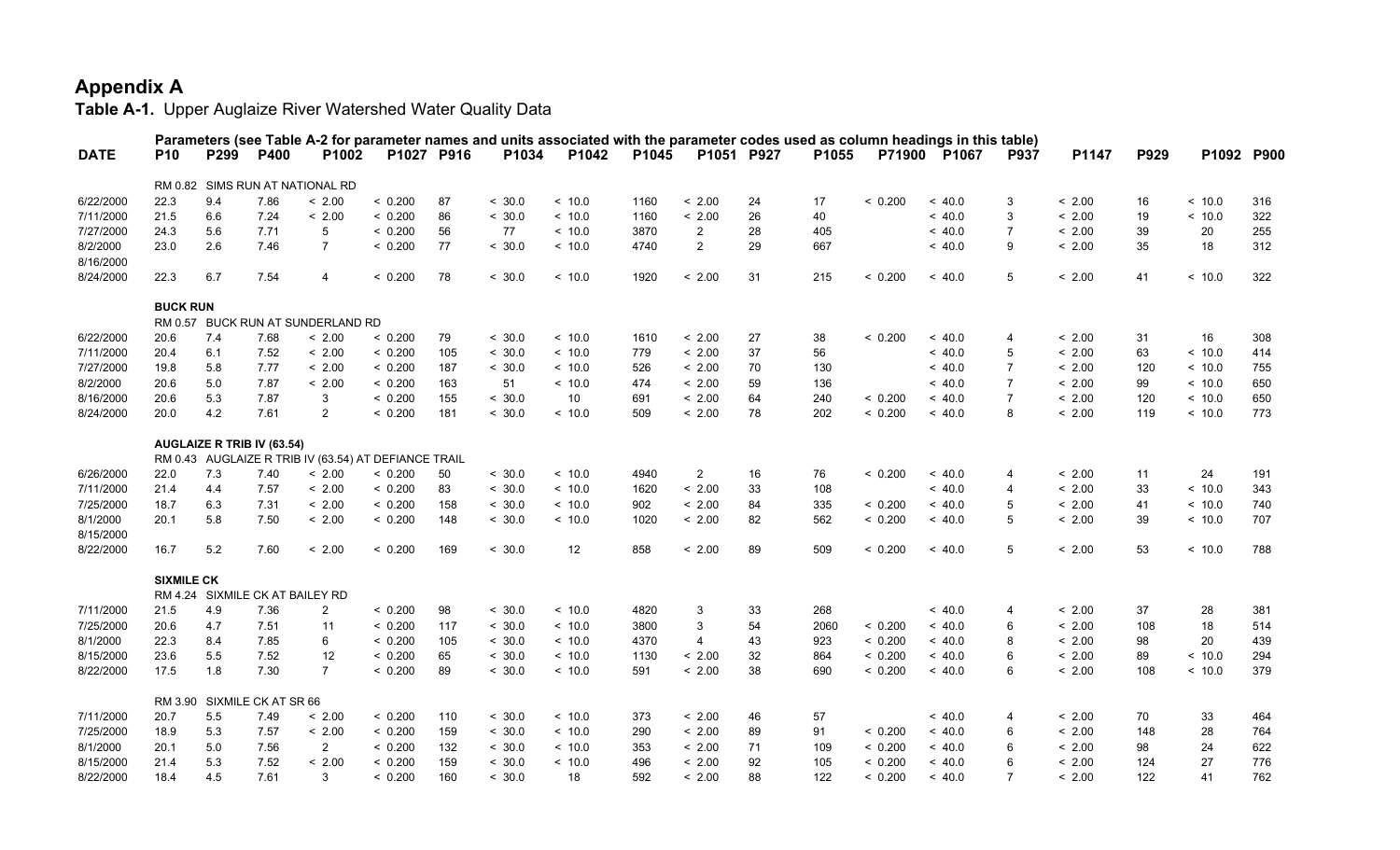|             |                   |                             |                          |                                               |         |            |        | Parameters (see Table A-2 for parameter names and units associated with the parameter codes used as column headings in this table) |       |            |    |       |         |              |                 |        |      |        |            |
|-------------|-------------------|-----------------------------|--------------------------|-----------------------------------------------|---------|------------|--------|------------------------------------------------------------------------------------------------------------------------------------|-------|------------|----|-------|---------|--------------|-----------------|--------|------|--------|------------|
| <b>DATE</b> | <b>P10</b>        | P299                        | P400                     | P1002                                         |         | P1027 P916 | P1034  | P1042                                                                                                                              | P1045 | P1051 P927 |    | P1055 |         | P71900 P1067 | <b>P937</b>     | P1147  | P929 |        | P1092 P900 |
|             |                   |                             |                          | RM 3.65 SIXMILE CK DST FARM SERVICES          |         |            |        |                                                                                                                                    |       |            |    |       |         |              |                 |        |      |        |            |
| 6/26/2000   | 20.2              | 6.9                         | 7.30                     | < 2.00                                        | < 0.200 | 68         | < 30.0 | < 10.0                                                                                                                             | 3690  | < 2.00     | 20 | 44    | < 0.200 | ~< 40.0      | $\overline{4}$  | < 2.00 | 16   | 24     | 252        |
| 7/11/2000   | 21.1              | 5.7                         | 7.52                     | $\overline{2}$                                | < 0.200 | 112        | < 30.0 | < 10.0                                                                                                                             | 1060  | < 2.00     | 47 | 67    |         | ~< 40.0      | 6               | < 2.00 | 81   | 26     | 473        |
| 7/25/2000   | 17.3              | 4.5                         | 7.55                     | < 2.00                                        | < 0.200 | 163        | < 30.0 | ~10.0                                                                                                                              | 332   | < 2.00     | 89 | 165   | < 0.200 | ~<~40.0      | 6               | < 2.00 | 158  | 22     | 774        |
| 8/1/2000    | 21.6              | 3.6                         | 7.26                     | 3                                             | < 0.200 | 136        | < 30.0 | ~10.0                                                                                                                              | 273   | < 2.00     | 70 | 94    | < 0.200 | ~<~40.0      | 6               | < 2.00 | 100  | ~10.0  | 628        |
| 8/15/2000   | 21.1              | 3.9                         | 7.53                     | 3                                             | < 0.200 | 154        | < 30.0 | < 10.0                                                                                                                             | 307   | < 2.00     | 90 | 136   | < 0.200 | ~< 40.0      | $\overline{7}$  | < 2.00 | 140  | < 10.0 | 755        |
| 8/22/2000   | 16.6              | 3.8                         | 7.57                     | 3                                             | < 0.200 | 160        | < 30.0 | < 10.0                                                                                                                             | 482   | < 2.00     | 86 | 133   | < 0.200 | ~< 40.0      | $\overline{7}$  | < 2.00 | 131  | 23     | 754        |
|             |                   |                             |                          | RM 3.59 SIXMILE CK DST SPENCERVILLE WWTP TRIB |         |            |        |                                                                                                                                    |       |            |    |       |         |              |                 |        |      |        |            |
| 7/11/2000   | 21.1              | 6.9                         | 7.91                     | < 2.00                                        | < 0.200 | 118        | < 30.0 | < 10.0                                                                                                                             | 431   | < 2.00     | 53 | 17    |         | ~< 40.0      | 8               | < 2.00 | 154  | 47     | 513        |
| 7/25/2000   | 20.2              | 7.2                         | 8.23                     | < 2.00                                        | < 0.200 | 148        | < 30.0 | < 10.0                                                                                                                             | 71    | < 2.00     | 80 | 10    | < 0.200 | ~<~40.0      | 13              | < 2.00 | 330  | 48     | 699        |
| 8/1/2000    | 21.6              | 6.3                         | 8.12                     | $\overline{2}$                                | < 0.200 | 149        | < 30.0 | 11                                                                                                                                 | 105   | < 2.00     | 81 | 12    | < 0.200 | ~<~40.0      | 13              | < 2.00 | 270  | 46     | 706        |
| 8/15/2000   | 23.0              | 5.5                         | 7.72                     | < 2.00                                        | < 0.200 | 146        | < 30.0 | ~10.0                                                                                                                              | 257   | < 2.00     | 82 | 40    | < 0.200 | ~<~40.0      | 13              | < 2.00 | 321  | 27     | 702        |
| 8/22/2000   | 19.2              | 5.2                         | 7.89                     | $\overline{2}$                                | < 0.200 | 167        | < 30.0 | 18                                                                                                                                 | 182   | < 2.00     | 82 | 48    | < 0.200 | ~< 40.0      | 13              | < 2.00 | 254  | 42     | 755        |
|             |                   |                             |                          |                                               |         |            |        |                                                                                                                                    |       |            |    |       |         |              |                 |        |      |        |            |
|             |                   | RM 1.20 SIXMILE CK AT SR 81 |                          |                                               |         |            |        |                                                                                                                                    |       |            |    |       |         |              |                 |        |      |        |            |
| 6/26/2000   | 20.8              | 7.0                         | 7.51                     | < 2.00                                        | < 0.200 | 69         | < 30.0 | ~10.0                                                                                                                              | 3340  | < 2.00     | 22 | 52    | < 0.200 | ~<~40.0      | 6               | < 2.00 | 30   | 23     | 263        |
| 7/11/2000   | 21.7              | 5.8                         | 7.90                     | < 2.00                                        | < 0.200 | 84         | < 30.0 | < 10.0                                                                                                                             | 552   | < 2.00     | 37 | 30    |         | < 40.0       | 6               | < 2.00 | 60   | 10     | 362        |
| 7/25/2000   | 18.3              | 5.9                         | 7.76                     | 3                                             | < 0.200 | 147        | < 30.0 | < 10.0                                                                                                                             | 798   | < 2.00     | 81 | 67    | < 0.200 | ~< 40.0      | 11              | < 2.00 | 292  | 23     | 701        |
| 8/1/2000    | 20.3              | 5.7                         | 7.81                     | 3                                             | < 0.200 | 136        | < 30.0 | 12                                                                                                                                 | 879   | < 2.00     | 73 | 81    | < 0.200 | ~<~40.0      | 12              | < 2.00 | 213  | 26     | 640        |
| 8/15/2000   | 20.7              | 5.8                         | 7.77                     | 4                                             | < 0.200 | 146        | < 30.0 | ~10.0                                                                                                                              | 1050  | < 2.00     | 88 | 93    | < 0.200 | ~<~40.0      | 12 <sup>2</sup> | < 2.00 | 284  | 14     | 727        |
| 8/22/2000   |                   |                             |                          |                                               |         |            |        |                                                                                                                                    |       |            |    |       |         |              |                 |        |      |        |            |
|             |                   |                             |                          | RM 0.19 SIXMILE CK AT DEFIANCE TRAIL          |         |            |        |                                                                                                                                    |       |            |    |       |         |              |                 |        |      |        |            |
| 7/11/2000   | ---               | 7.3                         | $\hspace{0.05cm} \ldots$ | $\overline{2}$                                | < 0.200 | 108        | < 30.0 | ~10.0                                                                                                                              | 376   | < 2.00     | 45 | 26    |         | ~< 40.0      | 6               | < 2.00 | 80   | < 10.0 | 455        |
| 7/25/2000   | 18.5              | 9.4                         | 8.01                     | 3                                             | < 0.200 | 154        | < 30.0 | < 10.0                                                                                                                             | 250   | < 2.00     | 80 | 61    | < 0.200 | ~< 40.0      | 10              | < 2.00 | 252  | 16     | 714        |
| 8/1/2000    | 20.6              | 7.4                         | 7.81                     | 4                                             | < 0.200 | 115        | < 30.0 | 16                                                                                                                                 | 1260  | < 2.00     | 57 | 68    | < 0.200 | ~< 40.0      | 16              | < 2.00 | 148  | 23     | 522        |
| 8/9/2000    | 21.9              | 6.7                         | 9.40                     | 3                                             | < 0.200 | 112        | < 30.0 | < 10.0                                                                                                                             | 976   | < 2.00     | 54 | 62    | < 0.200 | ~<~40.0      | 9               | < 2.00 | 147  | < 10.0 | 502        |
| 8/15/2000   | 21.6              | 8.4                         | 7.97                     | 4                                             | < 0.200 | 142        | < 30.0 | ~< 10.0                                                                                                                            | 1000  | < 2.00     | 78 | 96    | < 0.200 | ~<~40.0      | 10              | < 2.00 | 225  | 12     | 676        |
| 8/22/2000   | 16.8              | 8.3                         | 8.00                     | $\overline{4}$                                | < 0.200 | 154        | < 30.0 | 16                                                                                                                                 | 1170  | < 2.00     | 78 | 88    | < 0.200 | ~< 40.0      | 11              | < 2.00 | 202  | 19     | 706        |
| 10/18/2000  | 12.2              | 8.1                         | 7.76                     | $\overline{2}$                                | < 0.200 | 101        | < 30.0 | < 10.0                                                                                                                             | 202   | < 2.00     | 43 | 10    |         | ~< 40.0      | 8               | < 2.00 | 109  | 12     | 429        |
| 11/15/2000  | 4.4               | 13.1                        | 8.11                     | 3                                             | < 0.200 | 110        | < 30.0 | < 10.0                                                                                                                             | 543   | < 2.00     | 46 | 23    |         | < 40.0       | 6               | < 2.00 | 103  | 17     | 464        |
|             | <b>PIGEON RUN</b> |                             |                          |                                               |         |            |        |                                                                                                                                    |       |            |    |       |         |              |                 |        |      |        |            |
|             |                   |                             |                          | RM 0.23 PIGEON RUN AT GOOD RD                 |         |            |        |                                                                                                                                    |       |            |    |       |         |              |                 |        |      |        |            |
| 6/26/2000   | 22.1              | 5.8                         | 7.04                     | < 2.00                                        | < 0.200 | 60         | < 30.0 | ~10.0                                                                                                                              | 2650  | < 2.00     | 15 | 44    | < 0.200 | ~<~40.0      | $\overline{4}$  | < 2.00 | 8    | 20     | 212        |
| 7/11/2000   | 24.9              | 17.1                        | 8.35                     | < 2.00                                        | < 0.200 | 84         | < 30.0 | ~10.0                                                                                                                              | 222   | < 2.00     | 31 | 16    |         | ~<~40.0      | 3               | < 2.00 | 45   | ~10.0  | 337        |
| 7/25/2000   | 24.0              | 9.5                         | 7.75                     | 3                                             | < 0.200 | 71         | < 30.0 | < 10.0                                                                                                                             | 768   | < 2.00     | 42 | 177   | < 0.200 | ~< 40.0      | 3               | < 2.00 | 93   | ~10.0  | 350        |
| 8/1/2000    | 21.8              | 9.9                         | 7.07                     | 3                                             | < 0.200 | 68         | < 30.0 | < 10.0                                                                                                                             | 564   | < 2.00     | 23 | 35    | < 0.200 | < 40.0       | 6               | < 2.00 | 42   | < 10.0 | 264        |
| 8/22/2000   | 18.2              | 8.0                         | 7.64                     | 4                                             | < 0.200 | 79         | < 30.0 | ~10.0                                                                                                                              | 272   | < 2.00     | 32 | 68    | < 0.200 | ~<~40.0      | 5               | < 2.00 | 61   | ~10.0  | 329        |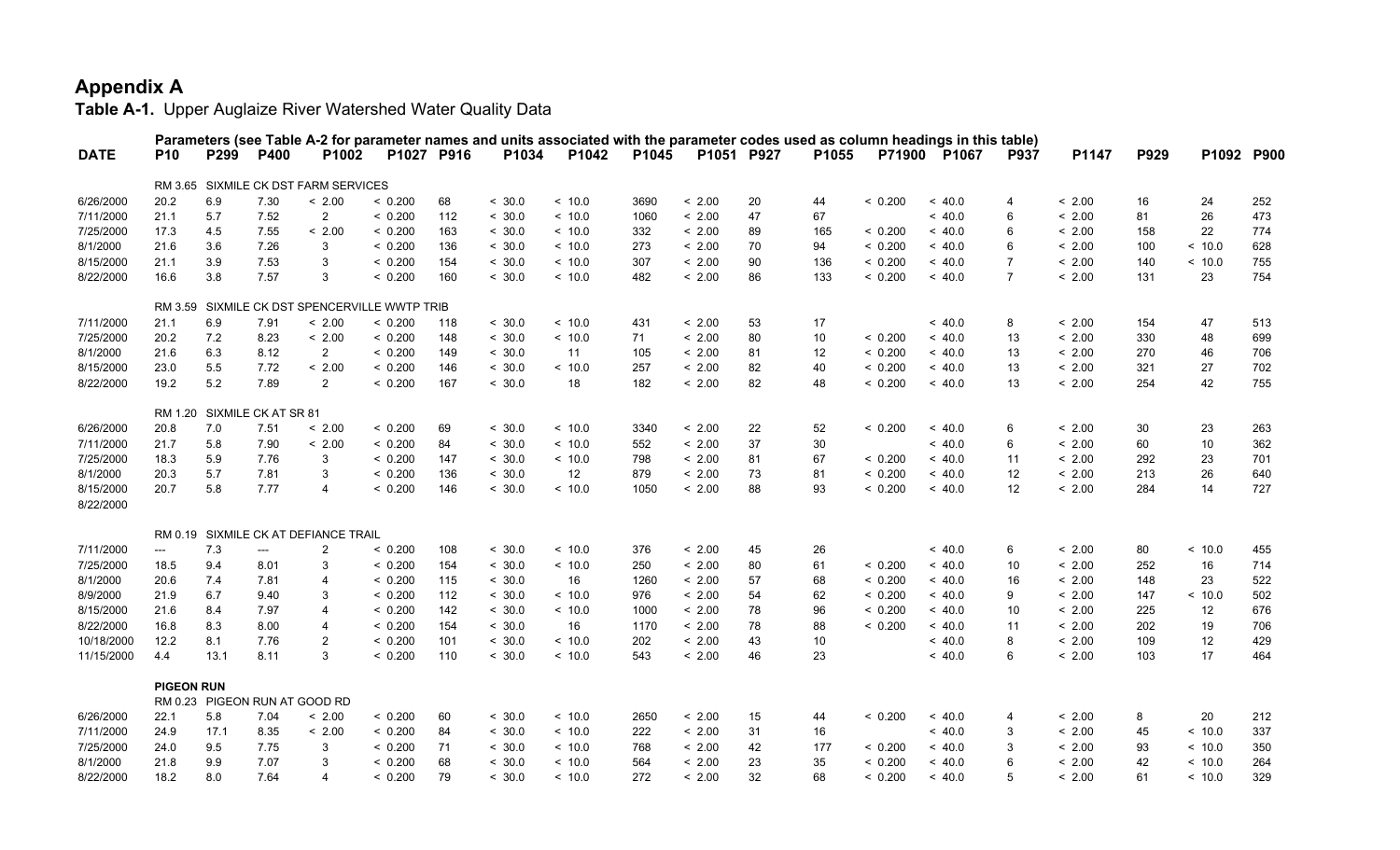|                        |            |                                 |      |                                         |                                                |     |        | Parameters (see Table A-2 for parameter names and units associated with the parameter codes used as column headings in this table) |       |                |            |       |         |         |                         |        |      |            |     |
|------------------------|------------|---------------------------------|------|-----------------------------------------|------------------------------------------------|-----|--------|------------------------------------------------------------------------------------------------------------------------------------|-------|----------------|------------|-------|---------|---------|-------------------------|--------|------|------------|-----|
| <b>DATE</b>            | <b>P10</b> | P <sub>299</sub>                | P400 | P <sub>1002</sub>                       | P1027 P916                                     |     | P1034  | P1042                                                                                                                              | P1045 |                | P1051 P927 | P1055 | P71900  | P1067   | <b>P937</b>             | P1147  | P929 | P1092 P900 |     |
|                        |            | <b>JENNINGS CK</b>              |      |                                         |                                                |     |        |                                                                                                                                    |       |                |            |       |         |         |                         |        |      |            |     |
|                        | RM 19.33   |                                 |      | JENNINGS CK AT PURDY RD                 |                                                |     |        |                                                                                                                                    |       |                |            |       |         |         |                         |        |      |            |     |
| 6/27/2000              | 20.8       | 7.8                             | 7.21 | < 2.00                                  | < 0.200                                        | 70  | < 30.0 | ~10.0                                                                                                                              | 3410  | $\overline{2}$ | 19         | 33    | < 0.200 | ~<~40.0 | 3                       | < 2.00 | 9    | 19         | 253 |
| 7/12/2000<br>7/27/2000 | 19.0       | 7.3                             | 7.64 | < 2.00                                  | < 0.200                                        | 81  | < 30.0 | < 10.0                                                                                                                             | 2150  | < 2.00         | 28         | 39    |         | ~< 40.0 | $\overline{4}$          | < 2.00 | 30   | < 10.0     | 318 |
| 8/2/2000               | 21.4       | 7.2                             | 7.71 | 3                                       | < 0.200                                        | 62  | 50     | ~10.0                                                                                                                              | 3990  | < 2.00         | 26         | 111   | < 0.200 | ~<~40.0 | 3                       | < 2.00 | 75   | 17         | 262 |
| 8/31/2000              | 22.7       | 4.9                             | 7.42 | 4                                       | < 0.200                                        | 55  | < 30.0 | ~<~10.0                                                                                                                            | 3730  | < 2.00         | 25         | 490   | < 0.200 | ~<~40.0 | $\overline{7}$          | < 2.00 | 47   | 14         | 240 |
|                        |            |                                 |      |                                         | RM 17.58 JENNINGS CK AT KILL RD N OF HANLEY RD |     |        |                                                                                                                                    |       |                |            |       |         |         |                         |        |      |            |     |
| 6/27/2000              | 20.7       | 7.2                             | 7.27 | < 2.00                                  | < 0.200                                        | 69  | < 30.0 | < 10.0                                                                                                                             | 3780  | $\overline{2}$ | 19         | 29    | < 0.200 | ~<~40.0 | 3                       | < 2.00 | 9    | 16         | 250 |
| 7/12/2000<br>7/27/2000 | 20.1       | 9.3                             | 7.73 | < 2.00                                  | < 0.200                                        | 78  | < 30.0 | ~10.0                                                                                                                              | 2050  | < 2.00         | 27         | 44    |         | ~<~40.0 | $\overline{2}$          | < 2.00 | 23   | < 10.0     | 306 |
| 8/2/2000               | 22.0       | 14.2                            | 7.93 | < 2.00                                  | < 0.200                                        | 83  | 34     | ~10.0                                                                                                                              | 1270  | < 2.00         | 25         | 32    | < 0.200 | ~<~40.0 | $\overline{4}$          | < 2.00 | 27   | < 10.0     | 310 |
| 8/31/2000              | 24.6       | 4.4                             | 7.42 | $\overline{4}$                          | < 0.200                                        | 55  | < 30.0 | < 10.0                                                                                                                             | 2880  | < 2.00         | 26         | 236   | < 0.200 | ~<~40.0 | $\overline{7}$          | < 2.00 | 47   | 12         | 244 |
|                        |            |                                 |      | RM 16.08 JENNINGS CK AT KILL RD UST JPD |                                                |     |        |                                                                                                                                    |       |                |            |       |         |         |                         |        |      |            |     |
| 6/27/2000              | 20.0       | 6.7                             | 7.29 | < 2.00                                  | < 0.200                                        | 66  | < 30.0 | ~10.0                                                                                                                              | 4000  | $\overline{2}$ | 18         | 31    | < 0.200 | ~<~40.0 | 3                       | < 2.00 | 8    | 22         | 239 |
| 7/12/2000<br>7/27/2000 | 19.9       | 8.0                             | 7.63 | < 2.00                                  | < 0.200                                        | 70  | < 30.0 | ~10.0                                                                                                                              | 1250  | < 2.00         | 25         | 22    |         | ~< 40.0 | < 2.00                  | < 2.00 | 18   | ~10.0      | 278 |
| 8/2/2000               | 19.6       | 7.2                             | 7.70 | < 2.00                                  | < 0.200                                        | 81  | 34     | ~10.0                                                                                                                              | 1310  | < 2.00         | 23         | 38    | < 0.200 | ~< 40.0 | 3                       | < 2.00 | 20   | < 10.0     | 297 |
| 8/31/2000              | 24.7       | 4.4                             | 7.50 | 6                                       | < 0.200                                        | 67  | < 30.0 | ~10.0                                                                                                                              | 2200  | < 2.00         | 25         | 223   | < 0.200 | ~<~40.0 | 5                       | < 2.00 | 34   | 14         | 270 |
|                        |            | RM 15.27 Jennings Prairie Ditch |      |                                         |                                                |     |        |                                                                                                                                    |       |                |            |       |         |         |                         |        |      |            |     |
|                        |            |                                 |      | RM 15.04 JENNINGS CK AT KILL R DST JPD  |                                                |     |        |                                                                                                                                    |       |                |            |       |         |         |                         |        |      |            |     |
| 6/27/2000              | 21.1       | 6.8                             | 7.33 | < 2.00                                  | < 0.200                                        | 68  | < 30.0 | ~10.0                                                                                                                              | 3550  | < 2.00         | 17         | 30    | < 0.200 | ~< 40.0 | 3                       | < 2.00 | 8    | 19         | 240 |
| 7/12/2000              | 21.0       | 10.8                            | 7.96 | < 2.00                                  | < 0.200                                        | 73  | < 30.0 | ~10.0                                                                                                                              | 645   | < 2.00         | 25         | 12    |         | ~<~40.0 | < 2.00                  | < 2.00 | 19   | < 10.0     | 285 |
| 7/27/2000              | 25.8       | 5.8                             | 7.69 | < 2.00                                  | < 0.200                                        | 54  | < 30.0 | ~10.0                                                                                                                              | 2000  | < 2.00         | 26         | 119   | < 0.200 | ~<~40.0 | $\overline{2}$          | < 2.00 | 47   | 15         | 242 |
| 8/2/2000               | 21.6       | 7.8                             | 7.78 | < 2.00                                  | < 0.200                                        | 74  | 30     | ~10.0                                                                                                                              | 2120  | < 2.00         | 20         | 41    | < 0.200 | ~<~40.0 | $\overline{\mathbf{4}}$ | < 2.00 | 24   | 10         | 267 |
| 8/31/2000              | 24.7       | 9.0                             | 7.86 | 3                                       | < 0.200                                        | 62  | < 30.0 | ~10.0                                                                                                                              | 749   | < 2.00         | 24         | 106   | < 0.200 | ~<~40.0 | $\overline{\mathbf{4}}$ | < 2.00 | 43   | < 10.0     | 254 |
|                        |            |                                 |      | RM 10.40 JENNINGS CK AT LANDECK RD      |                                                |     |        |                                                                                                                                    |       |                |            |       |         |         |                         |        |      |            |     |
| 6/27/2000              | 21.5       | 7.3                             | 7.53 | < 2.00                                  | < 0.200                                        | 72  | < 30.0 | ~10.0                                                                                                                              | 2690  | < 2.00         | 19         | 32    | < 0.200 | ~<~40.0 | 3                       | < 2.00 | 8    | 16         | 258 |
| 7/12/2000              | 20.7       | 6.1                             | 7.67 | < 2.00                                  | < 0.200                                        | 91  | < 30.0 | ~10.0                                                                                                                              | 1890  | < 2.00         | 37         | 58    |         | ~<~40.0 | $\overline{2}$          | < 2.00 | 23   | < 10.0     | 380 |
| 7/27/2000              | 29.2       | 6.8                             | 7.91 | $\mathbf{2}$                            | < 0.200                                        | 117 | 38     | ~10.0                                                                                                                              | 1970  | < 2.00         | 72         | 91    | < 0.200 | ~<~40.0 | 6                       | < 2.00 | 50   | 12         | 589 |
| 8/2/2000               | 22.0       | 6.3                             | 7.18 | $\overline{2}$                          | < 0.200                                        | 81  | < 30.0 | ~10.0                                                                                                                              | 2560  | < 2.00         | 28         | 86    | < 0.200 | < 40.0  |                         | < 2.00 | 21   | 11         | 318 |
| 8/31/2000              | 24.0       | 5.5                             | 7.69 | 3                                       | < 0.200                                        | 110 | < 30.0 | ~10.0                                                                                                                              | 2580  | < 2.00         | 49         | 154   | < 0.200 | ~<~40.0 | 6                       | < 2.00 | 34   | 12         | 476 |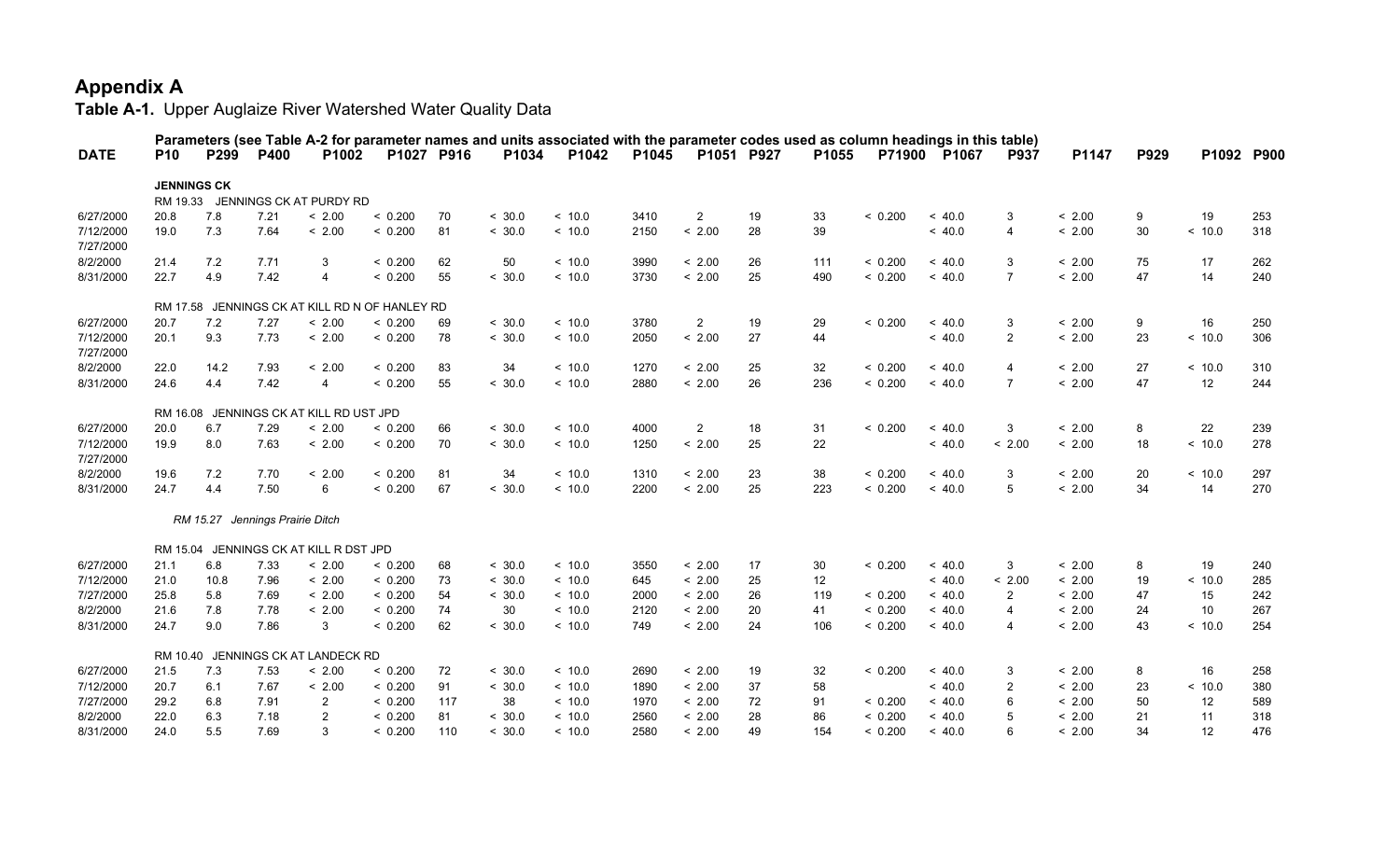|             |            |                   |                              |                                   |            |     | Parameters (see Table A-2 for parameter names and units associated with the parameter codes used as column headings in this table) |         |       |                |    |       |               |         |                |        |      |         |             |
|-------------|------------|-------------------|------------------------------|-----------------------------------|------------|-----|------------------------------------------------------------------------------------------------------------------------------------|---------|-------|----------------|----|-------|---------------|---------|----------------|--------|------|---------|-------------|
| <b>DATE</b> | <b>P10</b> | P299              | <b>P400</b>                  | P1002                             | P1027 P916 |     | P1034                                                                                                                              | P1042   | P1045 | P1051 P927     |    | P1055 | <b>P71900</b> | P1067   | <b>P937</b>    | P1147  | P929 | P1092   | <b>P900</b> |
|             | RM 7.57    |                   | JENNINGS CK AT CR 244        |                                   |            |     |                                                                                                                                    |         |       |                |    |       |               |         |                |        |      |         |             |
| 7/12/2000   | 21.2       | 7.3               | 7.78                         | < 2.00                            | < 0.200    | 88  | < 30.0                                                                                                                             | ~10.0   | 629   | < 2.00         | 34 | 17    |               | ~<~40.0 | $\overline{2}$ | < 2.00 | 22   | < 10.0  | 360         |
| 7/27/2000   | 22.1       | 7.8               | 7.83                         | < 2.00                            | < 0.200    | 122 | 48                                                                                                                                 | ~10.0   | 451   | < 2.00         | 69 | 33    | < 0.200       | ~<~40.0 | 5              | < 2.00 | 53   | 10      | 589         |
| 8/2/2000    | 21.3       | 6.3               | 7.03                         | < 2.00                            | < 0.200    | 72  | < 30.0                                                                                                                             | ~10.0   | 1930  | < 2.00         | 25 | 54    | < 0.200       | < 40.0  | 5              | < 2.00 | 25   | < 10.0  | 283         |
| 8/31/2000   | 23.7       | 6.5               | 7.73                         | 4                                 | < 0.200    | 88  | < 30.0                                                                                                                             | ~<~10.0 | 907   | < 2.00         | 34 | 65    | < 0.200       | < 40.0  | 5              | < 2.00 | 30   | 11      | 360         |
|             |            |                   | RM 5.79 JENNINGS CK AT SR 66 |                                   |            |     |                                                                                                                                    |         |       |                |    |       |               |         |                |        |      |         |             |
| 6/27/2000   | 21.6       | 9.5               | 7.65                         | < 2.00                            | < 0.200    | 74  | < 30.0                                                                                                                             | ~10.0   | 2660  | < 2.00         | 20 | 34    | < 0.200       | ~< 40.0 | $\overline{2}$ | < 2.00 | 8    | 14      | 267         |
| 7/12/2000   | 21.6       | 9.5               | 7.90                         | < 2.00                            | < 0.200    | 94  | < 30.0                                                                                                                             | ~10.0   | 225   | < 2.00         | 41 | ~10.0 |               | ~<~40.0 | 3              | < 2.00 | 24   | < 10.0  | 404         |
| 7/27/2000   | 23.6       | 4.7               | 8.09                         | < 2.00                            | < 0.200    | 118 | 32                                                                                                                                 | ~10.0   | 351   | < 2.00         | 67 | 30    | < 0.200       | ~<~40.0 | 7              | < 2.00 | 41   | ~<~10.0 | 570         |
| 8/2/2000    | 21.4       | 7.0               | 7.04                         | < 2.00                            | < 0.200    | 72  | 43                                                                                                                                 | ~10.0   | 1190  | < 2.00         | 26 | 37    | < 0.200       | < 40.0  | 5              | < 2.00 | 22   | < 10.0  | 287         |
| 8/31/2000   | 24.6       | 7.7               | 7.84                         | $\overline{2}$                    | < 0.200    | 89  | < 30.0                                                                                                                             | ~10.0   | 423   | < 2.00         | 38 | 38    | < 0.200       | ~<~40.0 | 6              | < 2.00 | 27   | < 10.0  | 379         |
|             |            |                   |                              | RM 4.80 JENNINGS CK AT POHLMAN RD |            |     |                                                                                                                                    |         |       |                |    |       |               |         |                |        |      |         |             |
| 6/27/2000   | 21.4       | 7.3               | 7.67                         | < 2.00                            | < 0.200    | 75  | < 30.0                                                                                                                             | < 10.0  | 2580  | < 2.00         | 20 | 40    | < 0.200       | < 40.0  | 3              | < 2.00 | 12   | 17      | 270         |
| 7/12/2000   | 21.6       | 7.0               | 7.69                         | < 2.00                            | < 0.200    | 99  | < 30.0                                                                                                                             | ~10.0   | 274   | < 2.00         | 43 | 37    |               | ~<~40.0 | 13             | < 2.00 | 70   | < 10.0  | 424         |
| 7/27/2000   | 24.9       | 5.9               | 7.79                         | < 2.00                            | < 0.200    | 113 | 75                                                                                                                                 | ~10.0   | 610   | < 2.00         | 57 | 72    | < 0.200       | ~<~40.0 | 25             | < 2.00 | 236  | 13      | 517         |
| 8/2/2000    | 19.6       | 5.9               | 6.65                         | < 2.00                            | < 0.200    | 76  | < 30.0                                                                                                                             | ~10.0   | 861   | < 2.00         | 29 | 60    | < 0.200       | ~<~40.0 | $\overline{7}$ | < 2.00 | 35   | < 10.0  | 309         |
| 8/31/2000   | 24.3       | 5.5               | 7.48                         | 3                                 | < 0.200    | 92  | < 30.0                                                                                                                             | ~10.0   | 618   | < 2.00         | 35 | 158   | < 0.200       | ~<~40.0 | 18             | < 2.00 | 99   | 19      | 374         |
|             |            |                   | RM 3.57 West Jennings Ck     |                                   |            |     |                                                                                                                                    |         |       |                |    |       |               |         |                |        |      |         |             |
|             |            | RM 2.67 Flat Fork |                              |                                   |            |     |                                                                                                                                    |         |       |                |    |       |               |         |                |        |      |         |             |
|             | RM 0.51    |                   | JENNINGS CK AT CR 23-T       |                                   |            |     |                                                                                                                                    |         |       |                |    |       |               |         |                |        |      |         |             |
| 6/27/2000   | 21.9       | 6.8               | 7.61                         | < 2.00                            | < 0.200    | 75  | < 30.0                                                                                                                             | ~10.0   | 2640  | < 2.00         | 19 | 43    | < 0.200       | ~<~40.0 | 3              | < 2.00 | 12   | 21      | 266         |
| 7/12/2000   | 22.9       | 6.0               | 7.59                         | < 2.00                            | < 0.200    | 94  | < 30.0                                                                                                                             | ~10.0   | 1410  | < 2.00         | 36 | 57    |               | ~<~40.0 | $\overline{7}$ | < 2.00 | 51   | 12      | 383         |
| 7/27/2000   | 24.6       | 7.2               | 7.82                         | $\overline{2}$                    | < 0.200    | 114 | 36                                                                                                                                 | ~10.0   | 996   | < 2.00         | 52 | 68    | < 0.200       | ~<~40.0 | 16             | < 2.00 | 182  | 25      | 499         |
| 8/2/2000    | 18.1       | 5.7               | 6.30                         | $\overline{2}$                    | < 0.200    | 54  | < 30.0                                                                                                                             | ~<~10.0 | 382   | < 2.00         | 16 | 14    | < 0.200       | < 40.0  | 3              | < 2.00 | 17   | 15      | 201         |
| 8/9/2000    | 22.8       | 5.7               | 7.94                         | 3                                 | < 0.200    | 88  | < 30.0                                                                                                                             | ~10.0   | 773   | < 2.00         | 32 | 55    | < 0.200       | ~<~40.0 | 8              | < 2.00 | 43   | ~<~10.0 | 352         |
| 8/17/2000   | 20.8       | 5.1               | 7.55                         | $\overline{c}$                    | < 0.200    | 111 | < 30.0                                                                                                                             | ~10.0   | 845   | < 2.00         | 46 | 120   | < 0.200       | ~<~40.0 | 13             | < 2.00 | 114  | 19      | 466         |
| 8/24/2000   | 21.7       | 5.4               | 7.29                         | 2                                 | < 0.200    | 59  | < 30.0                                                                                                                             | ~<~10.0 | 1760  | $\overline{2}$ | 26 | 75    | < 0.200       | < 40.0  | 11             | < 2.00 | 62   | 21      | 254         |
| 8/31/2000   | 25.5       | 4.4               | 7.32                         | 3                                 | < 0.200    | 98  | < 30.0                                                                                                                             | ~<~10.0 | 349   | < 2.00         | 35 | 82    | < 0.200       | < 40.0  | 19             | < 2.00 | 96   | < 10.0  | 389         |
| 10/18/2000  | 14.3       | 6.8               | 7.70                         | $\overline{2}$                    | < 0.200    | 103 | < 30.0                                                                                                                             | ~10.0   | 419   | < 2.00         | 40 | 45    |               | ~< 40.0 | 10             | < 2.00 | 60   | < 10.0  | 422         |
| 11/15/2000  | 5.0        | 10.0              | 7.92                         | < 2.00                            | < 0.200    | 98  | < 30.0                                                                                                                             | ~10.0   | 221   | < 2.00         | 42 | 33    |               | ~< 40.0 | 11             | < 4.00 | 85   | < 10.0  | 418         |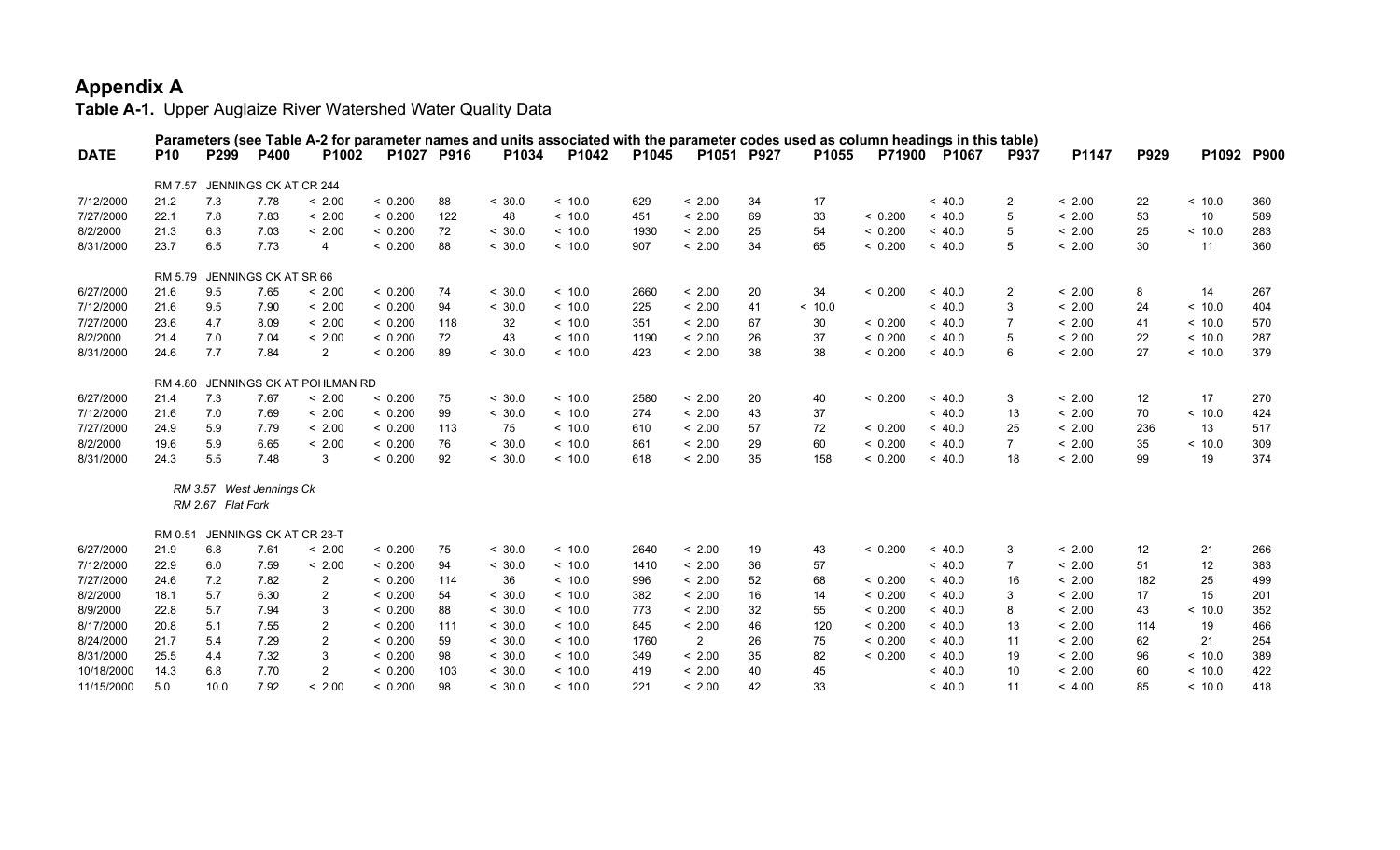|             |                  |                         |                               |                                            |            |     |        | Parameters (see Table A-2 for parameter names and units associated with the parameter codes used as column headings in this table) |       |                |    |         |         |         |                         |        |      |            |     |
|-------------|------------------|-------------------------|-------------------------------|--------------------------------------------|------------|-----|--------|------------------------------------------------------------------------------------------------------------------------------------|-------|----------------|----|---------|---------|---------|-------------------------|--------|------|------------|-----|
| <b>DATE</b> | <b>P10</b>       | P299                    | <b>P400</b>                   | P <sub>1002</sub>                          | P1027 P916 |     | P1034  | P1042                                                                                                                              | P1045 | P1051 P927     |    | P1055   | P71900  | P1067   | <b>P937</b>             | P1147  | P929 | P1092 P900 |     |
|             |                  |                         | <b>JENNINGS PRAIRIE DITCH</b> |                                            |            |     |        |                                                                                                                                    |       |                |    |         |         |         |                         |        |      |            |     |
|             |                  |                         |                               | RM 8.11 JENNINGS PRAIRIE DITCH AT LOUTH RD |            |     |        |                                                                                                                                    |       |                |    |         |         |         |                         |        |      |            |     |
| 6/27/2000   | 20.9             | 7.9                     | 7.28                          | < 2.00                                     | < 0.200    | 75  | < 30.0 | < 10.0                                                                                                                             | 1570  | < 2.00         | 19 | 25      | < 0.200 | ~<~40.0 | 3                       | < 2.00 | 13   | < 10.0     | 266 |
| 7/12/2000   | 18.6             | 9.7                     | 7.59                          | $\overline{2}$                             | < 0.200    | 78  | < 30.0 | < 10.0                                                                                                                             | 1840  | < 2.00         | 27 | 60      |         | ~< 40.0 | $\overline{2}$          | < 2.00 | 40   | < 10.0     | 306 |
| 7/27/2000   |                  |                         |                               |                                            |            |     |        |                                                                                                                                    |       |                |    |         |         |         |                         |        |      |            |     |
| 8/2/2000    | 20.9             | 7.7                     | 7.77                          | 3                                          | < 0.200    | 104 | < 30.0 | ~10.0                                                                                                                              | 1500  | < 2.00         | 29 | 112     | < 0.200 | ~<~40.0 | 5                       | < 2.00 | 51   | ~10.0      | 379 |
| 8/31/2000   | 23.6             | 6.0                     | 7.58                          | 6                                          | < 0.200    | 123 | < 30.0 | ~10.0                                                                                                                              | 1630  | < 2.00         | 49 | 417     | < 0.200 | ~<~40.0 | $\overline{7}$          | < 2.00 | 141  | 11         | 509 |
|             |                  |                         |                               | RM 4.78 JENNINGS PRAIRIE DITCH AT SR 81    |            |     |        |                                                                                                                                    |       |                |    |         |         |         |                         |        |      |            |     |
| 6/27/2000   | 21.3             | 6.2                     | 7.32                          | < 2.00                                     | < 0.200    | 67  | < 30.0 | < 10.0                                                                                                                             | 2900  | < 2.00         | 17 | 28      | < 0.200 | < 40.0  | $\overline{2}$          | < 2.00 | 9    | 16         | 237 |
| 7/12/2000   | 19.2             | 6.9                     | 7.59                          | < 2.00                                     | < 0.200    | 84  | < 30.0 | < 10.0                                                                                                                             | 2950  | < 2.00         | 26 | 84      |         | ~<~40.0 | $\overline{2}$          | < 2.00 | 23   | < 10.0     | 317 |
| 7/27/2000   | 22.0             | 5.6                     | 7.65                          | 4                                          | < 0.200    | 80  | 40     | 12                                                                                                                                 | 9640  | $\overline{4}$ | 29 | 462     | < 0.200 | < 40.0  | $\overline{4}$          | < 2.00 | 58   | 40         | 319 |
| 8/2/2000    | 21.4             | 6.6                     | 7.75                          | $\overline{2}$                             | < 0.200    | 92  | < 30.0 | ~10.0                                                                                                                              | 2150  | < 2.00         | 26 | 76      | < 0.200 | ~<~40.0 | 5                       | < 2.00 | 67   | ~<~10.0    | 337 |
| 8/31/2000   | 21.9             | 4.2                     | 7.62                          | 3                                          | < 0.200    | 81  | < 30.0 | ~10.0                                                                                                                              | 2450  | < 2.00         | 28 | 187     | < 0.200 | ~<~40.0 | 6                       | < 2.00 | 49   | 12         | 318 |
|             | RM 0.30          |                         |                               | JENNINGS PRAIRIE DITCH AT COUNTY LINE RD   |            |     |        |                                                                                                                                    |       |                |    |         |         |         |                         |        |      |            |     |
| 6/27/2000   | 21.2             | 6.2                     | 7.49                          | < 2.00                                     | < 0.200    | 74  | < 30.0 | < 10.0                                                                                                                             | 1630  | < 2.00         | 18 | 15      | < 0.200 | < 40.0  | $\overline{2}$          | < 2.00 | 9    | 14         | 259 |
| 7/12/2000   | 20.0             | 9.4                     | 7.89                          | < 2.00                                     | < 0.200    | 82  | < 30.0 | < 10.0                                                                                                                             | 539   | < 2.00         | 25 | 11      |         | ~<~40.0 | < 2.00                  | < 2.00 | 18   | < 10.0     | 308 |
| 7/27/2000   | 22.8             | 3.9                     | 7.52                          | $\overline{4}$                             | < 0.200    | 62  | < 30.0 | 11                                                                                                                                 | 5970  | 3              | 27 | 300     | < 0.200 | ~<~40.0 | 3                       | < 2.00 | 37   | 33         | 266 |
| 8/2/2000    | 22.4             | 6.6                     | 7.73                          | 3                                          | < 0.200    | 69  | 63     | ~<~10.0                                                                                                                            | 3210  | < 2.00         | 18 | 59      | < 0.200 | ~<~40.0 | $\overline{4}$          | < 2.00 | 29   | 12         | 246 |
| 8/31/2000   | 22.2             | 7.3                     | 7.74                          | 3                                          | < 0.200    | 57  | < 30.0 | ~10.0                                                                                                                              | 410   | < 2.00         | 24 | 64      | < 0.200 | ~<~40.0 | $\overline{4}$          | < 2.00 | 45   | ~<~10.0    | 241 |
|             |                  | <b>WEST JENNINGS CK</b> |                               |                                            |            |     |        |                                                                                                                                    |       |                |    |         |         |         |                         |        |      |            |     |
|             |                  |                         |                               | RM 0.86 WEST JENNINGS CK AT SR 66          |            |     |        |                                                                                                                                    |       |                |    |         |         |         |                         |        |      |            |     |
| 6/27/2000   | 20.7             | 8.6                     | 7.72                          | < 2.00                                     | < 0.200    | 83  | < 30.0 | ~10.0                                                                                                                              | 1530  | < 2.00         | 20 | 21      | < 0.200 | < 40.0  | $\overline{2}$          | < 2.00 | 9    | 11         | 290 |
| 7/12/2000   | 20.8             | 5.8                     | 7.55                          | < 2.00                                     | < 0.200    | 86  | < 30.0 | ~10.0                                                                                                                              | 704   | < 2.00         | 27 | 36      |         | ~<~40.0 | $\overline{2}$          | < 2.00 | 24   | ~10.0      | 326 |
| 7/27/2000   | 24.1             | 7.9                     | 7.79                          | 3                                          | < 0.200    | 90  | < 30.0 | ~10.0                                                                                                                              | 605   | < 2.00         | 28 | 225     | < 0.200 | ~<~40.0 | 3                       | < 2.00 | 46   | < 10.0     | 340 |
| 8/2/2000    | 19.4             | 5.8                     | 6.53                          | 3                                          | < 0.200    | 72  | 39     | ~10.0                                                                                                                              | 1240  | < 2.00         | 23 | 67      | < 0.200 | ~<~40.0 | 3                       | < 2.00 | 48   | < 10.0     | 274 |
| 8/31/2000   | 25.3             | 6.4                     | 7.60                          | $\overline{4}$                             | < 0.200    | 89  | < 30.0 | ~10.0                                                                                                                              | 1640  | < 2.00         | 24 | 98      | < 0.200 | < 40.0  | $\overline{\mathbf{4}}$ | < 2.00 | 21   | < 10.0     | 321 |
|             | <b>FLAT FORK</b> |                         |                               |                                            |            |     |        |                                                                                                                                    |       |                |    |         |         |         |                         |        |      |            |     |
|             |                  |                         |                               | RM 1.15 FLAT FORK AT CR U-20 (TR 136)      |            |     |        |                                                                                                                                    |       |                |    |         |         |         |                         |        |      |            |     |
| 6/27/2000   | 20.6             | 9.5                     | 7.83                          | < 2.00                                     | < 0.200    | 85  | < 30.0 | ~10.0                                                                                                                              | 891   | < 2.00         | 20 | 18      | < 0.200 | ~<~40.0 | 2                       | < 2.00 | 15   | 13         | 295 |
| 7/12/2000   | 21.7             | 17.6                    | 8.30                          | < 2.00                                     | < 0.200    | 92  | < 30.0 | ~10.0                                                                                                                              | 95    | < 2.00         | 30 | ~<~10.0 |         | ~<~40.0 | $\overline{2}$          | < 2.00 | 35   | ~<~10.0    | 353 |
| 7/27/2000   | 25.6             | 2.8                     | 8.08                          | 3                                          | < 0.200    | 94  | 41     | ~10.0                                                                                                                              | 570   | < 2.00         | 41 | 51      | < 0.200 | ~<~40.0 | $\overline{2}$          | < 2.00 | 68   | 11         | 404 |
| 8/2/2000    | 18.8             | 7.8                     | 6.59                          | < 2.00                                     | < 0.200    | 67  | < 30.0 | ~10.0                                                                                                                              | 996   | < 2.00         | 27 | 80      | < 0.200 | ~< 40.0 | 10                      | < 2.00 | 55   | 16         | 278 |
| 8/31/2000   | 26.3             | 10.3                    | 8.11                          | 3                                          | < 0.200    | 96  | < 30.0 | ~10.0                                                                                                                              | 398   | < 2.00         | 28 | 38      | < 0.200 | ~< 40.0 | $\overline{\mathbf{4}}$ | < 2.00 | 31   | 10         | 355 |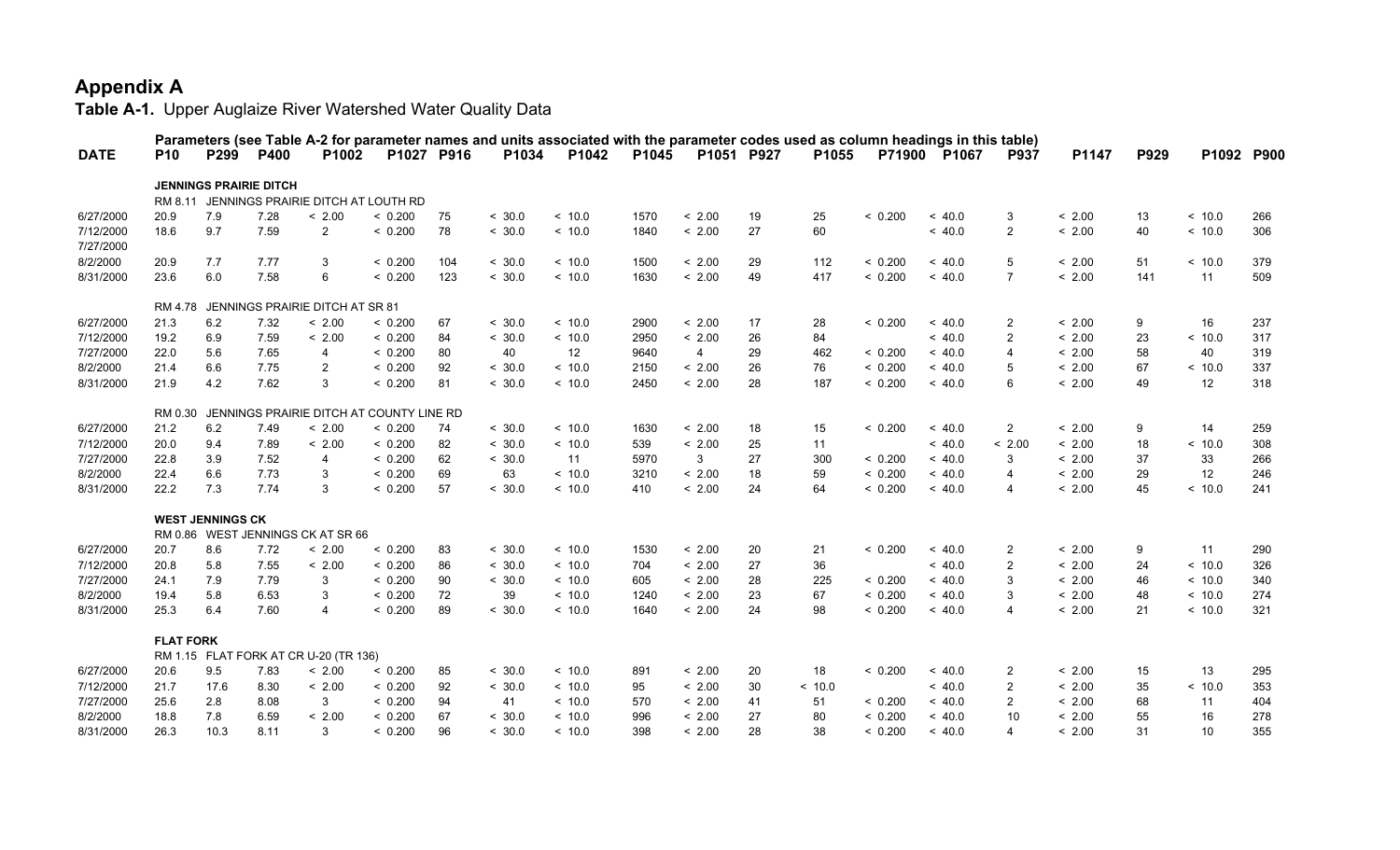| <b>DATE</b>           | <b>P10</b>        | P <sub>299</sub> | <b>P400</b>                      | Parameters (see Table A-2 for parameter names and units associated with the parameter codes used as column headings in this table)<br>P1002 |         | P1027 P916 | P1034  | P1042   | P1045 | P1051 P927 |     | P1055  |         | P71900 P1067 | P937           | P1147          | P929 | P1092 P900 |      |
|-----------------------|-------------------|------------------|----------------------------------|---------------------------------------------------------------------------------------------------------------------------------------------|---------|------------|--------|---------|-------|------------|-----|--------|---------|--------------|----------------|----------------|------|------------|------|
|                       | <b>BIG RUN</b>    |                  |                                  |                                                                                                                                             |         |            |        |         |       |            |     |        |         |              |                |                |      |            |      |
|                       |                   |                  | RM 0.34 BIG RUN AT ROAD S        |                                                                                                                                             |         |            |        |         |       |            |     |        |         |              |                |                |      |            |      |
| 6/28/2000             | 18.7              | 11.9             | 7.97                             | < 2.00                                                                                                                                      | < 0.200 | 85         | < 30.0 | ~10.0   | 311   | < 2.00     | 19  | < 10.0 | < 0.200 | ~<~40.0      | < 2.00         | < 2.00         | 9    | ~10.0      | 290  |
| 7/13/2000             | 19.6              | 10.2             | 8.07                             | < 2.00                                                                                                                                      | < 0.200 | 59         | < 30.0 | ~10.0   | 204   | < 2.00     | 21  | ~10.0  |         | ~<~40.0      | < 2.00         | < 2.00         | 34   | < 10.0     | 234  |
| 7/26/2000             | 19.5              | 6.5              | 8.12                             | 3                                                                                                                                           | < 0.200 | 42         | < 30.0 | ~10.0   | 513   | < 2.00     | 27  | 39     | < 0.200 | ~< 40.0      | $\overline{2}$ | < 2.00         | 87   | < 10.0     | 216  |
| 8/3/2000              | 19.1              | 5.7              | 7.24                             | 3                                                                                                                                           | < 0.200 | 61         | < 30.0 | ~10.0   | 384   | < 2.00     | 22  | 10     | < 0.200 | ~< 40.0      | $\overline{4}$ | < 2.00         | 37   | 10         | 243  |
| 8/17/2000             | 18.2              | 5.2              | 7.50                             | $\overline{4}$                                                                                                                              | < 0.200 | 55         | < 30.0 | ~10.0   | 490   | < 2.00     | 24  | 192    | < 0.200 | ~<~40.0      | 5              | < 2.00         | 92   | 82         | 236  |
| 8/24/2000             | 20.5              | 5.3              | 7.23                             | 3                                                                                                                                           | < 0.200 | 62         | < 30.0 | ~10.0   | 636   | < 2.00     | 24  | 47     | < 0.200 | ~< 40.0      | 5              | < 2.00         | 76   | < 10.0     | 254  |
|                       | <b>OTTAWAR</b>    |                  |                                  |                                                                                                                                             |         |            |        |         |       |            |     |        |         |              |                |                |      |            |      |
|                       |                   |                  | RM 3.67 OTTAWA R AT US 224       |                                                                                                                                             |         |            |        |         |       |            |     |        |         |              |                |                |      |            |      |
| 10/18/2000            | 15.0              | 9.8              | 8.13                             | 3                                                                                                                                           | < 0.200 | 76         | < 30.0 | ~10.0   | 288   | < 2.00     | 30  | 23     |         | ~<~40.0      | 8              | < 2.00         | 72   | 21         | 313  |
| 11/15/2000            | 5.4               | 13.3             | 8.40                             | $\overline{4}$                                                                                                                              | < 0.200 | 76         | < 30.0 | < 10.0  | 264   | < 2.00     | 28  | 21     |         | ~< 40.0      | 8              | < 2.00         | 69   | ~10.0      | 305  |
|                       |                   |                  |                                  | RM 0.96 OTTAWA R AT PUTNAM CR 19                                                                                                            |         |            |        |         |       |            |     |        |         |              |                |                |      |            |      |
| 7/13/2000             | 22.7              | 10.1             | 8.46                             | 3                                                                                                                                           | < 0.200 | 86         | < 30.0 | ~10.0   | 980   | < 2.00     | 32  | 48     |         | ~<~40.0      | 6              | < 2.00         | 85   | 12         | 346  |
| 8/3/2000              | 20.5              | 5.9              | 7.30                             | $\overline{4}$                                                                                                                              | < 0.200 | 78         | < 30.0 | ~<~10.0 | 1500  | < 2.00     | 27  | 74     | < 0.200 | ~<~40.0      | 6              | < 2.00         | 80   | 18         | 306  |
| 8/17/2000             | 21.4              | 6.4              | 8.37                             | $\overline{4}$                                                                                                                              | < 0.200 | 93         | < 30.0 | ~10.0   | 1260  | < 2.00     | 33  | 91     | < 0.200 | ~<~40.0      | 9              | $\overline{2}$ | 123  | 33         | 368  |
|                       |                   |                  | <b>AUGLAIZE R TRIB V (30.53)</b> |                                                                                                                                             |         |            |        |         |       |            |     |        |         |              |                |                |      |            |      |
|                       |                   |                  |                                  | RM 0.05 AUGLAIZE R TRIB V (30.53) AT CR 22K                                                                                                 |         |            |        |         |       |            |     |        |         |              |                |                |      |            |      |
| 6/28/2000             | 18.6              | 8.6              | 7.96                             | < 2.00                                                                                                                                      | < 0.200 | 94         | < 30.0 | ~10.0   | 1740  | < 2.00     | 22  | 22     | < 0.200 | ~<~40.0      | 3              | $\overline{2}$ | 18   | 10         | 325  |
| 7/13/2000             | 20.0              | 9.0              | 8.15                             | 3                                                                                                                                           | < 0.200 | 87         | < 30.0 | < 10.0  | 762   | < 2.00     | 26  | 81     |         | ~< 40.0      | $\overline{2}$ | < 2.00         | 41   | 14         | 324  |
| 7/26/2000             |                   |                  |                                  |                                                                                                                                             |         |            |        |         |       |            |     |        |         |              |                |                |      |            |      |
| 8/3/2000<br>8/24/2000 | 16.7              | 6.5              | 6.76                             | 3                                                                                                                                           | < 0.200 | 93         | 111    | 10      | 3460  | < 2.00     | 31  | 76     | < 0.200 | ~<~40.0      | $\overline{7}$ | < 2.00         | 72   | 26         | 360  |
|                       | <b>LAPP DITCH</b> |                  |                                  |                                                                                                                                             |         |            |        |         |       |            |     |        |         |              |                |                |      |            |      |
|                       |                   |                  |                                  | RM 1.39 LAPP DITCH AT SR 114 (UST SIDE)                                                                                                     |         |            |        |         |       |            |     |        |         |              |                |                |      |            |      |
| 7/26/2000             | 17.5              | 6.1              | 7.57                             | 5                                                                                                                                           | < 0.200 | 190        | < 30.0 | ~10.0   | 2130  | < 2.00     | 165 | 651    | < 0.200 | ~<~40.0      | 14             | < 2.00         | 438  | 11         | 1150 |
| 9/7/2000              | 17.2              | 3.9              | 7.57                             |                                                                                                                                             |         |            |        |         |       |            |     |        |         |              |                |                |      |            |      |
|                       |                   |                  |                                  | RM 1.04 LAPP DITCH AT END OF MAHONING ST                                                                                                    |         |            |        |         |       |            |     |        |         |              |                |                |      |            |      |
| 7/26/2000             | 17.0              | 0.6              | 7.11                             | 3                                                                                                                                           | < 0.200 | 190        | < 30.0 | ~10.0   | 941   | < 2.00     | 111 | 655    | < 0.200 | ~< 40.0      | 10             | < 2.00         | 256  | 13         | 932  |
| 8/24/2000             | 20.0              | 1.3              | 7.04                             | 3                                                                                                                                           | < 0.200 | 151        | < 30.0 | ~10.0   | 1050  | < 2.00     | 90  | 245    | < 0.200 | ~<~40.0      | 9              | < 2.00         | 131  | 19         | 748  |
| 9/7/2000              | 17.7              | 1.5              | 7.56                             |                                                                                                                                             |         |            |        |         |       |            |     |        |         |              |                |                |      |            |      |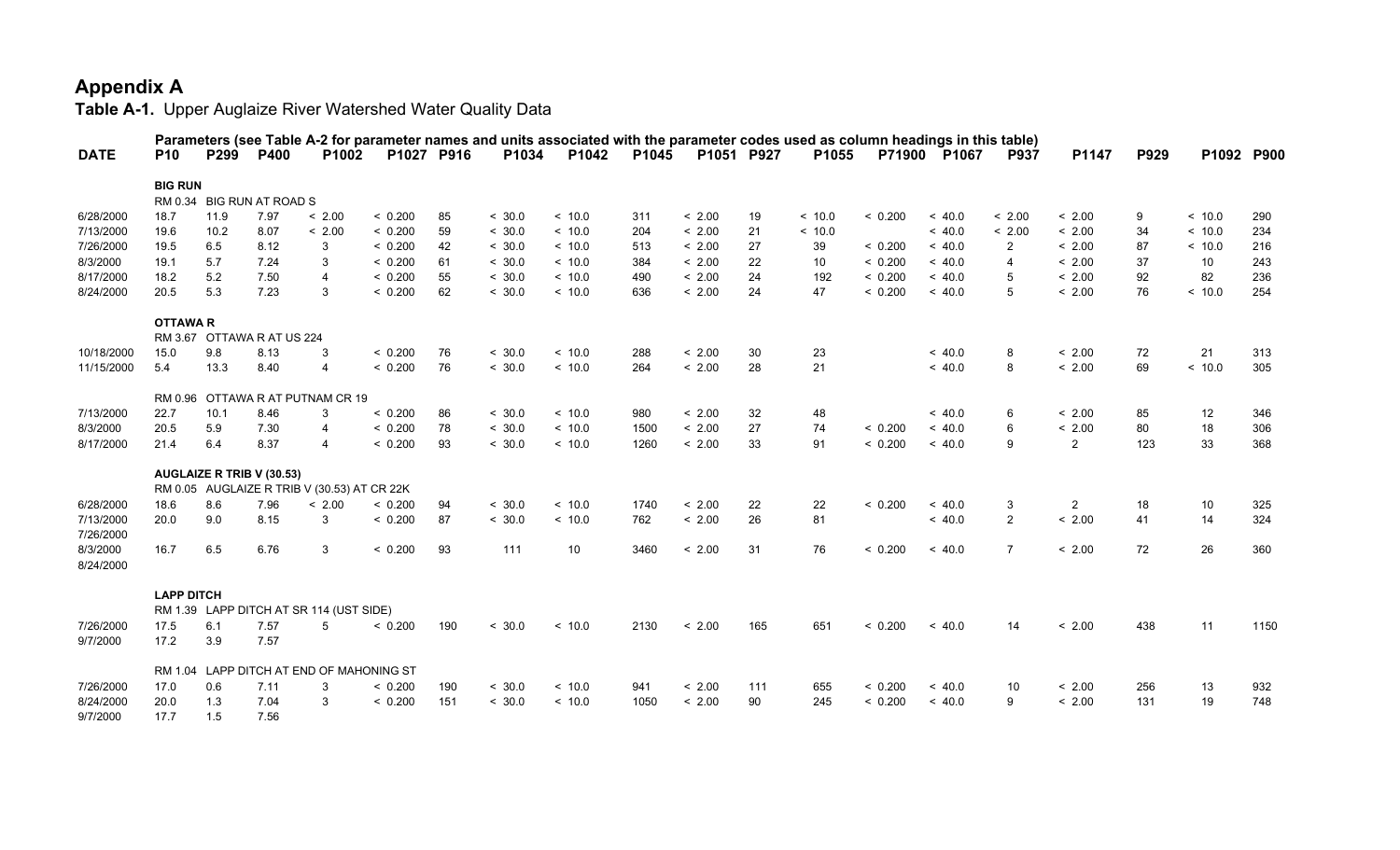|             |                   |                                |             |                                              |            |     |        |         |       |                |    |       |         | Parameters (see Table A-2 for parameter names and units associated with the parameter codes used as column headings in this table) |                |        |      |            |     |
|-------------|-------------------|--------------------------------|-------------|----------------------------------------------|------------|-----|--------|---------|-------|----------------|----|-------|---------|------------------------------------------------------------------------------------------------------------------------------------|----------------|--------|------|------------|-----|
| <b>DATE</b> | <b>P10</b>        | P299                           | <b>P400</b> | P1002                                        | P1027 P916 |     | P1034  | P1042   | P1045 | P1051 P927     |    | P1055 |         | P71900 P1067                                                                                                                       | P937           | P1147  | P929 | P1092 P900 |     |
|             |                   | RM 0.30 LAPP DITCH AT SR 634   |             |                                              |            |     |        |         |       |                |    |       |         |                                                                                                                                    |                |        |      |            |     |
| 6/28/2000   | 19.8              | 8.1                            | 7.79        | < 2.00                                       | < 0.200    | 87  | < 30.0 | < 10.0  | 3860  | < 2.00         | 22 | 60    | < 0.200 | ~< 40.0                                                                                                                            | 3              | < 2.00 | 25   | 18         | 308 |
| 7/13/2000   | 19.7              | 7.0                            | 7.87        | 3                                            | < 0.200    | 115 | < 30.0 | < 10.0  | 1540  | < 2.00         | 41 | 84    |         | ~<~40.0                                                                                                                            | 5              | < 2.00 | 62   | 10         | 456 |
| 7/26/2000   | 21.4              | 11.5                           | 7.78        | 3                                            | < 0.200    | 171 | < 30.0 | < 10.0  | 710   | < 2.00         | 69 | 328   | < 0.200 | ~<~40.0                                                                                                                            | 8              | < 2.00 | 141  | < 10.0     | 711 |
| 8/3/2000    | 16.8              | 4.8                            | 6.46        | 6                                            | < 0.200    | 176 | < 30.0 | 11      | 1420  | < 2.00         | 97 | 380   | < 0.200 | ~<~40.0                                                                                                                            | 10             | < 2.00 | 227  | 21         | 839 |
| 8/17/2000   | 19.5              | 6.2                            | 7.85        | $\overline{4}$                               | < 0.200    | 126 | < 30.0 | ~10.0   | 993   | < 2.00         | 51 | 205   | < 0.200 | ~<~40.0                                                                                                                            | 8              | < 2.00 | 93   | 10         | 525 |
| 8/24/2000   | 21.2              | 5.8                            | 7.54        | $\overline{4}$                               | < 0.200    | 152 | < 30.0 | ~<~10.0 | 1340  | < 2.00         | 79 | 193   | < 0.200 | ~<~40.0                                                                                                                            | 11             | < 2.00 | 193  | ~10.0      | 705 |
| 9/7/2000    | 18.0              | 7.5                            | 7.88        |                                              |            |     |        |         |       |                |    |       |         |                                                                                                                                    |                |        |      |            |     |
|             |                   | <b>BLANCHARD R</b>             |             |                                              |            |     |        |         |       |                |    |       |         |                                                                                                                                    |                |        |      |            |     |
|             |                   | RM 2.58 BLANCHARD R AT CR 21-H |             |                                              |            |     |        |         |       |                |    |       |         |                                                                                                                                    |                |        |      |            |     |
| 7/13/2000   | 23.0              | 8.1                            | 8.10        | 3                                            | < 0.200    | 87  | < 30.0 | ~10.0   | 2690  | 3              | 29 | 64    |         | ~<~40.0                                                                                                                            | 5              | < 2.00 | 25   | 14         | 337 |
| 8/3/2000    | 18.9              | 6.2                            | 6.04        | 3                                            | < 0.200    | 63  | < 30.0 | 10      | 4920  | 5              | 20 | 101   | < 0.200 | ~<~40.0                                                                                                                            | $\overline{7}$ | < 2.00 | 17   | 25         | 240 |
| 8/17/2000   | 21.0              | 5.3                            | 7.85        | < 2.00                                       | < 0.200    | 82  | < 30.0 | < 10.0  | 2810  | 3              | 26 | 83    | < 0.200 | ~< 40.0                                                                                                                            | $\overline{7}$ | < 2.00 | 27   | 28         | 312 |
|             |                   |                                |             | AUGLAIZE R TRIB VI (25.51) - Dupont Trib     |            |     |        |         |       |                |    |       |         |                                                                                                                                    |                |        |      |            |     |
|             |                   |                                |             | RM ??? AUGLAIZE R TRIB VI (25.51) ADJ SR 634 |            |     |        |         |       |                |    |       |         |                                                                                                                                    |                |        |      |            |     |
| 6/28/2000   | 18.0              | 5.6                            | 7.39        | < 2.00                                       | < 0.200    | 103 | < 30.0 | ~10.0   | 399   | < 2.00         | 29 | 189   | < 0.200 | ~<~40.0                                                                                                                            | 7              | < 2.00 | 58   | ~10.0      | 377 |
| 7/13/2000   | 19.1              | 4.3                            | 7.39        | 3                                            | < 0.200    | 106 | < 30.0 | < 10.0  | 244   | < 2.00         | 34 | 244   |         | ~< 40.0                                                                                                                            | $\overline{7}$ | < 2.00 | 73   | < 10.0     | 405 |
| 7/26/2000   | 19.8              | 1.7                            | 7.41        | 3                                            | < 0.200    | 92  | < 30.0 | < 10.0  | 750   | < 2.00         | 37 | 620   | < 0.200 | ~<~40.0                                                                                                                            | 12             | < 2.00 | 142  | 12         | 382 |
| 8/24/2000   | 22.1              | 1.6                            | 7.14        | $\overline{2}$                               | < 0.200    | 108 | < 30.0 | < 10.0  | 573   | < 2.00         | 41 | 567   | < 0.200 | ~< 40.0                                                                                                                            | 11             | < 2.00 | 539  | < 10.0     | 438 |
|             | <b>PRAIRIE CK</b> |                                |             |                                              |            |     |        |         |       |                |    |       |         |                                                                                                                                    |                |        |      |            |     |
|             |                   |                                |             | RM 3.04 PRAIRIE CK AT COUNTY LINE RD         |            |     |        |         |       |                |    |       |         |                                                                                                                                    |                |        |      |            |     |
| 6/28/2000   | 18.9              | 7.5                            | 7.60        | $\overline{2}$                               | < 0.200    | 76  | < 30.0 | < 10.0  | 1800  | < 2.00         | 22 | 53    | < 0.200 | ~< 40.0                                                                                                                            | 3              | < 2.00 | 15   | 10         | 280 |
| 7/13/2000   | 21.0              | 5.6                            | 7.85        | 3                                            | < 0.200    | 86  | < 30.0 | ~<~10.0 | 1920  | < 2.00         | 29 | 135   |         | ~<~40.0                                                                                                                            | 3              | < 2.00 | 31   | 12         | 334 |
| 7/26/2000   | 20.1              | 6.5                            | 7.70        | 3                                            | < 0.200    | 99  | < 30.0 | < 10.0  | 1380  | < 2.00         | 33 | 139   | < 0.200 | ~<~40.0                                                                                                                            | 4              | < 2.00 | 84   | 11         | 383 |
| 8/3/2000    | 15.2              | 5.0                            | 4.76        | 3                                            | < 0.200    | 65  | < 30.0 | 14      | 2990  | $\overline{2}$ | 17 | 62    | < 0.200 | ~<~40.0                                                                                                                            | 17             | < 2.00 | 17   | 14         | 232 |
| 8/24/2000   | 22.2              | 5.2                            | 7.46        | 3                                            | < 0.200    | 83  | < 30.0 | ~10.0   | 1800  | < 2.00         | 29 | 401   | < 0.200 | ~<~40.0                                                                                                                            | 6              | < 2.00 | 74   | < 10.0     | 327 |
|             |                   | RM 0.33 PRAIRIE CK AT SR 66    |             |                                              |            |     |        |         |       |                |    |       |         |                                                                                                                                    |                |        |      |            |     |
| 6/28/2000   | 20.1              | $7.2$                          | 7.56        |                                              |            |     |        |         |       |                |    |       |         |                                                                                                                                    |                |        |      |            |     |
| 7/13/2000   | 23.0              | 5.8                            | 7.72        | 3                                            | < 0.200    | 80  | < 30.0 | ~<~10.0 | 771   | < 2.00         | 24 | 123   |         | ~< 40.0                                                                                                                            | $\overline{4}$ | < 2.00 | 34   | 21         | 298 |
| 7/26/2000   | 23.1              | 7.7                            | 7.68        | 3                                            | < 0.200    | 98  | < 30.0 | ~<~10.0 | 661   | < 2.00         | 41 | 161   | < 0.200 | ~<~40.0                                                                                                                            | 6              | < 2.00 | 88   | < 10.0     | 414 |
| 8/3/2000    | 16.1              | 6.1                            | 5.50        | 3                                            | < 0.200    | 46  | < 30.0 | ~10.0   | 3730  | < 2.00         | 16 | 65    | < 0.200 | ~<~40.0                                                                                                                            | 9              | < 2.00 | 22   | 18         | 181 |
| 8/17/2000   |                   |                                |             |                                              |            |     |        |         |       |                |    |       |         |                                                                                                                                    |                |        |      |            |     |
| 8/24/2000   | 22.6              | 4.9                            | 7.28        | 3                                            | < 0.200    | 76  | < 30.0 | < 10.0  | 1210  | < 2.00         | 27 | 175   | < 0.200 | ~<~40.0                                                                                                                            | 9              | < 2.00 | 71   | < 10.0     | 301 |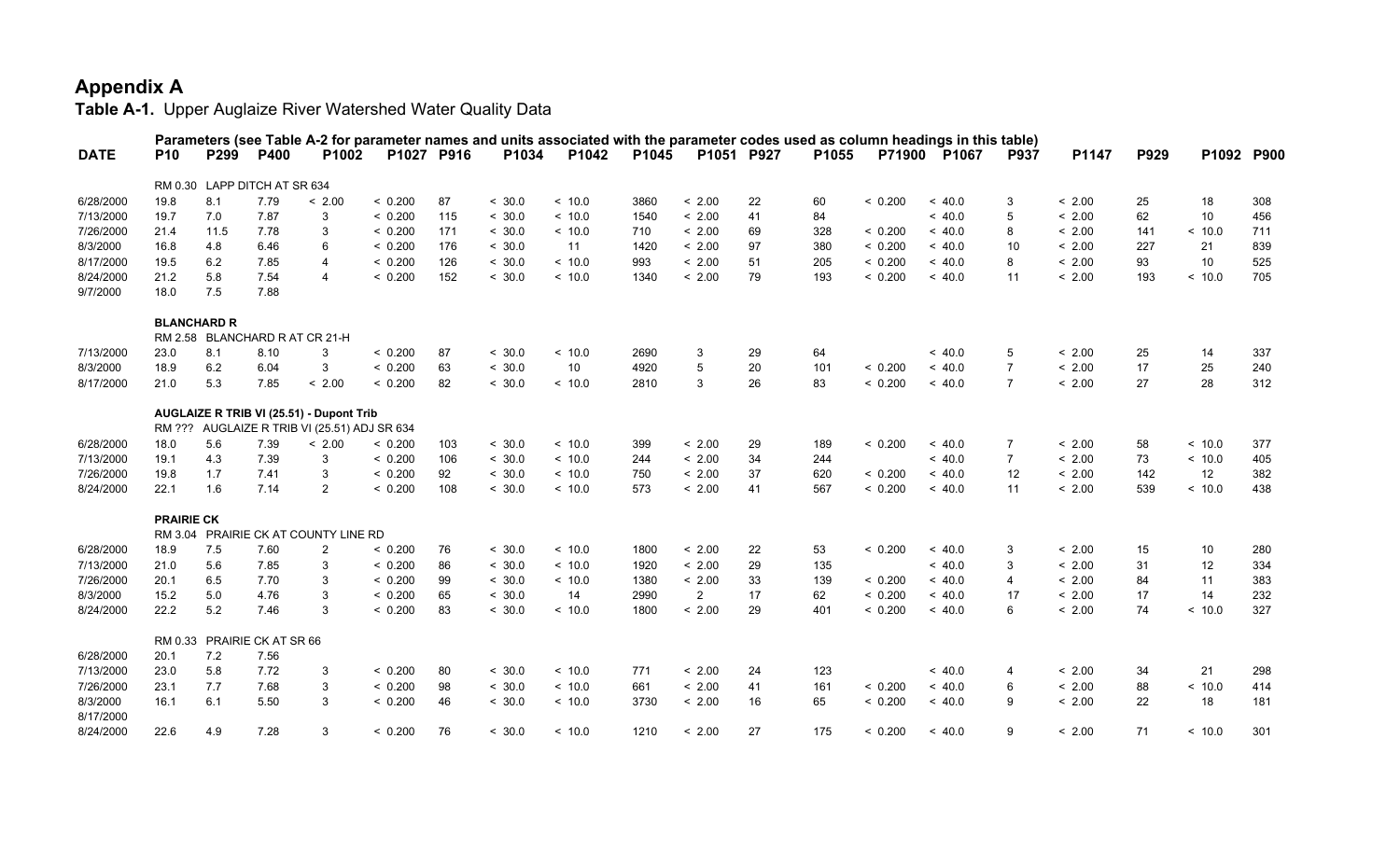**Table A-1.** Upper Auglaize River Watershed Water Quality Data

| <b>DATE</b> | P410 | P310                                                    | P80082 | P80087 | P340 | P940 | <b>P95</b> | P630  | P615     | P610     | P625 | P556 | P403 | P665     | P70300 |
|-------------|------|---------------------------------------------------------|--------|--------|------|------|------------|-------|----------|----------|------|------|------|----------|--------|
|             |      | <b>AUGLAIZE RIVER</b>                                   |        |        |      |      |            |       |          |          |      |      |      |          |        |
|             |      | RM 108.90 Unnamed Tributary to Auglaize R               |        |        |      |      |            |       |          |          |      |      |      |          |        |
|             |      | RM 108.51 AUGLAIZE R AT HAY RD                          |        |        |      |      |            |       |          |          |      |      |      |          |        |
| 6/19/2000   | 117  | < 2.00                                                  |        |        | 26   | 14   | 479        | 14.8  | 0.1      | 0.184    | 1.47 |      |      | 0.19     | 352    |
| 7/10/2000   | 228  | < 2.00                                                  |        |        | < 10 | 30   | 669        | 6.3   | 0.05     | < 0.0500 | 0.49 |      |      | < 0.0500 | 384    |
| 7/24/2000   | 281  | < 2.00                                                  |        |        | 16   | 38   | 755        | 0.469 | < 0.0200 | 0.053    | 0.49 |      |      | < 0.0500 | 482    |
| 7/31/2000   | 198  | < 2.00                                                  |        |        | 26   | 38   | 621        | 2.6   | 0.032    | 0.052    | 1.05 |      |      | 0.09     | 380    |
| 8/14/2000   | 255  | < 2.00                                                  |        |        | 11   | 41   | 744        | 0.178 | < 0.0200 | 0.053    | 0.41 |      |      | 0.06     | 446    |
| 8/21/2000   | 249  | < 2.00                                                  |        |        | 11   | 44   | 755        | 0.373 | < 0.0200 | < 0.0500 | 0.4  |      |      | 0.055    | 468    |
|             |      | RM 106.68 AUGLAIZE R AT FAULKNER RD                     |        |        |      |      |            |       |          |          |      |      |      |          |        |
| 6/19/2000   | 117  | < 2.00                                                  |        |        | 40   | 14   | 462        | 13.5  | 0.11     | 0.145    | 1.15 |      |      | 0.2      | 326    |
| 7/10/2000   | 253  | < 2.00                                                  |        |        | < 10 | 28   | 697        | 2.03  | 0.04     | < 0.0500 | 0.45 |      |      | 0.07     | 404    |
| 7/24/2000   | 229  | < 2.00                                                  |        |        | 12   | 32   | 734        | 1.42  | < 0.0200 | 0.071    | 0.5  |      |      | 0.1      | 432    |
| 7/31/2000   | 199  | < 2.00                                                  |        |        | 32   | 40   | 626        | 2.34  | 0.029    | 0.074    | 1.05 |      |      | 0.13     | 384    |
| 8/14/2000   | 250  | < 2.00                                                  |        |        | 11   | 31   | 703        | 0.809 | < 0.0200 | 0.058    | 0.42 |      |      | 0.13     | 434    |
| 8/21/2000   | 240  | < 2.00                                                  |        |        | 11   | 31   | 699        | 1.03  | < 0.0200 | 0.068    | 0.48 |      |      | 0.14     | 448    |
|             |      | RM 105.11 Manahan Ditch (Harrod)                        |        |        |      |      |            |       |          |          |      |      |      |          |        |
|             |      | RM 103.97 AUGLAIZE R AT SR 117                          |        |        |      |      |            |       |          |          |      |      |      |          |        |
| 6/19/2000   | 126  | < 2.00                                                  |        |        | 28   | 16   | 493        | 13.5  | 0.12     | 0.149    | 1.38 |      |      | 0.22     | 338    |
| 7/10/2000   | 257  | < 2.00                                                  |        |        | < 10 | 30   | 693        | 4.44  | 0.03     | < 0.0500 | 0.46 |      |      | 0.06     | 406    |
| 7/24/2000   | 268  | 4.6                                                     |        |        | 47   | 47   | 756        | 1.78  | 0.036    | 2.22     | 3.34 |      |      | 0.41     | 436    |
| 7/31/2000   | 182  | < 2.00                                                  |        |        | 29   | 44   | 619        | 2.72  | 0.037    | 0.087    | 1.09 |      |      | 0.16     | 380    |
|             |      | RM 103.69 Unnamed Tributary to Auglaize R (Westminster) |        |        |      |      |            |       |          |          |      |      |      |          |        |
|             |      | RM 101.72 AUGLAIZE R AT OSMAN RD                        |        |        |      |      |            |       |          |          |      |      |      |          |        |
| 6/19/2000   | 127  | $\overline{2}$                                          |        |        | 26   | 18   | 510        | 13.5  | 0.15     | 0.191    | 0.81 |      |      | 0.24     | 364    |
| 7/10/2000   | 264  | < 2.00                                                  |        |        | 17   | 40   | 749        | 4.36  | 0.03     | < 0.0500 | 0.46 |      |      | 0.07     | 446    |
| 7/24/2000   | 235  | < 2.00                                                  |        |        | < 10 | 52   | 821        | 1.07  | < 0.0200 | < 0.0500 | 0.38 |      |      | 0.07     | 482    |
| 7/31/2000   | 243  | 9.3                                                     |        |        | 51   | 249  | 1440       | 1.56  | 0.114    | 5.12     | 8.85 |      |      | 0.82     | 828    |
| 8/14/2000   | 254  | < 2.00                                                  |        |        | 11   | 47   | 793        | 0.62  | < 0.0200 | 0.079    | 0.52 |      |      | 0.17     | 473    |
| 8/21/2000   | 220  | < 2.00                                                  |        |        | 17   | 51   | 739        | 1.11  | < 0.0200 | < 0.0500 | 0.6  |      |      | 0.18     | 474    |

 *RM 99.78 Unnamed Tributary to Auglaize R*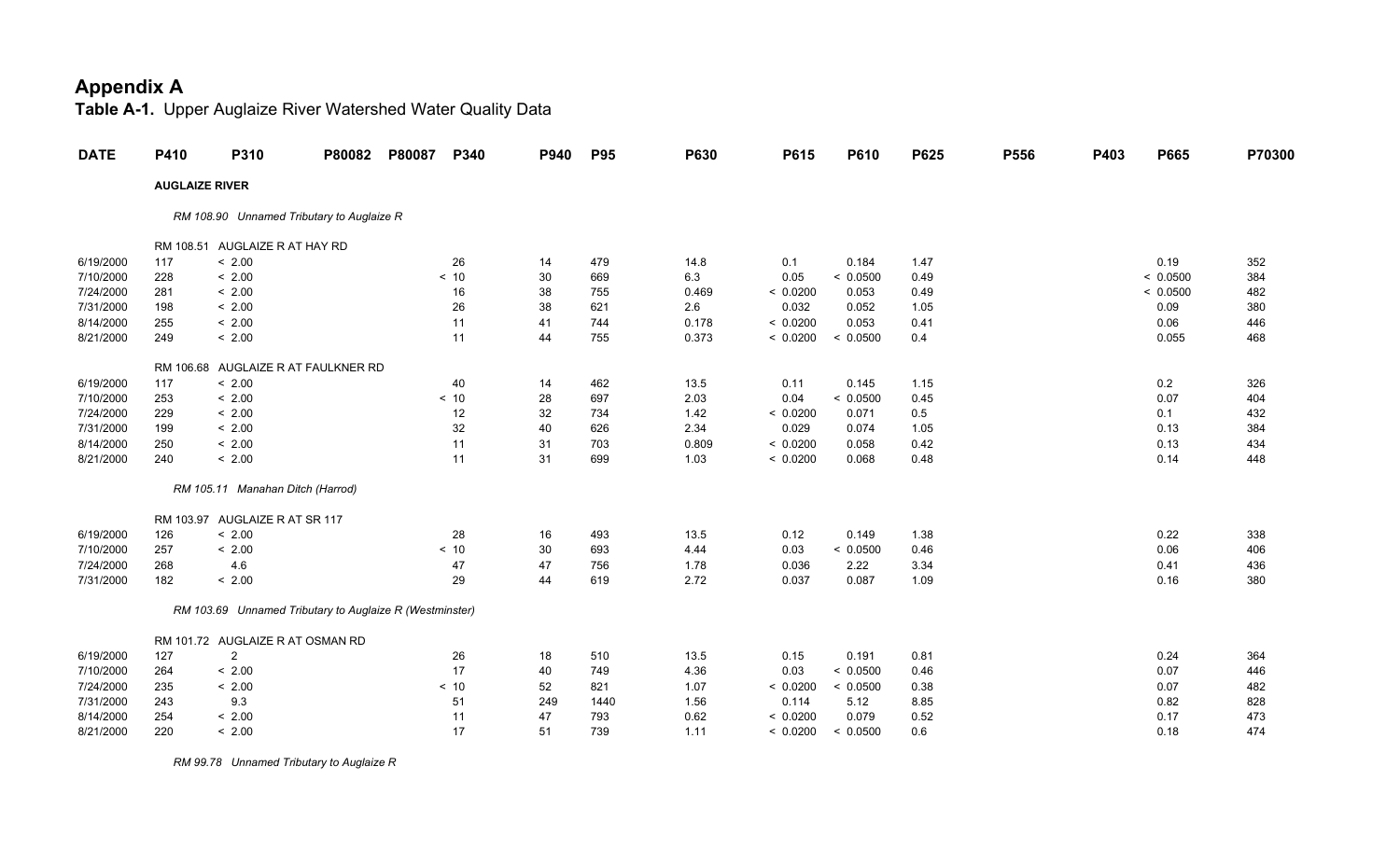| <b>DATE</b> | P410 | P310                                             | P80082 | P80087 | P340    | P940 | <b>P95</b> | P630       | P615     | P610     | P625  | P556 | P403 | P665  | P70300 |
|-------------|------|--------------------------------------------------|--------|--------|---------|------|------------|------------|----------|----------|-------|------|------|-------|--------|
|             |      | RM 97.88 AUGLAIZE R AT AMHERST RD                |        |        |         |      |            |            |          |          |       |      |      |       |        |
| 6/19/2000   | 127  | $\overline{2}$                                   |        |        | 23      | 17   | 498        | 12.8       | 0.17     | 0.242    | 1.38  |      |      | 0.24  | 342    |
| 7/10/2000   | 277  | < 2.00                                           |        |        | < 10    | 31   | 760        | 4.04       | 0.02     | 0.068    | 0.32  |      |      | 0.06  | 450    |
| 7/24/2000   | 252  | < 2.00                                           |        |        | < 10    | 40   | 789        | 0.655      | < 0.0200 | < 0.0500 | 0.4   |      |      | 0.05  | 462    |
| 7/31/2000   | 234  | 5.9                                              |        |        | 32      | 144  | 1090       | 0.987      | 0.075    | 2.26     | 3.91  |      |      | 0.36  | 624    |
| 8/14/2000   | 257  | < 2.00                                           |        |        | 18      | 42   | 777        | 0.455      | < 0.0200 | 0.057    | 0.67  |      |      | 0.2   | 452    |
| 8/21/2000   | 227  | < 2.00                                           |        |        | 14      | 49   | 758        | 0.596      | < 0.0200 | 0.051    | 0.55  |      |      | 0.13  | 480    |
|             |      | RM 96.77 Wrestle Ck                              |        |        |         |      |            |            |          |          |       |      |      |       |        |
|             |      | RM 96.72 Camp Ck                                 |        |        |         |      |            |            |          |          |       |      |      |       |        |
|             |      | RM 96.68 AUGLAIZE R AT GREELY CHAPEL RD          |        |        |         |      |            |            |          |          |       |      |      |       |        |
| 7/10/2000   | 266  | < 2.00                                           |        |        | < 10    | 34   | 759        | 3.56       | < 0.0200 | < 0.0500 | 0.37  |      |      | 0.06  | 471    |
| 7/24/2000   | 228  | < 2.00                                           |        |        | < 10    | 35   | 768<br>B   | 0.555<br>B | < 0.0200 | < 0.0500 | 0.35  |      |      | 0.07  | 476    |
| 7/31/2000   | 215  | 4.7                                              |        |        | 39      | 116  | B<br>969   | 1.3<br>B   | 0.074    | 1.7      | 3.45  |      |      | 0.31  | 564    |
| 8/9/2000    | 211  | < 2.00                                           |        |        | 34      | 38   | 657        | 1.48       | 0.034    | 0.053    | 0.87  |      | 7.88 | 0.18  | 422    |
| 8/14/2000   | 255  | < 2.00                                           |        |        | 11      | 39   | 761        | 0.423      | < 0.0200 | < 0.0500 | 0.48  |      |      | 0.11  | 459    |
| 8/22/2000   | 226  | < 2.00                                           |        |        | 17<br>B | 44   | 739        | 0.433      | < 0.0200 | < 0.0500 | 0.35  |      |      | 0.13  | 434    |
| 10/18/2000  |      |                                                  | < 2.00 | 6.5    |         | 44   |            | 2.13       | 0.032    | < 0.0500 | 0.81  |      |      | 0.17  | 416    |
| 11/15/2000  |      |                                                  | < 2.00 | 4.5    |         | 49   |            | 3.65       | 0.02     | 0.05     | 0.34  |      |      | 0.08  | 474    |
|             |      | RM 93.68 Virginia Ck                             |        |        |         |      |            |            |          |          |       |      |      |       |        |
|             |      | RM 92.89 Blackhoof Ck (Uniopolis via Huffman Ck) |        |        |         |      |            |            |          |          |       |      |      |       |        |
|             |      | RM 92.48 AUGLAIZE R AT MUDSOCK RD                |        |        |         |      |            |            |          |          |       |      |      |       |        |
| 7/10/2000   | 277  | < 2.00                                           |        |        | 11      | 35   | 782        | 3.25       | 0.02     | < 0.0500 | 0.5   |      |      | 0.06  | 454    |
| 7/24/2000   | 257  | < 2.00                                           |        |        | $< 10$  | 35   | 793<br>B   | $0.405$ B  | < 0.0200 | < 0.0500 | 0.32  |      |      | 0.08  | 498    |
| 7/31/2000   | 228  | < 2.00                                           |        |        | 16      | 39   | B<br>745   | $0.449$ B  | < 0.0200 | < 0.0500 | 0.4   |      |      | 0.11  | 456    |
| 8/14/2000   | 257  | < 2.00                                           |        |        | 21      | 38   | 761        | 0.353      | < 0.0200 | < 0.0500 | 0.45  |      |      | 0.11  | 472    |
| 8/22/2000   | 228  | < 2.00                                           |        |        | 17<br>В | 54   | 775        | 0.366      | < 0.0200 | < 0.0500 | 0.38  |      |      | 0.1   | 458    |
|             |      | RM 89.89 Dry Run                                 |        |        |         |      |            |            |          |          |       |      |      |       |        |
|             |      | RM 87.34 AUGLAIZE R AT DIXIE HWY                 |        |        |         |      |            |            |          |          |       |      |      |       |        |
| 7/12/2000   | 286  | < 2.00                                           |        |        | 21      | 35   | 777        | 2.68       | < 0.0200 | < 0.0500 | 0.37  |      |      | 0.07  | 476    |
| 7/25/2000   | 241  | < 2.00                                           |        |        | 19      | 40   | 771        | 0.314      | < 0.0200 | < 0.0500 | 0.41  |      |      | 0.1   | 493    |
| 8/1/2000    | 209  | < 2.00                                           |        |        | 13      | 39   | 695        | 0.746      | < 0.0200 | 0.062    | 0.54  |      | 8.14 | 0.16  | 426    |
| 8/15/2000   | 243  | < 2.00                                           |        |        | 13      | 43   | 737        | 0.466      | < 0.0200 | 0.086    | 0.675 |      |      | 0.15  | 466    |
| 8/21/2000   | 245  | < 2.00                                           |        |        | 14      | 41   | 768        | 0.51       | < 0.0200 | 0.06     | 0.485 |      |      | 0.165 | 471    |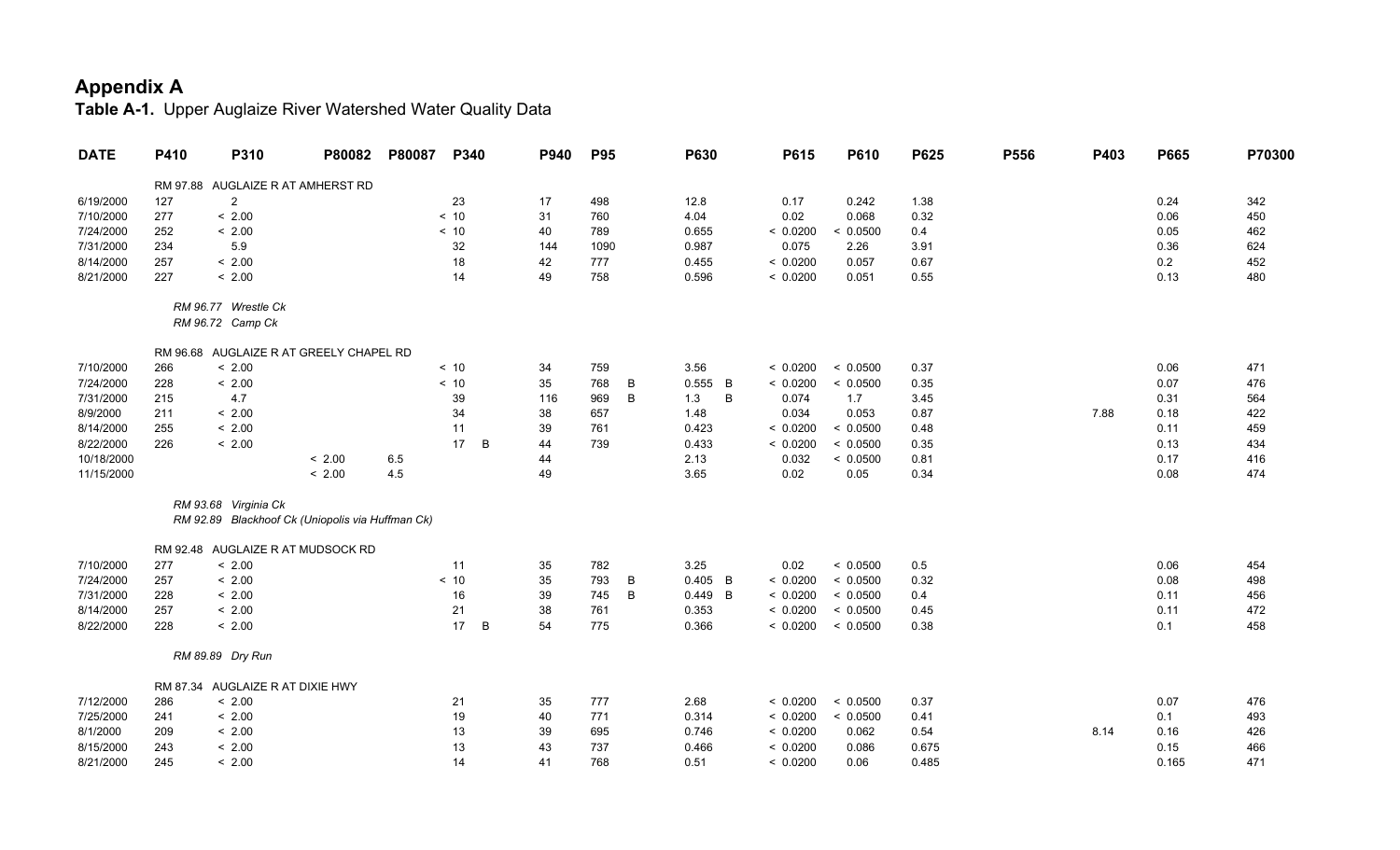| 0.07<br>578    |
|----------------|
|                |
|                |
|                |
| 0.06<br>604    |
| 0.12<br>384    |
| 0.08<br>624    |
| 0.14<br>556    |
|                |
|                |
|                |
| 0.22<br>676    |
| 0.12<br>684    |
| 0.25<br>484    |
| 0.42<br>914    |
| 0.21<br>712    |
|                |
|                |
| 0.12<br>588    |
| 0.14<br>670    |
| 0.16<br>416    |
| 0.17<br>718    |
| 624<br>0.16    |
|                |
|                |
|                |
| 0.1<br>546     |
| 0.11 PT<br>688 |
| 460<br>0.16    |
| 0.15<br>736    |
| 0.45<br>684    |
|                |
|                |
| 0.1<br>564     |
| 0.16 PT<br>632 |
| 0.17<br>454    |
| 684<br>0.11    |
| 0.14<br>658    |
|                |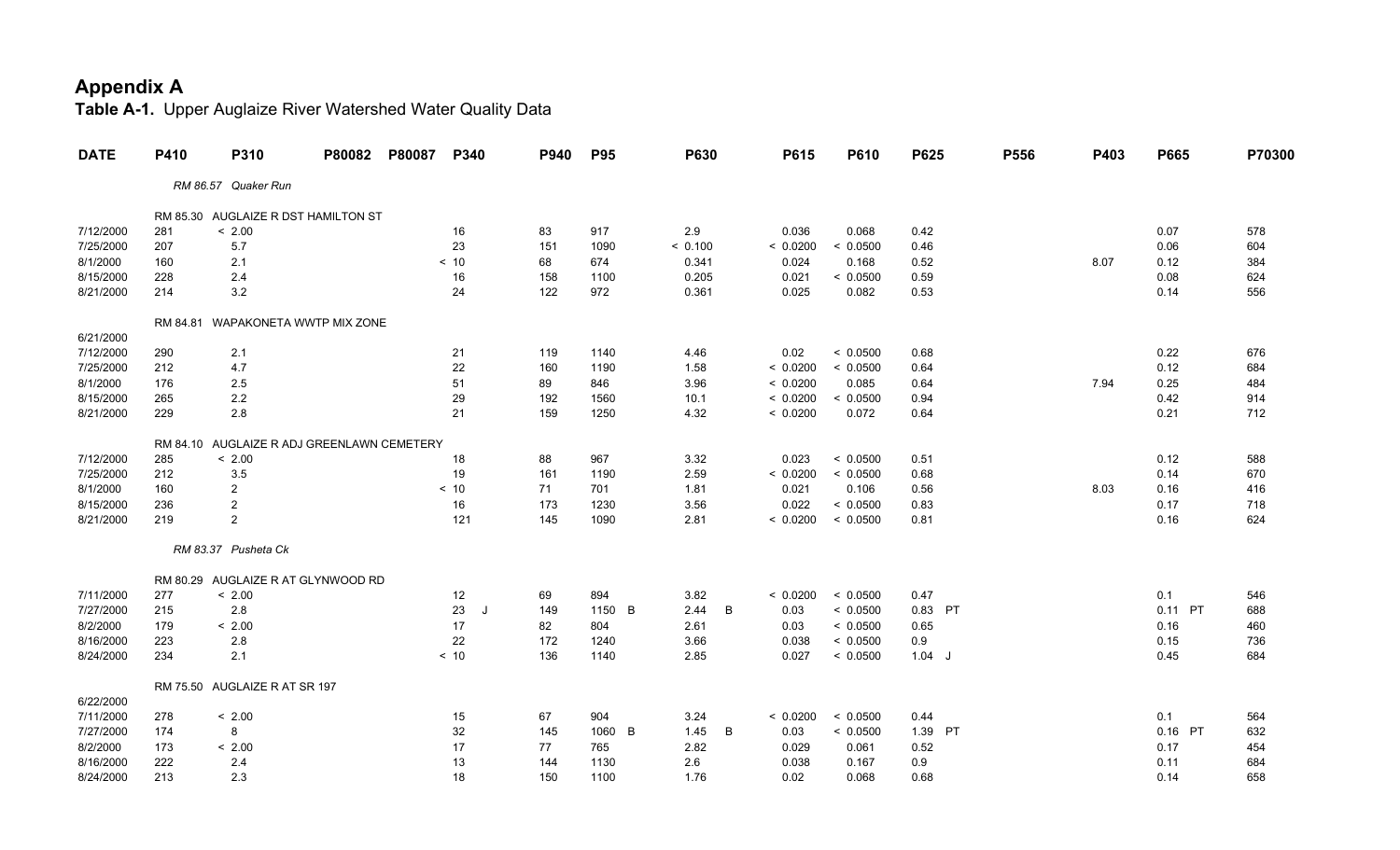| <b>DATE</b> | P410 | P310                                     | P80082 | P80087 | P340 | P940 | <b>P95</b> |   | P630           | P615     | P610     | P625    | P556 | P403 | P665    | P70300           |
|-------------|------|------------------------------------------|--------|--------|------|------|------------|---|----------------|----------|----------|---------|------|------|---------|------------------|
|             |      | RM 74.72 AUGLAIZE R AT CR 190            |        |        |      |      |            |   |                |          |          |         |      |      |         |                  |
| 6/22/2000   | 116  | 2.2                                      |        |        | 40   | 20   | 428        |   | 8.4            | 0.17     | 0.101    | 1.02    |      |      | 0.29    | 318              |
| 7/11/2000   | 278  | < 2.00                                   |        |        | 12   | 77   | 919        |   | 3.56           | < 0.0200 | < 0.0500 | 0.58    |      |      | 0.09    | 566              |
| 7/27/2000   | 172  | 5.8                                      |        |        | 29   | 146  | 1080       | B | 1.72<br>B      | 0.028    | < 0.0500 | 1.12 PT |      |      | 0.11 PT | 647              |
| 8/2/2000    | 181  | < 2.00                                   |        |        | 17   | 84   | 808        |   | 1.75           | 0.022    | 0.089    | 0.51    |      |      | 0.14    | 486              |
| 8/16/2000   | 224  | 2.9                                      |        |        | 13   | 128  | 1100       |   | 1.97           | 0.021    | < 0.0500 | 0.73    |      |      | 0.1     | 642              |
| 8/24/2000   | 209  | 3.1                                      |        |        | 15   | 167  | 1150       |   | 1.82           | < 0.0200 | < 0.0500 | 0.55    |      |      | 0.12    | 720              |
|             |      | RM 72.08 Twomile Ck                      |        |        |      |      |            |   |                |          |          |         |      |      |         |                  |
|             |      | RM 71.63 Sims Run                        |        |        |      |      |            |   |                |          |          |         |      |      |         |                  |
|             |      | RM 71.08 AUGLAIZE R AT PLACE RD          |        |        |      |      |            |   |                |          |          |         |      |      |         |                  |
| 6/22/2000   | 112  | 2.6                                      |        |        | 45   | 18   | 425        |   | 8.72           | 0.18     | 0.097    | 1.01    |      |      | 0.29    | 326              |
| 7/11/2000   | 275  | < 2.00                                   |        |        | 11   | 62   | 880        |   | 3.68           | < 0.0200 | < 0.0500 | 0.55    |      |      | 0.1     | 540              |
| 7/27/2000   | 158  | 7.4                                      |        |        | 29   | 146  | 1050       | B | $0.613$ B      | 0.021    | < 0.0500 | 0.72    |      |      | 0.07    | 618              |
| 8/2/2000    | 174  | < 2.00                                   |        |        | 14   | 119  | 901        |   | 1.02           | 0.025    | 0.107    | 0.47    |      |      | 0.13    | 534              |
| 8/9/2000    | 212  | 2.2                                      |        |        | 34   | 130  | 1060       |   | 2.44           | 0.037    | 0.092    | $0.8\,$ |      | 8.05 | 0.11    | 628              |
| 8/16/2000   | 223  | < 2.00                                   |        |        | 14   | 126  | 1080       |   | 1.76           | < 0.0200 | < 0.0500 | 0.66    |      |      | 0.13    | 630              |
| 8/24/2000   | 211  | < 2.00                                   |        |        | < 10 | 176  | 1190       |   | 1.3            | < 0.0200 | < 0.0500 | 0.51    |      |      | 0.09    | 710              |
|             |      | RM 67.78 Buck Run                        |        |        |      |      |            |   |                |          |          |         |      |      |         |                  |
|             |      | RM 66.84 AUGLAIZE R AT CONANT RD         |        |        |      |      |            |   |                |          |          |         |      |      |         |                  |
| 6/22/2000   | 109  | 2.5                                      |        |        | 45   | 18   | 414        |   | 8.83           | 0.19     | 0.095    | 1.06    |      |      | 0.31    | 326              |
| 7/11/2000   | 268  | < 2.00                                   |        |        | 14   | 61   | 867        |   | 4.38           | < 0.0200 | < 0.0500 | 0.6     |      |      | 0.11    | 538              |
| 7/27/2000   | 161  | 7.1                                      |        |        | 26   | 132  | 996        | B | $0.228$ B      | 0.022    | < 0.0500 | 0.85    |      |      | 0.11    | 606              |
| 8/2/2000    | 202  | 2.2                                      |        |        | 11   | 169  | 1170       |   | $\overline{2}$ | 0.024    | < 0.0500 | 0.46    |      |      | 0.12    | 706              |
| 8/16/2000   | 215  | 2.9                                      |        |        | 13   | 141  | 1080       |   | 0.867          | < 0.0200 | < 0.0500 | 0.68    |      |      | 0.12    | 634              |
| 8/24/2000   | 202  | 2.4                                      |        |        | < 10 | 152  | 1130       |   | 2.08           | 0.021    | 0.053    | 0.63    |      |      | 0.1     | 696              |
|             |      | RM 63.54 Unnamed Tributary to Auglaize R |        |        |      |      |            |   |                |          |          |         |      |      |         |                  |
|             |      | RM 62.84 AUGLAIZE R AT SHAFFER RD        |        |        |      |      |            |   |                |          |          |         |      |      |         |                  |
| 7/11/2000   | 270  | < 2.00                                   |        |        | 11   | 55   | 845        |   | 4.16           | 0.02     | < 0.0500 | 0.56    |      | 8.17 | 0.12    | 532              |
| 7/25/2000   | 161  | 5.5                                      |        |        | 28   | 107  | 916        |   | < 0.100        | < 0.0200 | < 0.0500 | 0.54    |      |      | 0.13    | 516              |
| 8/1/2000    | 173  | 3                                        |        |        | 13   | 126  | 984        | B | $0.206$ B      | 0.021    | 0.096    | 0.38    |      |      | 0.15    | 567<br><b>PT</b> |
| 8/9/2000    | 215  | < 2.00                                   |        |        | 28   | 94   | 930        |   | 1.08           | 0.024    | 0.083    | 0.44    |      | 7.92 | 0.13    | 560              |
| 8/15/2000   | 203  | 3.8                                      |        |        | 19   | 137  | 1050       |   | < 0.100        | < 0.0200 | < 0.0500 | 0.67    |      |      | 0.15    | 628              |
| 8/22/2000   | 222  | 3                                        |        |        | 17   | 144  | 1140       |   | 1.22           | 0.023    | 0.051    | 0.49    |      |      | 0.14    | 850              |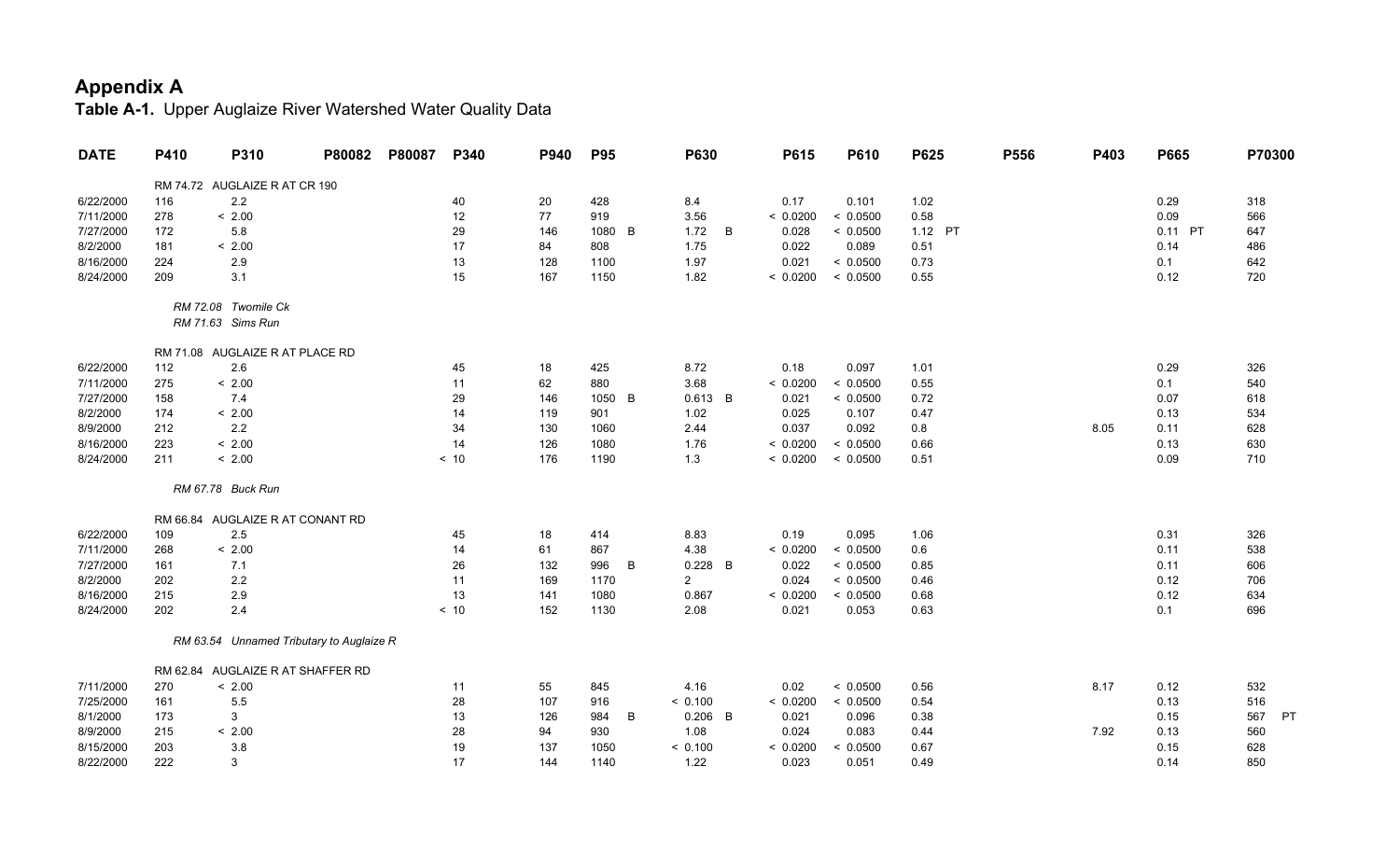| <b>DATE</b> | P410     | P310                               | P80082                                | P80087 | P340     | P940 | <b>P95</b> | <b>P630</b>            | P615     | P610     | P625    | P556 | P403 | P665  | P70300 |
|-------------|----------|------------------------------------|---------------------------------------|--------|----------|------|------------|------------------------|----------|----------|---------|------|------|-------|--------|
|             |          | RM 62.31 Sixmile Ck (Spencerville) |                                       |        |          |      |            |                        |          |          |         |      |      |       |        |
|             |          |                                    | RM 60.40 AUGLAIZE R AT ZION CHURCH RD |        |          |      |            |                        |          |          |         |      |      |       |        |
| 7/11/2000   | 268      | < 2.00                             |                                       |        | 17       | 57   | 864        | 4.42                   | 0.02     | < 0.0500 | 0.56    |      | 8.17 | 0.15  | 540    |
| 7/25/2000   | 166      | 3.9                                |                                       |        | 19       | 108  | 930        | < 0.100                | < 0.0200 | < 0.0500 | 0.43    |      |      | 0.13  | 534    |
| 8/1/2000    | 170      | 3.1                                |                                       |        | 16       | 131  | 1030 B     | 1.65<br>$\overline{B}$ | 0.287    | 0.376    | 0.76    |      |      | 0.4   | 654    |
| 8/15/2000   | 217      | 2.7                                |                                       |        | 16       | 142  | 1100       | < 0.100                | < 0.0200 | < 0.0500 | 0.65    |      |      | 0.17  | 658    |
| 8/22/2000   | 224      | 2.3                                |                                       |        | 14       | 134  | 1110       | 1.08                   | < 0.0200 | < 0.0500 | 0.5     |      |      | 0.14  | 654    |
|             | RM 58.20 |                                    | AUGLAIZE R AT PIQUAD RD               |        |          |      |            |                        |          |          |         |      |      |       |        |
| 6/26/2000   | 178      | < 2.00                             |                                       |        | 44       | 30   | 621        | 7.84                   | 0.08     | 0.062    | 0.775   |      |      | 0.22  | 412    |
| 7/11/2000   | 267      | < 2.00                             |                                       |        | 14       | 57   | 852        | 4.46                   | 0.02     | < 0.0500 | 0.58    |      | 8.13 | 0.15  | 540    |
| 7/25/2000   | 169      | 4.5                                |                                       |        | 28       | 105  | 919        | < 0.100                | < 0.0200 | < 0.0500 | 0.5     |      |      | 0.14  | 526    |
| 8/1/2000    | 173      | 2.8                                |                                       |        | < 10     | 134  | 1020<br>B  | 0.539 B                | 0.033    | 0.089    | 0.48    |      |      | 0.19  | 660    |
| 8/9/2000    | 204      | < 2.00                             |                                       |        | 28       | 90   | 919        | 1.05                   | 0.021    | 0.07     | 0.49    |      | 8.07 | 0.18  | 563    |
| 8/15/2000   | 216      | 3.8                                |                                       |        | 16       | 141  | 1070       | < 0.100                | < 0.0200 | < 0.0500 | 0.81    |      |      | 0.16  | 652    |
| 8/22/2000   | 221      | $2.8\,$                            |                                       |        | 20       | 127  | 1090       | 0.816                  | < 0.0200 | < 0.0500 | 0.46    |      |      | 0.15  | 624    |
| 10/18/2000  |          |                                    | < 2.00                                | 5.7    |          | 77   |            | 1.92                   | 0.035    | < 0.0500 | 0.695   |      |      | 0.215 | 512    |
| 11/15/2000  |          |                                    | < 2.00                                | 5.5    |          | 82   |            | 3.78                   | 0.02     | < 0.0500 | 0.57    |      |      | 0.15  | 544    |
|             |          | RM 55.51 Pigeon Run                |                                       |        |          |      |            |                        |          |          |         |      |      |       |        |
|             |          |                                    | RM 52.68 AUGLAIZE R AT LINCOLN HWY    |        |          |      |            |                        |          |          |         |      |      |       |        |
| 6/26/2000   | 153      | < 2.00                             |                                       |        | 41       | 24   | 540        | 8.92                   | 0.09     | 0.064    | $3.2\,$ |      |      | 0.22  | 370    |
| 7/11/2000   | 256      | < 2.00                             |                                       |        | 89       | 50   | 792        | 4.57                   | < 0.0200 | < 0.0500 | 0.62    |      | 8.41 | 0.12  | 502    |
| 7/25/2000   | 163      | 2.8                                |                                       |        | 19       | 80   | 960        | < 0.100                | < 0.0200 | < 0.0500 | 0.65    |      |      | 0.09  | 558    |
| 8/1/2000    | 167      | 4.4                                |                                       |        | 19       | 110  | 929<br>B   | < 0.100                | < 0.0200 | < 0.0500 | 0.47    |      |      | 0.16  | 602    |
| 8/9/2000    | 195      | < 2.00                             |                                       |        | PT<br>18 | 97   | 916        | 0.974                  | 0.02     | 0.066    | $0.5\,$ |      | 7.92 | 0.2   | 554    |
| 8/15/2000   | 213      | 2.7                                |                                       |        | 16       | 133  | 1050       | < 0.100                | < 0.0200 | < 0.0500 | 0.63    |      |      | 0.13  | 628    |
| 8/22/2000   | 210      | 2.1                                |                                       |        | 17       | 134  | 1070       | 0.107                  | < 0.0200 | < 0.0500 | 0.56    |      |      | 0.135 | 614    |
|             |          | RM 47.02 Jennings Ck (Delphos)     |                                       |        |          |      |            |                        |          |          |         |      |      |       |        |
|             |          | RM 46.10 AUGLAIZE R ADJ SR 189     |                                       |        |          |      |            |                        |          |          |         |      |      |       |        |
| 6/28/2000   | 180      | < 2.00                             |                                       |        | 25       | 32   | 634        | 8.57                   | 0.06     | < 0.0500 | 0.85    |      |      | 0.18  | 410    |
| 7/13/2000   | 234      | < 2.00                             |                                       |        | 19       | 61   | 843        | 4.51                   | 0.024    | < 0.0500 | 0.56    |      |      | 0.12  | 521    |
| 7/26/2000   | 168      | 2.5                                |                                       |        | 19       | 113  | 1030       | 0.171                  | < 0.0200 | < 0.0500 | 0.4     |      |      | 0.17  | 616    |
| 8/3/2000    | 160      | 4.3                                |                                       |        | 21       | 92   | 850        | 0.261                  | < 0.0200 | < 0.0500 | 0.53    |      | 7.97 | 0.23  | 496    |
| 8/17/2000   | 197      | 2.7                                |                                       |        | 19       | 119  | 1050       | 0.748                  | 0.064    | 0.068    | 0.72    |      |      | 0.13  | 613    |
| 8/24/2000   | 177      | 2.5                                |                                       |        | 22       | 141  | 1100       | 1.12                   | 0.029    | 0.064    | 0.43    |      |      | 0.23  | 662    |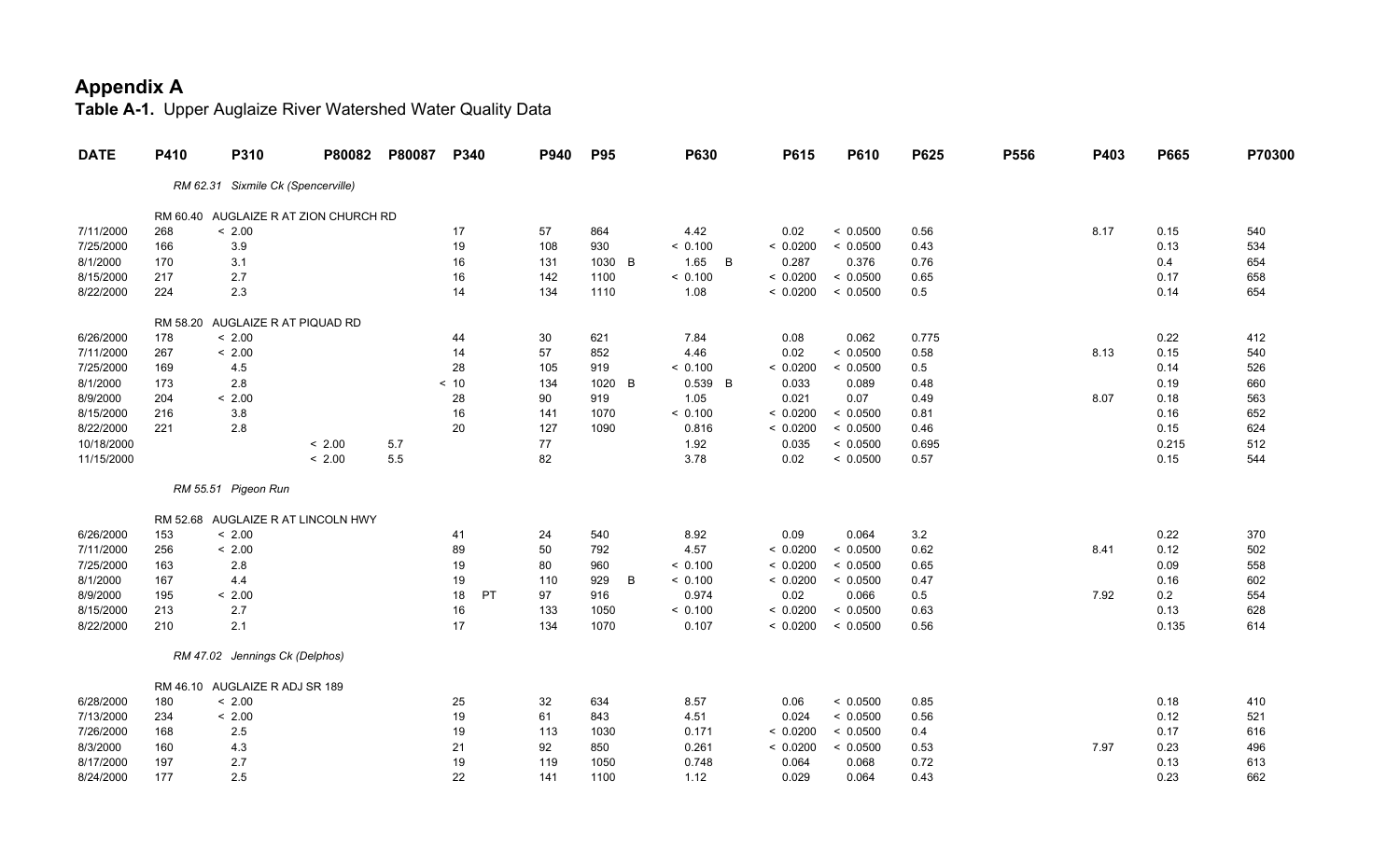**Table A-1.** Upper Auglaize River Watershed Water Quality Data

| <b>DATE</b> | P410     | P310                          | P80082                                   | P80087 | P340 | P940 | <b>P95</b> | <b>P630</b> | P615     | P610     | P625 | P556 | P403 | P665 | P70300 |
|-------------|----------|-------------------------------|------------------------------------------|--------|------|------|------------|-------------|----------|----------|------|------|------|------|--------|
|             |          | RM 44.90 Big Run              |                                          |        |      |      |            |             |          |          |      |      |      |      |        |
|             | RM 39.57 | AUGLAIZE R AT SR 224          |                                          |        |      |      |            |             |          |          |      |      |      |      |        |
| 7/13/2000   | 219      | < 2.00                        |                                          |        | 16   | 54   | 788        | 5.06        | < 0.0200 | < 0.0500 | 0.52 |      |      | 0.14 | 496    |
| 7/26/2000   | 153      | 5.3                           |                                          |        | 27   | 104  | 954        | < 0.100     | < 0.0200 | < 0.0500 | 0.71 |      |      | 0.12 | 574    |
| 8/3/2000    | 174      | 3.2                           |                                          |        | 23   | 101  | 987        | 0.434       | 0.02     | < 0.0500 | 0.62 |      | 8.12 | 0.17 | 586    |
| 8/9/2000    | 180      | 2.6                           |                                          |        | 37   | 106  | 930        | 0.947       | 0.022    | < 0.0500 | 0.62 |      | 7.96 | 0.17 | 562    |
| 8/17/2000   | 197      | 2.3                           |                                          |        | 16   | 111  | 984        | < 0.100     | < 0.0200 | < 0.0500 | 0.48 |      |      | 0.16 | 560    |
| 8/24/2000   | 179      | 3.3                           |                                          |        | 21   | 122  | 995        | < 0.100     | < 0.0200 | < 0.0500 | 0.42 |      |      | 0.19 | 612    |
| 10/18/2000  |          |                               | < 2.00                                   | 6.2    |      | 101  |            | 0.856       | < 0.0200 | < 0.0500 | 0.57 |      |      | 0.11 | 554    |
| 11/15/2000  |          |                               | < 2.00                                   | 5.7    |      | 153  |            | 1.93        | < 0.0200 | < 0.0500 | 0.52 |      |      | 0.11 | 716    |
|             |          | RM 33.93 AUGLAIZE R AT CR M   |                                          |        |      |      |            |             |          |          |      |      |      |      |        |
| 6/28/2000   | 185      | < 2.00                        |                                          |        | 23   | 36   | 652        | 9.79        | 0.04     | 0.056    | 0.76 |      |      | 0.18 | 422    |
| 7/13/2000   | 216      | $\overline{2}$                |                                          |        | 25   | 52   | 776        | 5.44        | 0.02     | < 0.0500 | 0.63 |      |      | 0.13 | 488    |
| 7/26/2000   | 176      | 4.6                           |                                          |        | 63   | 90   | 906        | < 0.100     | < 0.0200 | < 0.0500 | 0.62 |      |      | 0.15 | 556    |
| 8/3/2000    | 176      | 5.7                           |                                          |        | 25   | 122  | 1040       | < 0.100     | < 0.0200 | < 0.0500 | 0.94 |      | 8.36 | 0.17 | 626    |
| 8/17/2000   | 200      | $\overline{a}$                |                                          |        | < 10 | 100  | 937        | < 0.100     | < 0.0200 | < 0.0500 | 0.39 |      |      | 0.2  | 544    |
| 8/24/2000   | 167      | 5.6                           |                                          |        | 28   | 144  | 1080       | < 0.100     | < 0.0200 | < 0.0500 | 0.79 |      |      | 0.16 | 648    |
|             |          | RM 33.26 Ottawa River         |                                          |        |      |      |            |             |          |          |      |      |      |      |        |
|             |          |                               | RM 30.53 Unnamed Tributary to Auglaize R |        |      |      |            |             |          |          |      |      |      |      |        |
|             |          | RM 28.50 AUGLAIZE R AT SR 114 |                                          |        |      |      |            |             |          |          |      |      |      |      |        |
| 7/13/2000   | 191      | 4.1                           |                                          |        | 25   | 80   | 913        | 4.68        | < 0.0200 | < 0.0500 | 0.78 |      |      | 0.11 | 556    |
| 7/26/2000   | 156      | 4.6                           |                                          |        | 32   | 136  | 1200       | 4.25        | 0.053    | < 0.0500 | 1.24 |      |      | 0.18 | 782    |
| 8/3/2000    | 143      | 3.1                           |                                          |        | 25   | 112  | 929        | 1.01        | 0.049    | 0.079    | 0.55 |      | 8.04 | 0.28 | 572    |
| 8/9/2000    | 159      | 4                             |                                          |        | 31   | 91   | 859        | 2.19        | 0.024    | < 0.0500 | 0.91 |      | 8.02 | 0.21 | 530    |
| 8/17/2000   | 174      | 2.5                           |                                          |        | 16   | 122  | 1100       | 1.1         | 0.024    | 0.05     | 0.64 |      |      | 0.22 | 698    |
| 8/24/2000   | 150      | $6.6\,$                       |                                          |        | 22   | 125  | 1000       | 0.95        | 0.025    | < 0.0500 | 0.86 |      |      | 0.22 | 612    |
|             |          |                               |                                          |        |      |      |            |             |          |          |      |      |      |      |        |

 *RM 28.00 Lapp Ditch (Cloverdale)*

 *RM 26.20 Blanchard River*

 *RM 25.51 Unnamed Tributary to Auglaize R (Dupont)*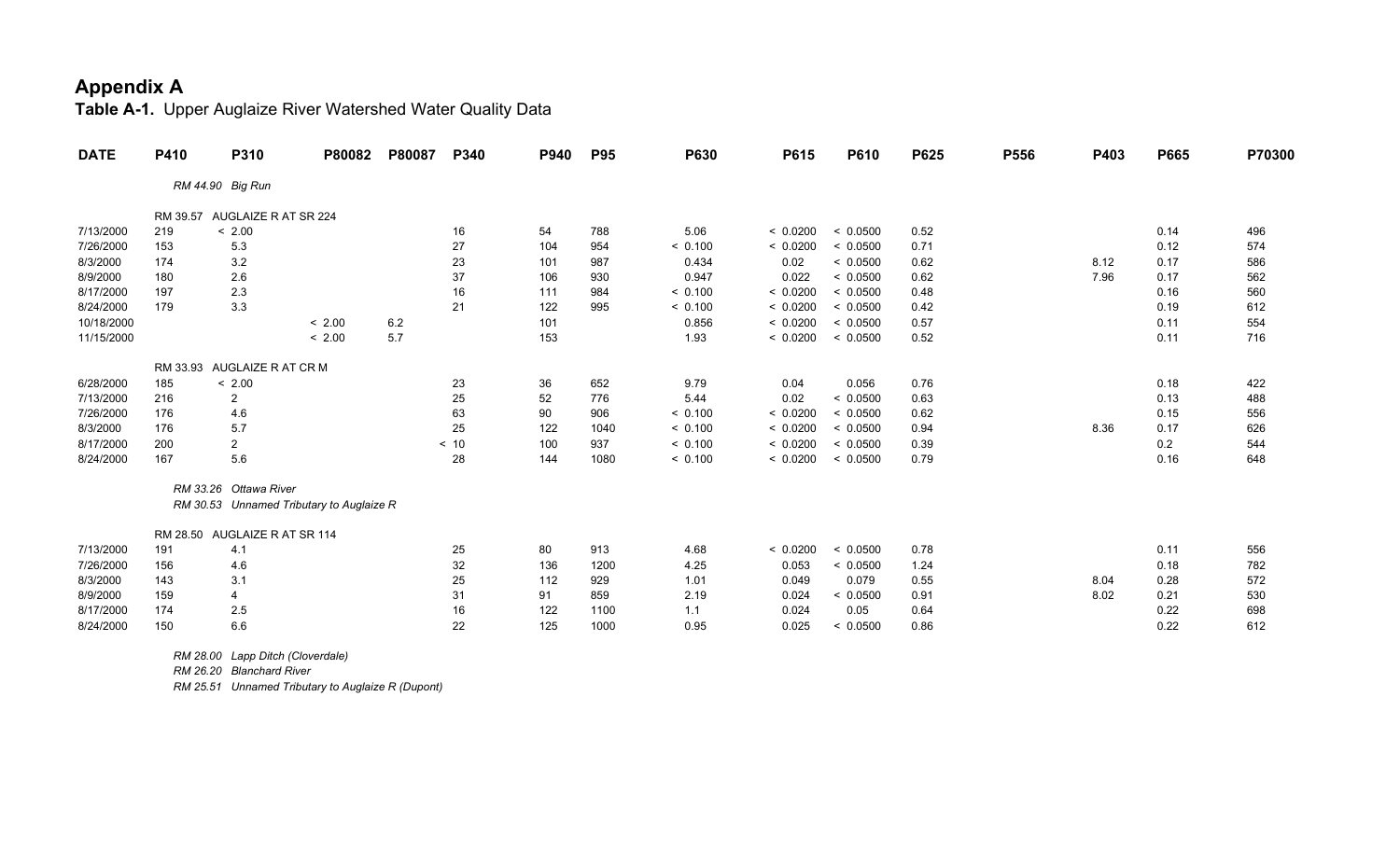| <b>DATE</b> | P410 | P310                             | P80082                                               | P80087 | P340 | P940 | <b>P95</b> | P630    | P615     | P610     | P625  | P556 | P403 | P665     | P70300 |
|-------------|------|----------------------------------|------------------------------------------------------|--------|------|------|------------|---------|----------|----------|-------|------|------|----------|--------|
|             |      | RM 19.30 AUGLAIZE R AT SR 613    |                                                      |        |      |      |            |         |          |          |       |      |      |          |        |
| 7/13/2000   | 206  | 3.9                              |                                                      |        | 19   | 50   | 766        | 4.9     | 0.02     | < 0.0500 | 0.6   |      |      | 0.11     | 482    |
| 7/26/2000   | 176  | 5.1                              |                                                      |        | 26   | 74   | 868        | 1.53    | 0.026    | < 0.0500 | 0.59  |      |      | 0.1      | 592    |
| 8/3/2000    | 134  | 2.2                              |                                                      |        | 28   | 52   | 655        | 2.88    | 0.042    | 0.052    | 0.68  |      | 7.93 | 0.26     | 406    |
| 8/9/2000    | 151  | < 2.00                           |                                                      |        | 37   | 39   | 602        | 2.69    | 0.041    | < 0.0500 | 0.71  |      | 7.82 | 0.24     | 392    |
| 8/24/2000   | 164  | 5.8                              |                                                      |        | 34   | 114  | 993        | 1.02    | 0.026    | < 0.0500 | 0.47  |      |      | 0.11     | 610    |
| 10/18/2000  |      |                                  | < 2.00                                               | 6      |      | 110  |            | 4.23    | 0.053    | 0.134    | 1.14  |      |      | 0.18     | 648    |
| 11/15/2000  |      |                                  | < 2.00                                               | 6.2    |      | 96   |            | 1.09    | < 0.0200 | < 0.0500 | 0.42  |      |      | 0.18     | 596    |
|             |      | RM 18.77 Prairie Ck (Oakdale)    |                                                      |        |      |      |            |         |          |          |       |      |      |          |        |
|             |      | AUGLAIZE R TRIB I (108.90)       |                                                      |        |      |      |            |         |          |          |       |      |      |          |        |
|             |      |                                  | RM 0.28 AUGLAIZE R TRIB I (108.90) AT FAULKNER RD    |        |      |      |            |         |          |          |       |      |      |          |        |
| 6/19/2000   | 120  | < 2.00                           |                                                      |        | 17   | 16   | 478        | 13.4    | 0.11     | 0.245    | 1.52  |      |      | 0.19     | 352    |
| 7/10/2000   | 216  | < 2.00                           |                                                      |        | 17   | 32   | 652        | 4.33    | 0.03     | < 0.0500 | 0.52  |      |      | < 0.0500 | 368    |
| 7/24/2000   | 241  | $\overline{2}$                   |                                                      |        | 22   | 47   | 659        | 0.405   | < 0.0200 | 0.06     | 0.69  |      |      | 0.05     | 412    |
| 7/31/2000   | 186  | < 2.00                           |                                                      |        | 29   | 40   | 604        | 2.95    | 0.027    | < 0.0500 | 0.95  |      |      | 0.08     | 364    |
| 8/14/2000   | 223  | < 2.00                           |                                                      |        | 18   | 49   | 686        | < 0.100 | < 0.0200 | 0.052    | 0.505 |      |      | 0.06     | 388    |
| 8/21/2000   | 223  | < 2.00                           |                                                      |        | 21   | 50   | 715        | < 0.100 | < 0.0200 | < 0.0500 | 0.53  |      |      | 0.06     | 444    |
|             |      | <b>MANAHAN DITCH</b>             |                                                      |        |      |      |            |         |          |          |       |      |      |          |        |
|             |      |                                  | RM 1.75 MANAHAN DITCH AT PHILLIPS RD                 |        |      |      |            |         |          |          |       |      |      |          |        |
| 6/19/2000   | 124  | < 2.00                           |                                                      |        | 30   | 24   | 547        | 15.9    | 0.17     | 0.156    | 1.34  |      |      | 0.27     | 365    |
| 7/10/2000   | 256  | < 2.00                           |                                                      |        | 20   | 67   | 787        | 2.06    | 0.1      | 0.369    | 0.82  |      |      | 0.15     | 454    |
| 7/24/2000   | 236  | < 2.00                           |                                                      |        | 16   | 115  | 999        | 4.82    | < 0.0200 | 0.056    | 0.89  |      |      | 0.27     | 564    |
| 7/31/2000   | 231  | < 2.00                           |                                                      |        | 22   | 108  | 922        | 0.669   | 0.054    | 0.092    | 0.85  |      |      | 0.43     | 470    |
| 8/14/2000   | 274  | < 2.00                           |                                                      |        | 21   | 128  | 1070       | 3.38    | < 0.0200 | < 0.0500 | 0.81  |      |      | 0.44     | 622    |
| 8/21/2000   | 255  | < 2.00                           |                                                      |        | 21   | 128  | 1050       | 1.22    | < 0.0200 | 0.069    | 0.6   |      |      | 0.5      | 624    |
|             |      | <b>MANAHAN DITCH TRIB (2.91)</b> |                                                      |        |      |      |            |         |          |          |       |      |      |          |        |
|             |      |                                  | RM 0.45 MANAHAN DITCH TRIB (2.91) DST HARROD LAGOONS |        |      |      |            |         |          |          |       |      |      |          |        |
| 6/19/2000   | 188  | 8.2                              |                                                      |        | 34   | 164  | 1150       | 11.1    | 0.72     | 0.421    | 2.06  |      |      | 0.94     | 690    |
| 7/10/2000   | 286  | 8.3                              |                                                      |        | 51   | 224  | 1370       | 0.459   | 0.18     | 0.052    | 1.57  |      |      | 1.04     | 760    |
| 7/24/2000   | 242  | 7.9                              |                                                      |        | 50   | 285  | 1630       | < 0.100 | 0.042    | 0.223    | 2.29  |      |      | 1.25     | 900    |
| 7/31/2000   | 242  | 4.3                              |                                                      |        | 32   | 269  | 1450       | 0.394   | 0.084    | 0.224    | 1.96  |      |      | 0.97     | 816    |
| 8/14/2000   | 263  | 8.7                              |                                                      |        | 49   | 352  | 1800       | 1.36    | 0.0538   | 0.527    | 2.21  |      |      | 1.13     | 1000   |
| 8/21/2000   | 276  | 12.2                             |                                                      |        | 36   | 363  | 1930       | 3.33    | 1.175    | 0.616    | 3.11  |      |      | 2.32     | 1070   |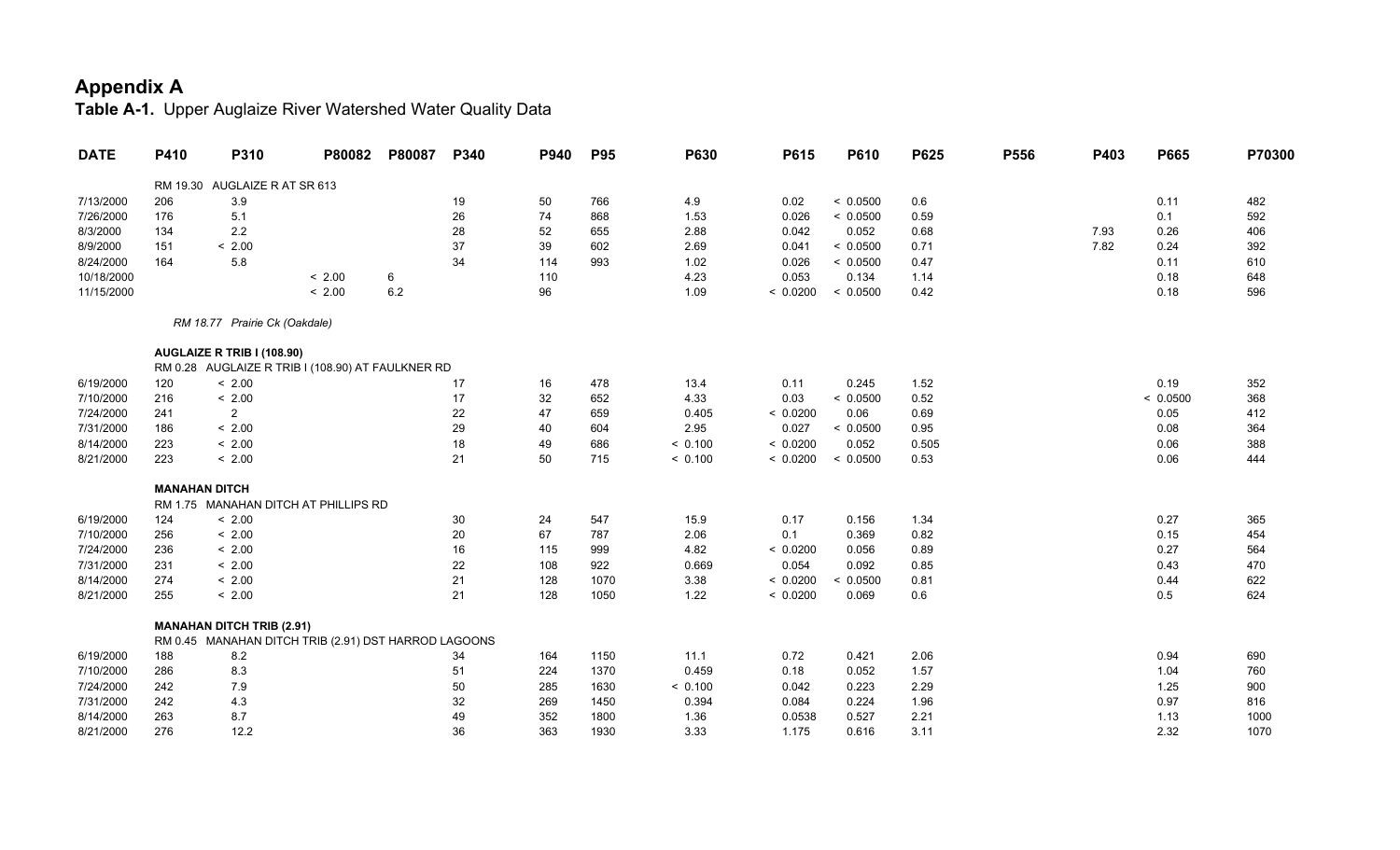| <b>DATE</b> | P410 | <b>P310</b>                                         | P80082 | P80087 | P340   | P940 | <b>P95</b> | <b>P630</b> | P615     | P610     | P625  | P556       | P403 | P665 | P70300 |
|-------------|------|-----------------------------------------------------|--------|--------|--------|------|------------|-------------|----------|----------|-------|------------|------|------|--------|
|             |      | AUGLAIZE R TRIB II (103.69) - Westminster Trib      |        |        |        |      |            |             |          |          |       |            |      |      |        |
|             |      | RM 0.44 AUGLAIZE R TRIB II (103.69) ADJ CEMETARY    |        |        |        |      |            |             |          |          |       |            |      |      |        |
| 6/19/2000   | 126  | < 2.00                                              |        |        | 20     | 43   | 657        | 14.3        | 0.14     | 0.281    | 0.95  |            |      | 0.16 | 430    |
| 7/10/2000   | 276  | $\overline{2}$                                      |        |        | 14     | 263  | 1800       | 10.3        | 0.4      | 0.584    | 1.19  |            |      | 0.25 | 1090   |
| 7/24/2000   | 401  | < 2.00                                              |        |        | 28     | 497  | 2790       | 5.2         | 0.13     | 0.109    | 0.89  |            |      | 0.23 | 1670   |
| 7/31/2000   | 217  | 18.6                                                |        |        | 224    | 328  | 1780       | 0.667       | 0.195    | 34       | 53.7  |            |      | 5.34 | 986    |
| 8/14/2000   | 238  | < 2.00                                              |        |        | 24     | 163  | 1230       | 0.929       | 0.167    | 0.257    | $1.2$ |            |      | 0.39 | 716    |
| 8/21/2000   | 185  | < 2.00                                              |        |        | 30     | 116  | 997        | 1.82        | 0.084    | 0.237    | 1.15  |            |      | 0.37 | 630    |
|             |      | RM 0.25 AUGLAIZE R TRIB II (103.69) UST SR 117      |        |        |        |      |            |             |          |          |       |            |      |      |        |
| 6/19/2000   | 128  | $\overline{\mathbf{c}}$                             |        |        | 19     | 50   | 677        | 13.2        | 0.15     | 0.371    | 1.59  |            |      | 0.2  | 444    |
| 7/10/2000   | 302  | 2.8                                                 |        |        | 17     | 241  | 1740       | 6.72        | 0.34     | 0.359    | 1.08  |            |      | 0.22 | 1030   |
| 7/24/2000   | 402  | 28                                                  |        |        | 123    | 258  | 2110       | < 0.100     | < 0.0200 | 0.1      | 2.34  |            |      | 1.11 | 1280   |
| 7/31/2000   | 576  | 48.6                                                |        |        | 90     | 1390 | 5840       | 2.34        | 0.218    | 7.78     | 13.5  |            |      | 1.7  | 3260   |
| 8/14/2000   | 383  | 56.1                                                |        |        | 118 PT | 364  | 2430       | 0.11        | 0.024    | 0.689    | 2.96  |            |      | 1.63 | 1490   |
| 8/21/2000   | 221  | 5                                                   |        |        | 36     | 209  | 1390       | 5.24        | 0.141    | 0.835    | 1.81  |            |      | 0.77 | 818    |
|             |      | RM 0.17 AUGLAIZE R TRIB II (103.69) DST MCPHERON RD |        |        |        |      |            |             |          |          |       |            |      |      |        |
| 6/19/2000   | 107  | 4.1                                                 |        |        | 40     | 53   | 594        | 7.06        | 0.11     | 0.349    | 1.52  |            |      | 0.26 | 404    |
| 7/10/2000   | 357  | 8                                                   |        |        | 27     | 402  | 2330       | 3.19        | 0.34     | 2.8      | 4     |            |      | 0.58 | 1360   |
| 7/24/2000   | 236  | $\mathsf E$<br>28                                   |        |        | 81     | 473  | 2760       | < 0.100     | < 0.0200 | 5.97     | 8.16  |            |      | 1.84 | 1560   |
| 7/31/2000   | 587  | 62.8                                                |        |        | 293    | 1340 | 5810       | 0.287       | 0.16     | 34.4     | 55.7  | $< 2.00$ R | 8.07 | 6.77 | 3220   |
| 8/14/2000   | 416  | 48.6                                                |        |        | 93     | 823  | 3760       | < 0.100     | < 0.0200 | 7.39     | 10    |            |      | 2.79 | 2120   |
| 8/21/2000   | 305  | 9.6                                                 |        |        | 36     | 513  | 2560       | 0.209       | 0.106    | 4.74     | 6.38  |            |      | 1.28 | 1460   |
|             |      | <b>AUGLAIZE R TRIB III (99.78)</b>                  |        |        |        |      |            |             |          |          |       |            |      |      |        |
|             |      | RM 0.60 AUGLAIZE R TRIB III (99.78) AT OSMAN RD     |        |        |        |      |            |             |          |          |       |            |      |      |        |
| 6/19/2000   | 159  | < 2.00                                              |        |        | 34     | 15   | 481        | 5.41        | 0.08     | 0.083    | 1.14  |            |      | 0.24 | 322    |
| 7/10/2000   | 318  | < 2.00                                              |        |        | < 10   | 20   | 728        | 2.19        | 0.02     | < 0.0500 | 0.3   |            |      | 0.05 | 436    |
| 7/24/2000   | 243  | < 2.00                                              |        |        | < 10   | 20   | 717        | 0.493       | < 0.0200 | < 0.0500 | 0.51  |            |      | 0.06 | 416    |
| 7/31/2000   | 268  | < 2.00                                              |        |        | < 10   | 19   | 675        | 0.383       | < 0.0200 | < 0.0500 | 0.35  |            |      | 0.13 | 406    |
| 8/14/2000   |      |                                                     |        |        |        |      |            |             |          |          |       |            |      |      |        |
| 8/21/2000   | 278  | < 2.00                                              |        |        | 11     | 21   | 702        | 0.166       | < 0.0200 | < 0.0500 | 0.21  |            |      | 0.13 | 438    |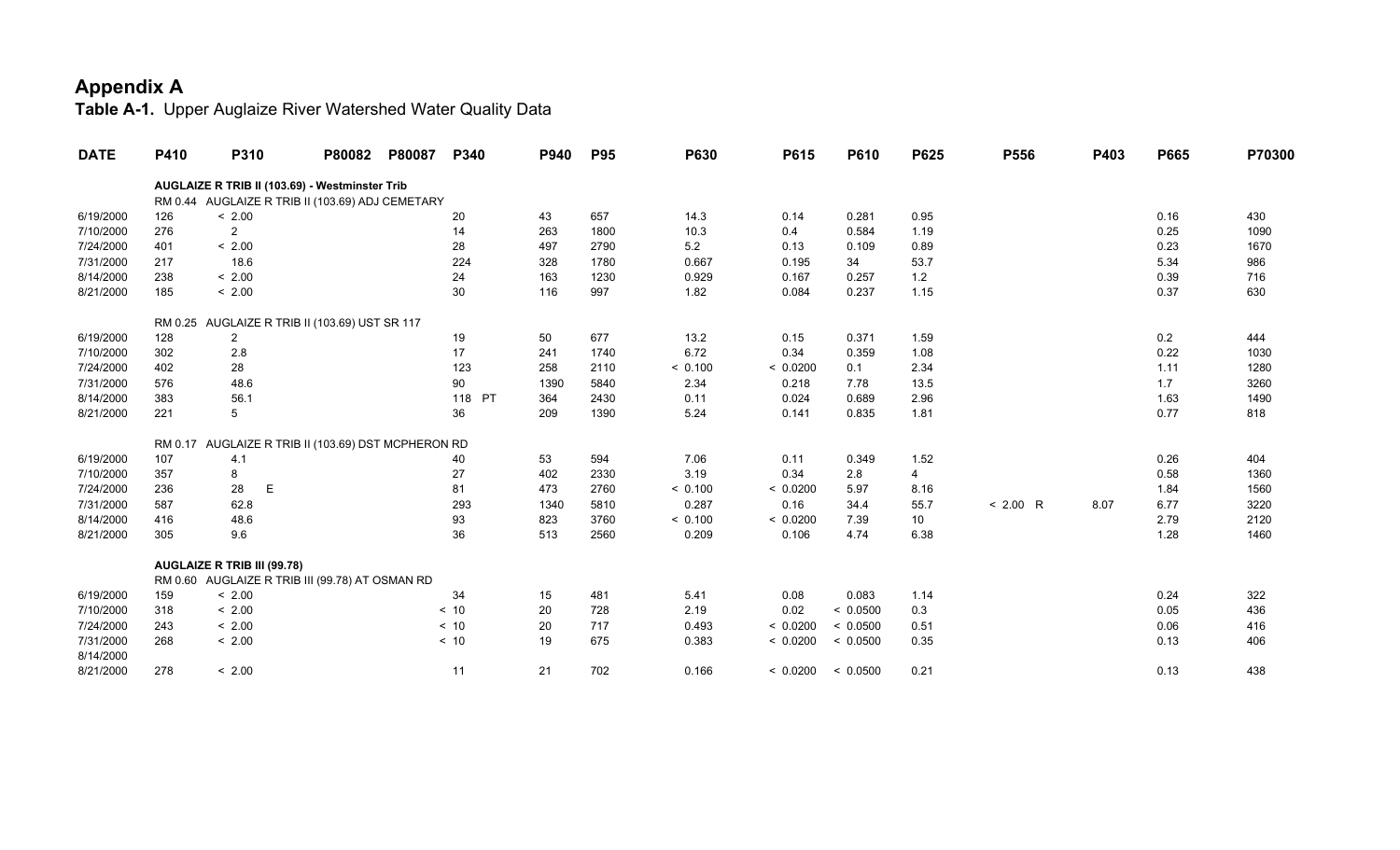| <b>WRESTLE CK</b><br>RM 4.69 WRESTLE CK AT GRAHAM RD<br>< 2.00<br>23<br>702<br>0.05<br>< 0.0500<br>0.92<br>463<br>6/20/2000<br>220<br>24<br>7.7<br>0.08<br>298<br>35<br>772<br>7/10/2000<br>< 2.00<br>11<br>2.11<br>< 0.0200<br>0.058<br>0.63<br>0.06<br>468<br>7/24/2000<br>< 10<br>778<br>< 0.0200<br>< 2.00<br>28<br>B<br>0.309 B<br>< 0.0500<br>0.3<br>0.07<br>490<br>267<br>19<br>B<br>7/31/2000<br>215<br>< 2.00<br>41<br>676<br>B<br>< 0.0200<br>< 0.0500<br>0.59<br>420<br>1.57<br>0.09<br>8/14/2000<br>< 0.0200<br>267<br>< 2.00<br>11<br>29<br>0.101<br>< 0.0500<br>0.31<br>0.07<br>462<br>740<br>< 0.0200<br>8/22/2000<br>246<br>11<br>B<br>40<br>0.452<br>0.79<br>0.13<br>440<br>< 2.00<br>746<br>< 0.100<br>WRESTLE CK AT RIVER RD<br>RM 0.34<br>6/20/2000<br>221<br>< 2.00<br>12<br>24<br>712<br>9.03<br>0.08<br>< 0.0500<br>0.76<br>0.06<br>464<br>30<br>2.2<br>7/10/2000<br>267<br>< 2.00<br>< 10<br>752<br>0.02<br>< 0.0500<br>0.41<br>< 0.0500<br>458<br>7/24/2000<br>< 2.00<br>$< 10$<br>26<br>717<br>< 0.0200<br>0.3<br>268<br>B<br>0.483 B<br>< 0.0500<br>< 0.0500<br>446<br>7/31/2000<br>$< 10$<br>25<br>717<br>B<br>0.324 B<br>< 0.0200<br>< 0.0500<br>0.25<br>< 2.00<br>< 0.0500<br>249<br>445<br>< 0.0200<br>8/14/2000<br>256<br>< 2.00<br>11<br>24<br>747<br>0.132<br>< 0.0500<br>0.31<br>< 0.0500<br>470<br>< 0.0200<br>8/22/2000<br>242<br>< 2.00<br>< 10<br>24<br>724<br>< 0.100<br>< 0.0500<br>0.265<br>0.055<br>442<br><b>CAMP CK</b><br>RM 2.30 CAMP CK AT YODER RD<br>< 2.00<br>23<br>0.18<br>6/19/2000<br>139<br>34<br>661<br>17.6<br>0.349<br>1.45<br>0.17<br>458<br>11<br>54<br>7/10/2000<br>276<br>< 2.00<br>890<br>4.56<br>0.04<br>0.064<br>0.37<br>536<br>0.14<br>< 10<br>32<br>7/24/2000<br>298<br>< 2.00<br>843<br>1.64<br>< 0.0200<br>< 0.0500<br>0.25<br>0.06<br>512<br>7/31/2000<br>$\overline{2}$<br>13<br>94<br>240<br>961<br>0.066<br>0.512<br>0.935<br>0.18<br>600<br>1.1<br>RM 0.60 CAMP CK AT AMHERST RD<br>< 2.00<br>26<br>0.12<br>1.23<br>6/19/2000<br>154<br>44<br>695<br>13.4<br>0.204<br>0.14<br>452<br>7/10/2000<br>< 2.00<br>11<br>40<br>1.94<br>0.02<br>0.079<br>0.37<br>0.07<br>528<br>265<br>856<br>7/24/2000<br>255<br>< 10<br>30<br>0.208<br>< 0.0200<br>0.073<br>0.39<br>< 2.00<br>859<br>0.11<br>516<br>7/31/2000<br>< 10<br>36<br>0.178<br>255<br>< 2.00<br>801<br>0.02<br>0.181<br>0.42<br>0.14<br>514<br>15<br>57<br>8/14/2000<br>263<br>< 2.00<br>889<br>0.14<br>< 0.0200<br>0.171<br>0.55<br>0.15<br>544<br>8/21/2000<br>27<br>80<br>184<br>< 2.00<br>799<br>0.686<br>0.032<br>0.128<br>0.77<br>0.17<br>516<br><b>VIRGINIA CK</b><br>RM 1.41 VIRGINIA CK AT BUCKLAND HOLDEN RD<br>223<br>< 2.00<br>< 0.0500<br>0.07<br>6/20/2000<br>< 10<br>28<br>731<br>11.1<br>0.08<br>0.43<br>458<br>7/10/2000<br>< 0.0500<br>274<br>< 2.00<br>11<br>39<br>798<br>1.66<br>0.02<br>0.62<br>0.12<br>490<br>7/24/2000<br>12<br>37<br>< 0.100<br>< 0.0200<br>254<br>< 2.00<br>848<br>B<br>< 0.0500<br>0.4<br>0.2<br>530<br>7/31/2000<br>< 10<br>24<br>B<br>0.323 B<br>0.052<br>0.072<br>0.47<br>452<br>266<br>< 2.00<br>699<br>0.38<br>11<br>8/14/2000<br>288<br>23<br>< 0.100<br>< 0.0200<br>< 0.0500<br>0.37<br>0.17<br>424<br>< 2.00<br>721<br>264<br>11<br>B<br>24<br>699<br>< 0.0500<br>0.29<br>< 0.100<br>0.15<br>414 | <b>DATE</b> | P410 | P310   | P80082 | P80087 | P340 | P940 | <b>P95</b> | P630 | P615     | P610 | P625 | P556 | P403 | P665 | P70300 |
|---------------------------------------------------------------------------------------------------------------------------------------------------------------------------------------------------------------------------------------------------------------------------------------------------------------------------------------------------------------------------------------------------------------------------------------------------------------------------------------------------------------------------------------------------------------------------------------------------------------------------------------------------------------------------------------------------------------------------------------------------------------------------------------------------------------------------------------------------------------------------------------------------------------------------------------------------------------------------------------------------------------------------------------------------------------------------------------------------------------------------------------------------------------------------------------------------------------------------------------------------------------------------------------------------------------------------------------------------------------------------------------------------------------------------------------------------------------------------------------------------------------------------------------------------------------------------------------------------------------------------------------------------------------------------------------------------------------------------------------------------------------------------------------------------------------------------------------------------------------------------------------------------------------------------------------------------------------------------------------------------------------------------------------------------------------------------------------------------------------------------------------------------------------------------------------------------------------------------------------------------------------------------------------------------------------------------------------------------------------------------------------------------------------------------------------------------------------------------------------------------------------------------------------------------------------------------------------------------------------------------------------------------------------------------------------------------------------------------------------------------------------------------------------------------------------------------------------------------------------------------------------------------------------------------------------------------------------------------------------------------------------------------------------------------------------------------------------------------------------------------------------------------------------------------------------------------------------------------------------------------------------------------------|-------------|------|--------|--------|--------|------|------|------------|------|----------|------|------|------|------|------|--------|
|                                                                                                                                                                                                                                                                                                                                                                                                                                                                                                                                                                                                                                                                                                                                                                                                                                                                                                                                                                                                                                                                                                                                                                                                                                                                                                                                                                                                                                                                                                                                                                                                                                                                                                                                                                                                                                                                                                                                                                                                                                                                                                                                                                                                                                                                                                                                                                                                                                                                                                                                                                                                                                                                                                                                                                                                                                                                                                                                                                                                                                                                                                                                                                                                                                                                                 |             |      |        |        |        |      |      |            |      |          |      |      |      |      |      |        |
|                                                                                                                                                                                                                                                                                                                                                                                                                                                                                                                                                                                                                                                                                                                                                                                                                                                                                                                                                                                                                                                                                                                                                                                                                                                                                                                                                                                                                                                                                                                                                                                                                                                                                                                                                                                                                                                                                                                                                                                                                                                                                                                                                                                                                                                                                                                                                                                                                                                                                                                                                                                                                                                                                                                                                                                                                                                                                                                                                                                                                                                                                                                                                                                                                                                                                 |             |      |        |        |        |      |      |            |      |          |      |      |      |      |      |        |
|                                                                                                                                                                                                                                                                                                                                                                                                                                                                                                                                                                                                                                                                                                                                                                                                                                                                                                                                                                                                                                                                                                                                                                                                                                                                                                                                                                                                                                                                                                                                                                                                                                                                                                                                                                                                                                                                                                                                                                                                                                                                                                                                                                                                                                                                                                                                                                                                                                                                                                                                                                                                                                                                                                                                                                                                                                                                                                                                                                                                                                                                                                                                                                                                                                                                                 |             |      |        |        |        |      |      |            |      |          |      |      |      |      |      |        |
|                                                                                                                                                                                                                                                                                                                                                                                                                                                                                                                                                                                                                                                                                                                                                                                                                                                                                                                                                                                                                                                                                                                                                                                                                                                                                                                                                                                                                                                                                                                                                                                                                                                                                                                                                                                                                                                                                                                                                                                                                                                                                                                                                                                                                                                                                                                                                                                                                                                                                                                                                                                                                                                                                                                                                                                                                                                                                                                                                                                                                                                                                                                                                                                                                                                                                 |             |      |        |        |        |      |      |            |      |          |      |      |      |      |      |        |
|                                                                                                                                                                                                                                                                                                                                                                                                                                                                                                                                                                                                                                                                                                                                                                                                                                                                                                                                                                                                                                                                                                                                                                                                                                                                                                                                                                                                                                                                                                                                                                                                                                                                                                                                                                                                                                                                                                                                                                                                                                                                                                                                                                                                                                                                                                                                                                                                                                                                                                                                                                                                                                                                                                                                                                                                                                                                                                                                                                                                                                                                                                                                                                                                                                                                                 |             |      |        |        |        |      |      |            |      |          |      |      |      |      |      |        |
|                                                                                                                                                                                                                                                                                                                                                                                                                                                                                                                                                                                                                                                                                                                                                                                                                                                                                                                                                                                                                                                                                                                                                                                                                                                                                                                                                                                                                                                                                                                                                                                                                                                                                                                                                                                                                                                                                                                                                                                                                                                                                                                                                                                                                                                                                                                                                                                                                                                                                                                                                                                                                                                                                                                                                                                                                                                                                                                                                                                                                                                                                                                                                                                                                                                                                 |             |      |        |        |        |      |      |            |      |          |      |      |      |      |      |        |
|                                                                                                                                                                                                                                                                                                                                                                                                                                                                                                                                                                                                                                                                                                                                                                                                                                                                                                                                                                                                                                                                                                                                                                                                                                                                                                                                                                                                                                                                                                                                                                                                                                                                                                                                                                                                                                                                                                                                                                                                                                                                                                                                                                                                                                                                                                                                                                                                                                                                                                                                                                                                                                                                                                                                                                                                                                                                                                                                                                                                                                                                                                                                                                                                                                                                                 |             |      |        |        |        |      |      |            |      |          |      |      |      |      |      |        |
|                                                                                                                                                                                                                                                                                                                                                                                                                                                                                                                                                                                                                                                                                                                                                                                                                                                                                                                                                                                                                                                                                                                                                                                                                                                                                                                                                                                                                                                                                                                                                                                                                                                                                                                                                                                                                                                                                                                                                                                                                                                                                                                                                                                                                                                                                                                                                                                                                                                                                                                                                                                                                                                                                                                                                                                                                                                                                                                                                                                                                                                                                                                                                                                                                                                                                 |             |      |        |        |        |      |      |            |      |          |      |      |      |      |      |        |
|                                                                                                                                                                                                                                                                                                                                                                                                                                                                                                                                                                                                                                                                                                                                                                                                                                                                                                                                                                                                                                                                                                                                                                                                                                                                                                                                                                                                                                                                                                                                                                                                                                                                                                                                                                                                                                                                                                                                                                                                                                                                                                                                                                                                                                                                                                                                                                                                                                                                                                                                                                                                                                                                                                                                                                                                                                                                                                                                                                                                                                                                                                                                                                                                                                                                                 |             |      |        |        |        |      |      |            |      |          |      |      |      |      |      |        |
|                                                                                                                                                                                                                                                                                                                                                                                                                                                                                                                                                                                                                                                                                                                                                                                                                                                                                                                                                                                                                                                                                                                                                                                                                                                                                                                                                                                                                                                                                                                                                                                                                                                                                                                                                                                                                                                                                                                                                                                                                                                                                                                                                                                                                                                                                                                                                                                                                                                                                                                                                                                                                                                                                                                                                                                                                                                                                                                                                                                                                                                                                                                                                                                                                                                                                 |             |      |        |        |        |      |      |            |      |          |      |      |      |      |      |        |
|                                                                                                                                                                                                                                                                                                                                                                                                                                                                                                                                                                                                                                                                                                                                                                                                                                                                                                                                                                                                                                                                                                                                                                                                                                                                                                                                                                                                                                                                                                                                                                                                                                                                                                                                                                                                                                                                                                                                                                                                                                                                                                                                                                                                                                                                                                                                                                                                                                                                                                                                                                                                                                                                                                                                                                                                                                                                                                                                                                                                                                                                                                                                                                                                                                                                                 |             |      |        |        |        |      |      |            |      |          |      |      |      |      |      |        |
|                                                                                                                                                                                                                                                                                                                                                                                                                                                                                                                                                                                                                                                                                                                                                                                                                                                                                                                                                                                                                                                                                                                                                                                                                                                                                                                                                                                                                                                                                                                                                                                                                                                                                                                                                                                                                                                                                                                                                                                                                                                                                                                                                                                                                                                                                                                                                                                                                                                                                                                                                                                                                                                                                                                                                                                                                                                                                                                                                                                                                                                                                                                                                                                                                                                                                 |             |      |        |        |        |      |      |            |      |          |      |      |      |      |      |        |
|                                                                                                                                                                                                                                                                                                                                                                                                                                                                                                                                                                                                                                                                                                                                                                                                                                                                                                                                                                                                                                                                                                                                                                                                                                                                                                                                                                                                                                                                                                                                                                                                                                                                                                                                                                                                                                                                                                                                                                                                                                                                                                                                                                                                                                                                                                                                                                                                                                                                                                                                                                                                                                                                                                                                                                                                                                                                                                                                                                                                                                                                                                                                                                                                                                                                                 |             |      |        |        |        |      |      |            |      |          |      |      |      |      |      |        |
|                                                                                                                                                                                                                                                                                                                                                                                                                                                                                                                                                                                                                                                                                                                                                                                                                                                                                                                                                                                                                                                                                                                                                                                                                                                                                                                                                                                                                                                                                                                                                                                                                                                                                                                                                                                                                                                                                                                                                                                                                                                                                                                                                                                                                                                                                                                                                                                                                                                                                                                                                                                                                                                                                                                                                                                                                                                                                                                                                                                                                                                                                                                                                                                                                                                                                 |             |      |        |        |        |      |      |            |      |          |      |      |      |      |      |        |
|                                                                                                                                                                                                                                                                                                                                                                                                                                                                                                                                                                                                                                                                                                                                                                                                                                                                                                                                                                                                                                                                                                                                                                                                                                                                                                                                                                                                                                                                                                                                                                                                                                                                                                                                                                                                                                                                                                                                                                                                                                                                                                                                                                                                                                                                                                                                                                                                                                                                                                                                                                                                                                                                                                                                                                                                                                                                                                                                                                                                                                                                                                                                                                                                                                                                                 |             |      |        |        |        |      |      |            |      |          |      |      |      |      |      |        |
|                                                                                                                                                                                                                                                                                                                                                                                                                                                                                                                                                                                                                                                                                                                                                                                                                                                                                                                                                                                                                                                                                                                                                                                                                                                                                                                                                                                                                                                                                                                                                                                                                                                                                                                                                                                                                                                                                                                                                                                                                                                                                                                                                                                                                                                                                                                                                                                                                                                                                                                                                                                                                                                                                                                                                                                                                                                                                                                                                                                                                                                                                                                                                                                                                                                                                 |             |      |        |        |        |      |      |            |      |          |      |      |      |      |      |        |
|                                                                                                                                                                                                                                                                                                                                                                                                                                                                                                                                                                                                                                                                                                                                                                                                                                                                                                                                                                                                                                                                                                                                                                                                                                                                                                                                                                                                                                                                                                                                                                                                                                                                                                                                                                                                                                                                                                                                                                                                                                                                                                                                                                                                                                                                                                                                                                                                                                                                                                                                                                                                                                                                                                                                                                                                                                                                                                                                                                                                                                                                                                                                                                                                                                                                                 |             |      |        |        |        |      |      |            |      |          |      |      |      |      |      |        |
|                                                                                                                                                                                                                                                                                                                                                                                                                                                                                                                                                                                                                                                                                                                                                                                                                                                                                                                                                                                                                                                                                                                                                                                                                                                                                                                                                                                                                                                                                                                                                                                                                                                                                                                                                                                                                                                                                                                                                                                                                                                                                                                                                                                                                                                                                                                                                                                                                                                                                                                                                                                                                                                                                                                                                                                                                                                                                                                                                                                                                                                                                                                                                                                                                                                                                 |             |      |        |        |        |      |      |            |      |          |      |      |      |      |      |        |
|                                                                                                                                                                                                                                                                                                                                                                                                                                                                                                                                                                                                                                                                                                                                                                                                                                                                                                                                                                                                                                                                                                                                                                                                                                                                                                                                                                                                                                                                                                                                                                                                                                                                                                                                                                                                                                                                                                                                                                                                                                                                                                                                                                                                                                                                                                                                                                                                                                                                                                                                                                                                                                                                                                                                                                                                                                                                                                                                                                                                                                                                                                                                                                                                                                                                                 |             |      |        |        |        |      |      |            |      |          |      |      |      |      |      |        |
|                                                                                                                                                                                                                                                                                                                                                                                                                                                                                                                                                                                                                                                                                                                                                                                                                                                                                                                                                                                                                                                                                                                                                                                                                                                                                                                                                                                                                                                                                                                                                                                                                                                                                                                                                                                                                                                                                                                                                                                                                                                                                                                                                                                                                                                                                                                                                                                                                                                                                                                                                                                                                                                                                                                                                                                                                                                                                                                                                                                                                                                                                                                                                                                                                                                                                 |             |      |        |        |        |      |      |            |      |          |      |      |      |      |      |        |
|                                                                                                                                                                                                                                                                                                                                                                                                                                                                                                                                                                                                                                                                                                                                                                                                                                                                                                                                                                                                                                                                                                                                                                                                                                                                                                                                                                                                                                                                                                                                                                                                                                                                                                                                                                                                                                                                                                                                                                                                                                                                                                                                                                                                                                                                                                                                                                                                                                                                                                                                                                                                                                                                                                                                                                                                                                                                                                                                                                                                                                                                                                                                                                                                                                                                                 |             |      |        |        |        |      |      |            |      |          |      |      |      |      |      |        |
|                                                                                                                                                                                                                                                                                                                                                                                                                                                                                                                                                                                                                                                                                                                                                                                                                                                                                                                                                                                                                                                                                                                                                                                                                                                                                                                                                                                                                                                                                                                                                                                                                                                                                                                                                                                                                                                                                                                                                                                                                                                                                                                                                                                                                                                                                                                                                                                                                                                                                                                                                                                                                                                                                                                                                                                                                                                                                                                                                                                                                                                                                                                                                                                                                                                                                 |             |      |        |        |        |      |      |            |      |          |      |      |      |      |      |        |
|                                                                                                                                                                                                                                                                                                                                                                                                                                                                                                                                                                                                                                                                                                                                                                                                                                                                                                                                                                                                                                                                                                                                                                                                                                                                                                                                                                                                                                                                                                                                                                                                                                                                                                                                                                                                                                                                                                                                                                                                                                                                                                                                                                                                                                                                                                                                                                                                                                                                                                                                                                                                                                                                                                                                                                                                                                                                                                                                                                                                                                                                                                                                                                                                                                                                                 |             |      |        |        |        |      |      |            |      |          |      |      |      |      |      |        |
|                                                                                                                                                                                                                                                                                                                                                                                                                                                                                                                                                                                                                                                                                                                                                                                                                                                                                                                                                                                                                                                                                                                                                                                                                                                                                                                                                                                                                                                                                                                                                                                                                                                                                                                                                                                                                                                                                                                                                                                                                                                                                                                                                                                                                                                                                                                                                                                                                                                                                                                                                                                                                                                                                                                                                                                                                                                                                                                                                                                                                                                                                                                                                                                                                                                                                 |             |      |        |        |        |      |      |            |      |          |      |      |      |      |      |        |
|                                                                                                                                                                                                                                                                                                                                                                                                                                                                                                                                                                                                                                                                                                                                                                                                                                                                                                                                                                                                                                                                                                                                                                                                                                                                                                                                                                                                                                                                                                                                                                                                                                                                                                                                                                                                                                                                                                                                                                                                                                                                                                                                                                                                                                                                                                                                                                                                                                                                                                                                                                                                                                                                                                                                                                                                                                                                                                                                                                                                                                                                                                                                                                                                                                                                                 |             |      |        |        |        |      |      |            |      |          |      |      |      |      |      |        |
|                                                                                                                                                                                                                                                                                                                                                                                                                                                                                                                                                                                                                                                                                                                                                                                                                                                                                                                                                                                                                                                                                                                                                                                                                                                                                                                                                                                                                                                                                                                                                                                                                                                                                                                                                                                                                                                                                                                                                                                                                                                                                                                                                                                                                                                                                                                                                                                                                                                                                                                                                                                                                                                                                                                                                                                                                                                                                                                                                                                                                                                                                                                                                                                                                                                                                 |             |      |        |        |        |      |      |            |      |          |      |      |      |      |      |        |
|                                                                                                                                                                                                                                                                                                                                                                                                                                                                                                                                                                                                                                                                                                                                                                                                                                                                                                                                                                                                                                                                                                                                                                                                                                                                                                                                                                                                                                                                                                                                                                                                                                                                                                                                                                                                                                                                                                                                                                                                                                                                                                                                                                                                                                                                                                                                                                                                                                                                                                                                                                                                                                                                                                                                                                                                                                                                                                                                                                                                                                                                                                                                                                                                                                                                                 |             |      |        |        |        |      |      |            |      |          |      |      |      |      |      |        |
|                                                                                                                                                                                                                                                                                                                                                                                                                                                                                                                                                                                                                                                                                                                                                                                                                                                                                                                                                                                                                                                                                                                                                                                                                                                                                                                                                                                                                                                                                                                                                                                                                                                                                                                                                                                                                                                                                                                                                                                                                                                                                                                                                                                                                                                                                                                                                                                                                                                                                                                                                                                                                                                                                                                                                                                                                                                                                                                                                                                                                                                                                                                                                                                                                                                                                 |             |      |        |        |        |      |      |            |      |          |      |      |      |      |      |        |
|                                                                                                                                                                                                                                                                                                                                                                                                                                                                                                                                                                                                                                                                                                                                                                                                                                                                                                                                                                                                                                                                                                                                                                                                                                                                                                                                                                                                                                                                                                                                                                                                                                                                                                                                                                                                                                                                                                                                                                                                                                                                                                                                                                                                                                                                                                                                                                                                                                                                                                                                                                                                                                                                                                                                                                                                                                                                                                                                                                                                                                                                                                                                                                                                                                                                                 |             |      |        |        |        |      |      |            |      |          |      |      |      |      |      |        |
|                                                                                                                                                                                                                                                                                                                                                                                                                                                                                                                                                                                                                                                                                                                                                                                                                                                                                                                                                                                                                                                                                                                                                                                                                                                                                                                                                                                                                                                                                                                                                                                                                                                                                                                                                                                                                                                                                                                                                                                                                                                                                                                                                                                                                                                                                                                                                                                                                                                                                                                                                                                                                                                                                                                                                                                                                                                                                                                                                                                                                                                                                                                                                                                                                                                                                 |             |      |        |        |        |      |      |            |      |          |      |      |      |      |      |        |
|                                                                                                                                                                                                                                                                                                                                                                                                                                                                                                                                                                                                                                                                                                                                                                                                                                                                                                                                                                                                                                                                                                                                                                                                                                                                                                                                                                                                                                                                                                                                                                                                                                                                                                                                                                                                                                                                                                                                                                                                                                                                                                                                                                                                                                                                                                                                                                                                                                                                                                                                                                                                                                                                                                                                                                                                                                                                                                                                                                                                                                                                                                                                                                                                                                                                                 |             |      |        |        |        |      |      |            |      |          |      |      |      |      |      |        |
|                                                                                                                                                                                                                                                                                                                                                                                                                                                                                                                                                                                                                                                                                                                                                                                                                                                                                                                                                                                                                                                                                                                                                                                                                                                                                                                                                                                                                                                                                                                                                                                                                                                                                                                                                                                                                                                                                                                                                                                                                                                                                                                                                                                                                                                                                                                                                                                                                                                                                                                                                                                                                                                                                                                                                                                                                                                                                                                                                                                                                                                                                                                                                                                                                                                                                 |             |      |        |        |        |      |      |            |      |          |      |      |      |      |      |        |
|                                                                                                                                                                                                                                                                                                                                                                                                                                                                                                                                                                                                                                                                                                                                                                                                                                                                                                                                                                                                                                                                                                                                                                                                                                                                                                                                                                                                                                                                                                                                                                                                                                                                                                                                                                                                                                                                                                                                                                                                                                                                                                                                                                                                                                                                                                                                                                                                                                                                                                                                                                                                                                                                                                                                                                                                                                                                                                                                                                                                                                                                                                                                                                                                                                                                                 |             |      |        |        |        |      |      |            |      |          |      |      |      |      |      |        |
|                                                                                                                                                                                                                                                                                                                                                                                                                                                                                                                                                                                                                                                                                                                                                                                                                                                                                                                                                                                                                                                                                                                                                                                                                                                                                                                                                                                                                                                                                                                                                                                                                                                                                                                                                                                                                                                                                                                                                                                                                                                                                                                                                                                                                                                                                                                                                                                                                                                                                                                                                                                                                                                                                                                                                                                                                                                                                                                                                                                                                                                                                                                                                                                                                                                                                 |             |      |        |        |        |      |      |            |      |          |      |      |      |      |      |        |
|                                                                                                                                                                                                                                                                                                                                                                                                                                                                                                                                                                                                                                                                                                                                                                                                                                                                                                                                                                                                                                                                                                                                                                                                                                                                                                                                                                                                                                                                                                                                                                                                                                                                                                                                                                                                                                                                                                                                                                                                                                                                                                                                                                                                                                                                                                                                                                                                                                                                                                                                                                                                                                                                                                                                                                                                                                                                                                                                                                                                                                                                                                                                                                                                                                                                                 |             |      |        |        |        |      |      |            |      |          |      |      |      |      |      |        |
|                                                                                                                                                                                                                                                                                                                                                                                                                                                                                                                                                                                                                                                                                                                                                                                                                                                                                                                                                                                                                                                                                                                                                                                                                                                                                                                                                                                                                                                                                                                                                                                                                                                                                                                                                                                                                                                                                                                                                                                                                                                                                                                                                                                                                                                                                                                                                                                                                                                                                                                                                                                                                                                                                                                                                                                                                                                                                                                                                                                                                                                                                                                                                                                                                                                                                 | 8/22/2000   |      | < 2.00 |        |        |      |      |            |      | < 0.0200 |      |      |      |      |      |        |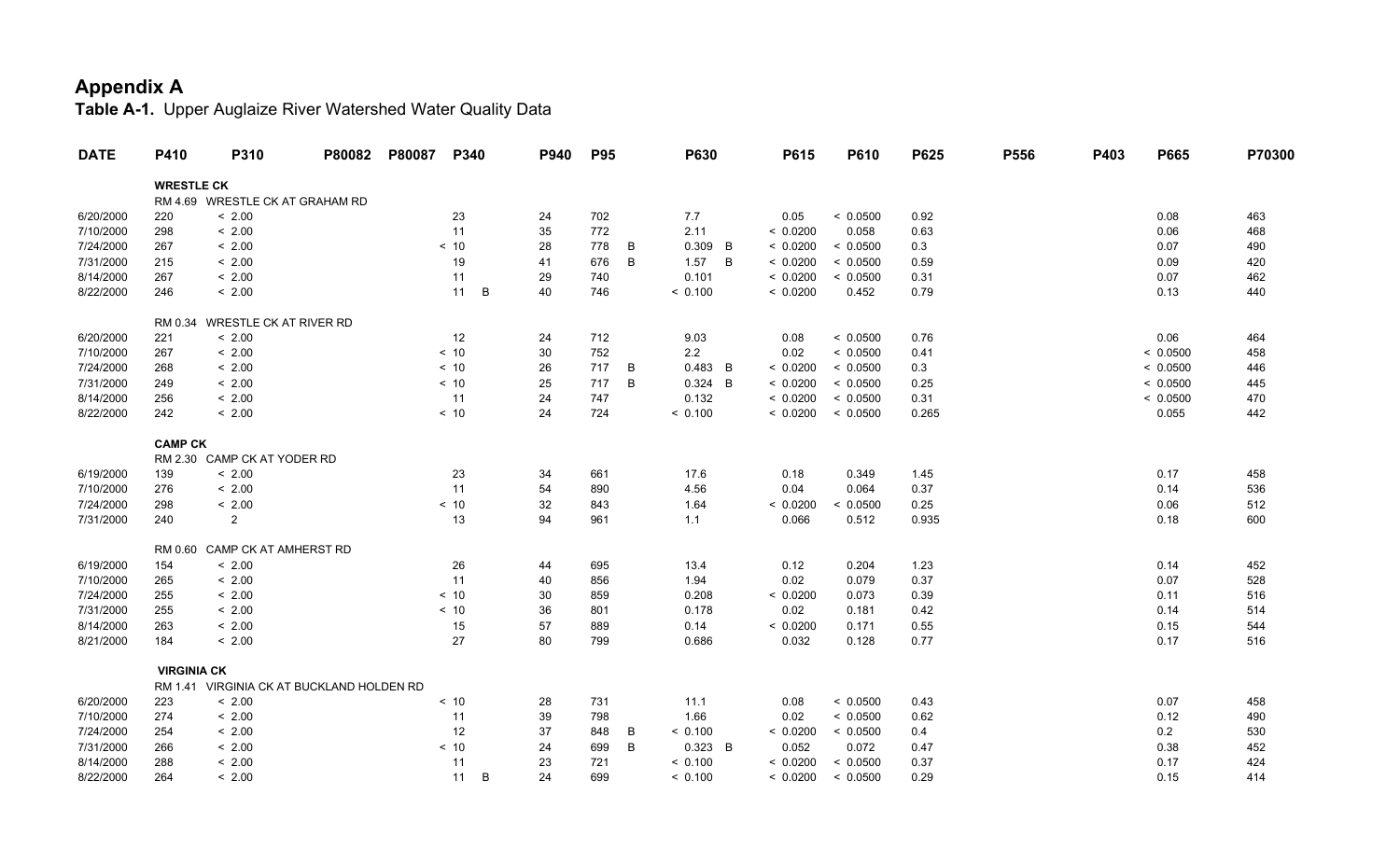| <b>DATE</b> | P410              | P310                                    | P80082 | P80087 | P340    | P940 | <b>P95</b> |   | P630      |   | P615     | P610     | P625    | P556 | P403 | P665     | P70300 |
|-------------|-------------------|-----------------------------------------|--------|--------|---------|------|------------|---|-----------|---|----------|----------|---------|------|------|----------|--------|
|             |                   | <b>BLACKHOOF CK</b>                     |        |        |         |      |            |   |           |   |          |          |         |      |      |          |        |
|             |                   | RM 3.28 BLACKHOOF CK UST BLANK PIKE RD  |        |        |         |      |            |   |           |   |          |          |         |      |      |          |        |
| 6/20/2000   | 248               | < 2.00                                  |        |        | < 10    | 31   | 845        |   | 11        |   | 0.05     | < 0.0500 | 0.35    |      |      | < 0.0500 | 472    |
| 7/10/2000   | 317               | < 2.00                                  |        |        | < 10    | 28   | 837        |   | 2.02      |   | < 0.0200 | < 0.0500 | 0.25    |      |      | < 0.0500 | 508    |
| 7/24/2000   | 296               | < 2.00                                  |        |        | < 10    | 23   | 799        | B | $0.476$ B |   | < 0.0200 | < 0.0500 | 0.245   |      |      | < 0.0500 | 494    |
| 7/31/2000   | 291               | < 2.00                                  |        |        | < 10    | 30   | 811        | B | 0.317 B   |   | < 0.0200 | < 0.0500 | < 0.200 |      |      | < 0.0500 | 504    |
| 8/14/2000   | 304               | < 2.00                                  |        |        | < 10    | 28   | 815        |   | 0.204     |   | < 0.0200 | < 0.0500 | 0.2     |      |      | 0.05     | 508    |
| 8/22/2000   | 299               | < 2.00                                  |        |        | B<br>41 | 21   | 797        |   | 0.122     |   | < 0.0200 | < 0.0500 | < 0.200 |      |      | < 0.0500 | 484    |
|             |                   | RM 0.78 BLACKHOOF CK AT HENGSTLER RD    |        |        |         |      |            |   |           |   |          |          |         |      |      |          |        |
| 6/20/2000   | 247               | < 2.00                                  |        |        | < 10    | 33   | 856        |   | 10.4      |   | 0.05     | 0.057    | 0.38    |      |      | < 0.0500 | 474    |
| 7/10/2000   | 309               | < 2.00                                  |        |        | < 10    | 30   | 858        |   | 1.69      |   | < 0.0200 | 0.068    | 0.32    |      |      | < 0.0500 | 550    |
| 7/24/2000   | 297               | < 2.00                                  |        |        | < 10    | 25   | 810        | B | $0.201$ B |   | < 0.0200 | < 0.0500 | 0.23    |      |      | < 0.0500 | 518    |
| 7/31/2000   | 281               | < 2.00                                  |        |        | < 10    | 27   | 821        | B | $0.254$ B |   | < 0.0200 | < 0.0500 | 0.24    |      |      | < 0.0500 | 516    |
| 8/14/2000   | 300               | < 2.00                                  |        |        | < 10    | 30   | 848        |   | 0.178     |   | < 0.0200 | < 0.0500 | 0.23    |      |      | < 0.0500 | 526    |
| 8/22/2000   | 294               | < 2.00                                  |        |        | B<br>11 | 32   | 863        |   | < 0.100   |   | < 0.0200 | 0.211    | 0.4     |      |      | 0.08     | 536    |
|             |                   | RM 0.50 Huffman Ck (Uniopolis)          |        |        |         |      |            |   |           |   |          |          |         |      |      |          |        |
|             | <b>HUFFMAN CK</b> |                                         |        |        |         |      |            |   |           |   |          |          |         |      |      |          |        |
|             |                   | RM 1.69 HUFFMAN CK AT MILL ST           |        |        |         |      |            |   |           |   |          |          |         |      |      |          |        |
| 6/20/2000   | 222               | < 2.00                                  |        |        | 13      | 30   | 774        |   | 15.2      |   | 0.06     | 0.053    | 0.38    |      |      | 0.06     | 484    |
| 7/10/2000   | 293               | < 2.00                                  |        |        | 11      | 39   | 820        |   | 4.24      |   | 0.04     | < 0.0500 | 0.65    |      |      | < 0.0500 | 486    |
| 7/24/2000   | 180               | < 2.00                                  |        |        | < 10    | 55   | 899        | B | 1.42      | B | 0.029    | 0.078    | 0.44    |      |      | 0.06     | 550    |
| 7/31/2000   | 284               | < 2.00                                  |        |        | < 10    | 73   | 953        | B | 1.81      | B | 0.057    | 0.107    | 0.62    |      |      | 0.11     | 583    |
| 8/14/2000   | 316               | < 2.00                                  |        |        | 11      | 48   | 911        |   | 0.534     |   | < 0.0200 | 0.073    | 0.37    |      |      | 0.07     | 550    |
| 8/22/2000   | 302               | < 2.00                                  |        |        | 14<br>B | 57   | 924        |   | 0.589     |   | 0.02     | 0.076    | 0.39    |      |      | 0.08     | 558    |
|             |                   | RM 1.63 HUFFMAN CK AT UNIOPOLIS - SR 65 |        |        |         |      |            |   |           |   |          |          |         |      |      |          |        |
| 6/20/2000   | 226               | < 2.00                                  |        |        | 79      | 38   | 805        |   | 15        |   | 0.07     | 0.071    | 0.4     |      |      | 0.06     | 430    |
| 7/10/2000   | 289               | < 2.00                                  |        |        | 11      | 60   | 901        |   | 3.34      |   | 0.05     | 0.085    | 0.59    |      |      | 0.13     | 531    |
| 7/24/2000   | 286               | < 2.00                                  |        |        | < 10    | 52   | 904        | B | 1.32      | B | 0.025    | 0.07     | 0.42    |      |      | 0.1      | 546    |
| 7/31/2000   | 292               | < 2.00                                  |        |        | 13      | 106  | 1070       | B | 1.24      | B | 0.115    | 0.228    | 0.79    |      |      | 0.42     | 624    |
| 8/14/2000   | 323               | 2.6                                     |        |        | 15      | 102  | 1090       |   | 0.469     |   | 0.058    | 0.328    | 0.75    |      |      | 0.52     | 659    |
| 8/22/2000   | 310               | < 2.00                                  |        |        | B<br>15 | 104  | 1100       |   | 0.486     |   | 0.042    | 0.352    | 0.78    |      |      | 0.47     | 654    |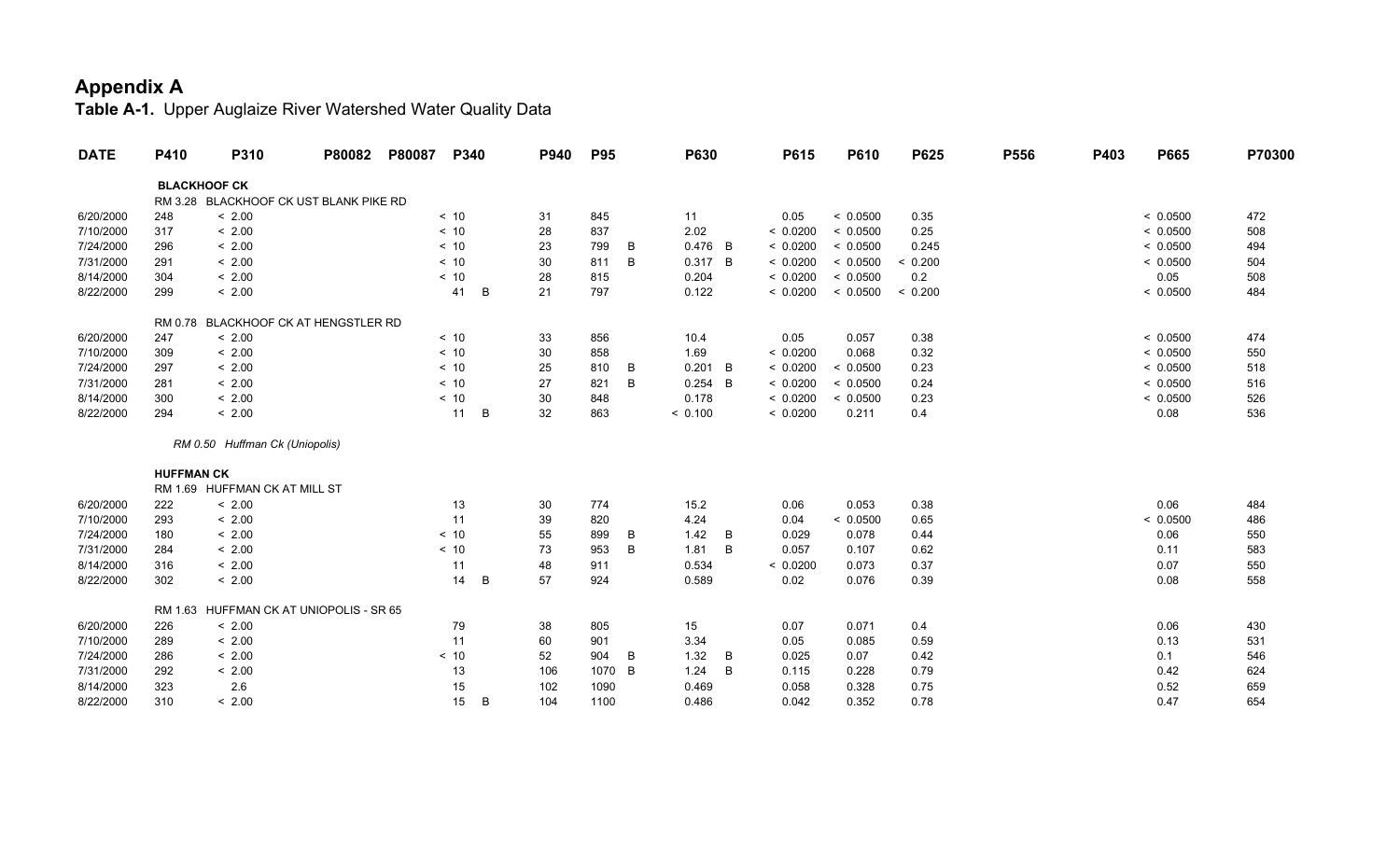| <b>DATE</b> | P410              | P310                                   | P80082 | P80087 | P340    | P940 | <b>P95</b> |    | P630      | P615     | P610     | P625 | P556 | P403 | P665     | P70300    |
|-------------|-------------------|----------------------------------------|--------|--------|---------|------|------------|----|-----------|----------|----------|------|------|------|----------|-----------|
|             |                   | RM 0.33 HUFFMAN CK AT TOWNLINE-LIMA RD |        |        |         |      |            |    |           |          |          |      |      |      |          |           |
| 6/20/2000   | 225               | < 2.00                                 |        |        | < 10    | 42   | 804        |    | 13.1      | 0.06     | < 0.0500 | 0.48 |      |      | 0.07     | 440       |
| 7/10/2000   | 301               | < 2.00                                 |        |        | < 10    | 51   | 858        |    | 2.22      | 0.02     | < 0.0500 | 0.42 |      |      | 0.07     | 516       |
| 7/24/2000   | 292               | < 2.00                                 |        |        | < 10    | 46   | 886        | B  | 0.322 B   | < 0.0200 | < 0.0500 | 0.29 |      |      | 0.1      | 557       |
| 7/31/2000   | 290               | < 2.00                                 |        |        | < 10    | 83   | 987        | B  | 1.18<br>B | < 0.0200 | < 0.0500 | 0.44 |      |      | 0.22     | 598       |
| 8/14/2000   | 314               | < 2.00                                 |        |        | < 10    | 77   | 990        |    | 0.144     | < 0.0200 | < 0.0500 | 0.25 |      |      | 0.14     | 610       |
| 8/22/2000   | 306               | < 2.00                                 |        |        | 14<br>B | 72   | 982        |    | 0.173     | < 0.0200 | < 0.0500 | 0.26 |      |      | 0.14     | 596       |
|             | <b>DRY RUN</b>    |                                        |        |        |         |      |            |    |           |          |          |      |      |      |          |           |
|             |                   | RM 0.27 DRY RUN AT SR 67               |        |        |         |      |            |    |           |          |          |      |      |      |          |           |
| 6/20/2000   | 193               | < 2.00                                 |        |        | < 10    | 35   | 749        |    | 18.7      | 0.08     | < 0.0500 | 0.56 |      |      | 0.06     | 484       |
| 7/10/2000   | 232               | < 2.00                                 |        |        | 11      | 47   | 735        |    | 3.51      | 0.06     | 0.068    | 0.68 |      |      | 0.05     | 438       |
| 7/24/2000   | 193               | < 2.00                                 |        |        | 28      | 63   | 664        | B  | < 0.100   | < 0.0200 | 0.067    | 0.85 |      |      | 0.09     | 450       |
| 7/31/2000   | 189               | 2.4                                    |        |        | 26      | 71   | 687        | B  | $0.102$ B | < 0.0200 | 0.079    | 0.98 |      |      | 0.12     | 408       |
| 8/14/2000   | 272               | < 2.00                                 |        |        | 22      | 79   | 867        |    | 0.369     | < 0.0200 | 0.054    | 0.8  |      |      | 0.18     | 510       |
| 8/22/2000   | 249               | 2.7                                    |        |        | 26<br>B | 93   | 873        |    | 0.391     | < 0.0200 | 0.144    | 0.81 |      |      | 0.21     | 536       |
|             | <b>QUAKER RUN</b> |                                        |        |        |         |      |            |    |           |          |          |      |      |      |          |           |
|             |                   | RM 0.08 QUAKER RUN AT SR 67            |        |        |         |      |            |    |           |          |          |      |      |      |          |           |
| 6/21/2000   | 118               | 3.3                                    |        |        | 73      | 21   | 460        | B  | 7.17      | 0.17     | 0.126    | 0.84 |      |      | 0.24     | 294       |
| 7/12/2000   | 250               | < 2.00                                 |        |        | 18      | 27   | 712        |    | 1.07      | < 0.0200 | < 0.0500 | 0.38 |      |      | < 0.0500 | 448       |
| 7/25/2000   | 225               | < 2.00                                 |        |        | 12      | 31   | 762        |    | 0.251     | < 0.0200 | < 0.0500 | 0.37 |      |      | 0.06     | 450       |
| 8/1/2000    | 217               | < 2.00                                 |        |        | < 10    | 26   | 720        |    | 0.568     | < 0.0200 | 0.079    | 0.41 |      | 8.2  | 0.06     | 444       |
| 8/15/2000   | 224               | < 2.00                                 |        |        | < 10    | 27   | 742        |    | 0.182     | < 0.0200 | < 0.0500 | 0.23 |      |      | 0.19     | 456       |
| 8/21/2000   | 206               | < 2.00                                 |        |        | < 10    | 26   | 723        |    | 0.247     | < 0.0200 | < 0.0500 | 0.25 |      |      | 0.11     | 448       |
|             | <b>PUSHETA CK</b> |                                        |        |        |         |      |            |    |           |          |          |      |      |      |          |           |
|             |                   | RM 12.42 PUSHETA CK AT ASHBURN RD      |        |        |         |      |            |    |           |          |          |      |      |      |          |           |
| 6/21/2000   | 98                | 2.3                                    |        |        | 45      | 13   | 365        | PQ | 8.58      | 0.16     | 0.065    | 0.95 |      |      | 0.27     | 342<br>PQ |
| 7/12/2000   | 299               | < 2.00                                 |        |        | < 10    | 20   | 797        |    | 1.64      | 0.032    | < 0.0500 | 0.33 |      |      | 0.06     | 512       |
| 7/25/2000   | 270               | < 2.00                                 |        |        | 12      | 18   | 831        |    | 0.16      | < 0.0200 | < 0.0500 | 0.28 |      |      | 0.08     | 542       |
| 8/1/2000    | 255               | < 2.00                                 |        |        | 13      | 20   | 757        |    | 0.19      | < 0.0200 | < 0.0500 | 0.32 |      | 8.02 | 0.14     | 480       |
| 8/15/2000   | 290               | < 2.00                                 |        |        | < 10    | 18   | 835        |    | < 0.100   | < 0.0200 | < 0.0500 | 0.4  |      |      | 0.14     | 588       |
| 8/21/2000   | 270               | < 2.00                                 |        |        | 33      | 33   | 828        |    | < 0.100   | < 0.0200 | < 0.0500 | 0.36 |      |      | 0.16     | 544       |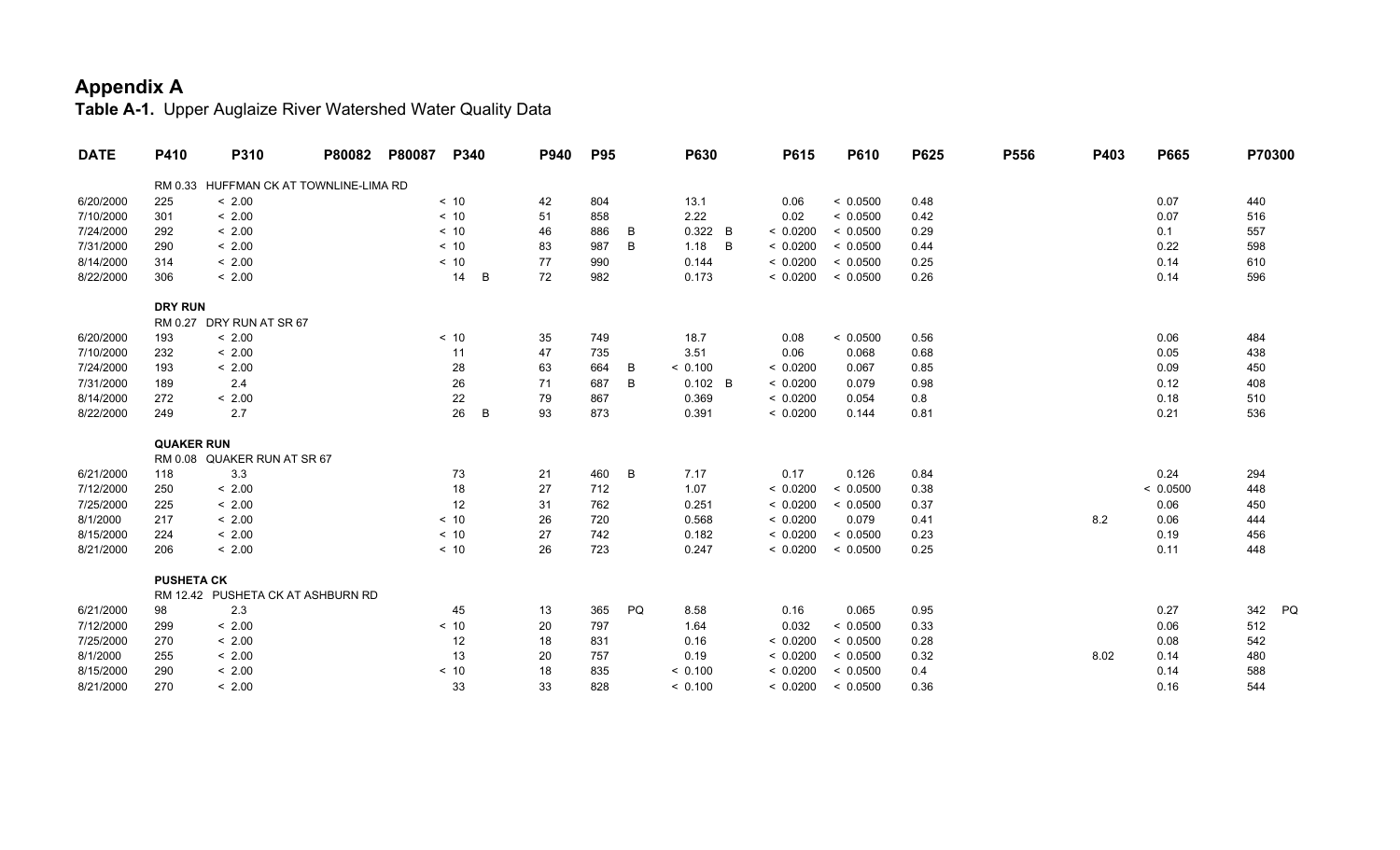| <b>DATE</b> | P410    | P310                               | P80082 | P80087 | P340 | P940 | <b>P95</b> |   | <b>P630</b> | P615     | <b>P610</b> | P625 | P556 | P403 | P665     | P70300 |
|-------------|---------|------------------------------------|--------|--------|------|------|------------|---|-------------|----------|-------------|------|------|------|----------|--------|
|             |         | RM 10.58 PUSHETA CK AT TOWNLINE RD |        |        |      |      |            |   |             |          |             |      |      |      |          |        |
| 6/21/2000   | 116     | $\overline{2}$                     |        |        | 35   | 14   | 433        | B | 11.6        | 0.15     | 0.072       | 0.96 |      |      | 0.23     | 342    |
| 7/12/2000   | 300     | < 2.00                             |        |        | < 10 | 24   | 809        |   | 2.66        | 0.024    | < 0.0500    | 0.48 |      |      | 0.05     | 506    |
| 7/25/2000   | 270     | < 2.00                             |        |        | 12   | 23   | 850        |   | 0.271       | < 0.0200 | < 0.0500    | 0.39 |      |      | 0.08     | 558    |
| 8/1/2000    | 212     | < 2.00                             |        |        | 26   | 41   | 710        |   | 2.95        | 0.04     | 0.05        | 0.86 |      | 7.9  | 0.18     | 462    |
| 8/15/2000   | 303     | < 2.00                             |        |        | 13   | 25   | 867        |   | < 0.100     | < 0.0200 | < 0.0500    | 0.56 |      |      | 0.13     | 594    |
| 8/21/2000   | 276     | < 2.00                             |        |        | 11   | 26   | 832        |   | < 0.100     | < 0.0200 | 0.05        | 0.45 |      |      | 0.12     | 560    |
|             | RM 8.58 | PUSHETA CK AT FRYBURG SHELBY RD    |        |        |      |      |            |   |             |          |             |      |      |      |          |        |
| 6/21/2000   | 123     | $\overline{2}$                     |        |        | 28   | 15   | 461        | B | 12.5        | 0.14     | 0.086       | 0.96 |      |      | 0.24     | 344    |
| 7/12/2000   | 300     | < 2.00                             |        |        | < 10 | 24   | 801        |   | 2.46        | < 0.0200 | < 0.0500    | 0.42 |      |      | < 0.0500 | 484    |
| 7/25/2000   | 273     | < 2.00                             |        |        | < 10 | 25   | 836        |   | 1.97        | < 0.0200 | < 0.0500    | 0.36 |      |      | 0.05     | 556    |
| 8/1/2000    | 240     | < 2.00                             |        |        | 16   | 28   | 741        |   | 1.87        | 0.036    | < 0.0500    | 0.6  |      | 8.03 | 0.22     | 464    |
| 8/15/2000   | 292     | < 2.00                             |        |        | < 10 | 28   | 846        |   | 0.982       | < 0.0200 | < 0.0500    | 0.43 |      |      | 0.06     | 552    |
| 8/21/2000   | 268     | < 2.00                             |        |        | 14   | 32   | 832        |   | 0.978       | < 0.0200 | < 0.0500    | 0.39 |      |      | 0.09     | 530    |
|             |         | RM 2.87 Pusheta Ck Tributary       |        |        |      |      |            |   |             |          |             |      |      |      |          |        |
|             |         | RM 2.85 PUSHETA CK DST HARDIN PIKE |        |        |      |      |            |   |             |          |             |      |      |      |          |        |
| 7/12/2000   | 258     | < 2.00                             |        |        | 18   | 84   | 1010       |   | 7.33        | 0.026    | < 0.0500    | 0.48 |      |      | 0.08     | 618    |
| 7/25/2000   | 216     | < 2.00                             |        |        | 16   | 204  | 1580       |   | 23.4        | 0.041    | < 0.0500    | 0.81 |      |      | 0.4      | 960    |
| 8/1/2000    | 203     | < 2.00                             |        |        | 26   | 116  | 1030       |   | 11.8        | 0.063    | < 0.0500    | 0.74 |      | 8.17 | 0.2      | 620    |
| 8/15/2000   | 229     | < 2.00                             |        |        | < 10 | 243  | 1770       |   | 28.3        | 0.055    | < 0.0500    | 0.92 |      |      | 0.31     | 1090   |
| 8/21/2000   | 245     | < 2.00                             |        |        | 14   | 56   | 881        |   | 1.2         | < 0.0200 | < 0.0500    | 0.33 |      |      | 0.06     | 560    |
|             |         | RM 0.53 Owl Ck                     |        |        |      |      |            |   |             |          |             |      |      |      |          |        |
|             |         | RM 0.35 PUSHETA CK AT CR 33A       |        |        |      |      |            |   |             |          |             |      |      |      |          |        |
| 6/21/2000   | 92      | 5.5                                |        |        | 42   | 14   | 383        | B | 10.5        | 0.25     | 0.19        | 1.32 |      |      | 0.46     | 320    |
| 7/12/2000   | 279     | < 2.00                             |        |        | 12   | 63   | 918        |   | 4.32        | 0.025    | < 0.0500    | 0.46 |      |      | 0.07     | 574    |
| 7/25/2000   | 215     | < 2.00                             |        |        | 19   | 60   | 884        |   | 1.04        | < 0.0200 | < 0.0500    | 0.48 |      |      | 0.06     | 574    |
| 8/1/2000    | 180     | 2.8                                |        |        | 29   | 96   | 865        |   | 8.37        | 0.092    | < 0.0500    | 1.3  |      | 8.22 | 0.21     | 550    |
| 8/15/2000   | 221     | < 2.00                             |        |        | < 10 | 76   | 992        |   | 1.71        | 0.03     | < 0.0500    | 0.56 |      |      | 0.08     | 646    |
| 8/21/2000   | 216     | < 2.00                             |        |        | 17   | 113  | 1080       |   | 7.23        | 0.046    | < 0.0500    | 0.75 |      |      | 0.17     | 666    |
| 10/18/2000  |         |                                    | < 2.00 | 5.7    |      | 195  |            |   | 10.4        | 0.044    | < 0.0500    | 0.83 |      |      | 0.14     | 861    |
| 11/15/2000  |         |                                    | 7.3    | 13     |      | 104  |            |   | 9.64        | 0.05     | 0.962       | 1.42 |      |      | 0.13     | 642    |
|             |         |                                    |        |        |      |      |            |   |             |          |             |      |      |      |          |        |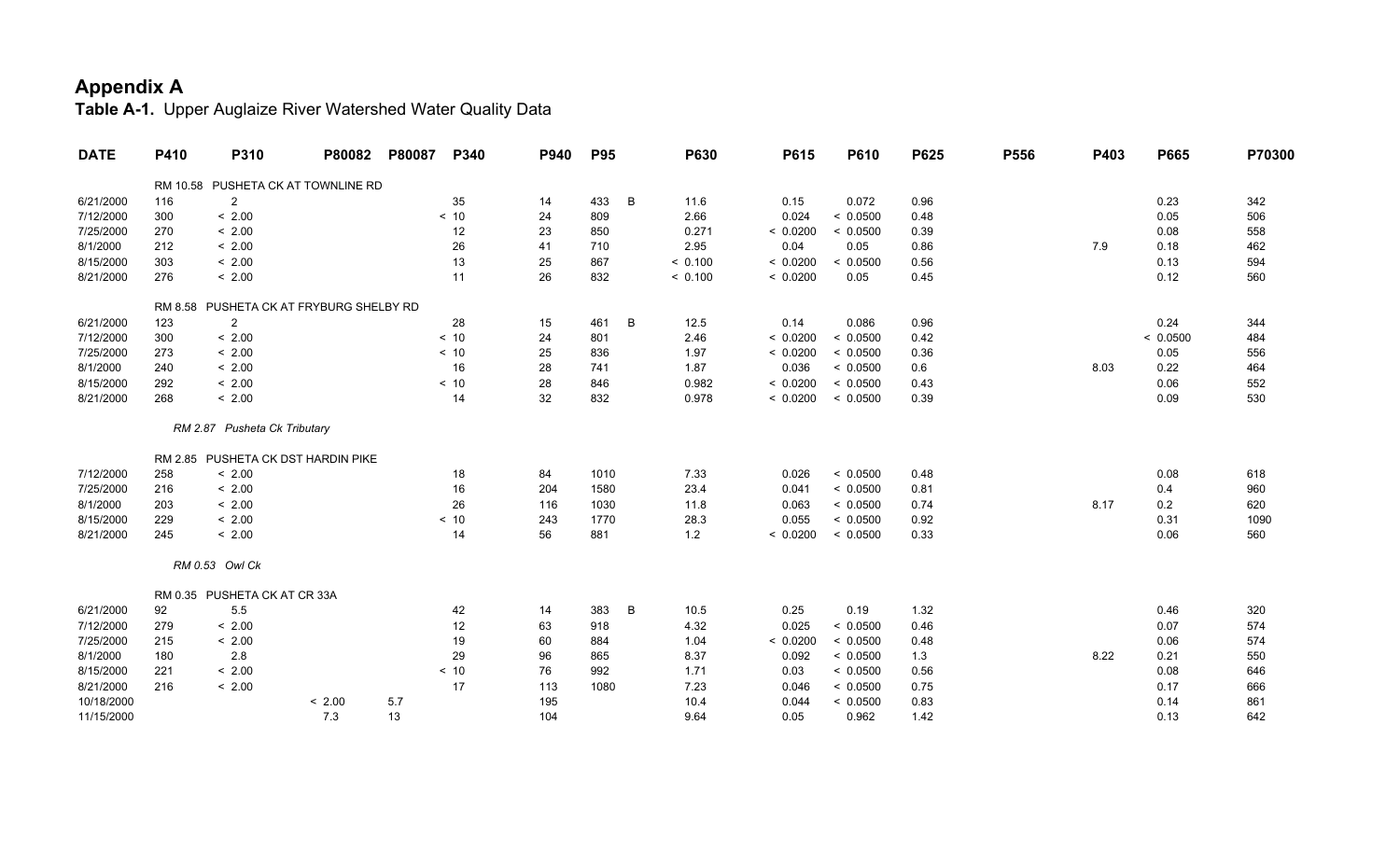**Table A-1.** Upper Auglaize River Watershed Water Quality Data

| <b>DATE</b> | P410              | P310                                           | P80082 | P80087 | P340 | P940 | <b>P95</b> |    | P630    | P615     | P610     | P625    | P556 | P403 | P665     | P70300 |    |
|-------------|-------------------|------------------------------------------------|--------|--------|------|------|------------|----|---------|----------|----------|---------|------|------|----------|--------|----|
|             |                   | <b>PUSHETA CK TRIB (2.87)</b>                  |        |        |      |      |            |    |         |          |          |         |      |      |          |        |    |
|             |                   | RM 0.50 PUSHETA CK TRIB (2.87) AT OWL CREEK RD |        |        |      |      |            |    |         |          |          |         |      |      |          |        |    |
| 6/21/2000   | 90                | 3.6                                            |        |        | 26   | 13   | 362        | B  | 11.2    | 0.2      | < 0.0500 | 1.31    |      |      | 0.26     | 298    |    |
| 7/12/2000   | 313               | < 2.00                                         |        |        | 15   | 69   | 927        |    | 0.899   | < 0.0200 | 0.051    | 0.33    |      |      | 0.08     | 562    |    |
| 7/25/2000   | 285               | < 2.00                                         |        |        | 13   | 64   | 972        |    | 0.307   | < 0.0200 | < 0.0500 | 0.4     |      |      | < 0.0500 | 594    |    |
| 8/1/2000    | 202               | < 2.00                                         |        |        | 22   | 45   | 652        |    | 2.07    | 0.038    | < 0.0500 | 0.89    |      | 8.06 | 0.12     | 402    |    |
| 8/15/2000   | 304               | < 2.00                                         |        |        | < 10 | 72   | 1000       |    | 0.173   | < 0.0200 | 0.086    | 0.56    |      |      | 0.08     | 626    |    |
| 8/21/2000   | 283               | < 2.00                                         |        |        | 11   | 51   | 879        |    | 0.192   | < 0.0200 | < 0.0500 | 0.21    |      |      | 0.11     | 562    |    |
|             | <b>OWL CK</b>     |                                                |        |        |      |      |            |    |         |          |          |         |      |      |          |        |    |
|             |                   | RM 3.03 OWL CK AT OWL CREEK RD                 |        |        |      |      |            |    |         |          |          |         |      |      |          |        |    |
| 6/21/2000   | 79                | 2.7                                            |        |        | 51   | 12   | 332        | PQ | 9.8     | 0.23     | 0.131    | 1.17    |      |      | 0.56     | 294    | PQ |
| 7/12/2000   | 267               | < 2.00                                         |        |        | 21   | 56   | 835        |    | 2.76    | 0.024    | 0.057    | 0.64    |      |      | 0.05     | 504    |    |
| 7/25/2000   | 216               | $2.2\,$                                        |        |        | 44   | 11   | 603        |    | 0.98    | 0.337    | 0.342    | 1.19    |      |      | 0.08     | 380    |    |
| 8/1/2000    | 179               | 7.6                                            |        |        | 61   | 60   | 728        |    | 5.56    | 0.252    | 0.113    | 2.68    |      | 7.87 | 0.97     | 480    |    |
| 8/15/2000   | 274               | < 2.00                                         |        |        | 19   | 117  | 1080       |    | 2.17    | 0.068    | 0.133    | 0.995   |      |      | 0.195    | 618    |    |
| 8/21/2000   | 228               | < 2.00                                         |        |        | 30   | 57   | 776        |    | 1.36    | 0.022    | < 0.0500 | 0.84    |      |      | 0.24     | 470    |    |
|             |                   | RM 0.40 OWL CK AT KOHLER RD.                   |        |        |      |      |            |    |         |          |          |         |      |      |          |        |    |
| 6/21/2000   | 79                | 6.5                                            |        |        | 59   | 12   | 340        | PQ | 10.7    | 0.32     | 0.207    | 1.63    |      |      | 0.74     | 292    | PQ |
| 7/12/2000   | 281               | < 2.00                                         |        |        | 24   | 43   | 894        |    | 1.47    | 0.04     | 0.055    | 0.605   |      |      | 0.05     | 558    |    |
| 7/25/2000   | 218               | < 2.00                                         |        |        | 22   | 48   | 953        |    | 1.46    | 0.048    | < 0.0500 | 0.81    |      |      | < 0.0500 | 634    |    |
| 8/1/2000    | 152               | 6.7                                            |        |        | 55   | 49   | 615        |    | 4.51    | 0.123    | 0.053    | 1.9     |      | 7.93 | 0.4      | 410    |    |
| 8/15/2000   | 234               | < 2.00                                         |        |        | 19   | 88   | 1010       |    | 0.33    | < 0.0200 | 0.075    | 0.72    |      |      | 0.07     | 662    |    |
| 8/21/2000   | 216               | < 2.00                                         |        |        | 21   | 51   | 781        |    | 0.338   | 0.024    | 0.054    | 0.81    |      |      | 0.09     | 478    |    |
|             | <b>TWOMILE CK</b> |                                                |        |        |      |      |            |    |         |          |          |         |      |      |          |        |    |
|             |                   | RM 8.10 TWOMILE CK AT HOLDEN RD (CR 190)       |        |        |      |      |            |    |         |          |          |         |      |      |          |        |    |
| 6/22/2000   | 136               | < 2.00                                         |        |        | 17   | 47   | 654        |    | 16.5    | 0.19     | 0.104    | 0.94    |      |      | 0.14     | 460    |    |
| 7/11/2000   | 207               | < 2.00                                         |        |        | 21   | 99   | 870        |    | 5.43    | 0.05     | 0.065    | 0.855   |      |      | 0.17     | 530    |    |
| 7/27/2000   | 207               | < 2.00                                         |        |        | 29   | 272  | 1420       | B  | < 0.100 | < 0.0200 | 0.061    | 0.94 PT |      |      | 0.15 PT  | 814    |    |
| 8/2/2000    | 166               | < 2.00                                         |        |        | 21   | 93   | 747        |    | 0.418   | 0.036    | < 0.0500 | 0.585   |      |      | 0.32     | 436    |    |
| 8/16/2000   | 197               | < 2.00                                         |        |        | 22   | 133  | 960        |    | < 0.100 | < 0.0200 | 0.163    | 0.82    |      |      | 0.21     | 542    |    |
| 8/24/2000   | 200               | < 2.00                                         |        |        | 12   | 180  | 1100       |    | < 0.100 | < 0.0200 | 0.104    | 0.68    |      |      | 0.16     | 602    |    |

 *RM 3.05 Oakview Trib (0.5) via unnamed Tributary to Twomile Ck*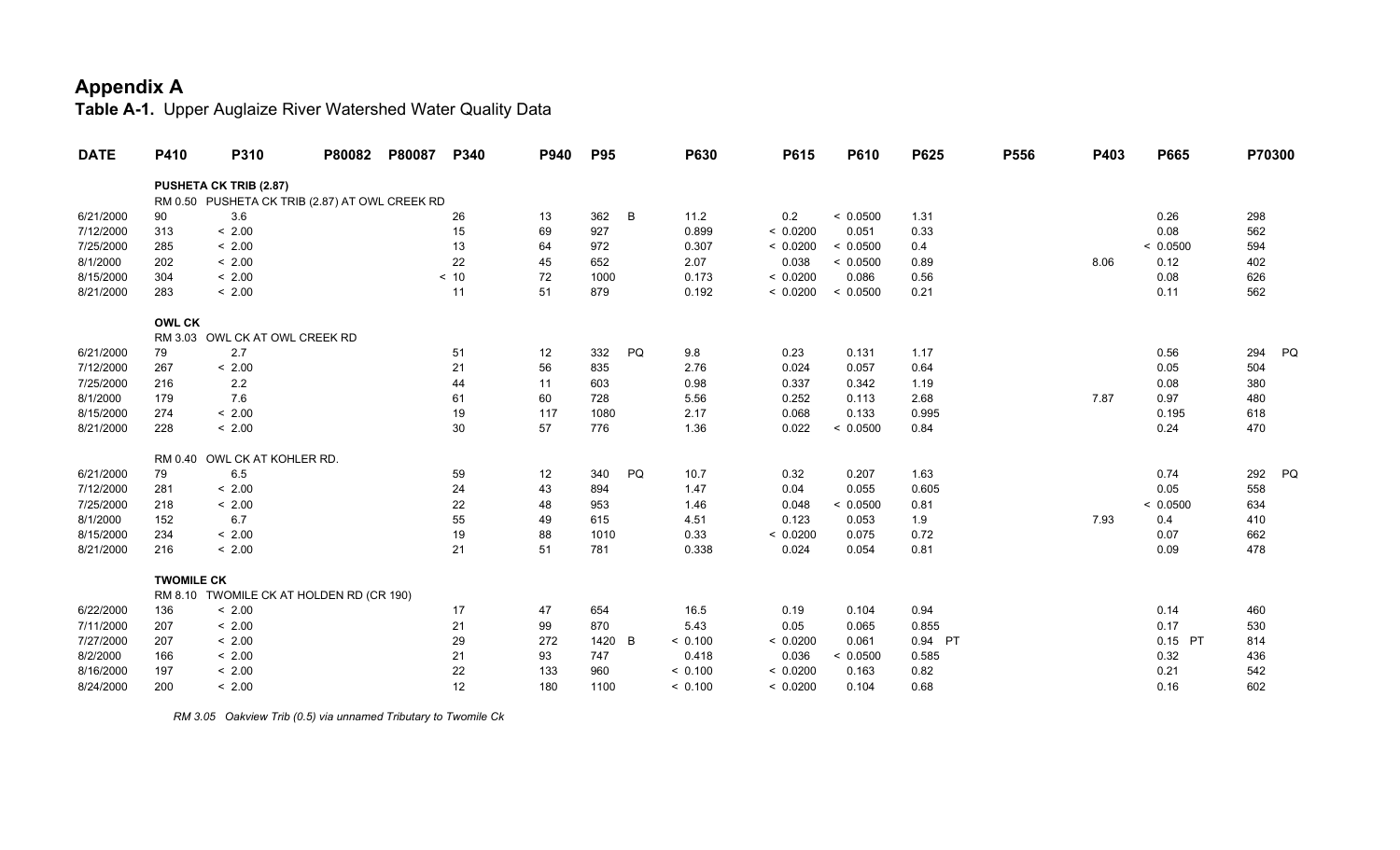| <b>DATE</b> | P410                | P310                             | P80082 | P80087 | P340 | P940 | <b>P95</b> |   | P630      | P615     | P610     | P625    | P556 | P403 | P665         | P70300 |
|-------------|---------------------|----------------------------------|--------|--------|------|------|------------|---|-----------|----------|----------|---------|------|------|--------------|--------|
|             | RM 1.20             | <b>TWOMILE CK AT BOWSHER RD</b>  |        |        |      |      |            |   |           |          |          |         |      |      |              |        |
| 6/22/2000   | 154                 | < 2.00                           |        |        | 20   | 47   | 686        |   | 14.8      | 0.16     | 0.088    | 0.83    |      |      | 0.13         | 464    |
| 7/11/2000   | 244                 | < 2.00                           |        |        | 15   | 60   | 845        |   | 4.33      | 0.04     | < 0.0500 | 0.58    |      |      | 0.05         | 536    |
| 7/27/2000   | 221                 | < 2.00                           |        |        | 23   | 54   |            |   | < 0.100   | < 0.0200 | < 0.0500 | 0.45    |      |      | 0.08         | 572    |
| 8/2/2000    | 195                 | < 2.00                           |        |        | 21   | 162  | 1090       |   | < 0.100   | < 0.0200 | < 0.0500 | 0.67    |      |      | 0.1          | 658    |
| 8/16/2000   | 222                 | < 2.00                           |        |        | 13   | 82   | 940        |   | < 0.100   | < 0.0200 | < 0.0500 | 0.62    |      |      | 0.1          | 568    |
| 8/24/2000   | 226                 | < 2.00                           |        |        | < 10 | 149  | 1190       |   | < 0.100   | < 0.0200 | 0.057    | 0.45    |      |      | 0.12         | 779    |
|             |                     | RM 0.12 TWOMILE CK AT SR 198     |        |        |      |      |            |   |           |          |          |         |      |      |              |        |
| 6/22/2000   | 144                 | < 2.00                           |        |        | 12   | 42   | 657        |   | 14.6      | 0.18     | 0.121    | 0.965   |      |      | 0.135        | 457    |
| 7/11/2000   | 261                 | < 2.00                           |        |        | 12   | 52   | 855        |   | 4.63      | 0.04     | < 0.0500 | 0.62    |      |      | 0.06         | 542    |
| 7/27/2000   | 212                 | < 2.00                           |        |        | 23   | 56   | 878        | B | 0.541 B   | 0.02     | < 0.0500 | 0.49    |      |      | 0.07         | 566    |
| 8/2/2000    | 154                 | < 2.00                           |        |        | 14   | 70   | 717        |   | 0.866     | 0.07     | 0.19     | 0.69    |      |      | 0.08         | 342    |
| 8/16/2000   | 208                 | < 2.00                           |        |        | 13   | 84   | 913        |   | 0.339     | 0.1      | < 0.0500 | 0.53    |      |      | 0.13         | 546    |
| 8/24/2000   | 195                 | < 2.00                           |        |        | < 10 | 80   | 895        |   | 0.304     | < 0.0200 | 0.051    | 0.31    |      |      | 0.09         | 678    |
|             | <b>OAKVIEW TRIB</b> |                                  |        |        |      |      |            |   |           |          |          |         |      |      |              |        |
|             |                     | RM ??? OAKVIEW TRIB AT BREESE RD |        |        |      |      |            |   |           |          |          |         |      |      |              |        |
| 6/22/2000   | 232                 | 6.4                              |        |        | 23   | 328  | 1680       |   | 2.31      | 0.81     | 2.11     | 3.19    |      |      | $\mathbf{1}$ | 1020   |
| 7/11/2000   | 423                 | 11                               |        |        | 30   | 827  | 3760       |   | 0.703     | 0.48     | 7.8      | 9.48    |      |      | 1.91         | 2190   |
| 7/27/2000   | 504                 | 8                                |        |        | 41   | 1550 | 6190 B     |   | 0.649 B   | 0.701    | 9.3      | 13.4    |      |      | 2.72         | 3720   |
| 8/2/2000    | 466                 | 4.9                              |        |        | 36   | 1160 | 5200       |   | 1.3       | 1.192    | 8.55     | 11.6    |      |      | 2.72         | 3110   |
| 8/16/2000   | 507                 | 8.4                              |        |        | 103  | 1550 | 6380       |   | 1.32      | 1.173    | 8.72     | 11.3    |      |      | 2.96         | 3770   |
| 8/24/2000   | 465                 | 13.1                             |        |        | 40   | 1390 | 5910       |   | 1.74      | 1.235    | 8.58     | 11.1    |      |      | 3.18         | 3560   |
|             | <b>SIMS RUN</b>     |                                  |        |        |      |      |            |   |           |          |          |         |      |      |              |        |
|             |                     | RM 4.37 SIMS RUN AT CONANT RD    |        |        |      |      |            |   |           |          |          |         |      |      |              |        |
| 6/22/2000   | 164                 | < 2.00                           |        |        | < 10 | 44   | 709        |   | 18.8      | 0.08     | < 0.0500 | 0.42    |      |      | 0.13         | 462    |
| 7/11/2000   | 203                 | < 2.00                           |        |        | 18   | 90   | 829        |   | 5.98      | 0.08     | 0.19     | 0.9     |      |      | 0.14         | 492    |
| 7/27/2000   | 227                 | 22                               |        |        | 75   | 228  | 1300 B     |   | $0.556$ B | 0.138    | 0.957    | 4.31 PT |      |      | 0.62 PT      | 710    |
| 8/2/2000    | 228                 | 16.4                             |        |        | 46   | 237  | 1310       |   | 0.444     | 0.11     | 1.82     | 4.61    |      |      | 0.56         | 702    |
| 8/16/2000   | 275                 | 13.2                             |        |        | 50   | 284  | 1550       |   | < 0.100   | 0.031    | 1.8      | 3.28    |      |      | 0.77         | 856    |
| 8/24/2000   | 264                 | 13.4                             |        |        | 37   | 348  | 1760       |   | < 0.100   | 0.046    | 4.27     | 6.58    |      |      | 1.14         | 970    |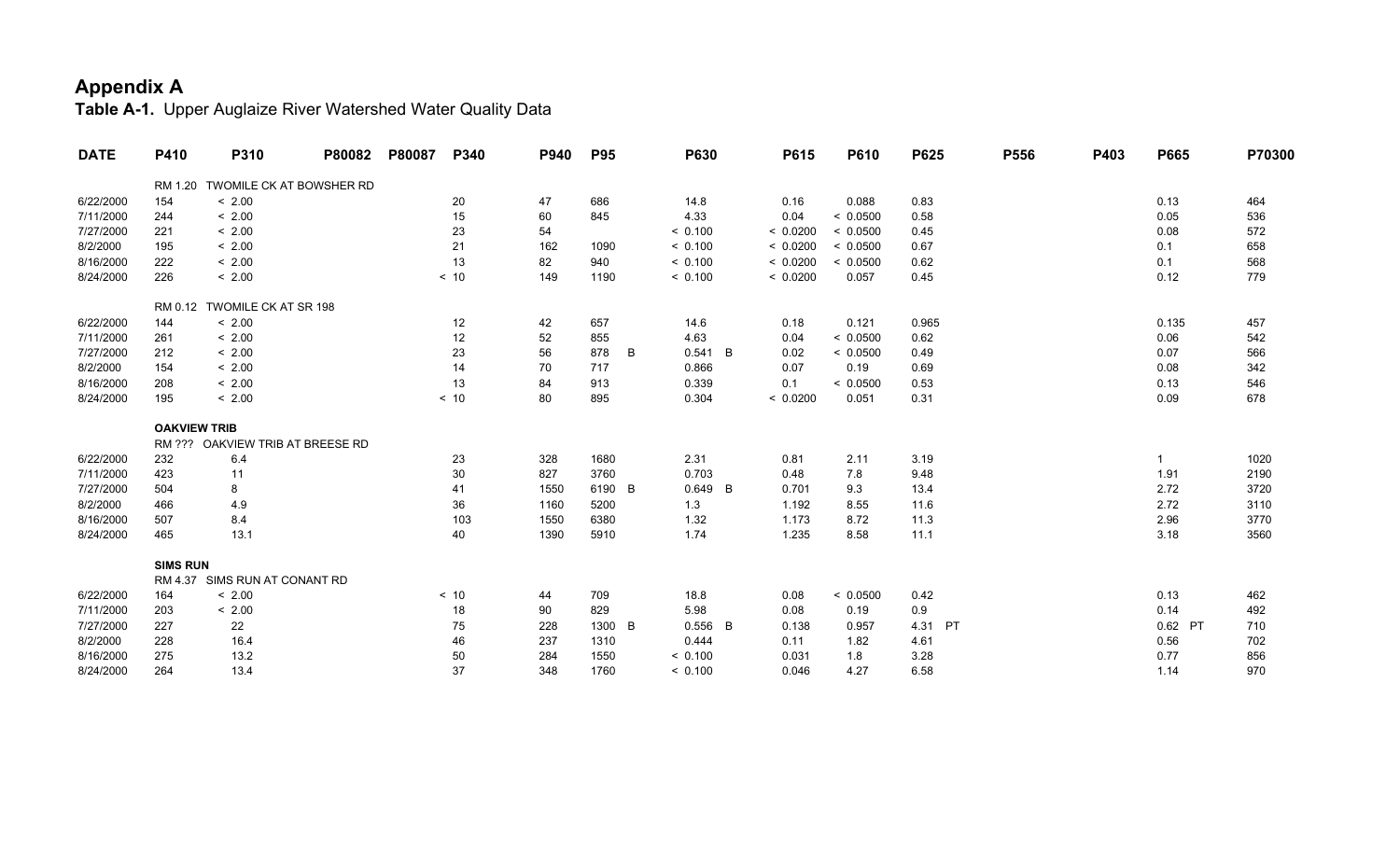| <b>DATE</b> | P410              | P310                                                 | P80082 | P80087 | P340              | P940 | <b>P95</b> |   | <b>P630</b> | P615     | P610     | P625    | P556 | P403 | P665     | P70300    |
|-------------|-------------------|------------------------------------------------------|--------|--------|-------------------|------|------------|---|-------------|----------|----------|---------|------|------|----------|-----------|
|             |                   | RM 0.82 SIMS RUN AT NATIONAL RD                      |        |        |                   |      |            |   |             |          |          |         |      |      |          |           |
| 6/22/2000   | 156               | < 2.00                                               |        |        | $12 \overline{ }$ | 42   | 683        |   | 17.4        | 0.07     | < 0.0500 | 0.51    |      |      | 0.1      | 456       |
| 7/11/2000   | 225               | < 2.00                                               |        |        | 15                | 43   | 728        |   | 8.32        | 0.08     | < 0.0500 | 0.73    |      |      | 0.09     | 464       |
| 7/27/2000   | 124               | 12                                                   |        |        | 63                | 73   | 664        | B | < 0.100     | 0.047    | < 0.0500 | 1.23    |      |      | 0.16     | 404       |
| 8/2/2000    | 173               | < 2.00                                               |        |        | 36                | 79   | 772        |   | < 0.100     | 0.08     | 0.943    | 2.52    |      |      | 0.18     | 464       |
| 8/16/2000   |                   |                                                      |        |        |                   |      |            |   |             |          |          |         |      |      |          |           |
| 8/24/2000   | 215               | 2.7                                                  |        |        | < 10              | 78   | 780        |   | < 0.100     | 0.022    | < 0.0500 | 0.36    |      |      | 0.1      | 462       |
|             | <b>BUCK RUN</b>   |                                                      |        |        |                   |      |            |   |             |          |          |         |      |      |          |           |
|             |                   | RM 0.57 BUCK RUN AT SUNDERLAND RD                    |        |        |                   |      |            |   |             |          |          |         |      |      |          |           |
| 6/22/2000   | 141               | < 2.00                                               |        |        | 23                | 56   | 776        |   | 15.1        | 0.2      | 0.082    | 1.26    |      |      | 0.14     | 528       |
| 7/11/2000   | 230               | < 2.00                                               |        |        | 17                | 109  | 1110       |   | 4.63        | 0.04     | 0.068    | 0.88    |      |      | 0.13     | 748       |
| 7/27/2000   | 264               | < 2.00                                               |        |        | 16                | 186  | 1770 B     |   | < 0.100     | < 0.0200 | < 0.0500 | 0.81    |      |      | 0.07     | 1240      |
| 8/2/2000    | 246               | < 2.00                                               |        |        | 11                | 164  | 1600       |   | 0.112       | < 0.0200 | < 0.0500 | 0.53    |      |      | 0.1      | 1050      |
| 8/16/2000   | 248               | < 2.00                                               |        |        | 13                | 246  | 1880       |   | < 0.100     | < 0.0200 | 0.083    | 0.69    |      |      | 0.12     | 1250      |
| 8/24/2000   | 234               | < 2.00                                               |        |        | < 10              | 204  | 1810       |   | 0.238       | < 0.0200 | 0.133    | 0.57    |      |      | 0.08     | 1270      |
|             |                   | <b>AUGLAIZE R TRIB IV (63.54)</b>                    |        |        |                   |      |            |   |             |          |          |         |      |      |          |           |
|             |                   | RM 0.43 AUGLAIZE R TRIB IV (63.54) AT DEFIANCE TRAIL |        |        |                   |      |            |   |             |          |          |         |      |      |          |           |
| 6/26/2000   | 101               | < 2.00                                               |        |        | 35                | 20   | 448        |   | 11.5        | 0.12     | 0.084    | 1.01    |      |      | 0.2      | 354       |
| 7/11/2000   | 203               | < 2.00                                               |        |        | 20                | 58   | 841        |   | 8.42        | 0.07     | 0.087    | 0.83    |      | 7.69 | 0.08     | 542       |
| 7/25/2000   | 365               | < 2.00                                               |        |        | < 10              | 71   | 1500       |   | 0.125       | < 0.0200 | 0.115    | 0.31    |      |      | < 0.0500 | 938       |
| 8/1/2000    | 337               | < 2.00                                               |        |        | < 10              | 68   | 1340 B     |   | < 0.100     | < 0.0200 | 0.122    | 0.315   |      |      | 0.06     | 966       |
| 8/15/2000   |                   |                                                      |        |        |                   |      |            |   |             |          |          |         |      |      |          |           |
| 8/22/2000   | 362               | < 2.00                                               |        |        | 17                | 85   | 1510       |   | < 0.100     | < 0.0200 | 0.107    | 0.31    |      |      | 0.05     | 1030      |
|             | <b>SIXMILE CK</b> |                                                      |        |        |                   |      |            |   |             |          |          |         |      |      |          |           |
|             |                   | RM 4.24 SIXMILE CK AT BAILEY RD                      |        |        |                   |      |            |   |             |          |          |         |      |      |          |           |
| 7/11/2000   | 243               | 3.1                                                  |        |        | 24                | 62   | 899        |   | 6.74        | 0.12     | 0.299    | 1.14    |      | 7.78 | 0.15     | 578       |
| 7/25/2000   | 272               | 5.8                                                  |        |        | 56                | 171  | 1500       |   | < 0.100     | 0.05     | 1.28     | 2.4     |      |      | 0.355    | 943       |
| 8/1/2000    | 209               | 6.7                                                  |        |        | 29                | 181  | 1290       | B | $0.189$ B   | 0.049    | 0.449    | 1.07    |      |      | 0.28     | 764       |
| 8/15/2000   | 225               | 2.6                                                  |        |        | 32                | 131  | 1010       |   | < 0.100     | 0.026    | 0.345    | 1.24    |      |      | 0.31     | 584       |
| 8/22/2000   | 182               | 2.3                                                  |        |        | 32                | 213  | 1290       |   | < 0.100     | < 0.0200 | 0.205    | 0.91    |      |      | 0.22     | 754<br>PT |
|             | RM 3.90           | SIXMILE CK AT SR 66                                  |        |        |                   |      |            |   |             |          |          |         |      |      |          |           |
| 7/11/2000   | 242               | < 2.00                                               |        |        | 14                | 102  | 1220       |   | 5.84        | 0.06     | 0.087    | < 0.200 |      | 7.86 | 0.2      | 800       |
| 7/25/2000   | 245               | < 2.00                                               |        |        | < 10              | 212  | 2060       |   | 0.706       | < 0.0200 | 0.083    | 0.39    |      |      | 0.39     | 1400      |
| 8/1/2000    | 213               | < 2.00                                               |        |        | 32                | 130  | 1510 B     |   | 0.637 B     | < 0.0200 | 0.057    | 0.3     |      |      | 0.29     | 1020      |
| 8/15/2000   | 244               | < 2.00                                               |        |        | $< 10$            | 164  | 1900       |   | 0.462       | < 0.0200 | 0.058    | 0.41    |      |      | 0.42     | 1360      |
| 8/22/2000   | 235               | < 2.00                                               |        |        | 23                | 191  | 1890       |   | 0.246       | < 0.0200 | 0.062    | 0.28    |      |      | 0.425    | 1320      |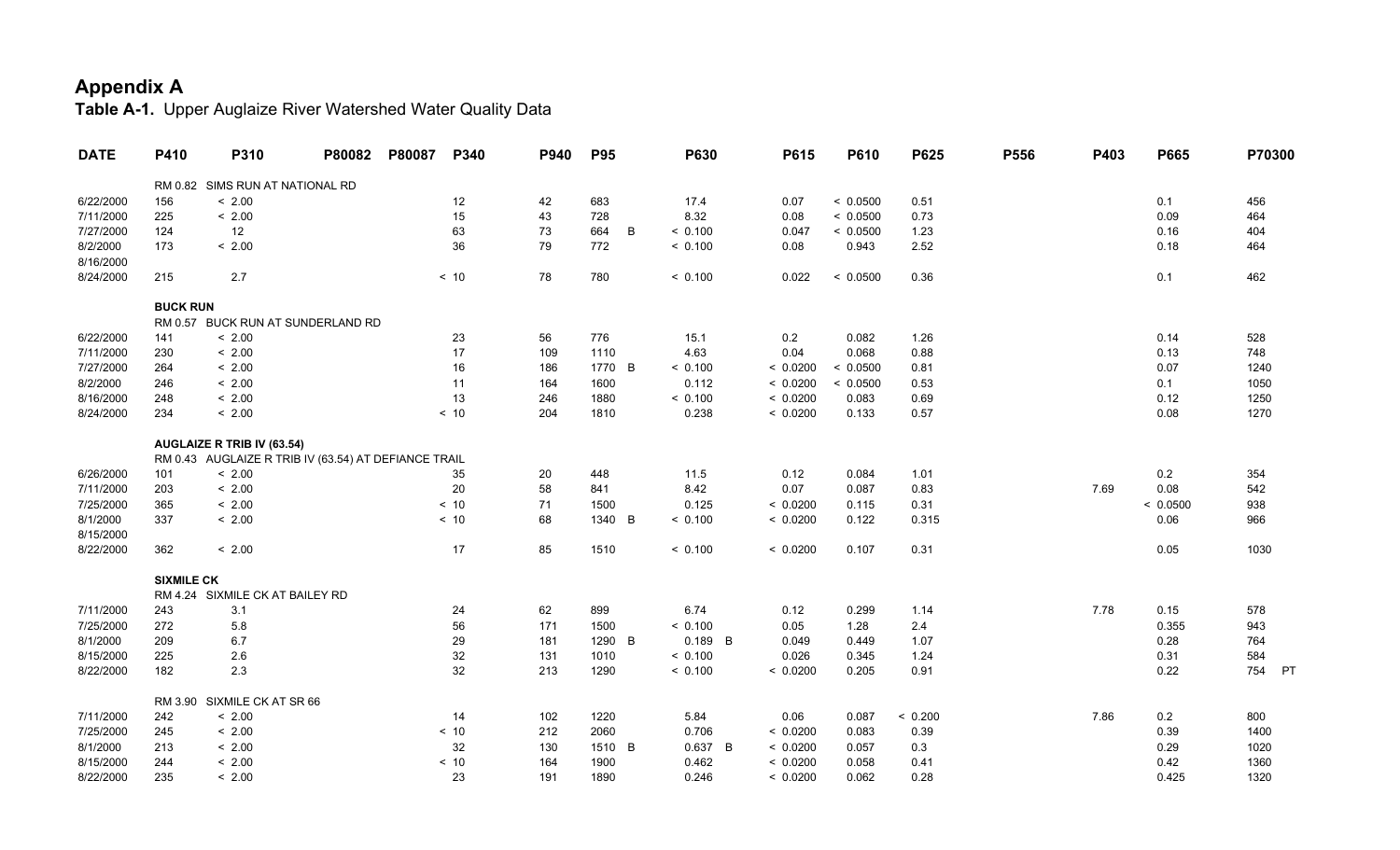| <b>DATE</b> | P410              | P310                                  | P80082 | P80087 | P340 | P940 | <b>P95</b> |   | <b>P630</b> |   | P615     | P610     | P625  | P556 | P403 | P665  | P70300 |
|-------------|-------------------|---------------------------------------|--------|--------|------|------|------------|---|-------------|---|----------|----------|-------|------|------|-------|--------|
|             |                   | RM 3.65 SIXMILE CK DST FARM SERVICES  |        |        |      |      |            |   |             |   |          |          |       |      |      |       |        |
| 6/26/2000   | 146               | < 2.00                                |        |        | 26   | 31   | 597        |   | 11.1        |   | 0.12     | 0.108    | 1.05  |      |      | 0.29  | 414    |
| 7/11/2000   | 242               | < 2.00                                |        |        | 20   | 126  | 1300       |   | 5.41        |   | 0.09     | 0.14     | 0.84  |      | 7.83 | 0.59  | 840    |
| 7/25/2000   | 257               | < 2.00                                |        |        | 19   | 230  | 2120       |   | 0.563       |   | 0.039    | 0.148    | 0.5   |      |      | 0.44  | 1470   |
| 8/1/2000    | 214               | < 2.00                                |        |        | 13   | 132  | 1510 B     |   | $0.661$ B   |   | 0.047    | 0.15     | 0.33  |      |      | 0.51  | 1020   |
| 8/15/2000   | 250               | < 2.00                                |        |        | < 10 | 199  | 1990       |   | 0.51        |   | 0.044    | 0.128    | 0.485 |      |      | 0.645 | 1440   |
| 8/22/2000   | 235               | < 2.00                                |        |        | 17   | 205  | 1890       |   | 0.392       |   | 0.032    | 0.091    | 0.41  |      |      | 0.6   | 1310   |
|             |                   |                                       |        |        |      |      |            |   |             |   |          |          |       |      |      |       |        |
|             | RM 3.59           | SIXMILE CK DST SPENCERVILLE WWTP TRIB |        |        |      |      |            |   |             |   |          |          |       |      |      |       |        |
| 7/11/2000   | 267               | < 2.00                                |        |        | 17   | 224  | 1730       |   | 2.67        |   | 0.07     | 0.098    | 0.92  |      | 8.23 | 1.66  | 1100   |
| 7/25/2000   | 273               | < 2.00                                |        |        | 22   | 405  | 2690       |   | 2.73        |   | 0.022    | < 0.0500 | 0.77  |      |      | 2.46  | 1680   |
| 8/1/2000    | 267               | < 2.00                                |        |        | 26   | 399  | 2570 B     |   | 2.36        | B | 0.051    | 0.103    | 0.74  |      |      | 2.9   | 1610   |
| 8/15/2000   | 251               | < 2.00                                |        |        | 22   | 393  | 2590       |   | 2.64        |   | 0.172    | 0.316    | 1.4   |      |      | 2.29  | 1660   |
| 8/22/2000   | 235               | 8<br>IJ                               |        |        | 29   | 394  | 2590       |   | 2.39        |   | 0.272    | 0.345    | 1.34  |      |      | 1.66  | 1660   |
|             |                   |                                       |        |        |      |      |            |   |             |   |          |          |       |      |      |       |        |
|             |                   | RM 1.20 SIXMILE CK AT SR 81           |        |        |      |      |            |   |             |   |          |          |       |      |      |       |        |
| 6/26/2000   | 148               | < 2.00                                |        |        | 35   | 42   | 670        |   | 10.7        |   | 0.12     | 0.123    | 0.95  |      |      | 0.43  | 460    |
| 7/11/2000   | 197               | < 2.00                                |        |        | 17   | 78   | 985        |   | 4.11        |   | 0.05     | 0.094    | 0.81  |      | 7.89 | 0.67  | 643    |
| 7/25/2000   | 278               | < 2.00                                |        |        | 22   | 355  | 2510       |   | 0.893       |   | < 0.0200 | 0.101    | 0.82  |      |      | 1.15  | 1570   |
| 8/1/2000    | 246               | < 2.00                                |        |        | 29   | 308  | 2170 B     |   | 1.18        | B | 0.029    | 0.13     | 0.64  |      |      | 1.77  | 1420   |
| 8/15/2000   | 270               | < 2.00                                |        |        | 19   | 326  | 2350       |   | 0.971       |   | 0.024    | 0.143    | 0.89  |      |      | 1.68  | 1480   |
| 8/22/2000   |                   |                                       |        |        |      |      |            |   |             |   |          |          |       |      |      |       |        |
|             |                   | RM 0.19 SIXMILE CK AT DEFIANCE TRAIL  |        |        |      |      |            |   |             |   |          |          |       |      |      |       |        |
| 7/11/2000   | 254               | < 2.00                                |        |        | 14   | 111  | 1250       |   | 6.2         |   | 0.04     | 0.067    | 0.91  |      | 7.86 | 0.62  | 808    |
| 7/25/2000   | 283               | < 2.00                                |        |        | 22   | 302  | 2310       |   | 0.612       |   | 0.027    | 0.053    | 0.59  |      |      | 0.76  | 1470   |
| 8/1/2000    | 203               | 5.9                                   |        |        | 39   | 218  | 1700 B     |   | 12.5        | B | 2.273    | 2.86     | 4.17  |      |      | 1.75  | 1100   |
| 8/9/2000    | 215               | < 2.00                                |        |        | 28   | 192  | 1590       |   | 1.82        |   | 0.036    | 0.098    | 0.66  |      | 7.94 | 1.15  | 988    |
| 8/15/2000   | 286               | < 2.00                                |        |        | 13   | 268  | 2130       |   | 0.529       |   | < 0.0200 | 0.092    | 0.68  |      |      | 1.3   | 1360   |
| 8/22/2000   | 244               | < 2.00                                |        |        | 25   | 302  | 2230       |   | 1.05        |   | 0.026    | 0.073    | 0.69  |      |      | 1.13  | 1420   |
| 10/18/2000  |                   |                                       | < 2.00 | 5.9    |      | 150  |            |   | 653         |   | 0.058    | < 0.0500 | 0.92  |      |      | 1.34  | 824    |
| 11/15/2000  |                   |                                       | < 2.00 | 5.4    |      | 155  |            |   | 6.46        |   | 0.03     | 0.051    | 0.6   |      |      | 0.78  | 844    |
|             |                   |                                       |        |        |      |      |            |   |             |   |          |          |       |      |      |       |        |
|             | <b>PIGEON RUN</b> |                                       |        |        |      |      |            |   |             |   |          |          |       |      |      |       |        |
|             |                   | RM 0.23 PIGEON RUN AT GOOD RD         |        |        |      |      |            |   |             |   |          |          |       |      |      |       |        |
| 6/26/2000   | 102               | < 2.00                                |        |        | 35   | 23   | 494        |   | 15.8        |   | 0.18     | 0.197    | 1.18  |      |      | 0.17  | 381    |
| 7/11/2000   | 212               | < 2.00                                |        |        | 14   | 78   | 872        |   | 6.76        |   | 0.09     | < 0.0500 | 0.72  |      | 8.43 | 0.06  | 544    |
| 7/25/2000   | 155               | 2.6                                   |        |        | 25   | 158  | 1160       |   | < 0.100     |   | < 0.0200 | < 0.0500 | 0.84  |      |      | 0.09  | 688    |
| 8/1/2000    | 168               | < 2.00                                |        |        | 32   | 79   | 717        | B | 0.55        | B | 0.031    | < 0.0500 | 0.82  |      |      | 0.19  | 490    |
| 8/22/2000   | 197               | < 2.00                                |        |        | 23   | 99   | 890        |   | < 0.100     |   | < 0.0200 | < 0.0500 | 0.72  |      |      | 0.1   | 516    |
|             |                   |                                       |        |        |      |      |            |   |             |   |          |          |       |      |      |       |        |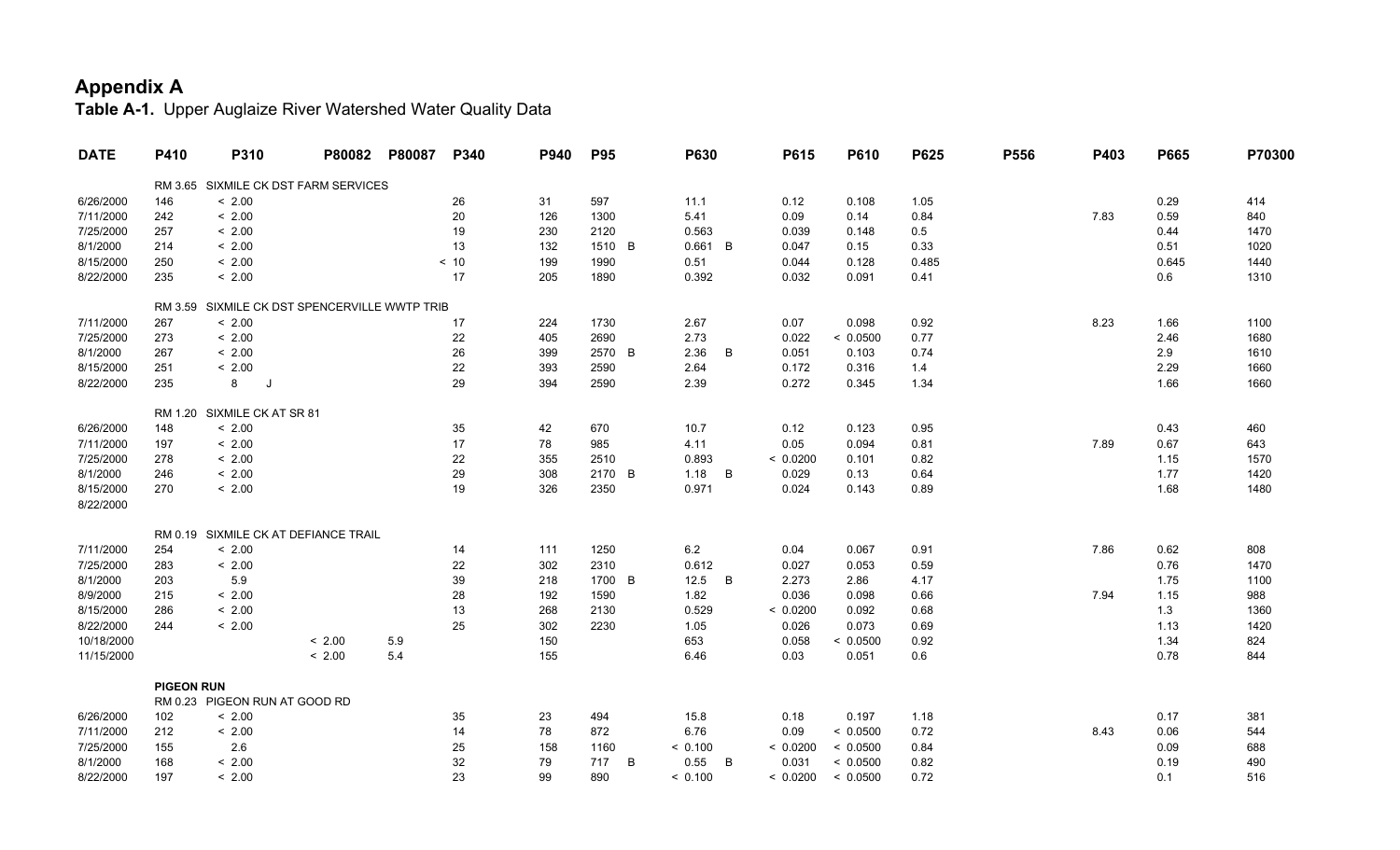| <b>DATE</b> | P410               | P310                            | P80082                                | P80087 | P340 | P940 | <b>P95</b> | P630    | P615     | P610     | P625 | P556 | P403 | P665     | P70300 |
|-------------|--------------------|---------------------------------|---------------------------------------|--------|------|------|------------|---------|----------|----------|------|------|------|----------|--------|
|             | <b>JENNINGS CK</b> |                                 |                                       |        |      |      |            |         |          |          |      |      |      |          |        |
|             | RM 19.33           |                                 | JENNINGS CK AT PURDY RD               |        |      |      |            |         |          |          |      |      |      |          |        |
| 6/27/2000   | 129                | < 2.00                          |                                       |        | 22   | 22   | 549        | 16.3    | 0.11     | 0.06     | 1.15 |      |      | 0.16     | 416    |
| 7/12/2000   | 194                | < 2.00                          |                                       |        | 19   | 57   | 735        | 8.3     | 0.115    | 0.128    | 0.8  |      |      | 0.08     | 438    |
| 7/27/2000   |                    |                                 |                                       |        |      |      |            |         |          |          |      |      |      |          |        |
| 8/2/2000    | 114                | < 2.00                          |                                       |        | 43   | 137  | 872        | 0.642   | 0.037    | 0.075    | 0.63 |      |      | 0.11     | 504    |
| 8/31/2000   | 137                | 3.3                             |                                       |        | 20   | 69   | 663        | < 0.100 | 0.047    | < 0.0500 | 0.7  |      |      | 0.1      | 398    |
|             | RM 17.58           |                                 | JENNINGS CK AT KILL RD N OF HANLEY RD |        |      |      |            |         |          |          |      |      |      |          |        |
| 6/27/2000   | 133                | < 2.00                          |                                       |        | 19   | 26   | 556        | 15.1    | 0.11     | 0.073    | 0.94 |      |      | 0.14     | 424    |
| 7/12/2000   | 187                | $3.7\,$                         |                                       |        | 78   | 46   | 689        | 9.91    | 0.099    | < 0.0500 | 0.55 |      |      | 0.08     | 410    |
| 7/27/2000   |                    |                                 |                                       |        |      |      |            |         |          |          |      |      |      |          |        |
| 8/2/2000    | 190                | < 2.00                          |                                       |        | 24   | 60   | 697        | 1.1     | 0.06     | < 0.0500 | 0.46 |      |      | 0.1      | 428    |
| 8/31/2000   | 145                | 2.1                             |                                       |        | 24   | 77   | 688        | < 0.100 | 0.036    | < 0.0500 | 0.65 |      |      | 0.08     | 398    |
|             | RM 16.08           |                                 | JENNINGS CK AT KILL RD UST JPD        |        |      |      |            |         |          |          |      |      |      |          |        |
| 6/27/2000   | 129                | < 2.00                          |                                       |        | 31   | 22   | 530        | 14.2    | 0.12     | 0.063    | 1.01 |      |      | 0.17     | 400    |
| 7/12/2000   | 180                | < 2.00                          |                                       |        | 13   | 39   | 616        | 8.26    | 0.064    | < 0.0500 | 0.51 |      |      | < 0.0500 | 376    |
| 7/27/2000   |                    |                                 |                                       |        |      |      |            |         |          |          |      |      |      |          |        |
| 8/2/2000    | 188                | < 2.00                          |                                       |        | 17   | 46   | 636        | 1.26    | 0.05     | < 0.0500 | 0.59 |      |      | 0.06     | 370    |
| 8/31/2000   | 172                | < 2.00                          |                                       |        | 17   | 54   | 659        | < 0.100 | 0.036    | 0.084    | 0.64 |      |      | 0.09     | 392    |
|             |                    | RM 15.27 Jennings Prairie Ditch |                                       |        |      |      |            |         |          |          |      |      |      |          |        |
|             |                    |                                 |                                       |        |      |      |            |         |          |          |      |      |      |          |        |
|             | RM 15.04           |                                 | JENNINGS CK AT KILL R DST JPD         |        |      |      |            |         |          |          |      |      |      |          |        |
| 6/27/2000   | 135                | < 2.00                          |                                       |        | 22   | 23   | 530        | 13.8    | 0.12     | 0.061    | 0.79 |      |      | 0.16     | 388    |
| 7/12/2000   | 193                | < 2.00                          |                                       |        | 13   | 39   | 639        | 7.93    | 0.062    | < 0.0500 | 0.65 |      |      | < 0.0500 | 386    |
| 7/27/2000   | 108                | < 2.00                          |                                       |        | 38   | 79   | 666        | < 0.100 | 0.04     | 0.121    | 0.74 |      |      | 0.05     | 410    |
| 8/2/2000    | 164                | < 2.00                          |                                       |        | 21   | 50   | 613        | 1.87    | 0.071    | < 0.0500 | 0.69 |      |      | 0.09     | 390    |
| 8/31/2000   | 149                | < 2.00                          |                                       |        | 17   | 70   | 689        | < 0.100 | < 0.0200 | < 0.0500 | 0.61 |      |      | < 0.0500 | 410    |
|             | RM 10.40           |                                 | JENNINGS CK AT LANDECK RD             |        |      |      |            |         |          |          |      |      |      |          |        |
| 6/27/2000   | 143                | < 2.00                          |                                       |        | 22   | 22   | 564        | 14.4    | 0.11     | 0.064    | 0.98 |      |      | 0.14     | 372    |
| 7/12/2000   | 220                | < 2.00                          |                                       |        | 18   | 33   | 800        | 6.67    | 0.049    | 0.06     | 0.45 |      |      | 0.08     | 516    |
| 7/27/2000   | 193                | < 2.00                          |                                       |        | 10   | 27   | 1210       | < 0.100 | 0.029    | 0.068    | 0.24 |      |      | 0.06     | 836    |
| 8/2/2000    | 172                | < 2.00                          |                                       |        | 24   | 38   | 679        | 1.84    | 0.057    | 0.061    | 0.62 |      |      | 0.12     | 420    |
| 8/31/2000   | 194                | < 2.00                          |                                       |        | < 10 | 37   | 981        | 0.17    | 0.03     | 0.081    | 0.38 |      |      | 0.095    | 656    |
|             |                    |                                 |                                       |        |      |      |            |         |          |          |      |      |      |          |        |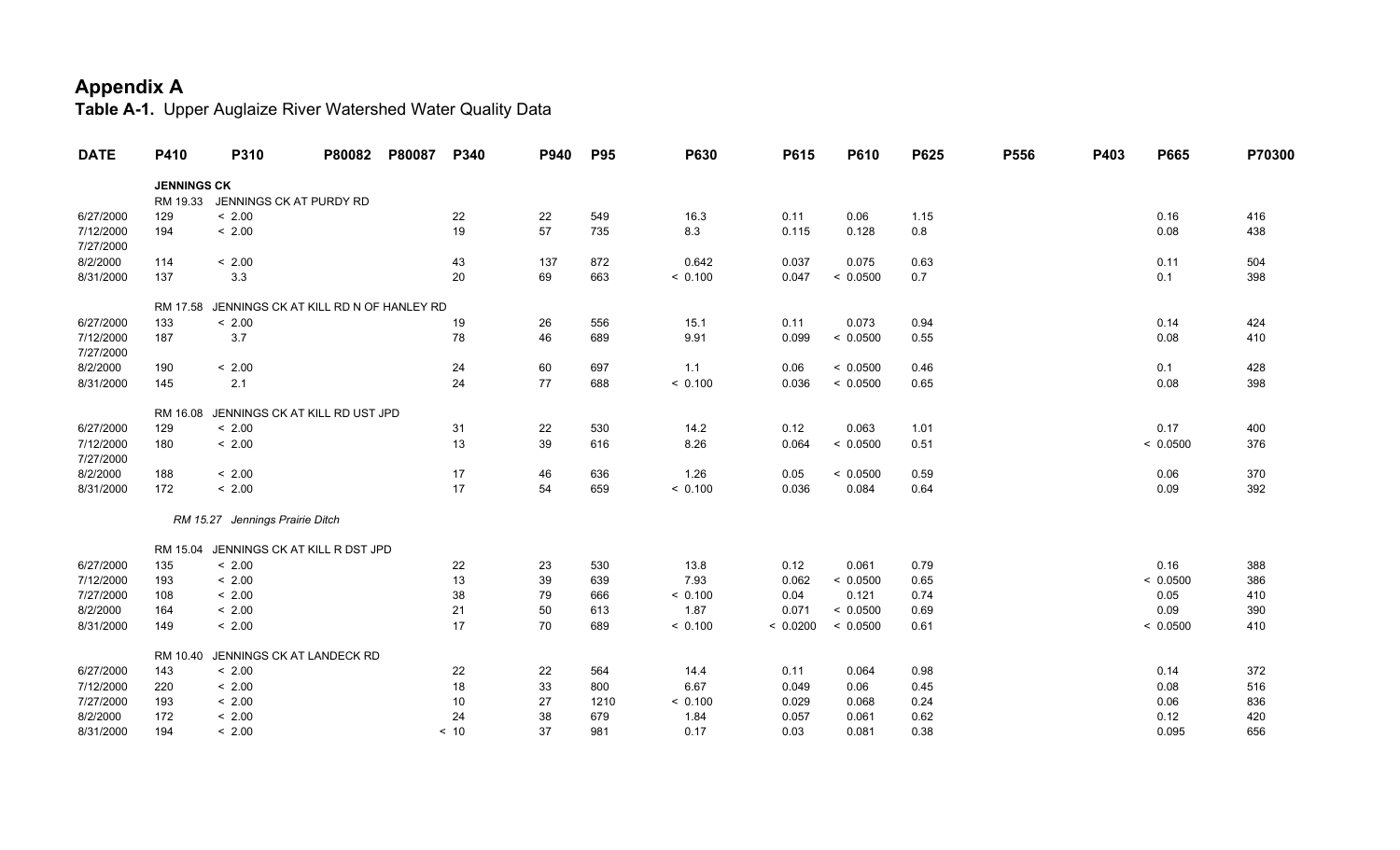| <b>DATE</b> | P410    | P310                     | P80082                    | P80087 | P340 | P940 | <b>P95</b> | P630  | P615     | P610     | P625         | P556 | P403 | P665     | P70300 |
|-------------|---------|--------------------------|---------------------------|--------|------|------|------------|-------|----------|----------|--------------|------|------|----------|--------|
|             | RM 7.57 | JENNINGS CK AT CR 244    |                           |        |      |      |            |       |          |          |              |      |      |          |        |
| 7/12/2000   | 206     | < 2.00                   |                           |        | 13   | 36   | 783        | 7.57  | 0.043    | 0.055    | 0.46         |      |      | 0.06     | 502    |
| 7/27/2000   | 206     | < 2.00                   |                           |        | 10   | 35   | 1210       | 0.189 | < 0.0200 | < 0.0500 | 0.32         |      |      | 0.055    | 878    |
| 8/2/2000    | 156     | < 2.00                   |                           |        | 33   | 43   | 649        | 1.81  | 0.059    | 0.059    | 0.81         |      |      | 0.12     | 408    |
| 8/31/2000   | 187     | < 2.00                   |                           |        | 14   | 40   | 789        | 0.476 | 0.033    | 0.114    | 0.63         |      |      | 0.16     | 504    |
|             | RM 5.79 | JENNINGS CK AT SR 66     |                           |        |      |      |            |       |          |          |              |      |      |          |        |
| 6/27/2000   | 147     | < 2.00                   |                           |        | 22   | 22   | 575        | 14.9  | 0.1      | 0.054    | 1.03         |      |      | 0.12     | 389    |
| 7/12/2000   | 210     | < 2.00                   |                           |        | < 10 | 38   | 856        | 6.62  | 0.028    | < 0.0500 | 0.58         |      |      | 0.05     | 574    |
| 7/27/2000   | 188     | < 2.00                   |                           |        | 16   | 37   | 1150       | 0.15  | < 0.0200 | 0.068    | $0.3\,$      |      |      | < 0.0500 | 828    |
| 8/2/2000    | 152     | < 2.00                   |                           |        | 27   | 39   | 645        | 2.18  | 0.046    | 0.071    | 0.95         |      |      | 0.12     | 406    |
| 8/31/2000   | 168     | < 2.00                   |                           |        | 17   | 37   | 817        | 0.817 | 0.023    | 0.079    | 0.52         |      |      | 0.15     | 522    |
|             | RM 4.80 |                          | JENNINGS CK AT POHLMAN RD |        |      |      |            |       |          |          |              |      |      |          |        |
| 6/27/2000   | 151     | < 2.00                   |                           |        | 22   | 26   | 603        | 14.1  | 0.09     | 0.069    | 1.01         |      |      | 0.14     | 412    |
| 7/12/2000   | 240     | $\overline{2}$           |                           |        | 22   | 101  | 1150       | 5.32  | 0.036    | 0.083    | 0.94         |      |      | 0.09     | 740    |
| 7/27/2000   | 237     | 2.1                      |                           |        | 23   | 327  | 2090       | 1.85  | 0.05     | 0.17     | 1.04         |      |      | 0.16     | 1280   |
| 8/2/2000    | 157     | 3.8                      |                           |        | 32   | 56   | 745        | 1.57  | 0.039    | < 0.0500 | 0.76         |      |      | 0.19     | 480    |
| 8/31/2000   | 199     | 26                       |                           |        | 55   | 150  | 1290       | 0.985 | 0.078    | 6.82     | 10.8         |      |      | 0.61     | 736    |
|             |         | RM 3.57 West Jennings Ck |                           |        |      |      |            |       |          |          |              |      |      |          |        |
|             |         | RM 2.67 Flat Fork        |                           |        |      |      |            |       |          |          |              |      |      |          |        |
|             | RM 0.51 | JENNINGS CK AT CR 23-T   |                           |        |      |      |            |       |          |          |              |      |      |          |        |
| 6/27/2000   | 151     | < 2.00                   |                           |        | 22   | 25   | 596        | 13.2  | 0.1      | 0.08     | 0.87         |      |      | 0.18     | 410    |
| 7/12/2000   | 230     | < 2.00                   |                           |        | 19   | 74   | 959        | 6.43  | 0.056    | 0.09     | 0.81         |      |      | 0.13     | 602    |
| 7/27/2000   | 167     | < 2.00                   |                           |        | 29   | 215  | 1680       | 6.73  | 0.18     | 0.167    | 1.05         |      |      | 0.14     | 1090   |
| 8/2/2000    | 105     | < 2.00                   |                           |        | 17   | 30   | 496        | 3.37  | 0.47     | 1.2      | 1.86         |      |      | 0.12     | 294    |
| 8/9/2000    | 191     | < 2.00                   |                           |        | 34   | 62   | 850        | 1.58  | 0.033    | 0.069    | 0.77         |      | 7.82 | 0.2      | 522    |
| 8/17/2000   | 155     | < 2.00                   |                           |        | 16   | 144  | 1360       | 7.07  | 0.41     | 0.606    | 1.54         |      |      | 0.185    | 832    |
| 8/24/2000   | 121 PT  | 5.4                      |                           |        | 13   | 84   | 787        | 1.04  | 0.064    | 0.211    | 0.57         |      |      | 0.2      | 488    |
| 8/31/2000   | 228     | 6.3                      |                           |        | 20   | 145  | 1240       | 0.791 | 0.168    | 1.02     | 2.11         |      |      | 0.23     | 728    |
| 10/18/2000  |         |                          | < 2.00                    | 6.5    |      | 87   |            | 2.46  | 0.084    | < 0.0500 | 0.8          |      |      | 0.16     | 672    |
| 11/15/2000  |         |                          | < 2.00                    | 6.7    |      | 125  |            | 1.48  | 0.1      | 0.51     | $\mathbf{1}$ |      |      | 0.08     | 730    |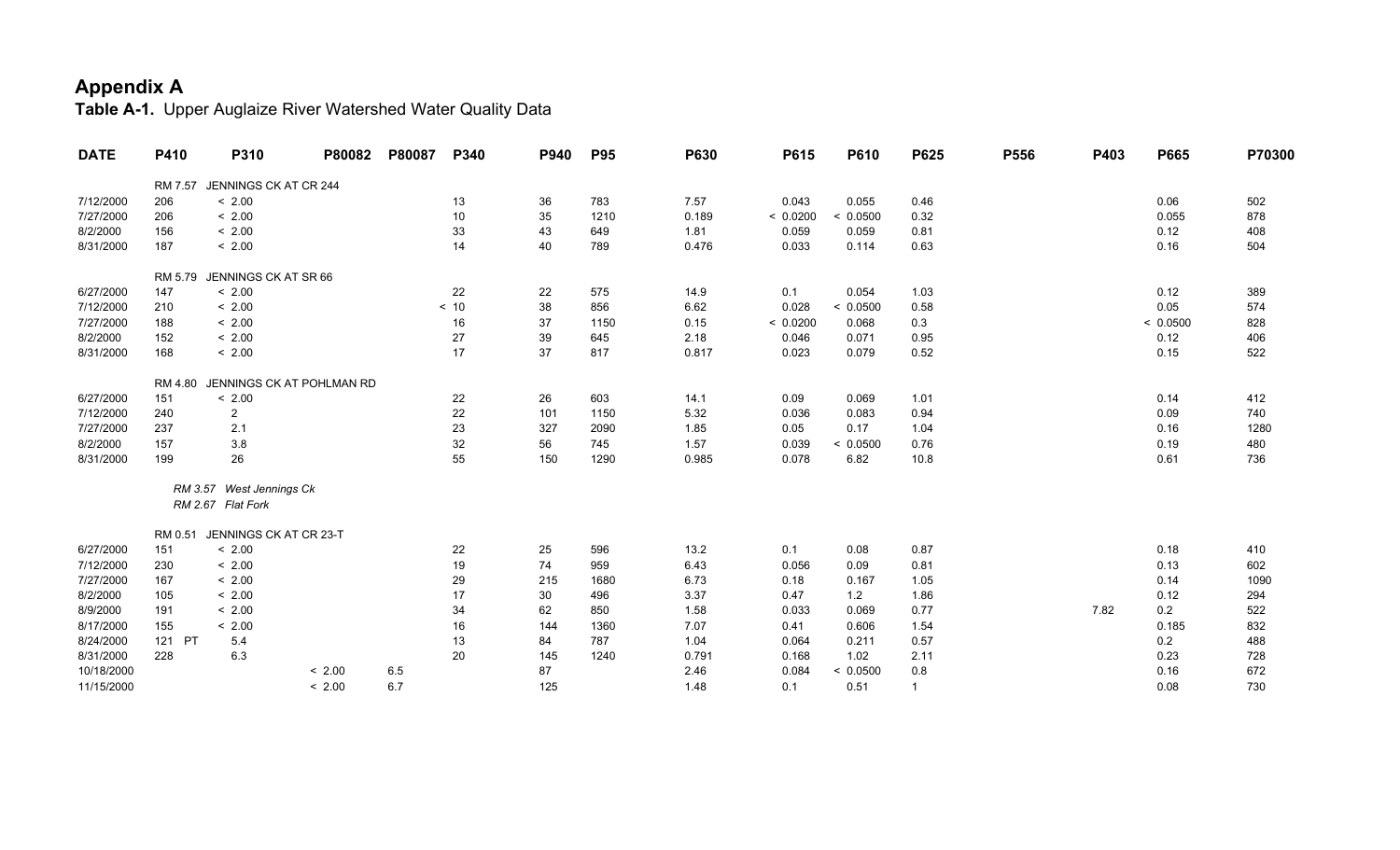| <b>DATE</b> | P410             | P310                                       | P80082 | P80087 | P340 | P940 | <b>P95</b> | P630    | P615     | P610     | P625         | P556 | P403 | P665  | P70300 |
|-------------|------------------|--------------------------------------------|--------|--------|------|------|------------|---------|----------|----------|--------------|------|------|-------|--------|
|             |                  | <b>JENNINGS PRAIRIE DITCH</b>              |        |        |      |      |            |         |          |          |              |      |      |       |        |
|             |                  | RM 8.11 JENNINGS PRAIRIE DITCH AT LOUTH RD |        |        |      |      |            |         |          |          |              |      |      |       |        |
| 6/27/2000   | 153              | < 2.00                                     |        |        | 19   | 32   | 597        | 14.6    | 0.12     | 0.061    | 1.02         |      |      | 0.15  | 406    |
| 7/12/2000   | 206              | < 2.00                                     |        |        | 19   | 79   | 784        | 5.6     | 0.131    | < 0.0500 | 0.64         |      |      | 0.06  | 462    |
| 7/27/2000   |                  |                                            |        |        |      |      |            |         |          |          |              |      |      |       |        |
| 8/2/2000    | 233              | 2.3                                        |        |        | 49   | 100  | 944        | 0.689   | 0.044    | < 0.0500 | $\mathbf{1}$ |      |      | 0.13  | 558    |
| 8/31/2000   | 220              | 2.9                                        |        |        | 20   | 274  | 1560       | < 0.100 | 0.025    | 0.617    | 1.29         |      |      | 0.16  | 874    |
|             |                  | RM 4.78 JENNINGS PRAIRIE DITCH AT SR 81    |        |        |      |      |            |         |          |          |              |      |      |       |        |
| 6/27/2000   | 137              | < 2.00                                     |        |        | 22   | 22   | 511        | 11.3    | 0.1      | 0.5      | 0.94         |      |      | 0.13  | 368    |
| 7/12/2000   | 220              | < 2.00                                     |        |        | 19   | 46   | 710        | 6.96    | 0.091    | 0.071    | 0.615        |      |      | 0.08  | 402    |
| 7/27/2000   | 166              | 13                                         |        |        | 91   | 98   | 812        | < 0.100 | 0.038    | < 0.0500 | 0.73         |      |      | 0.18  | 488    |
| 8/2/2000    | 186              | < 2.00                                     |        |        | 55   | 117  | 953        | 1.55    | 0.1      | 0.069    | 0.745        |      |      | 0.115 | 578    |
| 8/31/2000   | 189              | 2.6                                        |        |        | 17   | 80   | 801        | < 0.100 | < 0.0200 | < 0.0500 | 0.54         |      |      | 0.09  | 472    |
|             | RM 0.30          | JENNINGS PRAIRIE DITCH AT COUNTY LINE RD   |        |        |      |      |            |         |          |          |              |      |      |       |        |
| 6/27/2000   | 148              | < 2.00                                     |        |        | 16   | 23   | 554        | 13.7    | 0.1      | < 0.0500 | 0.89         |      |      | 0.1   | 369    |
| 7/12/2000   | 216              | < 2.00                                     |        |        | 13   | 36   | 668        | 7.04    | 0.068    | < 0.0500 | 0.57         |      |      | 0.05  | 402    |
| 7/27/2000   | 129              | 5                                          |        |        | 35   | 65   | 638        | 0.463   | 0.058    | 0.168    | 0.94         |      |      | 0.13  | 405    |
| 8/2/2000    | 146              | < 2.00                                     |        |        | 38   | 55   | 598        | 2.16    | 0.102    | < 0.0500 | 0.73         |      |      | 0.11  | 386    |
| 8/31/2000   | 136              | < 2.00                                     |        |        | 20   | 76   | 681        | < 0.100 | < 0.0200 | < 0.0500 | 0.67         |      |      | 0.06  | 406    |
|             |                  | <b>WEST JENNINGS CK</b>                    |        |        |      |      |            |         |          |          |              |      |      |       |        |
|             |                  | RM 0.86 WEST JENNINGS CK AT SR 66          |        |        |      |      |            |         |          |          |              |      |      |       |        |
| 6/27/2000   | 161              | < 2.00                                     |        |        | < 10 | 23   | 630        | 16.9    | 0.08     | < 0.0500 | 0.76         |      |      | 0.09  | 414    |
| 7/12/2000   | 220              | < 2.00                                     |        |        | 16   | 45   | 751        | 8.71    | 0.051    | < 0.0500 | 0.66         |      |      | 0.08  | 476    |
| 7/27/2000   | 201              | 6.2                                        |        |        | 26   | 77   | 841        | 1.1     | 0.035    | < 0.0500 | 0.73         |      |      | 0.11  | 504    |
| 8/2/2000    | 157              | 2.2                                        |        |        | 21   | 79   | 751        | 0.97    | 0.033    | < 0.0500 | 0.68         |      |      | 0.13  | 450    |
| 8/31/2000   | 207              | < 2.00                                     |        |        | 17   | 39   | 679        | 0.955   | 0.056    | 0.115    | 0.63         |      |      | 0.2   | 410    |
|             | <b>FLAT FORK</b> |                                            |        |        |      |      |            |         |          |          |              |      |      |       |        |
|             |                  | RM 1.15 FLAT FORK AT CR U-20 (TR 136)      |        |        |      |      |            |         |          |          |              |      |      |       |        |
| 6/27/2000   | 161              | < 2.00                                     |        |        | < 10 | 38   | 683        | 16.2    | 0.1      | 0.102    | 0.63         |      |      | 0.09  | 464    |
| 7/12/2000   | 213              | < 2.00                                     |        |        | < 10 | 72   | 849        | 7.1     | 0.086    | 0.052    | 0.73         |      |      | 0.06  | 538    |
| 7/27/2000   | 165              | < 2.00                                     |        |        | 16   | 112  | 1040       | < 0.100 | 0.02     | 0.139    | 0.52         |      |      | 0.11  | 652    |
| 8/2/2000    | 139              | 2.6                                        |        |        | 26   | 82   | 821        | 1.08    | 0.051    | 0.087    | 0.69         |      |      | 0.16  | 500    |
| 8/31/2000   | 203              | < 2.00                                     |        |        | 14   | 58   | 788        | 1.97    | 0.095    | 0.154    | 0.77         |      |      | 0.17  | 472    |
|             |                  |                                            |        |        |      |      |            |         |          |          |              |      |      |       |        |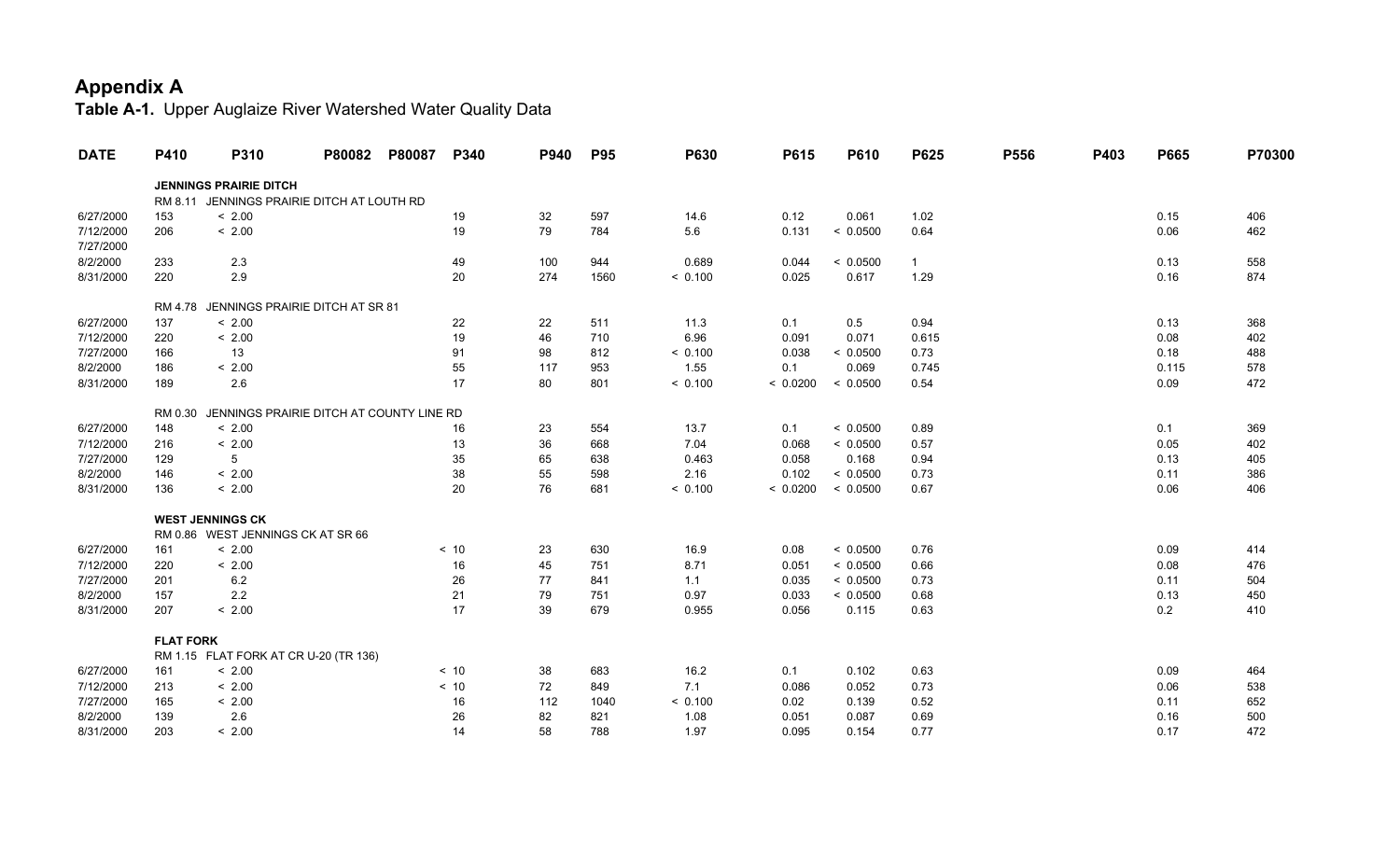| <b>DATE</b>           | P410              | P310                                        | P80082 | P80087 | P340   | P940 | <b>P95</b> | P630    | P615     | P610     | P625 | P556 | P403 | P665     | P70300 |
|-----------------------|-------------------|---------------------------------------------|--------|--------|--------|------|------------|---------|----------|----------|------|------|------|----------|--------|
|                       | <b>BIG RUN</b>    |                                             |        |        |        |      |            |         |          |          |      |      |      |          |        |
|                       |                   | RM 0.34 BIG RUN AT ROAD S                   |        |        |        |      |            |         |          |          |      |      |      |          |        |
| 6/28/2000             | 183               | < 2.00                                      |        |        | < 10   | 26   | 613        | 12.9    | 0.05     | < 0.0500 | 0.7  |      |      | < 0.0500 | 404    |
| 7/13/2000             | 148               | < 2.00                                      |        |        | 13     | 66   | 626        | 3.56    | 0.035    | < 0.0500 | 0.66 |      |      | < 0.0500 | 354    |
| 7/26/2000             | 117               | < 2.00                                      |        |        | 26     | 128  | 813        | < 0.100 | < 0.0200 | 0.13     | 0.98 |      |      | 0.08     | 484    |
| 8/3/2000              | 171               | < 2.00                                      |        |        | 25     | 73   | 641        | 0.152   | 0.025    | < 0.0500 | 0.8  |      | 7.84 | 0.06     | 362    |
| 8/17/2000             | 158               | 5.1                                         |        |        | 31     | 124  | 867        | 1.94    | 0.088    | 1.1      | 2.19 |      |      | 0.42     | 470    |
| 8/24/2000             | 170               | 2.1                                         |        |        | 22     | 126  | 844        | 0.212   | 0.026    | < 0.0500 | 0.52 |      |      | 0.09     | 496    |
|                       | <b>OTTAWAR</b>    |                                             |        |        |        |      |            |         |          |          |      |      |      |          |        |
|                       |                   | RM 3.67 OTTAWA R AT US 224                  |        |        |        |      |            |         |          |          |      |      |      |          |        |
| 10/18/2000            |                   |                                             | < 2.00 | 6.6    |        | 98   |            | 2.58    | < 0.0200 | < 0.0500 | 0.78 |      |      | 0.28     | 596    |
| 11/15/2000            |                   |                                             | < 2.00 | 5.9    |        | 100  |            | 4.04    | 0.05     | 0.08     | 0.73 |      |      | 0.31     | 566    |
|                       |                   | RM 0.96 OTTAWA R AT PUTNAM CR 19            |        |        |        |      |            |         |          |          |      |      |      |          |        |
| 7/13/2000             | 168               | 4.9                                         |        |        | 29     | 110  | 1070       | 3.36    | < 0.0200 | < 0.0500 | 0.79 |      |      | 0.11     | 654    |
| 8/3/2000              | 133               | 3.2                                         |        |        | 21     | 103  | 951        | 1.75    | 0.029    | < 0.0500 | 0.78 |      | 7.98 | 0.3      | 576    |
| 8/17/2000             | 163               | 2.3                                         |        |        | 16     | 139  | 1240       | 2.49    | 0.03     | 0.053    | 0.88 |      |      | 0.26     | 744    |
|                       |                   | AUGLAIZE R TRIB V (30.53)                   |        |        |        |      |            |         |          |          |      |      |      |          |        |
|                       |                   | RM 0.05 AUGLAIZE R TRIB V (30.53) AT CR 22K |        |        |        |      |            |         |          |          |      |      |      |          |        |
| 6/28/2000             | 207               | < 2.00                                      |        |        | 19     | 41   | 702        | 7.76    | 0.06     | < 0.0500 | 0.79 |      |      | 0.1      | 448    |
| 7/13/2000             | 214               | < 2.00                                      |        |        | 22     | 88   | 835        | 0.563   | 0.021    | 0.088    | 0.69 |      |      | 0.09     | 494    |
| 7/26/2000<br>8/3/2000 | 153               | 3.6                                         |        |        | 34     | 136  | 1020       | 0.629   | 0.071    | 0.137    | 0.9  |      | 7.97 | 0.16     | 622    |
| 8/24/2000             |                   |                                             |        |        |        |      |            |         |          |          |      |      |      |          |        |
|                       | <b>LAPP DITCH</b> |                                             |        |        |        |      |            |         |          |          |      |      |      |          |        |
|                       |                   | RM 1.39 LAPP DITCH AT SR 114 (UST SIDE)     |        |        |        |      |            |         |          |          |      |      |      |          |        |
| 7/26/2000             | 217               | 3                                           |        |        | 29     | 519  | 3940       | 1.74    | 0.127    | 0.267    | 1.01 |      |      | 1.73     | 2860   |
| 9/7/2000              |                   | 11                                          | 6.8    |        | $30\,$ |      |            | 3.66    | 0.21     | 2.99     | 4.65 |      | 7.71 | 1.93     | 3000   |
|                       |                   |                                             |        |        |        |      |            |         |          |          |      |      |      |          |        |
| 7/26/2000             | 356               | RM 1.04 LAPP DITCH AT END OF MAHONING ST    |        |        |        | 280  | 2710       | < 0.100 | < 0.0200 | 12.5     | 17.9 |      |      |          | 1790   |
|                       |                   | 26                                          |        |        | 57     |      |            |         |          |          |      |      |      | 2.1      |        |
| 8/24/2000             | 240               | 23.3                                        |        |        | 40     | 148  | 1800       | 0.302   | 0.168    | 7.6      | 9.93 |      |      | 1.2      | 1210   |
| 9/7/2000              |                   | 39                                          | 23     |        | 49     |      |            | < 0.100 | 0.022    | 16.1     | 20.8 |      | 7.8  | 2.39     | 1880   |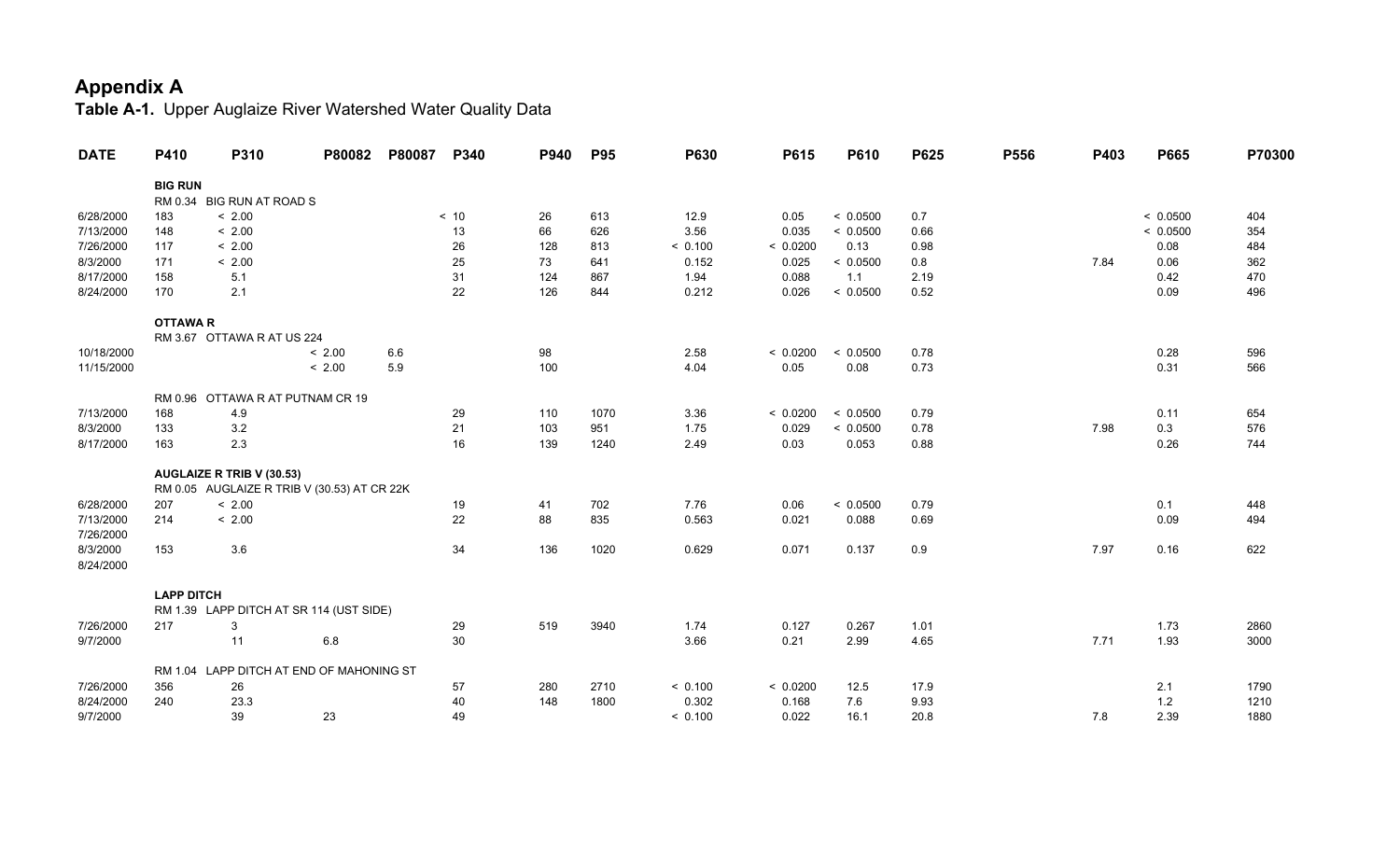| <b>DATE</b>           | P410               | P310                           | P80082                                       | P80087 | P340          | P940 | <b>P95</b> | P630    | P615  | P610     | P625  | P556 | P403 | P665  | P70300 |
|-----------------------|--------------------|--------------------------------|----------------------------------------------|--------|---------------|------|------------|---------|-------|----------|-------|------|------|-------|--------|
|                       |                    | RM 0.30 LAPP DITCH AT SR 634   |                                              |        |               |      |            |         |       |          |       |      |      |       |        |
| 6/28/2000             | 191                | < 2.00                         |                                              |        | 25            | 43   | 694        | 5.28    | 0.18  | 0.154    | 0.95  |      |      | 0.17  | 450    |
| 7/13/2000             | 244                | < 2.00                         |                                              |        | 22            | 97   | 1140       | 2.34    | 0.057 | 0.095    | 0.77  |      |      | 0.31  | 736    |
| 7/26/2000             | 251                | $5.3\,$                        |                                              |        | 29            | 196  | 1880       | 1.05    | 0.054 | 0.111    | 0.98  |      |      | 0.27  | 1390   |
| 8/3/2000              | 232                | 12.2                           |                                              |        | 40            | 292  | 2430       | 1.96    | 0.335 | 4.78     | 6.64  |      | 7.84 | 1.04  | 1670   |
| 8/17/2000             | 217                | < 2.00                         |                                              |        | 19            | 123  | 1300       | 1.46    | 0.058 | 0.131    | 0.855 |      |      | 0.405 | 826    |
| 8/24/2000             | 191                | 5.7                            |                                              |        | 31            | 242  | 2000       | 2.44    | 0.25  | 0.954    | 2.07  |      |      | 0.6   | 1360   |
| 9/7/2000              |                    | < 2.00                         | < 2.00                                       |        | 21            |      |            | 1.19    | 0.023 | 0.071    | 0.85  |      | 8.14 | 0.63  | 808    |
|                       | <b>BLANCHARD R</b> |                                |                                              |        |               |      |            |         |       |          |       |      |      |       |        |
|                       |                    | RM 2.58 BLANCHARD R AT CR 21-H |                                              |        |               |      |            |         |       |          |       |      |      |       |        |
| 7/13/2000             | 204                | 2.4                            |                                              |        | 27            | 46   | 745        | 4.76    | 0.027 | < 0.0500 | 0.78  |      |      | 0.17  | 460    |
| 8/3/2000              | 129                | 2.7                            |                                              |        | 44            | 34   | 530        | 3.07    | 0.058 | 0.067    | 0.88  |      | 7.85 | 0.3   | 352    |
| 8/17/2000             | 185                | < 2.00                         |                                              |        | < 10          | 44   | 689        | 2.16    | 0.03  | < 0.0500 | 0.41  |      |      | 0.24  | 420    |
|                       |                    |                                | AUGLAIZE R TRIB VI (25.51) - Dupont Trib     |        |               |      |            |         |       |          |       |      |      |       |        |
|                       |                    |                                | RM ??? AUGLAIZE R TRIB VI (25.51) ADJ SR 634 |        |               |      |            |         |       |          |       |      |      |       |        |
| 6/28/2000             | 327                | 3.8                            |                                              |        | 19            | 73   | 986        | 3.51    | 0.31  | 4.16     | 5.36  |      |      | 0.76  | 584    |
| 7/13/2000             | 341                | 5.7                            |                                              |        | 22            | 107  | 1180       | 1.34    | 0.295 | 7.5      | 9.88  |      |      | 1.35  | 672    |
| 7/26/2000             | 381                | 15                             |                                              |        | 103           | 142  | 1430       | 0.102   | 0.047 | 15.3     | 21.3  |      |      | 3.37  | 788    |
| 8/24/2000             | 319                | 27.3                           |                                              |        | 53            | 393  | 2100       | < 0.100 | 0.058 | 11.9     | 16.6  |      |      | 2.59  | 1160   |
|                       | <b>PRAIRIE CK</b>  |                                |                                              |        |               |      |            |         |       |          |       |      |      |       |        |
|                       |                    |                                | RM 3.04 PRAIRIE CK AT COUNTY LINE RD         |        |               |      |            |         |       |          |       |      |      |       |        |
| 6/28/2000             | 197                | < 2.00                         |                                              |        | 22            | 38   | 612        | 4.2     | 0.08  | 0.065    | 0.91  |      |      | 0.17  | 396    |
| 7/13/2000             | 234                | < 2.00                         |                                              |        | 25            | 67   | 778        | 0.546   | 0.035 | 0.135    | 0.71  |      |      | 0.16  | 492    |
| 7/26/2000             | 246                | < 2.00                         |                                              |        | 33<br>$\cdot$ | 113  | 1050       | 0.326   | 0.033 | 0.2      | 0.91  |      |      | 0.15  | 688    |
| 8/3/2000              | 85                 | 13.9                           |                                              |        | 88            | 92   | 607        | 4.72    | 0.169 | 0.18     | 2.53  |      | 7.37 | 0.59  | 476    |
| 8/24/2000             | 219                | 3.4                            |                                              |        | 25            | 120  | 957        | 0.16    | 0.051 | $1.1$    | 1.76  |      |      | 0.25  | 572    |
|                       |                    | RM 0.33 PRAIRIE CK AT SR 66    |                                              |        |               |      |            |         |       |          |       |      |      |       |        |
| 6/28/2000             | 164                | < 2.00                         |                                              |        |               | 30   | 520        |         | 0.08  |          |       |      |      |       | 377    |
| 7/13/2000             | 209                | < 2.00                         |                                              |        | 22            | 72   | 754        | 0.615   | 0.022 | 0.065    | 0.73  |      |      | 0.13  | 460    |
| 7/26/2000             | 226                | 8.7                            |                                              |        | 32            | 116  | 1130       | 0.11    | 0.026 | 0.895    | 1.85  |      |      | 0.235 | 716    |
| 8/3/2000<br>8/17/2000 | 95                 | 6.4                            |                                              |        | 66            | 50   | 469        | 1.33    | 0.082 | 0.052    | 1.14  |      | 7.62 | 0.37  | 316    |
| 8/24/2000             | 153                | 2.6                            |                                              |        | 31            | 126  | 915        | 0.259   | 0.041 | 0.2      | 0.96  |      |      | 0.22  | 580    |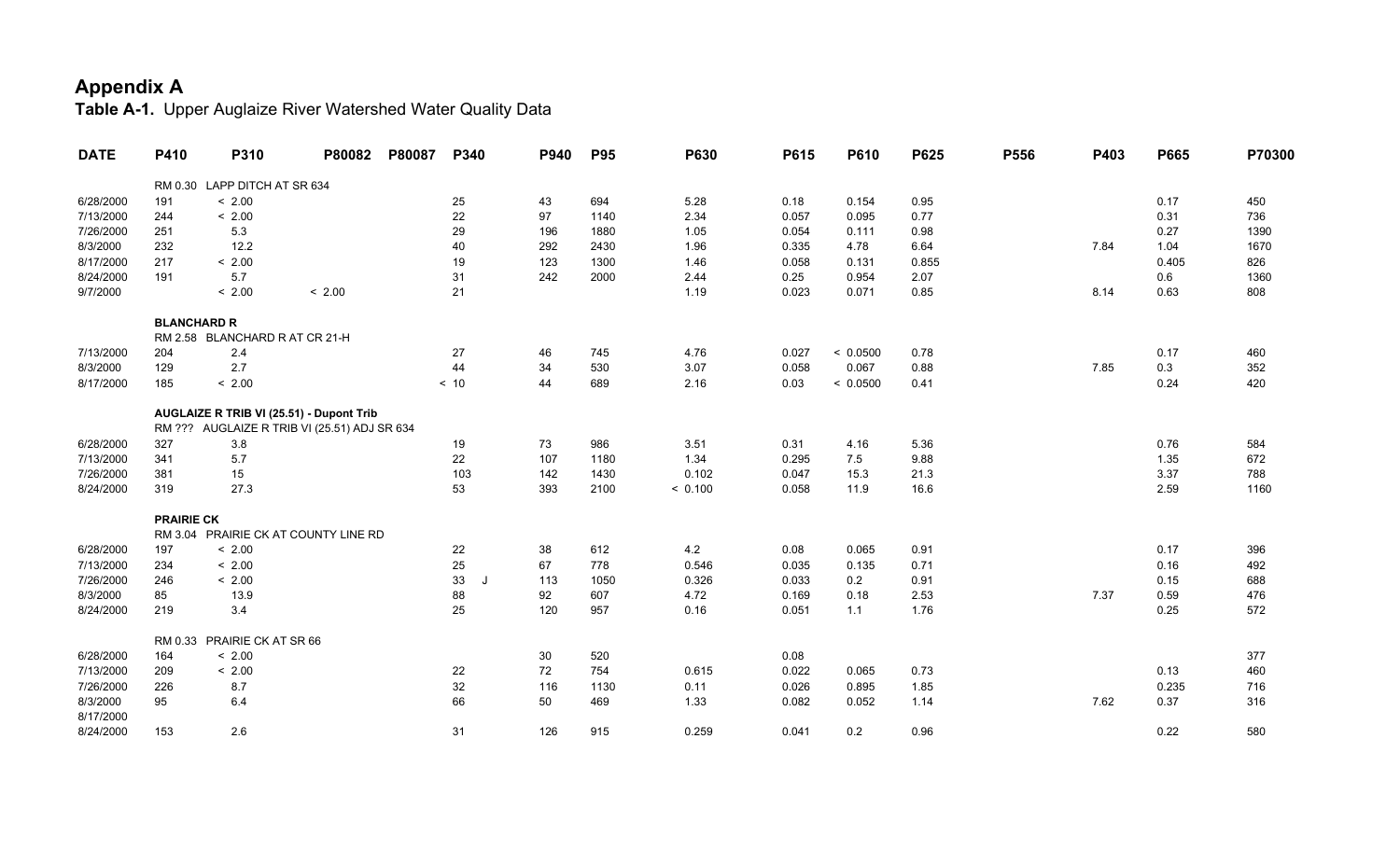| DATE      | P530                  | P945                           | <b>P31616</b>                                           | P1105 | P1007 | P1082 |
|-----------|-----------------------|--------------------------------|---------------------------------------------------------|-------|-------|-------|
|           | <b>AUGLAIZE RIVER</b> |                                |                                                         |       |       |       |
|           |                       |                                | RM 108.90 Unnamed Tributary to Auglaize R               |       |       |       |
|           | RM 108.51             |                                | AUGLAIZE R AT HAY RD                                    |       |       |       |
| 6/19/2000 | 32                    | 30                             |                                                         | 4420  | 81    | 620   |
| 7/10/2000 | 7                     | 72                             |                                                         | 226   | 66    | 2210  |
| 7/24/2000 | 5                     | 85                             | 270                                                     | 332   | 82    | 4920  |
| 7/31/2000 | 5                     | 55                             | 870                                                     | 296   | 76    | 1620  |
| 8/14/2000 | 6                     | 69                             |                                                         | 278   | 82    | 3770  |
| 8/21/2000 | 8                     | 71                             | 570                                                     | 412   | 86    | 3610  |
|           |                       |                                | RM 106.68 AUGLAIZE R AT FAULKNER RD                     |       |       |       |
| 6/19/2000 | 35                    | 30                             |                                                         | 3640  | 67    | 761   |
| 7/10/2000 | 6                     | 77                             |                                                         | 208   | 72    | 4930  |
| 7/24/2000 | 6                     | 82                             | 180                                                     | 224   | 77    | 8350  |
| 7/31/2000 | < 5.00                | 54                             | 740                                                     | 307   | 73    | 2780  |
| 8/14/2000 | < 5.00                | 74                             |                                                         | 203   | 79    | 8400  |
| 8/21/2000 | < 5.00                | 72                             | 2500                                                    | 259   | 74    | 8980  |
|           |                       |                                | RM 105.11 Manahan Ditch (Harrod)                        |       |       |       |
|           |                       | RM 103.97 AUGLAIZE R AT SR 117 |                                                         |       |       |       |
| 6/19/2000 | 30                    | 34                             |                                                         | 3140  | 78    | 888   |
| 7/10/2000 | < 5.00                | 74                             |                                                         | < 200 | 73    | 3260  |
| 7/24/2000 | 6                     | 70                             | 6200                                                    | < 200 | 77    | 4760  |
| 7/31/2000 | < 5.00                | 55                             | 2500                                                    | 286   | 71    | 2510  |
|           |                       |                                | RM 103.69 Unnamed Tributary to Auglaize R (Westminster) |       |       |       |
|           |                       |                                | RM 101.72 AUGLAIZE R AT OSMAN RD                        |       |       |       |
| 6/19/2000 | 34                    | 33                             |                                                         | 2480  | 77    | 1030  |
| 7/10/2000 | < 5.00                | 94                             |                                                         | < 200 | 76    | 3750  |
| 7/24/2000 | < 5.00                | 102                            | 740                                                     | < 200 | 74    | 6140  |
| 7/31/2000 | 9                     | 92                             | 2400                                                    | 292   | 72    | 3910  |
| 8/14/2000 | < 5.00                | 92                             |                                                         | < 200 | 73    | 5460  |
| 8/21/2000 | < 5.00                | 78                             | 390                                                     | 202   | 62    | 5280  |
|           |                       |                                | RM 99.78 Unnamed Tributary to Auglaize R                |       |       |       |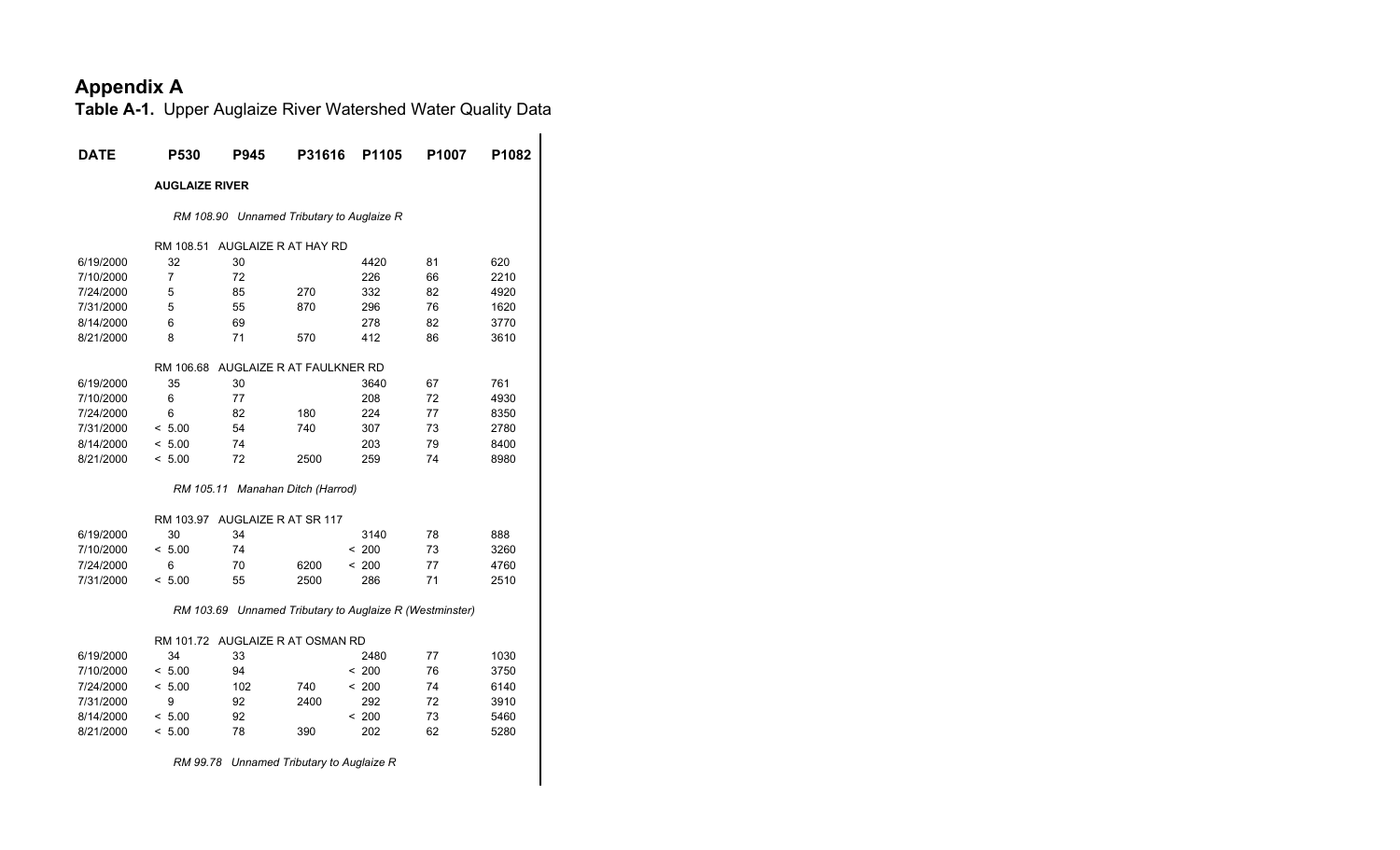| <b>DATE</b> | P530                                    | P945                     | P31616 | P <sub>1105</sub>                       | P1007 | P <sub>1082</sub> |
|-------------|-----------------------------------------|--------------------------|--------|-----------------------------------------|-------|-------------------|
|             |                                         |                          |        |                                         |       |                   |
|             | RM 97.88                                | AUGLAIZE R AT AMHERST RD |        |                                         |       |                   |
| 6/19/2000   | 35                                      | 36                       |        | 2470                                    | 82    | 1100              |
| 7/10/2000   | < 5.00                                  | 91                       |        | < 200                                   | 80    | 4260              |
| 7/24/2000   | < 5.00                                  | 95                       | 480    | < 200                                   | 80    | 6340              |
| 7/31/2000   | 8                                       | 93.4                     | 600    | < 200                                   | 83    | 5030              |
| 8/14/2000   | < 5.00                                  | 85                       |        | < 200                                   | 77    | 6160              |
| 8/21/2000   | < 5.00                                  | 81                       | 210    | 222                                     | 71    | 6180              |
|             | RM 96.77                                | Wrestle Ck               |        |                                         |       |                   |
|             | RM 96.72                                | Camp Ck                  |        |                                         |       |                   |
|             | RM 96.68 AUGLAIZE R AT GREELY CHAPEL RD |                          |        |                                         |       |                   |
| 7/10/2000   | 6                                       | 95                       |        | < 200                                   | 79    | 3380              |
| 7/24/2000   | < 5.00                                  | 99                       | 1500   | < 200                                   | 82    | 4950              |
| 7/31/2000   | 10                                      | 88                       | 360    | 275                                     | 81    | 4060              |
| 8/9/2000    | 5                                       | 64                       |        | < 200                                   | 73    | 3450              |
| 8/14/2000   | 5                                       | 90                       |        | < 200                                   | 79    | 4690              |
| 8/22/2000   | 5                                       | 83                       | 590    | 271                                     | 72    | 5330              |
| 10/18/2000  | 6                                       | 69                       |        | 633                                     | 71    | 2990              |
| 11/15/2000  | < 5.00                                  | 75                       |        | < 200                                   | 77    | 2980              |
|             | RM 93.68                                | Virginia Ck              |        |                                         |       |                   |
|             | RM 92.89                                |                          |        | Blackhoof Ck (Uniopolis via Huffman Ck) |       |                   |
|             | RM 92.48                                | AUGLAIZE R AT MUDSOCK RD |        |                                         |       |                   |
| 7/10/2000   | 20                                      | 104                      |        | 463                                     | 88    | 3530              |
| 7/24/2000   | 6                                       | 106                      | 3700   | < 200                                   | 85    | 5300              |
| 7/31/2000   | < 5.00                                  | 94                       | 520    | 719                                     | 91    | 4720              |
| 8/14/2000   | 11                                      | 88                       |        | 395                                     | 84    | 4660              |
| 8/22/2000   | 8                                       | 86                       | 500    | 438                                     | 78    | 4650              |
|             | RM 89.89                                | Dry Run                  |        |                                         |       |                   |
|             | RM 87.34 AUGLAIZE R AT DIXIE HWY        |                          |        |                                         |       |                   |
| 7/12/2000   | 20                                      | 100                      |        | 499                                     | 79    | 3440              |
| 7/25/2000   | 6                                       | 97                       | 340    | 223                                     | 85    | 4570              |
| 8/1/2000    | 13                                      | 83                       | 6800   | 567                                     | 82    | 4170              |
| 8/15/2000   | 10                                      | 75                       |        | 442                                     | 82    | 4270              |
| 8/21/2000   | 15                                      | 92                       | 480    | 592                                     | 86    | 4880              |
|             |                                         |                          |        |                                         |       |                   |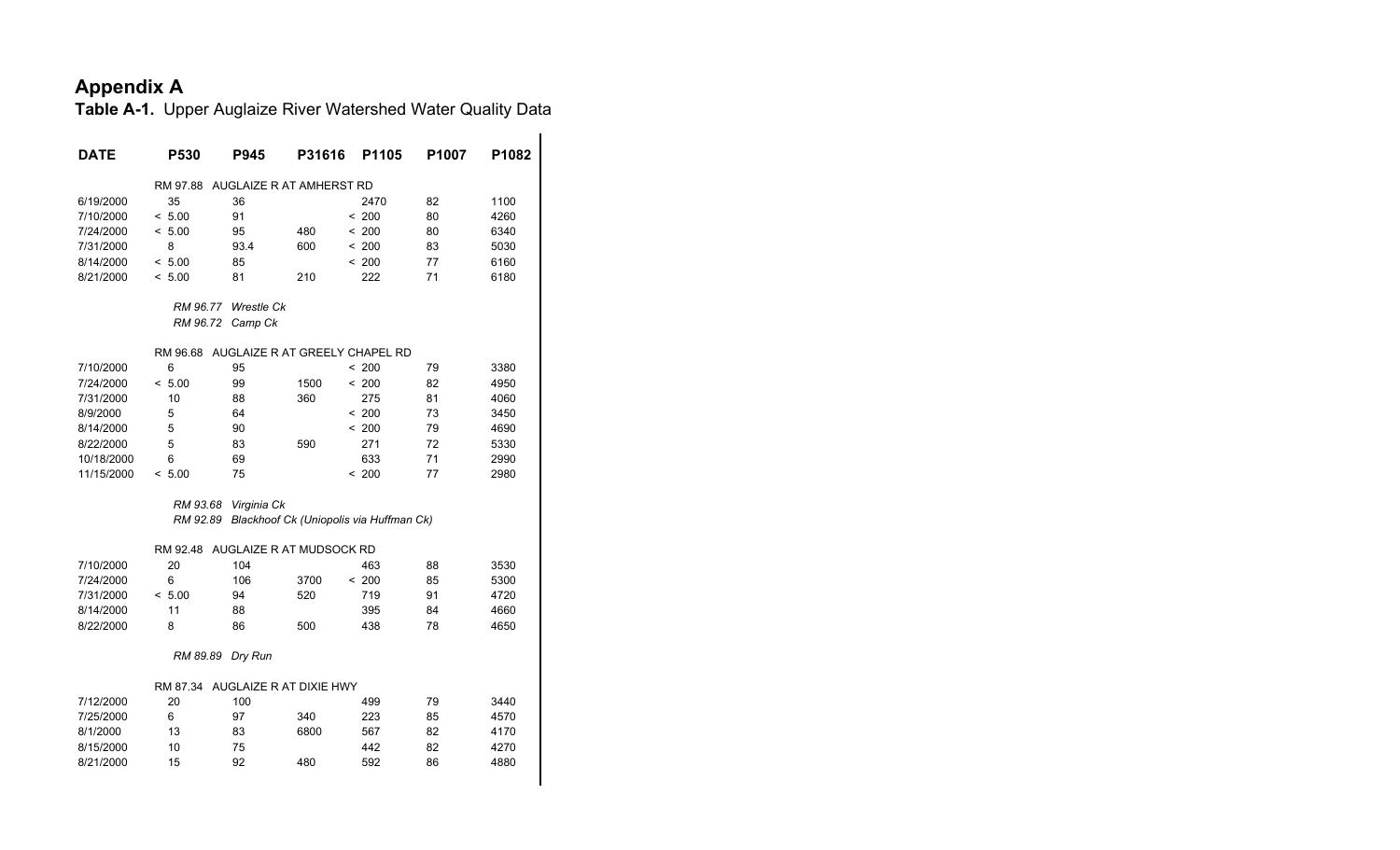| <b>DATE</b> | <b>P530</b> | P945                 | P31616                            | P1105 | P1007 | P1082 |
|-------------|-------------|----------------------|-----------------------------------|-------|-------|-------|
|             |             | RM 86.57 Quaker Run  |                                   |       |       |       |
|             | RM 85.30    |                      | AUGLAIZE R DST HAMILTON ST        |       |       |       |
| 7/12/2000   | 21          | 83                   |                                   | 491   | 83    | 4650  |
| 7/25/2000   | 18          | 95                   | 72                                | 369   | 90    | 6600  |
| 8/1/2000    | 18          | 72                   |                                   | 619   | 68    | 4450  |
| 8/15/2000   | 12          | 77                   |                                   | 391   | 91    | 8760  |
| 8/21/2000   | 33          | 84                   | 140                               | 1120  | 89    | 7120  |
|             | RM 84.81    |                      | WAPAKONETA WWTP MIX ZONE          |       |       |       |
| 6/21/2000   |             |                      |                                   |       |       |       |
| 7/12/2000   | 8           | 111                  |                                   | < 200 | 62    | 4520  |
| 7/25/2000   | 13          | 109                  | 160                               | 252   | 77    | 6200  |
| 8/1/2000    | 8           | 88                   | 7000                              | 232   | 47    | 4290  |
| 8/15/2000   | 8           | 158                  |                                   | 204   | 34    | 5480  |
| 8/21/2000   | 8           | 118                  | 240                               | 395   | 72    | 6840  |
|             | RM 84.10    |                      | AUGLAIZE R ADJ GREENLAWN CEMETERY |       |       |       |
| 7/12/2000   | 11          | 94                   |                                   | < 200 | 75    | 4260  |
| 7/25/2000   | 8           | 105                  | 110                               | < 200 | 74    | 6570  |
| 8/1/2000    | 11          | 74                   | > 10000                           | 339   | 55    | 4170  |
| 8/15/2000   | 21          | 103                  |                                   | 307   | 76    | 7750  |
| 8/21/2000   | 9           | 100                  | 250                               | 228   | 70    | 6990  |
|             |             | RM 83.37 Pusheta Ck  |                                   |       |       |       |
|             | RM 80.29    |                      | AUGLAIZE R AT GLYNWOOD RD         |       |       |       |
| 7/11/2000   | 14          | 87                   |                                   | 336   | 71    | 3770  |
| 7/27/2000   | 5           | 123                  | 230                               | < 200 | 73    | 5600  |
| 8/2/2000    | 14          | 83                   |                                   | 492   | 65    | 4180  |
| 8/16/2000   | 12          | 120                  |                                   | 273   | 71    | 6960  |
| 8/24/2000   | 8           | 113                  | 470                               | < 200 | 71    | 6350  |
|             | RM 75.50    | AUGLAIZE R AT SR 197 |                                   |       |       |       |
| 6/22/2000   |             |                      |                                   |       |       |       |
| 7/11/2000   | 20          | 106                  |                                   | 447   | 66    | 4070  |
| 7/27/2000   | 28          | 122                  | 120                               | 372   | 63    | 5160  |
| 8/2/2000    | 28          | 80                   |                                   | 575   | 65    | 4230  |
| 8/16/2000   | 53          | 115                  | 210                               | 528   | 70    | 6290  |
| 8/24/2000   | 24          | 102                  | 580                               | 405   | 71    | 6410  |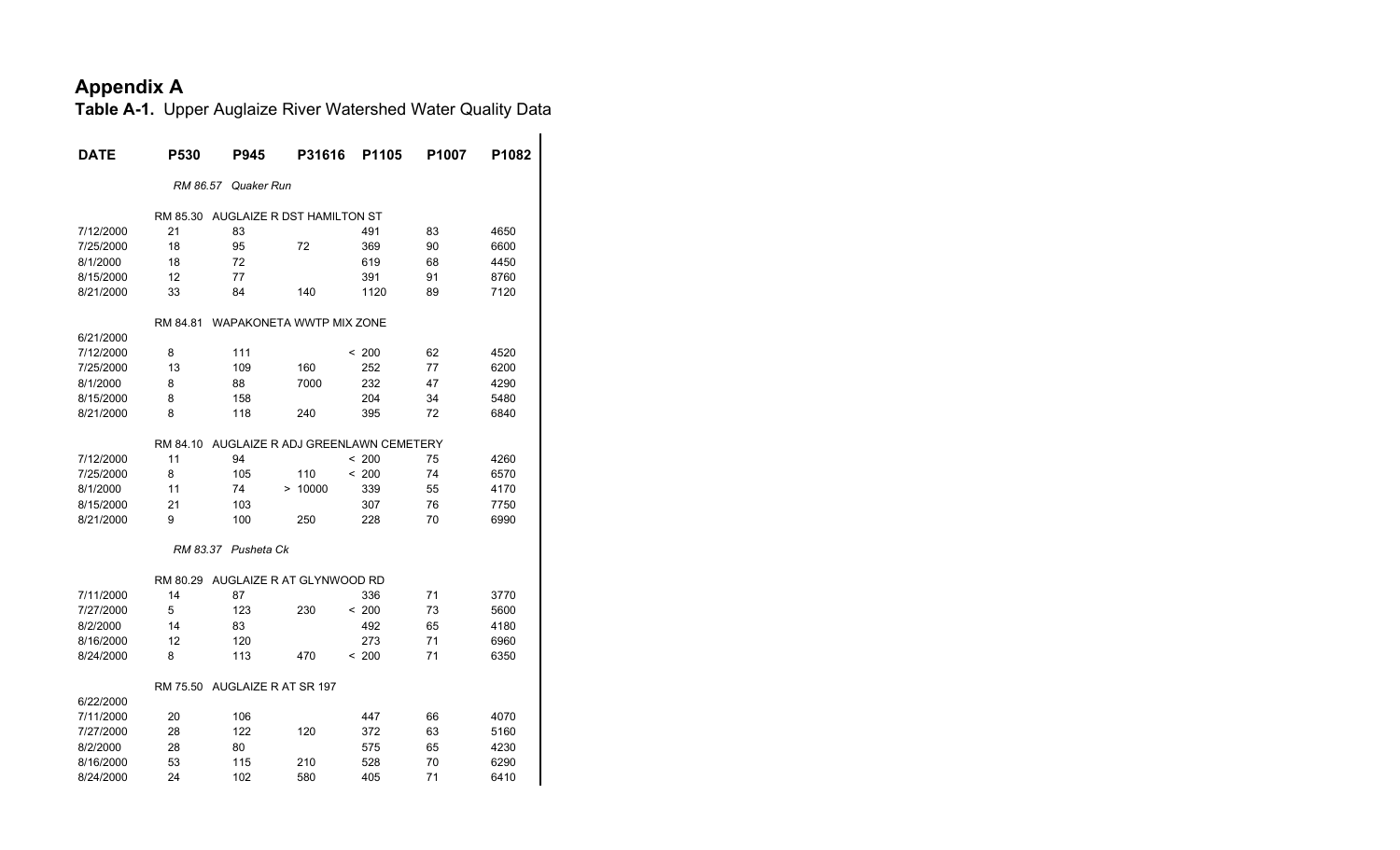| <b>DATE</b> | P530                          | P945              | P31616                                   | P <sub>1105</sub> | P <sub>1007</sub> | P1082 |
|-------------|-------------------------------|-------------------|------------------------------------------|-------------------|-------------------|-------|
|             | RM 74.72 AUGLAIZE R AT CR 190 |                   |                                          |                   |                   |       |
| 6/22/2000   | 129                           | 30                |                                          | 6440              | 84                | 820   |
| 7/11/2000   | 20                            | 100               |                                          | 538               | 72                | 3950  |
| 7/27/2000   | 24                            | 134               | 150                                      | 487               | 65                | 5950  |
| 8/2/2000    | 12                            | 86                |                                          | 526               | 68                | 4600  |
| 8/16/2000   | 18                            | 123               | 66                                       | 385               | 65                | 6740  |
| 8/24/2000   | 23                            | 112               | 1800                                     | 380               | 71                | 6980  |
|             | RM 72.08                      | <b>Twomile Ck</b> |                                          |                   |                   |       |
|             | RM 71.63                      | Sims Run          |                                          |                   |                   |       |
|             | RM 71.08                      |                   | AUGLAIZE R AT PLACE RD                   |                   |                   |       |
| 6/22/2000   | 119                           | 38                |                                          | 7020              | 87                | 773   |
| 7/11/2000   | 18                            | 92                |                                          | 494               | 66                | 3310  |
| 7/27/2000   | 20                            | 136               | 120                                      | 456               | 65                | 4930  |
| 8/2/2000    | 26                            | 80                |                                          | 618               | 73                | 4820  |
| 8/9/2000    | 36                            | 106               |                                          | 743               | 78                | 5580  |
| 8/16/2000   | 17                            | 126               | 210                                      | 323               | 68                | 6140  |
| 8/24/2000   | 20                            | 117               | 350                                      | 377               | 78                | 6860  |
|             | RM 67.78                      | <b>Buck Run</b>   |                                          |                   |                   |       |
|             |                               |                   |                                          |                   |                   |       |
|             |                               |                   | RM 66.84 AUGLAIZE R AT CONANT RD         |                   |                   |       |
| 6/22/2000   | 139                           | 45                |                                          | 8150              | 93                | 758   |
| 7/11/2000   | 19                            | 115               |                                          | 539               | 67                | 2940  |
| 7/27/2000   | 34                            | 126               | 140                                      | 720               | 71                | 4610  |
| 8/2/2000    | 33                            | 100               |                                          | 884               | 92                | 5800  |
| 8/16/2000   | 13                            | 112               | 110                                      | 260               | 70                | 5780  |
| 8/24/2000   | 29                            | 126               | 210                                      | 718               | 79                | 5830  |
|             |                               |                   | RM 63.54 Unnamed Tributary to Auglaize R |                   |                   |       |
|             |                               |                   | RM 62.84 AUGLAIZE R AT SHAFFER RD        |                   |                   |       |
| 7/11/2000   | 33                            | 114               |                                          | 950               | 67                | 2690  |
| 7/25/2000   | 33                            | 116               | 78                                       | 698               | 70                | 3670  |
| 8/1/2000    | 33                            | 138               | 1200                                     | 889               | 71                | 4270  |
| 8/9/2000    | 31                            | 100               |                                          | 783               | 79                | 4520  |
| 8/15/2000   | 37                            | 106               |                                          | 904               | 73                | 5840  |
| 8/22/2000   | 33                            | 120               | 280                                      | 1100              | 86                | 5250  |
|             |                               |                   |                                          |                   |                   |       |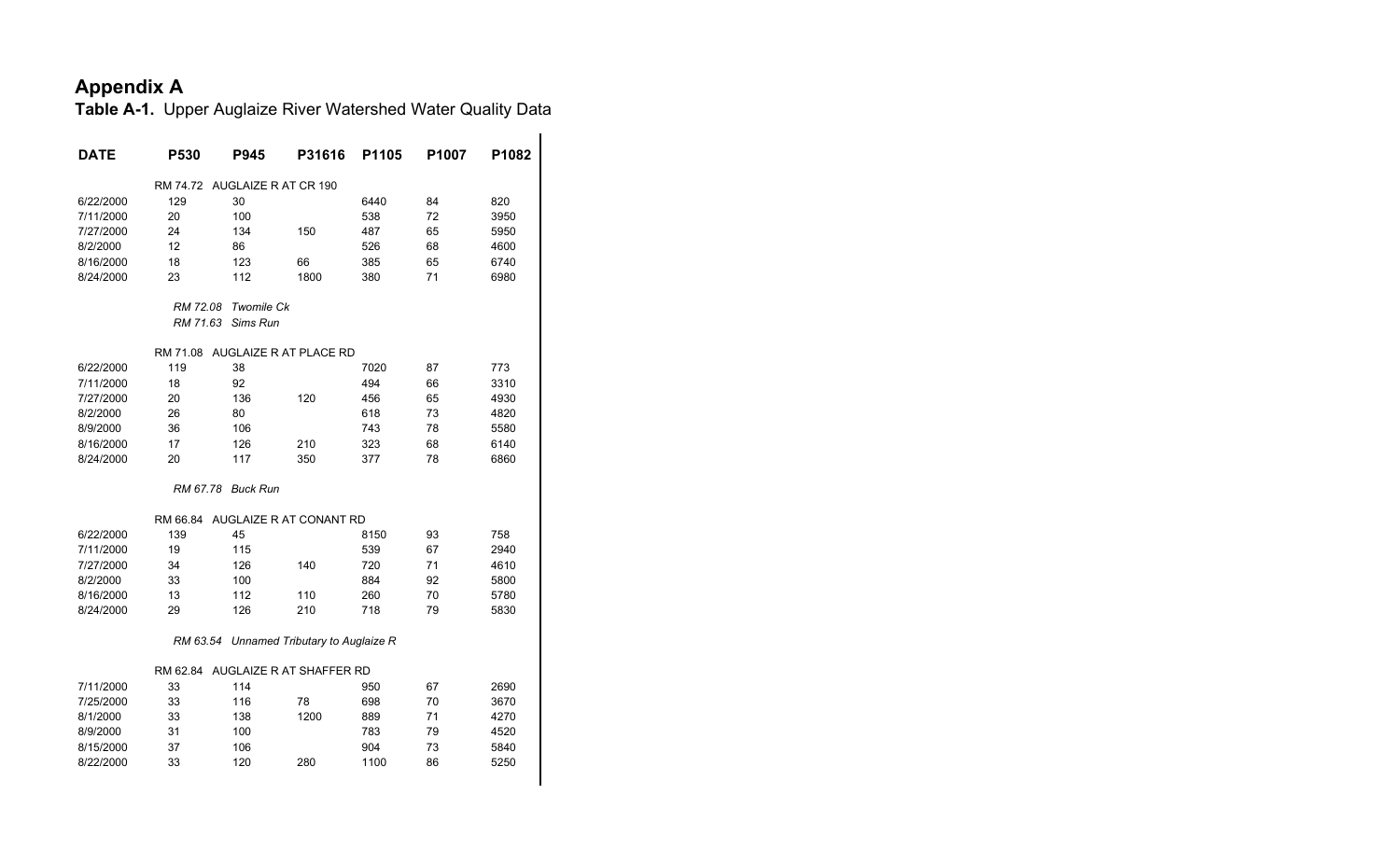| <b>DATE</b> | P530     | <b>P945</b>                    | P31616                                | P1105 | P1007 | P1082 |
|-------------|----------|--------------------------------|---------------------------------------|-------|-------|-------|
|             | RM 62.31 |                                | Sixmile Ck (Spencerville)             |       |       |       |
|             |          |                                |                                       |       |       |       |
|             |          |                                | RM 60.40 AUGLAIZE R AT ZION CHURCH RD |       |       |       |
| 7/11/2000   | 20       | 107                            |                                       | 653   | 67    | 2550  |
| 7/25/2000   | 31       | 140                            | 170                                   | 685   | 70    | 3560  |
| 8/1/2000    | 39       | 125                            | 1600                                  | 1300  | 80    | 3960  |
| 8/15/2000   | 34       | 120                            |                                       | 825   | 76    | 5760  |
| 8/22/2000   | 40       | 128                            | 480                                   | 1290  | 86    | 5360  |
|             | RM 58.20 |                                | AUGLAIZE R AT PIQUAD RD               |       |       |       |
| 6/26/2000   | 106      | 77                             |                                       | 3780  | 73    | 1390  |
| 7/11/2000   | 26       | 98                             |                                       | 729   | 68    | 2660  |
| 7/25/2000   | 28       | 133                            | 180                                   | 501   | 69    | 3480  |
| 8/1/2000    | 25       | 70                             | 2500                                  | 971   | 74    | 3790  |
| 8/9/2000    | 31       | 112                            |                                       | 825   | 80    | 4040  |
| 8/15/2000   | 34       | 121                            |                                       | 850   | 72    | 4560  |
| 8/22/2000   | 34       | 128                            | 430                                   | 1070  | 87    | 5000  |
| 10/18/2000  | 9        | 96                             |                                       | 455   | 57    | 3350  |
| 11/15/2000  | < 5.00   | 107                            |                                       | < 200 | 56    | 3820  |
|             | RM 55.51 | Pigeon Run                     |                                       |       |       |       |
|             |          |                                | RM 52.68 AUGLAIZE R AT LINCOLN HWY    |       |       |       |
| 6/26/2000   | 108      | 56                             |                                       | 4240  | 73    | 939   |
| 7/11/2000   | 13       | 92                             |                                       | 468   | 60    | 2060  |
| 7/25/2000   | 11       | 134                            | 86                                    | < 200 | 64    | 3280  |
| 8/1/2000    | 20       | 142                            | 440                                   | 522   | 67    | 3150  |
| 8/9/2000    | 14       | 114                            |                                       | 344   | 74    | 3630  |
| 8/15/2000   | 14       | 114                            |                                       | 262   | 67    | 4110  |
| 8/22/2000   | 13       | 118                            | 110                                   | 614   | 82    | 4840  |
|             |          | RM 47.02 Jennings Ck (Delphos) |                                       |       |       |       |
|             |          | RM 46.10 AUGLAIZE R ADJ SR 189 |                                       |       |       |       |
| 6/28/2000   | 79       | 70                             |                                       | 3080  | 72    | 1150  |
| 7/13/2000   | 29       | 110                            |                                       | 766   | 59    | 1960  |
| 7/26/2000   | 26       | 154                            | 160                                   | 813   | 73    | 2960  |
| 8/3/2000    | 31       | 123                            | 2800                                  | 707   | 60    | 2290  |
| 8/17/2000   | 39       | 156                            |                                       | 1140  | 80    | 3890  |
| 8/24/2000   | 72       | 147                            | 3300                                  | 1910  | 82    | 3800  |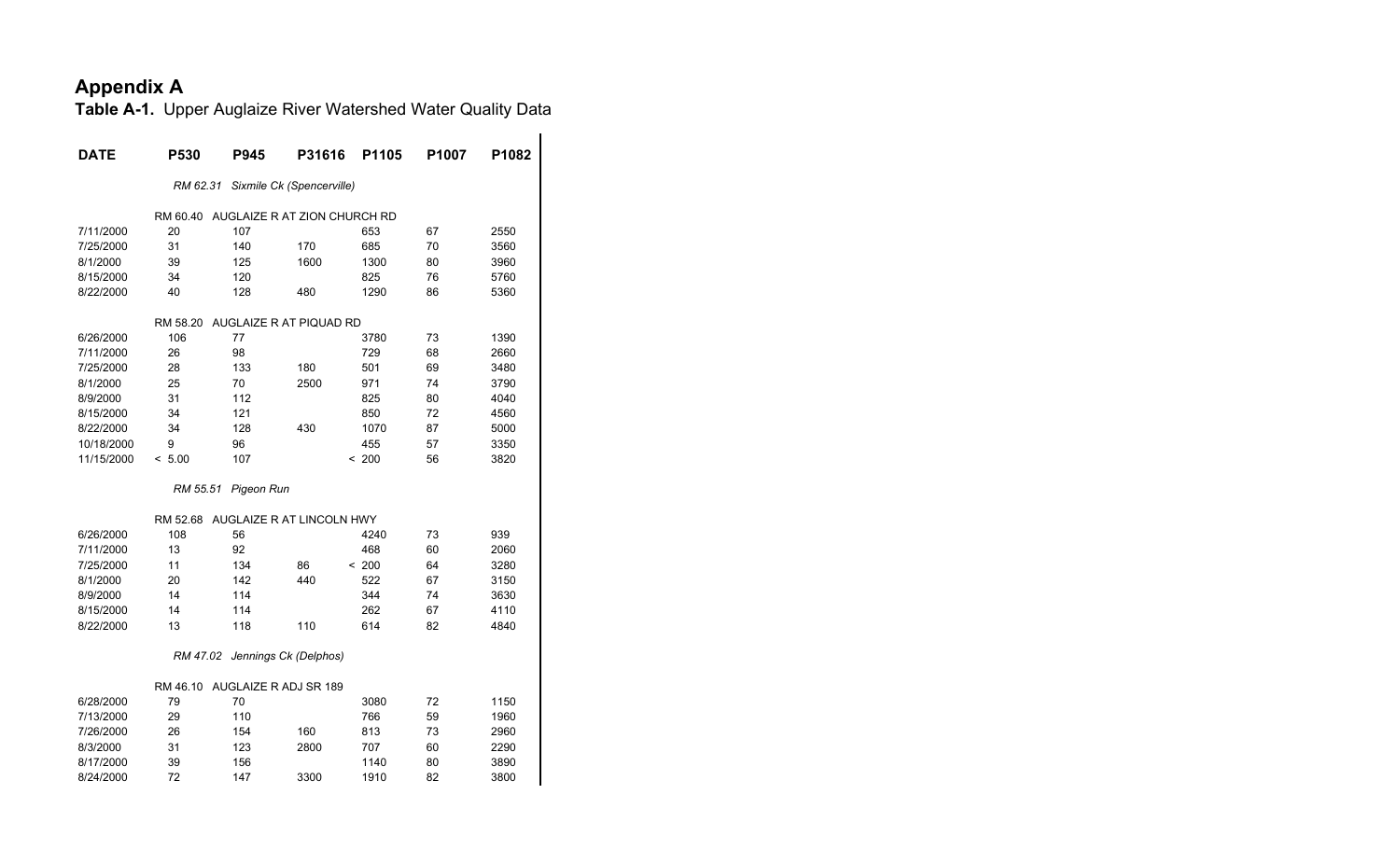**Table A-1.** Upper Auglaize River Watershed Water Quality Data

| <b>DATE</b> | P530     | <b>P945</b>                 | P31616                          | P1105 | P <sub>1007</sub> | P <sub>1082</sub> |
|-------------|----------|-----------------------------|---------------------------------|-------|-------------------|-------------------|
|             | RM 44.90 | <b>Big Run</b>              |                                 |       |                   |                   |
|             | RM 39.57 | AUGLAIZE R AT SR 224        |                                 |       |                   |                   |
| 7/13/2000   | 36       | 100                         |                                 | 1040  | 57                | 1630              |
| 7/26/2000   | 19       | 142                         | 86                              | 436   | 65                | 2620              |
| 8/3/2000    | 29       | 166                         | 410                             | 726   | 76                | 3080              |
| 8/9/2000    | 40       | 115                         |                                 | 1130  | 71                | 2570              |
| 8/17/2000   | 38       | 122                         |                                 | 1210  | 81                | 3610              |
| 8/24/2000   | 54       | 128                         | 5400                            | 1440  | 77                | 3650              |
| 10/18/2000  | 9        | 107                         |                                 | 357   | 59                | 3150              |
| 11/15/2000  | < 5.00   | 153                         |                                 | < 200 | 65                | 4680              |
|             | RM 33.93 | AUGLAIZE R AT CR M          |                                 |       |                   |                   |
| 6/28/2000   | 82       | 62                          |                                 | 2390  | 64                | 1100              |
| 7/13/2000   | 45       | 93                          |                                 | 1270  | 63                | 1580              |
| 7/26/2000   | 25       | 127                         | 140                             | 617   | 69                | 2480              |
| 8/3/2000    | 48       | 156                         | 290                             | 1120  | 83                | 2990              |
| 8/17/2000   | 43       | 142                         |                                 | 1370  | 82                | 3270              |
| 8/24/2000   | 55       | 143                         | 280                             | 1560  | 86                | 3480              |
|             | RM 33.26 | Ottawa River                |                                 |       |                   |                   |
|             | RM 30.53 |                             | Unnamed Tributary to Auglaize R |       |                   |                   |
|             | RM 28.50 | <b>AUGLAIZE R AT SR 114</b> |                                 |       |                   |                   |
| 7/13/2000   | 34       | 145                         |                                 | 696   | 52                | 1580              |
| 7/26/2000   | 30       | 199                         | 31                              | 778   | 68                | 2570              |
| 8/3/2000    | 47       | 134                         | 250                             | 1220  | 66                | 2120              |
| 8/9/2000    | 54       | 118                         |                                 | 1360  | 62                | 1780              |
| 8/17/2000   | 50       | 195                         |                                 | 1430  | 71                | 2870              |
| 8/24/2000   | 49       | 158                         | 150                             | 1230  | 62                | 2520              |
|             | RM 28.00 |                             | Lapp Ditch (Cloverdale)         |       |                   |                   |

 *RM 26.20 Blanchard River*

 *RM 25.51 Unnamed Tributary to Auglaize R (Dupont)*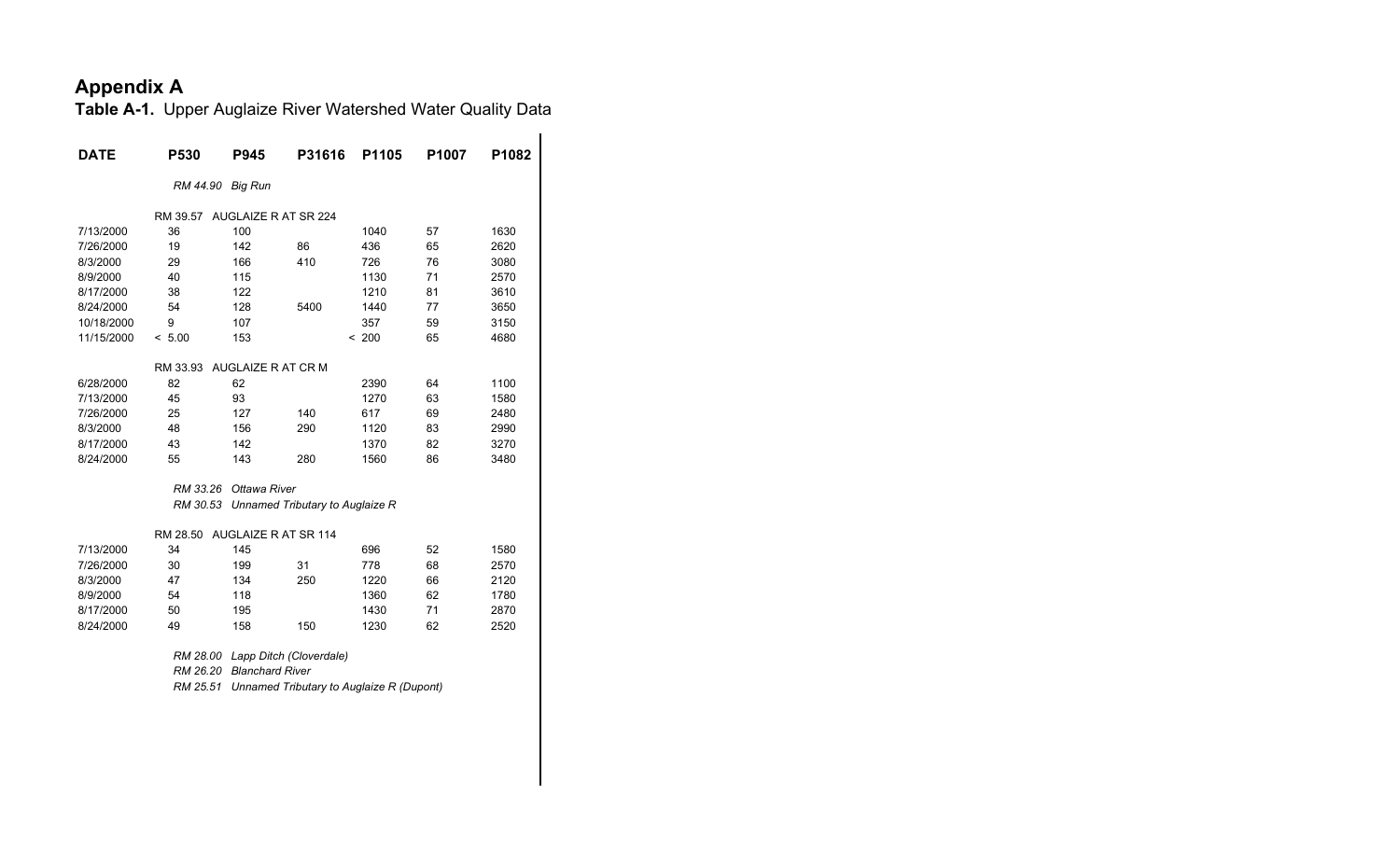| <b>DATE</b> | P530                 | P945                                 | P31616 | P1105                                             | P1007                                                | P1082 |
|-------------|----------------------|--------------------------------------|--------|---------------------------------------------------|------------------------------------------------------|-------|
|             | RM 19.30             | AUGLAIZE R AT SR 613                 |        |                                                   |                                                      |       |
| 7/13/2000   | 26                   | 102                                  |        | 711                                               | 55                                                   | 1630  |
| 7/26/2000   | 30                   | 149                                  | 42     | 962                                               | 62                                                   | 2860  |
| 8/3/2000    | 72                   | 93                                   | 840    | 2360                                              | 68                                                   | 2290  |
| 8/9/2000    | 107                  | 78                                   |        | 4160                                              | 76                                                   | 2400  |
| 8/24/2000   | 40                   | 156                                  | 76     | 1060                                              | 67                                                   | 3120  |
| 10/18/2000  | 34                   | 156                                  |        | 1240                                              | 64                                                   | 2810  |
| 11/15/2000  | 6                    | 155                                  |        | < 200                                             | 58                                                   | 4630  |
|             |                      | RM 18.77 Prairie Ck (Oakdale)        |        |                                                   |                                                      |       |
|             |                      | AUGLAIZE R TRIB I (108.90)           |        |                                                   |                                                      |       |
|             |                      |                                      |        | RM 0.28 AUGLAIZE R TRIB I (108.90) AT FAULKNER RD |                                                      |       |
| 6/19/2000   | 28                   | 31                                   |        | 4340                                              | 82                                                   | 464   |
| 7/10/2000   | < 5.00               | 62                                   |        | < 200                                             | 62                                                   | 988   |
| 7/24/2000   | 10                   | 62                                   | 1200   | 384                                               | 61                                                   | 1570  |
| 7/31/2000   | < 5.00               | 47                                   | 1000   | 247                                               | 74                                                   | 884   |
| 8/14/2000   | 9                    | 55                                   |        | 229                                               | 69                                                   | 1380  |
| 8/21/2000   | < 5.00               | 63                                   | 1700   | 256                                               | 74                                                   | 1500  |
|             | <b>MANAHAN DITCH</b> |                                      |        |                                                   |                                                      |       |
|             |                      | RM 1.75 MANAHAN DITCH AT PHILLIPS RD |        |                                                   |                                                      |       |
| 6/19/2000   | 5                    | 38                                   |        | 1340                                              | 52                                                   | 1110  |
| 7/10/2000   | < 5.00               | 71                                   |        | < 200                                             | 59                                                   | 2620  |
| 7/24/2000   | 13                   | 65                                   | 250    | 455                                               | 69                                                   | 3060  |
| 7/31/2000   | < 5.00               | 74                                   | 380    | < 200                                             | 63                                                   | 3290  |
| 8/14/2000   | < 5.00               | 66                                   |        | < 200                                             | 66                                                   | 3700  |
| 8/21/2000   | < 5.00               | 71                                   | 1500   | < 200                                             | 58                                                   | 4650  |
|             |                      | <b>MANAHAN DITCH TRIB (2.91)</b>     |        |                                                   |                                                      |       |
|             |                      |                                      |        |                                                   | RM 0.45 MANAHAN DITCH TRIB (2.91) DST HARROD LAGOONS |       |
| 6/19/2000   | 11                   | 64                                   |        | 491                                               | 54                                                   | 5870  |
| 7/10/2000   | 35                   | 84                                   |        | 750                                               | 39                                                   | 8950  |
| 7/24/2000   | 14                   | 78                                   | 1600   | 207                                               | 23                                                   | 12200 |
| 7/31/2000   | 12                   | 82                                   | 1200   | 297                                               | 30                                                   | 9760  |
| 8/14/2000   | 15                   | 91                                   |        | < 200                                             | 22                                                   | 13500 |
| 8/21/2000   | 23                   | 94                                   | 16     | ~1200                                             | 32                                                   | 16000 |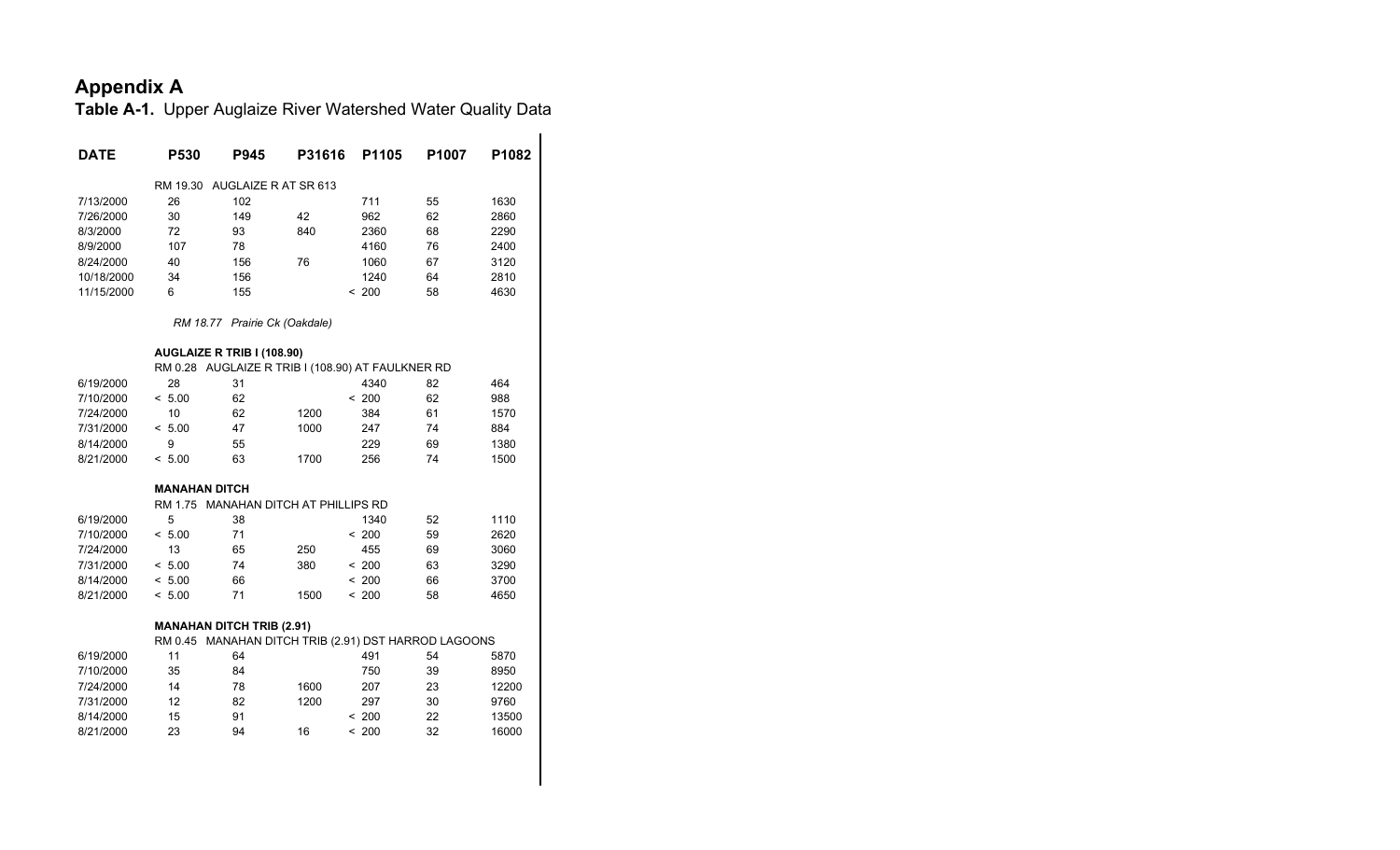| <b>DATE</b> | P530                                           | P945 | P31616   | P1105                                            | P1007 | P1082 |
|-------------|------------------------------------------------|------|----------|--------------------------------------------------|-------|-------|
|             | AUGLAIZE R TRIB II (103.69) - Westminster Trib |      |          |                                                  |       |       |
|             |                                                |      |          | RM 0.44 AUGLAIZE R TRIB II (103.69) ADJ CEMETARY |       |       |
| 6/19/2000   | 9                                              | 57   |          | 1750                                             | 57    | 446   |
| 7/10/2000   | 8                                              | 218  |          | < 200                                            | 77    | 1990  |
| 7/24/2000   | < 5.00                                         | 313  | 2200     | < 200                                            | 112   | 3950  |
| 7/31/2000   | 20                                             | 124  | 1800     | 1700                                             | 21    | 3390  |
| 8/14/2000   | < 5.00                                         | 130  | 380      | < 200                                            | 55    | 1690  |
| 8/21/2000   | 5                                              | 118  | 1000     | 344                                              | 49    | 1490  |
|             | RM 0.25                                        |      |          | AUGLAIZE R TRIB II (103.69) UST SR 117           |       |       |
| 6/19/2000   | 10                                             | 64   |          | 2260                                             | 59    | 616   |
| 7/10/2000   | 6                                              | 233  |          | 555                                              | 71    | 2350  |
| 7/24/2000   | 16                                             | 253  | 690      | 228                                              | 36    | 2200  |
| 7/31/2000   | 53                                             | 275  | 9000     | 636                                              | 37    | 1420  |
| 8/14/2000   | 48                                             | 301  | 14000    | 352                                              | 36    | 1500  |
| 8/21/2000   | 10                                             | 131  | 2500     | 484                                              | 52    | 1920  |
|             | RM 0.17                                        |      |          | AUGLAIZE R TRIB II (103.69) DST MCPHERON RD      |       |       |
| 6/19/2000   | 15                                             | 61   |          | 3160                                             | 52    | 576   |
| 7/10/2000   | 9                                              | 264  |          | < 200                                            | 74    | 3740  |
| 7/24/2000   | 15                                             | 262  | 25000    | < 200                                            | 60    | 4660  |
| 7/31/2000   | 114                                            | 283  | 100000   | 1530                                             | 36    | 3920  |
| 8/14/2000   | 18                                             | 266  | > 200000 | 398                                              | 71    | 8270  |
| 8/21/2000   | $\overline{7}$                                 | 177  | 88000    | < 200                                            | 70    | 5110  |
|             | AUGLAIZE R TRIB III (99.78)                    |      |          |                                                  |       |       |
|             |                                                |      |          | RM 0.60 AUGLAIZE R TRIB III (99.78) AT OSMAN RD  |       |       |
| 6/19/2000   | 17                                             | 38   |          | 2300                                             | 76    | 1820  |
| 7/10/2000   | < 5.00                                         | 77   |          | < 200                                            | 93    | 6300  |
| 7/24/2000   | < 5.00                                         | 64   | 2200     | < 200                                            | 94    | 8010  |
| 7/31/2000   | < 5.00                                         | 62   | 1000     | < 200                                            | 92    | 7610  |
| 8/14/2000   |                                                |      |          |                                                  |       |       |
| 8/21/2000   | < 5.00                                         | 60   | 330      | < 200                                            | 97    | 7700  |
|             |                                                |      |          |                                                  |       |       |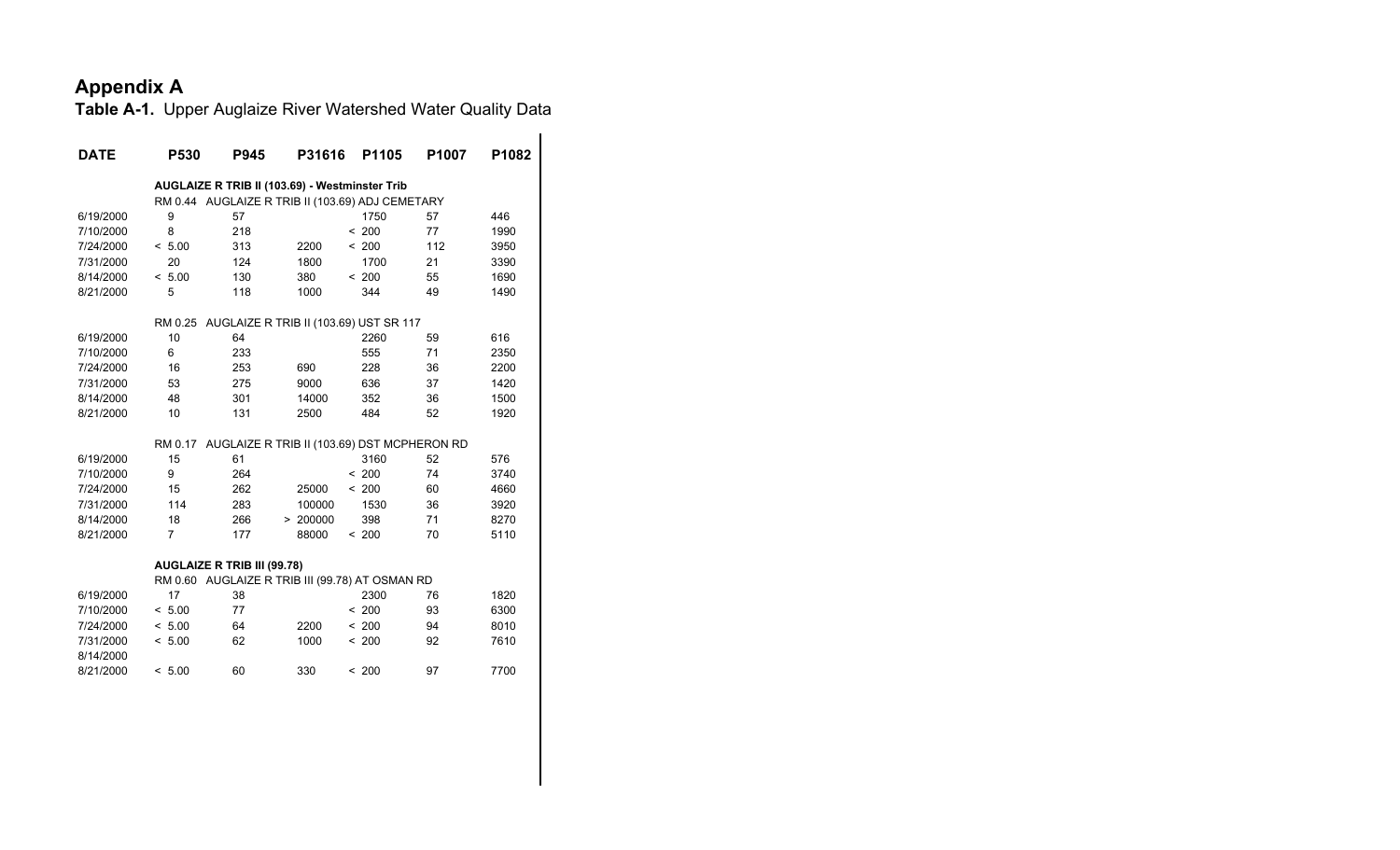| <b>DATE</b> | P530               | P945                              | P31616 | P1105  | P1007 | P1082 |
|-------------|--------------------|-----------------------------------|--------|--------|-------|-------|
|             | <b>WRESTLE CK</b>  |                                   |        |        |       |       |
|             | RM 4.69            | <b>WRESTLE CK AT GRAHAM RD</b>    |        |        |       |       |
| 6/20/2000   | < 5.00             | 70                                |        | < 200  | 71    | 1240  |
| 7/10/2000   | < 5.00             | 80                                |        | < 200  | 70    | 2480  |
| 7/24/2000   | < 5.00             | 99                                | 200    | < 200  | 77    | 5190  |
| 7/31/2000   | < 5.00             | 64                                | 820    | < 200  | 64    | 2270  |
| 8/14/2000   | < 5.00             | 86                                |        | < 200  | 72    | 5900  |
| 8/22/2000   | < 5.00             | 83                                | 1300   | ~<~200 | 67    | 5080  |
|             | RM 0.34            | WRESTLE CK AT RIVER RD            |        |        |       |       |
| 6/20/2000   | < 5.00             | 79                                |        | < 200  | 85    | 1770  |
| 7/10/2000   | < 5.00             | 104                               |        | < 200  | 94    | 3060  |
| 7/24/2000   | < 5.00             | 105                               | 890    | < 200  | 96    | 4320  |
| 7/31/2000   | < 5.00             | 89                                | 1000   | < 200  | 98    | 4300  |
| 8/14/2000   | < 5.00             | 108                               |        | ~<~200 | 101   | 4650  |
| 8/22/2000   | 6                  | 98                                | 1000   | < 200  | 94    | 4780  |
|             | <b>CAMP CK</b>     |                                   |        |        |       |       |
|             |                    | RM 2.30 CAMP CK AT YODER RD       |        |        |       |       |
| 6/19/2000   | 11                 | 43                                |        | 1390   | 66    | 323   |
| 7/10/2000   | 68                 | 116                               |        | 255    | 67    | 632   |
| 7/24/2000   | 9                  | 119                               | 230    | ~<~200 | 60    | 320   |
| 7/31/2000   | 19                 | 112                               | 1500   | 497    | 72    | 601   |
|             | RM 0.60            | <b>CAMP CK AT AMHERST RD</b>      |        |        |       |       |
| 6/19/2000   | 9                  | 59                                |        | 1210   | 69    | 410   |
| 7/10/2000   | 10                 | 140                               |        | 346    | 69    | 556   |
| 7/24/2000   | 10                 | 139                               | 1600   | 294    | 63    | 552   |
| 7/31/2000   | 6                  | 121                               | 510    | 248    | 68    | 589   |
| 8/14/2000   | 14                 | 113                               |        | 430    | 63    | 745   |
| 8/21/2000   | 20                 | 83                                | 410    | 853    | 54    | 577   |
|             | <b>VIRGINIA CK</b> |                                   |        |        |       |       |
|             | RM 1.41            | VIRGINIA CK AT BUCKLAND HOLDEN RD |        |        |       |       |
| 6/20/2000   | < 5.00             | 56                                |        | 324    | 92    | 2060  |
| 7/10/2000   | < 5.00             | 108                               |        | ~<~200 | 95    | 2870  |
| 7/24/2000   | < 5.00             | 120                               | 2400   | ~<~200 | 99    | 3850  |
| 7/31/2000   | 21                 | 64                                | 2400   | ~<~200 | 90    | 3620  |
| 8/14/2000   | < 5.00             | 68                                |        | ~<~200 | 90    | 3990  |
| 8/22/2000   | < 5.00             | 63                                | 23     | ~<~200 | 92    | 3950  |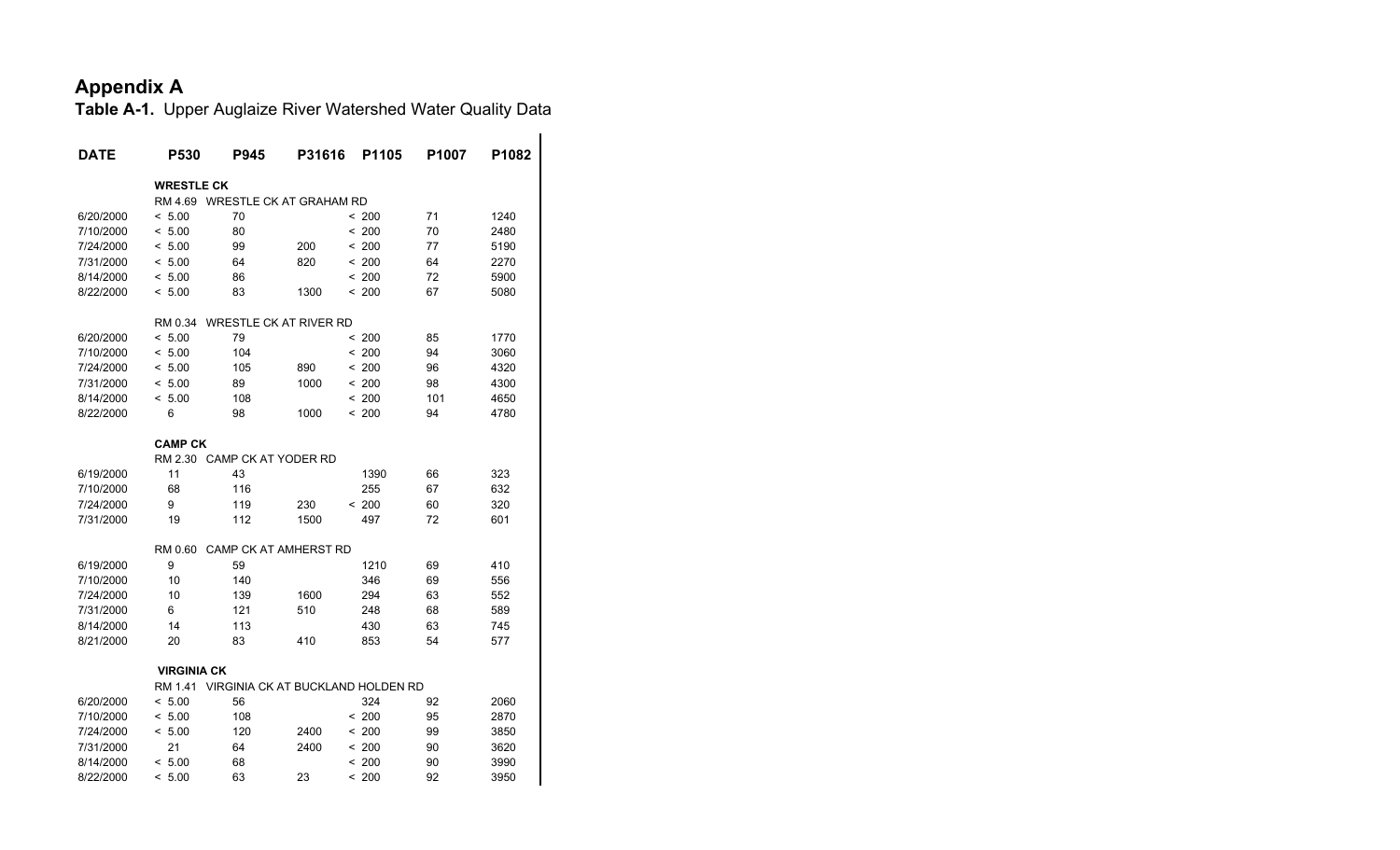| <b>DATE</b> | <b>P530</b>         | <b>P945</b>                            | P31616  | P1105                                  | P <sub>1007</sub> | P1082 |
|-------------|---------------------|----------------------------------------|---------|----------------------------------------|-------------------|-------|
|             | <b>BLACKHOOF CK</b> |                                        |         |                                        |                   |       |
|             |                     |                                        |         | RM 3.28 BLACKHOOF CK UST BLANK PIKE RD |                   |       |
| 6/20/2000   | 9                   | 113                                    |         | < 200                                  | 84                | 2120  |
| 7/10/2000   | < 5.00              | 116                                    |         | < 200                                  | 91                | 4550  |
| 7/24/2000   | 6                   | 94                                     | 860     | < 200                                  | 87                | 6380  |
| 7/31/2000   | < 5.00              | 95                                     | 580     | < 200                                  | 95                | 5540  |
| 8/14/2000   | < 5.00              | 98                                     |         | < 200                                  | 90                | 6270  |
| 8/22/2000   | < 5.00              | 96                                     | 530     | < 200                                  | 90                | 7420  |
|             | RM 0.78             | <b>BLACKHOOF CK AT HENGSTLER RD</b>    |         |                                        |                   |       |
| 6/20/2000   | < 5.00              | 103                                    |         | < 200                                  | 83                | 2650  |
| 7/10/2000   | < 5.00              | 131                                    |         | < 200                                  | 82                | 4660  |
| 7/24/2000   | < 5.00              | 121                                    | 200     | < 200                                  | 81                | 7480  |
| 7/31/2000   | < 5.00              | 115                                    | 180     | < 200                                  | 87                | 6350  |
| 8/14/2000   | < 5.00              | 119                                    |         | < 200                                  | 85                | 7060  |
| 8/22/2000   | < 5.00              | 115                                    | 25000   | < 200                                  | 89                | 7490  |
|             |                     | RM 0.50 Huffman Ck (Uniopolis)         |         |                                        |                   |       |
|             | <b>HUFFMAN CK</b>   |                                        |         |                                        |                   |       |
|             |                     | RM 1.69 HUFFMAN CK AT MILL ST          |         |                                        |                   |       |
| 6/20/2000   | < 5.00              | 64                                     |         | < 200                                  | 80                | 1530  |
| 7/10/2000   | < 5.00              | 96                                     |         | < 200                                  | 95                | 3280  |
| 7/24/2000   | 13                  | 93                                     | 3000    | < 200                                  | 110               | 5490  |
| 7/31/2000   | 5                   | 94                                     | > 10000 | < 200                                  | 123               | 4620  |
| 8/14/2000   | < 5.00              | 100                                    |         | < 200                                  | 119               | 6240  |
| 8/22/2000   | < 5.00              | 96                                     | 2500    | < 200                                  | 131               | 6270  |
|             | RM 1.63             | <b>HUFFMAN CK AT UNIOPOLIS - SR 65</b> |         |                                        |                   |       |
| 6/20/2000   | < 5.00              | 77                                     |         | < 200                                  | 79                | 1520  |
| 7/10/2000   | < 5.00              | 101                                    |         | < 200                                  | 101               | 3820  |
| 7/24/2000   | 8                   | 99                                     | 4000    | 280                                    | 108               | 4870  |
| 7/31/2000   | < 5.00              | 94                                     | 3200    | < 200                                  | 114               | 4760  |
| 8/14/2000   | 31                  | 95                                     |         | < 200                                  | 116               | 6320  |
| 8/22/2000   | < 5.00              | 95                                     | 2300    | < 200                                  | 120               | 5950  |
|             |                     |                                        |         |                                        |                   |       |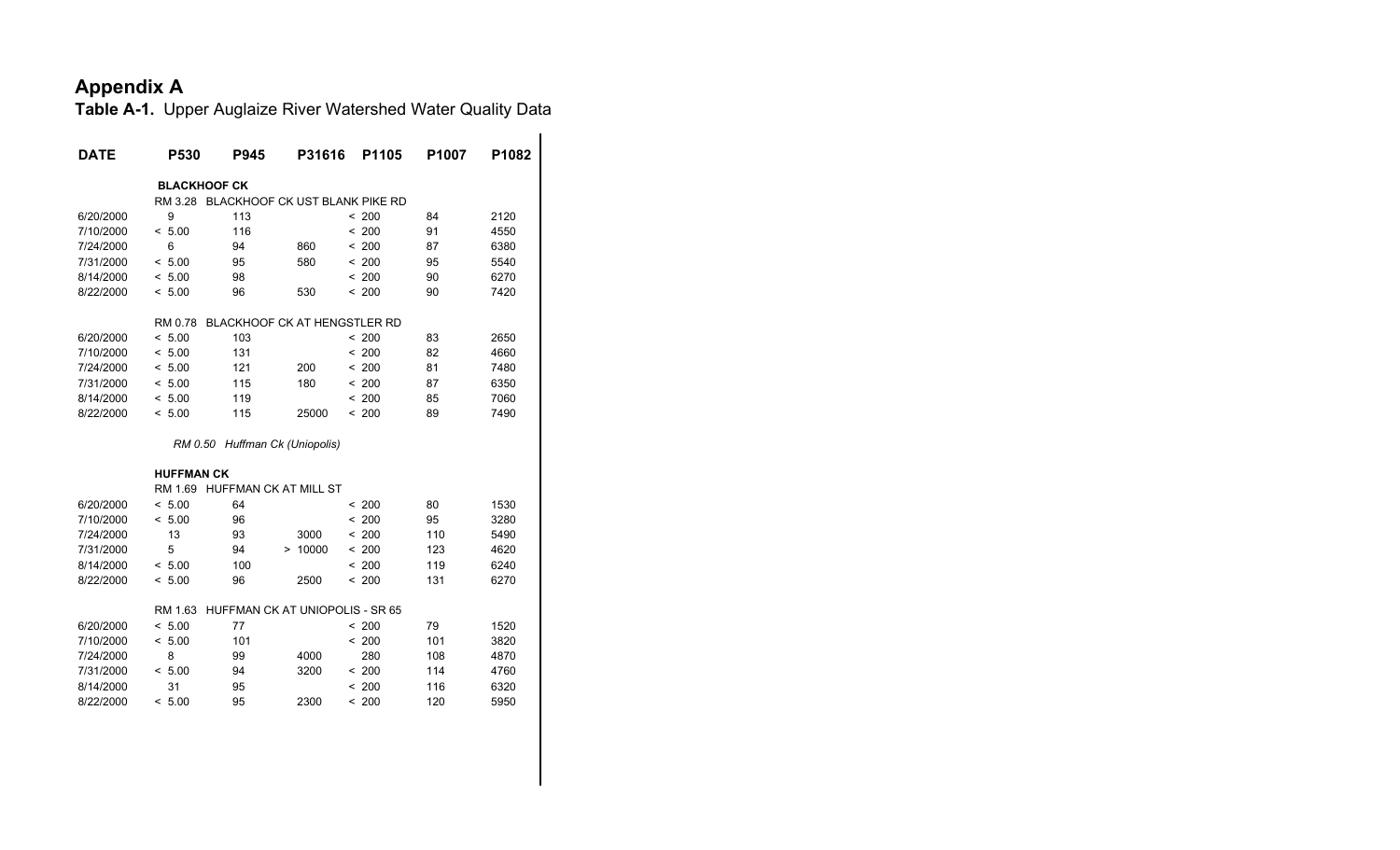| <b>DATE</b> | P530                              | <b>P945</b>                    | P31616 | P1105 | P <sub>1007</sub> | P1082 |
|-------------|-----------------------------------|--------------------------------|--------|-------|-------------------|-------|
|             | RM 0.33                           | HUFFMAN CK AT TOWNLINE-LIMA RD |        |       |                   |       |
| 6/20/2000   | < 5.00                            | 74                             |        | 212   | 84                | 2960  |
| 7/10/2000   | < 5.00                            | 107                            |        | < 200 | 104               | 6280  |
| 7/24/2000   | < 5.00                            | 101                            | 200    | < 200 | 106               | 9590  |
| 7/31/2000   | < 5.00                            | 97                             | 180    | < 200 | 111               | 6770  |
| 8/14/2000   | < 5.00                            | 103                            |        | < 200 | 111               | 9760  |
| 8/22/2000   | < 5.00                            | 96                             | 100    | < 200 | 114               | 9270  |
|             | <b>DRY RUN</b>                    |                                |        |       |                   |       |
|             | RM 0.27 DRY RUN AT SR 67          |                                |        |       |                   |       |
| 6/20/2000   | 10                                | 59                             |        | 586   | 70                | 1120  |
| 7/10/2000   | 5                                 | 86                             |        | < 200 | 65                | 1500  |
| 7/24/2000   | 25                                | 66                             | 1000   | 851   | 54                | 1570  |
| 7/31/2000   | 10                                | 44                             | 3800   | 372   | 57                | 1460  |
| 8/14/2000   | < 5.00                            | 59                             |        | < 200 | 74                | 2000  |
| 8/22/2000   | 6                                 | 51                             | 9900   | 241   | 70                | 1850  |
|             | <b>QUAKER RUN</b>                 |                                |        |       |                   |       |
|             | RM 0.08                           | QUAKER RUN AT SR 67            |        |       |                   |       |
| 6/21/2000   | 330                               | 52                             |        | 11500 | 110               | 2680  |
| 7/12/2000   | < 5.00                            | 127                            |        | < 200 | 63                | 8140  |
| 7/25/2000   | < 5.00                            | 111                            | 1200   | < 200 | 71                | 9230  |
| 8/1/2000    | < 5.00                            | 114                            | 5200   | < 200 | 72                | 9490  |
| 8/15/2000   | < 5.00                            | 120                            |        | < 200 | 72                | 10800 |
| 8/21/2000   | < 5.00                            | 130                            | 740    | < 200 | 75                | 12300 |
|             | <b>PUSHETA CK</b>                 |                                |        |       |                   |       |
|             | RM 12.42 PUSHETA CK AT ASHBURN RD |                                |        |       |                   |       |
| 6/21/2000   | 96                                | 26                             |        | 9120  | 90                | 281   |
| 7/12/2000   | 5                                 | 130                            |        | < 200 | 54                | 663   |
| 7/25/2000   | < 5.00                            | 138                            | 230    | < 200 | 54                | 676   |
| 8/1/2000    | < 5.00                            | 116                            | 70     | < 200 | 45                | 641   |
| 8/15/2000   | < 5.00                            | 135                            |        | < 200 | 47                | 742   |
| 8/21/2000   | < 5.00                            | 113                            | 15     | < 200 | 55                | 833   |
|             |                                   |                                |        |       |                   |       |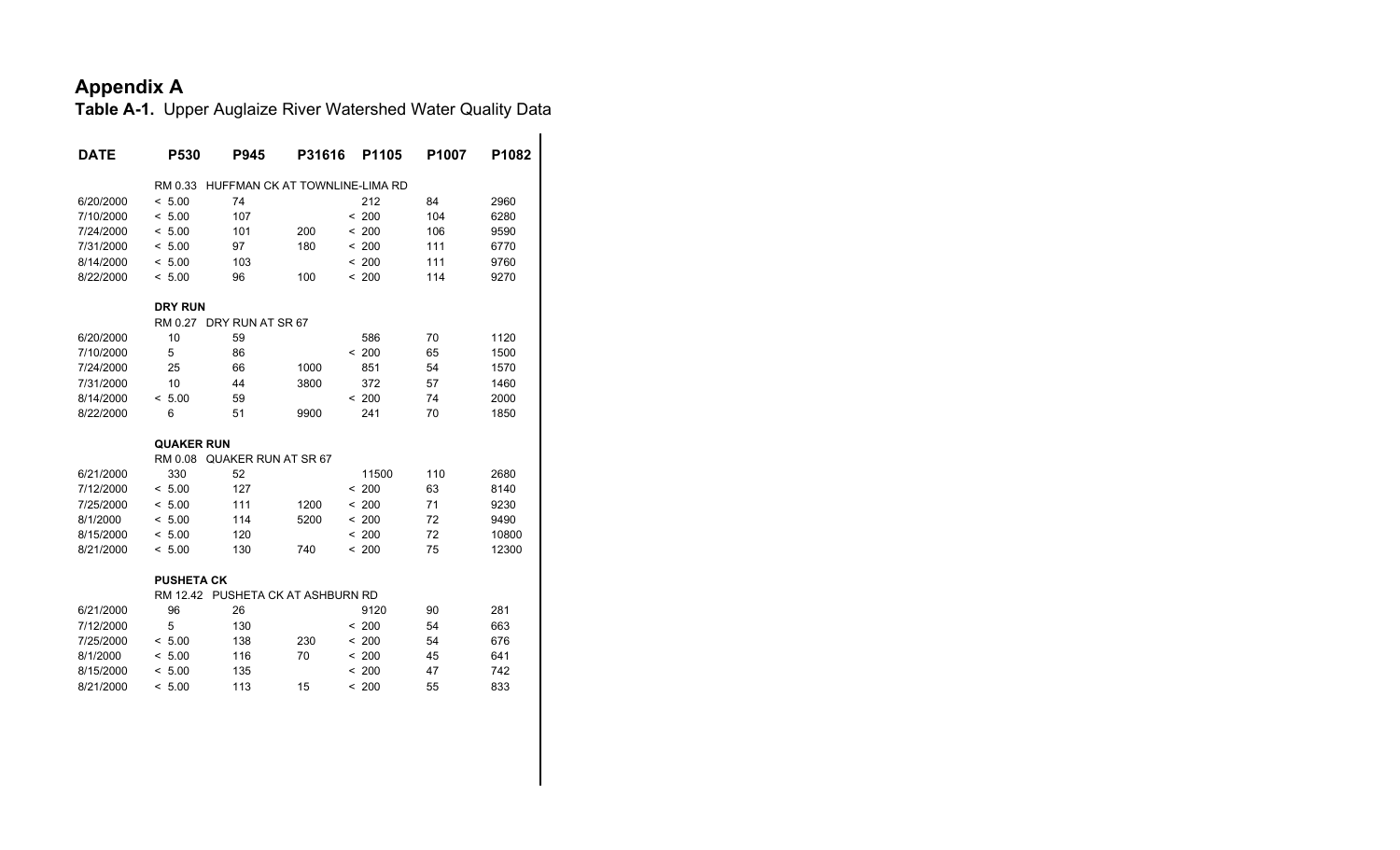| DATE       | <b>P530</b>    | <b>P945</b>                  | P31616                     | P1105                           | P1007 | P1082 |
|------------|----------------|------------------------------|----------------------------|---------------------------------|-------|-------|
|            | RM 10.58       |                              | PUSHETA CK AT TOWNLINE RD  |                                 |       |       |
| 6/21/2000  | 162            | 29                           |                            | 8730                            | 93    | 260   |
| 7/12/2000  | 7              | 123                          |                            | 223                             | 57    | 650   |
| 7/25/2000  | 6              | 140                          | 170                        | 220                             | 60    | 711   |
| 8/1/2000   | 6              | 85                           | 2000                       | 376                             | 53    | 567   |
| 8/15/2000  | 5              | 124                          |                            | < 200                           | 50    | 823   |
| 8/21/2000  | 12             | 124                          | 680                        | 483                             | 62    | 834   |
|            | RM 8.58        |                              |                            | PUSHETA CK AT FRYBURG SHELBY RD |       |       |
| 6/21/2000  | 127            | 31                           |                            | 7550                            | 86    | 255   |
| 7/12/2000  | < 5.00         | 106                          |                            | < 200                           | 62    | 827   |
| 7/25/2000  | < 5.00         | 122                          | 230                        | < 200                           | 76    | 1160  |
| 8/1/2000   | < 5.00         | 100                          | 1800                       | < 200                           | 66    | 862   |
| 8/15/2000  | < 5.00         | 119                          |                            | < 200                           | 75    | 1410  |
| 8/21/2000  | < 5.00         | 108                          | 220                        | < 200                           | 73    | 1240  |
|            |                | RM 2.87 Pusheta Ck Tributary |                            |                                 |       |       |
|            | RM 2.85        |                              | PUSHETA CK DST HARDIN PIKE |                                 |       |       |
| 7/12/2000  | 6              | 143                          |                            | < 200                           | 65    | 2890  |
| 7/25/2000  | < 5.00         | 131                          | 590                        | < 200                           | 80    | 4830  |
| 8/1/2000   | 6              | 96                           | 8600                       | 247                             | 62    | 3000  |
| 8/15/2000  | < 5.00         | 146                          |                            | < 200                           | 75    | 5590  |
| 8/21/2000  | < 5.00         | 134                          | 700                        | < 200                           | 70    | 4520  |
|            | RM 0.53        | Owl Ck                       |                            |                                 |       |       |
|            | RM 0.35        | PUSHETA CK AT CR 33A         |                            |                                 |       |       |
| 6/21/2000  | 436            | 25                           |                            | 14000                           | 118   | 350   |
| 7/12/2000  | < 5.00         | 123                          |                            | < 200                           | 62    | 3620  |
| 7/25/2000  | < 5.00         | 139                          | 720                        | < 200                           | 61    | 5880  |
| 8/1/2000   | $\overline{7}$ | 80                           | > 10000                    | 398                             | 62    | 2900  |
| 8/15/2000  | < 5.00         | 168                          |                            | < 200                           | 60    | 7970  |
| 8/21/2000  | 5              | 144                          | 480                        | < 200                           | 58    | 6080  |
| 10/18/2000 | < 5.00         | 99                           |                            | < 200                           | 72    | 4440  |
| 11/15/2000 | < 5.00         | 104                          |                            | < 200                           | 70    | 2960  |
|            |                |                              |                            |                                 |       |       |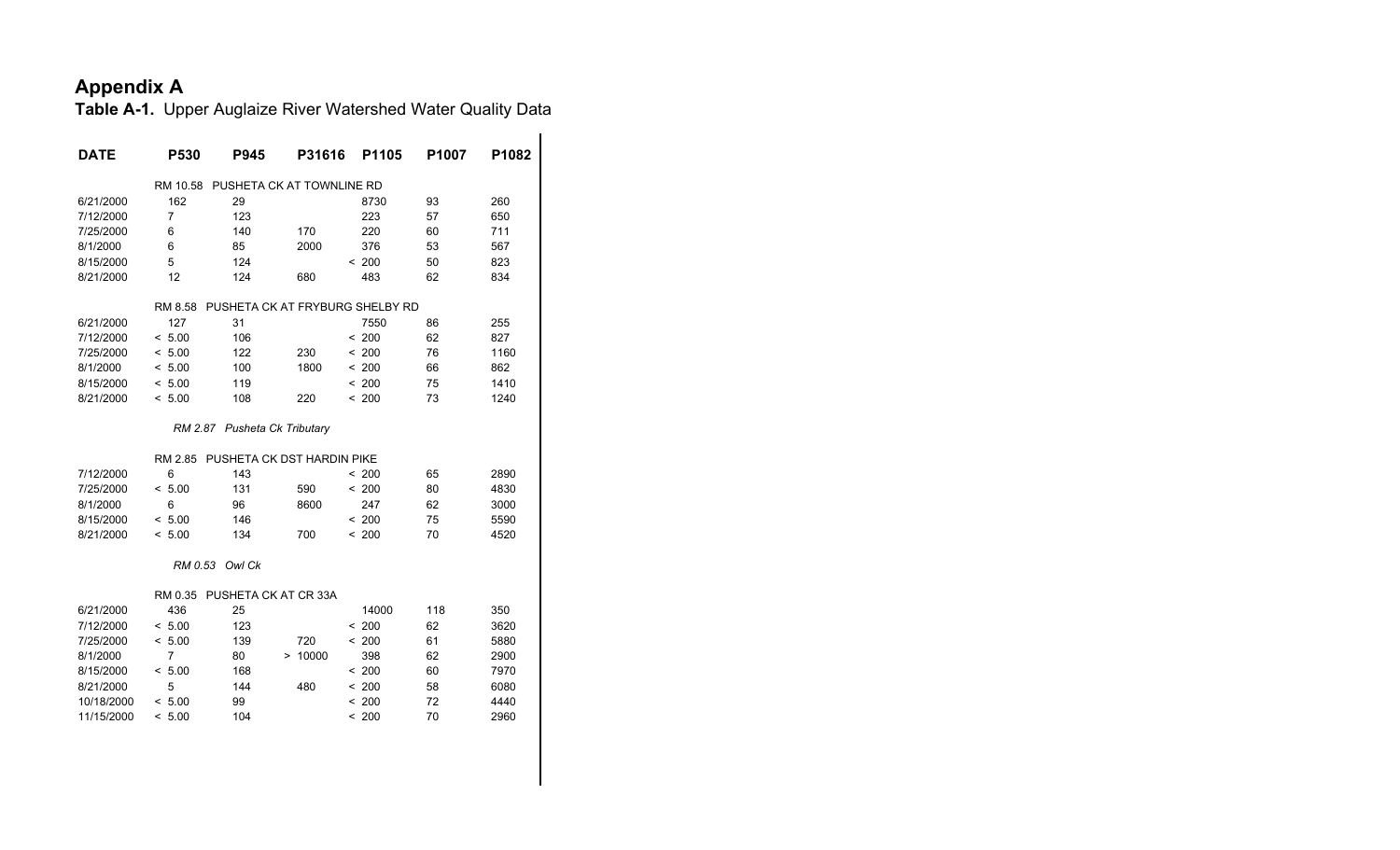**Table A-1.** Upper Auglaize River Watershed Water Quality Data

| <b>DATE</b> | <b>P530</b>                                    | <b>P945</b>          |         | P31616 | P1105 | P <sub>1007</sub> | P1082 |
|-------------|------------------------------------------------|----------------------|---------|--------|-------|-------------------|-------|
|             | <b>PUSHETA CK TRIB (2.87)</b>                  |                      |         |        |       |                   |       |
|             | RM 0.50 PUSHETA CK TRIB (2.87) AT OWL CREEK RD |                      |         |        |       |                   |       |
| 6/21/2000   | 179                                            | 19                   |         |        | 8860  | 84                | 276   |
| 7/12/2000   | < 5.00                                         | 99                   |         | < 200  |       | 64                | 1810  |
| 7/25/2000   | < 5.00                                         | 115                  | 1000    | < 200  |       | 72                | 2130  |
| 8/1/2000    | 6                                              | 61                   | 2200    |        | 346   | 58                | 1050  |
| 8/15/2000   | < 5.00                                         | 112                  |         | < 200  |       | 71                | 2240  |
| 8/21/2000   | 6                                              | 107                  | 350     |        | 283   | 69                | 1990  |
|             | <b>OWL CK</b>                                  |                      |         |        |       |                   |       |
|             | RM 3.03 OWL CK AT OWL CREEK RD                 |                      |         |        |       |                   |       |
| 6/21/2000   | 343                                            | 21                   |         |        | 15000 | 110               | 211   |
| 7/12/2000   | 16                                             | 101                  |         |        | 503   | 62                | 2210  |
| 7/25/2000   | 31                                             | 76                   | 570     |        | 1520  | 61                | 2260  |
| 8/1/2000    | 16                                             | 69                   | > 10000 |        | 560   | 77                | 1070  |
| 8/15/2000   | 35                                             | 84                   |         |        | 1080  | 78                | 3100  |
| 8/21/2000   | 20                                             | 69                   | 2000    |        | 929   | 75                | 2010  |
|             | RM 0.40                                        | OWL CK AT KOHLER RD. |         |        |       |                   |       |
| 6/21/2000   | 590                                            | 18                   |         |        | 17700 | 138               | 279   |
| 7/12/2000   | 6                                              | 142                  |         | < 200  |       | 69                | 4830  |
| 7/25/2000   | 5                                              | 192                  | > 10000 | < 200  |       | 77                | 6120  |
| 8/1/2000    | 13                                             | 64                   | > 10000 |        | 700   | 57                | 2030  |
| 8/15/2000   | 5                                              | 142                  |         | < 200  |       | 67                | 7820  |
| 8/21/2000   | $\overline{7}$                                 | 110                  | 2200    | < 200  |       | 66                | 4370  |
|             | <b>TWOMILE CK</b>                              |                      |         |        |       |                   |       |
|             | RM 8.10 TWOMILE CK AT HOLDEN RD (CR 190)       |                      |         |        |       |                   |       |
| 6/22/2000   | 19                                             | 56                   |         |        | 981   | 59                | 343   |
| 7/11/2000   | 13                                             | 74                   |         |        | 498   | 59                | 990   |
| 7/27/2000   | 13                                             | 91                   | 3700    |        | 531   | 83                | 1610  |
| 8/2/2000    | 20                                             | 64                   |         |        | 979   | 54                | 1220  |
| 8/16/2000   | 69                                             | 73                   | 310     |        | 1960  | 73                | 1650  |
| 8/24/2000   | 25                                             | 66                   | 3200    |        | 841   | 71                | 1950  |
|             |                                                |                      |         |        |       |                   |       |

 *RM 3.05 Oakview Trib (0.5) via unnamed Tributary to Twomile Ck*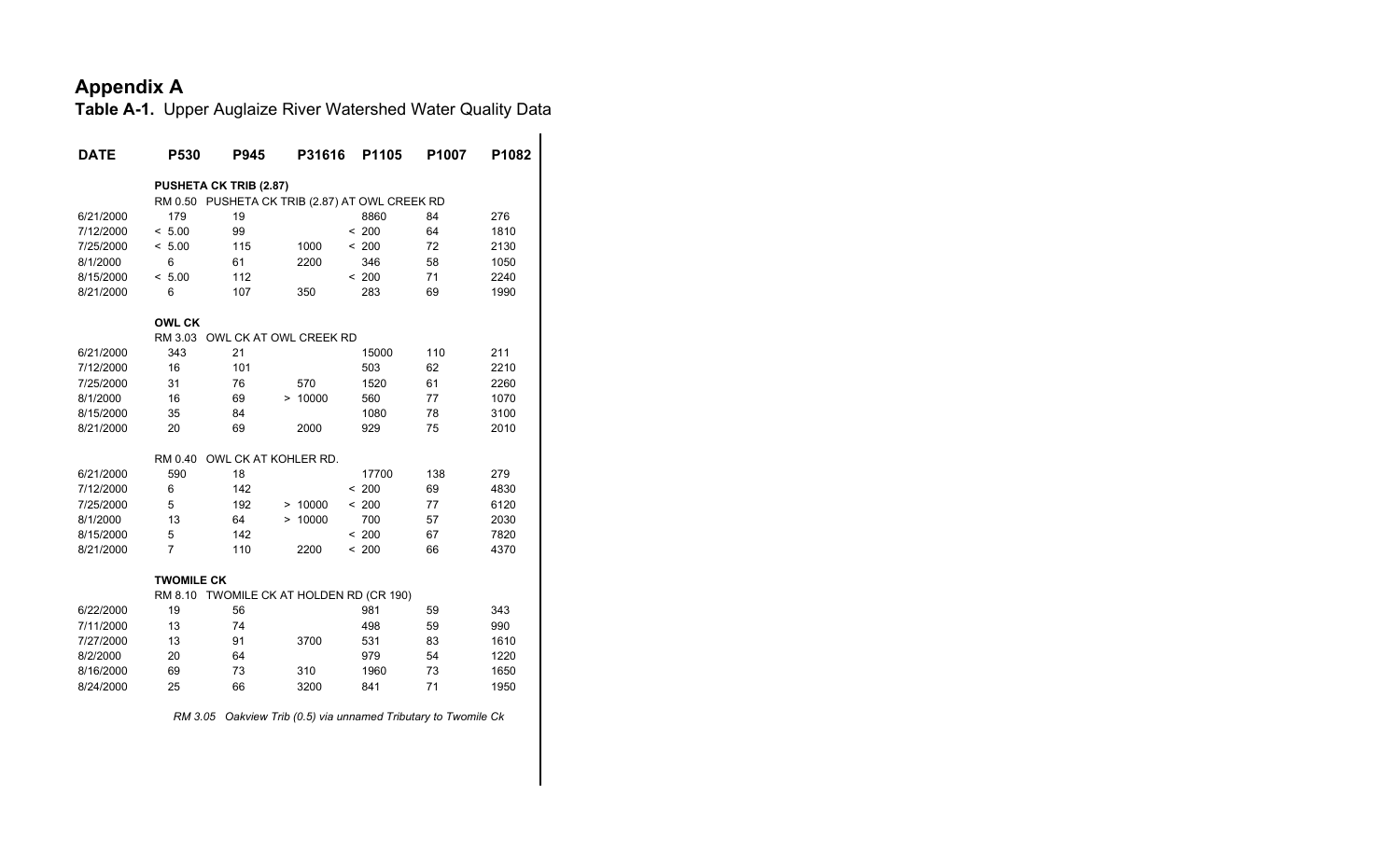| DATE      | P530                | P945                            | P31616  | P1105 | P1007 | P1082 |
|-----------|---------------------|---------------------------------|---------|-------|-------|-------|
|           | RM 1.20             | <b>TWOMILE CK AT BOWSHER RD</b> |         |       |       |       |
| 6/22/2000 | 30                  | 60                              |         | 1820  | 66    | 980   |
| 7/11/2000 | 6                   | 114                             |         | 238   | 55    | 2500  |
| 7/27/2000 | 18                  | 154                             | 320     | 552   | 64    | 4340  |
| 8/2/2000  | 20                  | 99                              |         | 538   | 62    | 3720  |
| 8/16/2000 | 12                  | 132                             | 230     | 347   | 57    | 4050  |
| 8/24/2000 | 33                  | 151                             | 240     | 759   | 75    | 4770  |
|           | RM 0.12             | TWOMILE CK AT SR 198            |         |       |       |       |
| 6/22/2000 | 31                  | 56                              |         | 2080  | 64    | 834   |
| 7/11/2000 | 11                  | 117                             |         | < 200 | 58    | 2350  |
| 7/27/2000 | 6                   | 157                             | 450     | 297   | 62    | 3800  |
| 8/2/2000  | 8                   | 88                              |         | 600   | 54    | 2520  |
| 8/16/2000 | 5                   | 130                             | 74      | < 200 | 53    | 3230  |
| 8/24/2000 | < 5.00              | 145                             | 390     | < 200 | 56    | 3560  |
|           | <b>OAKVIEW TRIB</b> |                                 |         |       |       |       |
|           | RM ???              | OAKVIEW TRIB AT BREESE RD       |         |       |       |       |
| 6/22/2000 | 13                  | 152                             |         | 1030  | 57    | 1820  |
| 7/11/2000 | 9                   | 346                             |         | 258   | 91    | 3860  |
|           |                     |                                 | 3300    |       | 119   | 6500  |
| 7/27/2000 | $\overline{7}$      | 531                             |         | 275   |       |       |
| 8/2/2000  | < 5.00              | 471                             |         | 250   | 89    | 5990  |
| 8/16/2000 | 11                  | 520                             | 1800    | 257   | 85    | 8680  |
| 8/24/2000 | 7                   | 446                             | 7600    | < 200 | 77    | 7590  |
|           | <b>SIMS RUN</b>     |                                 |         |       |       |       |
|           |                     | RM 4.37 SIMS RUN AT CONANT RD   |         |       |       |       |
| 6/22/2000 | 6                   | 47                              |         | 300   | 54    | 394   |
| 7/11/2000 | 44                  | 64                              |         | 1470  | 63    | 579   |
| 7/27/2000 | 105                 | 81                              | > 10000 | 1920  | 83    | 613   |
| 8/2/2000  | 51                  | 59                              |         | 1270  | 79    | 614   |
| 8/16/2000 | 35                  | 48                              | 51000   | 818   | 74    | 684   |
| 8/24/2000 | 19                  | 51                              | 91000   | 350   | 77    | 709   |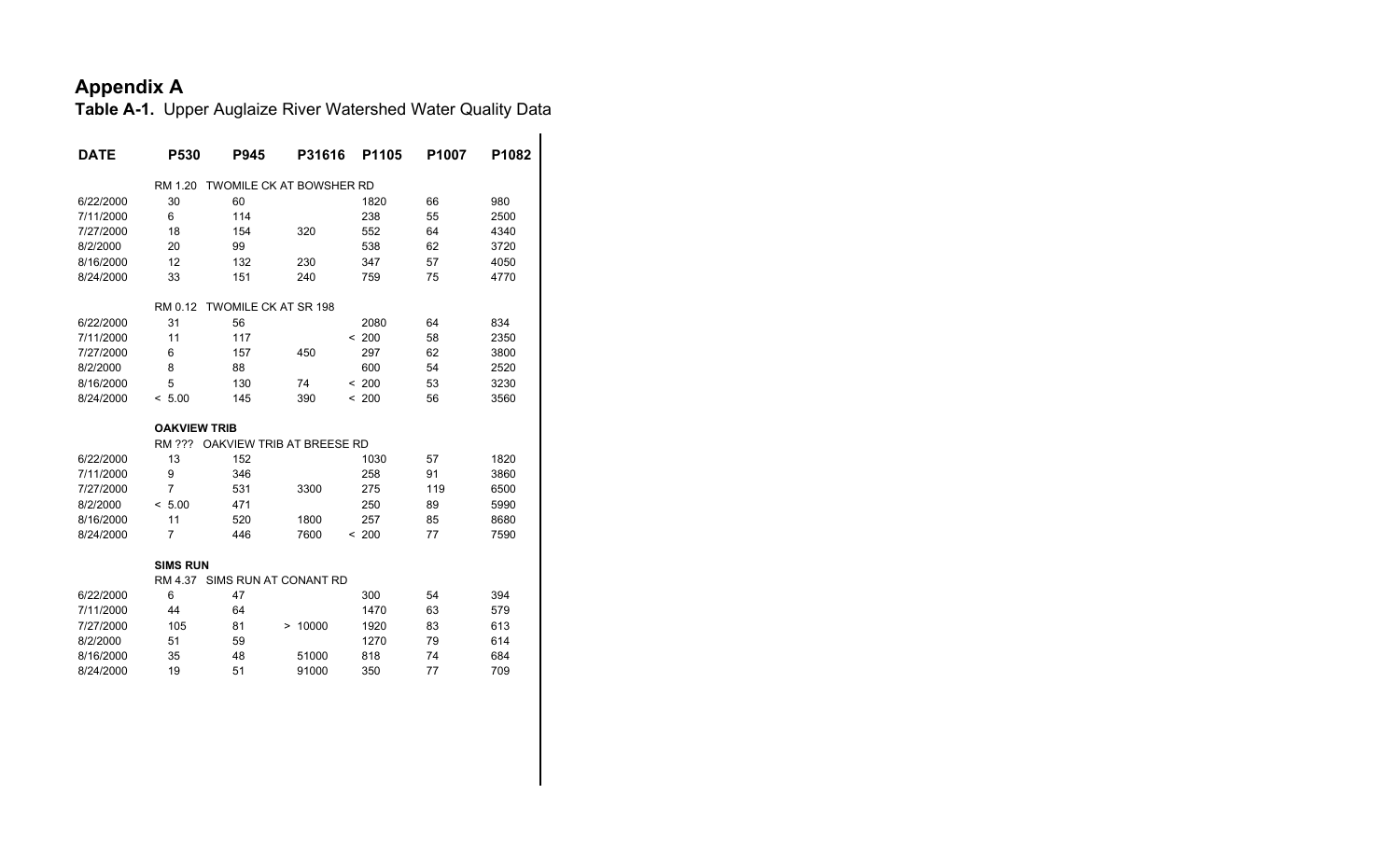| <b>DATE</b> | <b>P530</b>                       | P945                | P31616                                               | P1105 | P1007 | P1082 |
|-------------|-----------------------------------|---------------------|------------------------------------------------------|-------|-------|-------|
|             | RM 0.82                           |                     | SIMS RUN AT NATIONAL RD                              |       |       |       |
| 6/22/2000   | 18                                | 50                  |                                                      | 1090  | 57    | 318   |
| 7/11/2000   | 33                                | 71                  |                                                      | 974   | 58    | 361   |
| 7/27/2000   | 100                               | 93                  | 1600                                                 | 2310  | 72    | 357   |
| 8/2/2000    | 87                                | 86                  |                                                      | 3040  | 95    | 393   |
| 8/16/2000   |                                   |                     |                                                      |       |       |       |
| 8/24/2000   | 53                                | 64                  | 120                                                  | 1420  | 72    | 490   |
|             | <b>BUCK RUN</b>                   |                     |                                                      |       |       |       |
|             | RM 0.57                           |                     | <b>BUCK RUN AT SUNDERLAND RD</b>                     |       |       |       |
| 6/22/2000   | 11                                | 101                 |                                                      | 1580  | 62    | 531   |
| 7/11/2000   | 15                                | 212                 |                                                      | 530   | 64    | 909   |
| 7/27/2000   | 18                                | 473                 | 1200                                                 | 360   | 97    | 2080  |
| 8/2/2000    | 8                                 | 371                 |                                                      | 246   | 89    | 1680  |
| 8/16/2000   | 26                                | 398                 | 1200                                                 | 430   | 88    | 2090  |
| 8/24/2000   | 7                                 | 379                 | 880                                                  | 204   | 93    | 2360  |
|             | <b>AUGLAIZE R TRIB IV (63.54)</b> |                     |                                                      |       |       |       |
|             |                                   |                     | RM 0.43 AUGLAIZE R TRIB IV (63.54) AT DEFIANCE TRAIL |       |       |       |
| 6/26/2000   | 44                                | 53                  |                                                      | 4660  | 68    | 222   |
| 7/11/2000   | 33                                | 140                 |                                                      | 1240  | 67    | 638   |
| 7/25/2000   | 12                                | 374                 | 230                                                  | 298   | 75    | 2310  |
| 8/1/2000    | 20                                | 291                 | 470                                                  | 796   | 84    | 2380  |
| 8/15/2000   |                                   |                     |                                                      |       |       |       |
| 8/22/2000   | 19                                | 346                 | 140                                                  | 595   | 87    | 2340  |
|             | <b>SIXMILE CK</b>                 |                     |                                                      |       |       |       |
|             | RM 4.24                           |                     | SIXMILE CK AT BAILEY RD                              |       |       |       |
| 7/11/2000   | 110                               | 136                 |                                                      | 3420  | 92    | 770   |
| 7/25/2000   | 114                               | 241                 | 110                                                  | 1970  | 117   | 2080  |
| 8/1/2000    | 121                               | 148                 | 750                                                  | 3130  | 110   | 1560  |
| 8/15/2000   | 16                                | 76                  |                                                      | 484   | 58    | 1100  |
| 8/22/2000   | 9                                 | 108                 | 110                                                  | 300   | 74    | 1350  |
|             | RM 3.90                           | SIXMILE CK AT SR 66 |                                                      |       |       |       |
| 7/11/2000   | 7                                 | 263                 |                                                      | 278   | 55    | 2200  |
| 7/25/2000   | < 5.00                            | 505                 | 1400                                                 | < 200 | 49    | 7640  |
| 8/1/2000    | 7                                 | 418                 | > 10000                                              | 329   | 45    | 5000  |
| 8/15/2000   | 6                                 | 547                 |                                                      | < 200 | 43    | 7760  |
| 8/22/2000   | 8                                 | 490                 | 1400                                                 | 508   | 44    | 6330  |
|             |                                   |                     |                                                      |       |       |       |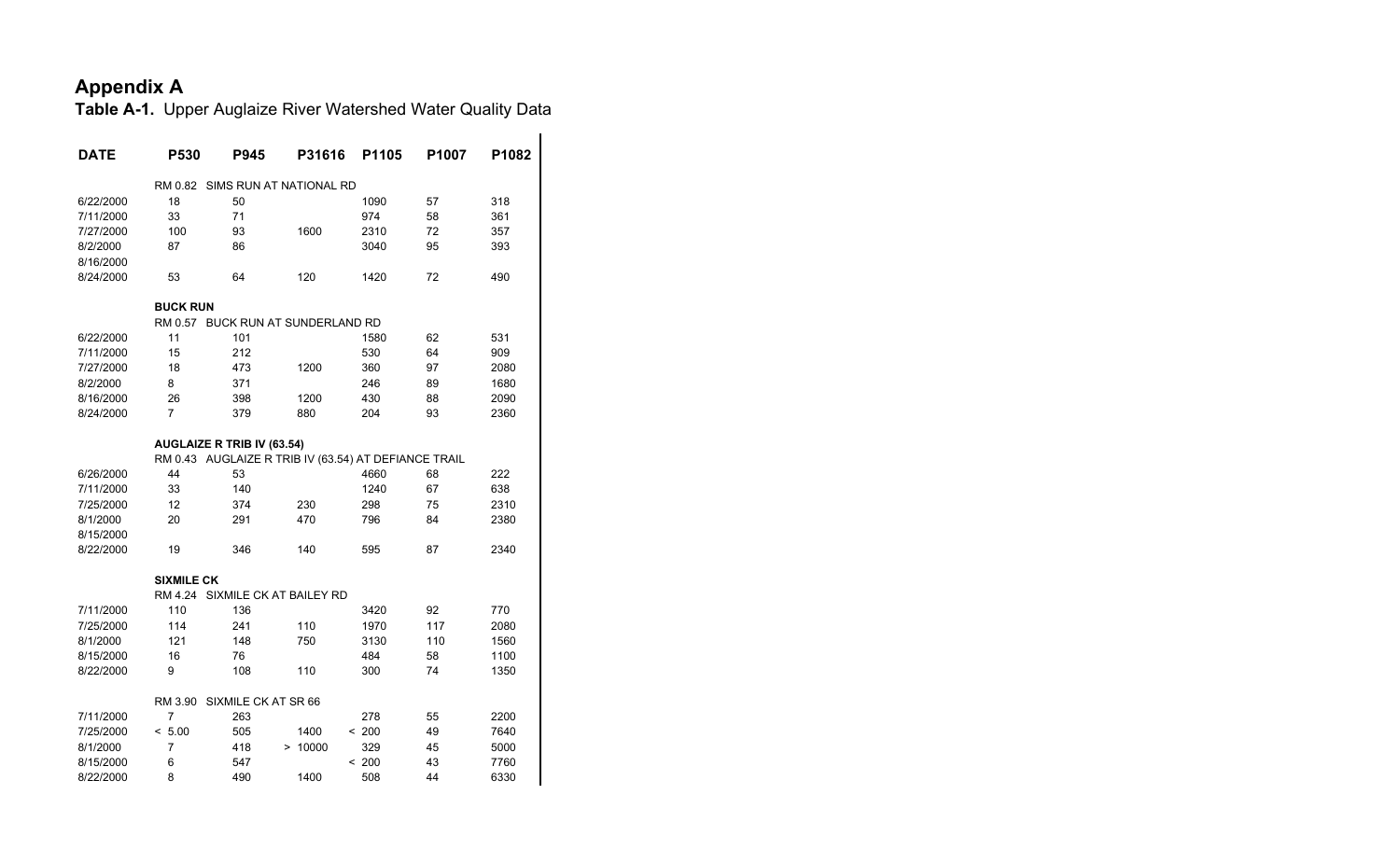| <b>DATE</b> | P530              | P945                                  | P31616 | P1105  | P1007 | P1082 |
|-------------|-------------------|---------------------------------------|--------|--------|-------|-------|
|             | RM 3.65           | SIXMILE CK DST FARM SERVICES          |        |        |       |       |
| 6/26/2000   | 26                | 78                                    |        | 2910   | 61    | 353   |
| 7/11/2000   | 45                | 267                                   |        | 769    | 62    | 2130  |
| 7/25/2000   | 8                 | 497                                   | 590    | < 200  | 64    | 7340  |
| 8/1/2000    | 5                 | 408                                   | 570    | 309    | 53    | 4770  |
| 8/15/2000   | 5                 | 509                                   |        | < 200  | 51    | 8050  |
| 8/22/2000   | 9                 | 482                                   | 590    | 245    | 51    | 6020  |
|             | RM 3.59           | SIXMILE CK DST SPENCERVILLE WWTP TRIB |        |        |       |       |
| 7/11/2000   | 12                | 318                                   |        | 374    | 42    | 2900  |
| 7/25/2000   | < 5.00            | 462                                   | 250    | < 200  | 31    | 6120  |
| 8/1/2000    | < 5.00            | 449                                   | 890    | < 200  | 25    | 5360  |
| 8/15/2000   | < 5.00            | 497                                   |        | < 200  | 25    | 6570  |
| 8/22/2000   | 6                 | 524                                   | 270    | 203    | 23    | 5340  |
|             | RM 1.20           | SIXMILE CK AT SR 81                   |        |        |       |       |
| 6/26/2000   | 28                | 105                                   |        | 2920   | 58    | 661   |
| 7/11/2000   | 11                | 200                                   |        | 356    | 41    | 1520  |
| 7/25/2000   | 8                 | 474                                   | 430    | < 200  | 62    | 4580  |
| 8/1/2000    | 16                | 412                                   | 1200   | 462    | 51    | 4480  |
| 8/15/2000   | 17                | 476                                   |        | 520    | 54    | 4770  |
| 8/22/2000   |                   |                                       |        |        |       |       |
|             | RM 0.19           | SIXMILE CK AT DEFIANCE TRAIL          |        |        |       |       |
| 7/11/2000   | 6                 | 244                                   |        | 252    | 54    | 2020  |
| 7/25/2000   | < 5.00            | 450                                   | 760    | < 200  | 71    | 4700  |
| 8/1/2000    | 18                | 258                                   | 2800   | 1040   | 72    | 3190  |
| 8/9/2000    | 18                | 285                                   |        | 616    | 52    | 3420  |
| 8/15/2000   | 14                | 396                                   |        | 588    | 58    | 5890  |
| 8/22/2000   | 25                | 474                                   | 7400   | 1000   | 62    | 4720  |
| 10/18/2000  | 6                 | 187                                   |        | < 200  | 39    | 2100  |
| 11/15/2000  | < 5.00            | 235                                   |        | 348    | 33    | 2400  |
|             | <b>PIGEON RUN</b> |                                       |        |        |       |       |
|             | RM 0.23           | PIGEON RUN AT GOOD RD                 |        |        |       |       |
| 6/26/2000   | 39                | 33                                    |        | 2530   | 58    | 175   |
| 7/11/2000   | 6                 | 108                                   |        | 203    | 50    | 550   |
| 7/25/2000   | 9                 | 184                                   | 410    | 329    | 57    | 836   |
| 8/1/2000    | 6                 | 119                                   | 610    | 414    | 44    | 466   |
| 8/22/2000   | < 5.00            | 90                                    | 39     | ~<~200 | 47    | 691   |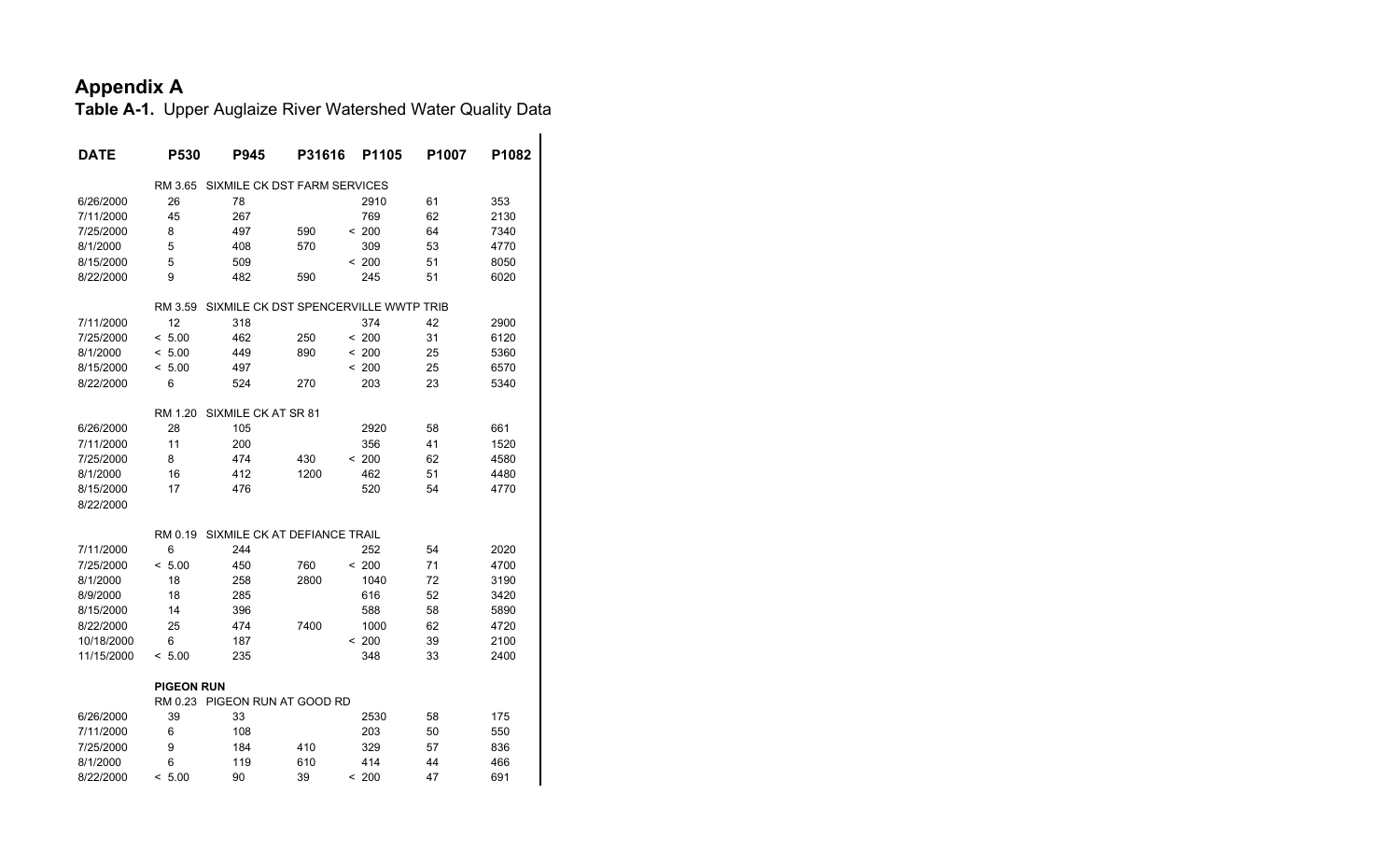| <b>DATE</b> | P530               | P945                                  | P31616                  | P1105 | P1007 | P1082 |
|-------------|--------------------|---------------------------------------|-------------------------|-------|-------|-------|
|             | <b>JENNINGS CK</b> |                                       |                         |       |       |       |
|             | RM 19.33           |                                       | JENNINGS CK AT PURDY RD |       |       |       |
| 6/27/2000   | 17                 | 44                                    |                         | 3300  | 61    | 203   |
| 7/12/2000   | 55                 | 73                                    |                         | 1430  | 68    | 398   |
| 7/27/2000   |                    |                                       |                         |       |       |       |
| 8/2/2000    | 68                 | 99                                    |                         | 2720  | 77    | 521   |
| 8/31/2000   | 87                 | 76                                    | 850                     | 2710  | 79    | 456   |
|             | RM 17.58           | JENNINGS CK AT KILL RD N OF HANLEY RD |                         |       |       |       |
| 6/27/2000   | 17                 | 51                                    |                         | 3710  | 62    | 215   |
| 7/12/2000   | 48                 | 67                                    |                         | 1530  | 57    | 379   |
| 7/27/2000   |                    |                                       |                         |       |       |       |
| 8/2/2000    | 15                 | 72                                    |                         | 892   | 63    | 458   |
| 8/31/2000   | 56                 | 71                                    | 640                     | 2080  | 79    | 476   |
|             | RM 16.08           | JENNINGS CK AT KILL RD UST JPD        |                         |       |       |       |
| 6/27/2000   | 19                 | 47                                    |                         | 3680  | 59    | 201   |
| 7/12/2000   | 28                 | 61                                    |                         | 987   | 47    | 328   |
| 7/27/2000   |                    |                                       |                         |       |       |       |
| 8/2/2000    | 20                 | 64                                    |                         | 978   | 59    | 383   |
| 8/31/2000   | 35                 | 70                                    | 780                     | 1640  | 68    | 472   |
|             |                    |                                       |                         |       |       |       |
|             | RM 15.27           |                                       | Jennings Prairie Ditch  |       |       |       |
|             | RM 15.04           | JENNINGS CK AT KILL R DST JPD         |                         |       |       |       |
| 6/27/2000   | 23                 | 47                                    |                         | 3240  | 57    | 219   |
| 7/12/2000   | 12                 | 62                                    |                         | 520   | 47    | 358   |
| 7/27/2000   | 41                 | 96                                    | 120                     | 1690  | 62    | 487   |
| 8/2/2000    | 26                 | 60                                    |                         | 1670  | 64    | 360   |
| 8/31/2000   | 12                 | 79                                    | 250                     | 481   | 57    | 458   |
|             | RM 10.40           | JENNINGS CK AT LANDECK RD             |                         |       |       |       |
| 6/27/2000   | 35                 | 54                                    |                         | 2620  | 54    | 356   |
| 7/12/2000   | 50                 | 141                                   |                         | 1330  | 54    | 1780  |
| 7/27/2000   | 42                 | 488                                   | 1200                    | 1370  | 68    | 6810  |
| 8/2/2000    | 55                 | 106                                   |                         | 1930  | 59    | 1380  |
| 8/31/2000   | 62                 | 252                                   | 320                     | 2040  | 68    | 3660  |
|             |                    |                                       |                         |       |       |       |
|             |                    |                                       |                         |       |       |       |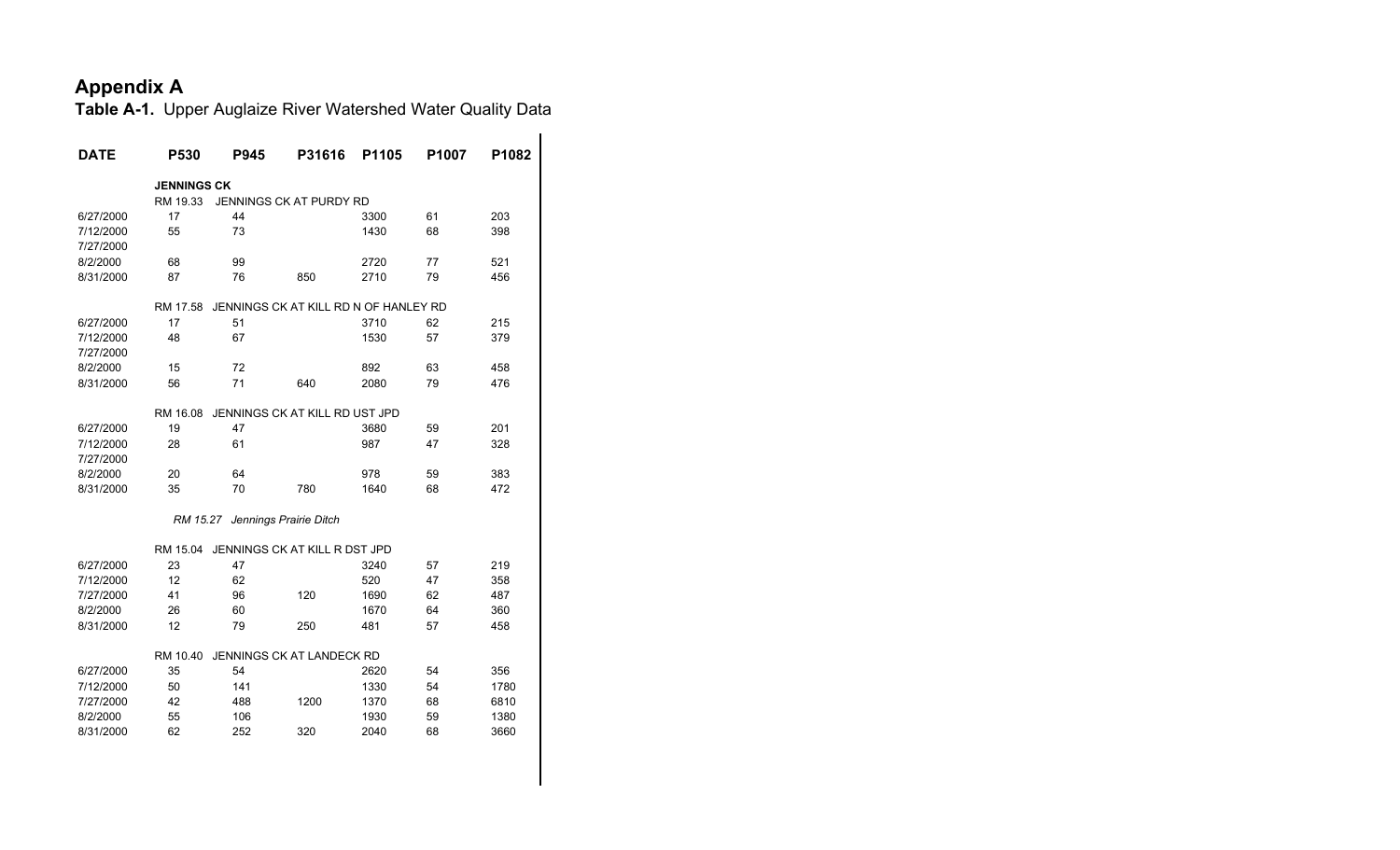| <b>DATE</b> | P530    | <b>P945</b>              | P31616                    | P1105 | P <sub>1007</sub> | P1082 |
|-------------|---------|--------------------------|---------------------------|-------|-------------------|-------|
|             | RM 7.57 |                          | JENNINGS CK AT CR 244     |       |                   |       |
| 7/12/2000   | 16      | 132                      |                           | 477   | 49                | 1420  |
| 7/27/2000   | < 5.00  | 428                      | 240                       | < 200 | 85                | 5670  |
| 8/2/2000    | 29      | 91                       |                           | 1450  | 56                | 1210  |
| 8/31/2000   | 14      | 151                      | 640                       | 617   | 61                | 1930  |
|             | RM 5.79 | JENNINGS CK AT SR 66     |                           |       |                   |       |
| 6/27/2000   | 38      | 57                       |                           | 2220  | 54                | 376   |
| 7/12/2000   | < 5.00  | 170                      |                           | < 200 | 46                | 1750  |
| 7/27/2000   | < 5.00  | 474                      | 1000                      | < 200 | 62                | 4410  |
| 8/2/2000    | 14      | 102                      |                           | 862   | 51                | 1260  |
| 8/31/2000   | < 5.00  | 183                      | 1000                      | 236   | 50                | 1950  |
|             | RM 4.80 |                          | JENNINGS CK AT POHLMAN RD |       |                   |       |
| 6/27/2000   | 40      | 57                       |                           | 2200  | 51                | 431   |
| 7/12/2000   | 9       | 188                      |                           | < 200 | 43                | 2170  |
| 7/27/2000   | < 5.00  | 334                      | 88                        | 205   | 45                | 4670  |
| 8/2/2000    | 9       | 132                      |                           | 664   | 45                | 1620  |
| 8/31/2000   | 29      | 176                      | 3300                      | 1090  | 34                | 2440  |
|             |         | RM 3.57 West Jennings Ck |                           |       |                   |       |
|             |         | RM 2.67 Flat Fork        |                           |       |                   |       |
|             | RM 0.51 |                          | JENNINGS CK AT CR 23-T    |       |                   |       |
| 6/27/2000   | 51      | 55                       |                           | 2290  | 54                | 391   |
| 7/12/2000   | 38      | 146                      |                           | 1020  | 56                | 1440  |
| 7/27/2000   | 11      | 354                      | 370                       | 483   | 74                | 3920  |
| 8/2/2000    | 9       | 75                       |                           | 300   | 36                | 651   |
| 8/9/2000    | 17      | 138                      |                           | 454   | 53                | 1760  |
| 8/17/2000   | 17      | 270                      |                           | 622   | 70                | 3080  |
| 8/24/2000   | 37      | 130                      |                           | 1330  | 44                | 1790  |
| 8/31/2000   | 7       | 154                      | > 10000                   | < 200 | 59                | 2210  |
| 10/18/2000  | 8       | 170                      |                           | 310   | 51                | 2440  |
| 11/15/2000  | < 5.00  | 216                      |                           | < 200 | 41                | 2880  |
|             |         |                          |                           |       |                   |       |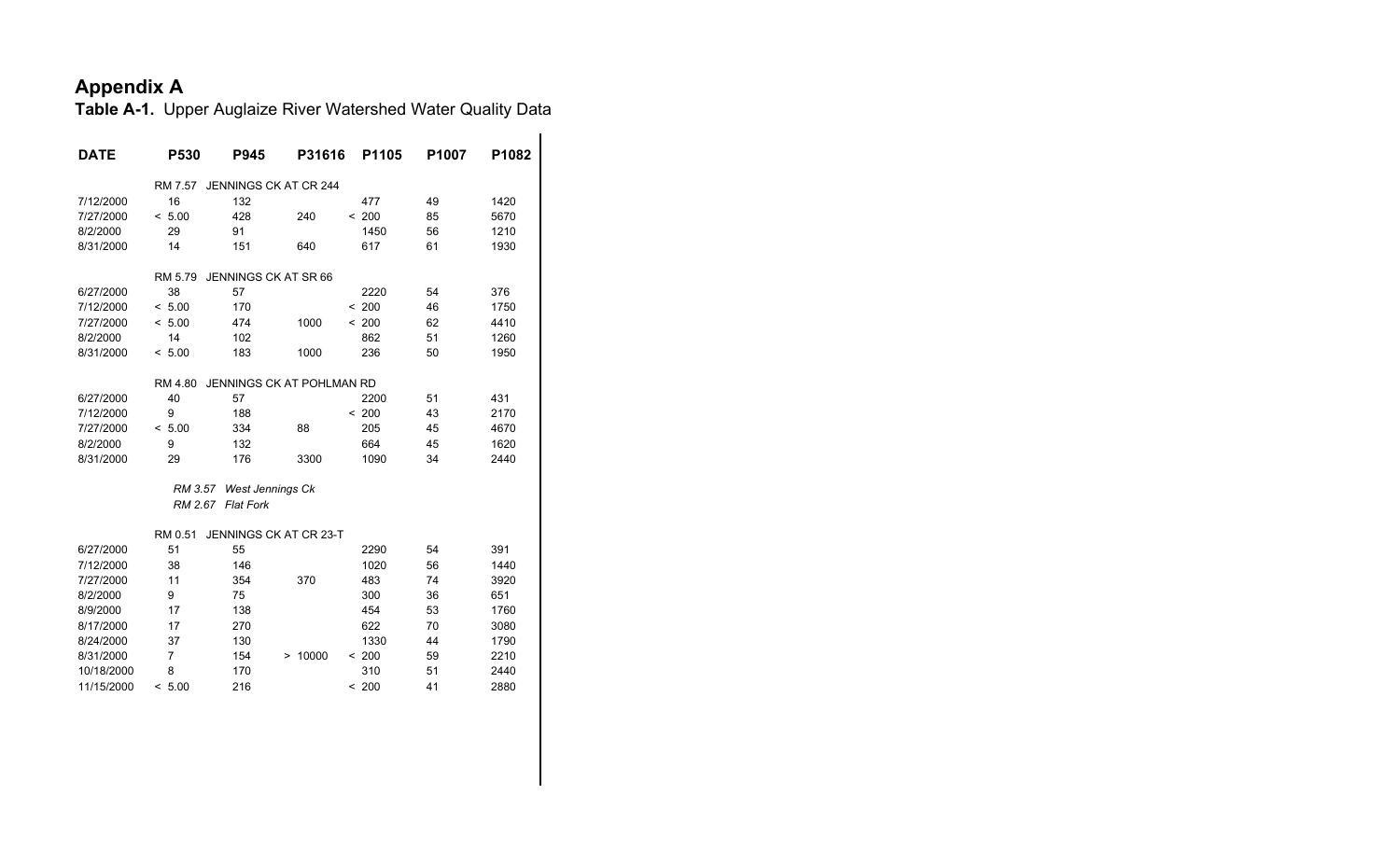| <b>DATE</b> | P530                    | P945                          | P31616                                   | P1105 | P1007 | P1082 |
|-------------|-------------------------|-------------------------------|------------------------------------------|-------|-------|-------|
|             |                         | <b>JENNINGS PRAIRIE DITCH</b> |                                          |       |       |       |
|             | RM 8.11                 |                               | JENNINGS PRAIRIE DITCH AT LOUTH RD       |       |       |       |
| 6/27/2000   | 12                      | 45                            |                                          | 1480  | 48    | 214   |
| 7/12/2000   | 38                      | 62                            |                                          | 1350  | 53    | 412   |
| 7/27/2000   |                         |                               |                                          |       |       |       |
| 8/2/2000    | 24                      | 96                            |                                          | 1000  | 76    | 656   |
| 8/31/2000   | 23                      | 124                           | 350                                      | 1120  | 101   | 2670  |
|             | RM 4.78                 |                               | JENNINGS PRAIRIE DITCH AT SR 81          |       |       |       |
| 6/27/2000   | 15                      | 44                            |                                          | 2880  | 53    | 201   |
| 7/12/2000   | 64                      | 64                            |                                          | 2110  | 64    | 341   |
| 7/27/2000   | 243                     | 89                            | 22                                       | 6620  | 107   | 454   |
| 8/2/2000    | 41                      | 105                           |                                          | 1520  | 85    | 540   |
| 8/31/2000   | 55                      | 83                            | 340                                      | 1920  | 89    | 551   |
|             | RM 0.30                 |                               | JENNINGS PRAIRIE DITCH AT COUNTY LINE RD |       |       |       |
| 6/27/2000   | 13                      | 51                            |                                          | 1600  | 50    | 254   |
| 7/12/2000   | 11                      | 64                            |                                          | 372   | 53    | 360   |
| 7/27/2000   | 140                     | 78                            | 110                                      | 4100  | 83    | 432   |
| 8/2/2000    | 37                      | 61                            |                                          | 2540  | 69    | 329   |
| 8/31/2000   | 5                       | 74                            | 2500                                     | < 200 | 56    | 425   |
|             | <b>WEST JENNINGS CK</b> |                               |                                          |       |       |       |
|             |                         |                               | RM 0.86 WEST JENNINGS CK AT SR 66        |       |       |       |
| 6/27/2000   | 21                      | 52                            |                                          | 1310  | 47    | 300   |
| 7/12/2000   | 15                      | 82                            |                                          | 441   | 48    | 449   |
| 7/27/2000   | 15                      | 97                            | 100                                      | 428   | 54    | 527   |
| 8/2/2000    | 19                      | 89                            |                                          | 860   | 54    | 519   |
| 8/31/2000   | 33                      | 62                            | 880                                      | 1060  | 59    | 443   |
|             | <b>FLAT FORK</b>        |                               |                                          |       |       |       |
|             |                         |                               | RM 1.15 FLAT FORK AT CR U-20 (TR 136)    |       |       |       |
| 6/27/2000   | 12                      | 56                            |                                          | 747   | 47    | 352   |
| 7/12/2000   | < 5.00                  | 106                           |                                          | < 200 | 43    | 1080  |
| 7/27/2000   | < 5.00                  | 184                           | 1000                                     | < 200 | 58    | 2140  |
| 8/2/2000    | 25                      | 138                           |                                          | 785   | 45    | 1880  |
| 8/31/2000   | < 5.00                  | 93                            | 1700                                     | < 200 | 58    | 1180  |
|             |                         |                               |                                          |       |       |       |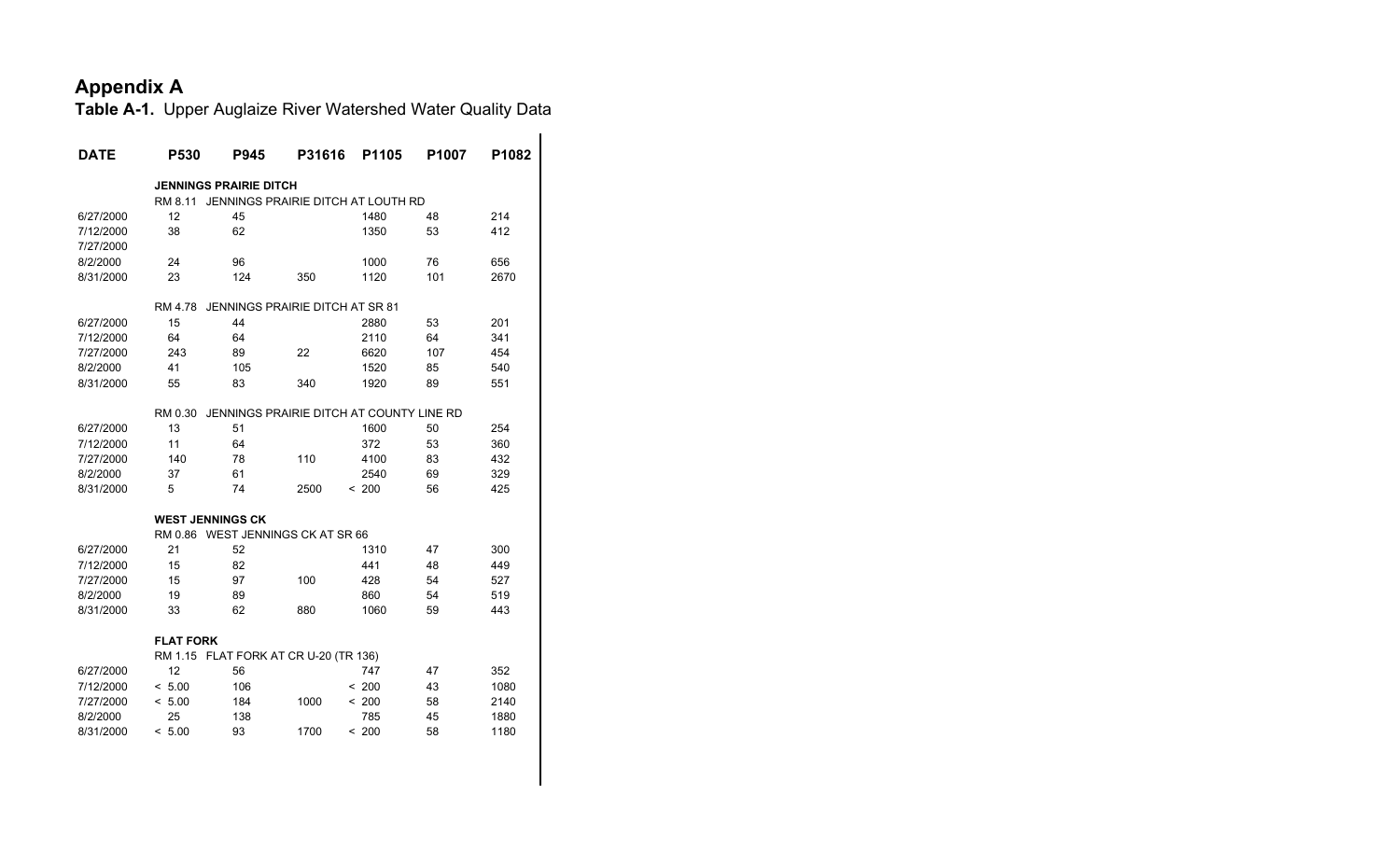| <b>DATE</b>           | P530                             | P945 | P31616                                      | P1105 | P1007 | P1082 |
|-----------------------|----------------------------------|------|---------------------------------------------|-------|-------|-------|
|                       | <b>BIG RUN</b>                   |      |                                             |       |       |       |
|                       | RM 0.34 BIG RUN AT ROAD S        |      |                                             |       |       |       |
| 6/28/2000             | < 5.00                           | 44   |                                             | 206   | 42    | 285   |
| 7/13/2000             | < 5.00                           | 40   |                                             | < 200 | 39    | 497   |
| 7/26/2000             | 10                               | 72   | 6500                                        | 391   | 39    | 894   |
| 8/3/2000              | < 5.00                           | 42   | 2100                                        | 261   | 49    | 516   |
| 8/17/2000             | 12                               | 75   |                                             | 258   | 42    | 1030  |
| 8/24/2000             | 6                                | 44   | > 10000                                     | 299   | 50    | 834   |
|                       | <b>OTTAWA R</b>                  |      |                                             |       |       |       |
|                       | RM 3.67 OTTAWA R AT US 224       |      |                                             |       |       |       |
| 10/18/2000            | < 5.00                           | 163  |                                             | 208   | 40    | 2030  |
| 11/15/2000            | < 5.00                           | 150  |                                             | < 200 | 38    | 1900  |
|                       | RM 0.96                          |      | OTTAWA R AT PUTNAM CR 19                    |       |       |       |
| 7/13/2000             | 44                               | 183  |                                             | 809   | 56    | 2020  |
| 8/3/2000              | 42                               | 162  | 940                                         | 1100  | 59    | 2000  |
| 8/17/2000             | 43                               | 257  |                                             | 1250  | 66    | 2860  |
|                       | <b>AUGLAIZE R TRIB V (30.53)</b> |      |                                             |       |       |       |
|                       |                                  |      | RM 0.05 AUGLAIZE R TRIB V (30.53) AT CR 22K |       |       |       |
| 6/28/2000             | 30                               | 66   |                                             | 1550  | 45    | 342   |
| 7/13/2000             | 15                               | 87   |                                             | 635   | 44    | 536   |
| 7/26/2000             |                                  |      |                                             |       |       |       |
| 8/3/2000<br>8/24/2000 | 54                               | 139  | 3300                                        | 2290  | 70    | 845   |
|                       |                                  |      |                                             |       |       |       |
|                       | <b>LAPP DITCH</b>                |      |                                             |       |       |       |
|                       |                                  |      | RM 1.39 LAPP DITCH AT SR 114 (UST SIDE)     |       |       |       |
| 7/26/2000             | 64                               | 1120 | 500                                         | 1710  | 152   | 12800 |
| 9/7/2000              | 27                               |      | 29000                                       |       |       |       |
|                       |                                  |      | RM 1.04 LAPP DITCH AT END OF MAHONING ST    |       |       |       |
| 7/26/2000             | 5                                | 653  | 120000                                      | 484   | 91    | 6890  |
| 8/24/2000             | 5                                | 496  | > 200000                                    | 571   | 59    | 5340  |
| 9/7/2000              | 11                               |      | > 200000                                    |       |       |       |
|                       |                                  |      |                                             |       |       |       |
|                       |                                  |      |                                             |       |       |       |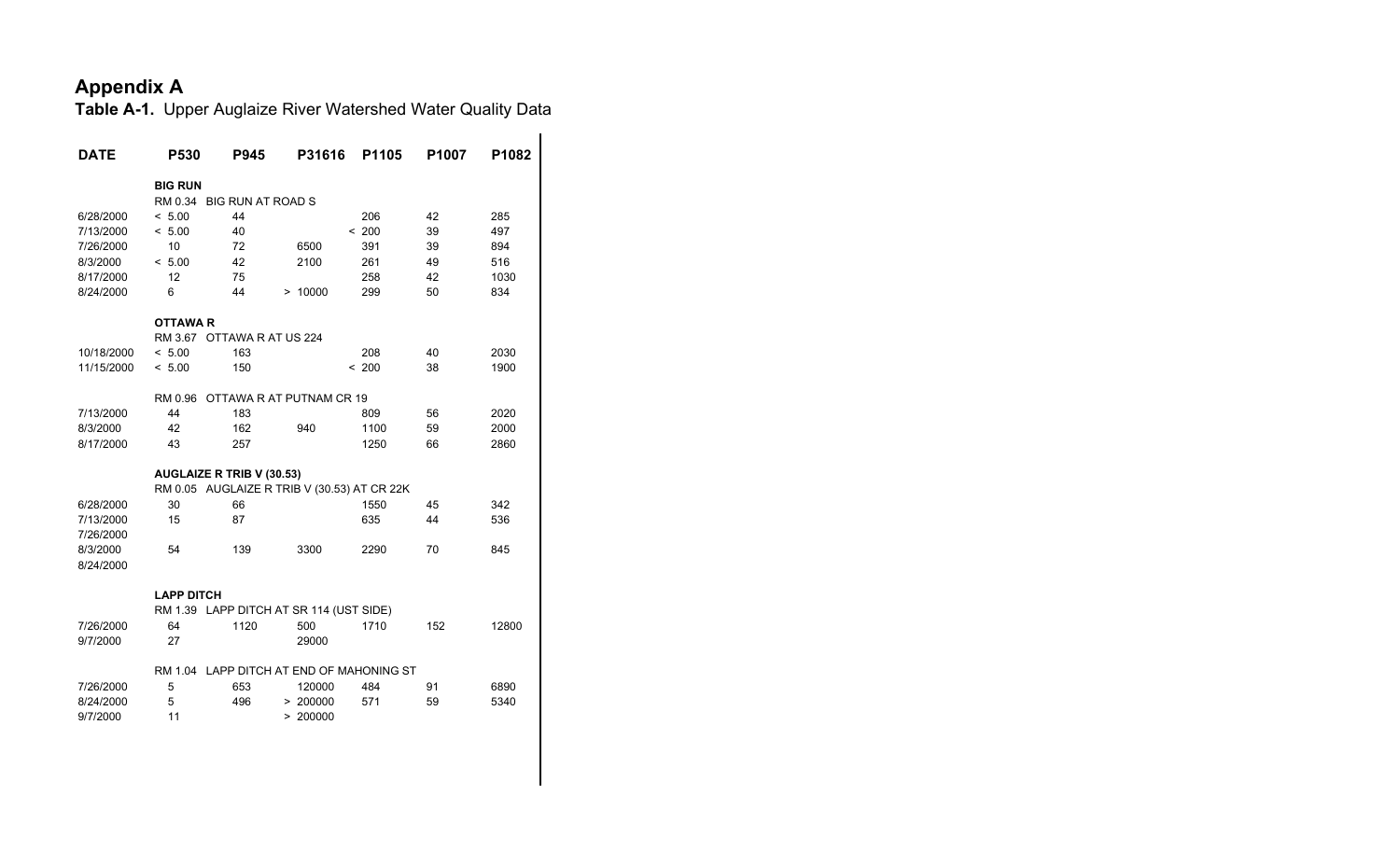**Table A-1.** Upper Auglaize River Watershed Water Quality Data

| <b>DATE</b> | P530               | P945                 | P31616                                       | P1105 | P1007 | P1082 |
|-------------|--------------------|----------------------|----------------------------------------------|-------|-------|-------|
|             | RM 0.30            | LAPP DITCH AT SR 634 |                                              |       |       |       |
| 6/28/2000   | 77                 | 79                   |                                              | 3480  | 57    | 520   |
| 7/13/2000   | 29                 | 197                  |                                              | 1240  | 62    | 1530  |
| 7/26/2000   | 17                 | 468                  | 170                                          | 492   | 100   | 2800  |
| 8/3/2000    | 33                 | 632                  | > 10000                                      | 1020  | 107   | 4850  |
| 8/17/2000   | 20                 | 295                  |                                              | 871   | 74    | 2380  |
| 8/24/2000   | 23                 | 502                  | 5200                                         | 980   | 96    | 3840  |
| 9/7/2000    | 12                 |                      | 81                                           |       |       |       |
|             | <b>BLANCHARD R</b> |                      |                                              |       |       |       |
|             |                    |                      | RM 2.58 BLANCHARD R AT CR 21-H               |       |       |       |
| 7/13/2000   | 74                 | 99                   |                                              | 2130  | 63    | 2330  |
| 8/3/2000    | 123                | 73                   | 2000                                         | 3890  | 72    | 2100  |
| 8/17/2000   | 72                 | 91                   |                                              | 2470  | 75    | 2950  |
|             |                    |                      | AUGLAIZE R TRIB VI (25.51) - Dupont Trib     |       |       |       |
|             |                    |                      | RM ??? AUGLAIZE R TRIB VI (25.51) ADJ SR 634 |       |       |       |
| 6/28/2000   | 5                  | 71                   |                                              | < 200 | 68    | 1520  |
| 7/13/2000   | < 5.00             | 111                  |                                              | < 200 | 69    | 2900  |
| 7/26/2000   | 8                  | 105                  | 6400                                         | < 200 | 76    | 5040  |
| 8/24/2000   | 6                  | 112                  | 120000                                       | < 200 | 90    | 5350  |
|             | <b>PRAIRIE CK</b>  |                      |                                              |       |       |       |
|             |                    |                      | RM 3.04 PRAIRIE CK AT COUNTY LINE RD         |       |       |       |
| 6/28/2000   | 21                 | 50                   |                                              | 1440  | 42    | 337   |
| 7/13/2000   | 40                 | 68                   |                                              | 1660  | 47    | 556   |
| 7/26/2000   | 32                 | 113                  | 230                                          | 1330  | 62    | 790   |
| 8/3/2000    | 40                 | 45                   | 4800                                         | 3000  | 73    | 320   |
| 8/24/2000   | 41                 | 79                   | 2800                                         | 1450  | 62    | 736   |
|             | RM 0.33            | PRAIRIE CK AT SR 66  |                                              |       |       |       |
| 6/28/2000   | 39                 | 43                   |                                              |       |       |       |
| 7/13/2000   | 16                 | 65                   |                                              | 588   | 47    | 543   |
| 7/26/2000   | 13                 | 160                  | 660                                          | 556   | 46    | 1660  |
| 8/3/2000    | 665                | 50                   | 2400                                         | 3650  | 54    | 299   |
| 8/17/2000   |                    |                      |                                              |       |       |       |
| 8/24/2000   | 25                 | 93                   | 3200                                         | 990   | 52    | 925   |
|             |                    |                      |                                              |       |       |       |

**B** - result is estimated because analyte was also detected in associated blank.

 **E** - concentration exceeds instrument calibration range and could not be reanalyzed within the holding time. **J** - result is estimated.

**PQ** - results of both co-analytes are acceptable because they are within the precision quality control limits for each analyte **PT** - analyzed past holding time; result is estimated.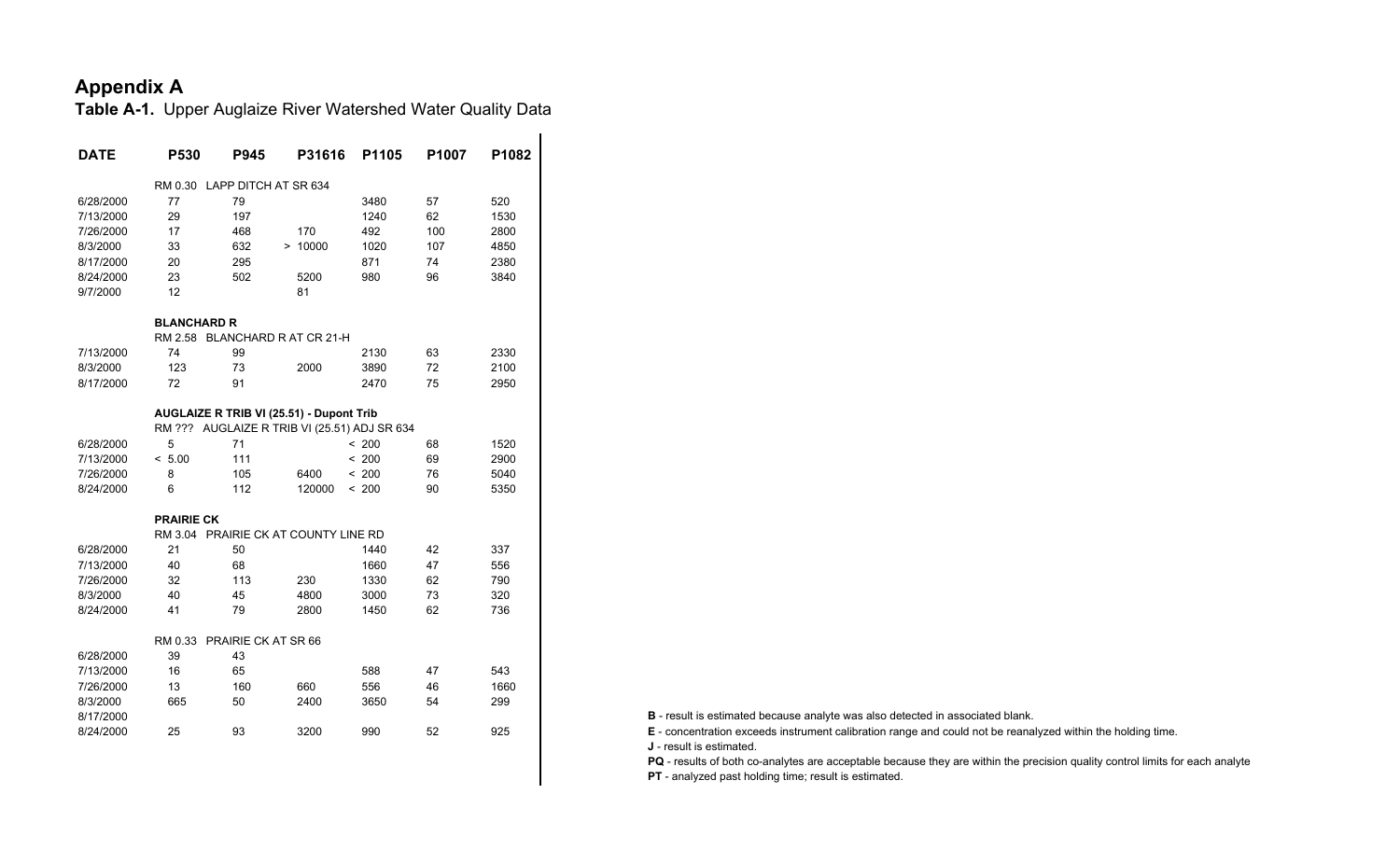#### **Table A-2.** Parameter Codes and Units

|                 | STORET PARAMETER              | <b>UNITS</b> |        | STORET PARAMETER                    | <b>UNITS</b> |
|-----------------|-------------------------------|--------------|--------|-------------------------------------|--------------|
| P <sub>10</sub> | Temperature                   | $\mathsf C$  | P680   | <b>TOC</b>                          | mg/L         |
| P1002           | Arsenic                       | ug/L         | P70300 | <b>Total Dissolved Solids</b>       | mg/L         |
| P1007           | Barium                        | ug/L         | P70508 | Acidity                             | mg/L         |
| P1012           | Beryllium                     | ug/L         | P718   | Cyanide, Free                       | ug/L         |
| P1027           | Cadmium                       | ug/L         | P71900 | Mercury                             | ug/L         |
| P1034           | Chromium                      | ug/L         | P720   | Cyanide, Total                      | ug/L         |
| P1037           | Cobalt                        | ug/L         | P80082 | CBOD5                               | mg/L         |
| P1042           | Copper                        | ug/L         | P80087 | CBOD20                              | mg/L         |
| P1042LL         | Copper, Low Level             | ug/L         | P82079 | Turbidity                           | ntu          |
| P1045           | Iron                          | ug/L         | P900   | Hardness, Total                     | mg/L         |
| P1051           | Lead                          | ug/L         | P916   | Calcium                             | mg/L         |
| P1055           | Manganese                     | ug/L         | P927   | Magnesium                           | mg/L         |
| P1059           | Thallium                      | ug/L         | P929   | Sodium                              | mg/L         |
| P1067           | Nickel                        | ug/L         | P937   | Potassium                           | mg/L         |
| P1077           | Silver                        | ug/L         | P94    | Conductivity, field                 | umhos/cm     |
| P1082           | Strontium                     | ug/L         | P940   | Chloride                            | mg/L         |
| P1087           | Vanadium                      | ug/L         | P945   | Sulfate                             | mg/L         |
| P1092           | Zinc                          | ug/L         | P95    | Conductivity @ 25C                  | umhos/cm     |
| P1097           | Antimony                      | ug/L         | P951   | Fluoride                            | mg/L         |
| P1102           | Tin                           | ug/L         | QCOLIF | QTRAY (Total Coliform)              | #/100ml      |
| P1105           | Aluminum                      | ug/L         |        | QECOCC QTRAY (E.coccus)             | #/100ml      |
| P1147           | Selenium                      | ug/L         |        | QECOLI QTRAY (E.coli)               | #/100ml      |
| P1152           | Titanium                      | ug/L         |        | <b>VOLSOL</b> Total Volatile Solids | mg/L         |
| P1220           | <b>Hexavalent Chromium</b>    | ug/L         |        |                                     |              |
| P299            | D.O.                          | mg/L         |        |                                     |              |
| P310            | BOD <sub>5</sub>              | mg/L         |        |                                     |              |
| P31616          | <b>Fecal Coliform</b>         | #/100ml      |        |                                     |              |
| P31648          | E.coli                        | #/100ml      |        |                                     |              |
| P31679          |                               | #/100ml      |        |                                     |              |
| P319            | Fecal Streptococcus           |              |        |                                     |              |
| P324            | BOD_ULT<br>BOD <sub>20</sub>  | mg/L         |        |                                     |              |
| P32730          | Phenolics                     | mg/L         |        |                                     |              |
| P340            | COD                           | ug/L         |        |                                     |              |
| P34010          | Toluene                       | mg/L         |        |                                     |              |
|                 |                               | ug/L<br>S.U. |        |                                     |              |
| P400<br>P403    | pH - Field                    | S.U.         |        |                                     |              |
|                 | pH - Lab                      |              |        |                                     |              |
| P410            | Alkalinity                    | mg/L         |        |                                     |              |
| P500            | <b>Total Solids</b>           | mg/L         |        |                                     |              |
| P530            | <b>Total Suspended Solids</b> | mg/L         |        |                                     |              |
| P556            | Oil & Grease                  | mg/L         |        |                                     |              |
| P61             | Flow                          | cfs          |        |                                     |              |
| P610            | Ammonia                       | mg/L         |        |                                     |              |
| P615            | Nitrite                       | mg/L         |        |                                     |              |
| P625            | <b>TKN</b>                    | mg/L         |        |                                     |              |
| P630            | Nitrate+nitrite               | mg/L         |        |                                     |              |
| P65             | Gage                          | feet         |        |                                     |              |
| P665            | <b>Total Phosphorus</b>       | mg/L         |        |                                     |              |
| <b>P665LL</b>   | Total Phosphorous, Low Level  | ug/L         |        |                                     |              |
| P666            | Total Phosphorous, dissolved  | mg/L         |        |                                     |              |

| STORET        | <b>PARAMETER</b>              | <b>UNITS</b> |
|---------------|-------------------------------|--------------|
|               |                               |              |
| P680          | <b>TOC</b>                    | mg/L         |
| P70300        | <b>Total Dissolved Solids</b> | mg/L         |
| P70508        | Acidity                       | mg/L         |
| P718          | Cyanide, Free                 | ug/L         |
| P71900        | Mercury                       | ug/L         |
| P720          | Cyanide, Total                | ug/L         |
| P80082        | CBOD5                         | mg/L         |
| P80087        | CBOD <sub>20</sub>            | mg/L         |
| P82079        | Turbidity                     | ntu          |
| P900          | Hardness, Total               | mg/L         |
| P916          | Calcium                       | mg/L         |
| P927          | Magnesium                     | mg/L         |
| P929          | Sodium                        | mg/L         |
| P937          | Potassium                     | mg/L         |
| P94           | Conductivity, field           | umhos/cm     |
| P940          | Chloride                      | mg/L         |
| P945          | Sulfate                       | mg/L         |
| P95           | Conductivity @ 25C            | umhos/cm     |
| P951          | Fluoride                      | mq/L         |
| QCOLIF        | QTRAY (Total Coliform)        | #/100ml      |
|               | QECOCC QTRAY (E.coccus)       | #/100ml      |
| QECOLI        | QTRAY (E.coli)                | #/100ml      |
| <b>VOLSOL</b> | <b>Total Volatile Solids</b>  | mg/L         |
|               |                               |              |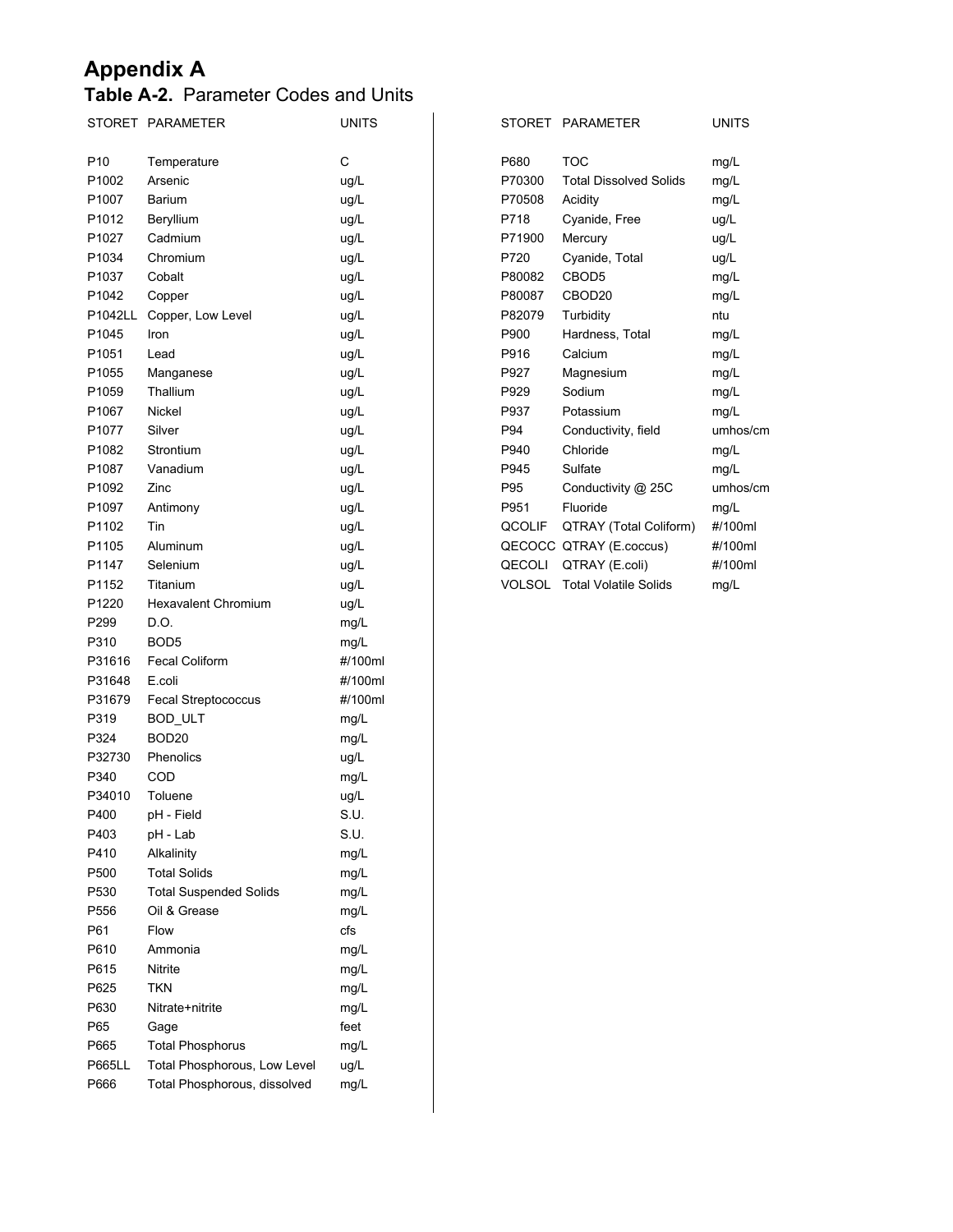## **APPENDIX B. Sediment Chemistry Data**

**Table B-1.** Dry weight concentrations (mg/kg or ppm) of metals in sediment samples from the Upper Auglaize River Basin study area, 2000. Metal concentrations are ranked using the Ohio EPA sediment thresholds for the HELP and ECBP Ecoregions and were also compared to a published account of toxicity thresholds (Persaud and Hayton 1994) and ranked accordingly (see footnotes).

| AUGLAIZE RIVER SITES IN THE EASTERN CORN BELT PLAINS (ECBP) ECOREGION |                                                         |                                                |                                               |                                                               |                                                           |                                                |  |  |
|-----------------------------------------------------------------------|---------------------------------------------------------|------------------------------------------------|-----------------------------------------------|---------------------------------------------------------------|-----------------------------------------------------------|------------------------------------------------|--|--|
| Parameter                                                             | Auglaize River<br>at Greeley Chapel<br>Rd<br>(RM 96.68) | Auglaize River<br>at Mudsock Rd.<br>(RM 92.48) | Auglaize River<br>at Dixie Hwy.<br>(RM 87.34) | Auglaize River<br>at Hamilton St<br>in dam pool<br>(RM 85.33) | Auglaize River<br>adj Greenlawn<br>Cemetery<br>(RM 84.10) | Auglaize River<br>at Glynwood Rd<br>(RM 80.29) |  |  |
| Solids $(\% )$                                                        | 75.3%                                                   | 63.6%                                          | 61.5%                                         | 47.6%                                                         | 60.6%                                                     | 52.0%                                          |  |  |
| TOC $(\% )$                                                           | 2%                                                      | 3%                                             | $2\%$                                         | 5%                                                            | 4%                                                        | $2\%$                                          |  |  |
| Aluminum                                                              | 13600 <sup>a</sup>                                      | $18100^{b}$                                    | $13400^a$                                     | 31500 <sup>c</sup>                                            | $15500^{\rm b}$                                           | $21400^b$                                      |  |  |
| Arsenic                                                               | 5.93                                                    | 5.81                                           | 4.47                                          | 8.19                                                          | 5.54                                                      | 13.8                                           |  |  |
|                                                                       |                                                         |                                                |                                               | $177^{\rm b}$                                                 |                                                           |                                                |  |  |
| Barium                                                                | 65.4                                                    | 94.3                                           | 70.3                                          |                                                               | 103 <sup>a</sup>                                          | $113^a$                                        |  |  |
| Cadmium                                                               | 0.223                                                   | 0.336                                          | 0.314                                         | 0.598                                                         | 0.470                                                     | 0.476                                          |  |  |
| Chromium                                                              | 15                                                      | 18                                             | <17                                           | 34 <sup>b</sup>                                               | $42^{\circ}$                                              | 28 <sup>b</sup>                                |  |  |
| Copper                                                                | 7.5                                                     | 9.0                                            | 9.2                                           | $21.4^a$                                                      | 19.6                                                      | 17.1                                           |  |  |
| Iron                                                                  | 11600                                                   | 13200                                          | 10800                                         | 20200                                                         | 13200                                                     | 16000                                          |  |  |
| Lead                                                                  | <19                                                     | <21                                            | $<$ 23                                        | $<$ 28                                                        | 43                                                        | $<$ 24                                         |  |  |
| Manganese                                                             | 329                                                     | 266                                            | 193                                           | 299                                                           | 251                                                       | 354                                            |  |  |
| Mercury                                                               | < 0.030                                                 | < 0.026                                        | < 0.038                                       | 0.060                                                         | 0.114                                                     | 0.082                                          |  |  |
| Nickel                                                                | <19                                                     | <21                                            | $<$ 23                                        | $<$ 28                                                        | <22                                                       | 27                                             |  |  |
| Selenium                                                              | < 0.94                                                  | < 1.06                                         | 1.16                                          | 1.64                                                          | < 1.12                                                    | 1.83                                           |  |  |
| Strontium                                                             | 130                                                     | 228                                            | 197                                           | 470                                                           | 314                                                       | 726                                            |  |  |
| Zinc                                                                  | 33.7                                                    | 42.1                                           | 40.1                                          | 97.6                                                          | 68.8                                                      | 64.7                                           |  |  |
| Calcium                                                               | 43600                                                   | 33000                                          | 29000                                         | 43400                                                         | 49200                                                     | 58600                                          |  |  |
| Magnesium                                                             | 16600                                                   | 12800                                          | 11000                                         | 19900                                                         | 21200                                                     | 18300                                          |  |  |
| Potassium                                                             | 3320                                                    | 4260                                           | 2900                                          | 7830                                                          | 3920                                                      | 5490                                           |  |  |
| Sodium                                                                | $<$ 2370                                                | $<$ 2660                                       | $<$ 2900                                      | $<$ 3560                                                      | $<$ 2800                                                  | $<$ 3050                                       |  |  |

<sup>&</sup>lt;sup>1</sup>Ranked using OEPA statewide sediment thresholds (sediment thresholds for HELP not available). Slightly Elevated, <sup>b</sup>Elevated, **'Highly elevated, <sup>d</sup>Extremely Elevated**; rankings based on OEPA thresholds for

HELP Ecoregion.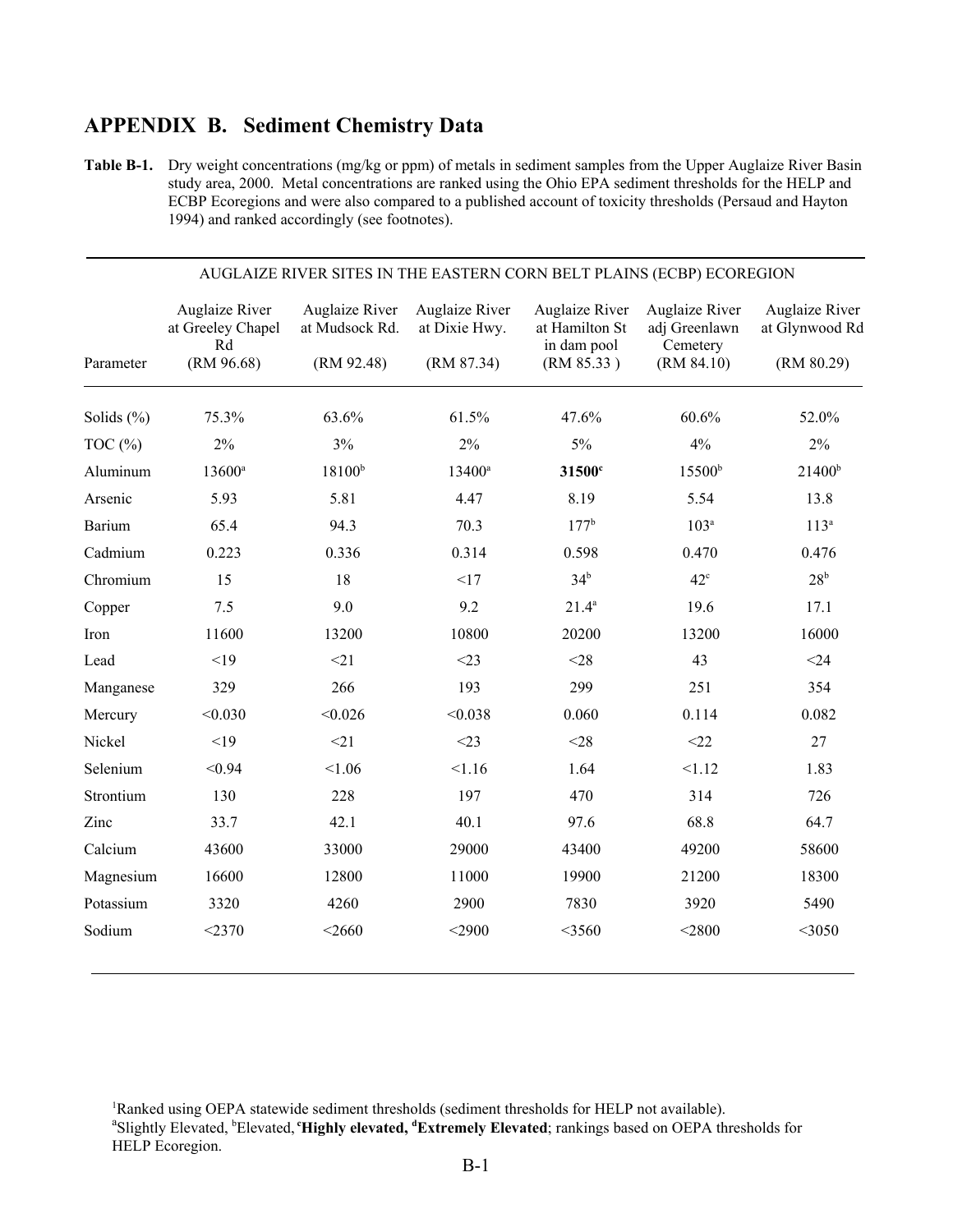| AUGLAIZE RIVER SITES IN THE HURON ERIE LAKE PLAINS (HELP) ECOREGION |                                 |                                        |                               |                               |                               |  |  |  |
|---------------------------------------------------------------------|---------------------------------|----------------------------------------|-------------------------------|-------------------------------|-------------------------------|--|--|--|
|                                                                     | Auglaize River<br>at Shaffer Rd | Auglaize River<br>at Zion Church<br>Rd | Auglaize River<br>at U.S. 224 | Auglaize River<br>at S.R. 114 | Auglaize River<br>at S.R. 613 |  |  |  |
| Parameter                                                           | (RM 62.84)                      | (RM 60.40)                             | (RM 39.57)                    | (RM 28.50)                    | (RM 19.30)                    |  |  |  |
|                                                                     | 46.6%                           | 64.8%                                  |                               | 78.7%                         |                               |  |  |  |
| Solids $(\% )$                                                      |                                 |                                        | 50.9%                         |                               | 41.2%                         |  |  |  |
| TOC $(\% )$                                                         | 2%                              | $1\%$                                  | $2\%$                         | $1\%$                         | $2\%$                         |  |  |  |
| Aluminum <sup>1</sup>                                               | 42700 <sup>c</sup>              | 15800 <sup>a</sup>                     | 30000 <sup>b</sup>            | 12900                         | 52500 <sup>c</sup>            |  |  |  |
| Arsenic                                                             | 9.05                            | 5.79                                   | 8.62                          | 7.43                          | 13.0 <sup>a</sup>             |  |  |  |
| Barium <sup>1</sup>                                                 | $187^{\rm b}$                   | 65.5                                   | $132^a$                       | 78.7                          | $237^{\rm b}$                 |  |  |  |
| Cadmium                                                             | 0.601                           | 0.276                                  | 0.503                         | 0.161                         | $0.708^{a}$                   |  |  |  |
| Chromium                                                            | 41 <sup>a</sup>                 | 21                                     | 33                            | $22\,$                        | 51 <sup>a</sup>               |  |  |  |
| Copper                                                              | 25.8                            | 14                                     | 22.7                          | 7.3                           | 29.6                          |  |  |  |
| Iron                                                                | 25100                           | 13300                                  | 21000                         | 13900                         | 31800                         |  |  |  |
| Lead                                                                | $<$ 31                          | <22                                    | $<$ 28                        | <19                           | $32^{\mathrm{a}}$             |  |  |  |
| Manganese <sup>1</sup>                                              | 420                             | 272                                    | 392                           | 332                           | 449                           |  |  |  |
| Mercury                                                             | 0.070                           | 0.033                                  | 0.058                         | < 0.024                       | 0.069                         |  |  |  |
| Nickel                                                              | 31                              | <22                                    | $<$ 28                        | <19                           | 37 <sup>a</sup>               |  |  |  |
| Selenium                                                            | 1.56                            | < 1.08                                 | < 1.38                        | < 0.97                        | $<1.64$ UJ                    |  |  |  |
| Strontium                                                           | 395                             | 152                                    | 228                           | 92                            | 194                           |  |  |  |
| Zinc                                                                | 113                             | 58.5                                   | 102                           | 43.5                          | 129 <sup>a</sup>              |  |  |  |
| Calcium                                                             | 25800                           | 30900                                  | 24100                         | 46400                         | 19700                         |  |  |  |
| Magnesium                                                           | 12500                           | 12400                                  | 10300                         | 12200                         | 11500                         |  |  |  |
| Potassium                                                           | 10900                           | 4330                                   | 7580                          | 4400                          | 15600                         |  |  |  |
| Sodium                                                              | $<$ 3900                        | <2710                                  | $<$ 3450                      | $<$ 2440                      | < 4110                        |  |  |  |

<sup>&</sup>lt;sup>1</sup>Ranked using OEPA statewide sediment thresholds (sediment thresholds for HELP not available).<br><sup>a</sup>Slightly Elevated, <sup>b</sup>Elevated, **'Highly elevated, 'Extremely Elevated**; rankings based on OEPA thresholds for HELP Ecoregion.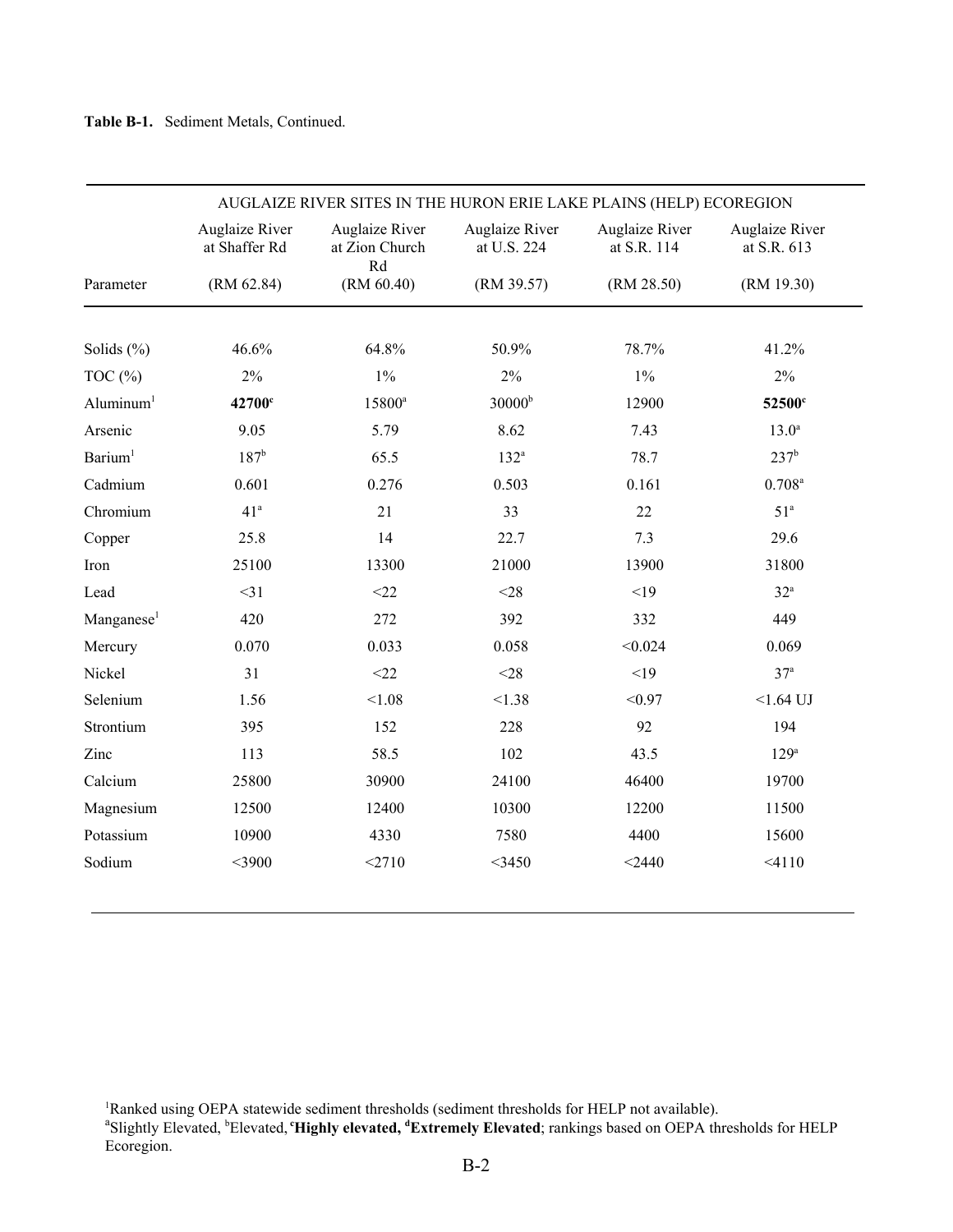#### **Table B-1.** Sediment Metals, Continued.

|                        | Sixmile Ck<br>at Bailey Rd | Sixmile Ck<br>at S.R. 66 | Sixmile Ck<br>dst Spencerville<br><b>WWTP Trib</b> | Sixmile Ck<br>at Defiance<br>Trail | Jennings Ck<br>at C.R. 244 |
|------------------------|----------------------------|--------------------------|----------------------------------------------------|------------------------------------|----------------------------|
| Parameter              | (RM 4.24)                  | (RM 3.90)                | (RM 3.59)                                          | (RM 0.19)                          | (RM 7.57)                  |
| Solids $(\% )$         | 58.7%                      | 62.1%                    | 49.4%                                              | 61.6%                              | 64.2%                      |
| TOC $(\%)$             | $1\%$                      | $2\%$                    | $2\%$                                              | $1\%$                              | $1\%$                      |
| Aluminum <sup>1</sup>  | 36900 <sup>c</sup>         | 27600 <sup>b</sup>       | 29400 <sup>b</sup>                                 | 24800 <sup>b</sup>                 | $22600^{\rm b}$            |
| Arsenic                | 9.06                       | 8.33                     | 7.19J                                              | 5.53                               | 5.40                       |
| Barium <sup>1</sup>    | 192 <sup>b</sup>           | 167 <sup>a</sup>         | $174^{\rm a}$                                      | 114                                | 110                        |
| Cadmium                | 0.379                      | 0.522                    | $0.726^{\rm a}$                                    | 0.307                              | 0.218                      |
| Chromium               | 39 <sup>a</sup>            | 88 <sup>b</sup>          | 82 <sup>b</sup>                                    | $52^{\mathrm{a}}$                  | 22                         |
| Copper                 | 21.2                       | $49.4^{b}$               | 88.0 <sup>c</sup>                                  | $36.1^{a}$                         | 10.4                       |
| Iron                   | 24800                      | 23500                    | 22000                                              | 18200                              | 15600                      |
| Lead                   | <25                        | $240$ <sup>d</sup>       | 30                                                 | $<$ 24                             | $<$ 20                     |
| Manganese <sup>1</sup> | 377                        | 448                      | 405                                                | 263                                | 340                        |
| Mercury                | < 0.037                    | 0.134                    | 0.122                                              | 0.039                              | < 0.024                    |
| Nickel                 | 28                         | 62 <sup>b</sup>          | 51 <sup>a</sup>                                    | 36                                 | $<$ 20                     |
| Selenium               | < 1.28                     | 1.11                     | $<1.40$ UJ                                         | < 1.20                             | < 1.04                     |
| Strontium              | 145                        | 171                      | 272                                                | 115                                | 95                         |
| Zinc                   | 91.3                       | 218 <sup>b</sup>         | $281^\circ$                                        | 66.1                               | 50.4                       |
| Calcium                | 14100                      | 21100                    | 30000                                              | 10800                              | 16600                      |
| Magnesium              | 8360                       | 10600                    | 8380                                               | 5410                               | 6750                       |
| Potassium              | 10300                      | 8880                     | 8380                                               | 6610                               | 6230                       |
| Sodium                 | $<$ 3210                   | $<$ 2780                 | $<$ 3490                                           | $<$ 3010                           | $<$ 2600                   |

<sup>&</sup>lt;sup>1</sup>Ranked using OEPA statewide sediment thresholds (sediment thresholds for HELP not available).<br><sup>a</sup>Slightly Elevated, <sup>b</sup>Elevated, **'Highly elevated, <sup>d</sup>Extremely Elevated**; rankings based on OEPA thresholds for HELP Ecoregion.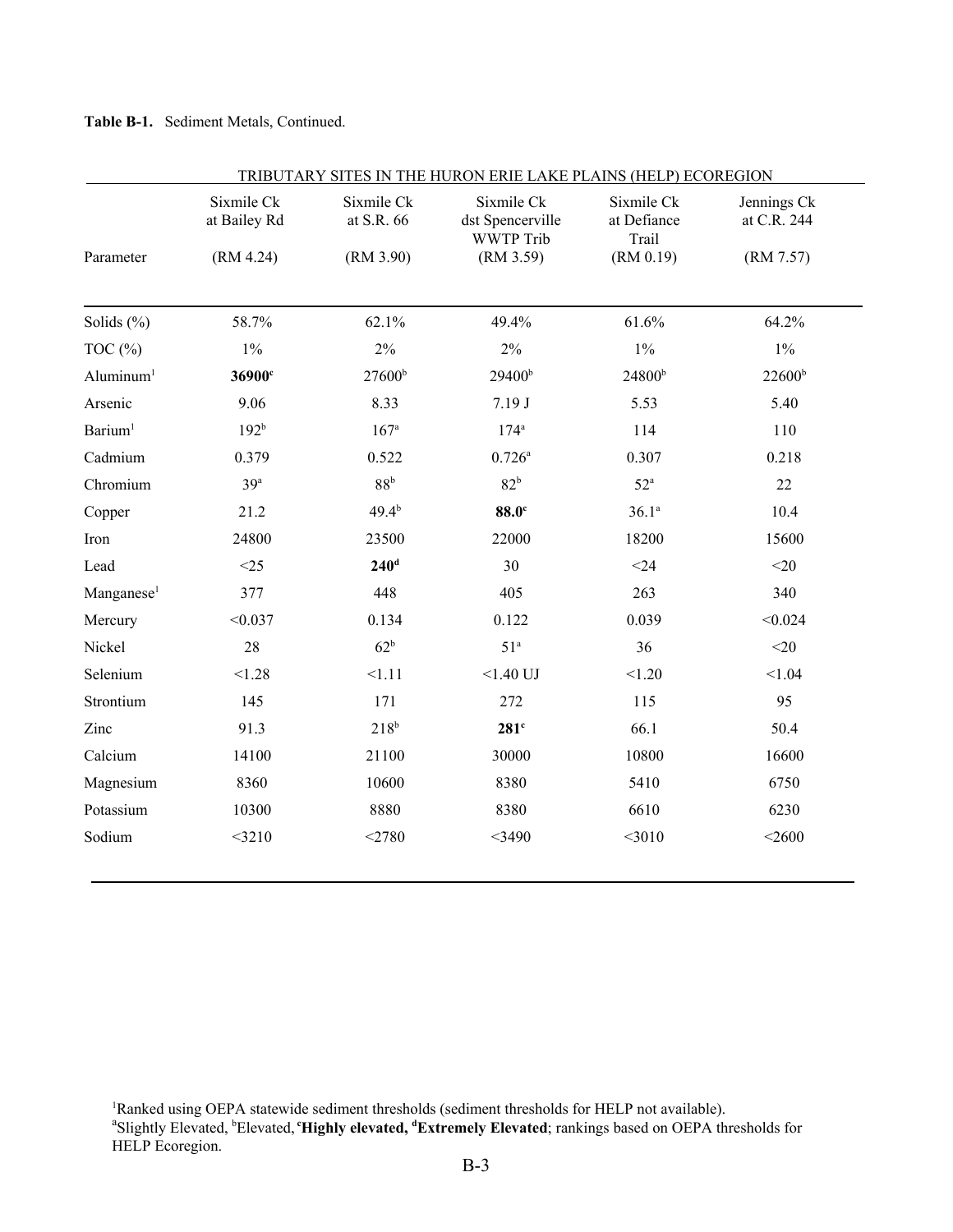Table B-2. Results of analyses for organic compounds in sediment samples from the Upper Auglaize River Basin study area, 2000. BNAs (including PAHs) were analyzed using Method 8270 (mg/kg or ppm) . Pesticides and PCBs were analyzed using Method 8081/8082A (ug/kg or ppb). Only compounds that were detected are listed. Concentrations were compared to a published account of toxicity thresholds (Persaud and Hayton 1994) and ranked accordingly (see footnotes).

|                                                      | <b>Auglaize River</b><br>at Greeley Chapel<br>Rd | Auglaize River<br>at Mudsock Rd. | Auglaize River<br>at Dixie Hwy. | <b>Auglaize River</b><br>at Hamilton St<br>in dam pool | Auglaize River<br>adj Greenlawn<br>Cemetery | Auglaize River<br>at Glynwood Rd |
|------------------------------------------------------|--------------------------------------------------|----------------------------------|---------------------------------|--------------------------------------------------------|---------------------------------------------|----------------------------------|
| Parameter                                            | (RM 96.68)                                       | (RM 92.48)                       | (RM 87.34)                      | (RM 85.33)                                             | (RM 84.10)                                  | (RM 80.29)                       |
| TOC $(\%)$                                           | 2%                                               | 3%                               | 2%                              | 5%                                                     | 4%                                          | $2\%$                            |
| Method 8270 (mg/kg)                                  |                                                  |                                  |                                 |                                                        |                                             |                                  |
| Benz[a]anthracene                                    |                                                  |                                  |                                 |                                                        | 1.1                                         |                                  |
| Benzo[a]pyrene                                       |                                                  |                                  |                                 |                                                        | 1.1                                         |                                  |
| Benzo[b]fluoranthene                                 |                                                  |                                  |                                 |                                                        | 1.5                                         |                                  |
| Benzo[g,h.i]perylene                                 |                                                  |                                  |                                 |                                                        | 0.83                                        |                                  |
| Benzo[k]fluoranthene                                 |                                                  |                                  |                                 |                                                        | 0.93                                        |                                  |
| Chrysene                                             |                                                  |                                  |                                 |                                                        | 1.5                                         |                                  |
| Fluoranthene                                         |                                                  |                                  |                                 | 0.98                                                   | 3.2                                         |                                  |
| Indeno[1,2,3-cd]pyrene                               |                                                  |                                  |                                 |                                                        | 0.93                                        |                                  |
| Phenanthrene                                         |                                                  |                                  |                                 |                                                        | 2.2                                         |                                  |
| Pyrene                                               |                                                  |                                  |                                 | $0.8\,$                                                | 2.7                                         |                                  |
| <b>Total PAHs</b>                                    |                                                  |                                  |                                 | 1.78                                                   | 15.99                                       |                                  |
| bis(2-Ethylhexyl)phthalate                           | $\overline{\phantom{m}}$                         |                                  |                                 |                                                        |                                             |                                  |
| Number of Tentatively<br><b>Identified Compounds</b> | 5                                                | 11                               | 11                              | 11                                                     | 12                                          | 10                               |
| Method 8081/8082A (ug/kg)                            |                                                  |                                  |                                 |                                                        |                                             |                                  |
| PCB-1248                                             |                                                  |                                  |                                 |                                                        |                                             |                                  |
| PCB-1260                                             |                                                  |                                  |                                 |                                                        |                                             |                                  |
| <b>Total PCBs</b>                                    |                                                  |                                  |                                 |                                                        |                                             |                                  |
|                                                      |                                                  |                                  |                                 |                                                        |                                             |                                  |

#### AUGLAIZE RIVER SITES IN THE EASTERN CORN BELT PLAINS (ECBP) ECOREGION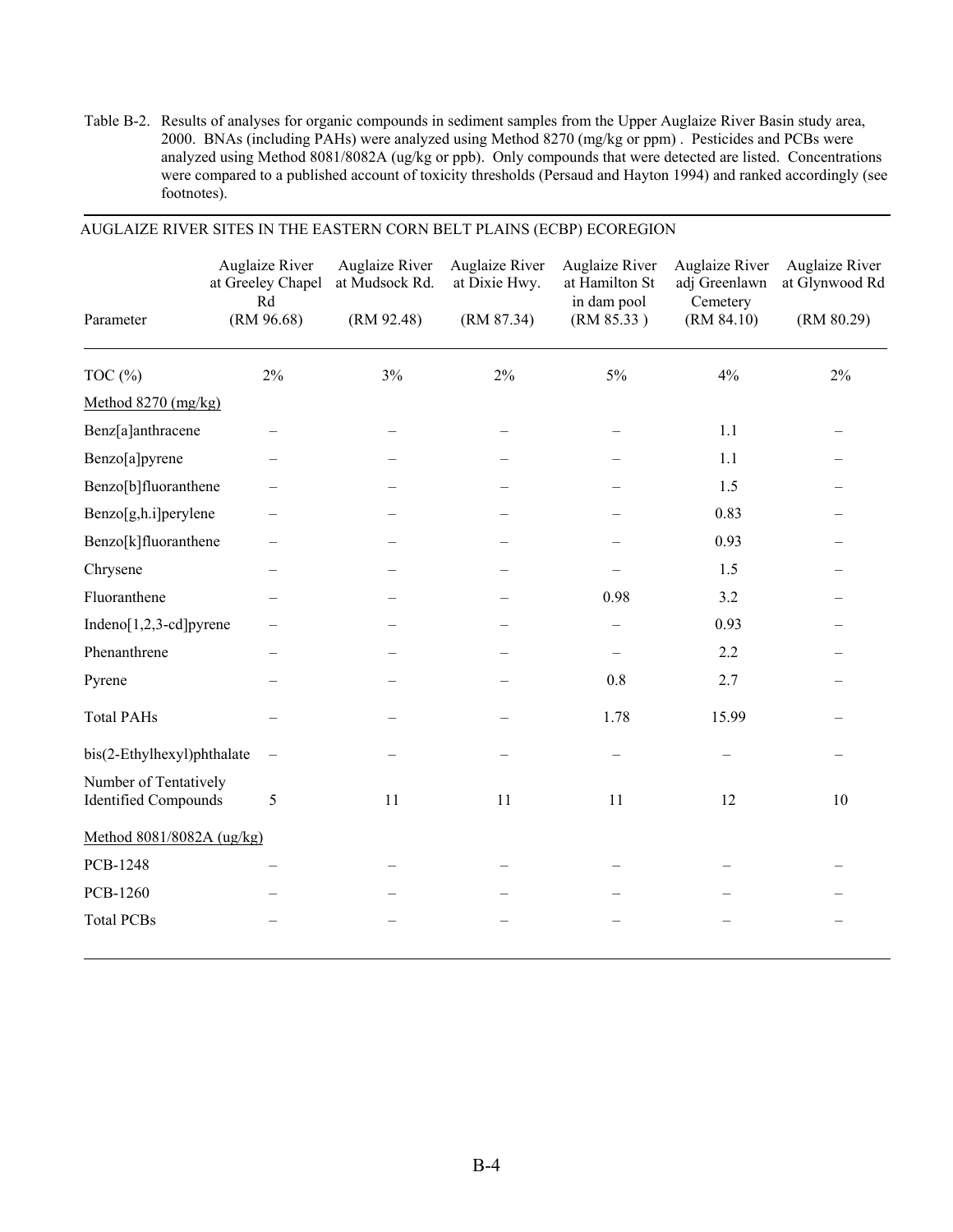|                                     | AUGLAIZE RIVER SITES IN THE HURON ERIE LAKE PLAINS (HELP) ECOREGION |                                        |                               |                                      |                               |  |  |  |
|-------------------------------------|---------------------------------------------------------------------|----------------------------------------|-------------------------------|--------------------------------------|-------------------------------|--|--|--|
|                                     | Auglaize River<br>at Shaffer Rd                                     | Auglaize River<br>at Zion Church<br>Rd | Auglaize River<br>at U.S. 224 | <b>Auglaize River</b><br>at S.R. 114 | Auglaize River<br>at S.R. 613 |  |  |  |
| Parameter                           | (RM 62.84)                                                          | (RM 60.40)                             | (RM 39.57)                    | (RM 28.50)                           | (RM 19.30)                    |  |  |  |
|                                     |                                                                     |                                        |                               |                                      |                               |  |  |  |
| TOC $(\% )$                         | $2\%$                                                               | $1\%$                                  | $2\%$                         | $1\%$                                | 2%                            |  |  |  |
| Method 8270 (mg/kg)                 |                                                                     |                                        |                               |                                      |                               |  |  |  |
| Benz[a]anthracene                   |                                                                     |                                        |                               |                                      |                               |  |  |  |
| Benzo[a]pyrene                      |                                                                     |                                        |                               |                                      |                               |  |  |  |
| Benzo[b]fluoranthene                |                                                                     |                                        |                               |                                      |                               |  |  |  |
| Benzo[g,h.i]perylene                |                                                                     |                                        |                               |                                      |                               |  |  |  |
| Benzo[k]fluoranthene                |                                                                     |                                        |                               |                                      |                               |  |  |  |
| Chrysene                            |                                                                     |                                        |                               |                                      |                               |  |  |  |
| Fluoranthene                        |                                                                     |                                        |                               |                                      |                               |  |  |  |
| Indeno[1,2,3-cd]pyrene              |                                                                     |                                        |                               |                                      |                               |  |  |  |
| Phenanthrene                        |                                                                     |                                        |                               |                                      |                               |  |  |  |
| Pyrene                              |                                                                     |                                        |                               |                                      |                               |  |  |  |
| <b>Total PAHs</b>                   |                                                                     |                                        |                               |                                      |                               |  |  |  |
| bis(2-Ethylhexyl)phthalate          |                                                                     |                                        |                               |                                      |                               |  |  |  |
| Tentatively Identified<br>Compounds | $\mathbf{Q}$                                                        | 11                                     | 13                            | 14                                   | 10                            |  |  |  |
| Method 8081/8082A (ug/kg)           |                                                                     |                                        |                               |                                      |                               |  |  |  |
| PCB-1248                            |                                                                     |                                        |                               |                                      |                               |  |  |  |
| <b>PCB-1260</b>                     |                                                                     |                                        |                               |                                      |                               |  |  |  |
| <b>Total PCBs</b>                   |                                                                     |                                        |                               |                                      |                               |  |  |  |

#### Table B-2. Sediment Organics, Continued.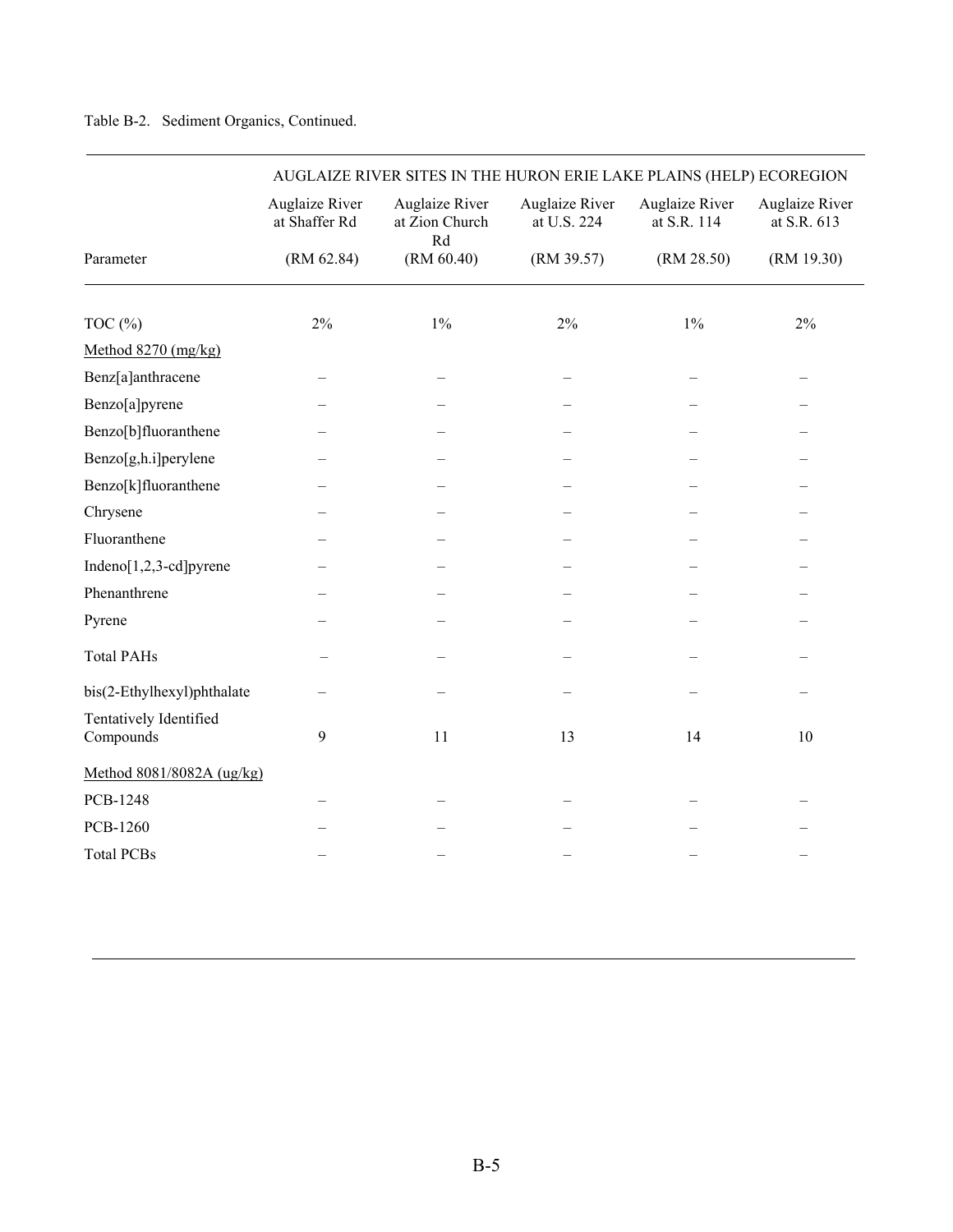#### Table B-2. Sediment Organics, Continued.

|                                     | TRIBUTARY SITES IN THE HURON ERIE LAKE PLAINS (HELP) ECOREGION |                          |                                                    |                                    |                            |  |  |  |
|-------------------------------------|----------------------------------------------------------------|--------------------------|----------------------------------------------------|------------------------------------|----------------------------|--|--|--|
|                                     | Sixmile Ck<br>at Bailey Rd                                     | Sixmile Ck<br>at S.R. 66 | Sixmile Ck<br>dst Spencerville<br><b>WWTP Trib</b> | Sixmile Ck<br>at Defiance<br>Trail | Jennings Ck<br>at C.R. 244 |  |  |  |
| Parameter                           | (RM 4.24)                                                      | (RM 3.90)                | (RM 3.59)                                          | (RM 0.19)                          | (RM 7.57)                  |  |  |  |
| TOC $(\%)$                          | $1\%$                                                          | $2\%$                    | 2%                                                 | $1\%$                              | $1\%$                      |  |  |  |
| Method 8270 (mg/kg)                 |                                                                |                          |                                                    |                                    |                            |  |  |  |
| Benz[a]anthracene                   |                                                                | 0.63                     |                                                    |                                    |                            |  |  |  |
| Benzo[a]pyrene                      |                                                                |                          |                                                    |                                    |                            |  |  |  |
| Benzo[b]fluoranthene                |                                                                | 0.66                     |                                                    |                                    |                            |  |  |  |
| Benzo[g,h.i]perylene                |                                                                |                          |                                                    |                                    |                            |  |  |  |
| Benzo[k]fluoranthene                |                                                                |                          |                                                    |                                    |                            |  |  |  |
| Chrysene                            |                                                                | 0.78                     |                                                    |                                    |                            |  |  |  |
| Fluoranthene                        |                                                                | 1.4                      |                                                    |                                    |                            |  |  |  |
| Indeno[1,2,3-cd]pyrene              |                                                                |                          |                                                    |                                    |                            |  |  |  |
| Phenanthrene                        |                                                                |                          |                                                    |                                    |                            |  |  |  |
| Pyrene                              |                                                                | 1.2                      |                                                    |                                    |                            |  |  |  |
| <b>Total PAHs</b>                   |                                                                | 4.67                     |                                                    |                                    |                            |  |  |  |
| bis(2-Ethylhexyl)phthalate          |                                                                |                          | 1.5                                                |                                    |                            |  |  |  |
| Tentatively Identified<br>Compounds | 7                                                              | 10                       | 12                                                 | 8                                  | $\,8\,$                    |  |  |  |
| Method 8081/8082A (ug/kg)           |                                                                |                          |                                                    |                                    |                            |  |  |  |
| PCB-1248                            |                                                                | 1850                     | 2720                                               | 360                                |                            |  |  |  |
| PCB-1260                            |                                                                | 640                      | 304                                                |                                    |                            |  |  |  |
| <b>Total PCBs</b>                   |                                                                | 2490                     | 3024                                               | 360                                |                            |  |  |  |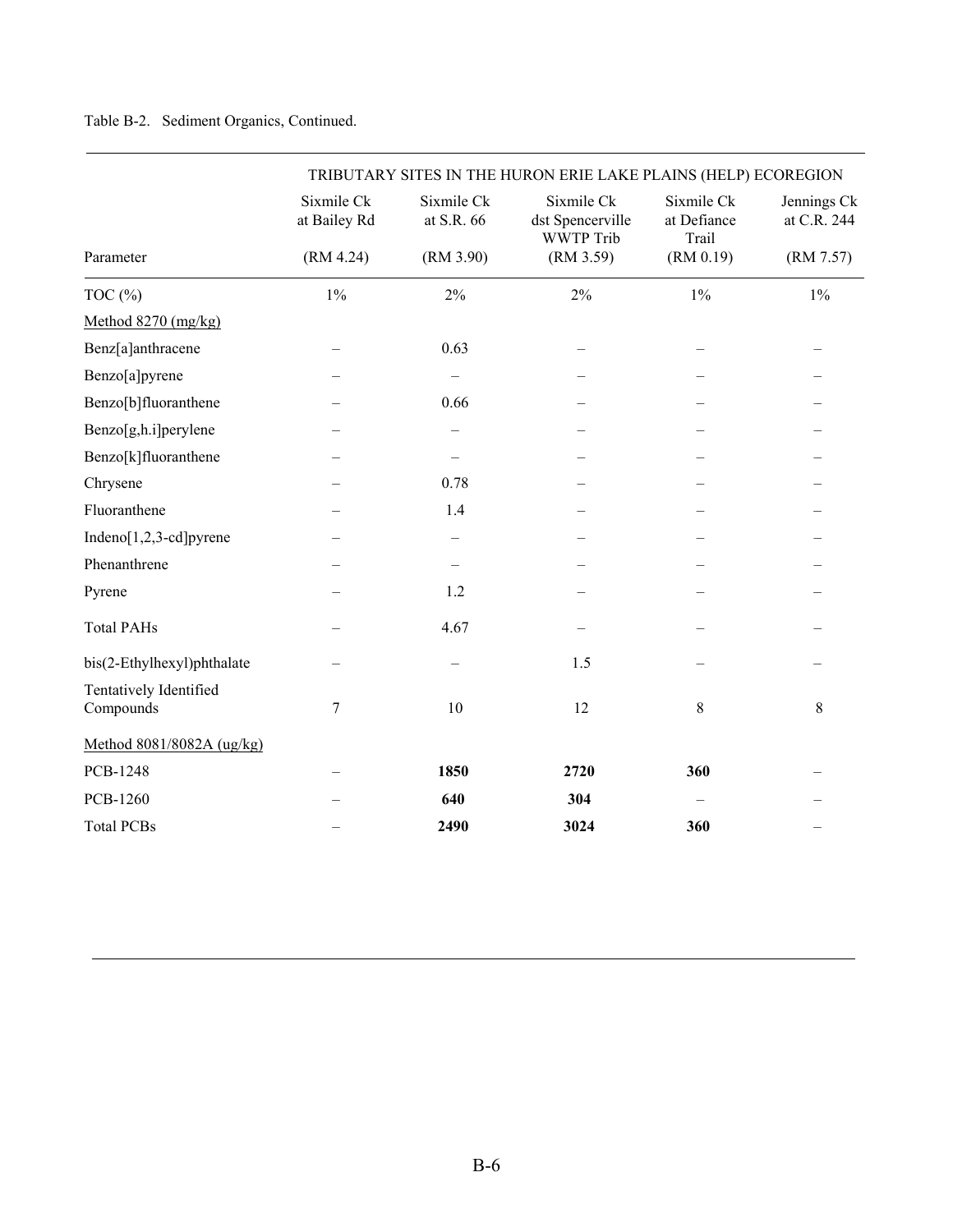# **Appendix C: STORET stations used to establish average temperature and pH**

| <b>HUC1:</b>      |                                   |                |             |          |
|-------------------|-----------------------------------|----------------|-------------|----------|
| <b>Station ID</b> | <b>Site description</b>           | R.M.           | <b>Date</b> | # of Obs |
| P03S01            | AUGLAIZE R AT GREELY CHAPEL RD    | 96.68          | 1985~1996   | 5        |
| P03S22            | HUFFMAN CK @ TOWNLINE-LIMA RD     | 92.89/0.5/0.33 | 1985~1996   | 3        |
| P03S23            | HUFFMAN CK AT UNIOPOLIS - SR 65   | 92.89/0.5/1.63 | 1985~1996   |          |
| P03S24            | HUFFMAN CK @ MILL ST              | 92.89/0.5/1.69 | 1985~1996   | 3        |
| P03W02            | HUFFMAN CK @ UNIOPOLIS            | 92.89/0.5/1.73 | 1985~1996   | 4        |
| P03W08            | PUSHETA CK @ CR 33A               | 83.37/0.35     | 1985~1996   | 6        |
| P03G01            | AUGLAIZE R @ HAY RD               | 108.51         | 2000        | 6        |
| P03G03            | AUGLAIZE R @ FAULKNER RD          | 106.68         | 2000        | 6        |
| WMNST01           | AUGLAIZE R @ SR 117               | 103.97         | 2000        | 4        |
| P03G06            | AUGLAIZE R @ OSMAN RD             | 101.72         | 2000        | 6        |
| P03G08            | AUGLAIZE R @ AMHERST RD           | 97.88          | 2000        | 6        |
| P03S01            | AUGLAIZE R AT GREELY CHAPEL RD    | 96.68          | 2000        | 9        |
| P03G16            | AUGLAIZE R @ MUDSOCK RD           | 92.48          | 2000        | 6        |
| P03P02            | AUGLAIZE R @ DIXIE HWY            | 87.34          | 2000        | 6        |
| P03P17            | AUGLAIZE R DST HAMILTON ST        | 85.3           | 2000        | 6        |
| <b>WAPAKMZ</b>    | WAPAKONETA WWTP MIX ZONE          | 84.88          | 2000        | 6        |
| P03P18            | AUGLAIZE R ADJ GREENLAWN CEMETERY | 84.1           | 2000        | 6        |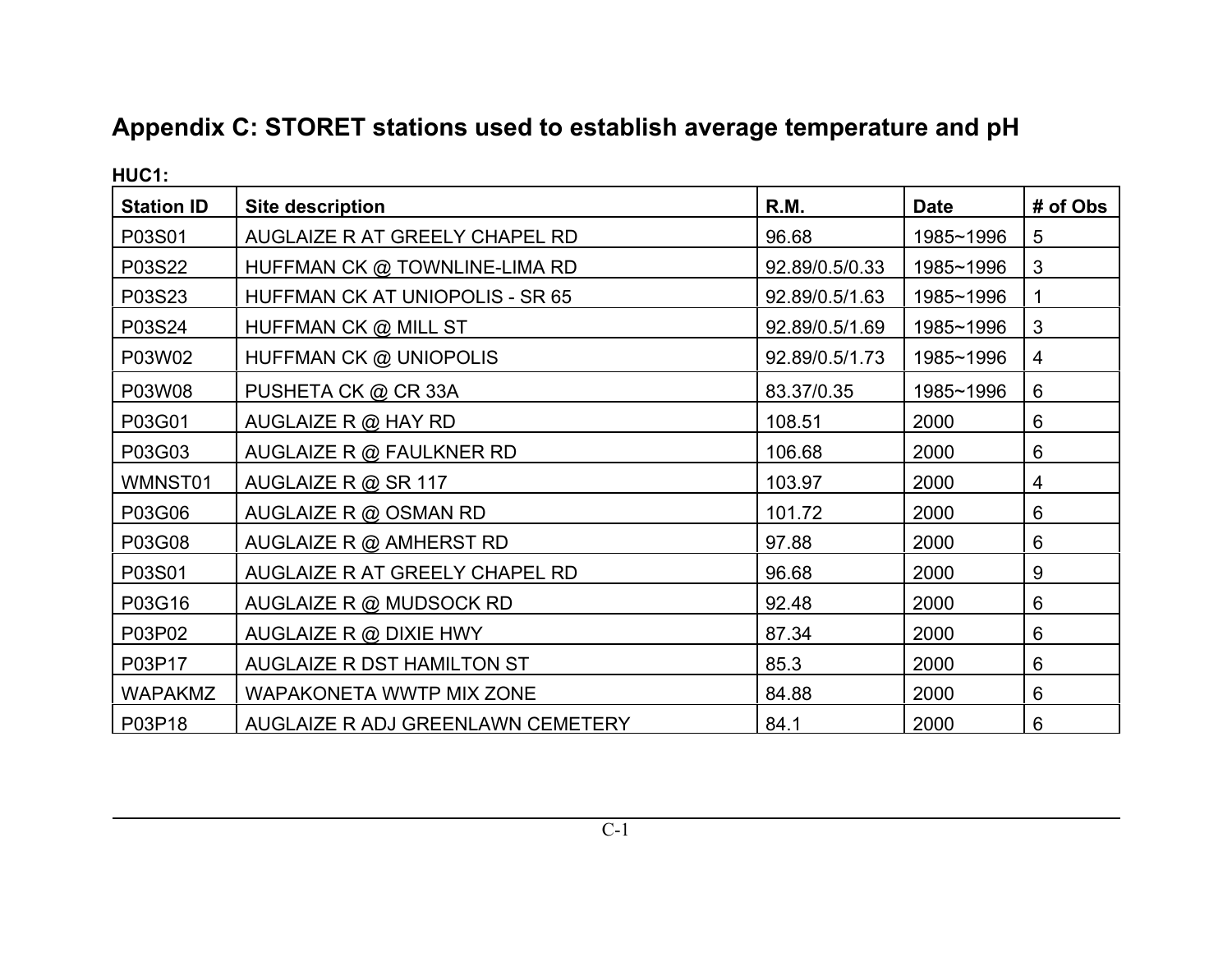| <b>Station ID</b> | <b>Site description</b>                        | R.M.           | <b>Date</b> | # of Obs        |
|-------------------|------------------------------------------------|----------------|-------------|-----------------|
| P03G02            | TRIB I TO AUGLAIZE R (108.90) @ FAULKNER RD    | 108.9/0.28     | 2000        | 6               |
| P03G05            | MANAHAN DITCH @ PHILLIPS RD                    | 105.11/1.75    | 2000        | 6               |
| P03G04            | TRIB TO MANAHAN DITCH (2.91) DST HARROD        | 105.11/2.91/0. | 2000        | 6               |
| WMNST02           | TRIB II TO AUGLAIZE R (103.69) ADJ CEMETARY    | 103.69/0.44    | 2000        | $6\phantom{1}$  |
| WMNST03           | TRIB II TO AUGLAIZE R (103.69) UST SR 117      | 103.69/0.25    | 2000        | $6\phantom{1}6$ |
| WMNST04           | TRIB II TO AUGLAIZE R (103.69) DST MCPHERON RD | 103.69/0.17    | 2000        | $6\phantom{1}6$ |
| P03G07            | TRIB III TO AUGLAIZE R (99.78) @ OSMAN RD      | 99.78/0.6      | 2000        | 6               |
| P03G11            | WRESTLE CK @ GRAHAM RD                         | 96.77/4.69     | 2000        | 6               |
| P03G12            | WRESTLE CK @ RIVER RD                          | 96.77/0.34     | 2000        | $6\phantom{1}6$ |
| P03G09            | CAMP CK @ YODER RD                             | 96.72/2.3      | 2000        | $\overline{4}$  |
| P03G10            | CAMP CK @ AMHERST RD                           | 96.72/0.6      | 2000        | 6               |
| P03G13            | VIRGINIA CK @ BUCKLAND HOLDEN RD               | 93.68/1.41     | 2000        | 6               |
| P03G14            | BLACKHOOF CK UST BLANK PIKE RD                 | 92.89/3.28     | 2000        | $6\phantom{1}$  |
| P03G15            | <b>BLACKHOOF CK @ HENGSTLER RD</b>             | 92.89/0.78     | 2000        | $6\phantom{1}6$ |
| P0324             | HUFFMAN CK @ MILL ST                           | 92.89/0.5/1.69 | 2000        | $6\phantom{1}6$ |
| P03S23            | <b>HUFFMAN CK AT UNIOPOLIS - SR 65</b>         | 92.89/0.5/1.63 | 2000        | 6               |
| P03S22            | HUFFMAN CK @ TOWNLINE-LIMA RD                  | 92.89/0.5/0.33 | 2000        | 6               |
| P03G17            | DRY RUN @ SR 67                                | 89.89/0.27     | 2000        | 6               |
| P03P13            | QUAKER RUN @ SR 67                             | 86.57/0.08     | 2000        | 6               |
| P03G18            | PUSHETA CK @ ASHBURN RD                        | 83.37/12.42    | 2000        | 6               |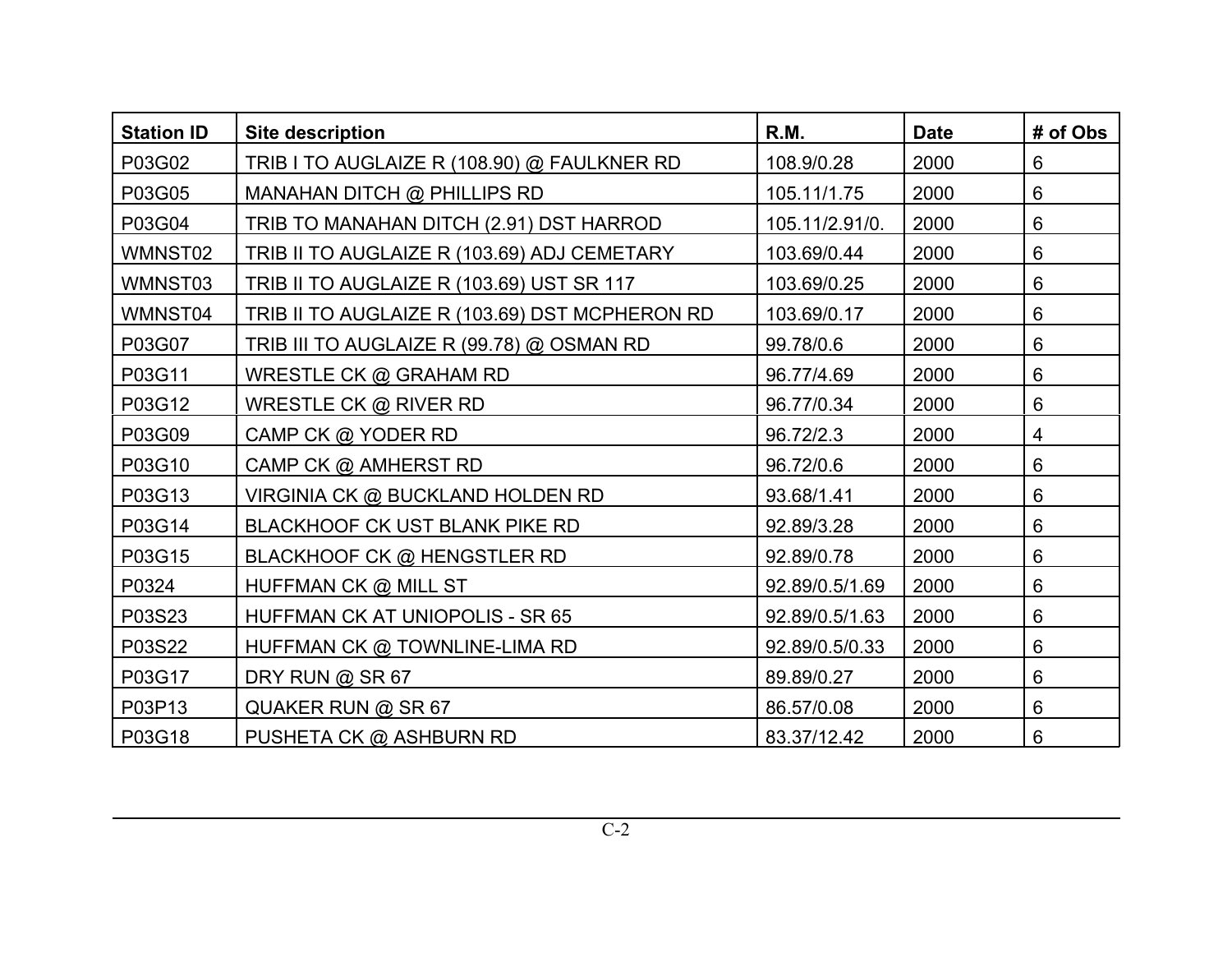| <b>Station ID</b> | <b>Site description</b>                  | R.M.           | <b>Date</b> | # of Obs |
|-------------------|------------------------------------------|----------------|-------------|----------|
| P03G19            | PUSHETA CK @ TOWNLINE RD                 | 83.37/10.58    | 2000        | 6        |
| P03G20            | PUSHETA CK @ FRYBURG SHELBY RD           | 83.37/8.58     | 2000        | 6        |
| P03G21            | PUSHETA CK DST HARDIN PIKE               | 83.37/2.85     | 2000        | -5       |
| P03W08            | PUSHETA CK @ CR 33A                      | 83.37/0.35     | 2000        | 8        |
| P03G22            | TRIB TO PUSHETA CK (2.87) @ OWL CREEK RD | 83.37/2.87/0.5 | 2000        | 6        |
| P03G23            | OWL CK @ OWL CREEK RD                    | 83.37/0.53/3.0 | 2000        | 6        |
| P03G24            | OWL CK AT KOHLER RD.                     | 83.37/0.53/0.4 | 2000        | 6        |

**HUC2:**

| ै. ।∪∪∠.          |                                        |                |             |          |
|-------------------|----------------------------------------|----------------|-------------|----------|
| <b>Station ID</b> | <b>Site description</b>                | R.M.           | <b>Date</b> | # of Obs |
| 500280            | SIXMILE CK @ SR 81                     | 62.31/1.2      | 1985~1996   | 52       |
| P03P09            | SIXMILE CK @ DEFIANCE TRAIL            | 62.31/0.19     | 1985~1996   | 60       |
| P03P11            | SIXMILE CK @ SR 66                     | 62.31/3.95     | 1985~1996   | 6        |
| P03P13            | SIXMILE CK UPST SPENCERVILLE WWTP TRIB | 62.31/3.62     | 1985~1996   | 54       |
| P03S10            | SIXMILE CK DST SPENCERVILLE            | 62.31/3.59     | 1985~1996   | 62       |
| P03S13            | SIXMILE CREEK UPST FARM SERVICES       | 62.31/3.85     | 1985~1996   | 39       |
| P03S16            | SIXMILE CK @ BAILEY RD                 | 62.31/4.24     | 1985~1996   | 39       |
| P03S19            | <b>SIXMILE CK DST FARM</b>             | 62.31/3.7      | 1985~1996   | 3        |
| P03W10            | UNNAMED TRIB UPST SPENCERVILLE WWTP    | 62.31/3.60/0.1 | 1985~1996   | 10       |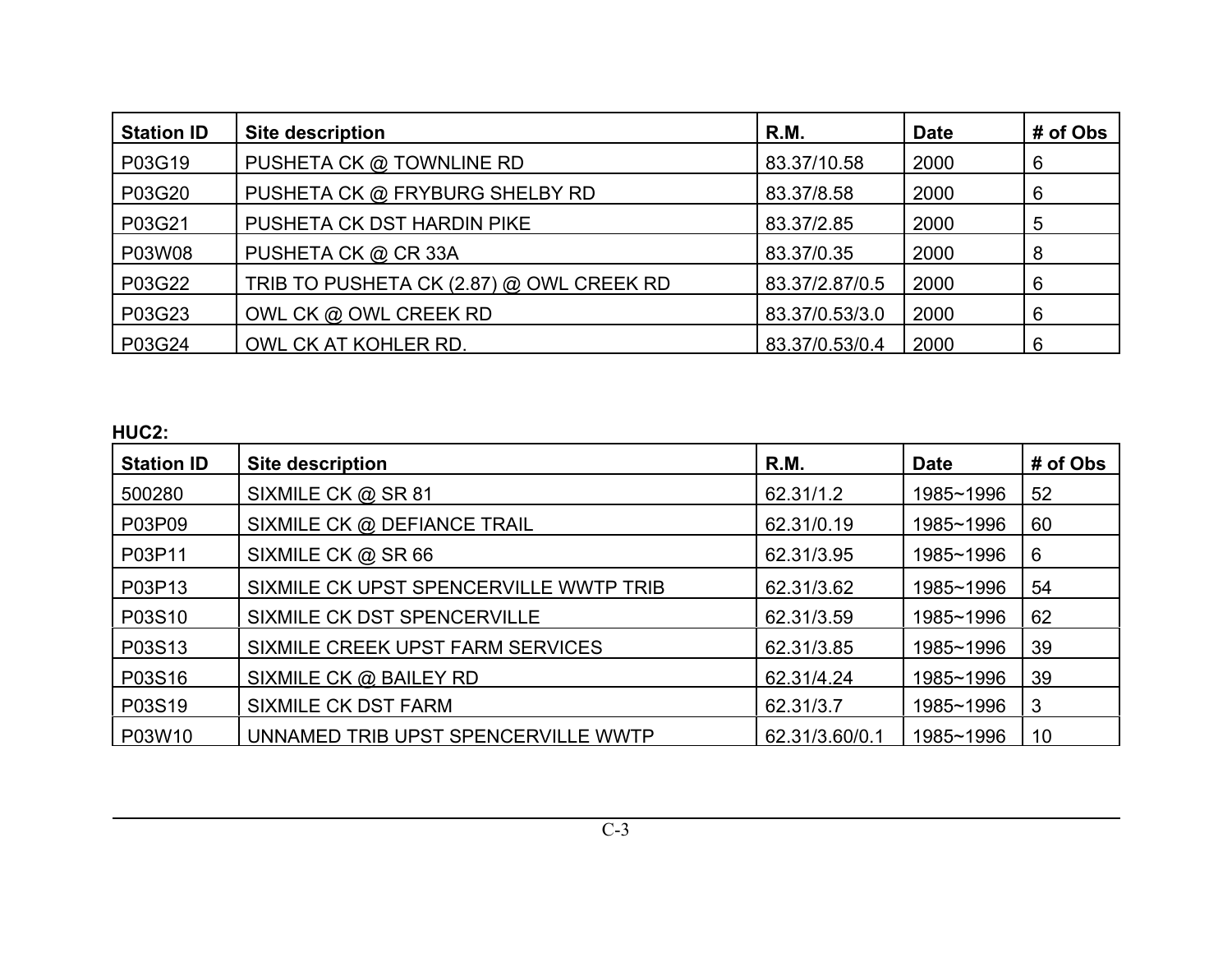| <b>Station ID</b> | <b>Site description</b>                     | R.M.           | <b>Date</b> | # of Obs        |
|-------------------|---------------------------------------------|----------------|-------------|-----------------|
| P03W11            | SIXMILE CR OFF MONFORD RD NEAR SPENCERVILLE | 62.31/2.10     | 1985~1996   | 10 <sup>°</sup> |
| P03S35            | TWOMILE CK AT HOLDEN RD (CR 190)            | 72.08/8.1      | 2000        | 6               |
| P03G27            | TWOMILE CK @ BOWSHER RD                     | 72.081.2       | 2000        | 6               |
| P03G28            | TWOMILE CK @ SR 198                         | 72.08/0.12     | 2000        | 6               |
| <b>OAK001</b>     | OAKVIEW TRIB @ BREESE RD                    | 72.08/3.05/0.0 | 2000        | 6               |
| P03G29            | SIMS RUN @ CONANT RD                        | 71.63/4.37     | 2000        | 6               |
| P03G30            | SIMS RUN @ NATIONAL RD                      | 71.63/0.82     | 2000        | 5               |
| P03G32            | BUCK RUN @ SUNDERLAND RD                    | 67.78/0.57     | 2000        | 6               |
| P03S21            | TRIB TO AUGLAIZE R (63.54) @ DEFIANCE TRAIL | 63.54/0.43     | 2000        | 5               |
| P03S16            | SIXMILE CK @ BAILEY RD                      | 62.31/4.24     | 2000        | 6               |
| P03P11            | SIXMILE CK @ SR 66                          | 62.31/3.95     | 2000        | 6               |
| P03S19            | SIXMILE CK DST FARM SERVICES                | 62.31/3.7      | 2000        | 6               |
| P03S10            | SIXMILE CK DST SPENCERVILLE WWTP TRIB       | 62.31/3.59     | 2000        | 6               |
| 500280            | SIXMILE CK @ SR 81                          | 62.31/1.2      | 2000        | 5               |
| P03P09            | SIXMILE CK @ DEFIANCE TRAIL                 | 62.31/0.19     | 2000        | 6               |
| P03G33            | PIGEON RUN @ GOOD RD                        | 55.51/0.23     | 2000        | 5               |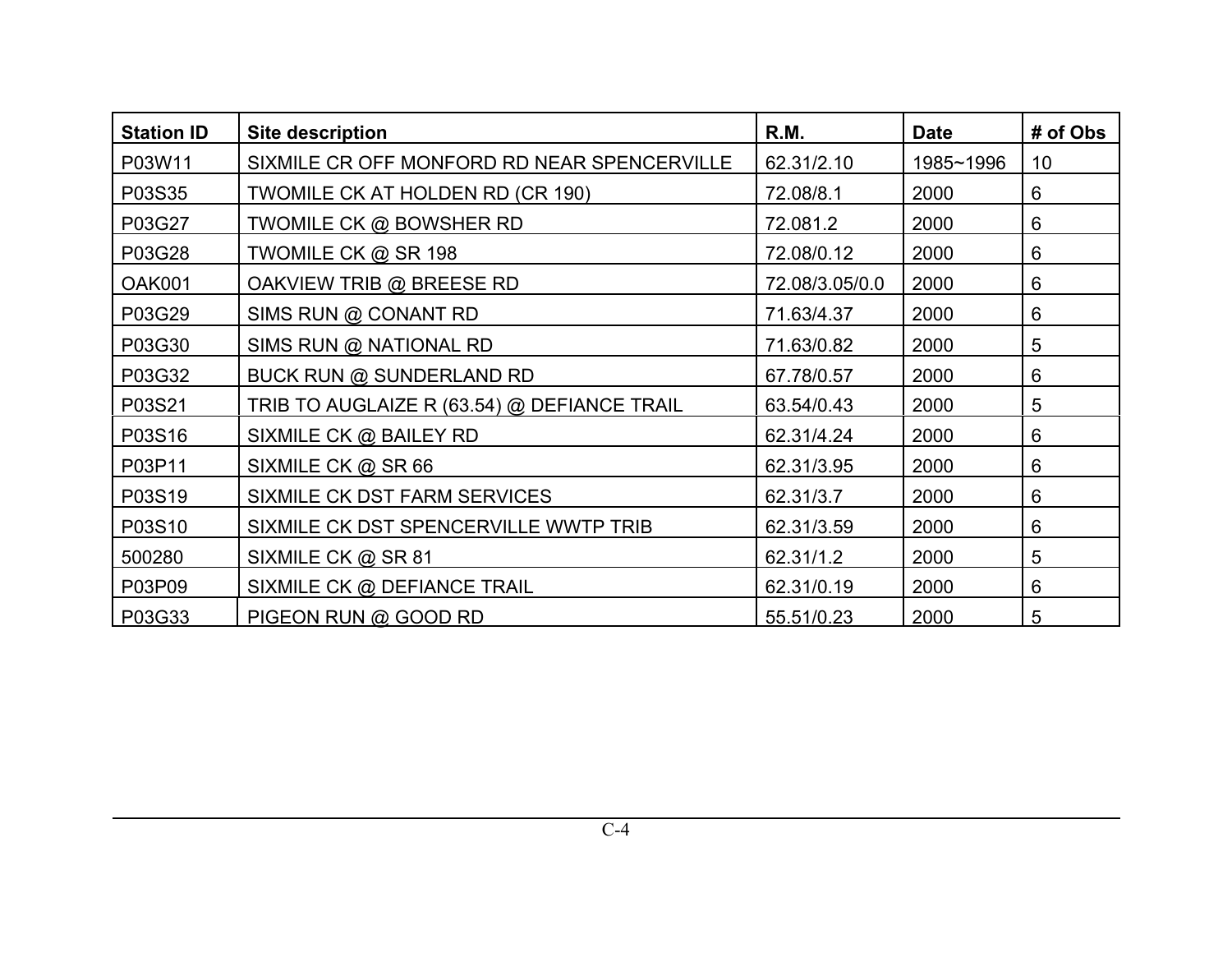| HUC6:             |                                              |             |             |                |
|-------------------|----------------------------------------------|-------------|-------------|----------------|
| <b>Station ID</b> | <b>Site description</b>                      | R.M.        | <b>Date</b> | # of Obs       |
| P03P06            | JENNINGS CK AT LANDECK RD                    | 47.02/10.4  | 1988~1996   | 2              |
| P03P08            | JENNINGS CK AT POHLMAN RD                    | 47.02/4.8   | 1988~1996   | 5              |
| P03S25            | JENNINGS CK UPST DELPHOS WWTP                | 47.02/6.25  | 1988~1996   | 6              |
| P03S26            | <b>JENNINGS CK AT CR 244</b>                 | 47.02/7.57  | 1988~1996   | $\overline{7}$ |
| P03W12            | JENNINGS CK 100 FT UPST DELPHOS WWTP OUTFALL | 47.02/5.12  | 1988~1996   | 5              |
| P03S18            | AUGLAIZE R ADJ SR 189                        | 46.1        | 2000        | 6              |
| P03S03            | AUGLAIZE R @ SR 224                          | 39.57       | 2000        | 7              |
| 500190            | AUGLAIZE R @ CR M                            | 33.93       | 2000        | 6              |
| 500110            | AUGLAIZE R @ SR 114                          | 28.5        | 2000        | $\overline{7}$ |
| 500130            | AUGLAIZE R @ SR 613                          | 19.3        | 2000        | $\overline{5}$ |
| P03G34            | JENNINGS CK @ PURDY RD                       | 47.02/19.33 | 2000        | 4              |
| P03G35            | JENNINGS CK @ KILL RD N OF HANLEY RD         | 47.02/17.58 | 2000        | 4              |
| P03G36            | JENNINGS CK @ KILL RD UST JPD                | 47.02/16.08 | 2000        | 4              |
| P03G37            | JENNINGS CK @ KILL R DST JPD                 | 47.02/15.04 | 2000        | 5              |
| P03P06            | JENNINGS CK AT LANDECK RD                    | 47.02/10.4  | 2000        | 5              |
| P03S26            | <b>JENNINGS CK AT CR 244</b>                 | 47.02/7.57  | 2000        | 5              |
| 500060            | JENNINGS CK @ SR 66                          | 47.02/5.79  | 2000        | 5              |
| P03P08            | JENNINGS CK AT POHLMAN RD                    | 47.02/4.8   | 2000        | 5              |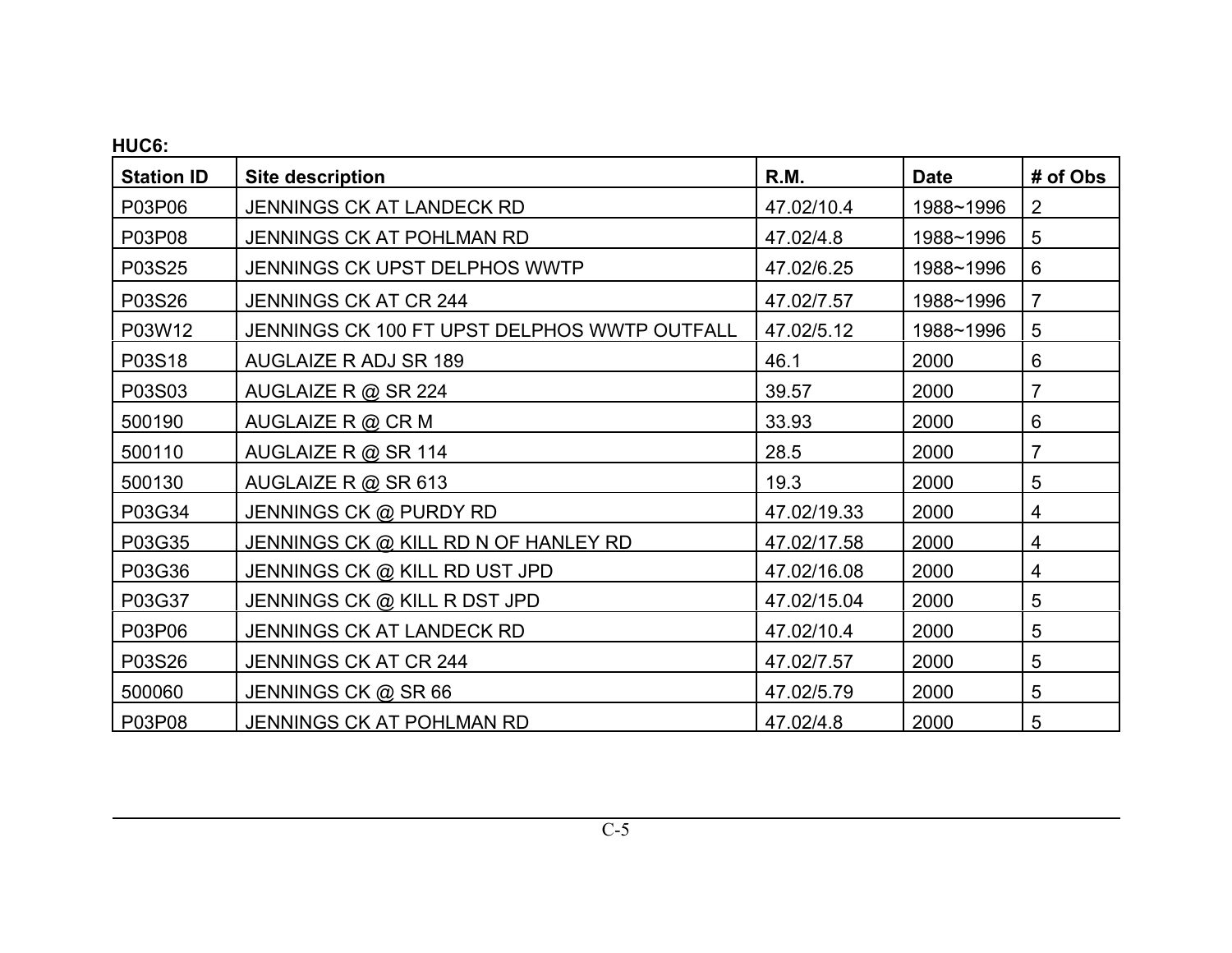| <b>Station ID</b> | <b>Site description</b>                 | R.M.           | <b>Date</b> | # of Obs |
|-------------------|-----------------------------------------|----------------|-------------|----------|
| P03W20            | <b>JENNINGS CK AT CR 23-T</b>           | 47.02/.51      | 2000        | 8        |
| P03G38            | JENNINGS PRAIRIE DITCH @ LOUTH RD       | 47.02/15.52/8. | 2000        | 4        |
| P03G39            | JENNINGS PRAIRIE DITCH @ SR 81          | 47.02/15.52/4. | 2000        | 5        |
| P03G40            | JENNINGS PRAIRIE DITCH @ COUNTY LINE RD | 47.02/15.52/0. | 2000        | 5        |
| P03W16            | WEST JENNINGS CK AT SR 66               | 47.02/8.57/0.8 | 2000        | 5        |
| P03S27            | FLAT FORK AT CR U-20 (TR 136)           | 47.02/2.67/1.1 | 2000        | 5        |
| P03G41            | BIG RUN @ ROAD S                        | 44.90/1.15/0.3 | 2000        | 6        |
| P03G42            | TRIB TO AUGLAIZE R (30.53) @ CR 22K     | 30.53/0.05     | 2000        | 3        |
| CLVRD01           | LAPP DITCH @ SR 114 (UST SIDE)          | 28/1.39        | 2000        | 2        |
| CLVRD02           | LAPP DITCH @ END OF MAHONING ST         | 28/1.04        | 2000        | 3        |
| P03G43            | LAPP DITCH @ SR 634                     | 28/0.3         | 2000        | 7        |
| DUPNT02           | TRIB TO AUGLAIZE R (25.51) ADJ SR 634   | 25.51/0.0      | 2000        | 4        |
| P04G44            | PRAIRIE CK @ COUNTY LINE RD             | 18.77/3.04     | 2000        | 5        |
| P04G45            | PRAIRIE CK @ SR 66                      | 18.77/0.33     | 2000        | 5        |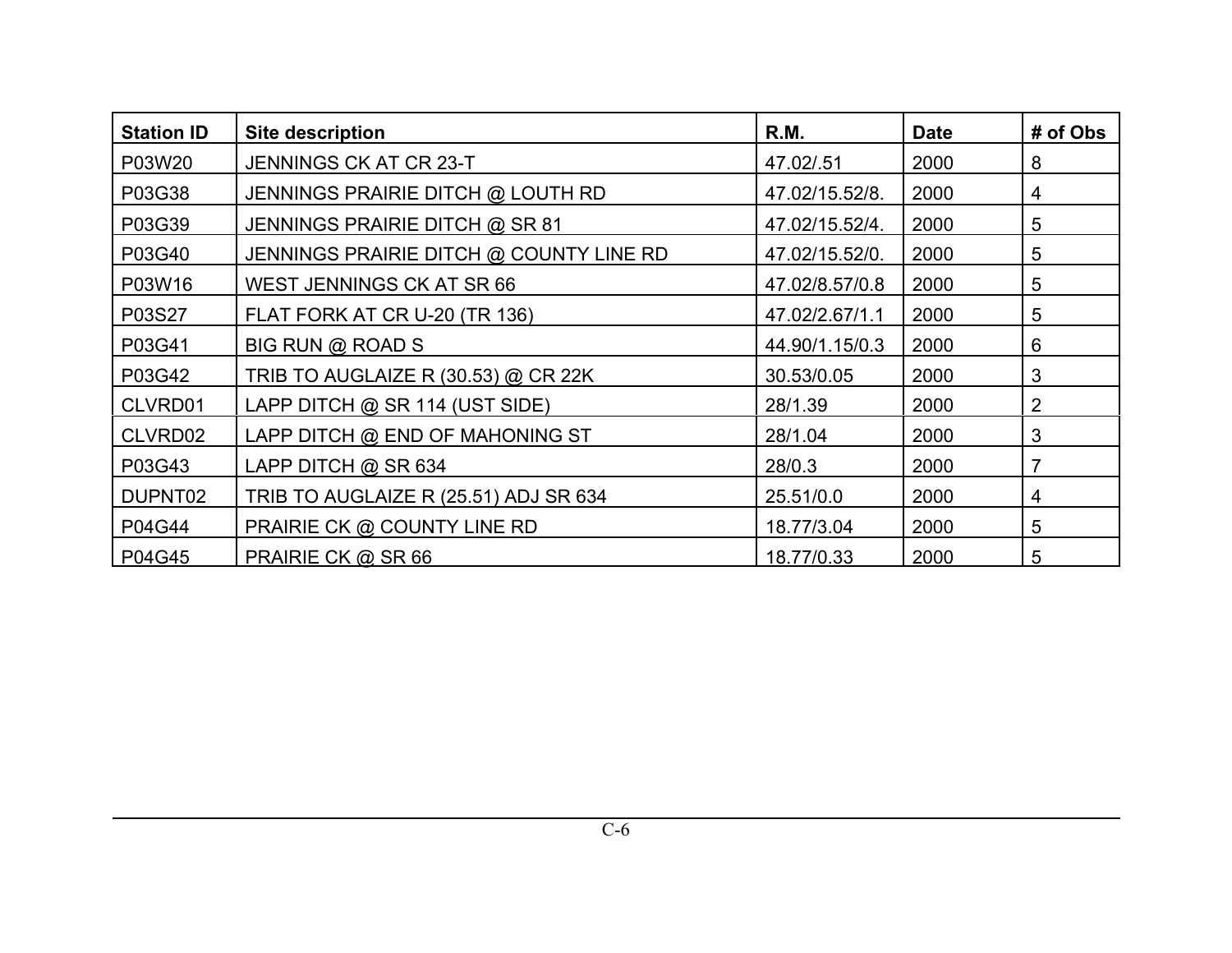| <b>QHEI Components and Scores</b><br>Component | <b>Example values</b>                                               | Points <sup>1</sup> |
|------------------------------------------------|---------------------------------------------------------------------|---------------------|
|                                                |                                                                     |                     |
| 1. Substrate                                   |                                                                     | Max 20              |
| <b>Type</b>                                    | Boulder, sand, silt                                                 | 0 to 20             |
| Number                                         | More or less than 4 types                                           | $0$ to $2$          |
| Quality                                        | Silt heavy, moderate, free                                          | $-2$ to 1           |
| Origin                                         | Limestone, shale, wetlands                                          | $-2$ to 1           |
| Embeddedness                                   | Rocks difficult to remove from sediment                             | $-2$ to 1           |
| 2. In-stream Cover                             |                                                                     | Max 20              |
| <b>Type</b>                                    | Rootmats, boulders, backwaters                                      | $0$ to $9$          |
| Amount                                         | Extensive, moderate, sparse                                         | 1 to 11             |
| 3. Channel Morphology                          |                                                                     | Max 20              |
| Sinuosity                                      | High, moderate, low, none                                           | 1 to $4$            |
| Development                                    | Excellent to poor pool-riffle complexes                             | 1 to $7$            |
| Channelization                                 | None, recovering, no recovery                                       | 1 to $6$            |
| Stability                                      | High, moderate, low bank erodibility                                | 1 to $3$            |
| 4. Riparian Zone and Bank Erosion              |                                                                     | Max 10              |
| Riparian Width                                 | Wide, narrow, none                                                  | $0$ to $4$          |
| <b>Flood Plain Quality</b>                     | Forest, urban, rowcrop                                              | $0$ to $3$          |
| <b>Bank Erosion</b>                            | None, moderate, severe                                              | 1 to $3$            |
| 5. Pool/Glide and Riffle/Run Quality           |                                                                     | Max 20              |
| Pool Max Depth                                 | >1m, 0.4-0.7m, <0.2m                                                | $0$ to $6$          |
| <b>Riffle Depth</b>                            | Best areas >10cm, 5-10cm, <5cm                                      | $0$ to $2$          |
| Run Depth                                      | $Max > 50$ or $< 50$                                                | 1 to $2$            |
| Morphology                                     | Pool width compared to riffle width                                 | $0$ to $2$          |
| Current velocity                               | Eddies, interstitial, fast                                          | $-2$ to 4           |
| Riffle/Run Substrate                           | Stable (cobble), unstable (sand)                                    | $0$ to $2$          |
| Riffle/Run Embeddedness                        | None, extensive, moderate                                           | $-1$ to 2           |
|                                                | 6. Gradient - score based on stream width, drainage area, and slope | <b>Max 10</b>       |

### **Appendix D. Qualitative Habitat Evaluation Index (QHEI) Components and Scores**

Several of the metrics can "overscore" slightly the value that is listed as the maximum for the metric. For substrate, if a site receives a score of 25, the score for that metric is limited to 20. Limiting the scoring is done to ensure all substrate types can be represented in scoring without "inflating" a particular metric that can result in a higher QHEI score than is justified by the available habitat..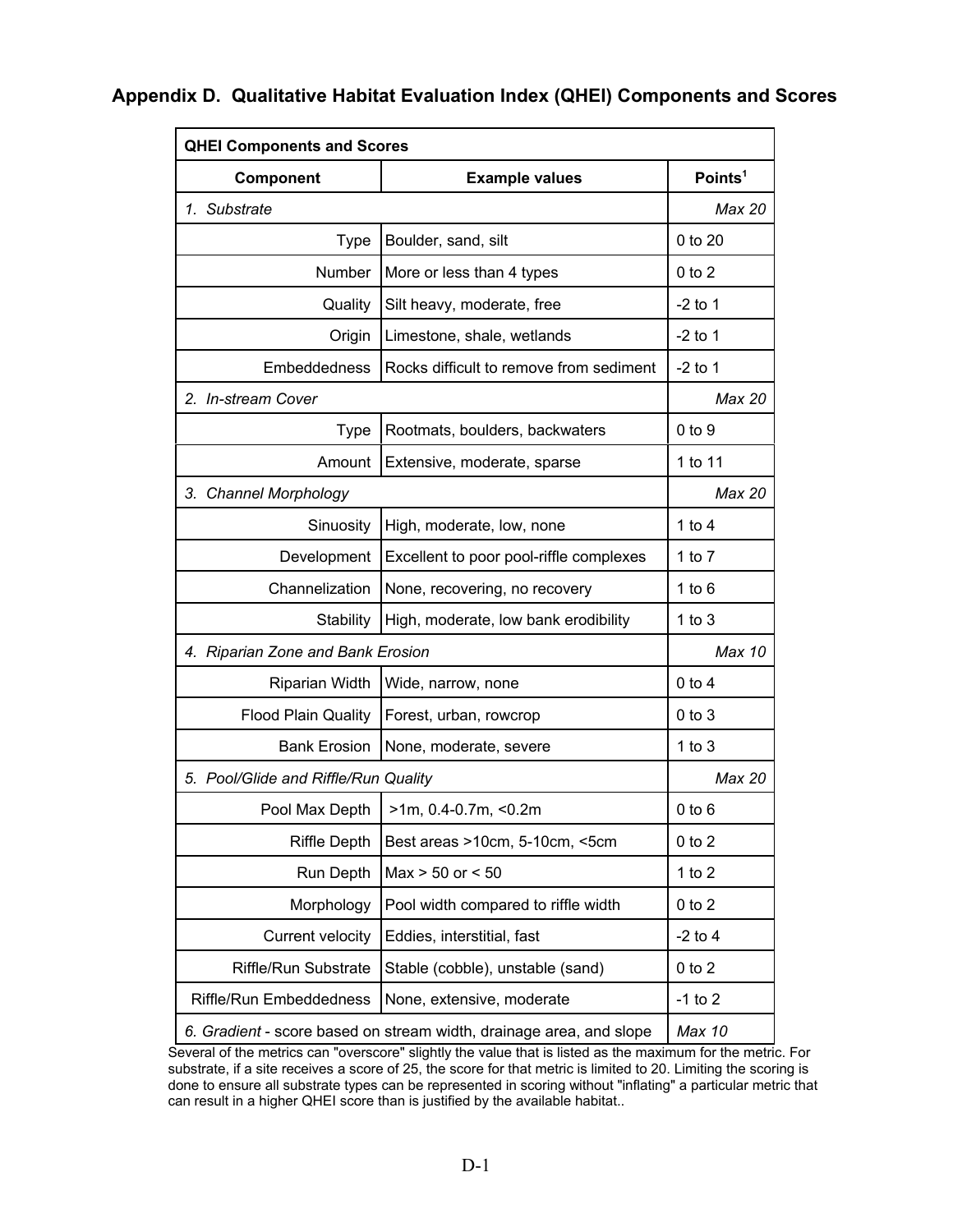# Appendix E: Land Use Data for Export Coefficient Model

Land use data used to determine non-point source (NPS) phosphorus loads was obtained from the USGS National Land Cover Dataset (NLCD). The NLCD is raster - or grid based -- dataset for use in a Geographic Information System (GIS). The NLCD was compiled from Landsat satellite TM imagery dating from 1992, as well as other ancillary data where available. The resolution of the raster grid is 30 meters. For more information on the NLCD visit: http://landcover.usgs.gov/nationallandcover.asp.

The export coefficient model used to determine the phosphorus NPS loads in the Upper Auglaize divides land use into five classes: open water, urban, forest, pasture/hay, and cropland. The NLCD divides land use into 21 different classes. Application of the export coefficient model required reclassification of the NLCD's 21 classes to agree with the export coefficients five. It most cases the reclassification was simple. For example, "deciduous forest", "evergreen forest", and "mixed forest" were reclassified as "forest". In other cases the reclassification was not as clear. In such situation the reclassification decision was made by matching classes that were likely to produce similar phosphorus loads. For example, "quarries/strip mines/gravel pits" were reclassified as "forest", because they, like "forest", are not likely to produce a large phosphorus load. The complete reclassification scheme is presented in Table E-1.

Table E-2 presents the NLCD land use values in hectares for phosphorus impaired segments in the Upper Auglaize watershed. Table E-3 presents the reclassified land use values that were used in the export coefficient model.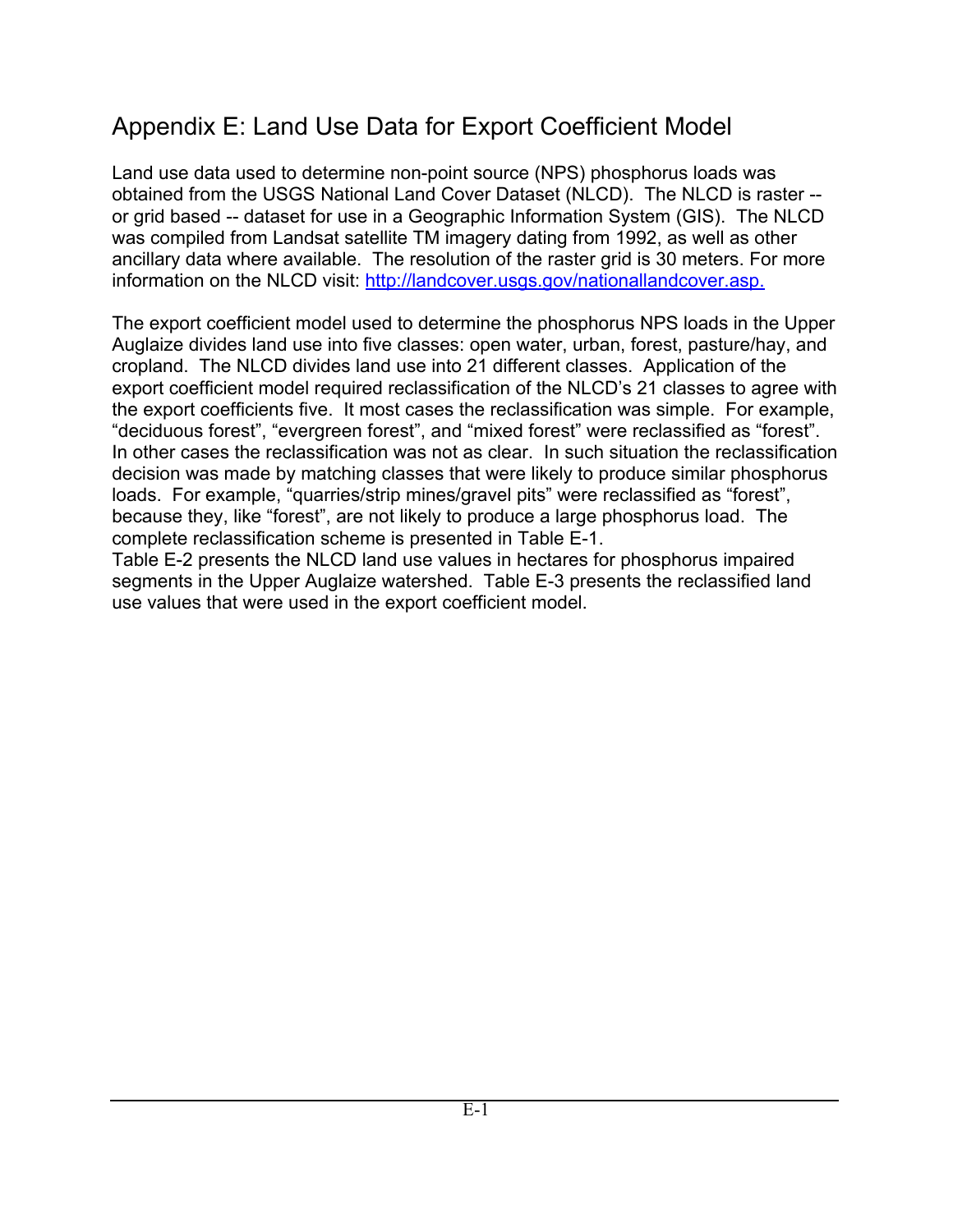|  | <b>Table E-1 NLCD Reclassification Scheme</b> |  |
|--|-----------------------------------------------|--|
|  |                                               |  |

| <b>NLCD Class:</b>                      | <b>Reclassification for Export Coefficient</b><br>Model: |
|-----------------------------------------|----------------------------------------------------------|
| Open Water                              | Open Water                                               |
| <b>Low-Intensity Residential</b>        |                                                          |
| <b>Medium-Intensity Residential</b>     |                                                          |
| <b>High-Intensity Residential</b>       | Urban                                                    |
| Commercial/Industrial/Transportation    |                                                          |
| <b>Urban/Recreational Grasses</b>       |                                                          |
| <b>Deciduous Forest</b>                 |                                                          |
| Evergreen Forest                        |                                                          |
| <b>Mixed Forest</b>                     | Forest                                                   |
| <b>Woody Wetlands</b>                   |                                                          |
| <b>Emergent Herbaceous Wetlands</b>     |                                                          |
| <b>Quarries/Strip Mines/Gravel Pits</b> |                                                          |
| Range Pasture                           | Pasture/Hay                                              |
| <b>Row Crops</b>                        | Cropland                                                 |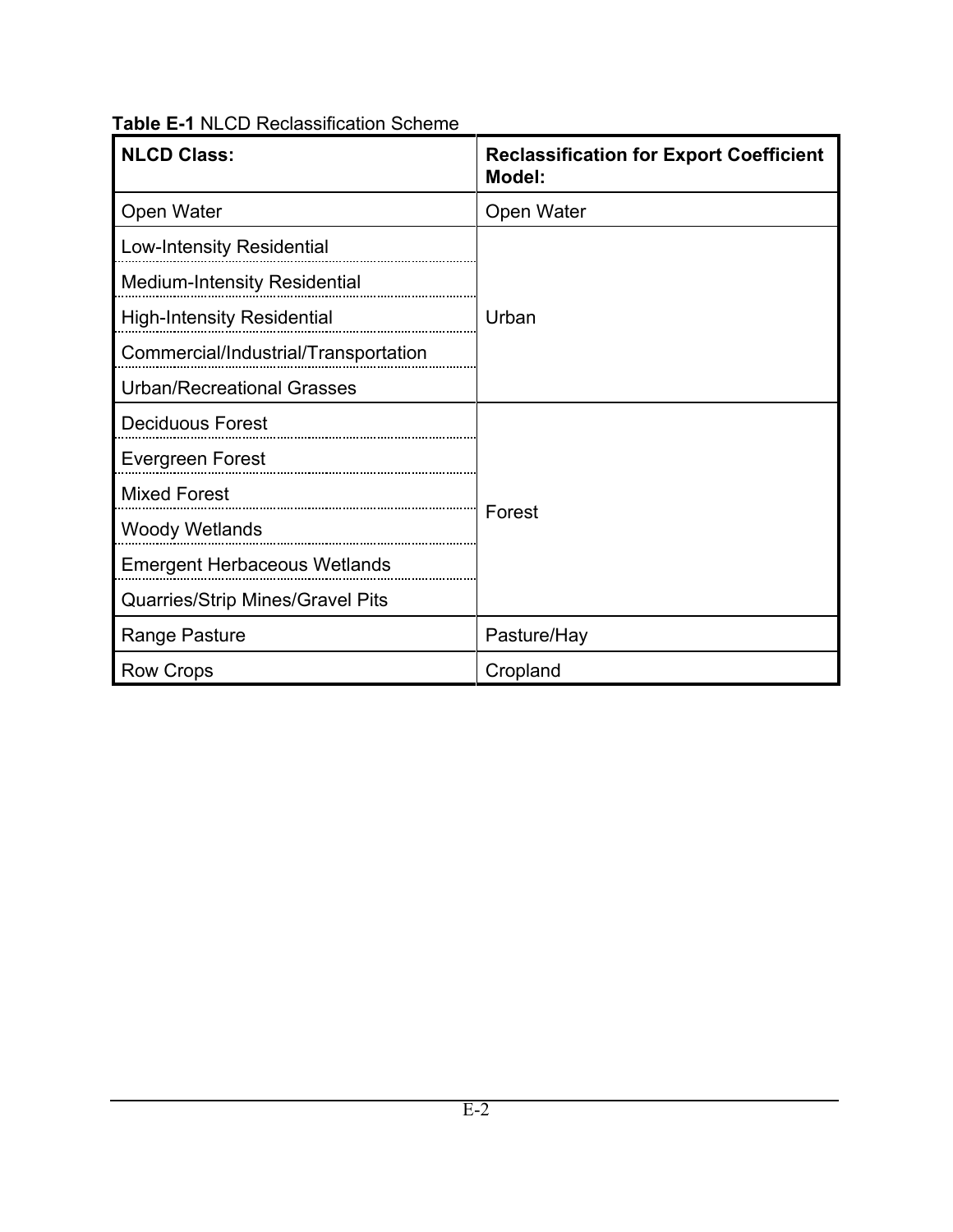|                                     | <b>Hectares</b>       |                      |                      |                  |               |
|-------------------------------------|-----------------------|----------------------|----------------------|------------------|---------------|
| Class                               | Aug. Trib. II (103.9) | <b>Huffman Creek</b> | <b>Twomile Creek</b> | Sixmile Creek    | Prairie Creek |
| Open Water                          | 1.0                   | 0.3                  | 5.1                  | $\overline{1.3}$ | 2.6           |
| Low Intensity Residential           | 6.5                   | 11.4                 | 114.9                | 99.5             | 34.1          |
| <b>High Intensity Residential</b>   | 0.8                   | 1.4                  | 9.1                  | 12.0             | 3.8           |
| Commercial/Industrial/Transport     | $\overline{3.8}$      | 1.8                  | 24.0                 | 15.0             | 5.9           |
| Quarries/Strip Mines/Gravel Pit     | 0.0                   | 1.3                  | 0.0                  | 0.0              | 0.0           |
| <b>Deciduous Forest</b>             | 18.1                  | 81.6                 | 714.6                | 260.2            | 223.9         |
| Evergreen Forest                    | 0.0                   | 0.0                  | 5.4                  | 0.2              | 0.8           |
| <b>Mixed Forest</b>                 | 0.0                   | 0.3                  | 1.0                  | 0.0              | 0.3           |
| Pasture/Hay                         | 53.5                  | 101.9                | 1035.3               | 292.1            | 317.8         |
| <b>Row Crops</b>                    | 304.4                 | 657.7                | 6185.5               | 1612.6           | 3077.5        |
| <b>Urban/Recreational Grasses</b>   | 0.0                   | 0.0                  | 49.9                 | 0.0              | 0.0           |
| <b>Woody Wetlands</b>               | 0.0                   | 0.0                  | 20.8                 | 12.7             | 0.0           |
| <b>Emergent Herbaceous Wetlands</b> | 1.3                   | 0.3                  | $\overline{1.8}$     | $\overline{0.0}$ | 0.9           |
| Total Ha/Drainage Area:             | 389.4                 | 858.1                | 8167.4               | 2305.6           | 3667.6        |

### **Table E-2** NLCD Land Use Values for the Upper Auglaize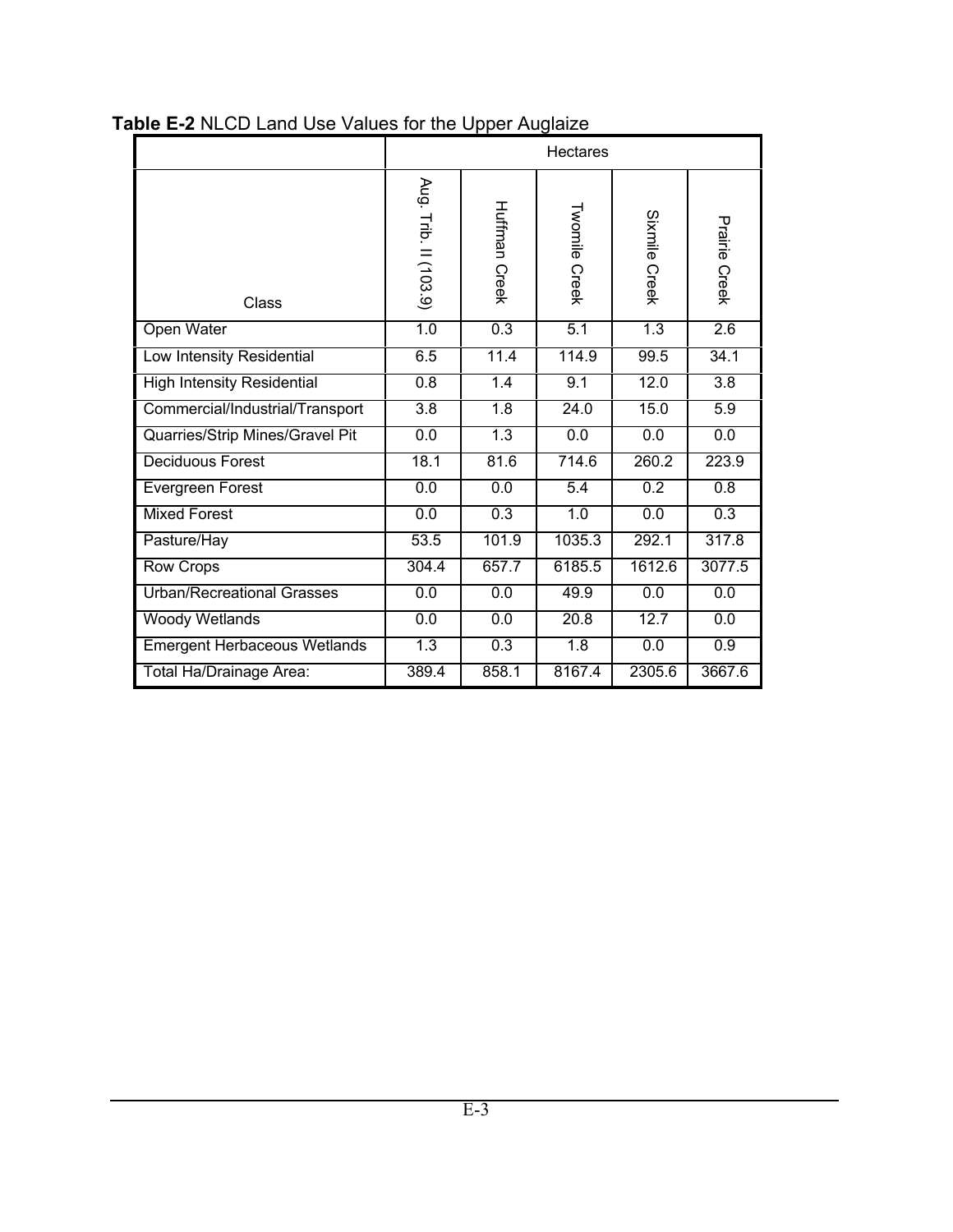|               |                          |                         | Hectares                |                         |                         |
|---------------|--------------------------|-------------------------|-------------------------|-------------------------|-------------------------|
| Class         | Aug.<br>Trib. II (103.9) | Huffman<br><b>Creek</b> | Twomile<br><b>Creek</b> | Sixmile<br><b>Creek</b> | Prairie<br><b>Creek</b> |
| Open Water    | 1.0                      | 0.3                     | 5.1                     | 1.3                     | 2.6                     |
| Urban         | 11.1                     | 14.6                    | 197.9                   | 126.5                   | 43.8                    |
| Forest        | 19.4                     | 83.5                    | 743.6                   | 273.1                   | 225.8                   |
| Range/Pasture | 53.5                     | 101.9                   | 1035.3                  | 292.1                   | 317.8                   |
| Cropland      | 304.4                    | 657.7                   | 6185.5                  | 1612.6                  | 3077.5                  |

## **Table E-3** Reclassified Land Use Values for the Upper Auglaize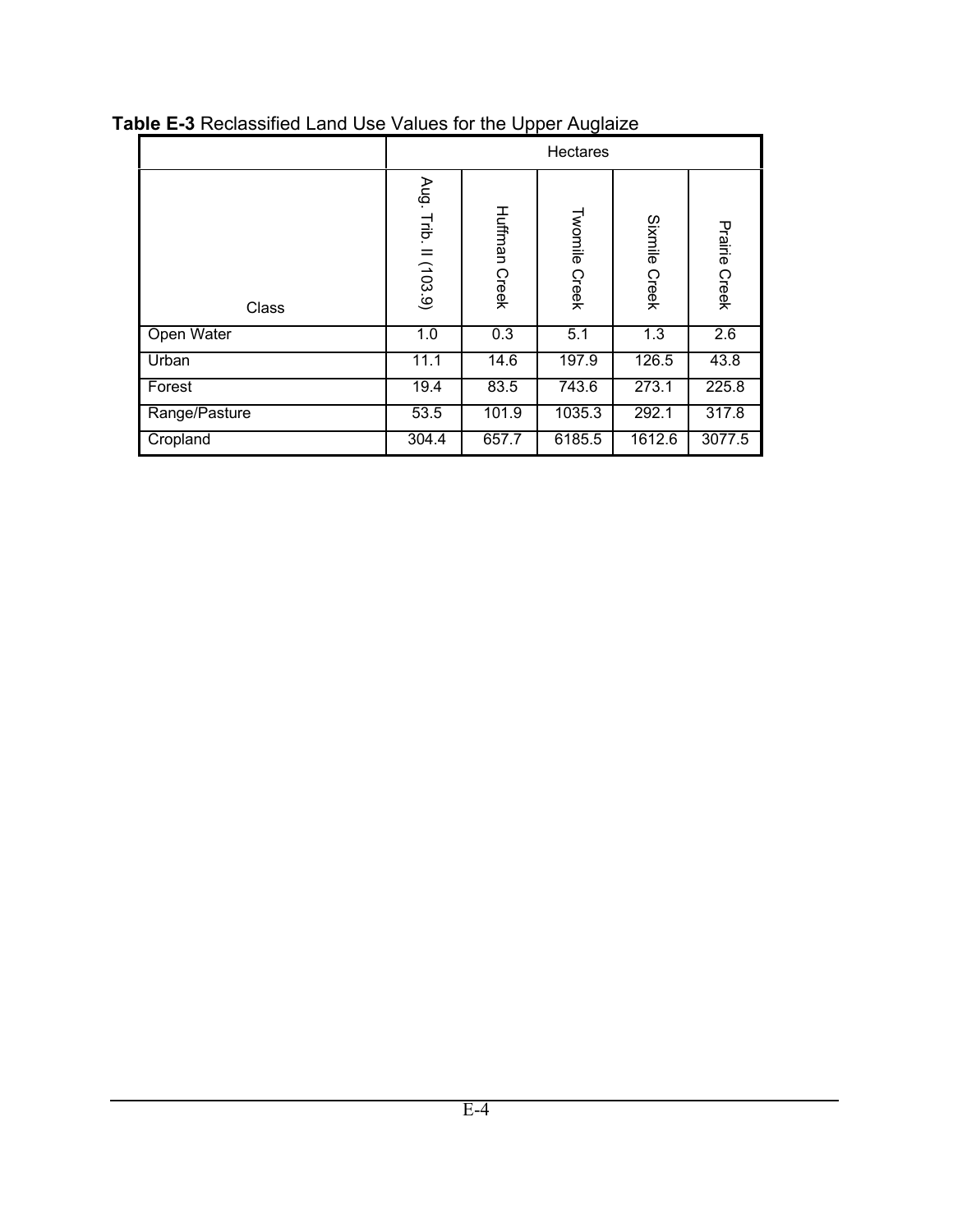# **Appendix F: Wapakoneta Combined Sewer Overflow Phosphorus Load Calculations**

The phosphorus load from the Wapakoneta Combined Sewer Overflow (CSO) was calculated via the following equation:

 $Equation 1:$  **TL = [(SV · SC) + (SWV · SWC)] · AV** 

Where:

| TL.       | = Total calculated phosphorus load from CSO     |
|-----------|-------------------------------------------------|
| <b>SV</b> | = Volume of sewage produced                     |
| SC        | = Concentration of phosphorus in sewage         |
|           | SWV = Stormwater volume                         |
|           | SWC = Concentration of phosphorus in stormwater |
| AV        | = Adjustment factor                             |

Following is a description of how each factor was calculated:

• Volume of sewage produced (SV):

The volume of sewage produced is the product of the number of homes served by the sewer, the number of persons per home, the volume of sewage produced per person per day, and the total number of days the CSO was active. The number of homes served by the sewer was obtained directly from the sewer district. The number of persons per home is based upon a county average. The volume of sewage produced per person per day is based upon a literature value (Metcalf & Eddy, 1991). The total number of days the CSO was active was obtained from monitoring data reported to the Ohio EPA. The total number of days the CSO was active is an average of 2001 and 2001. The volume of sewage produced is expressed in million gallons (MG).

• Stormwater volume (SWV):

Stormwater volume is the difference of the volume of sewage produced (SV), and the total overflow volume reported. The total overflow volume reported represents the total volume discharged from the CSO outfalls to the receiving stream. Total overflow volume is reported to the Ohio EPA as part of monitoring requirements. Stormwater volume is expressed in million gallons (MG).

• Concentrations of phosphorus in sewage and stormwater (SC and SWC):

The concentrations of phosphorus is sewage and stormwater are based upon literature values. The concentration of phosphorus in sewage was referenced from *Wastewater Engineering: Treatment, Disposal, Reuse* (Metcalf & Eddy,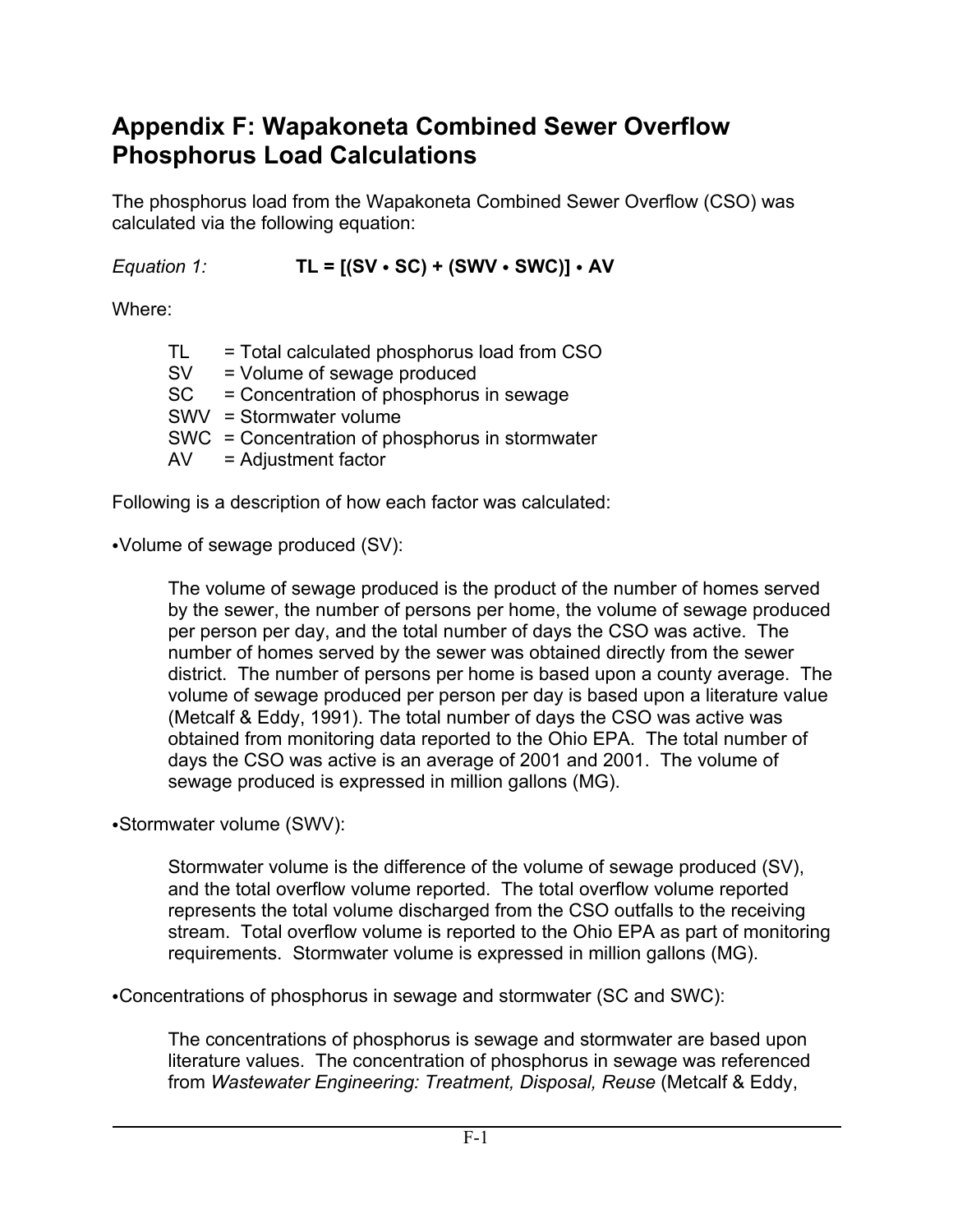1991).The concentration of phosphorus in stormwater was referenced from *Results of the Nationwide Urban Runoff Program* (USEPA, 1983). Phosphorus concentration are represented in milligrams per liter (mg/l).

### • Adjustment Factor (AF):

The adjustment factor is applied to account for the critical rain year in order to insure that allocation recommendations are protective of all conditions. CSO overflow volume is dependent upon precipitation. The greater the level of the precipitation, the larger the CSO discharge volume. A "wet" year will thus result in greater CSO loading to the stream. Wapakoneta CSO overflow volume and duration data used to calculate the phosphorus load is from the period of record 2001 - 2002. Accordingly, precipitation data from 2001 - 2002 was compared to precipitation data from the previous 20 years to quantify the relative level of rainfall. The annual precipitation values from 2001 and 2002 were compared to the  $95<sup>th</sup>$  percentile annual precipitation value from the previous 20 years to determine the adjustment factor (AF). The adjustment factor is a ratio, and therefore without unit.

The Wapakoneta CSO phosphorus allocation was calculated by the following equation:

**Equation 2: SA = TL • RP** 

Where:

| <b>SA</b> | = Wapakoneta CSO phosphorus allocation      |
|-----------|---------------------------------------------|
| TL        | = Total calculated phosphorus load from CSO |
| <b>RP</b> | = Reduction percentage                      |

Following is a description of how each factor was calculated:

 $\cdot$ Total calculated phosphorus load from CSO (TL):

The total calculated phosphorus load from the CSO was calculated via equation 1 shown above. The total calculation phosphorus load from the CSO is expressed in kilograms per year (kg/yr).

 $\cdot$ Reduction percentage (RP):

The Wapakoneta WWTP has planned improvements that will result in an increased capacity to handle high combined sewage flows associated with rain events. The increased capacity will allow a greater percentage of the sewage to be treated, reducing the overflow discharge to the Auglaize River. The planned improvements are two part. First, the Wapakoneta WWTP plans to expand their facilities, increasing the design capacity from 2.25 million gallons per day (MGD)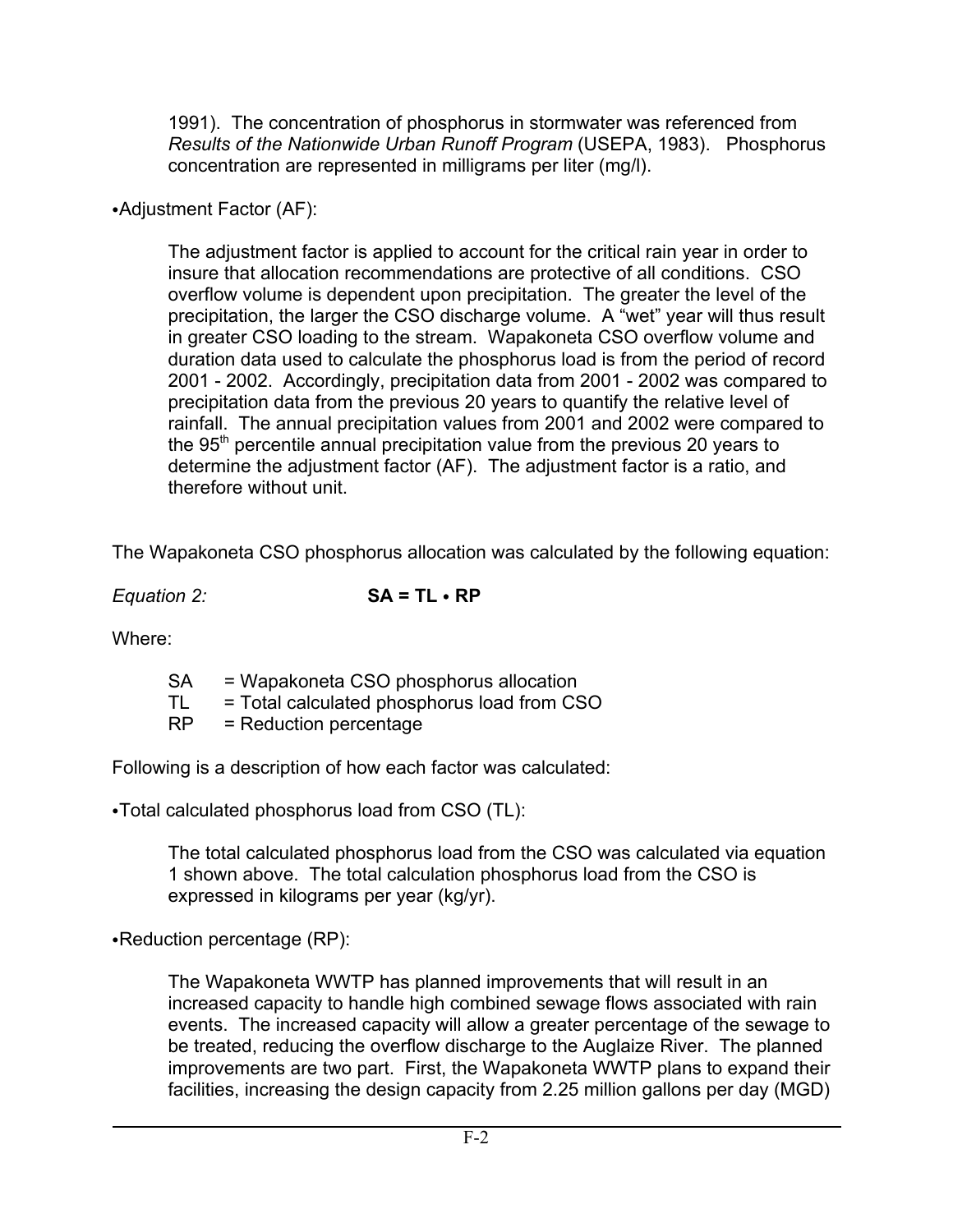to 4 MGD. Second, the WWTP plans to install an equalization tank that will further increase capacity by 1.3 MGD. These two improvements result in a net 3.05 MDG increase in capacity. The affect this increase in capacity will have upon the sewage overflow volume was quantified by examining the observed overflow discharge for each day the CSO was active in 2001 and 2001. If the observed daily overflow discharge was less than 3.05 MGD, then effective discharge following WWTP improvements was assumed to be zero. If the observed daily overflow discharge was greater that 3.05 MGD, then the effective discharge following WWTP improvements was assumed to be the difference of the observed and the net increase in capacity (3.05 MGD). The effective daily discharges following WWTP improvement were summed for 2001 and 2002. The yearly effective overflows were then compared to the observed yearly overflows to determine the yearly percentage reduction in CSO volume expected following WWTP improvements. 2001 and 2002 yearly totals were averaged, and the result was multiplied by the calculated total load (TL) from 2001 and 2002 to estimate the effective CSO load following WWTP improvements.

The following tables present the data used in Wapakoneta CSO phosphorus load calculation, and phosphorus load allocation calculation. Table F-1 gives the 2001, 2002, and average hours of CSO operation. Table F-2 presents the values used calculate the phosphorus load. Table F-3 presents precipitation data for 2001 and 2002 used to calculate the load adjustment factor. Finally, Table F-4 presents the reported daily overflow volumes, and the effective overflow volumes following WWTP improvements.

| <b>CSO Outfall</b> | 2001 Operation <sup>1</sup> |      | 2002 Operation <sup>1</sup> |      | <b>Average Operation</b> |      |  |
|--------------------|-----------------------------|------|-----------------------------|------|--------------------------|------|--|
|                    | <b>Hours</b>                | Days | <b>Hours</b>                | Days | <b>Hours</b>             | Days |  |
| 002                | 157                         | 6.5  | 160                         | 6.7  | 159                      | 6.6  |  |
| 003                | 207                         | 8.6  | 187                         | 7.8  | 197                      | 8.2  |  |
| 004                | 257                         | 10.7 | 241                         | 10.0 | 249                      | 10.4 |  |

**Table F-1: 2001, 2002, and Average CSO Overflow Duration**

1. Overflow duration was reported to the Ohio EPA in Monthly Operating Reports from the Wapakoneta WWTP.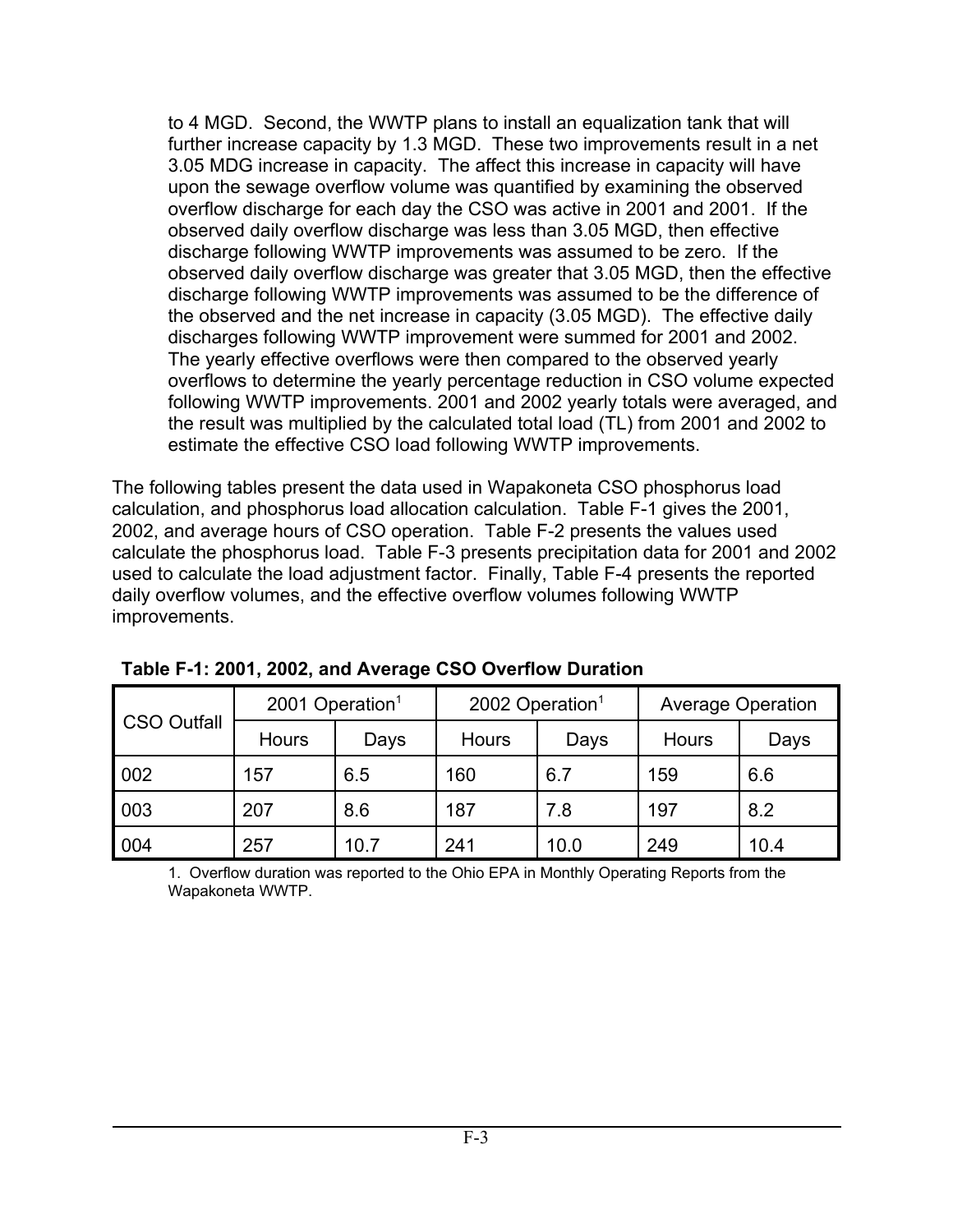| Units:             | <b>Days</b>              |                      |                   | <b>MGD</b>                        |                                                | <b>MGY</b>               |                      | Kg/Year                  |                               |               |                         |
|--------------------|--------------------------|----------------------|-------------------|-----------------------------------|------------------------------------------------|--------------------------|----------------------|--------------------------|-------------------------------|---------------|-------------------------|
|                    |                          |                      |                   |                                   | <b>SV</b>                                      |                          | <b>SWV</b>           |                          |                               |               | <b>TL</b>               |
| <b>CSO Outfall</b> | Avg.<br>Yearly Operation | Households<br>Served | Persons<br>Served | Volume<br>ቧ<br>Sewage<br>Produced | Volume<br>$\vec{\sigma}$<br>Sewage<br>Produced | Reported Overflow Volume | <b>Runoff Volume</b> | 긩<br>Load from<br>Sewage | TP Load From<br><b>Runoff</b> | Total TP load | <b>TP Adjusted Load</b> |
| 002                | 6.6                      | 786                  | 2059              | 0.14                              | 0.95                                           | 16.43                    | 15.48                | 28.77                    | 19.33                         | 48.10         | 63.97                   |
| 003                | 8.2                      | 112                  | 293               | 0.02                              | 0.17                                           | 40.75                    | 40.58                | 5.15                     | 50.68                         | 55.83         | 74.25                   |
| 004                | 10.4                     | 591                  | 1548              | 0.11                              | 1.13                                           | 42.15                    | 41.02                | 34.22                    | 51.23                         | 85.45         | 113.65                  |
|                    | 251.87<br>Total:         |                      |                   |                                   |                                                |                          |                      |                          |                               |               |                         |

**Table F-2: Values used in Wapakoneta CSO Phosphorus Load Calculation**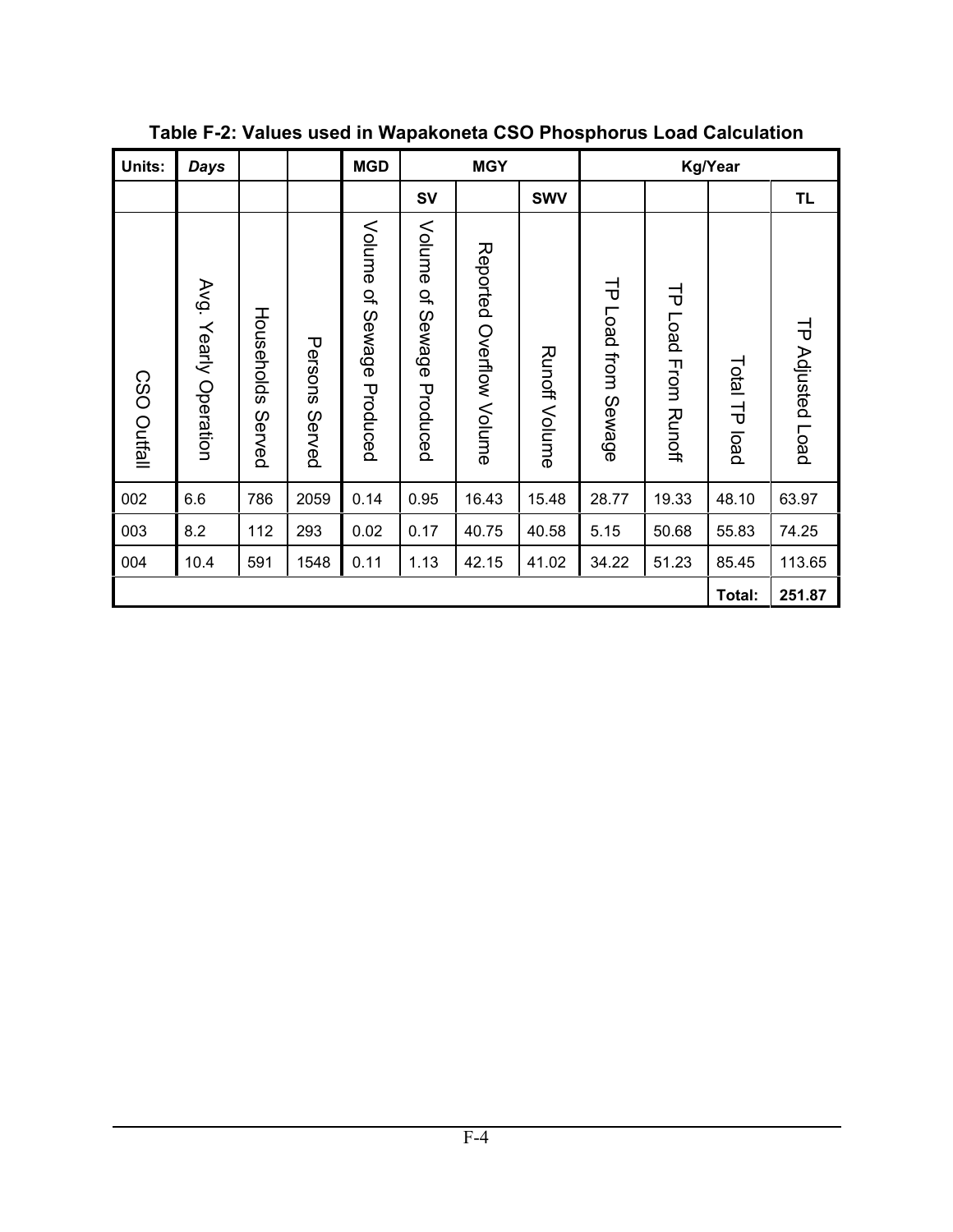| Year                                       | <b>Annual Precipitation</b> |
|--------------------------------------------|-----------------------------|
|                                            | (in.)                       |
| 1983                                       | 36.75                       |
| 1984                                       | 36.27                       |
| 1985                                       | 38.17                       |
| 1986                                       | 43.94                       |
| 1987                                       | 34.29                       |
| 1988                                       | 25.50                       |
| 1989                                       | 32.56                       |
| 1990                                       | 52.50                       |
| 1991                                       | 30.75                       |
| 1992                                       | 45.74                       |
| 1993                                       | 36.96                       |
| 1994                                       | 30.19                       |
| 1995                                       | 36.97                       |
| 1996                                       | 45.20                       |
| 1997                                       | 41.45                       |
| 1998                                       | 37.86                       |
| 1999                                       | 32.44                       |
| 2000                                       | 36.87                       |
| 2001                                       | 33.61                       |
| 2002                                       | 35.83                       |
| 95 <sup>th</sup> Percentile:               | 46.08                       |
| 2001-2002 Average<br><b>Precipitation:</b> | 34.72                       |
| <b>Adjustment Factor</b><br>(AF):          | 1.33                        |

**Table F-3: Precipitation Data**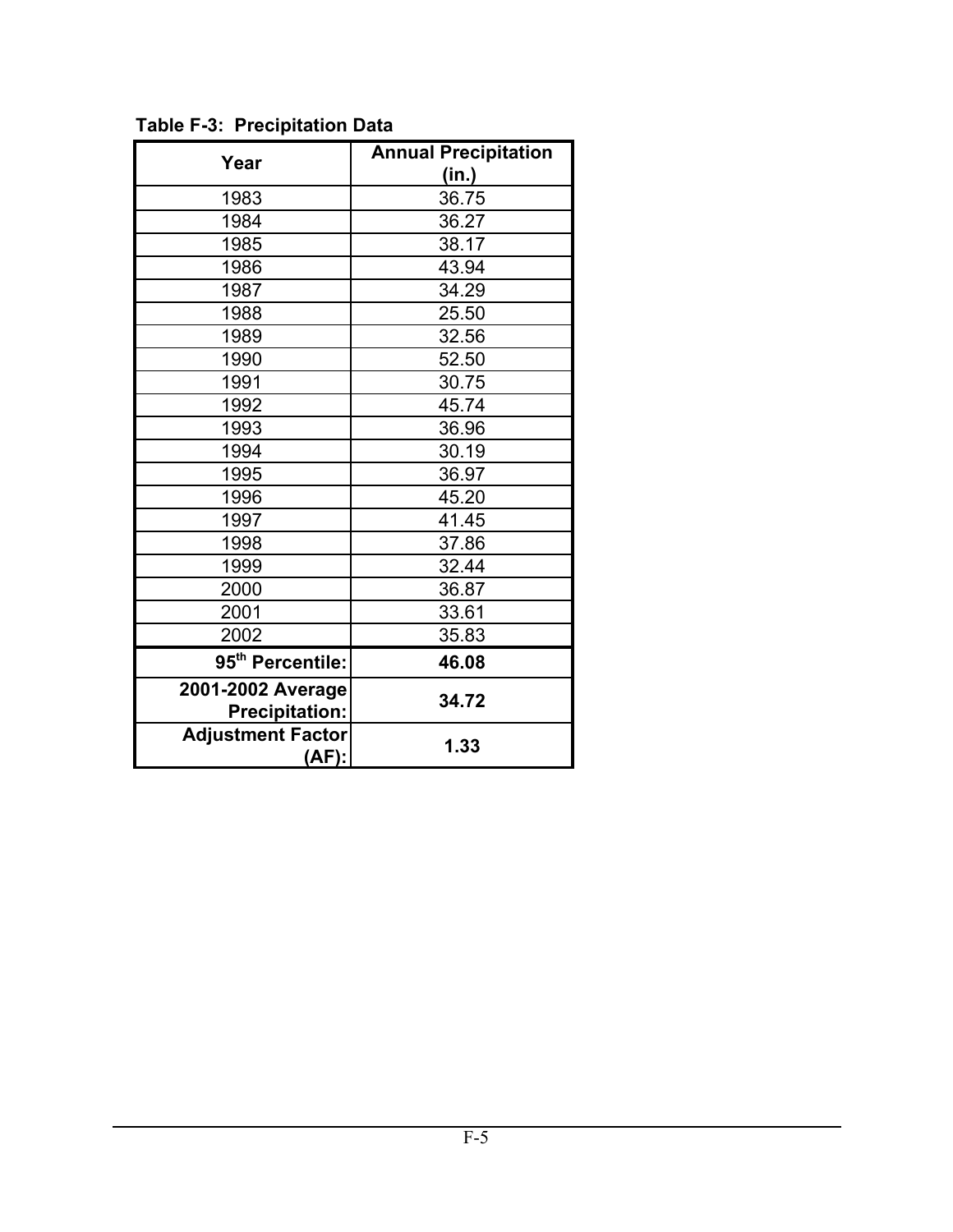|                              |                  |                  | Observed Discharge (MG) |                                                             |                                                                          |
|------------------------------|------------------|------------------|-------------------------|-------------------------------------------------------------|--------------------------------------------------------------------------|
| <b>Date</b><br><b>Active</b> | <b>CSO 002</b>   | <b>CSO 003</b>   | <b>CSO 004</b>          | <b>Observed</b><br><b>Total</b><br><b>Discharge</b><br>(MG) | <b>Effective</b><br><b>Discharge</b><br>with WWTP<br><b>Improvements</b> |
| 2/9/2001                     | 0.2              | 0.4              | 0.5                     | 1.1                                                         | 0                                                                        |
| 2/10/2001                    | 0.3              | 0.6              | $\overline{0.8}$        | 1.7                                                         | $\overline{0}$                                                           |
| 2/14/2001                    | $\overline{0.4}$ | $\overline{0.8}$ | 1                       | 2.2                                                         | 0                                                                        |
| 2/15/2001                    | 0.5              | 1.5              | 1.5                     | 3.5                                                         | 0.45                                                                     |
| 4/11/2001                    | 0.7              | 2.1              | $\overline{2}$          | 4.8                                                         | 1.75                                                                     |
| 4/15/2001                    | 0.1              | 0.4              | 0.5                     | $\overline{1}$                                              | 0                                                                        |
| 4/17/2001                    |                  | $\overline{1}$   |                         | 1                                                           | $\overline{0}$                                                           |
| 4/20/2001                    | 0.3              |                  | 1                       | 1.3                                                         | $\overline{0}$                                                           |
| 5/13/2001                    |                  | $\overline{0.8}$ |                         | 0.8                                                         | 0                                                                        |
| 5/14/2001                    |                  | $\overline{1}$   |                         | 1                                                           | 0                                                                        |
| 5/15/2001                    | 0.3              | 1.7              | $\overline{0.8}$        | 2.8                                                         | $\overline{0}$                                                           |
| 5/16/2001                    | 0.4              | 0.6              | $\overline{1}$          | $\overline{2}$                                              | $\overline{0}$                                                           |
| 5/17/2001                    | 0.5              | 0.2              | 1.7                     | 2.4                                                         | $\overline{0}$                                                           |
| 5/18/2001                    | 0.2              |                  | 0.7                     | 0.9                                                         | 0                                                                        |
| 5/19/2001                    | 0.1              |                  | 0.3                     | 0.4                                                         | $\overline{0}$                                                           |
| 5/22/2001                    |                  | 1                |                         | 1                                                           | $\overline{0}$                                                           |
| 5/23/2001                    |                  | 1.3              |                         | 1.3                                                         | $\overline{0}$                                                           |
| 5/24/2001                    | $\overline{0.4}$ | 0.6              | $\overline{1}$          | $\overline{2}$                                              | $\overline{0}$                                                           |
| 5/25/2001                    | 0.3              | 2.9              | 1.4                     | 4.6                                                         | 1.55                                                                     |
| 5/26/2001                    | 0.2              |                  | 0.9                     | 1.1                                                         | 0                                                                        |
| 5/27/2001                    | 0.9              |                  | 2.7                     | 3.6                                                         | 0.55                                                                     |
| 9/9/2001                     | 0.2              | 0.6              | 0.7                     | 1.5                                                         | 0                                                                        |
| 9/19/2001                    | 0.3              | 0.8              | 0.8                     | 1.9                                                         | $\overline{0}$                                                           |
| 10/11/2001                   | 0.1              | 0.3              | 0.3                     | 0.7                                                         | $\overline{0}$                                                           |
| 10/12/2001                   | 0.3              | 0.8              | 1                       | 2.1                                                         | $\overline{0}$                                                           |
| 10/14/2001                   | 0.5              | 1.7              | 1.7                     | 3.9                                                         | 0.85                                                                     |
| 10/15/2001                   | 0.1              | 0.4              | 0.5                     | $\overline{1}$                                              | $\overline{0}$                                                           |
| 10/16/2001                   | 0.7              | $\overline{2}$   | $\overline{2}$          | 4.7                                                         | 1.65                                                                     |

**Table F-4: CSO Reduction Factors**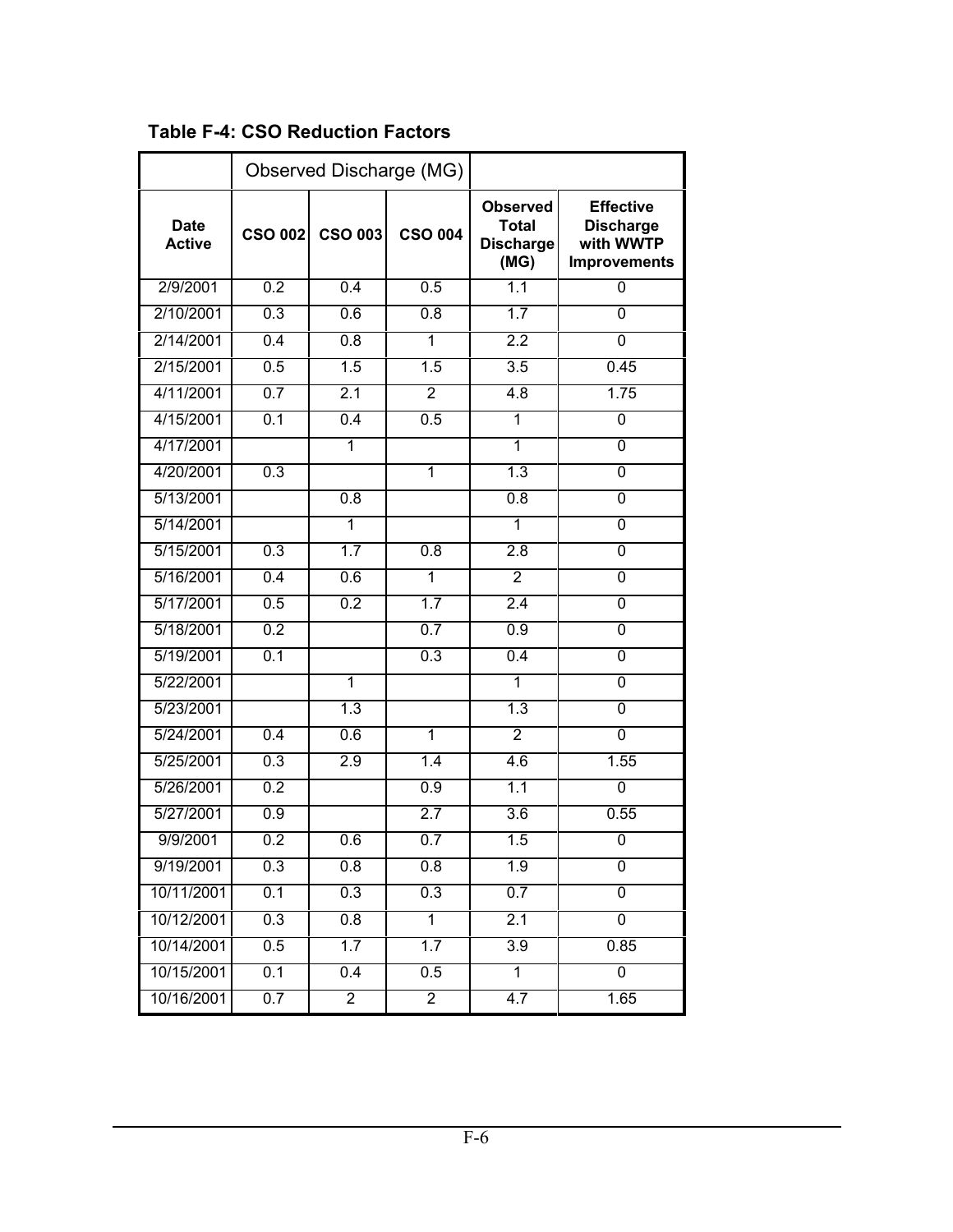|                              |                  | Observed Discharge (MG) |                  |                                                             |                                                                          |
|------------------------------|------------------|-------------------------|------------------|-------------------------------------------------------------|--------------------------------------------------------------------------|
| <b>Date</b><br><b>Active</b> | <b>CSO 002</b>   | <b>CSO 003</b>          | <b>CSO 004</b>   | <b>Observed</b><br><b>Total</b><br><b>Discharge</b><br>(MG) | <b>Effective</b><br><b>Discharge</b><br>with WWTP<br><b>Improvements</b> |
| 10/17/2001                   | 0.3              | 0.8                     | $\overline{1}$   | $\overline{2.1}$                                            | $\Omega$                                                                 |
| 10/23/2001                   | 0.2              | 0.5                     | 0.7              | 1.4                                                         | 0                                                                        |
| 10/24/2001                   | 0.6              | 1.7                     | 1.7              | 4                                                           | 0.95                                                                     |
| 10/25/2001                   | 0.5              | $\overline{1.3}$        | $\overline{1.2}$ | 3                                                           | 0                                                                        |
| 12/14/2001                   | 0.5              | $\overline{2}$          | $\overline{2}$   | 4.5                                                         | 1.45                                                                     |
| 12/15/2001                   | 0.3              | 1.3                     | $\overline{1.4}$ | 3                                                           | 0                                                                        |
| 12/16/2001                   | 0.7              | 2.3                     | 2.4              | 5.4                                                         | 2.35                                                                     |
| 12/17/2001                   | 2.2              | $\overline{5}$          | 4.1              | 11.3                                                        | 8.25                                                                     |
| 12/18/2001                   | 1                | $\overline{3.1}$        | 3.1              | 7.2                                                         | 4.15                                                                     |
| 12/19/2001                   | 0.2              | 0.8                     | 1                | $\overline{2}$                                              | 0                                                                        |
| 2001<br>Totals:              | 14.5             | 42.3                    | 43.4             | 100.2                                                       | 23.95                                                                    |
|                              |                  |                         |                  | 2001 CSO reduction with WWTP improvements:                  | 76.1%                                                                    |
| 1/31/2002                    | 0.4              |                         | 1.5              | 1.9                                                         | $\Omega$                                                                 |
| 2/1/2002                     | 2.2              | 5                       | 4.1              | 11.3                                                        | 8.25                                                                     |
| 2/2/2002                     | 4                | 1.3                     | 1.4              | 6.7                                                         | 3.65                                                                     |
| 3/29/2002                    | 0.5              | 1.3                     | 1.4              | 3.2                                                         | 0.15                                                                     |
| 3/30/2002                    | 0.6              | 1.7                     | 1.7              | 4                                                           | 0.95                                                                     |
| 4/1/2002                     | 0.2              | 0.8                     | $\overline{1}$   | $\overline{2}$                                              | $\Omega$                                                                 |
| 4/2/2002                     | $\overline{0.1}$ | 0.4                     | 0.5              | 1                                                           | 0                                                                        |
| 4/3/2002                     | 1.1              | 2.5                     | $\overline{2}$   | 5.6                                                         | 2.55                                                                     |
| 4/4/2002                     | 0.3              | 0.8                     | 1                | 2.1                                                         | 0                                                                        |
| 4/9/2002                     | $0.5\,$          | 1.7                     | 1.7              | 3.9                                                         | 0.85                                                                     |
| 4/13/2002                    | 0.5              | 1.3                     | 1.4              | $\overline{3.2}$                                            | 0.15                                                                     |
| 4/14/2002                    | 0.4              | 1.5                     | 1.5              | 3.4                                                         | 0.35                                                                     |
| 4/27/2002                    | 0.2              | 0.6                     | 0.7              | 1.5                                                         | 0                                                                        |
| 4/28/2002                    | 0.4              | $\overline{1}$          | 1.2              | 2.6                                                         | $\overline{0}$                                                           |
| 5/2/2002                     | 0.2              | 0.6                     | 0.7              | 1.5                                                         | $\overline{0}$                                                           |
| 5/8/2002                     |                  | 0.2                     | 0.3              | 0.5                                                         | $\overline{0}$                                                           |
| 5/12/2002                    | 0.1              |                         | 0.5              | 0.6                                                         | $\overline{0}$                                                           |
| 5/13/2002                    | 1.1              | $\overline{3.3}$        | 3.4              | 7.8                                                         | 4.75                                                                     |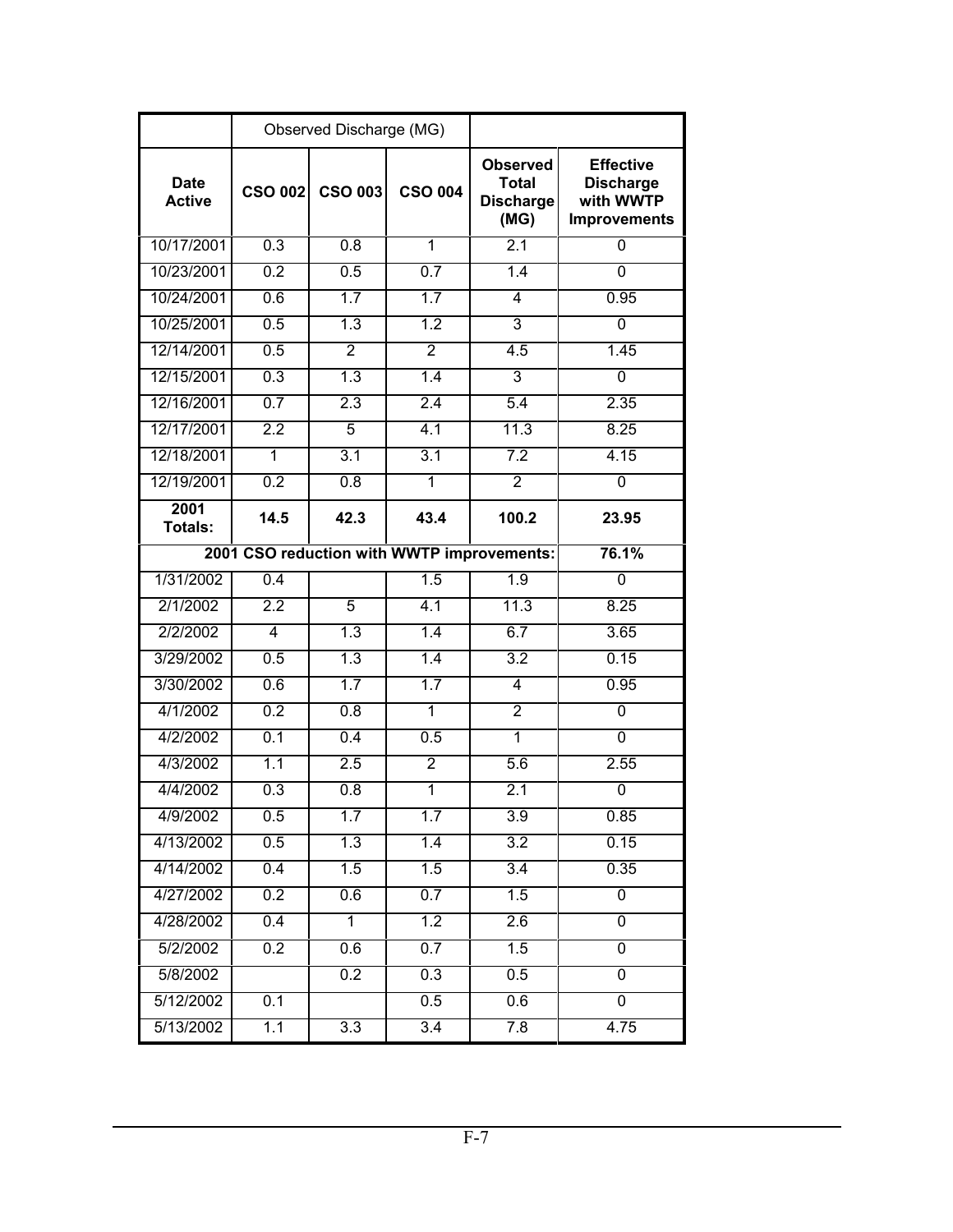|                                                      |                | Observed Discharge (MG) |                                                       |                  |                                                                          |
|------------------------------------------------------|----------------|-------------------------|-------------------------------------------------------|------------------|--------------------------------------------------------------------------|
| <b>Date</b><br><b>Active</b>                         | <b>CSO 002</b> | <b>CSO 003</b>          | <b>Observed</b><br><b>CSO 004</b><br><b>Discharge</b> |                  | <b>Effective</b><br><b>Discharge</b><br>with WWTP<br><b>Improvements</b> |
| 5/14/2002                                            | 0.5            | 1.7                     | 2                                                     | 4.2              | 1.15                                                                     |
| 5/28/2002                                            | 0.15           | 0.4                     | 0.5                                                   | 1.05             | 0                                                                        |
| 5/29/2002                                            | 0.2            | 0.8                     | 0.8                                                   | 1.8              | 0                                                                        |
| 9/27/2002                                            | 0.4            | 1.3                     | 1.4                                                   | 3.1              | 0.05                                                                     |
| 12/19/2002                                           | 0.7            | 2.1                     | $\mathcal{P}$                                         | 4.8              | 1.75                                                                     |
| 12/20/2002                                           | 0.5            | 1.7                     | 1.7                                                   | $\overline{3.9}$ | 0.85                                                                     |
| 12/30/2002                                           | 1.5            | 3.4                     | 3.1                                                   | 8                | 4.95                                                                     |
| 12/31/2002                                           | 1.6            | 3.8                     | $\overline{3.4}$                                      | 8.8              | 5.75                                                                     |
| 2002<br>Totals:                                      | 18.35          | 39.2                    | 40.9                                                  | 98.45            | 36.15                                                                    |
| 2001 CSO reduction with WWTP improvements:           | 63.3%          |                         |                                                       |                  |                                                                          |
| <b>Average CSO reduction with WWTP improvements:</b> | 69.7%          |                         |                                                       |                  |                                                                          |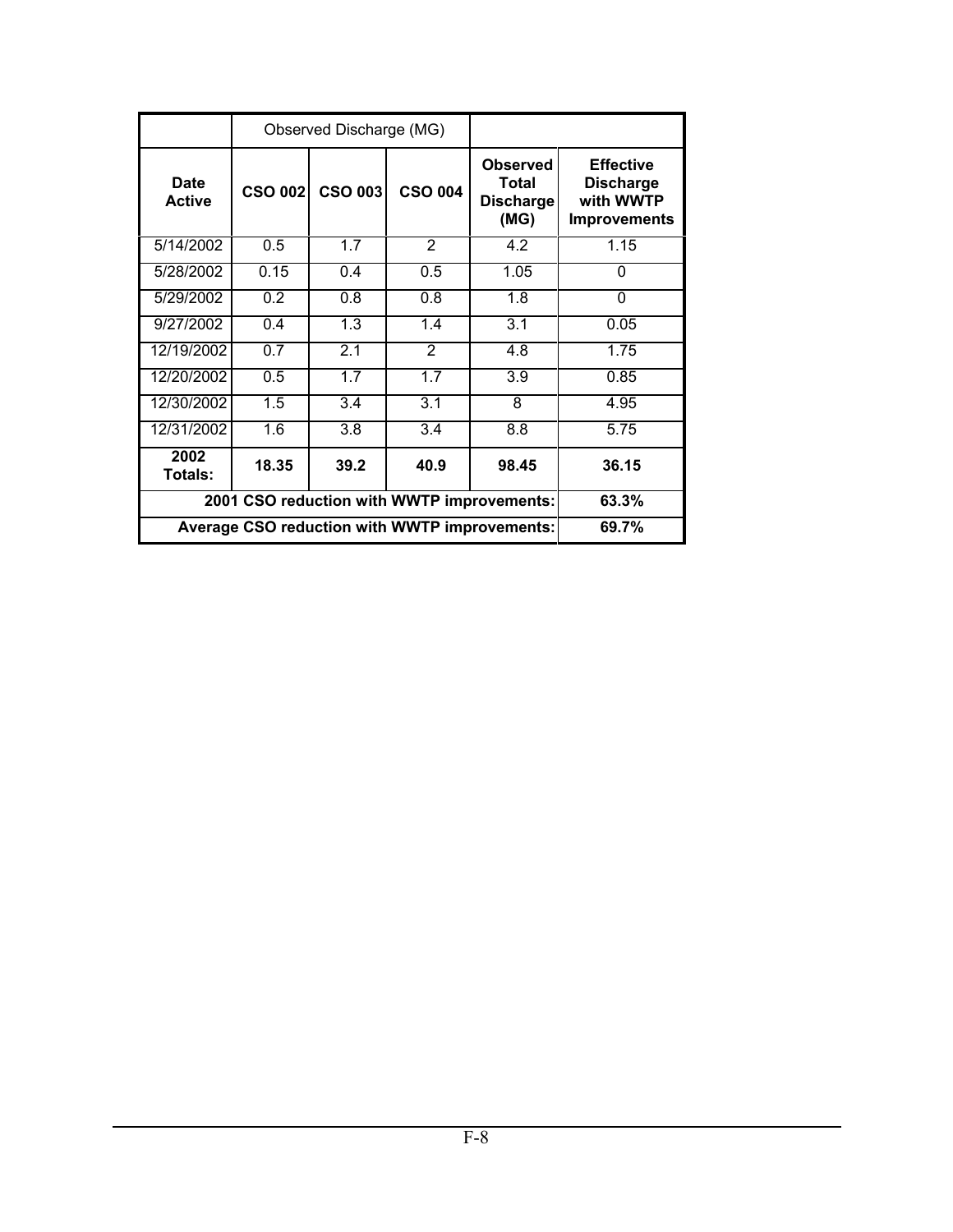### **APPENDIX G. Upper Auglaize Bacteria Model**

Raw Data used in model:

Table G-1: Raw Arcview Landuse Data was derived from USGS Ohio Land Cover Dataset and was used in the Fecal Tool Model to differentiate the various uses of land. Table G-2: Landuse Data Cleaned for Fecal Tool Input is simply the data from Table G-1 converted into percentages and acres such that it can be input into the Fecal Tool model. Table G-3: County Population and Septic Sytems Count shows the numbers for people, houses and septic systems and was used in the Fecal Tool sheet for septic systems.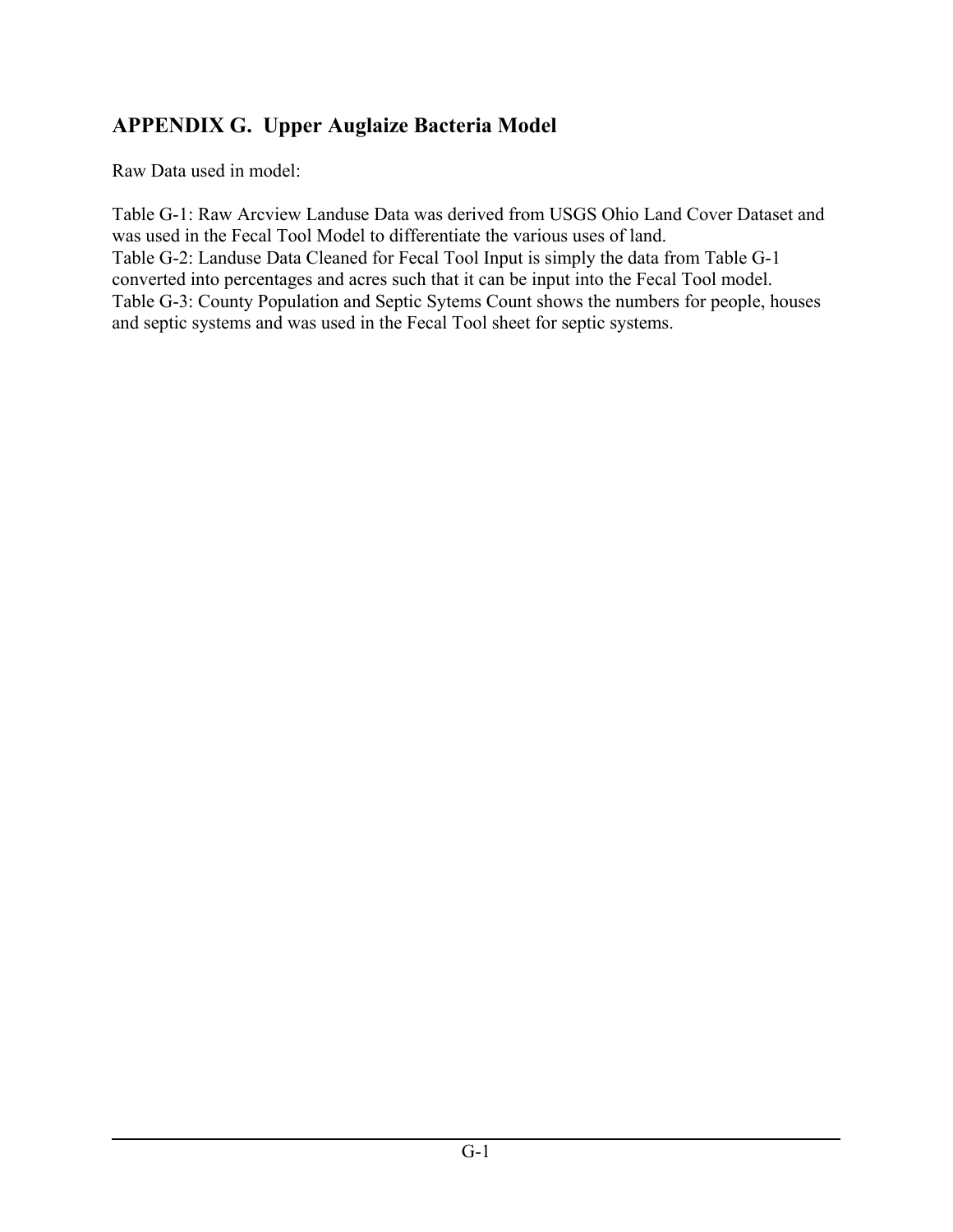|                           |                                      |                        |       |                | landuse percentages ** |                  |         |          | landuse in acres |                  |         |
|---------------------------|--------------------------------------|------------------------|-------|----------------|------------------------|------------------|---------|----------|------------------|------------------|---------|
|                           |                                      |                        | acres | built up       | cropland               | pastur<br>e-land | forests | built up | cropland         | pasture-<br>land | forests |
| $\overline{2}$            | <b>Huffman Creek</b>                 | 92.89/0.50/1.63 & 1.69 | 1592  | 0.55           | 75.49                  | 11.74            | 11.97   | 9        | 1202             | 187              | 191     |
| $\ensuremath{\mathsf{3}}$ | Trib. To                             | 103.69/.17             | 929   | 1.8            | 78.22                  | 15.16            | 4.57    | 17       | 727              | 141              | 42      |
| 4                         | Dry Run                              | 89.9/0.27              | 3754  | 0.01           | 75.7                   | 18.37            | 5.89    | 0        | 2842             | 690              | 221     |
| 5                         | <b>Owl Creek</b>                     | 83.37/0.53/3.03        | 3323  | 0.1            | 77.14                  | 15.44            | 7.3     | 3        | 2563             | 513              | 243     |
| 6                         |                                      | 83.37/0.53/0.4         | 1979  | 0.51           | 76.78                  | 12.4             | 10.06   | 10       | 1519             | 245              | 199     |
| $\overline{7}$            | <b>Twomile Creek</b>                 | 72.08/8.10             | 3421  | 2.62           | 75                     | 16.26            | 6.08    | 90       | 2566             | 556              | 208     |
| 8                         | <b>Unnamed Trib to Twomile Creek</b> |                        |       | 1.35           | 47.33                  | 29.61            | 21.1    | 9        | 331              | 207              | 147     |
| 9                         | <b>Sims Run</b>                      | 71.63/4.37             | 2660  | $\mathbf 0$    | 79.85                  | 12.44            | 7.71    | 0        | 2124             | 331              | 205     |
| 10                        | Big Run - Ft.                        | 44.90/0.34             | 5061  | 0.64           | 86.56                  | 7.07             | 5.71    | 32       | 4381             | 358              | 289     |
| 11                        | <b>Lapp Ditch</b>                    | 28.00/1.39 & 1.04      | 2512  | 2.5            | 82.39                  | 9.88             | 5.1     | 63       | 2070             | 248              | 128     |
| 12                        |                                      | 28.00/0.30             | 208   | 5.21           | 49.04                  | 33.98            | 12.21   | 11       | 102              | 71               | 25      |
| 13                        | Trib. To                             | 25.51/0.00             | 308   | 21.78          | 55.44                  | 17.41            | 5.37    | 67       | 171              | 54               | 17      |
| 14                        | <b>Prairie Creek</b>                 | 18.77/3.04             | 5664  | 0.69           | 87.04                  | 9.29             | 2.96    | 39       | 4930             | 526              | 168     |
| 15                        |                                      | 18.77/0.33             | 3399  | 2.04           | 78.7                   | 7.62             | 11.49   | 69       | 2675             | 259              | 391     |
| 16                        | Sixmile Cr.                          | 62.31/3.95             | 2411  | 10             | 70                     | 15               | 5       | 241      | 1688             | 362              | 121     |
|                           |                                      | 62.31/0.19             | 723   | $\overline{2}$ | 70                     | 10               | 18      | 14       | 506              | 72               | 130     |

Table G-1: Landuse Data Cleaned for Fecal Tool Input

\* No estimate was given from the Putnam Co. Health Department

\*\* Land use info taken GIS arcview database with the exception of Sixmile Cr. which was from topo map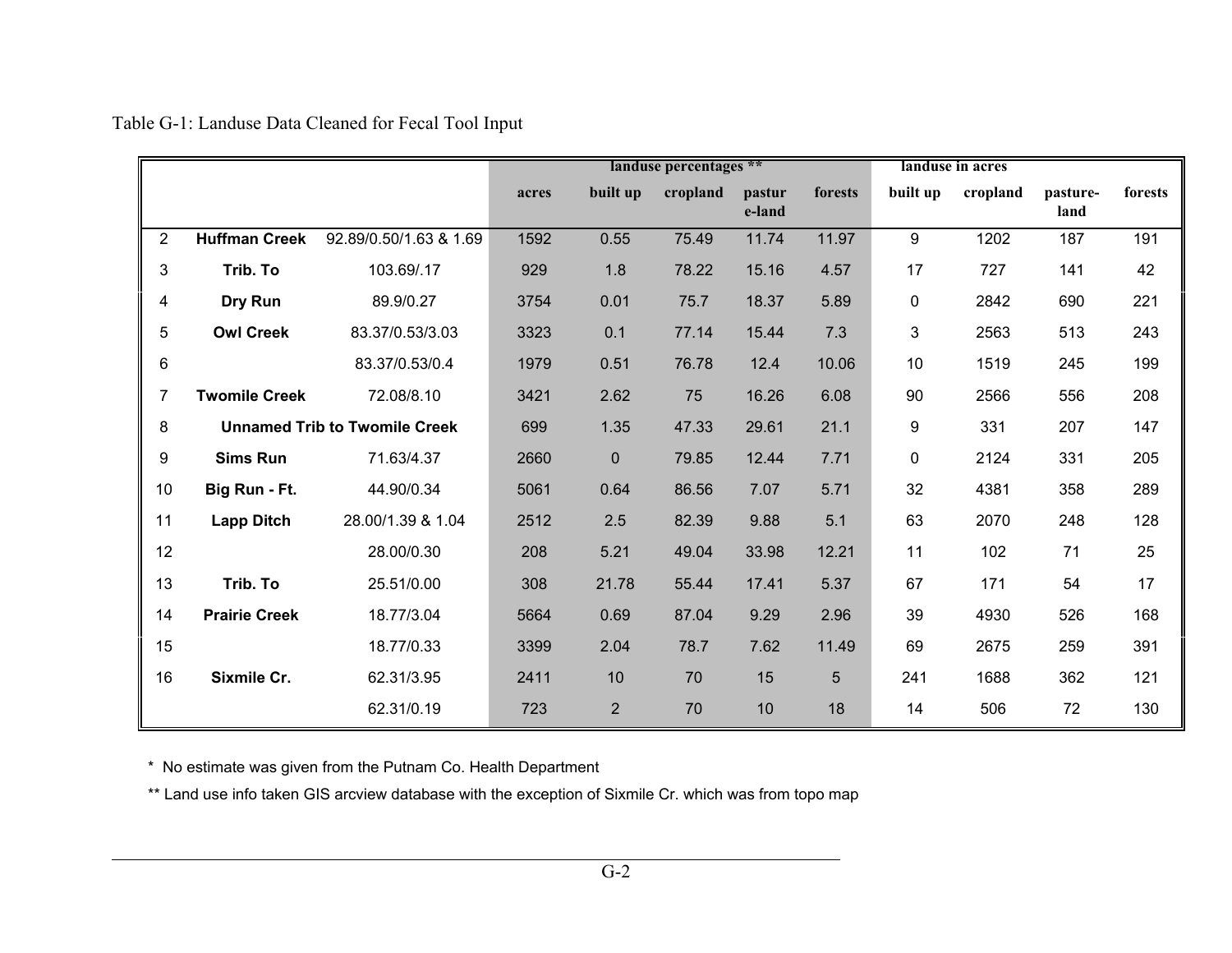#### Table G-2: Raw Arcview Landuse Data

| Class                                           | Huffman<br>(.33)                              | Huffman<br>(1.63)                             | <b>HUFFMAN</b><br>DIF.                        | Aug Trib.<br>(103.9)                         | Dry Run<br>(.27)                              | Owl Creek<br>(3.03)                            | Owl Creek<br>(0.4)                           | OWL DIF.                                      | Twomile<br>Creek (8.10) Trib                 | Twomile                                       |
|-------------------------------------------------|-----------------------------------------------|-----------------------------------------------|-----------------------------------------------|----------------------------------------------|-----------------------------------------------|------------------------------------------------|----------------------------------------------|-----------------------------------------------|----------------------------------------------|-----------------------------------------------|
|                                                 |                                               |                                               | for RM 0.33                                   |                                              |                                               |                                                |                                              | for RM 0.4                                    |                                              |                                               |
| Built-up<br>Pasture<br>Crop<br>Forest<br>Total: | 1.75%<br>11.96%<br>76.41%<br>9.69%<br>99.81%  | 0.55%<br>11.74%<br>75.49%<br>11.97%<br>99.75% | 5.65%<br>12.65%<br>79.43%<br>2.27%<br>100.00% | 1.80%<br>15.16%<br>78.22%<br>4.57%<br>99.75% | 0.01%<br>18.37%<br>75.70%<br>5.89%<br>99.98%  | 0.10%<br>15.44%<br>77.14%<br>7.30%<br>99.99%   | 0.25%<br>14.31%<br>77.01%<br>8.33%<br>99.90% | 0.51%<br>12.40%<br>76.78%<br>10.06%<br>99.75% | 2.62%<br>16.26%<br>75.00%<br>6.08%<br>99.97% | 1.35%<br>29.61%<br>47.33%<br>21.10%<br>99.39% |
| acres<br>sq mi                                  |                                               | 1592<br>2.49                                  | 489<br>0.76                                   | 929<br>1.45                                  | 3754<br>5.87                                  | 3323<br>5.19                                   |                                              | 1979<br>3.09                                  | 3421<br>5.35                                 | 699<br>1.09                                   |
| Class                                           | Sims Run<br>(4.37)                            | Big Run<br>(.34)                              | Lapp Ditch<br>(1.39)                          | Lapp Ditch<br>(.30)                          | LAPP DIF.                                     | Aug Trib.<br>(25.51)                           | Prairie<br>Creek (3.04) Creek (.33)          | Prairie                                       | <b>PRAIRIE DIF.</b>                          |                                               |
|                                                 |                                               |                                               |                                               |                                              | for RM 0.30                                   |                                                |                                              |                                               | for RM 0.33                                  |                                               |
| Built-up<br>Pasture<br>Crop<br>Forest<br>Total: | 0.00%<br>12.44%<br>79.85%<br>7.71%<br>100.00% | 0.64%<br>7.07%<br>86.56%<br>5.71%<br>99.98%   | 2.50%<br>9.88%<br>82.39%<br>5.10%<br>99.86%   | 2.71%<br>11.72%<br>79.83%<br>5.57%<br>99.83% | 5.21%<br>33.98%<br>49.04%<br>11.21%<br>99.43% | 21.78%<br>17.41%<br>55.44%<br>5.37%<br>100.00% | 0.69%<br>9.29%<br>87.04%<br>2.96%<br>99.98%  | 1.19%<br>8.67%<br>83.91%<br>6.16%<br>99.93%   | 2.04%<br>7.62%<br>78.70%<br>11.49%<br>99.84% |                                               |
| acres<br>sq mi                                  | 2660<br>4.16                                  | 5061<br>7.91                                  | 2512<br>3.93                                  |                                              | 208<br>0.32                                   | 308<br>0.48                                    | 5664<br>8.85                                 |                                               | 3399<br>5.31                                 |                                               |

#### UPPER AUGLAIZE BACTERIA MODELING - LAND USE DATA Source is USGS National Land Cover Dataset (aerial data from early 1990s)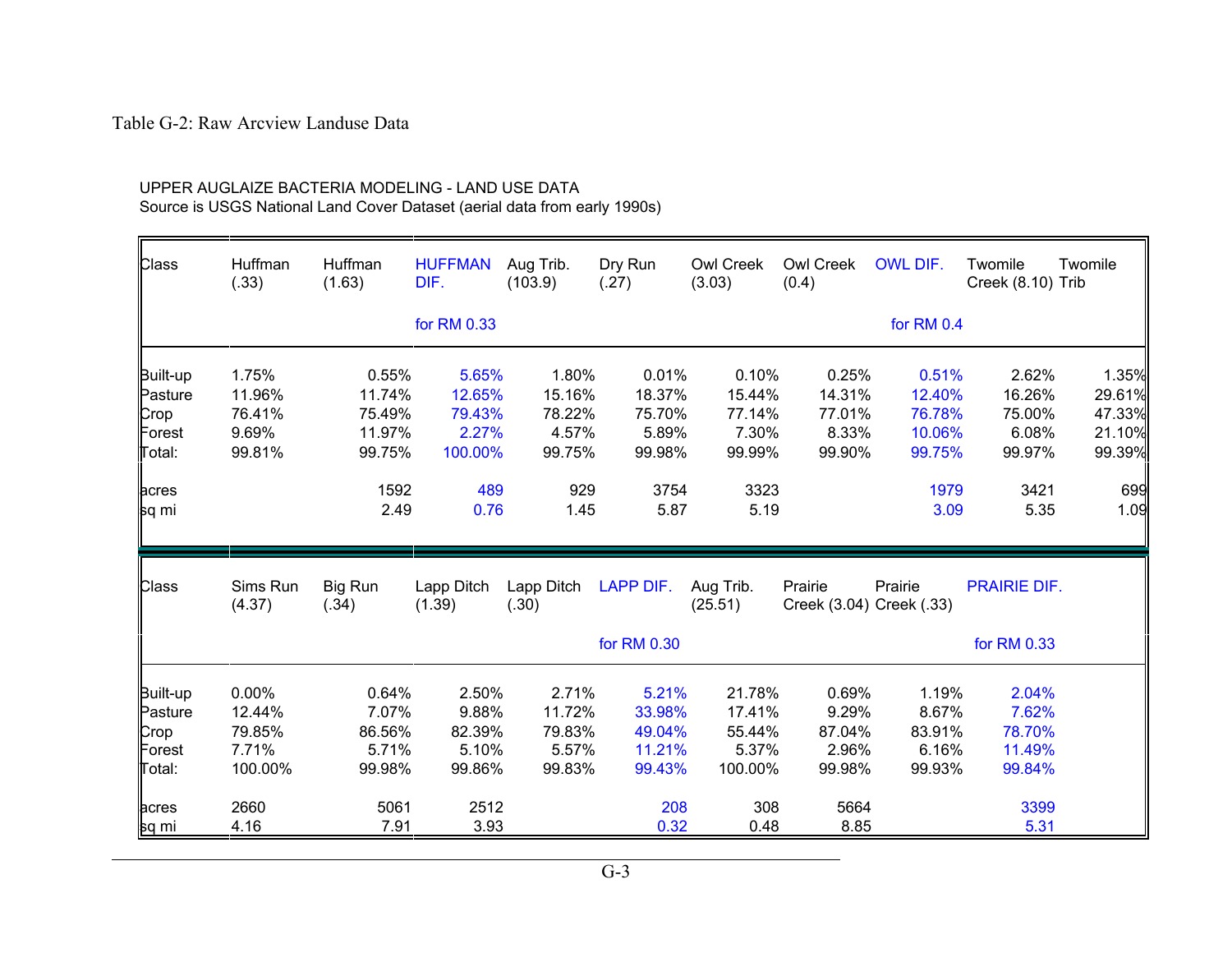|                      | Basin |         |                    |                           |     | No. of buildings as of | Conversion factor est. | Est. no. of huildings | Persons Der Household               |
|----------------------|-------|---------|--------------------|---------------------------|-----|------------------------|------------------------|-----------------------|-------------------------------------|
|                      | Area  | Area    | olo of county area | County                    |     |                        | From Day, Storth       |                       | Persons sorveilly<br>Septie Systems |
|                      | (mi2) | (acres) |                    |                           |     |                        |                        |                       |                                     |
| Huffman<br>Creek **  | 2.49  | 1593.59 | 0.62               | Auglaize                  | 21  | 1.969                  | 41                     | 2.62                  | 108                                 |
| Trib. To<br>Auglaize | 1.45  | 928.00  | 0.36               | Allen                     | 39  | 1.23                   | 80                     | 2.52                  | 210                                 |
| Dry Run<br>RM 0.27   | 5.87  | 3756.78 | 1.46               | Auglaize                  | 37  | 1.26                   | 47                     | 2.62                  | 122                                 |
| Owl<br>Creek         | 5.19  | 3321.59 | 1.29               | Auglaize                  | 44  | 1.39                   | 61                     | 2.62                  | 160                                 |
| Owl                  |       |         |                    |                           |     |                        |                        |                       |                                     |
| Creek                | 8.28  | 5299.18 | 2.06               | Auglaize                  | 34  | 1.39                   | 47                     | 2.62                  | 124                                 |
| Twomile<br>Creek     | 5.35  | 3423.99 | 1.31               | Auglaize                  | 51  | 1.135                  | 58                     | 2.62                  | 152                                 |
| Unnamed<br>Trib to   | 1.09  | 697.60  | 0.27               | Allen $\sim$ 2<br>$%$ Aug | 61  | 1.54                   | 94                     | 2.52                  | 237                                 |
| Sims Run<br>RM 4.37  | 4.16  | 2662.39 | 1.04               | Auglaize                  | 22  | 1.47                   | 32                     | 2.62                  | 85                                  |
| Big Run -<br>Ft.     | 7.91  | 5062.38 | 1.63               | Putnam<br>Allen           | 39  | 1.25                   | 49                     | 2.67                  | 130                                 |
| Lapp<br>Ditch        | 3.93  | 2515.19 | 0.81               | Putnam                    | 84  | 1.18                   | 99                     | 2.81                  | 279                                 |
| Lapp<br>Ditch        | 4.25  | 2719.99 | 0.88               | Putnam                    | 102 | 1.18                   | 120                    | 2.81                  | 338                                 |
| Trib. To<br>Auglaize | 0.48  | 304.00  | 0.10               | Putnam                    | 87  | 1.23                   | 107                    | 2.81                  | 301                                 |

Table G-3: County Population and Septic Sytems Count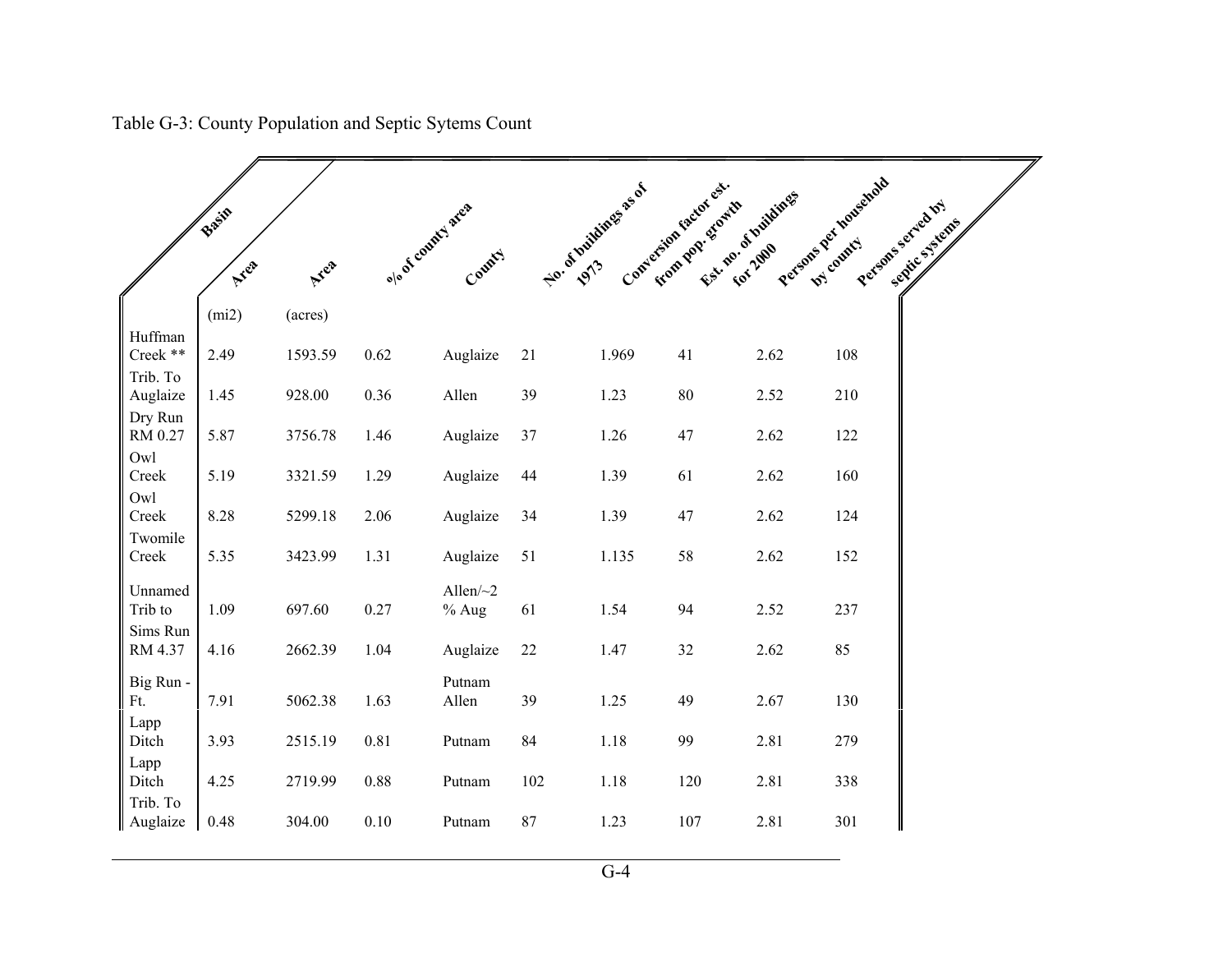|                                       | Basil<br>Ayea | Ayea    |      | olo of country area<br>County |     | No. of Initializes as of |                 | Conversion factor est no. of buildings | Persons per household<br>Persons served by<br>Senite Systems |
|---------------------------------------|---------------|---------|------|-------------------------------|-----|--------------------------|-----------------|----------------------------------------|--------------------------------------------------------------|
| $\int$ Prairie<br>Creek               | 8.85          | 5663.98 | 2.11 | Paulding                      | 51  | 1.165                    | 59              | 2.59                                   | 154                                                          |
| Prairie<br>Creek<br>Six Mile<br>Creek | 14.16         | 9062.36 | 3.38 | Paulding                      | 168 | 1.165                    | 196             | 2.59                                   | 507                                                          |
|                                       |               |         |      | Allen                         | 86  |                          | 138***          |                                        |                                                              |
| Six Mile<br>Creek                     |               |         |      | Allen                         |     |                          | 25<br>(counted) |                                        |                                                              |

\*\* Has a wwtp which serves 94 houses.

\*\*\* Calculated growth rate by adding up the 3 other sites involving Allen County for 1973 and 2000. Ex:  $1973 = (39+61+39)/2000 = (80+94+49) = 0.62$ . Site pop. in  $1973 = 86/062 = 138$ .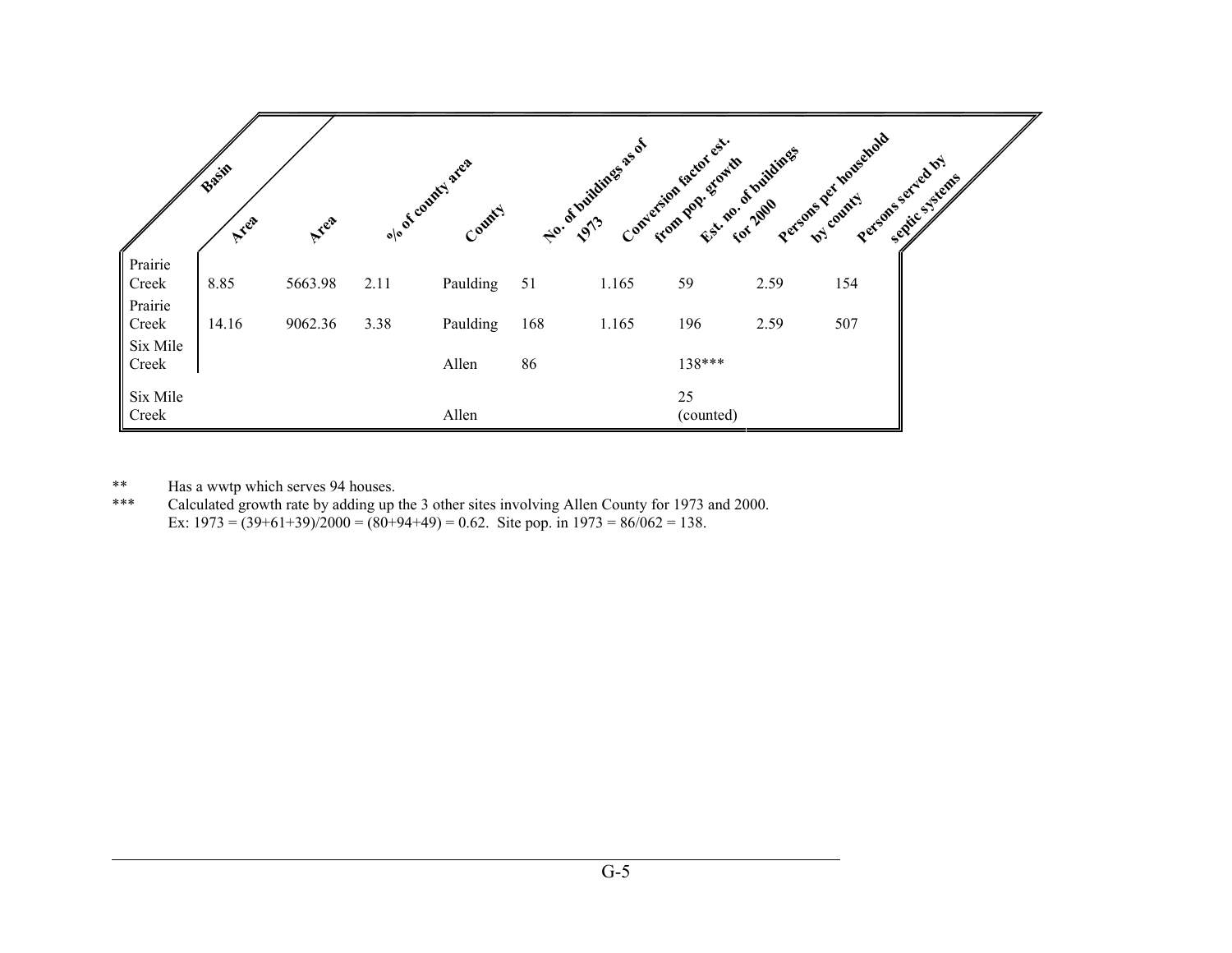### RACCOON DENSITY CALCULATION

```
<<raccoon bow map.bmp>> <<Raccoon Means by County.dat>>
```
The data summarized in "raccoon means by county" is based on an average of 2001 and 2002 data and is presented in the distribution map. Counties with at least 1000 hours are stand-alones, those with less than 1000 hours are lumped with adjacent counties that fall within the same ecological region. For the rating of High, Medium and Low, the "Highs" are those counties in the upper quartile, "Lows" are those counties within lower quartile.

-------------------------------------------------------------------

MEAN OBS RATES OF RACCOON SEEN IN EACH COUNTY FROM LEAST TO GREATEST - 2001-02 COMBI 4

08:54 Monday, August 18, 2003

Obs CO\_LUMP TYPE FREQ RACCOON obs/1000 hunter hours

|    | <b>JACKSON</b>      | 0        | 649  | 9.052         |
|----|---------------------|----------|------|---------------|
| 2  | <b>ATHENS-MEIGS</b> | 0        | 1756 | 10.940        |
| 3  | LAWRENCE-GALLIA     | $\theta$ | 1094 | 11.831        |
| 4  | <b>WASHINGTON</b>   |          | 0    | 12.293<br>560 |
| 5  | <b>VINTON</b>       | 0        | 955  | 13.099        |
| 6  | <b>TUSCARAWAS</b>   | $\theta$ | 1533 | 14.557        |
| 7  | <b>MONROE-NOBLE</b> | 0        | 1013 | 14.608        |
| 8  | PIKE-SCIOTO         | 0        | 961  | 15.161        |
| 9  | <b>HOCKING</b>      | 0        | 1191 | 15.828        |
| 10 | <b>COSHOCTON</b>    | 0        | 1381 | 16.001        |
| 11 | <b>HOLMES</b>       | 0        | 959  | 18.574        |
| 12 | <b>ASHTABULA</b>    | $\Omega$ | 1243 | 19.952        |
| 13 | <b>ROSS</b>         | 0        | 932  | 20.297        |
| 14 | <b>ADAMS</b>        | 0        | 662  | 20.962        |
|    |                     |          |      |               |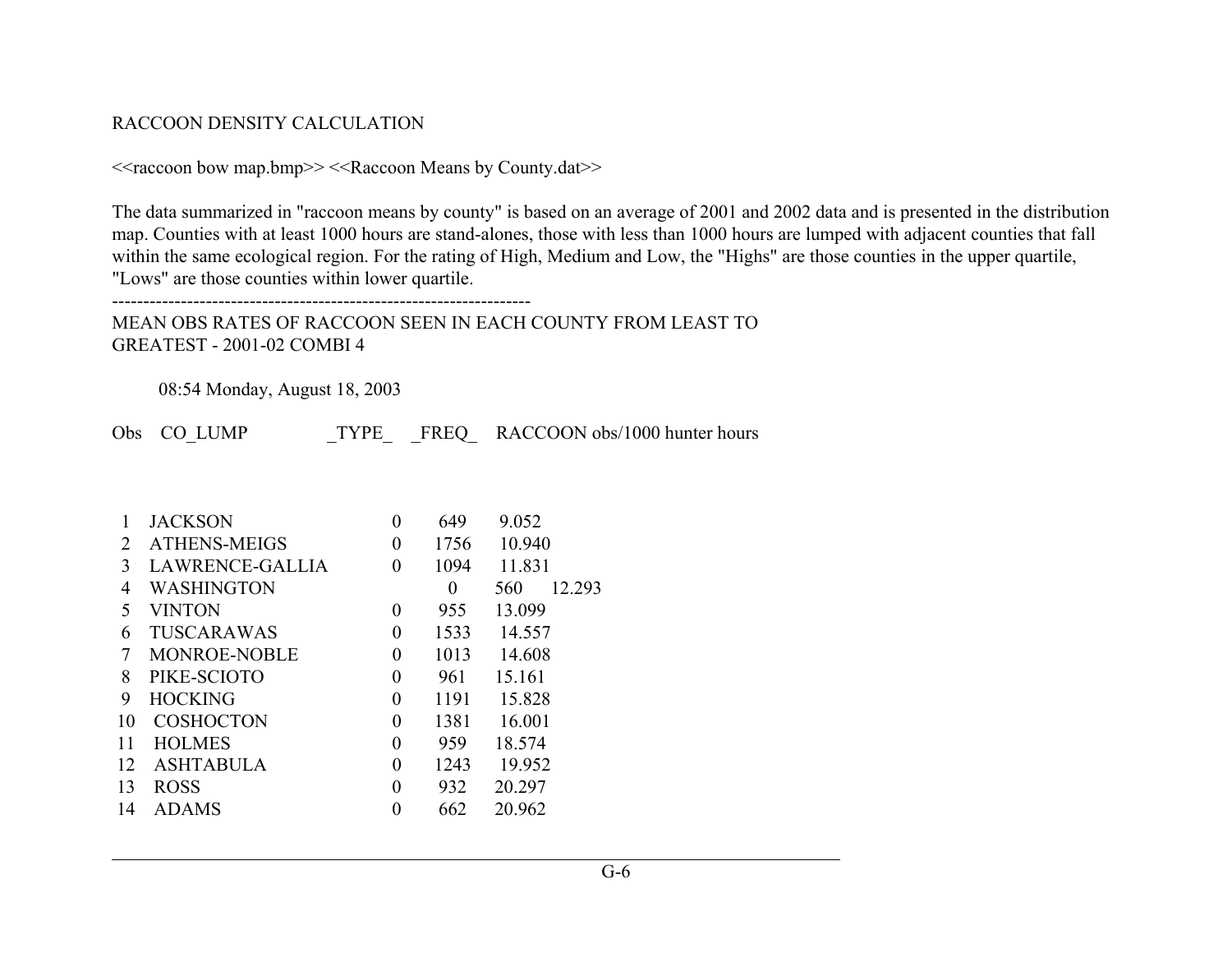| 15 | <b>MEDINA</b>               | 0                     | 969  | 22.072 |
|----|-----------------------------|-----------------------|------|--------|
| 16 | <b>PERRY</b>                | $\boldsymbol{0}$      | 1147 | 24.932 |
| 17 | <b>BELMONT-GUERNSEY</b>     | $\overline{0}$        | 1617 | 26.550 |
| 18 | <b>JEFFERSON</b>            | $\overline{0}$        | 1012 | 26.830 |
| 19 | <b>MORGAN</b>               | $\overline{0}$        | 620  | 26.894 |
| 20 | <b>HANCOCK</b>              | $\boldsymbol{0}$      | 860  | 28.086 |
| 21 | <b>COLUMBIANA</b>           | $\boldsymbol{0}$      | 835  | 28.274 |
| 22 | <b>HARRISON</b>             | $\overline{0}$        | 970  | 29.932 |
| 23 | <b>CARROLL</b>              | $\boldsymbol{0}$      | 889  | 30.449 |
| 24 | <b>ASHLAND-RICHLAND</b>     | $\overline{0}$        | 1354 | 30.903 |
| 25 | <b>SUMMIT-PORTAGE</b>       | $\boldsymbol{0}$      | 1826 | 31.692 |
| 26 | <b>CUYAHOGA-LORAIN</b>      | $\overline{0}$        | 1067 | 31.842 |
| 27 | <b>KNOX</b>                 | $\overline{0}$        | 1398 | 31.842 |
| 28 | <b>WAYNE-STARK</b>          | $\boldsymbol{0}$      | 1211 | 32.665 |
| 29 | <b>MUSKINGUM</b>            | $\overline{0}$        | 1434 | 32.886 |
| 30 | DARKE-MIAMI-SHELBY          | $\overline{0}$        | 1240 | 35.420 |
| 31 | <b>CLERMONT-BROWN</b>       | $\boldsymbol{0}$      | 1269 | 35.757 |
| 32 | <b>HIGHLAND</b>             | $\boldsymbol{0}$      | 639  | 36.264 |
| 33 | <b>FAYET-FRANK-MAD-PICK</b> | $\theta$              | 1051 | 37.212 |
| 34 | <b>HARDIN-LOGAN</b>         | $\overline{0}$        | 813  | 40.389 |
| 35 | MONTGOMERY-PREBLE           | $\overline{0}$        | 789  | 40.783 |
| 36 | WYANDOT-CRAWFORD            | $\overline{0}$        | 944  | 40.943 |
| 37 | <b>MAHONING</b>             | $\overline{0}$        | 1025 | 41.170 |
| 38 | ERIE-OTTA-SAND              | $\overline{0}$        | 1431 | 41.924 |
| 39 | <b>DELAWARE</b>             | $\overline{0}$        | 1239 | 42.186 |
| 40 | LICKING-FAIRFIELD           | $\boldsymbol{0}$      | 2836 | 42.612 |
| 41 | <b>TRUMBULL</b>             | $\overline{0}$        | 1320 | 42.804 |
| 42 | <b>WILLIAMS-FULTON</b>      | $\overline{0}$        | 803  | 45.853 |
| 43 | <b>DEFI-HENR-PAUL-PUTN</b>  | $\boldsymbol{\theta}$ | 1066 | 45.922 |
| 44 | <b>LAKE-GEAUGA</b>          | $\boldsymbol{0}$      | 1615 | 46.085 |
| 45 | <b>CLINT-GREEN-WARREN</b>   | $\overline{0}$        | 1695 | 47.001 |
| 46 | <b>HURON-SENECA</b>         | $\overline{0}$        | 1398 | 47.225 |
|    |                             |                       |      |        |